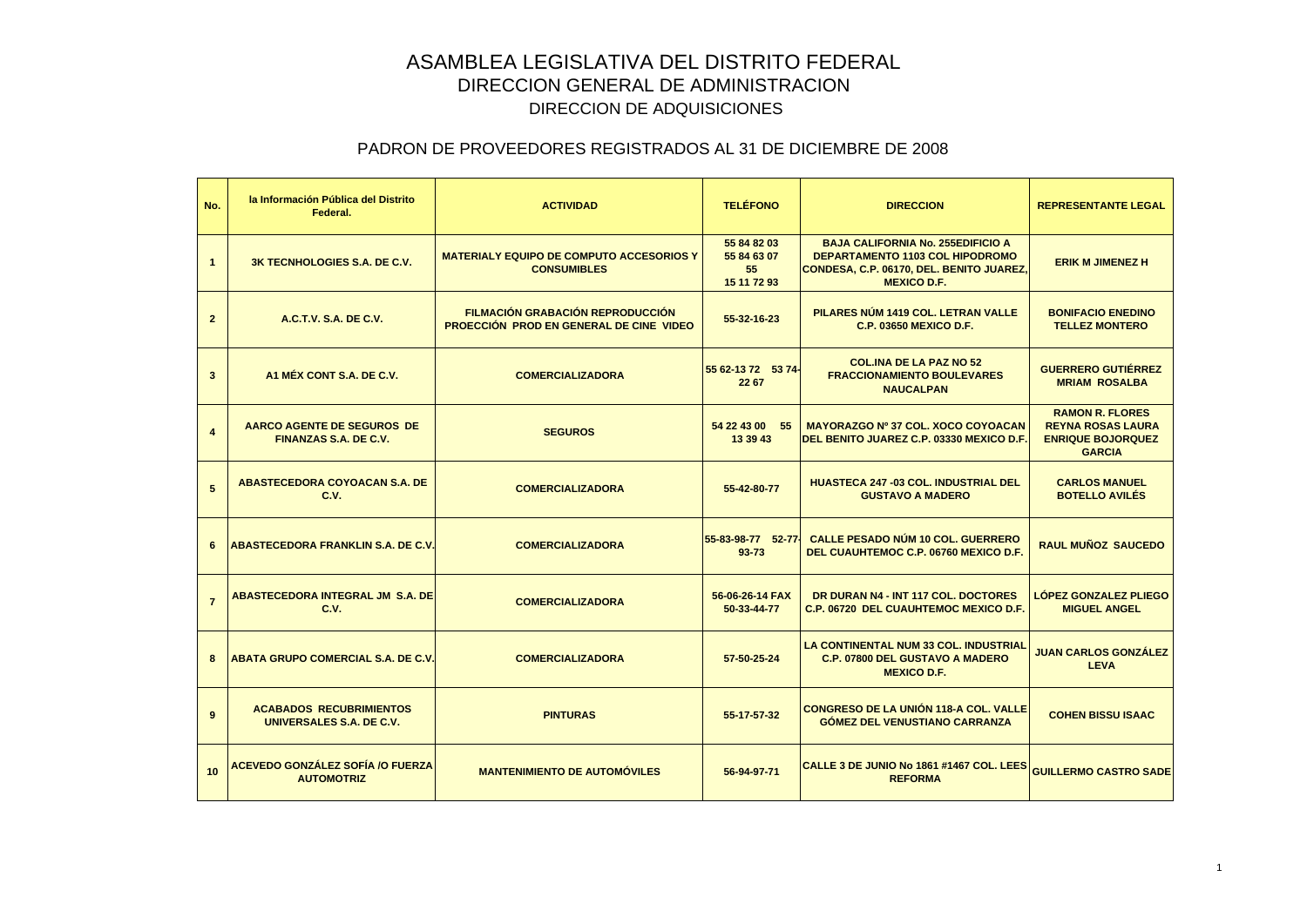| No. | la Información Pública del Distrito<br>Federal.                                                             | <b>ACTIVIDAD</b>                                                                                                                                                    | <b>TELÉFONO</b>                                      | <b>DIRECCION</b>                                                                                                           | <b>REPRESENTANTE LEGAL</b>                                                    |
|-----|-------------------------------------------------------------------------------------------------------------|---------------------------------------------------------------------------------------------------------------------------------------------------------------------|------------------------------------------------------|----------------------------------------------------------------------------------------------------------------------------|-------------------------------------------------------------------------------|
| 11  | AD SERVICIOS INTEGRADOS S.A. DE<br>C.V.                                                                     | ELABORACIÓN DE ESTUDIOS PROECTOS URBANOS<br><b>CONSTRUCCIONES REMODELACIONES ETC</b>                                                                                | 55 28 50 53 56 29<br><b>98 00 CLAVE</b><br>99 015 46 | AV ESTADIO AZTECA No 20-B COL.<br><b>CARACOL. DEL COYOACAN C.P. 04739</b><br><b>MEXICO D.F.</b>                            | <b>ANDRADE TORRES</b><br><b>ALFREDO GONZALO</b>                               |
| 12  | ADA COL.OR S.A. DE C.V.                                                                                     | <b>IMPRENTA</b>                                                                                                                                                     | 56 00 86 76                                          | <b>ESCOBILLERÍA No 7 COL. PASEOS DE</b><br><b>CHURUBUSCO</b>                                                               | <b>EDSON ANTONIO DURAN</b><br><b>AVILES</b>                                   |
| 13  | <b>ADC CONSULTORES SERVICIOS S.A. DE</b><br>C.V.                                                            | <b>SERV TECNICOS ESTUDIOS PROECTOS</b><br><b>CONSULTORIACOMERCIO EN GENERAL SERV</b><br><b>LIMPIEZA INTEGRAL DE MUEBLES E INMUEBLES</b><br><b>MANTTO MOBILIARIO</b> | 54-40-65-93 54-40-<br>65-94                          | <b>SUR 77 NUM 4334 COL. VIADUCTO PIEDAD</b><br><b>C.P. 08200 DELEGACIÓN IZTACALCO</b><br><b>MEXICO D.F.</b>                | <b>ACOSTA GARCIA</b><br><b>OSWALDO</b>                                        |
| 14  | <b>ADC LIMPIEZA MANTENIMIENTO A</b><br><b>INMUEBLES S.A. DE C.V.</b>                                        | <b>LIMPIEZA MANTENIMIENTO DE INMUEBLES</b>                                                                                                                          | 57-02-32-80 57-02<br>44-30                           | <b>1ra CERRADA DE SAN ANTONIO TOMATLAN</b><br>NÚM 45 COL. DIEZ DE MAO DEL<br>VENUSTIANO CARRANZA C.P. 15290 MEXICO<br>D.F. | <b>MARIA ANTONIETA GARCÍA</b><br><b>LÓPEZ MAURICO ACOSTA</b><br><b>GARCIA</b> |
| 15  | <b>ADMINISTRACION FEDERAL DE</b><br><b>SERVICIOS EDUCATIVOS EN DISTRITO</b><br><b>FEDERAL</b>               | <b>CURSOS</b>                                                                                                                                                       |                                                      | <b>MEMBRILLO 122 COL. NUEVA SANTA MARIA</b><br>C.P. 02800                                                                  | <b>ORTEGA SALAZAR SILVIA</b><br><b>BEATRIZ</b>                                |
| 16  | <b>ADMINISTRADORA HOTELERA DEL</b><br><b>CENTRO S.A. DE C.V. (GRAN HOTEL DE</b><br><b>CIUDAD DE MÉXICO)</b> | HOTEL RESTAURANTE SALÓN                                                                                                                                             | 10-83-77-00 56-95-<br>20-59 044 55<br>12 57 82 71    | <b>16 DE SEPTIEMBRE NO 82 COL. CENTRO</b>                                                                                  | <b>ALEJANDRO PARRA A /O</b><br><b>MIGUEL CASAS GALLEGOS</b>                   |
| 17  | ADMINISTRADORA METROPOLITANA DE<br><b>ESTACIONAMIENTOS S.A. DE C.V.</b>                                     | <b>ARRENDAMIENTO</b>                                                                                                                                                | 22-04-30-45                                          | <b>RIO TIBER 105 B CUAUHTEMOC</b>                                                                                          | <b>TAPIA ARANDA JORGE</b><br><b>LUÍS</b>                                      |
| 18  | <b>ADOLFO TREJO SERVICIOS</b><br><b>ESPECIALES S.A. DE C.V.</b>                                             | <b>TRANSPORTE DE PERSONAL</b>                                                                                                                                       | 56-65-35-81 FAX<br>56-65-44-16                       | COAPA Nº 21 COL. TLALPAN MEXICO D.F.<br>C.P. 14050                                                                         | <b>ADOLFO TREJO GARCÍA</b>                                                    |
| 19  | <b>ADVANCED DISCOVER TECHNOLOGIES</b><br><b>S.A. DE C.V.</b>                                                | <b>EPO COMPUTO CONSUMIBLES PAPELERIA</b><br><b>MOBILIARIO DE OFICINA ETC</b>                                                                                        | 56-95-57-56                                          | AV TLAHUAC NUM 3960-A COL. SANTA<br><b>MARIA TOMATLAN DEL IZTAPALAPA C.P.</b><br>09800 MEXICO D.F.                         | <b>PATRICIA ADOLFO</b><br><b>JOHNSTON PIMENTEL</b>                            |
| 20  | <b>AGUILAR TAPIA MIGUEL A /O IMPRESOS</b><br><b>FINOS TAURO</b>                                             | <b>IMPRENTA</b>                                                                                                                                                     | 55 88 65 00 55 85<br>59 74 84                        | JOSÉ JOAQUÍN PESADO NO 21 INT201-A<br><b>COL. OBRERA</b>                                                                   | <b>AGUILAR TAPIA MIGUEL A</b>                                                 |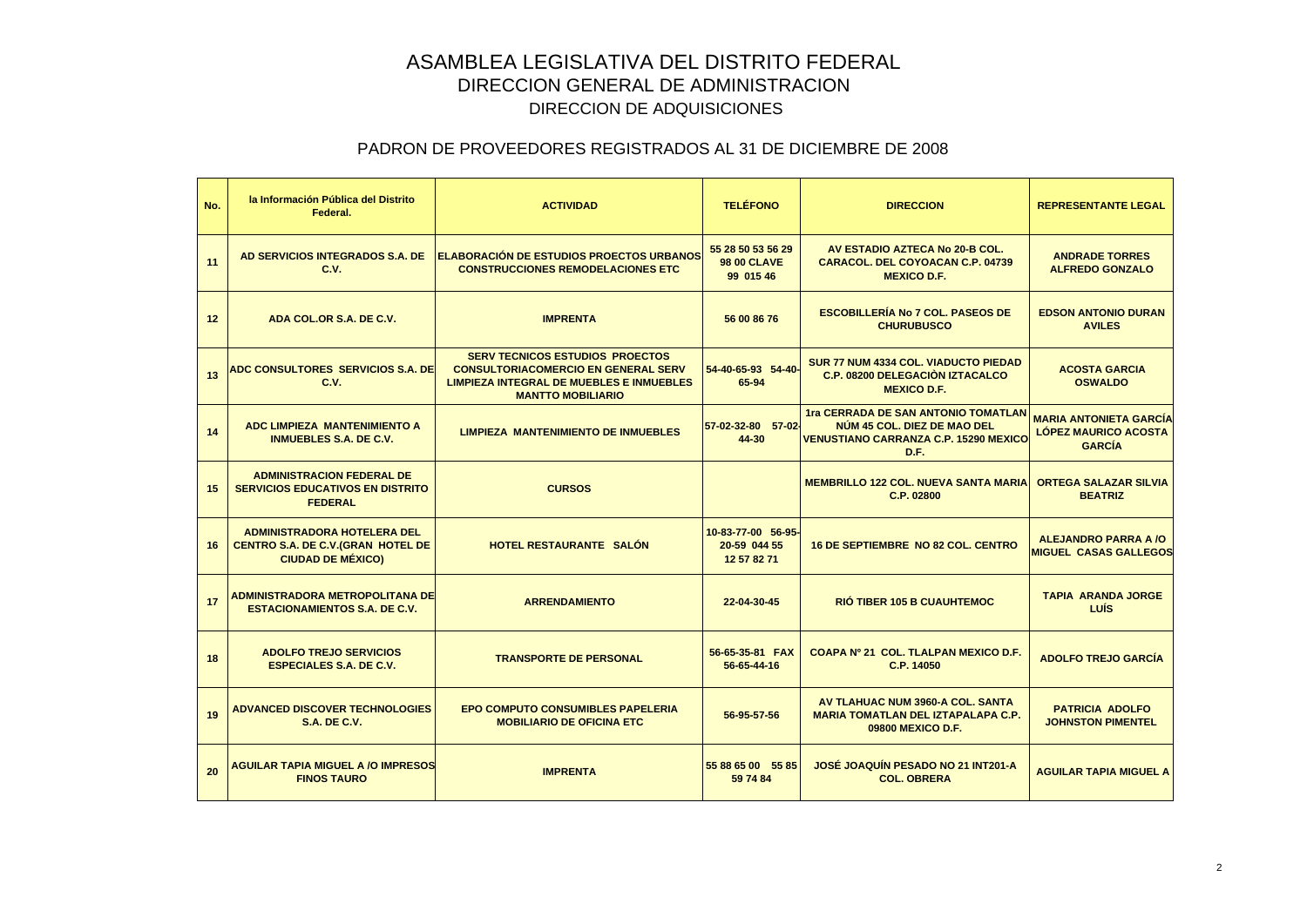| No.             | la Información Pública del Distrito<br>Federal.                             | <b>ACTIVIDAD</b>                                                                                       | <b>TELÉFONO</b>                                        | <b>DIRECCION</b>                                                                                                 | <b>REPRESENTANTE LEGAL</b>                                                                                       |
|-----------------|-----------------------------------------------------------------------------|--------------------------------------------------------------------------------------------------------|--------------------------------------------------------|------------------------------------------------------------------------------------------------------------------|------------------------------------------------------------------------------------------------------------------|
| 21              | <b>AGUIRRE BRAVO IGNACIO ROBIN</b>                                          | <b>AGENTE PROFESIONAL DE SEGUROS ASESOR</b>                                                            | 55-38-64-69 52-80-<br>$90 - 52$                        | PALENQUE NÚM 4 DEPTO 201 COL.<br><b>NARVARTE C.P. 03020 MEXICO D.F.</b>                                          | <b>IGNACIO ROBIN AGUIRRE</b><br><b>BRAVO</b>                                                                     |
| 22              | ALANIS GALLO MIGUEL ÁNGEL /O (<br><b>MUDANZAS ALAGA)</b>                    | <b>MUDANZAS</b>                                                                                        | 58 37 51 61 58 37<br>0081                              | <b>NIEBLA No 351 LOTE 22 SEC ELEMENTOS</b>                                                                       | <b>ALANIS GALLO MIGUEL</b><br><b>ÁNGEL</b>                                                                       |
| 23              | <b>ALBERTO ALZUA FIGUEROA</b>                                               | <b>MANTENIMIENTO EN GENERAL A EMPRESAS</b>                                                             | 5219-44-49                                             | <b>CALLE CISNE NUM 12 COL. BELLAVISTA DEL</b><br>ALVARO OBREG.ON C.P. 01140 MEXICO D.F.                          | <b>ALBERTO ALZUA</b><br><b>FIGUEROA</b>                                                                          |
| 24              | <b>ALBOR ANGUIANO DEBORAH ANAAB</b>                                         | <b>COMERCIALIZADORA</b>                                                                                | 26-08-36-49                                            | AV CANAL DE GARA NÚM 97 COL. LOS<br>ANGELES APANOAA C.P. 09710 DEL<br><b>IZTAPALAPA MEXICO D.F.</b>              | <b>DEBORAH ANAAB ALBOR</b><br><b>ANGUIANO</b>                                                                    |
| 25              | <b>ALCA REFACCIONES REPARACIONES</b><br><b>AUTOMOTRIZ S.A. DE C.V.</b>      | <b>MANTENIMIENTO DE AUTOMÓVILES</b>                                                                    | 56 19 18 14 044<br>5554530748                          | SAN EMETERIO N 15 SANTA URSULA COAPA <sub>ALBERTO</sub> ALCÁNTARA PAZ<br><b>MEXICO D.F. C.P. 04910</b>           |                                                                                                                  |
| 26              | <b>ALCALA GARCIA VILLEGAS &amp;</b><br><b>ASOCIADOS SC</b>                  | <b>AUDITOR</b>                                                                                         | 56 16 80 53 55 50<br>46 90                             | <b>INSURGENTES SUR No 1898 PISO 12 COL.</b><br><b>FLORIDA</b>                                                    | <b>GARCIA VILLEGAS</b><br><b>ROBERTO A</b>                                                                       |
| 27              | <b>ALEXANDER FORBES MEXICO AGENTE</b><br>DE SEGUROS DE FIANZAS S.A. DE C.V. | <b>ASESORES EN SEGUROS</b>                                                                             | 5442-32-13 5442-32-<br>87                              | AV VASCO DE QUIROGA NO 2121 IER PISO<br><b>COL. SANTA FE</b>                                                     | <b>LUNA RIVERA MARCOS</b>                                                                                        |
| 28              | ALIMENTOS MAXIMA S.A. DE C.V.                                               | <b>SERVICIO DE COMEDORES BANQUETES ALQUILER</b><br><b>DE SILLAS TODO LO DEL GIRO</b>                   | 56-42-50-22 56-42-<br>50-22 56-92-12-91<br>56-92-21-82 | <b>CALLE FRANCISCO VILLA NUM 89 COL.</b><br><b>EJIDOS DE SANTA MARIA AZTAHUACAN DEL</b><br>IZTAPALAPA C.P. 09570 | <b>JAVIER CURIEL GUZMÁN</b><br><b>FRANCISCO CURIEL</b><br><b>GUZMAN MARIA DEL</b><br><b>CARMEN CURIEL GUZMÁN</b> |
| 29              | ALL COM S.A. DE C.V.                                                        | DESARROLLO DE SOFTWARE ARRENDAMIENTO DE<br>PÁGINAS ELECTRÓNICAS PROGRAMAS EQUIPOS<br><b>DE COMPUTO</b> | 52-07-13-06 50-04-<br>84-40                            | ALVARO OBREG.ON NÚM 151 COL. ROMA<br>DEL CUAUHTEMOC C.P. 06700 MEXICO D.F.                                       | <b>JOSÉ ANDRES NATERAS</b><br><b>LORENZO CHRISTIAN MAR</b><br><b>LOZANO</b>                                      |
| 30 <sup>°</sup> | <b>ALONSO MARTINEZ OSCAR HUMBERTO</b>                                       | <b>REPARACION DE EQUIPO DE COMPUTOVENTA</b><br><b>RENTA</b>                                            | 56 58 98 13                                            | ARQUITECTURA 56 LOC-B COL. COPILCO<br><b>UNIVERSIDAD</b>                                                         | <b>ALONSO MARTINEZ OSCAR</b><br><b>HUMBERTO</b>                                                                  |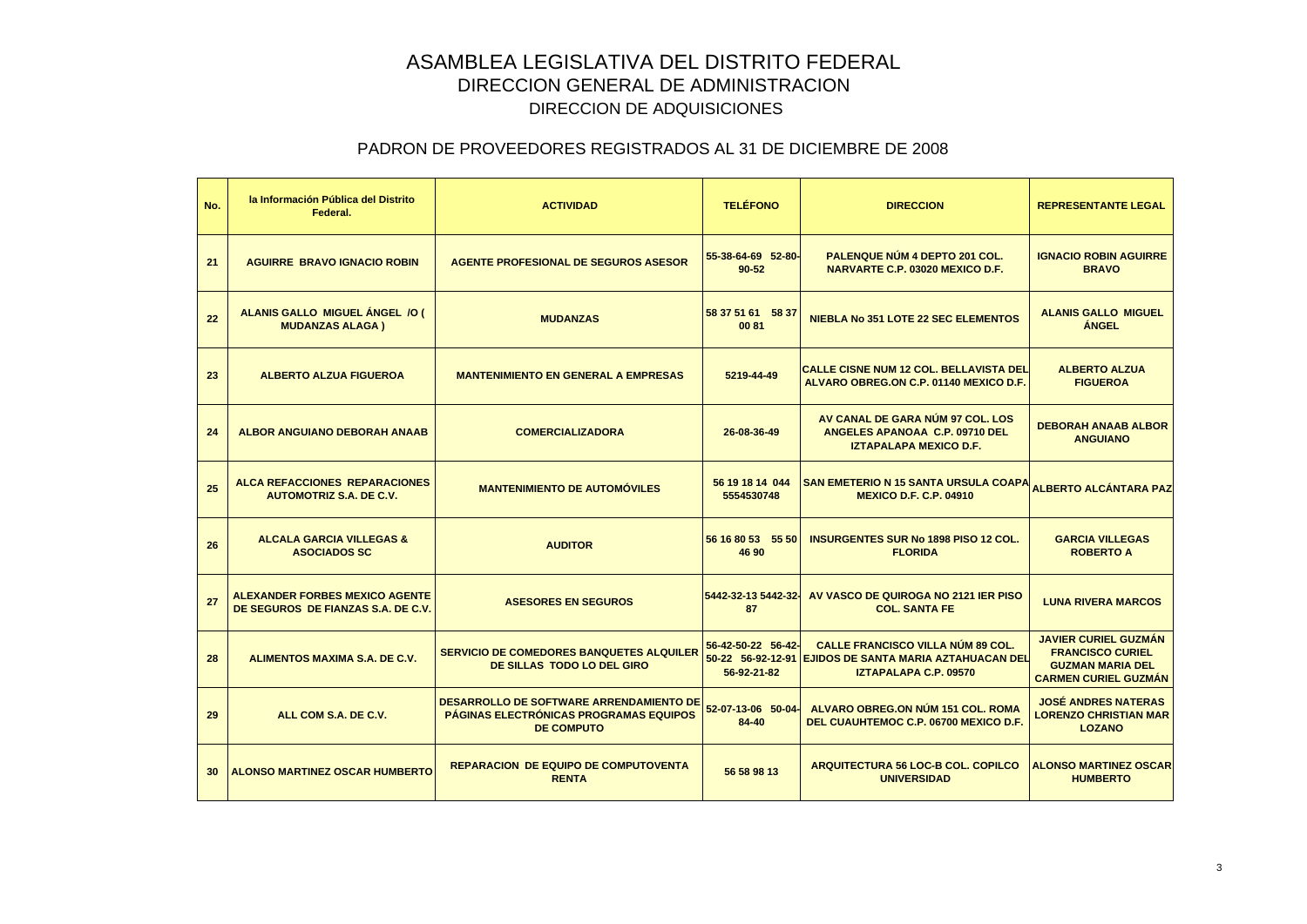| No. | la Información Pública del Distrito<br>Federal.                          | <b>ACTIVIDAD</b>                                                                                             | <b>TELÉFONO</b>                   | <b>DIRECCION</b>                                                                                    | <b>REPRESENTANTE LEGAL</b>                      |
|-----|--------------------------------------------------------------------------|--------------------------------------------------------------------------------------------------------------|-----------------------------------|-----------------------------------------------------------------------------------------------------|-------------------------------------------------|
| 31  | <b>ALONSO MORALES DAVID /O</b><br><b>EFFICIENT SSTEMS</b>                | <b>IMPRENTA</b>                                                                                              | 51 16 54 57                       | <b>FRANCISCO SARABIA S/N EDIFICIO 1 DEPTO</b><br><b>102 ECATEPEC</b>                                | <b>ALONSO MORALES DAVID</b>                     |
| 32  | <b>ALOS MANTENIMIENTO INTEGRAL S.A.</b><br>DE C.V.                       | <b>COMPRA VENTA MANTTO DE EQUIPOS DE AIRE</b><br><b>ACONDICIONADO HERRAMIENTAS EPOS</b><br><b>ELECTRICOS</b> | 54-86-11-56                       | <b>EMILIANO ZAPATA MANZANA 24 LOTE 18</b>                                                           | <b>ALEJANDRO OLGUIN</b><br><b>SÁNCHEZ</b>       |
|     | 33 ALPUNTO PROMOSERVICIO S.A. DE C.V.                                    | <b>BANQUETES PAPELERÍA UNIFORMES IMPRESOS</b><br><b>REVISTAS</b>                                             | 3095-1496 3095-<br>1497           | <b>BIÓLOGOS No 106 COL. EL RETOÑO</b><br><b>IZTAPALAPA</b>                                          | <b>SONIA MORALES AMPARAN</b>                    |
| 34  | <b>ALQUICIRA LAUREL LAURA</b>                                            | <b>DISEÑADOR</b>                                                                                             | 56 02 53 31                       | <b>PINO No 124 B COL, SAN DIEGO</b>                                                                 | <b>ALQUICIRA LAUREL LAURA</b>                   |
| 35  | <b>AMARO OROZCO ROSA MARIA</b>                                           | <b>INGENIERIA CONTROL DE INSTRUMENTACION</b><br><b>INDUSTRIAL MANTENIMIENTO EN GENERAL VENTA</b>             | $04 - 80$                         | 56-92-41-02 57-86-EMILIANO ZAPATA MANZ 1 LT 8 SANTA CRUZ<br><b>MEEHUALCO</b>                        | <b>AMARO OROZCO ROSA</b><br><b>MARIA</b>        |
| 36  | <b>AMCAT GROUP S DE RL DE CV</b>                                         | <b>COMERCIO AL POR MENOR EN FERRETERIAS</b><br><b>TLAPALERIAS</b>                                            | 5575 3694                         | AV COYOACAN Nº 729 COL. DEL VALLE<br><b>MEXICO D.F.</b><br>C.P. 03100                               | <b>SILVIA GUZMAN MENESES</b>                    |
| 37  | <b>AMERICAN RENT S.A. DE C.V.</b>                                        |                                                                                                              |                                   |                                                                                                     |                                                 |
| 38  | <b>AMIGOS DEL MUSEO DE HISTORIA</b><br>NATURAL DE LA CIUDAD DE MEXICO AC | <b>IMPRESIÓN DE LIBRO</b>                                                                                    | 55 57 77 28 044 55<br>20 10 95 96 | PRIVADA DR MÁRQUEZ 53 COL. DOCTORES                                                                 | <b>MORALES CHÁVEZ EVA</b><br><b>CECILIA</b>     |
| 39  | <b>ANAYA ORTIZ ARTURO</b>                                                | <b>PUBLICIDAD</b>                                                                                            |                                   | JOSE ESPINOZA FUENTES NUM. 641 ALTOS,<br>COL. ESCUADRON 201, DEL. IZTAPALAPA,<br><b>MEXICO D.F.</b> | <b>ARTURNO ANAYA ORTIZ</b>                      |
| 40  | ANDILA S.A. DE C.V.                                                      | <b>MEDICAMENTOS MATERIAL DE CURACION</b>                                                                     | 53 41 69 64 53 41<br>78 57        | <b>LACONIA No 9 COL. CLAVERIA</b>                                                                   | <b>MUÑOZ CASTILLO MARIA</b><br><b>ANTONIETA</b> |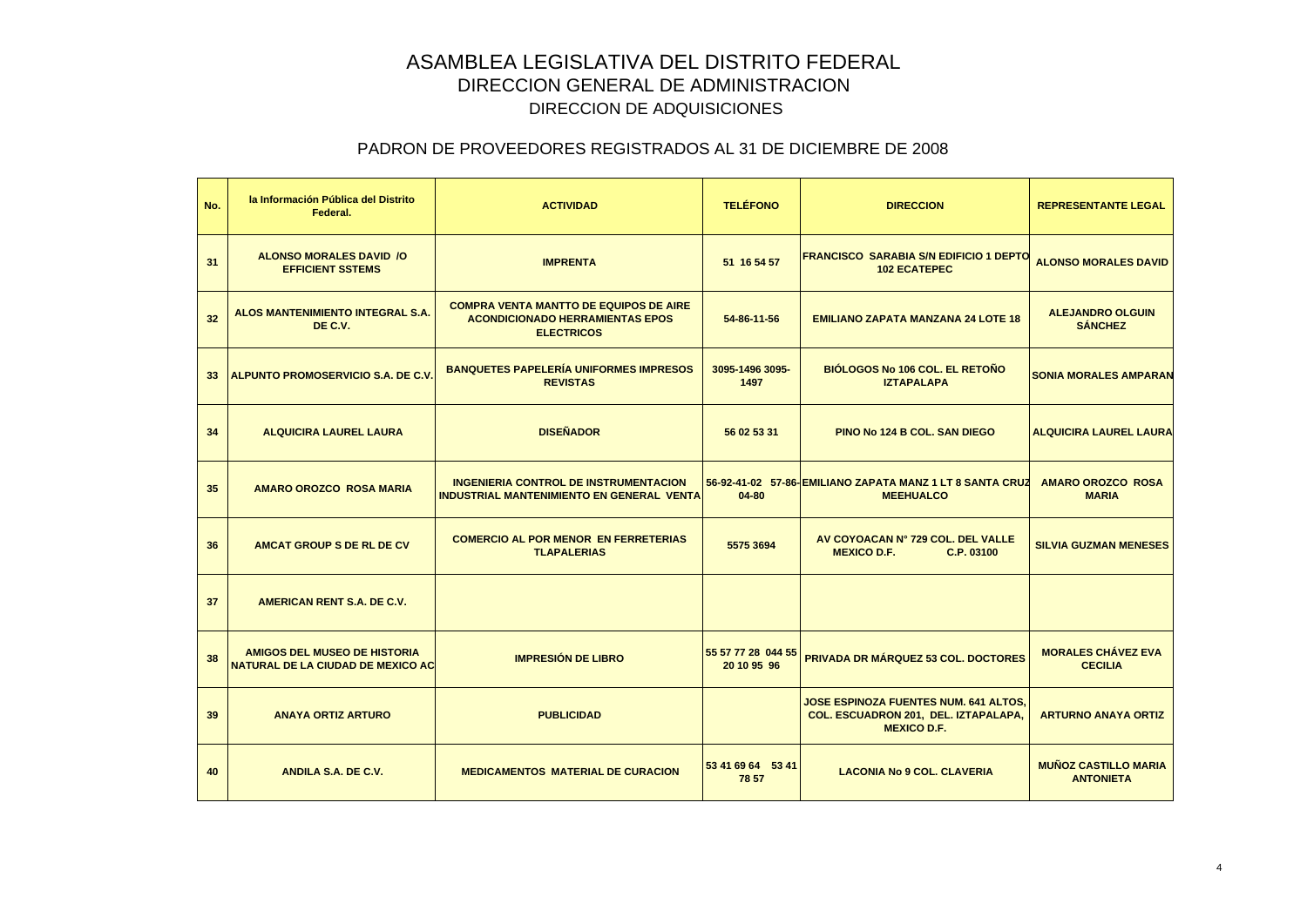| No. | la Información Pública del Distrito<br>Federal. | <b>ACTIVIDAD</b>                                                                                                                 | <b>TELÉFONO</b>                         | <b>DIRECCION</b>                                                                                                             | <b>REPRESENTANTE LEGAL</b>                      |
|-----|-------------------------------------------------|----------------------------------------------------------------------------------------------------------------------------------|-----------------------------------------|------------------------------------------------------------------------------------------------------------------------------|-------------------------------------------------|
| 41  | <b>ANGEL MONTES DE OCA VILLALOBOS</b>           | <b>COMERCIALIZADORA</b>                                                                                                          | 57-79-29-78                             | <b>TIZAPAN MANZANA 318 LOTE 25 SECCIÓN</b><br><b>1RA FRACCIONAMIENTO CIUDAD AZTECA</b><br><b>C.P. 55120 ESTADO DE MEXICO</b> | <b>ANGEL MONTES DE OCA</b><br><b>VILLALOBOS</b> |
| 42  | APROA S.A. DE C.V. / AGENDAS EXCELL             | <b>AGENDAS EXCELL ASESORIA EN MARKETING</b><br><b>PRODUCCIÓN CONTRALORÍA AUDITORÍA</b><br><b>PUBLICIDAD PERSONAL ETC</b>         | 55-96-53-16 52-51-<br>70-59             | <b>BOSQUES DE DURAZNOS 65 - 305 COL.</b><br><b>BOSQUES DE LAS LOMAS DEL MIGUEL</b><br><b>HIDALGO MÉXICO DF C.P. 11700</b>    | <b>JOSE REPRESAS DE</b><br><b>ALMEIDA</b>       |
| 43  | <b>ARAGON CORTINA JUAN ALFREDO</b>              | <b>COMERCIALIZADORA</b>                                                                                                          | 55-60-07-20                             | <b>COL.INA DE LAS NIEVES 190 COL.</b><br><b>BOULEVARES NACUALPAN DE JUAREZ EDO</b><br><b>DE MEXICO C.P. 53140</b>            | <b>ALFREDO ARAGON</b><br><b>CORTINA</b>         |
| 44  | ARANXA IMPRENTA S.A. DE C.V.                    | EULALIA GUZMAN 223 LOCAL A COL. ATLAMPA<br><b>MEXICO D.F. C.P. 06450</b>                                                         | 55-47-13-01                             | <b>EULALIA GUZMAN 223 A ATLAMPA ENTRE</b><br><b>CIRCUITO INTERIOR CEDRO</b>                                                  | <b>JOSE FRANCISCO CHACHA</b><br><b>ESPINOSA</b> |
| 45  | ARCA CONSTRUCCIONES S.A. DE C.V.                | <b>ARQUITECTURA RESTAURACIÓN</b>                                                                                                 | 56 11 21 26                             | CALLE 22 No 21-3 COL. SAN PEDRO DE LOS<br><b>PINOS</b>                                                                       | PÉREZ DE SALAZAR<br><b>VERREA FRANCISCO</b>     |
| 46  | ARGOS NOTICIAS S.A. DE C.V.                     | <b>PRODUCCIÓN DE TV</b>                                                                                                          | 53 21 09 14                             | <b>PRESIDENTE MASARIK No 169 COL.</b><br><b>CHAPULTEPEC</b>                                                                  | <b>EPIGMENIO CARLOS</b><br><b>IBARRA ALMADA</b> |
| 47  | ARKSTU S.A. DE C.V.                             | CONSTRUCCIÓN, AMPLIACIÓN, REMODELACIÓN,<br><b>ESTUDIOS Y PROYECTOS</b>                                                           | 52-08-40-59                             | URUAPAN NÚM 19 DEP 102 PISO 1 COL.<br>ROMA NORTE C.P. 06700 DEL CUAUHTEMOC<br><b>MEXICO D.F.</b>                             | <b>FERNANDO GARDUÑO</b><br><b>BUCIO</b>         |
| 48  | <b>ARMECA INGENIERIA S.A. DE C.V.</b>           | ADMINISTRACIÓN SUPERVISIÓN DE<br><b>CONSTRUCCIONES OBRAS</b>                                                                     | 56-83-95-07 36-24-<br>69-88 56-83-95-07 | <b>PINO NUM 362 COL. EL TORO DEL</b><br><b>MAGDALENA CONTRERAS C.P. 10610</b><br><b>MEXICO D.F.</b>                          | <b>NICOL.AS JAVIER</b><br><b>MENDOZA GARCÍA</b> |
| 49  | ARMO EMPRESARIAL S.A. DE C.V.                   | <b>COMERCIALIZADORA</b>                                                                                                          | 5526 7796                               | <b>CAMELIA #105 C 2 COL. GUERRERO DEL</b><br><b>CUAUHTEMOC C.P. 06300</b>                                                    | <b>VAZQUEZ VILCHIS</b><br><b>ARMANDO</b>        |
| 50  | <b>ARQUETIPO CONSULTORES S.A. DE</b><br>C.V.    | <b>DISEÑO PLANEACIÓN CONSTRUCCIÓN</b><br><b>REMODELACIÓN DE TODO TIPO DE OBRAS</b><br><b>MUEBLES O INMUEBLES DE ARQUITECTURA</b> | 55-98-80-42                             | <b>CINCINNATI NUM 40 COL. NAPOLES C.P.</b><br>03810 DEL BENITO JUÁREZ MÉXICO DF                                              | <b>ARTURO OLVERA</b><br><b>SÁNCHEZ</b>          |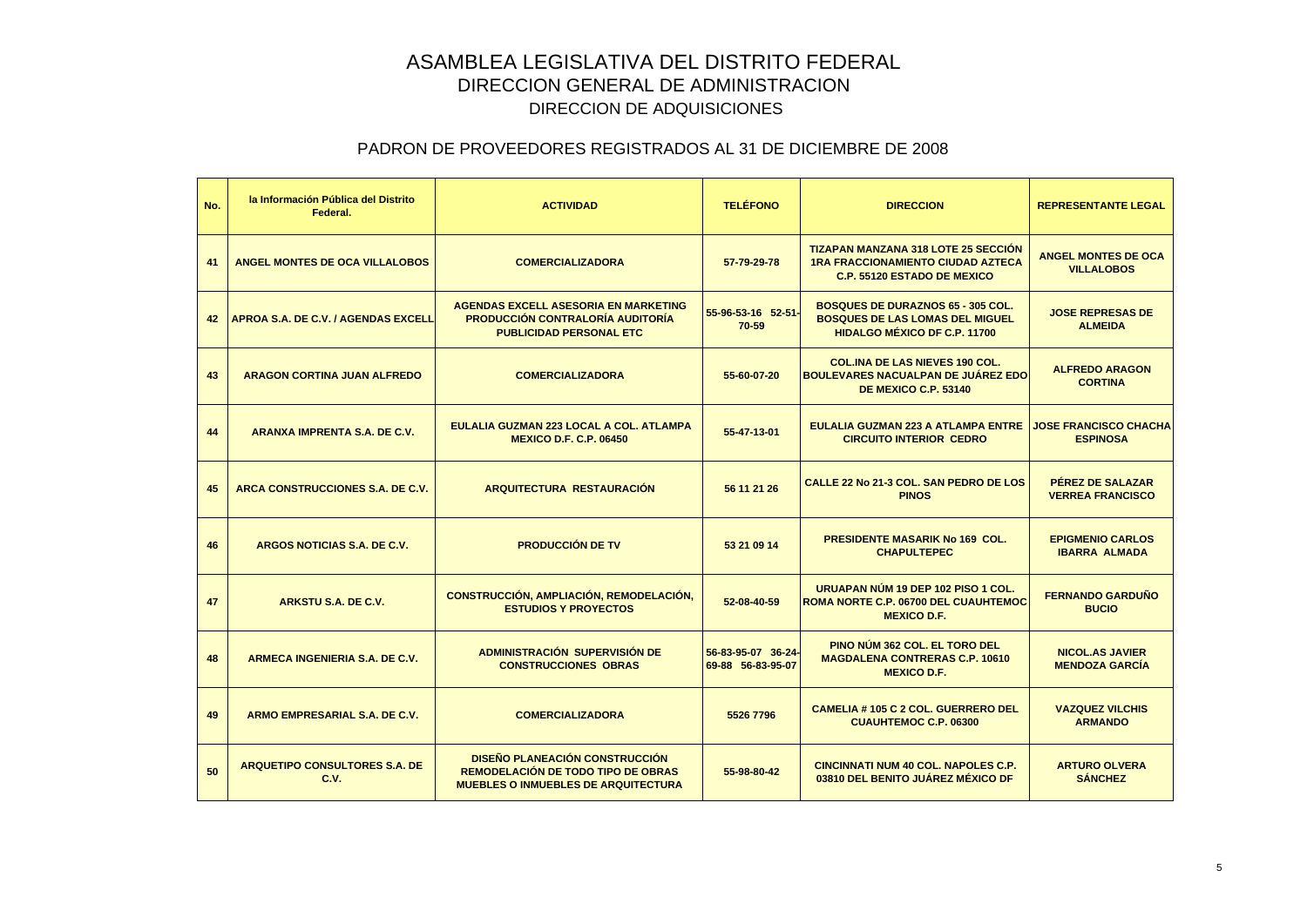| No. | la Información Pública del Distrito<br>Federal.                | <b>ACTIVIDAD</b>                                                      | <b>TELÉFONO</b>                        | <b>DIRECCION</b>                                                                                             | <b>REPRESENTANTE LEGAL</b>                                 |
|-----|----------------------------------------------------------------|-----------------------------------------------------------------------|----------------------------------------|--------------------------------------------------------------------------------------------------------------|------------------------------------------------------------|
| 51  | ARQUIVOLTA S.A. DE C.V.                                        | <b>ARQUITECTURA RESTAURACIÓN</b>                                      | 56 97 82 66 55<br>9781 41              | <b>RETORNO 506 N 3 COL. UNIDAD MODELO</b><br><b>IZTAPALAPA</b>                                               | <b>SÁNCHEZ CHÁVEZ</b><br><b>FERNANDO ALBERTO</b>           |
| 52  | ARS HABITAT ASOCIADOS SC                                       | <b>ARQUITECTURA RESTAURACIÓN</b>                                      | 56 58 15 00 56 58<br>05 41 56 59 44 95 | TRES CRUCES No 2-A DEP1 COL. VILLA<br><b>COYOACAN</b>                                                        | <b>NORMA LAGUNA ORDUÑA</b>                                 |
| 53  | ARTE IMPRESO DEL CENTRO S.A. DE<br>C.V.                        | <b>IMPRESIÓN ENCUADERNADOS</b>                                        | 55-25-61-15                            | <b>LONDRES N75 - 101 COL. JUÁREZ DELG</b><br><b>CUAUHTEMOC</b>                                               | <b>FERNANDO LOERA</b><br><b>PENICHE</b>                    |
| 54  | <b>ARTEAGA NAVA ELISUR</b>                                     | <b>ASESOR</b>                                                         | 55 34 39 05                            | ROBERTO GÓMEZ NO 742 COL.<br><b>ESCUADRÓN 201</b>                                                            | <b>ARTEAGA NAVA ELISUR</b>                                 |
| 55  | ARTÍCULOS MATERIALES DUBO S.A. DE<br>C.V.                      | <b>COMERCIALIZADORA</b>                                               | 52-64-86-94 52 64<br>65 32             | ZACATECAS NÚM 36 DESPACHO 109 COL.<br>ROMA C.P. 06500 DEL CUAUHTEMOC<br><b>MEXICO D.F.</b>                   | <b>DAVID LÓPEZ MARTÍNEZ</b><br><b>BORJA GONZALEZ JORGE</b> |
| 56  | <b>ARTURO ANAA ORTIZ</b>                                       | IMPRESIÓN MAQ DE INECCIÓN MOB EPO DE OFC<br><b>MOB EPO DE TRABAJO</b> | 55-19-33-59                            | <b>JOSE ESPINOZA FUENTES NUM 641 ALTOS</b><br><b>COL. ESCUADRON 201 DEL IZTAPALAPA</b><br><b>MEXICO D.F.</b> | <b>ARTURNO ANAA ORTIZ</b>                                  |
| 57  | ASC CORPORATIVO S.A. DE C.V.                                   | <b>MANTENIMIENTO DE EQUIPO DE COMPUTO</b>                             | 55-84-33-20 55-84-<br>$33 - 13$        | <b>HERMOSILLO N 16 PISO 7 COL. ROMA SUR</b><br>DEL CUAUHTEMOC C.P. 06760 MEXICO D.F.                         | <b>JESÚS IGNACIO ZETINA</b><br><b>VÉLEZ</b>                |
| 58  | <b>ASESORES DE RIESGOS VIDA DAÑOS</b><br><b>SC</b>             | <b>ASESOR DE SEGUROS FIANZAS</b>                                      | 52 45 28 00 52 45<br>16 13             | BOSQUE DE DURAZNO No 75 4 PISO COL.<br><b>BOSQUES DE LAS LOMAS C.P. 11700</b>                                | <b>ING MORRIS ESQUENASIS</b><br><b>MENACHE</b>             |
| 59  | <b>ASESORES PROMOTORES</b><br><b>INDUSTRIALES S.A. DE C.V.</b> | <b>ACCESORIOS DE COMPUTO MANTTO</b>                                   | 52 64 02 90                            | <b>CHILPANCINGO No 133 INT8 COL. ROMA SUR</b>                                                                | <b>LOPEZ CARDIEL ARTURO</b>                                |
| 60  | ASESORIA CONSTRUCCIÓN SERVICIOS<br>MÉXICO S.A. DE C.V.         | <b>CONSTRUCCIÓN SUPERVISIÓN COSTOS DE OBRA</b>                        | 12 85 06 93                            | <b>CHICANO No 12 INT-B COL.INAS DEL SUR</b>                                                                  | <b>ARIELLA URIBIE GUZMÁN</b>                               |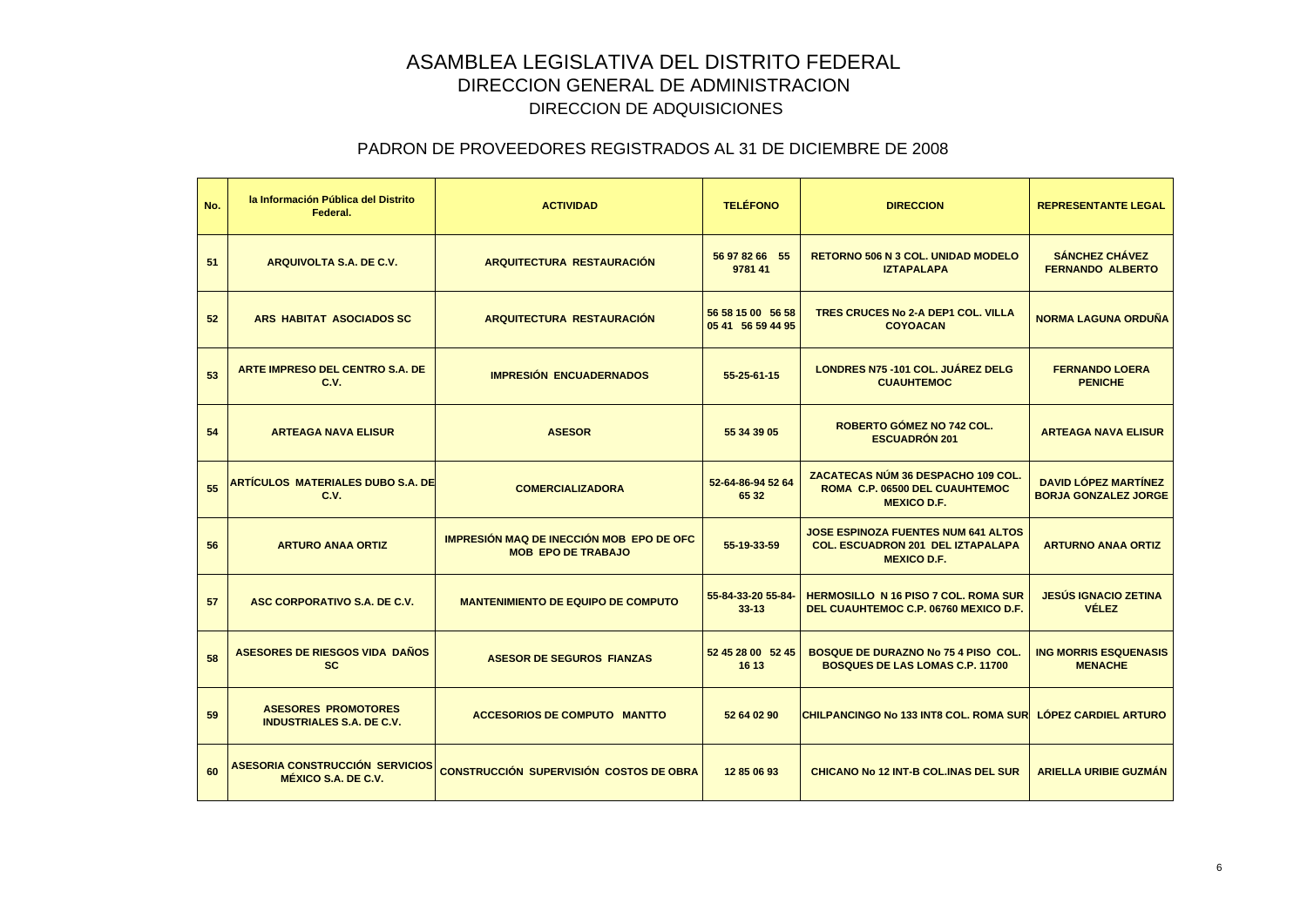| No. | la Información Pública del Distrito<br>Federal.                      | <b>ACTIVIDAD</b>                                                                                             | <b>TELÉFONO</b>                  | <b>DIRECCION</b>                                                                                                               | <b>REPRESENTANTE LEGAL</b>                                                      |
|-----|----------------------------------------------------------------------|--------------------------------------------------------------------------------------------------------------|----------------------------------|--------------------------------------------------------------------------------------------------------------------------------|---------------------------------------------------------------------------------|
| 61  | <b>ASOCIACION DE RADIODIFUSORES DEL</b><br><b>VALLE DE MEXICO AC</b> | <b>RADIOCOMUNICACIÓN</b>                                                                                     | 55 45 87 85                      | <b>COPERNICO No 67 COL. NUEVA ANZURES</b><br><b>MEXICO D.F.</b>                                                                | <b>GARCÍA GALLEGOS</b><br><b>CARLOS</b>                                         |
| 62  | ASTEC S.A. DE C.V.                                                   | <b>SOFTWARE</b>                                                                                              | 55 40 70 44 55 25<br>70 44       | <b>VALENCIA No 9-203 COL. INSURGENTES</b><br><b>MIXCOAC DEL BENITO JUAREZ C.P. 11000</b>                                       | <b>ORTEGA SANSORES RAÚL</b>                                                     |
| 63  | <b>AUDIO PROECCIÓN MEXICANA S.A. DE</b><br>C.V.                      | AUDIO VIDEO ELECTRODOMÉSTICOS                                                                                | 55-66-06-34 55 35<br>05 39       | PASEO DE LA REFORMA N 87 DESP 201-B<br><b>COL. TABACALERA C P 06030 MEXICO D.F.</b>                                            | <b>DAVID ARROO PÉREZ</b>                                                        |
| 64  | AUDIO VIDEO & CONTROL S.A. DE C.V.                                   | EQUIPO DE AUDIO VIDEO E ILUMINACIÓN                                                                          | 91-72-44-55 AL 60<br>52 03 12 20 | <b>TORCUATO TASSO NÚM 207 COL.</b><br><b>CHAPULTEPEC MORALES C.P. 11570 DEL</b><br><b>MIGUEL HIDALGO MEXICO D.F.</b>           | <b>CASTELLANOS</b><br><b>MATADAMAS MARCO</b><br><b>ANTONIO</b>                  |
| 65  | <b>AUDIOPROMEX S DE RL DE CV</b>                                     | <b>RENTA VENTA ASESORIA MANTTO DE</b><br><b>AUDIOVISUALES AUDIO FOTOGRAFIA</b><br><b>COMPUTACIÓN VIDO TV</b> | 55-35-00-08                      | <b>PASEO DE LA REFORMA NUM 30 PLANTA</b><br><b>BAJA DESPACHO C COL. JUÁREZ DEL</b><br><b>CUAUHTEMOC MEXICO D.F. C.P. 06600</b> | <b>DAVID RICARDO ARROO</b><br><b>TORRES LINO ALBERTO</b><br><b>ARROO TORRES</b> |
| 66  | <b>AUDIOSISTEMAS S.A. DE C.V.</b>                                    | <b>APARATOS ORTOPÉDICOS DE AUDIO</b>                                                                         | 55 75 92 77 55 59<br>66 40       | <b>SAN BORJA No 1361 PB COL. VERTIZ</b>                                                                                        | <b>JOSÉ LUÍS GARCÍA</b>                                                         |
| 67  | <b>AUTOMOTRIZ TLAHUAC S.A. DE C.V.</b>                               | <b>COMPRA VTA DE EQ DE TRANSPORTE</b>                                                                        | 58-45-01-80                      | AV TLAHUAC # 5392 COL. LOS OLIVOS C.P.<br>13210                                                                                | <b>ACHACH CANTO ADIRA</b><br><b>APODERADA</b>                                   |
| 68  | <b>AUTOMOTRIZ TULA DE ALLENDE S.A.</b><br>DE C.V.                    | <b>COMPRA VTA DE EQ DE TRANSPORTE</b>                                                                        |                                  |                                                                                                                                |                                                                                 |
| 69  | <b>AUTOS ORIENTALES S.A. DE C.V.</b>                                 | <b>COMERCIALIZADORA</b>                                                                                      | 5578 4500 5578<br>3799 EXT 220   | DR ANDRADE #38 ESQ RIO DE LA LOZA C.P.<br>06720                                                                                | <b>LOPEZ VARGAS CAROLINA</b>                                                    |
| 70  | AVALOS CÁRDENAS IGNACIO / O<br><b>COMERCIALIZADORA BREN</b>          | <b>COMERCIALIZADORA</b>                                                                                      | 26 15 72 07                      | <b>HUAATLAN MZA 5 LOTE 51-A COL. PUEBLO</b><br><b>NUEVO BAJO</b>                                                               | <b>AVALOS CÁRDENAS</b><br><b>IGNACIO</b>                                        |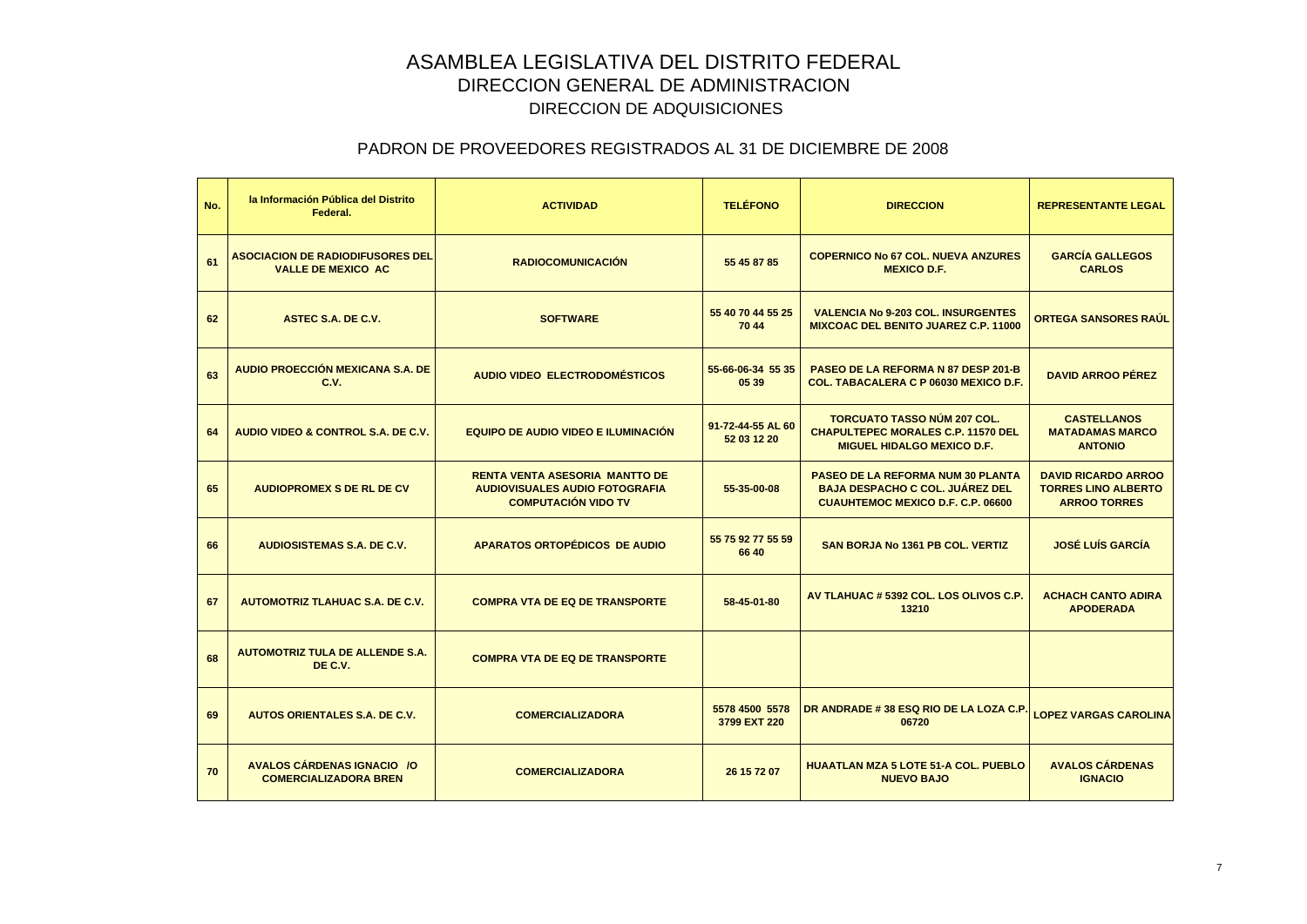| No. | la Información Pública del Distrito<br>Federal.                        | <b>ACTIVIDAD</b>                                                                                               | <b>TELÉFONO</b>                                   | <b>DIRECCION</b>                                                                                                           | <b>REPRESENTANTE LEGAL</b>                                                                        |
|-----|------------------------------------------------------------------------|----------------------------------------------------------------------------------------------------------------|---------------------------------------------------|----------------------------------------------------------------------------------------------------------------------------|---------------------------------------------------------------------------------------------------|
| 71  | <b>AVANCE CONSULTORIA INTEGRAL SC</b>                                  | <b>CONSULTORIA ASESORIAS DICTAMENES DE</b><br><b>CONTRIBUCIONES LOCALES SUPERVISIÓN DE</b><br><b>OBRAS ETC</b> | 56-15-67-05 56-11-<br>17-87 044 55<br>32 00 78-47 | AVE SAN ISIDRO NUM 368 EDIF A-DESP 401<br><b>COL. SAN BARTOLO CACAHUALTONGO C.P.</b><br>02720 DEL AZCAPOTZALCO MEXICO D.F. | <b>FRANCISCO JAVIER</b><br><b>MENDOZA SÁNCHEZ</b>                                                 |
| 72  | <b>AVANCES TECNOLÓGICOS EN</b><br>TELECOMUNICACIONES S.A. DE C.V.      | <b>MANTENIMIENTO EN TELEFONÍA COMPUTO</b>                                                                      | 51282640                                          | <b>INSTITUTO TÉCNICO INDUSTRIAL No 5 PISO</b><br><b>2 STA MA LA RIVERA</b>                                                 | <b>ZÚÑIGA FAUSTO RAÚL</b><br><b>EFRAIN</b>                                                        |
| 73  | AVCS ELECTRÓNICA S.A. DE C.V.                                          | <b>COMUNICACIÓN ELECTRÓNICOS</b>                                                                               | 91 38 08 10<br>52 60 40 77                        | <b>BAHÍA DE STA BÁRBARA 197-103</b>                                                                                        | <b>JAIME ROGELIO LÓPEZ DE</b><br><b>LA ROSA</b>                                                   |
| 74  | <b>AVETRONIC S.A. DE C.V.</b>                                          | <b>AUDIO VIDEO</b>                                                                                             | 5368 7410 EXT 112<br>5587 7035                    | <b>NORTE 27 No 66-1 COL. NUEVA VALLEJO</b><br><b>MEXICO D.F. C.P. 07750</b>                                                | <b>JUAN PARRA PÉREZ REP</b><br><b>VTAS ING ROBERTO</b><br><b>VÁZQUEZ E</b>                        |
| 75  | <b>AVILA MEJIA RAFAEL /O PRO SOL</b><br><b>INTEGRALES SUSTENTABLES</b> | <b>FABRICACIÓN DE MUEBLES OFC PUERTAS</b><br><b>COL.OCACÓN DE PISOS A TERMINADOS ETC</b>                       | (01)<br>$715 -$<br>156-86-01                      | <b>16 DE SEPTIEMBRE OTE NUM 29 ZITACUARO</b><br><b>MICHOACAN C.P. 61500</b>                                                | <b>AVILA MEJIA RAFAEL</b>                                                                         |
| 76  | AVIÑA MEDINA MARIA DEL SOCORRO                                         | SERVICIO AUTOMOTRIZ MECANICO VERIFICACIÓN<br><b>LAVADO ENGRASADO LLANTAS</b>                                   |                                                   | <b>CONTADORES No. 22 ENTRE EJE 6 SUR</b><br><b>FRANCISCO DEL PASO TRONCOSO COL. EL</b><br>SIFON C.P. 09400 MEXICO D.F.     | <b>ISIDORO RODRIGUEZ</b><br><b>AVIÑA</b>                                                          |
| 77  | <b>BAOR S.A.</b>                                                       | <b>MANTENIMIENTO DE AUTOMÓVILES</b>                                                                            | 53 59 36 88 53 58<br>09 21                        | <b>LEOPOLDO BLAKALLER No 207 COL. SN</b><br><b>PEDRO XALPA</b>                                                             | <b>JOSÉ LUÍS BARAJAS</b><br><b>ROJAS</b>                                                          |
| 78  | <b>BANQUETES VELAZQUEZ S.A. DE C.V.</b>                                | <b>SERVICIOS DE BANQUETES</b>                                                                                  | 55 52 21 02 5552<br>2083                          | GENARO GARCÍA Nº 139 JARDÍN BALBUENA<br><b>MEXICO D.F.</b>                                                                 | <b>CONTRERAS VARELA</b><br><b>ALEJANDRO DAVID</b>                                                 |
| 79  | <b>BAROJAS REES EFRAIN</b>                                             | <b>JOERÍA RELOJERÍA</b>                                                                                        | 57 26 72 14                                       | <b>MADERO No 16-8 COL. CENTRO</b>                                                                                          | <b>BAROJAS REES EFRAIN</b>                                                                        |
| 80  | <b>BARRERA SANCHEZ MARIA LAURA</b><br><b>ROSENDA</b>                   | <b>PUBLICIDAD E IMPRESIÓN EN GENERAL</b><br><b>COMERCIALIZADORA</b>                                            | 10 63 85 18<br>19 24 16 65                        | PLAYA ERIZO NUM 24 INTERIOR 101 COL.<br><b>REFORMA IZTACCIHUATL NORTE DEL</b><br>IZTACALCO C.P. 08840 MEXICO D.F.          | <b>MARIA LAURA ROSENDA</b><br><b>BARRERA SANCHEZ</b><br><b>HERNANDEZ ALDANA</b><br><b>ROBERTO</b> |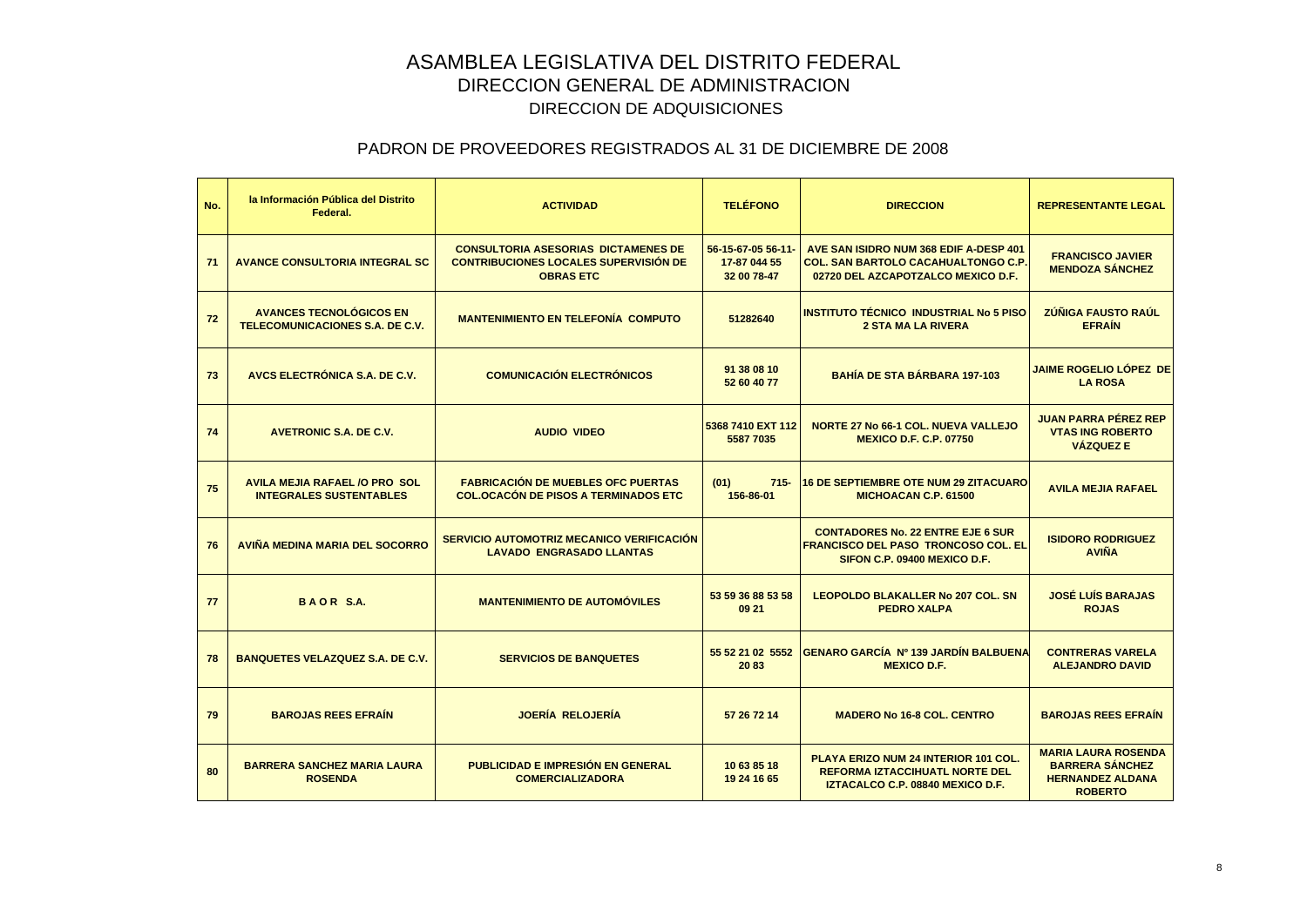| No. | la Información Pública del Distrito<br>Federal.                   | <b>ACTIVIDAD</b>                                                                           | <b>TELÉFONO</b>                         | <b>DIRECCION</b>                                                                                                 | <b>REPRESENTANTE LEGAL</b>                               |
|-----|-------------------------------------------------------------------|--------------------------------------------------------------------------------------------|-----------------------------------------|------------------------------------------------------------------------------------------------------------------|----------------------------------------------------------|
| 81  | <b>BARRERA ZEA SARA</b>                                           | <b>PAPELERÍA EQUIPO DE OFICINA</b>                                                         | 57 66 12 15 044<br>55<br>12 76 19 65    | <b>FRESNO MZ16 21 COL. PRADOS DE ARAGÓN CABRERA BARRERA RAÚL</b>                                                 |                                                          |
| 82  | <b>BARRIENTOS MARTINEZ AMADO /O</b><br><b>GRABADOS BARRIENTOS</b> |                                                                                            |                                         |                                                                                                                  |                                                          |
| 83  | <b>BARRIENTOS RODRÍGUEZ ALDO</b><br><b>ISRAEL</b>                 | <b>PAPELERÍA CONSUMIBLES COMPUTO</b>                                                       | 54-40-20-66 54 40<br>20 67              | <b>ACATAS No 87 COL. NARVARTE DELL</b><br><b>BENITO JUÁREZ MEXICO D.F. C.P. 03020</b>                            | <b>BARRIENTOS RODRÍGUEZ</b><br><b>ALDO ISRAEL</b>        |
| 84  | <b>BEIMAC DISEÑO E IMPRESIÓN DIGITAL</b>                          | <b>DISEÑOS E IMPRESIONES</b>                                                               | 56-19-13-70                             | <b>AHUEJOTE 493 COL. COYOACAN</b>                                                                                | <b>RAUL CHAVEZ</b>                                       |
| 85  | <b>BELTRÁN SARIÑANA BEATRIZ</b><br><b>MERCEDES /O UNIPROM</b>     | <b>COMERCIALIZADORA</b>                                                                    | 26151200                                | <b>HOPELCHEN N293 COL. EJEDOS DE</b><br>PADIERNA C.P. 14240                                                      | <b>BEATRIZ MERCEDES</b><br><b>BELTRÁN SARIÑANA</b>       |
| 86  | <b>BENITEZ HERNANDEZ ROCIO</b>                                    | <b>MANTENIMIENTO DE INMUEBLES, INSTALACION DE</b><br><b>EQUIPOS, MAQUINARIA Y MONTAJES</b> | 599<br>998<br>55<br>1274<br>12 94 36 80 | <b>CALLE LABRADORES S/N COL. APAXCO DE</b><br>OCAMPO, C.P. 55660, MUNICIPIO DE<br><b>APAXCO, EDOMEX.</b>         | <b>BENITEZ HERNANDEZ</b><br><b>ROCIO</b>                 |
| 87  | <b>BERNAL ESPONDA MARIA ALICIA</b>                                | <b>MEDICAMENTOS CURACION</b>                                                               | 13 15 43 16                             | <b>TLAPEXCO No 3 STO TOMAS AJUSCO DEL</b><br>TLALPAN C.P. 14710 MEXICO D.F.                                      | <b>DEL RIO PIECARCHIC</b><br><b>DAVID</b>                |
| 88  | BERNARDO DEL VALLE ALVÁREZ DEL<br><b>CASTILLO</b>                 | <b>COMERCIALIZADORA</b>                                                                    | 54-45-58-12 044 55<br>36 37 84-80       | <b>RANCHO DEL ARCO NUM 40 INT 102 COL.</b><br>GIRASOLES C.P. 04920 DE COYOACAN<br><b>MEXICO D.F.</b>             | <b>BERNARDO DEL VALLE</b><br><b>ALVAREZ DEL CASTILLO</b> |
| 89  | <b>BETANIA CONSTRUCCIONES S.A. DE</b><br>C.V.                     | <b>CONSTRUCCIÓN DE OBRA</b>                                                                | 2613 8388 2632<br>7938                  | <b>CIRCUITO EMILIANO ZAPATA NO 96 COL. DE</b><br><b>LOS REES LA PAZ</b>                                          | <b>GONZÁLEZ NAVARRETE</b><br><b>MARIA DEL CARMEN</b>     |
| 90  | <b>BLANCAS CABRERA ALVARO JOSUE</b>                               | <b>DISEÑADOR GRÁFICO</b>                                                                   | 57-68-25-42 044 55<br>32 33 66 31       | <b>RETORNO 23 DE FRA SERVANDO TERESA</b><br>DE MIER NÚM 18 COL. JARDÍN BALBUENA<br><b>C.P. 15900 MEXICO D.F.</b> | <b>BLANCAS CABRERA</b><br><b>ALVARO JOSUE</b>            |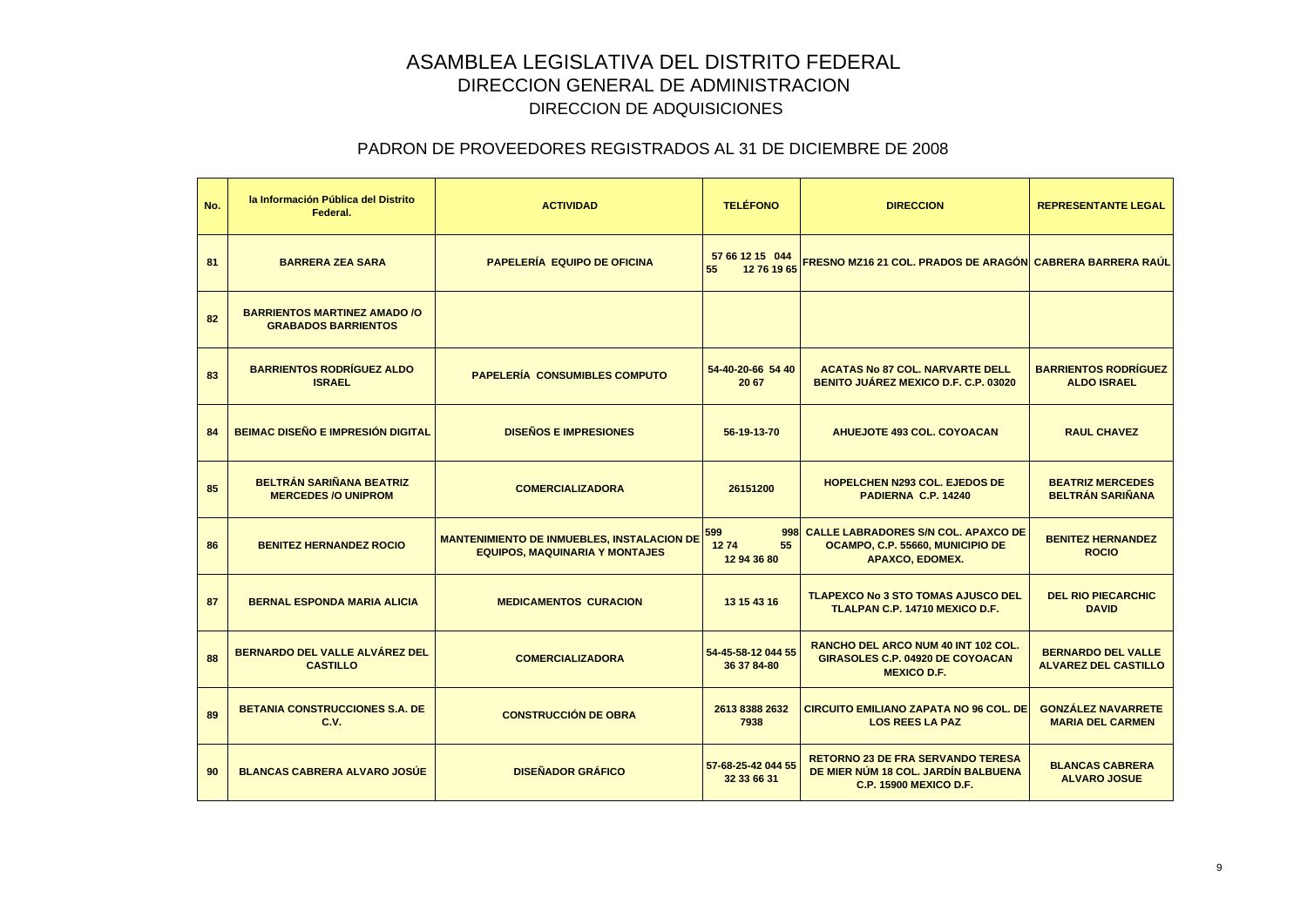| No. | la Información Pública del Distrito<br>Federal.                          | <b>ACTIVIDAD</b>                                                | <b>TELÉFONO</b>                   | <b>DIRECCION</b>                                                                                                              | <b>REPRESENTANTE LEGAL</b>                            |
|-----|--------------------------------------------------------------------------|-----------------------------------------------------------------|-----------------------------------|-------------------------------------------------------------------------------------------------------------------------------|-------------------------------------------------------|
| 91  | <b>BLANCAS CABRERA WENDY YUTHZIL</b><br><b>CARINA</b>                    | <b>DISEÑO GRAFICO</b>                                           | 57<br>57 45 76 33<br>44 88 48     | <b>CALLE JUAN C. DORIA No. 76 COL. JUAN</b><br>ESCUTIA, C.P. 09100, DEL. TLALPAN.<br><b>MEXICO D.F.</b>                       | <b>BLANCAS CABRERA</b><br><b>WENDY YUTHZIL CARINA</b> |
| 92  | <b>BONFIL CASTRO RAMON MARIA</b>                                         | <b>ARQUITECTURA RESTAURACIÓN</b>                                | 54 40 78 14                       | <b>ACATAS No 12 COL. NARVARTE PONIENTE</b><br><b>C.P. 03020 DEL BENITO JUÁREZ MEXICO D.F.</b>                                 | <b>BONFIL CASTRO RAMON</b><br><b>MARIA</b>            |
| 93  | <b>BONILLA VICTORINO Y ASOCIADOS SC</b>                                  | <b>DESPACHO DE AUDITORIA CONTABILIDAD E</b><br><b>IMPUESTOS</b> | 26 24 04 70 26-24-<br>04-11 AL 13 | <b>DESCARTES No 54 DESPACHO 902 PISO 9</b><br><b>COL. ANZURES POLANCO C.P. 11590 DEL</b><br><b>MIGUEL HIDALGO MEXICO D.F.</b> | <b>BONILLA VICTORINO</b><br><b>DONOVAN JAFFETT</b>    |
| 94  | <b>BRIGAR S.A. DE C.V.</b>                                               | <b>ALIMENTOS</b>                                                | 55 21 30 80                       | <b>PALMA NTE 58 COL. CENTRO</b>                                                                                               | <b>BRIS DESIGA JORGE</b>                              |
| 95  | <b>BSA INGENIERÍA EN MOTOCICLISMO</b><br><b>S.A. DE C.V.</b>             | <b>MOTOCICLISMO</b>                                             | 55 90 98 56                       | ANDALUCÍA Nº 217 COL. ÁLAMOS C.P. 03400<br><b>MEXICO D.F.</b>                                                                 | <b>BUSTINZAR ALCÁNTARA</b><br><b>ALEJANDRO</b>        |
| 96  | <b>BULHOSEN ABOUL SORAA MOHAMED</b>                                      | <b>FRUTAS</b>                                                   | 55 75 29 45                       | <b>CDA SAN BORJA NO 8-503 COL. DEL VALLE</b>                                                                                  | <b>BULHOSEN ABOUL SORAA</b><br><b>MOHAMED</b>         |
| 97  | <b>BURST RENTA DE EQUIPO</b><br><b>PROFESIONAL DE VIDEO S.A. DE C.V.</b> | <b>AUDIO VIDEO</b>                                              | 54 24 23 54                       | PERIFÉRICO SUR 5472 COL. OLÍMPICA DEL<br>COYOACAN C.P. 04710                                                                  | <b>JOSÉ LIRA FERNÁNDEZ</b>                            |
| 98  | <b>BNARY DE MEXICO S.A. DE C.V.</b>                                      | <b>EQUIPO DE COMPUTO CONSUMIBLES</b>                            | 53 43 92 00 53 43<br>94 29        | <b>SANTÍSIMA No 38 COL. LA CONCORDIA</b>                                                                                      | <b>LUÍS MATUS RUISECO</b>                             |
| 99  | <b>C RUBEN JESUS GUZMAN GRAJALES</b>                                     |                                                                 |                                   |                                                                                                                               |                                                       |
| 100 | <b>CABAPE MEXICO S.A. DE C.V.</b>                                        | <b>COMERCIALIZADORA</b>                                         | 52 35 67 15 52 35<br>67 16        | <b>ACATAS 484 COL. NARVARTE</b>                                                                                               | <b>CABALLERO CAMPOS</b><br><b>JONATHAN</b>            |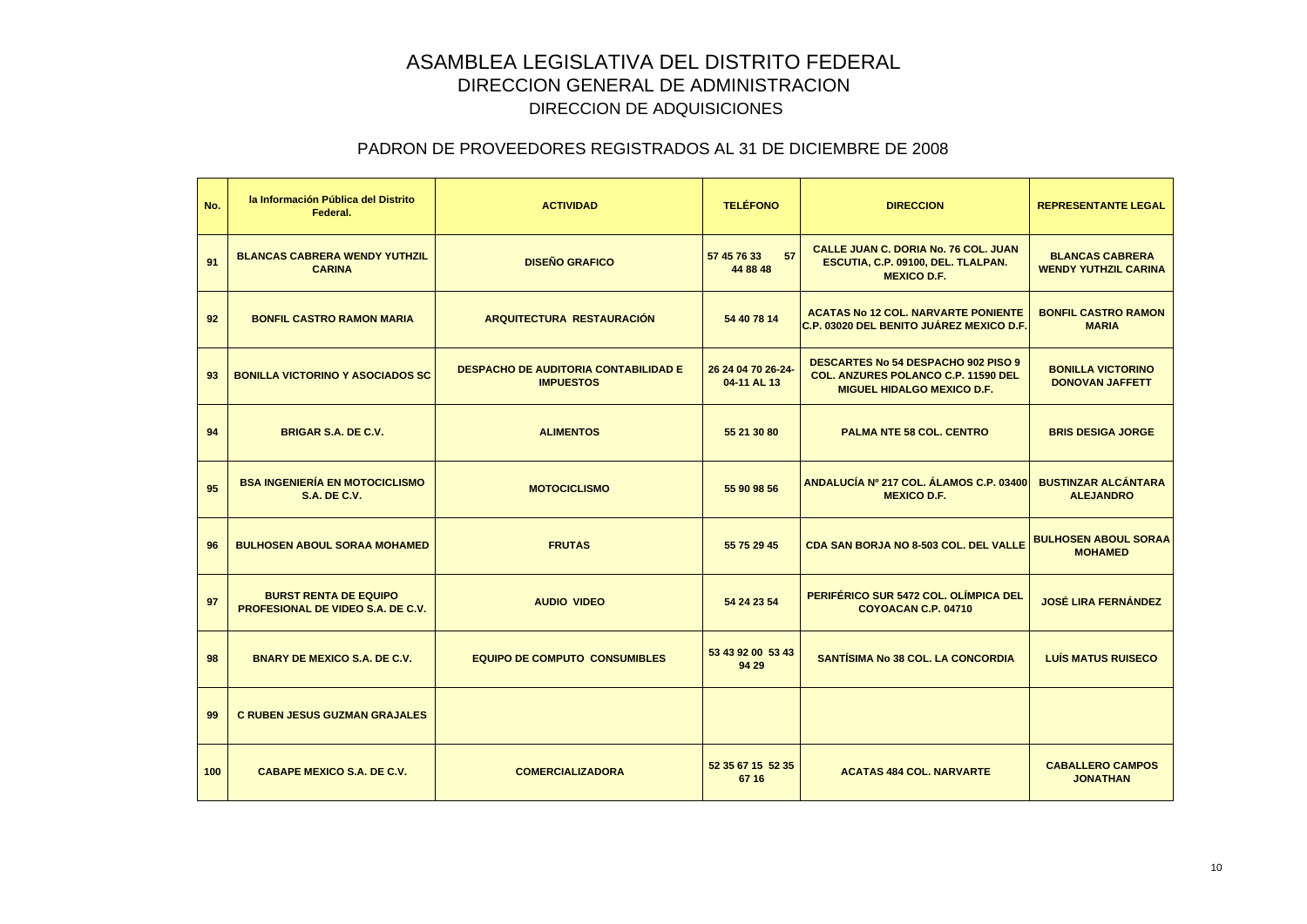| No. | la Información Pública del Distrito<br>Federal.                              | <b>ACTIVIDAD</b>                                                             | <b>TELÉFONO</b>                         | <b>DIRECCION</b>                                                                                                      | <b>REPRESENTANTE LEGAL</b>                      |
|-----|------------------------------------------------------------------------------|------------------------------------------------------------------------------|-----------------------------------------|-----------------------------------------------------------------------------------------------------------------------|-------------------------------------------------|
| 101 | <b>CALDERÓN ALBA GRISELDA LIZZETH /O</b><br><b>PUBLIMUNDO</b>                | <b>IMPRESOS</b>                                                              | 51153419                                | ORIENTE 255 B NO 35 COL. AGRÍCOL.A<br><b>ORIENTAL</b>                                                                 | <b>CALDERÓN ALBA</b><br><b>GRISELDA LIZZETH</b> |
| 102 | <b>CALPUL ASOCIADOS S.A. DE C.V.</b>                                         | <b>ARQUITECTURA RESTAURACIÓN</b>                                             | 5516 3254 5272<br>1523                  | <b>ENSENADA No 143-A COL. HIPÓDROMO</b><br><b>CONDESA</b>                                                             | <b>ESPINOSA LÓPEZ ISAÍAS</b><br><b>ALFREDO</b>  |
| 103 | <b>CALZADO ARTÍCULOS DE PIEL WOLF</b><br><b>S.A. DE C.V.</b>                 | <b>CALZADO ARTÍCULOS DE PIEL</b>                                             | 55 66 00 10 55 66<br>93 69              | AV CHAPULTEPEC No 151-201 COL. JUÁREZ                                                                                 | <b>GRANADOS DUARTE</b><br><b>RICARDO</b>        |
| 104 | <b>CALZADOS CONFORTABLES S.A. DE</b><br>C.V.                                 | <b>CALZADO ARTÍCULOS DE PIEL</b>                                             | 55 52 77 64 84                          | <b>CDA ANTONIO DIEZ DE BONILLA No 9 COL.</b><br><b>SAN MIGUEL CHAPULTEPEC</b>                                         | <b>AUSTIN DOZAL LUISE</b><br><b>ANNETTE</b>     |
| 105 | <b>CANADIAN FOREIGN TRADE PROMOTER</b><br>DE MEXICO S.A. DE C.V.             |                                                                              |                                         |                                                                                                                       |                                                 |
| 106 | <b>CANO BLANCO JOSE LUIS</b>                                                 | <b>COMERCIO AL POR MAYOR DE MOBILIARIO EQUIPO</b><br><b>DE OFICINA</b>       | 58 87 43 99                             | <b>CARRETA No 49 COL. VILLAS DE LA</b><br><b>HACIENDA C.P. 52929 MUNICIPIO DE</b><br>ATIZAPAN DE ZARAGOZA MEXICO D.F. | <b>CANO BLANCO SAN JUAN</b>                     |
| 107 | <b>CANO SAN JUAN ERIKA / ADEM ORG</b><br><b>GASTRONOMICA</b>                 | <b>SERVICIOS DE BANQUETES</b>                                                | 54-21-26-18 56-19-<br>$31 - 86$         | <b>COPAL 372 COL. SANTO DOMINGO MEXICO</b><br>D.F. C.P. 04369                                                         | <b>CANO SAN JUAN ERIKA</b>                      |
| 108 | <b>CANUTO SÁNCHEZ ALEJANDRA /O</b><br><b>FUMICONTROL DE PLAGAS</b>           | <b>FUMIGACIÓN</b>                                                            | 55 16 46 59 044<br>55<br>11 77 04<br>96 | <b>TOTONACAS No 283 COL. AJUSCO</b><br><b>COYOACAN</b>                                                                | <b>ALEJANDRA CANUTO</b><br><b>SÁNCHEZ</b>       |
| 109 | <b>CAPACITACIÓN CONSULTORIA</b><br><b>COMERCIAL EMPRESARIAL S.A. DE C.V.</b> | <b>CAPACITACIÓN CONSULTORIA COMERCIAL</b><br><b>EMPRESARIAL</b>              | 26030762                                | ORIENTE 87 N3719-6 COL. LA JOA GAM<br>DELEGACIÓN GUSTAVO A MADERO C.P.<br>07890                                       | <b>JOSÉ PABLO CARRILLO</b><br><b>MEDINA</b>     |
| 110 | <b>CARBALLO MOTA MAXIMILIANO</b>                                             | <b>FABRICACION MANTENIMIENTO INDUSTRIAL (</b><br><b>HERRAJES CERRADURAS)</b> | 01 443<br>32<br>74 039                  | <b>JERICO Nº 211 COL. AMPLIACION</b><br><b>GERTRUDIS SANCHEZ MORELIA MICH C.P.</b><br>58300 TEL (01) 443 3 274039     | <b>MAXIMILAINO CARBALLO</b><br><b>MOTA</b>      |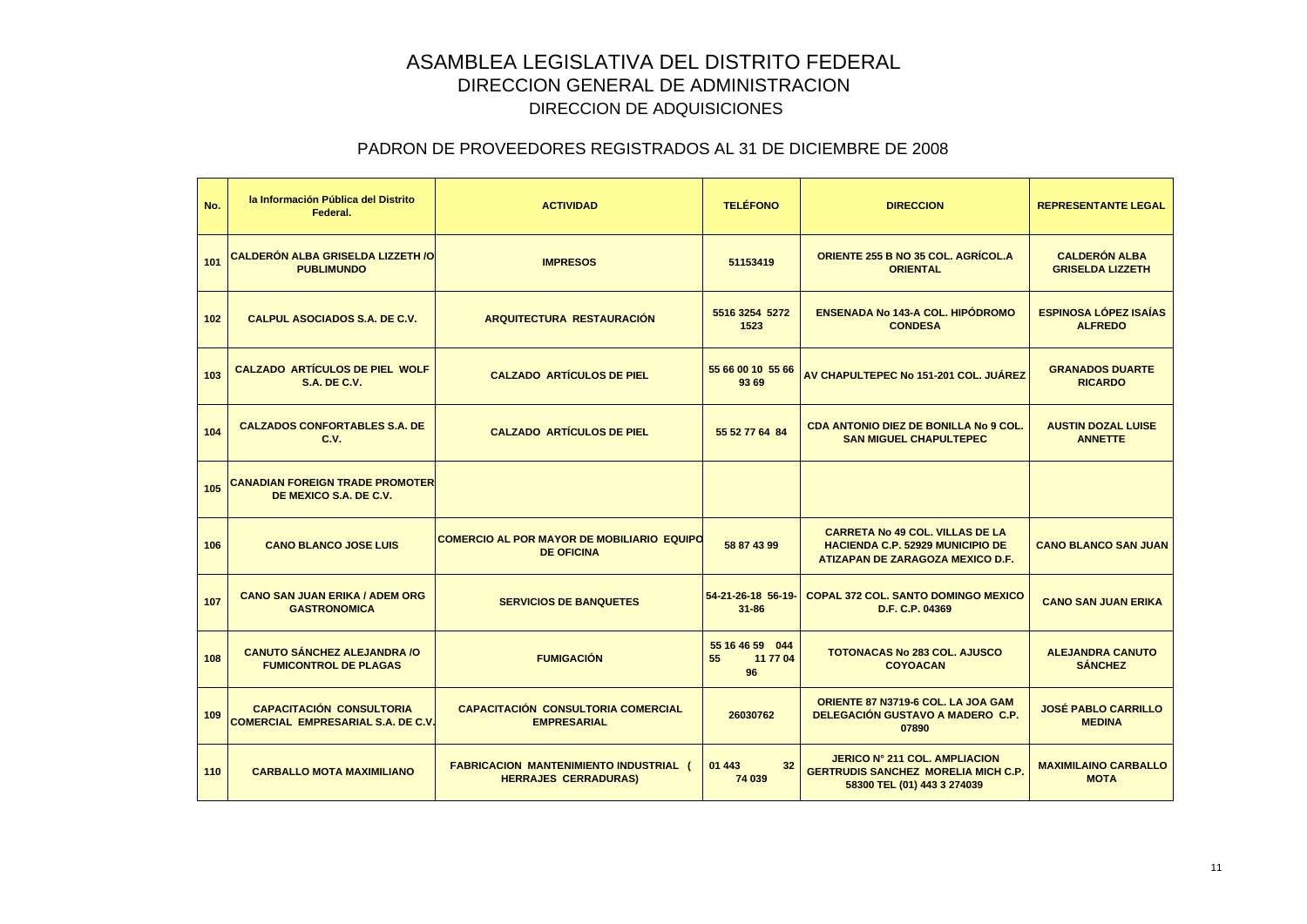| No. | la Información Pública del Distrito<br>Federal.                    | <b>ACTIVIDAD</b>                                                                | <b>TELÉFONO</b>                        | <b>DIRECCION</b>                                                                                                | <b>REPRESENTANTE LEGAL</b>                           |
|-----|--------------------------------------------------------------------|---------------------------------------------------------------------------------|----------------------------------------|-----------------------------------------------------------------------------------------------------------------|------------------------------------------------------|
| 111 | <b>CARDENAS ROMERO ADRIANA /O</b><br><b>COMERCIALIZADORA REIKO</b> | <b>COMERCIALIZADORA</b>                                                         | 91-15-78-04                            | <b>RET 29 GENARO GARCIA UNID 1 EDIF 2 235</b><br><b>COL. JARDIN BALBUENA C.P. 15900</b>                         | <b>CARDENAS ROMERO</b><br><b>ADRIANA</b>             |
| 112 | <b>CARRASCO NAVA FERNANDO</b>                                      | <b>PINTURAS E IMPERMEABILIZANTES</b>                                            | 55-44-11-45                            | <b>RETORNO N9 N21COL, AVANTE DEL</b><br>COYOACAN C.P. 0460 MEXICO D.F.                                          | <b>FERNANDO CARRASCO</b><br><b>NAVA</b>              |
| 113 | <b>CARRILLO RÍOS CRISTIAN FERNANDO</b><br><b>/O PC SERVICIO</b>    | <b>MANTTO EQUIPO DE COMPUTO</b>                                                 | 5764 2141                              | CALLE JUAN DE DIOS PEZA No 7-6 COL.<br><b>OBRERA</b>                                                            | <b>CARRILLO RÍOS CRISTIAN</b><br><b>FERNANDO</b>     |
| 114 | <b>CASA DE MONEDA DE MEXICO</b>                                    | <b>MONEDAS</b>                                                                  | 55 11 80 82 50 80<br>98 66             | PASEO DE LA REFORMA 295 P5 COL.<br><b>CUAUHTEMOC</b>                                                            | <b>PORTILLA ELGUERO</b><br><b>JAVIER</b>             |
| 115 | <b>CASA MARCHAND S A DE CV</b>                                     | <b>PAPELERÍA ARTÍCULOS DE OFICINA</b>                                           | 55-22-50-99 FAX<br>55-42-70-94         | <b>MESONES N 180 PRIMER PISO COL. CENTRO</b><br>DEL CUAUHTEMOC C.P. 06090 MEXICO D.F.                           | <b>BERTA ANDREA ORTEGA</b><br><b>JUAREZ</b>          |
| 116 | CASA UNIVERSO 2020 S.A. DE C.V.                                    | <b>PUBLICIDAD MERCADOTECNIA</b>                                                 | 55 77 11 83                            | ACERINA No 16 COL.O ESTRELLA C.P. 07810 CORNEJO ROLDAN MARCO<br>DEL GUSTAVO A MADERO MEXICO D.F.                | <b>ANTONIO</b>                                       |
| 117 | <b>CASASOLA SALAMANCA FEDERICO</b><br><b>RICARDO</b>               | <b>TESTIMONIO GRÁFICO DOCUMENTAL</b><br>INVESTIGACIÓN E INFORMACIÓN FOTOGRAFICA | 044 55<br>39 02<br>7777                | <b>EDIFICIO MUSEO 13 MUSEO 13 COL.</b><br>XOTEPINGO C.P. 04610 DEL COYOACAN<br><b>MEXICO D.F.</b>               | <b>CASASOLA SALAMANCA</b><br><b>FEDERICO RICARDO</b> |
| 118 | <b>CASTAÑEDA RUIZ GABRIEL / OFFICE</b><br><b>MULTI SERVICIOS</b>   | <b>MANTENIMIENTO DE EQUIPO DE OFICINA</b>                                       | 58-41-22-01                            | <b>TLAHUAC NÚM 6998 COL. SAN FRANCISCO</b><br><b>TLALTENCO C.P. 13400 DEL TLAHUAC</b><br><b>MEXICO D.F.</b>     | <b>GABRIEL CASTAÑEDA RUIZ</b>                        |
| 119 | <b>CASTELLANOS CASTELLANOS SC</b>                                  | <b>AUDITORES</b>                                                                | 56 41 57 11 56 78<br>22 19 56 84 37 98 | AVE SAN LORENZO No 97 COL. BOSQUE<br><b>RESIDENCIAL DEL SUR C.P. 16010 DEL</b><br><b>XOCHIMILCO MEXICO D.F.</b> | <b>CASTELLANOS</b><br><b>FERNÁNDEZ JORGE</b>         |
| 120 | <b>CASTILLO MÉNDEZ ALMA ANGÉLICA</b>                               | <b>IMPRENTA</b>                                                                 | 5521 26 25 5518<br>4987                | <b>PORTAL DE SANTO DOMINGO No 6 INT 3</b><br><b>COL. CENTRO</b>                                                 | <b>CASTILLO MÉNDEZ ALMA</b><br><b>ANGÉLICA</b>       |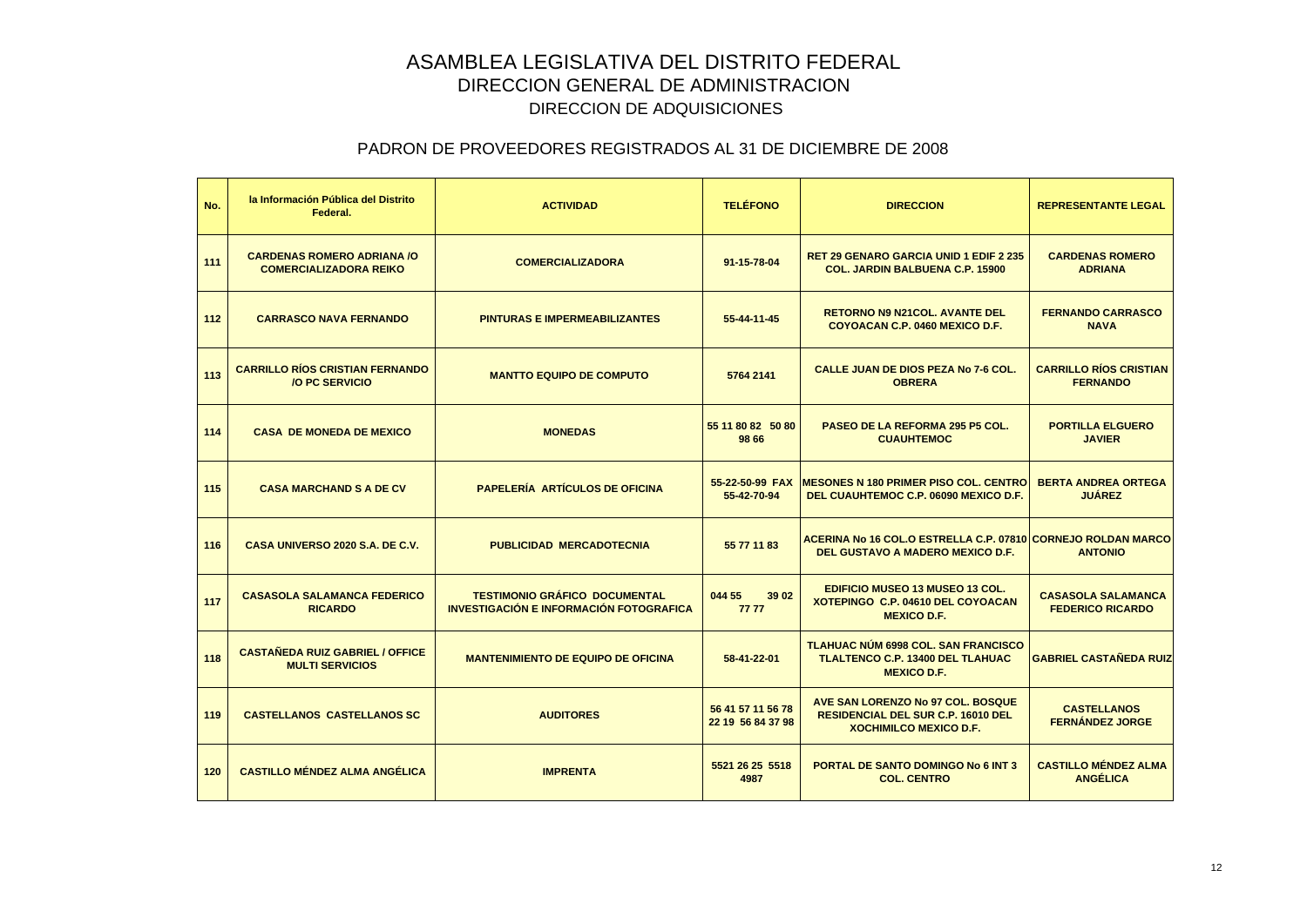| No. | la Información Pública del Distrito<br>Federal.                 | <b>ACTIVIDAD</b>                                                              | <b>TELÉFONO</b>                         | <b>DIRECCION</b>                                                                                            | <b>REPRESENTANTE LEGAL</b>                             |
|-----|-----------------------------------------------------------------|-------------------------------------------------------------------------------|-----------------------------------------|-------------------------------------------------------------------------------------------------------------|--------------------------------------------------------|
| 121 | <b>CASTILLO ROSALES MARÍA CRISTINA</b>                          | <b>CAPACITACIÓN PEDAGOGA</b>                                                  | 56-94-51-26                             | <b>CALE 657 NUM 24 COL. SAN JUAN DE</b><br><b>ARAGON DEL GUSTAVO A MADERO MEXICO</b><br>D.F. C.P.07920      | <b>MARIA CRISTINA CASTILLO</b><br><b>ROSALES</b>       |
| 122 | <b>CATEDRA ARQUITECTOS</b><br><b>RESTAURADORES S.A. DE C.V.</b> | <b>PROECTOS EJECUTIVOS PLANOS OBRAS</b>                                       |                                         | <b>BARRANCA DEL MUERTO NÚM 525 PISO 7</b><br><b>COL. MERCED GOMEZ MEXICO D.F. C.P.</b><br>01600             | <b>ARQ NELL CELIA RIVEROLL</b><br><b>LOPEZ</b>         |
| 123 |                                                                 | CAV DISEÑO INGENIERÍA S.A. DE C.V. PROECTOS DE INGENIERÍA SUPERVISIÓN DE OBRA | 55-70-96-09 52-57-<br>$13 - 07$         | AV VASCO DE QUIROGA NO 1133-A COL.<br><b>ESTRELLA COL. SANTA FE</b>                                         | <b>MARTIN CRUZ ENRIQUE</b>                             |
| 124 | <b>CEDEÑO RODRIGUEZ JÓSE RAMON</b><br><b>FRANCISCO "FACETA"</b> | ARQUITECTURA RESTAURACIÓN                                                     | 53-31-68-75                             | <b>CALLE ONCE NÚM 50 COL. MOCTEZUMA</b><br><b>1RA SECCIÓN DEL VENUSTIANO CARRANZA</b><br><b>MEXICO D.F.</b> | <b>CEDEÑO RODRIGUEZ JÓSE</b><br><b>RAMON FRANCISCO</b> |
| 125 | <b>CENTENO CENTENO GERARDO</b>                                  | <b>AGENTE PROFESIONAL DE SEGUROS ASESOR</b>                                   | 57-01-59-17 56-04-<br>11-55 57-01-10-95 | <b>RETORNO 3 DE SUR 16 NUM 21 COL.</b><br><b>AGRICOL.A ORIENTAL C.P. 08500 MEXICO</b><br>D.F.               | <b>GERARDO CENTENO</b><br><b>CENTENO</b>               |
| 126 | <b>CENTRAL CÁMARAS NEUMÁTICOS S.A.</b><br>DE C.V.               | <b>LLANTAS</b>                                                                | 10-54-69-05 55-88-<br>45-20             | DR VERTIZ NO 204 COL. DOCTORES                                                                              | <b>AGUILAR DÍAZ GABRIEL</b>                            |
| 127 | CENTRAL FARMACEUTICA MERCED S.A.<br>DE C.V.                     | <b>MEDICAMENTOS ARTICULOS DE CURACIÓN</b>                                     | 55-42-42-56                             | <b>SAN PABLO NUM 67 COL. CENTRO MEXICO</b><br>D.F. C.P. 06090                                               | <b>LUIS ENRIQUE CASTAÑEDA</b><br><b>GAMIÑO</b>         |
| 128 | <b>CENTRO CULTURAL AMERICA SC</b>                               | <b>CURSOS CAPACITACIÓN</b>                                                    | 56-93-31-55 56-92-<br>$00 - 53$         | <b>GIRASOL No 47 COL. RESIDENCIAL ERMITA</b><br>C.P. 09710                                                  | <b>ELVIA MARCELA</b><br><b>ESCALANTE OLVERA</b>        |
| 129 | <b>CENTRO CULTURAL CASA LAMM SC</b>                             | <b>EVENTOS</b>                                                                | 55 25 51 14                             | AVENIDA ÁLVARO OBREG.ÓN No 99 COL.<br><b>ROMA</b>                                                           | <b>GÓMEZ HARO DESDIER</b><br><b>CECILIA</b>            |
| 130 | <b>CENTRO DE ESTUDIOS FISCALES SC</b>                           | <b>SEMINARIOS ESTUDIOS</b>                                                    | 55 36 56 00 56 82<br>79 00 56 82 85 72  | TAJIN NO 308 COL. NARVARTE C.P.03020<br><b>MEXICO D.F.</b>                                                  | <b>FLORES FALCÓN MARIA</b><br><b>DEL ROCIÓ</b>         |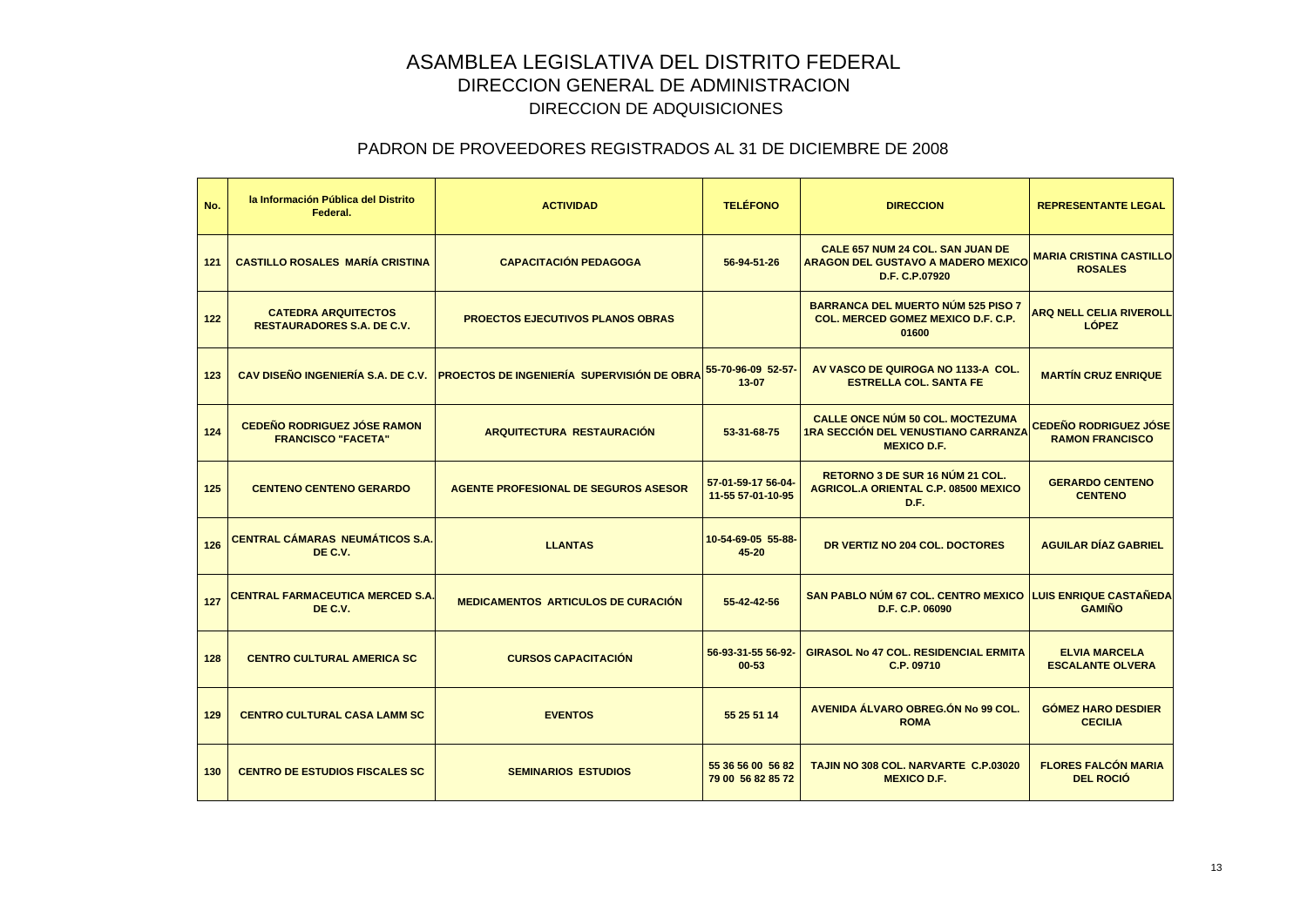| No. | la Información Pública del Distrito<br>Federal.                                                            | <b>ACTIVIDAD</b>                                                                                                         | <b>TELÉFONO</b>                                        | <b>DIRECCION</b>                                                                                                                    | <b>REPRESENTANTE LEGAL</b>                                              |
|-----|------------------------------------------------------------------------------------------------------------|--------------------------------------------------------------------------------------------------------------------------|--------------------------------------------------------|-------------------------------------------------------------------------------------------------------------------------------------|-------------------------------------------------------------------------|
| 131 | <b>CENTRO DE INSTRUMENTACIÓN Y</b><br><b>REGISTRO SÍSMICO AC</b>                                           | <b>ALARMA SÍSMICA</b>                                                                                                    | 56 87 45 42 56 87<br>4582                              | <b>ANAXAGORAS No 814 COL, NARVARTE C.P.</b><br>03020 DEL BENITO JUAREZ MEXICO D.F.                                                  | <b>TORRES SÁNCHEZ JOSÉ</b><br><b>JUAN</b>                               |
| 132 | <b>CENTRO DE POLÍTICAS PUBLICAS PARA</b><br>EL DESARROLLO SUSTENTABLE AC                                   | <b>SEMINARIOS ESTUDIOS</b>                                                                                               | 56 88 99 90                                            | <b>PUENTE DE XOXO 39 COL. XOXO</b>                                                                                                  | <b>GUSTAVO CARVAJAL</b><br><b>ISUNZA</b>                                |
| 133 | <b>CENTRO DE PROFESIONALIZACIÓN DEL</b><br><b>SERVICIO PUBLICO PRIVADO AC</b>                              | <b>SEMINARIOS ESTUDIOS</b>                                                                                               | 56 59 25 45 56 59<br>01 91 FAX<br>55 54 53 12          | <b>CERRO DEL AIRE 66 COL. ROMERO DE</b><br><b>TERREROS COYOACAN C.P. 04310</b>                                                      | <b>ARCOS ÁVILA ARTURO</b><br><b>SABINO</b>                              |
| 134 | <b>CENTRO MEXICANO DE DESARROLLO</b><br><b>EDITORIAL S.A. DE C.V. (PERIODICO</b><br><b>GOURMET)</b>        | <b>EDITORIAL TRABAJOS DE FOTOGRÁFIA ESPACIOS</b><br><b>PUBLICITARIOS INVESTIGACIÓN DOCUMENTAL</b><br><b>PERIODISTICA</b> | 56-70-46-81 56-97-<br>17-07 044-55-<br>18-02-88-68     | <b>CALZADA DE LA VIGA 1525 COL. UNIDAD</b><br><b>MODELO DEL IZTAPALAPA C.P. 09089</b><br><b>MEXICO D.F.</b>                         | <b>JUAN DE DIOS SOTELO</b><br><b>ESTRADA</b>                            |
|     | 135 CENTRO PAPELERO MARVA S.A. DE C.V.                                                                     | <b>PAPELERIA EN GENERAL</b>                                                                                              | 56-07-08-71 56-08-<br>84-44 56-08-65-19<br>56-32-09-80 | <b>EJIDO CANDELARIA # 29 COL, SAN</b><br><b>FRANCISCO CULHUACAN DEL COYOACAN</b><br><b>C.P. 04420 MEXICO D.F.</b>                   | <b>MARTINEZ CARRANZA</b><br><b>JOSE</b>                                 |
| 136 | <b>CERVANTES VELÁSQUEZ FRANCISCO</b><br><b>JAVIER /O DISEÑO ARTE GRAFICAS</b><br><b>IMPRESOS CERVANTES</b> | <b>IMPRENTA ART PROMOCIÓNALES</b>                                                                                        | 55 12 52 76                                            | <b>REP CUBA No 99 INT27 COL. CENTRO</b>                                                                                             | <b>CERVANTES VELÁSQUEZ</b><br><b>FRANCISCO JAVIER</b>                   |
| 137 | <b>CESARIA GONZALEZ MENDOZA /</b><br><b>AUDIOMUNDO</b>                                                     | <b>SERVICIOS DE AUDIO VIDEO SONORIZACIÓN</b><br><b>PANTALLAS ETC</b>                                                     | 3097-19-18                                             | <b>LESINA #71 COL. LOMAS ESTRELLA DEL</b><br><b>IZTAPALAPA C.P. 09880</b>                                                           | <b>CESARIA GONZALEZ</b><br><b>MENDOZA</b>                               |
| 138 | CGM COL.OR S.A. DE C.V.                                                                                    | <b>IMPRENTA</b>                                                                                                          | 56 39 03 25 56 39<br>55 25                             | NICOL.ÁS DE SAN JUAN NO 114 COL.<br><b>NARVARTE</b>                                                                                 | <b>MÓNICA DURAN AVILES</b>                                              |
| 139 | <b>CHAIRES CRUZ NÉSTOR ALEJANDRO /O</b><br>PROVEEDORA DE BIENES SERVICIOS                                  | <b>COMERCIALIZADORA</b>                                                                                                  | 56 77 76 48 FAX<br>58 77 74 83                         | <b>ANDADOR Q-28 DEPTO 2 UNIDAD</b><br><b>HABITACIONAL ALIANZA POPULAR</b><br>REVOLUCIONARIA C.P.04800 DELEGACIÓN<br><b>COYOACAN</b> | <b>NÉSTOR ALEJANDRO</b><br><b>CHAIRES CRUZ</b>                          |
| 140 | <b>CHALLENGER CO S.A. DE C.V.</b>                                                                          | <b>VESTUARIO</b>                                                                                                         | 5642 4580 5642<br>4705                                 | PLAN DE AALA NO 907 COL. STA MA<br><b>ASTAHUACAN DEL IZTAPALAPA</b>                                                                 | <b>JOSÉ DE JESÚS CORONA</b><br>PÉREZ APODERADOS:<br><b>RUBEN GALVAN</b> |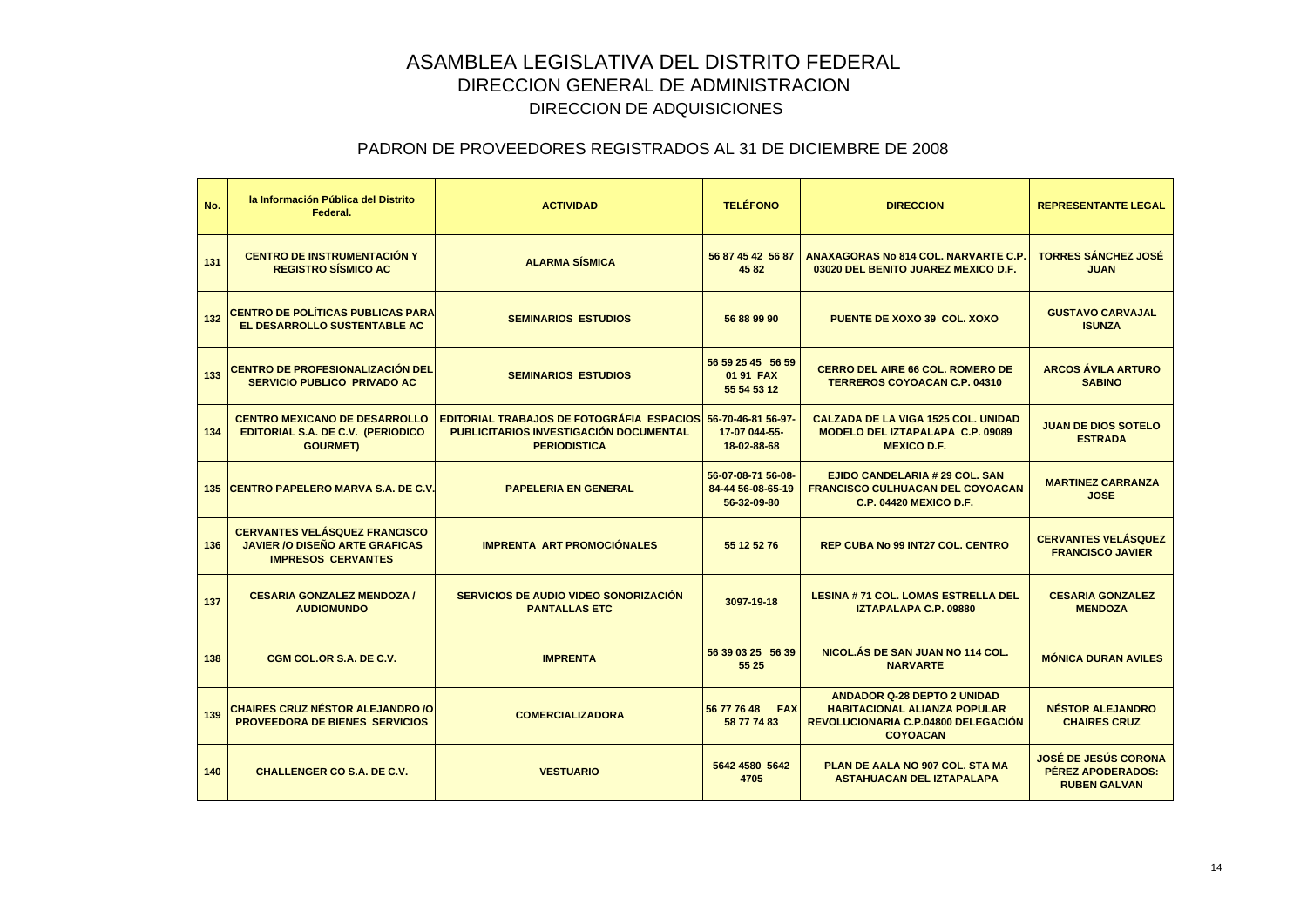| No. | la Información Pública del Distrito<br>Federal.          | <b>ACTIVIDAD</b>                                                                                                       | <b>TELÉFONO</b>                                               | <b>DIRECCION</b>                                                                                         | <b>REPRESENTANTE LEGAL</b>                              |
|-----|----------------------------------------------------------|------------------------------------------------------------------------------------------------------------------------|---------------------------------------------------------------|----------------------------------------------------------------------------------------------------------|---------------------------------------------------------|
| 141 | CHÁVEZ MEJIA NÉSTOR / O PERIÓDICO<br><b>NUESTRO PAÍS</b> | <b>PERIÓDICOS</b>                                                                                                      | 57 61 51 61 58 49<br>93 33                                    | <b>MIRAFLORES MZA 05 LT 189 COL.</b><br><b>PROGRESO TLALPAN</b>                                          | <b>CHÁVEZ MEJIA NÉSTOR</b>                              |
| 142 | <b>CHINAS SUAREZ JAVIER</b>                              | ALQUILER DE SILLAS TABLONES MANTELES<br><b>LONAS CARPAS TEMPLETES TOLDOS TARIMAS</b><br><b>MAMPARAS SONORIZACIONES</b> | 56 13 78 04<br><b>CLAVE 16393</b><br>044 55<br>21<br>28 90 90 | <b>CALLE ESTRELLA No 24 COL. EL RODEO</b><br>C.P. 09860 DEL IZTAPALAPA MEXICO D.F.                       | <b>JAVIER CHINAS SUAREZ</b>                             |
| 143 | <b>CIA PERIODÍSTICA DEL SOL MÉX S.A. DE</b><br>C.V.      | <b>PERIÓDICOS</b>                                                                                                      | 55 66 28 66 EXT<br>1062                                       | <b>GUILLERMO PRIETO No 7 COL. SAN RAFAEL</b>                                                             | <b>SILVA CECILIA CASAS</b><br><b>AGUILAR</b>            |
| 144 | CICOVISA S.A. DE C.V.                                    | <b>COMPUTO CONSUMIBLES</b>                                                                                             | 11-07-07-00 56-69-<br>2130                                    | AMORES No 135 COL. DEL VALLE C.P. 03100<br><b>MEXICO D.F.</b>                                            | <b>ALFREDO TORRES</b><br><b>AMEZCUA</b>                 |
| 145 | CIDEP S.A. DE C.V.                                       | <b>MANTTO EQPO ELECTRONICO MECANICO PARTES 56-59-34-48 56-59-</b><br><b>REPUESTOS</b>                                  | 34-58                                                         | <b>GONZALEZ PEÑA 3 COL. COPILCO MEX DF</b><br>04360 COYOACAN                                             | <b>IBARRA DERAS JUAN</b><br><b>MANUEL</b>               |
| 146 | <b>CIENCIA MÉDICA INDUSTRIAL S.A. DE</b><br>C.V.         | <b>EQUIPO MÉDICO QUIMICO INUDSTRIAL DENTAL</b>                                                                         | 57-40-47-67                                                   | ORIENTE 65-A NÚM 2917 COL. AMPLIACIÓN<br><b>ASTURIAS DEL CUAUHTEMOC C.P. 06850</b><br><b>MEXICO D.F.</b> | <b>GONZALO BARRERA</b><br><b>VALDEZ</b>                 |
| 147 | <b>CINCO TELEFONÍA S.A. DE C.V.</b>                      | <b>TELEFONÍA COMUNICACIONES INTER</b><br><b>COMUNICACIÓN</b>                                                           | 57 40 94 25                                                   | <b>ORIENTE 65A 29 21 COL. AMP ASTURIAS</b>                                                               | <b>MARIO RAMÍREZ JORGE</b>                              |
| 148 | <b>CLEAN AND DECOR S.A. DE C.V.</b>                      |                                                                                                                        |                                                               |                                                                                                          |                                                         |
| 149 | <b>CLUB DE BANQUEROS DE MEXICOA C</b>                    | <b>EVENTOS BANQUETES SERVICIO DE RESTAURANT</b>                                                                        | 57-22-42-00                                                   | AV 16 DE SEPTIEMBRE N° 27 COL. CENTRO<br>HISTORICO DEL CUAUHTEMOC C.P. 06000<br><b>MEXICO D.F.</b>       |                                                         |
| 150 | <b>CLUB DE PERIODISTAS MEXICO S.A. DE</b><br>C.V.        | <b>SALÓN CAFETERÍA</b>                                                                                                 | 55 12 86 61 55 12<br>86 69                                    | <b>FILOMENO MATA No 8 COL. CENTRO</b>                                                                    | <b>SÁENZ DE MIERA AGUILAR</b><br><b>MARIA C CELESTE</b> |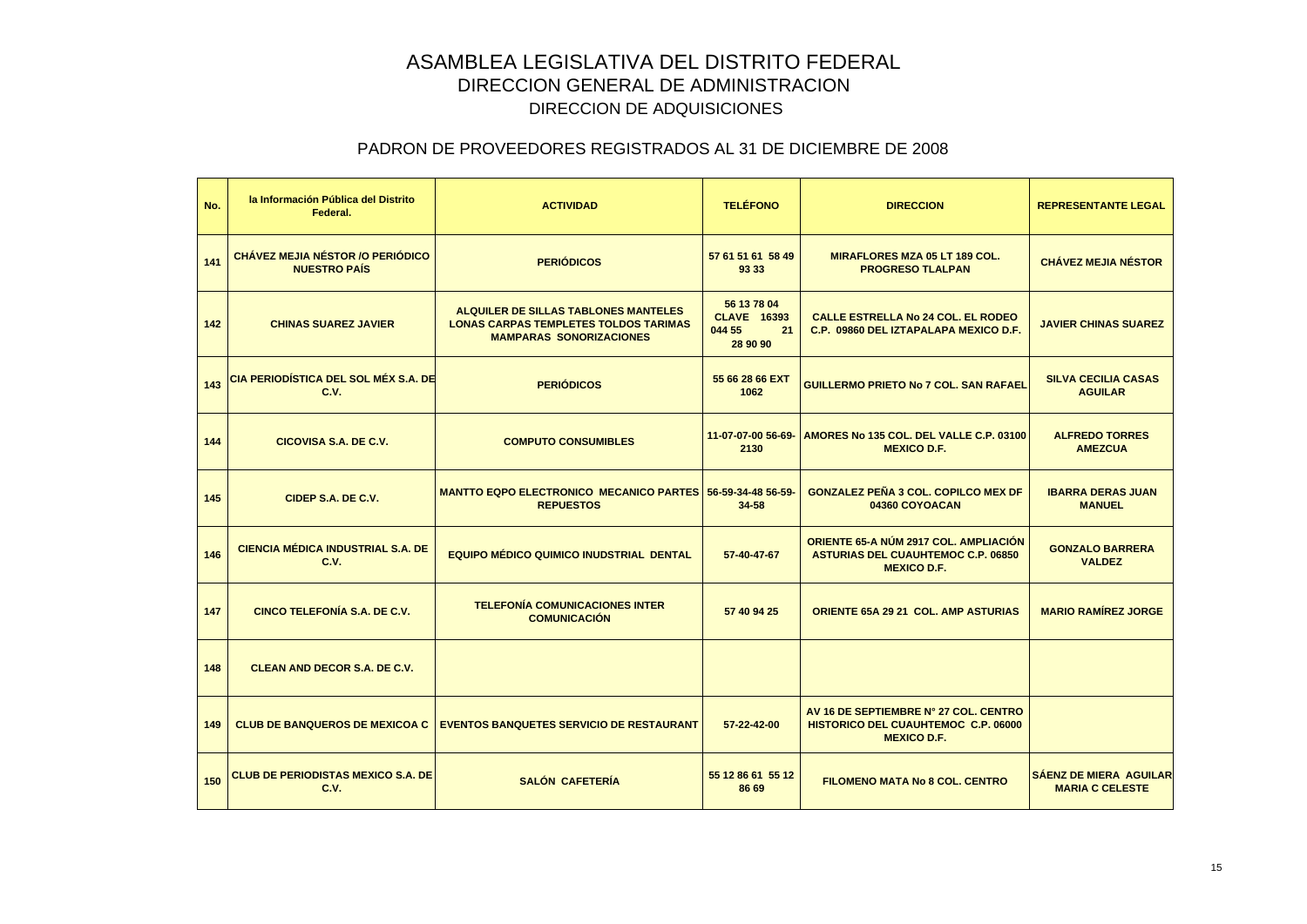| No. | la Información Pública del Distrito<br>Federal.                                                       | <b>ACTIVIDAD</b>                                                                                                   | <b>TELÉFONO</b>                                | <b>DIRECCION</b>                                                                                                           | <b>REPRESENTANTE LEGAL</b>                                              |
|-----|-------------------------------------------------------------------------------------------------------|--------------------------------------------------------------------------------------------------------------------|------------------------------------------------|----------------------------------------------------------------------------------------------------------------------------|-------------------------------------------------------------------------|
| 151 | COCEN S.A. DE C.V.                                                                                    | <b>PRODUCCIÓN ROTULACIÓN DOBLAJE DE</b><br>PELICULAS PRODUCCIÓN DE PROGRAMAS TV<br><b>RADIO SPOTS DOCUMENTALES</b> |                                                | <b>CARRETERA XOCHIMILCO-TULEHUALCO</b><br><b>No39 EDIF 15 B-301 UNID HAB NATIVITAS</b><br>DEL XOCHIMILCO MEX DF C.P. 16090 | <b>ING EDUARDO HERNÁNDEZ</b><br><b>FERNÁNDEZ</b>                        |
| 152 | <b>COCORED SOLUTION S.A. DE C.V.</b>                                                                  | <b>CONSUMIBLES ELECTRODOMÉSTICOS</b>                                                                               | 52 64 85 16 52 64<br>85 15<br>52 64 64<br>49   | GUANAJUATO No 224 DESP207 - 208 COL.<br><b>ROMA</b>                                                                        | <b>SALVADOR DÍAZ PÉREZ /O</b><br><b>MABEL JIMÉNEZ M</b>                 |
| 153 | <b>COFFEE FOOD AND SERVICE S.A. DE</b><br>C.V.                                                        | <b>CAFÉ</b>                                                                                                        | 56 57 75 43 56-50-<br>05-41 FAX<br>56-50 10-81 | <b>TRIGO N 25 COL. EXEGIDOS MAGDALENA</b><br><b>MIXUCA DEL IZTACALCO C.P. 06010 MEXICO</b><br>D.F.                         | <b>C GUSTAVO ESQUIVEL</b>                                               |
| 154 | <b>COL.ECCIONES FINAS S.A. DE C.V.</b>                                                                | <b>UNIFORMES</b>                                                                                                   | 55 42 05 07 55 22<br>07 61                     | PINO SUÁREZ No 81 20 PISO COL. CENTRO                                                                                      | <b>SÁNCHEZ OLIVARES</b><br><b>MIGUEL</b>                                |
| 155 | <b>COL.EGIO DE INGENIEROS CIVILES DE</b><br><b>MEXICO AC</b>                                          | <b>ASESORIA</b>                                                                                                    |                                                | <b>CAMINO A SANTA TERESA No 187 COL.</b><br><b>PARQUE DEL PEDREG.AL</b>                                                    | <b>JIMÉNEZ ROMERO MIGUEL</b><br><b>ÁNGEL</b>                            |
| 156 | <b>COL.EGIO DE MAESTROS EN</b><br><b>ARQUITECTURA RESTAURADORES DE</b><br><b>SITIOS MONUMENTOS AC</b> | <b>ARQUITECTURA RESTAURACIÓN</b>                                                                                   | 56 44 43 01 044<br>55<br>56 69 22<br>61        | <b>BOULEVARD PICACHO AJUSCO No 52</b><br><b>TORRE 4 DEPTO 501 DELG TLALPAN</b>                                             | <b>CEJUDO COL.LERA</b><br><b>MÓNICA</b>                                 |
| 157 | <b>COL.EGIO NACIONAL DE EDUCACIÓN</b><br>PROFESIONAL TÉCNICA CONALEP                                  | <b>CURSOS DE CAPACITACIÓN EN COMPUTACIÓN</b>                                                                       | 57 46 95 87 57 46<br>96 54                     | AV EDUARDO MOLINA S/N ESQ RIÓ DE LOS<br><b>REMEDIOS COL. JUAN GONZALEZ ROMERO</b>                                          | <b>FULGENCIO SALGADO</b><br><b>MARTÍNEZ</b>                             |
| 158 | <b>COL.INAS DE BUEN S.A. DE C.V.</b>                                                                  | <b>REMODELACIONES OBRAS PROECTOS</b>                                                                               | 52 07 70 77 52-07-<br>$11 - 65$                | <b>PLAZA VILLA DE MADRID NUM 2 PISO 1 COL.</b><br>ROMA DEL CUAUHTEMOC C.P. 06700<br><b>MEXICO D.F.</b>                     | <b>ESCOTO HERNÁNDEZ</b><br><b>MIGUEL</b>                                |
| 159 | <b>COMEPROSE S.A. DE C.V.</b>                                                                         | <b>COMERCIALIZADORA</b>                                                                                            | 26-08-27-34                                    | <b>1RA DE JOSE VICTORIA SM 5 MZ 4 LOTE 48</b><br><b>COL. VICENTE GUERRERO IZTAPALAPA</b><br><b>MÉXICO DF C.P. 09200</b>    | <b>ARTURO PEÑA PÉREZ</b><br><b>CRISTIAN ARTURO PEÑA</b><br><b>NUÑEZ</b> |
| 160 | <b>PARA LA INDUSTRIA S.A. DE C.V.</b>                                                                 | COMERCIAL DE EQUIPOS  MATERIALESI FERRETERIA MAT ELECTRICOPINTURASPLOMERIA<br><b>MAT DE LIMPIEZA</b>               | 24-74-49-91                                    | <b>LAGUNA DE GUZMAN No 20 DEPTO 2 COL.</b><br><b>ANAHUAC MEXICO D.F. C.P. 11320</b>                                        | <b>JORGE DANIEL PEREZ</b><br><b>ROSAS</b>                               |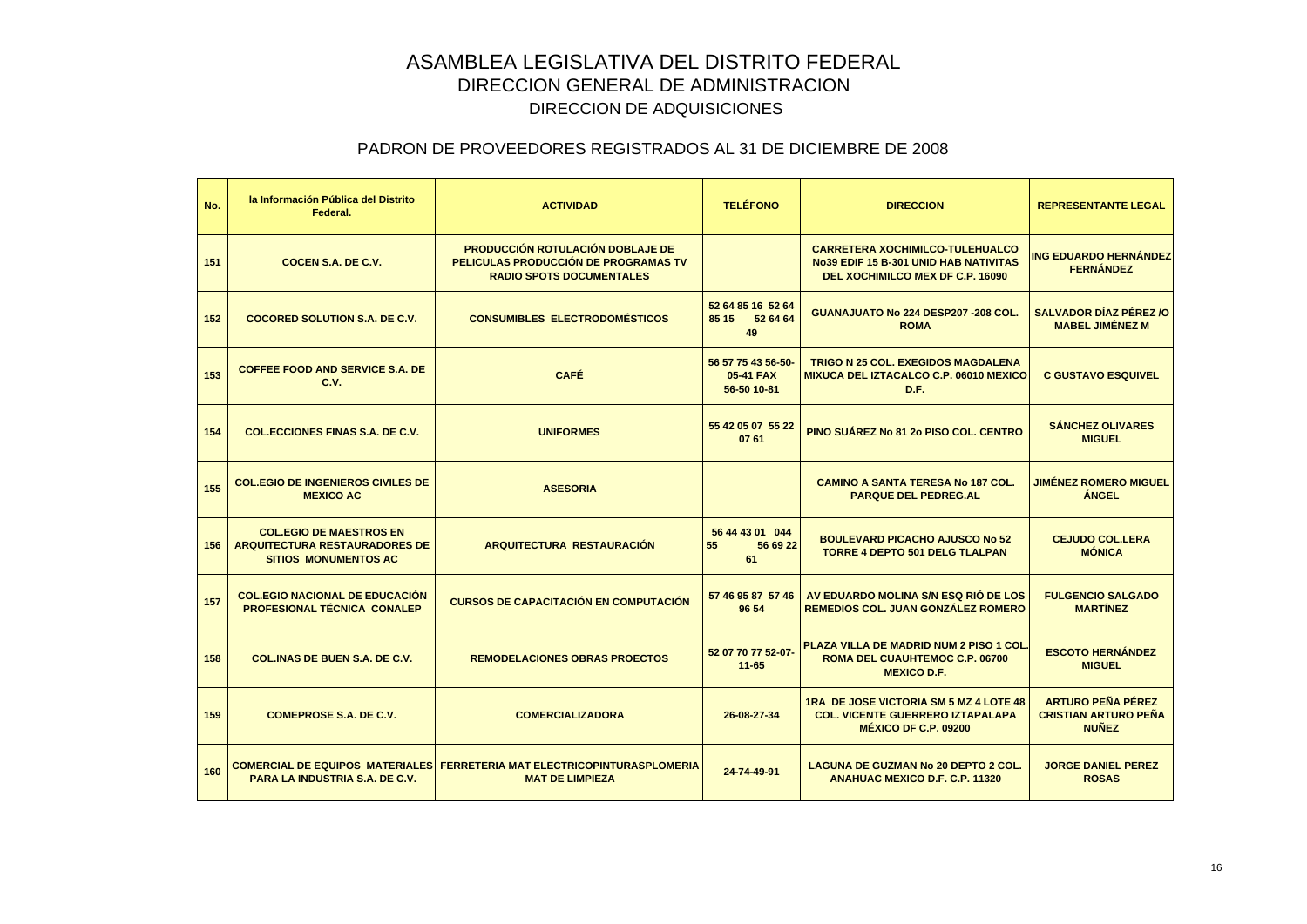| No. | la Información Pública del Distrito<br>Federal.                         | <b>ACTIVIDAD</b>                                                          | <b>TELÉFONO</b>                                  | <b>DIRECCION</b>                                                                                                                | <b>REPRESENTANTE LEGAL</b>                     |
|-----|-------------------------------------------------------------------------|---------------------------------------------------------------------------|--------------------------------------------------|---------------------------------------------------------------------------------------------------------------------------------|------------------------------------------------|
| 161 | <b>COMERCIAL FERRETERA EDALMEX S.A.</b><br>DE C.V.                      | <b>COMERCIALIZADORA</b>                                                   | 55-42-95-57 19-41<br>$09 - 88$                   | <b>HERIBERTO FRIAS #1439-404 COL. DEL</b><br><b>VALLE DEL BENITO JUAREZ C.P. 03100</b>                                          | <b>ALFREDO BARRON</b><br><b>GUTIERREZ</b>      |
| 162 | <b>COMERCIAL MORHUER S.A. DE C.V.</b>                                   | <b>COMERCIALIZADORA</b>                                                   | 58-63-30-82                                      | <b>CALLE IGNACIO ALLENDE No 2 PUEBLO DE</b><br><b>SAN LORENZO TEZONCO C.P. 09790 DEL</b><br><b>IZTAPALAPA MEXICO D.F.</b>       | <b>MORALES HUERTA</b><br><b>ABUNDIO SERGIO</b> |
| 163 | <b>COMERCIAL RAC S.A. DE C.V.</b>                                       | <b>TELEFONÍA COMUNICACIONES INTER</b><br><b>COMUNICACIÓN</b>              | 50 95 85 85                                      | <b>TEOCELO 31 COL. ROMA</b>                                                                                                     | LIC JUAN JOSÉ MARTÍNEZ<br><b>LIZAOLA</b>       |
| 164 | <b>COMERCIAL DEPORTIVA FTM S.A. DE</b><br>C.V.                          | <b>COMERCIALIZADORA DE ARTICULOS DEPORTIVOS</b>                           | 55-20-68-90                                      | <b>SEGUNDA PRIVADA DE PERA MZ 7 LOT-29</b><br><b>COL.GRANJAS INDEPENDENCIA ECATEPEC</b><br><b>EDO DE MEX C.P. 55290</b>         | <b>SERGIO TREJO</b><br><b>MALDONADO</b>        |
| 165 | <b>COMERCIALIZADORA AG S.A. DE C.V.</b>                                 | <b>COMERCIALIZADORA</b>                                                   | 53-00-35-50 044-55<br>17-51-22-15                | SORIA NÚM 16 COL. SAN RAFAEL CHAMAPA<br><b>NAUCALPAN DE JUÁREZ ESTADO DE</b><br><b>MÉXICO C.P. 53660</b>                        | <b>MARTIN ALBARRAN</b>                         |
| 166 | <b>COMERCIALIZADORA CALIPSO S.A. DE</b><br>C.V.                         | <b>COMERCIALIZADORA</b>                                                   | 54 88 03 98 54 88<br>04 61                       | <b>ANAHUAC No 55 COL. ARENAL</b>                                                                                                | <b>CALDERÓN OROZCO</b><br><b>ARMANDO</b>       |
| 167 | <b>COMERCIALIZADORA DE MEDIOS</b><br><b>ESCRITOS S.A. DE C.V.</b>       | <b>PERIODICOS REVISTAS</b>                                                | 55-36-62-62<br><b>NEXTEL</b> 27-35-<br>$27 - 85$ | <b>INSURGENTES SUR NUM 662 DESPACHO 303</b><br>COL. DEL VALLE C.P. 03100 DEL BENITO<br><b>JUÁREZ</b>                            | <b>LUIS ANTONIO ANDRADE</b><br><b>AGUILAR</b>  |
| 168 | <b>COMERCIALIZADORA MEXICANA</b><br>MACEGUA, S.A. DE C.V.               | <b>COMERCIALIZADORA DIVISION SERVICIOS DE</b><br><b>LIMPIEZA</b>          | 57 40 35 45<br>57 40 29 99                       | <b>SUR 64 - A No. 3012 COL. ASTURIAS, C.P.</b><br>06850, DEL. CUAUHTEMOC, MEXICO D.F.                                           | <b>ALEJANDRA GAMBOA</b><br><b>HERNANDEZ</b>    |
| 169 | <b>COMERCIALIZADORA DE PRODUCTOS</b><br><b>ALCURNIA S.A. DE C.V.</b>    | <b>COMERCIALIZADORA</b>                                                   | 56-99-94-29 10-85-<br>$21 - 64$                  | TEPIC No 126-403 COL. ROMA SUR ENTRE<br><b>TLACOTALPAN TUXPAN C.P. 06700 DEL</b><br><b>CUAUHTEMOC</b>                           | <b>VIDAL SANCHEZ NORMA</b>                     |
| 170 | <b>COMERCIALIZADORA EL LAGO DE LOS</b><br><b>CHANEQUES S.A. DE C.V.</b> | <b>ABARROTES CREMERIA ACCESORIOS PARA</b><br><b>CAFETERIA REFRIGERIOS</b> | 56-42-81-00 59-42-<br>32-26 FAX<br>59-42-32-24   | CALLE VILLA ELOISA SECCIÓN B MANZANA<br><b>8-AG LOTE 6 COL. DESARROLLO URBANO</b><br>QUETZALCOATL DEL IZTAPALAPA MEXICO<br>D.F. | <b>HUBER SOLORIO CABRERA</b>                   |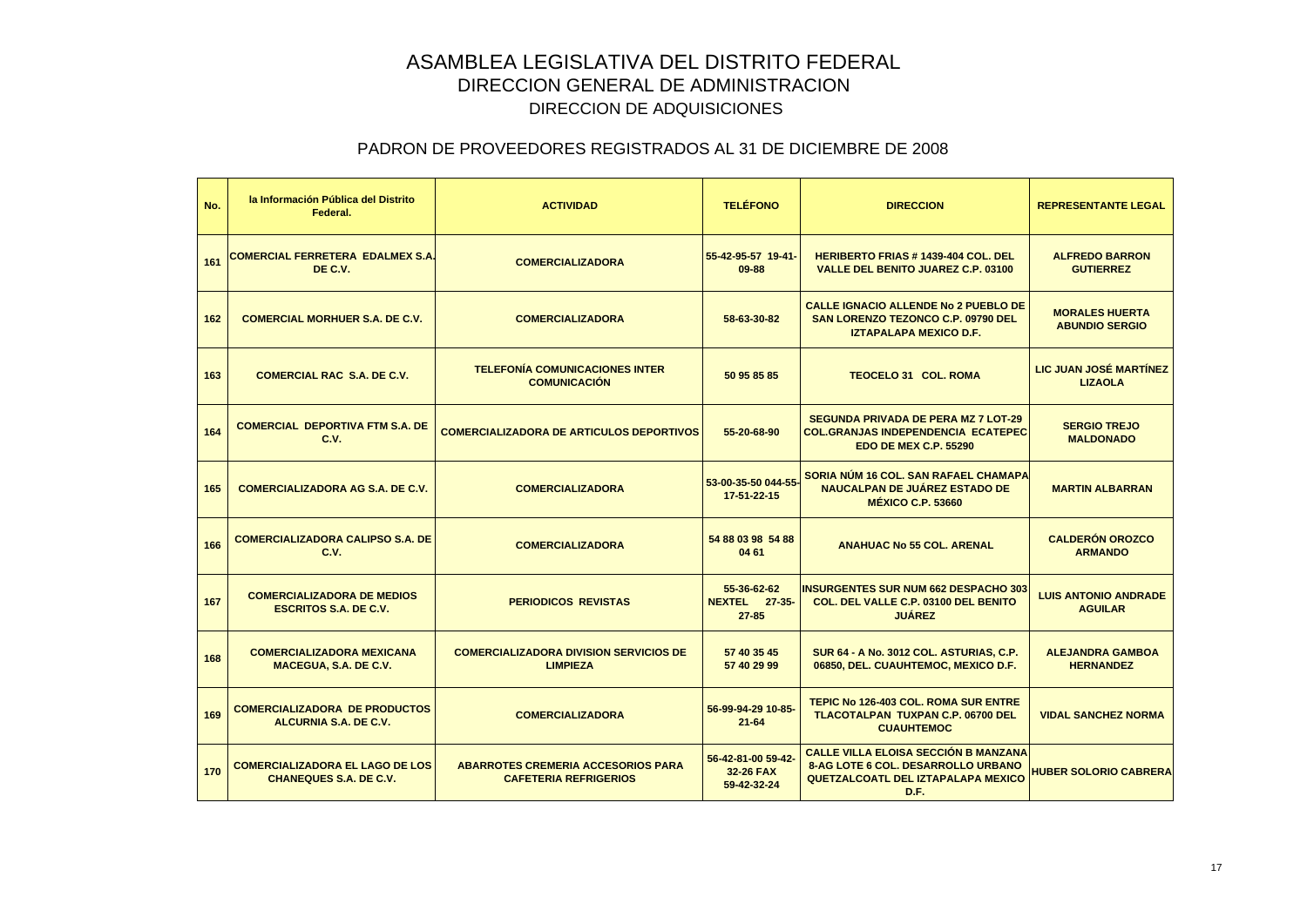| No. | la Información Pública del Distrito<br>Federal.                                  | <b>ACTIVIDAD</b>                                                                       | <b>TELÉFONO</b>                 | <b>DIRECCION</b>                                                                                                 | <b>REPRESENTANTE LEGAL</b>                                                        |
|-----|----------------------------------------------------------------------------------|----------------------------------------------------------------------------------------|---------------------------------|------------------------------------------------------------------------------------------------------------------|-----------------------------------------------------------------------------------|
| 171 | <b>COMERCIALIZADORA EN SOLUCIONES</b><br><b>INFORMÁTICAS S.A. DE C.V. COMESI</b> | <b>EQUIPOS COMPUTO ELECTRICO CONSULTORIA</b><br><b>ETC</b>                             | 53-96-96-41 53-42-<br>$45 - 05$ | <b>CRISANTEMA NUM 429 COL. TLATILCO C.P.</b><br>02860 DEL AZCAPOTZALCO MÉXICO DF                                 | <b>ADOLFO GONZALEZ</b><br><b>CAMACHO</b>                                          |
| 172 | <b>COMERCIALIZADORA GABOR S.A. DE</b><br>C.V.                                    | <b>COMERCIALIZADORA</b>                                                                | 56 46 72 33                     | <b>TRIGO 121-B COL. GRANJAS ESMERALDA</b>                                                                        | <b>BALDERAS GONZÁLEZ</b><br><b>VÍCTOR MANUEL</b>                                  |
| 173 | <b>COMERCIALIZADORA JOSE RODRIGO</b><br><b>S.A. DE C.V.</b>                      | <b>COMERCIALIZADORA</b>                                                                | 55 30 49 03                     | <b>EMILIANO CARRANZA NO 46 COL. SANTA</b><br><b>ANA</b>                                                          | <b>MORALES ZAFRA RODRIGO</b>                                                      |
| 174 | <b>COMERCIALIZADORA MEXPORT S.A. DE</b><br>C.V.                                  | <b>COMERCIALIZADORA</b>                                                                | 36-04-05-55                     | <b>PROLONGACIÓN 5 DE MAO NUM 15</b><br><b>BODEGA 5 EL TORITO C.P. 53460</b><br><b>NAUCALPAN ESTADO DE MEXICO</b> | <b>MAURICIO OTEGUI</b><br><b>LARREG.UI JOSE CARMEN</b><br><b>CONTRERAS MORENO</b> |
| 175 | <b>COMERCIALIZADORA OKE S.A. DE C.V.</b>                                         | <b>COMERCIALIZADORA</b>                                                                | 57-63-28-64                     | SUR 14-B NÚM 037 COL. AGRICOL.A<br>ORIENTAL DEL IZTACALCO C.P. 08500                                             | <b>ESPERANZA AVILA</b><br><b>RAMÍREZ</b>                                          |
| 176 | <b>COMERCIALIZADORA PRODSA S.A. DE</b><br>C.V.                                   | <b>COMERCIALIZADORA</b>                                                                | 55 39 37 68 55 32<br>3693       | <b>SUIZA NO 38 INT 2 COL. PORTALES</b>                                                                           | <b>RAMUNDO ALVARADO</b><br><b>CARRILLO</b>                                        |
| 177 | <b>COMERCIALIZADORA RCR S.A. DE C.V.</b>                                         | <b>COMERCIALIZADORA</b>                                                                | 55-75-72-88 53-35-<br>$20 - 73$ | <b>CASCADA 104 DEPTO 1 COL. SAN ANDRES</b><br><b>TETEPILCO COL. IZTAPALAPA C.P.</b><br>09440MEXICO D.F.          | <b>CASTILLO ROJAS JOSE</b><br><b>RAFAEL</b>                                       |
| 178 | <b>COMERCIALIZADORA SHEVAL S.A. DE</b><br>C.V.                                   | <b>COMERCIALIZADORA INCLUENDO DISCOS</b><br><b>FONOGRAFICOS CD CINTASREPRODUCTORES</b> | 55-12-33-31                     | <b>INDEPENDENCIA #72 DESPACHO 405 COL.</b><br><b>CENTRO</b>                                                      | <b>GARCIA ROCHA FELIPE</b>                                                        |
| 179 | <b>COMERCIALIZADORA UCHUK 11 S.A. DE</b><br><b>C.V.</b>                          | <b>COMERCIALIZADORA</b>                                                                | 55-45-60-09                     | GUIZAR VALENCIA NÚM 75 PISO 5-A COL.<br><b>SAN ANDRES ATOTO NAUCALPAN ESTADO</b><br><b>DE MÉXICO C.P. 53500</b>  | <b>LEAL BASURTO</b><br><b>GUILLERMO ANTONIO</b>                                   |
| 180 | <b>COMERCIALIZADORA DISTRIBUIDORA</b><br><b>GEMA S.A. DE C.V.</b>                | <b>INSUMOS PARA CAFETERIA COMESTIBLES</b><br><b>COMERCIALIZADORA</b>                   | 27-35-17-34 90-00-<br>26-39     | CALZADA LA VIGA No 1418 Depto 402 COL.<br>Sifon Iztapalapa México DF C.P. 09400                                  | <b>MARCO ANTONIO</b><br><b>NAVARRETE RUIZ</b>                                     |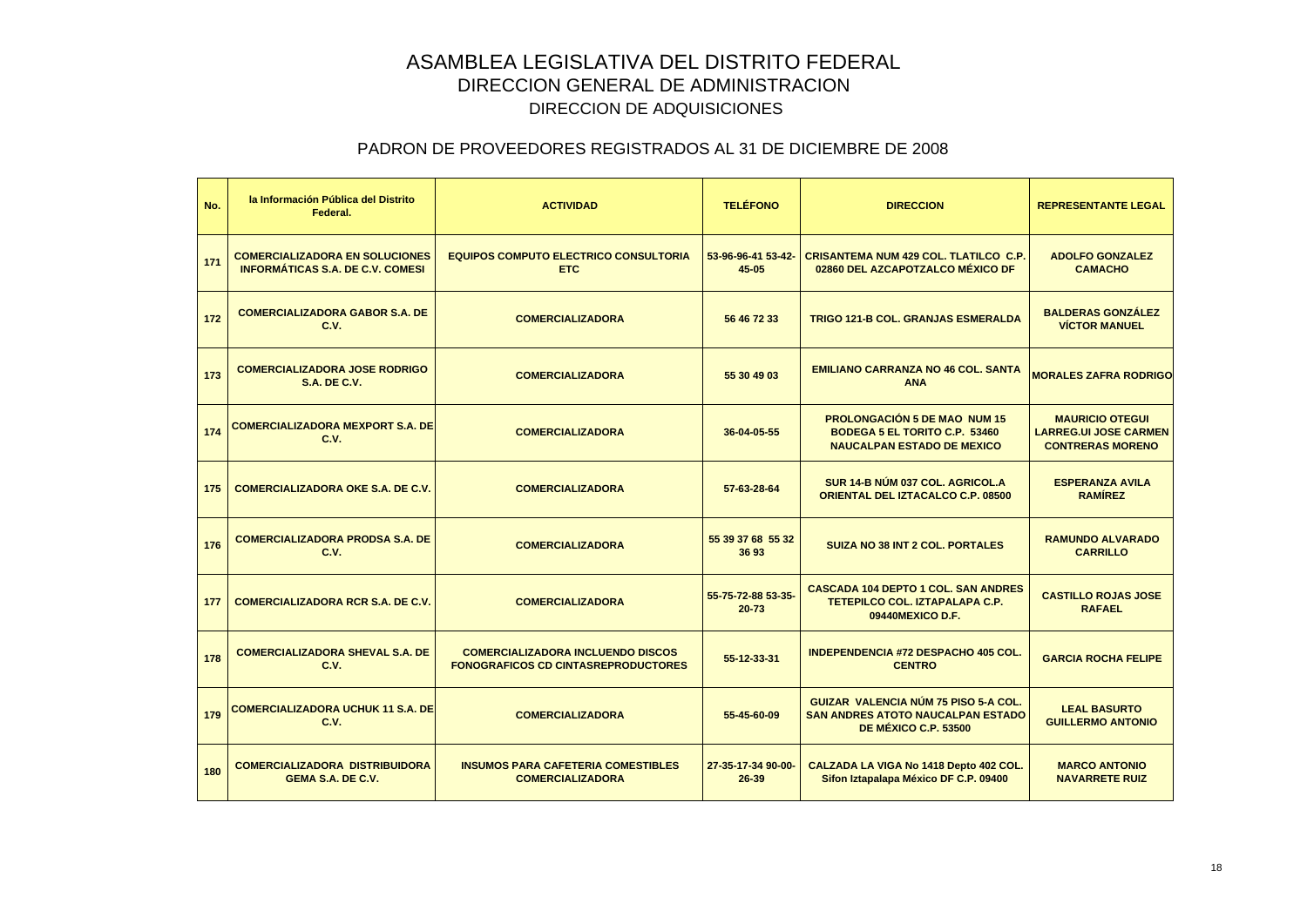| No. | la Información Pública del Distrito<br>Federal.                                 | <b>ACTIVIDAD</b>                                                                                                          | <b>TELÉFONO</b>                         | <b>DIRECCION</b>                                                                                                | <b>REPRESENTANTE LEGAL</b>                                                                                                             |
|-----|---------------------------------------------------------------------------------|---------------------------------------------------------------------------------------------------------------------------|-----------------------------------------|-----------------------------------------------------------------------------------------------------------------|----------------------------------------------------------------------------------------------------------------------------------------|
| 181 | <b>COMERCIALIZADORA DISTRIBUIDORA</b><br><b>GOLDFAM S.A. DE C.V.</b>            | <b>COMERCIALIZADORA PRINCIPALEMNTE PAPELERIA</b><br><b>MOBILIARIO UNIFORMES AUTOPARTES SERVICIOS</b><br><b>DE OFICINA</b> | 56-48-66-01                             | SIRACUSA NÚM 240 EDIF E-5 DEPTO 304<br><b>COL. SAN NICOL.AS TOLENTINO DEL</b><br><b>IZTAPALAPA MÉXICO DF</b>    | <b>SAID ENRIQUE GOLDNER</b><br><b>GONZÁLEZ</b>                                                                                         |
| 182 | <b>COMERCIALIZADORA DISTRIBUIDORA</b><br>MIERES S.A. DE C.V.                    | <b>COMERCIALIZADORA</b>                                                                                                   | 55-16-00-46                             | CALLE 23 NÚM 108 COL. SAN PEDRO DE<br>LOS PINOS C.P. 03800 MEXICO D.F.                                          | <b>JOSE ANTONIO ROSAS</b><br><b>ORTÍZ</b>                                                                                              |
| 183 | <b>COMERCIALIZADORA EDIFICADORA</b><br>DEL SUR S.A. DE C.V.                     | <b>COMERCIALIZADORA</b>                                                                                                   | 55-32-64-03                             | AVE RIO CHURUBUSCO NUM 59-200 COL.<br><b>PORTALES C.P. 03300 DEL BENITO JUÁREZ</b><br><b>MEXICO D.F.</b>        | <b>APARICIO SANTOS IDALIO</b>                                                                                                          |
| 184 | <b>COMISIÓN NACIONAL DE LIBROS DE</b><br><b>TEXTO GRATUITOS</b>                 | <b>LIBROS</b>                                                                                                             | 53 21 03 18 53 21<br>03 20              | <b>RAFAEL CHECA 2 HUERTA DEL CARMEN</b><br><b>COL. A OBREG.ON</b>                                               | <b>VELASCO FÉLIX JORGE</b>                                                                                                             |
| 185 | <b>COMISIONES REPRESENTACIONES</b><br><b>INSTITUCIONALES MAGUE S.A. DE C.V.</b> | <b>COMERCIALIZADORA PRINCIPALMENTE ELECTRICO</b><br><b>ELECTRONICASAUTOMOTRIZ MEDICO ETC</b>                              | 56-72-35-35                             | AV INDEPENDENCIA No 153 INT 5 COL.<br><b>INDEPENDENCIA C.P. 03630 DELEG BENITO</b><br><b>JUÁREZ MEXICO D.F.</b> | <b>MARGU ANTUNIU</b><br><b>MARTINEZ TIRADO MARTIN</b><br><b>GUEVARA RIVERA</b><br><b>FRANCISCO TEODORO</b><br><b>HERNÁNDEZ MIRANDA</b> |
| 186 | <b>COMPAÑÍA IMPRESORA KAVERS S.A. DE</b><br>C.V.                                | <b>IMPRESIÓN ENCUADERNACIÓN ARTES GRÁFICAS</b>                                                                            | 56-55-24-60                             | <b>PROLONGACIÓN NAVAJOS MZ 3 LT 9 COL.</b><br><b>TLALCOL.IGIA C.P. 14430 TLALPAN</b>                            | <b>SALOMÉ CARREÑO SOTO</b>                                                                                                             |
| 187 | <b>COMPAÑÍA INTERNACIONAL DE</b><br><b>DISTRIBUCIONES S.A. DE C.V.</b>          | <b>EQUIPO MÉDICO CIENTIFICO DE LABORATORIO</b>                                                                            | 85-90-65-25 85-90-<br>65-32 33          | CEFEO NÚM 25 PLANTA ALTA COL. PRADO<br>CHURUBUSCO DEL COYOACAN MÉXICO DF<br>C.P. 04230                          | <b>ROLANDO ROMERO</b><br><b>MORADO</b>                                                                                                 |
| 188 | <b>COMPAÑÍA OPERADORA DE CAFES DE</b><br>CHINOSS.A. DE C.V.                     | <b>RESTAURANTE</b>                                                                                                        | 5510 1122                               | AVENIDA 5 DE MAO Nº 10-F COL. CENTRO<br><b>MEXICODF C.P. 06000</b>                                              |                                                                                                                                        |
| 189 | <b>COMPUCENTRO S.A. DE C.V.</b>                                                 | <b>SISTEMAS EQUIPOS DE COMPUTO</b><br><b>CALCULADORAS MAQUINAS DE OFC EQUIPO</b><br><b>ELÉCTRICO EN GENERAL</b>           | 53-63-01-02 50-96-<br>10-00 50-96-10-36 | PICO DE ORIZABA No 3 COL. LOMAS<br><b>OCCIPACO NAUCALPAN ESTADO DE</b><br><b>MEXICO C.P. 53247</b>              | <b>ADRIÁN ARCHUNDIA LÓPEZ</b>                                                                                                          |
| 190 | <b>COMTELCO DE MEXICO S.A. DE C.V.</b>                                          | <b>COMERCIALIZADORA</b>                                                                                                   | 55 64 76 66 55 74<br>29 43              | <b>MANZANILLO NO 83-902 COL. ROMA</b>                                                                           | <b>MA FRANCISCA TREJO</b><br><b>ROMERO</b>                                                                                             |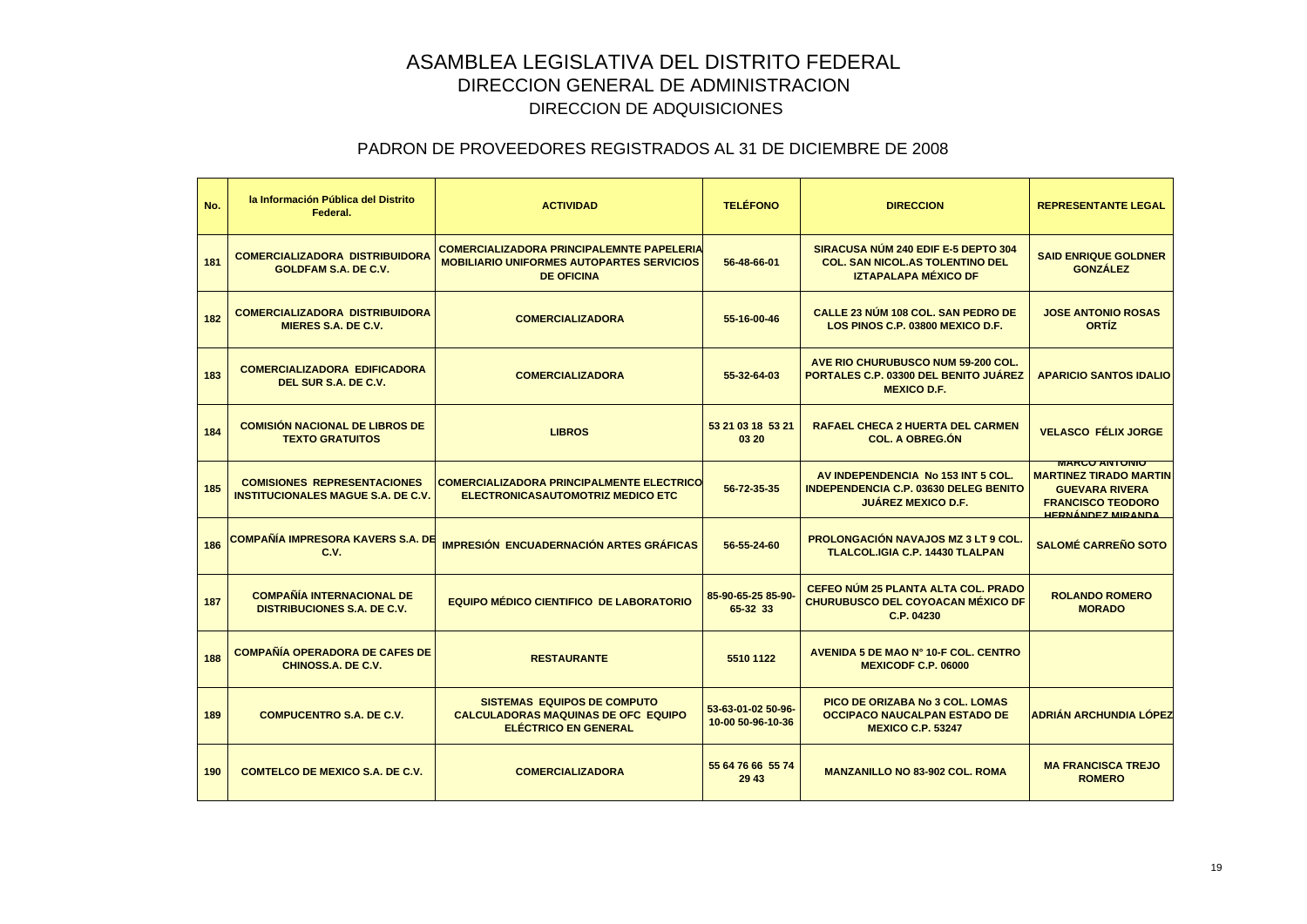| No. | la Información Pública del Distrito<br>Federal.                       | <b>ACTIVIDAD</b>                                                                                                                                  | <b>TELÉFONO</b>                                 | <b>DIRECCION</b>                                                                                               | <b>REPRESENTANTE LEGAL</b>                                                                            |
|-----|-----------------------------------------------------------------------|---------------------------------------------------------------------------------------------------------------------------------------------------|-------------------------------------------------|----------------------------------------------------------------------------------------------------------------|-------------------------------------------------------------------------------------------------------|
| 191 | <b>COMUNICACIÓN E INFORMACIÓN S.A.</b><br>DE C.V. (REVISTA PROCESO)   | <b>EDICIÓN DE PERIÓDICOS REVISTAS</b>                                                                                                             | 56 36 20 00 AL 91<br>56 36 20 92 56 36<br>20 62 | <b>FRESAS No 13 COL. DEL VALLE CENTRO</b><br>C.P. 03100 DEL BENITO JUÁREZ MEXICO D.F.                          | <b>HERRERO SALAZAR</b><br><b>HUMBERTO</b>                                                             |
| 192 | <b>COMUNICACIÓN ELECTRÓNICA</b><br>SISTEMATIZADA S.A. DE C.V.         | <b>RADIOS</b>                                                                                                                                     | 53 35 09 59                                     | ADOLFO PRIETO No 1351 COL. DEL VALLE                                                                           | TORRES FERNÁNDEZ JOSÉ<br><b>ANGEL</b>                                                                 |
| 193 | <b>COMUNICACIÓN MEDIOS MASIVOS S.A.</b><br>DE C.V.                    | <b>REVISTAS PERIÓDICOS</b>                                                                                                                        | 57 05 66 15 57 05<br>15 14                      | LOTERÍA NACIONAL No 7 DESPACHO 2 COL.<br><b>TABACALERA</b>                                                     | <b>LÓPEZ MIGUEL</b>                                                                                   |
| 194 | <b>COMUNICALO S.A. DE C.V.</b>                                        | <b>PRODUCCIÓN DIFUSIÓN DE PROGRAMAS DE RADIO 55 34 79 46 56-04-</b><br><b>SPOTS COMERCIALES ETC</b>                                               | 73-92 55 34 69 11                               | <b>MORAS NUM 754 INT 503 COL. ACACIAS DEL</b><br><b>BENITO JUÁREZ C.P. 03240 MÉXICO DF</b>                     | <b>RICARDO ALEMAN ALEMAN</b>                                                                          |
| 195 | <b>CONFECCIONES RAMAT S.A. DE C.V.</b>                                | <b>VESTUARIO UNIFORMES</b>                                                                                                                        | 56 64 89 81 56 64<br>89 82 5664-89-83           | <b>CENTENO 688 COL. GRANJAS MEXICO</b><br>C.P.08400 DEL IZTACALCO MEXICO D.F.                                  | <b>MARTINEZ SOLIS CLAUDIA</b><br><b>ALICIA</b>                                                        |
| 196 | <b>CONFIA ELECTRICA S.A. DE C.V.</b>                                  | <b>MATERIAL ELECTRICO ILUMINACIÓN</b>                                                                                                             | 55-21-49-22 55-21-<br>50-80                     | JOSE MA MARROQUI No 84 LOC A B COL.<br><b>CENTRO DELEGACIÓN CUAUHTEMOC C.P.</b><br>06050 MEXICO D.F.           | <b>CLAUDIA MARTINEZ</b><br><b>RODRIGUEZ</b>                                                           |
| 197 | <b>CONFORT ARQUITECTÓNICO DE</b><br><b>ILUMINACIÓN S.A. DE C.V.</b>   | <b>MATERIAL ELECTRICO ILUMINACIÓN</b>                                                                                                             | 5518-57-21 FAX<br>5512-69-58                    | <b>JOSE MA MARROQUI No 84 LOC C COL.</b><br><b>CENTRO DELEGACIÓN CUAUHTEMOC C.P.</b><br>06050 MEXICO D.F.      | <b>MARCIANO SEQUERA</b><br><b>VAZQUEZ / JULIO CESAR</b><br><b>SANCHEZ RAMOS</b>                       |
| 198 | <b>CONSIST MÉXICO S.A. DE C.V.</b>                                    | <b>CURSOS DE CAPACITACIÓN EN COMPUTACIÓN</b><br><b>SOFTWARE</b>                                                                                   | 52 01 36 66                                     | BLVD MANUEL ÁVILA CAMACHO No 88 PISO<br><b>10 COL. LOMAS DE CHAPULTEPEC</b>                                    | <b>LUÍS CARLOS CHARR</b><br><b>SÁNCHEZ</b>                                                            |
| 199 | <b>CONSORCIO COMERCIAL DE</b><br><b>SERVICIOS "LA FUERZA R&amp;R"</b> | <b>COMERCIALIZADORA</b>                                                                                                                           | 52-43-21-56 52-43-<br>$21 - 62$                 | <b>TOMAS WATSON NÚM 22 COL. AMPLIACIÓN</b><br>SINATEL C.P. 09470 MEXICO D.F.                                   |                                                                                                       |
|     | <b>CONSORCIO DE SERVICIOS</b><br>(COSIO S.A. DE C.V.)                 | <b>COM-VTA MAQUINARIA REFACCIONES PARA</b><br>200 INTEGRALES PARA OFICINA S.A. DE C.V. LIMPIEZA DE JARDINES OFICINAS DECORACION INT<br><b>EXT</b> | 10 88 28 81                                     | <b>JUPITER B-43-A COL. RINCONADA</b><br><b>COACALCO ENTRE VULCANO CERES C.P.</b><br>055713 COACALCO EDO MEXICO | <b>C.P. JORGE ALBERTO</b><br><b>FUENTES DORANTES</b><br><b>SOLARES LOVERA</b><br><b>ROBERTO HIRAM</b> |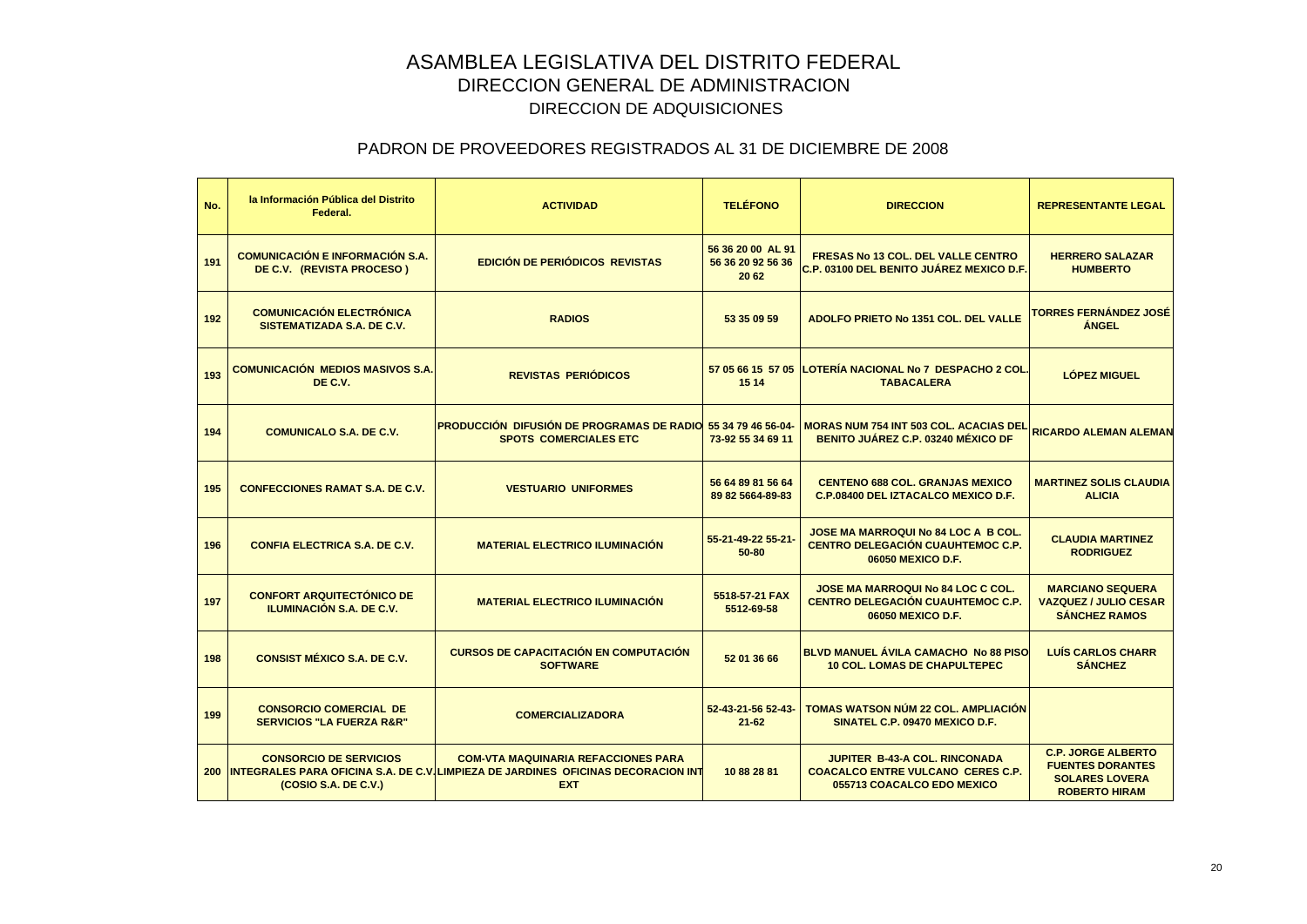| No. | la Información Pública del Distrito<br>Federal.                                                               | <b>ACTIVIDAD</b>                                                                                                           | <b>TELÉFONO</b>                                                   | <b>DIRECCION</b>                                                                                                | <b>REPRESENTANTE LEGAL</b>                                                       |
|-----|---------------------------------------------------------------------------------------------------------------|----------------------------------------------------------------------------------------------------------------------------|-------------------------------------------------------------------|-----------------------------------------------------------------------------------------------------------------|----------------------------------------------------------------------------------|
| 201 | <b>CONSORCIO INDUSTRIAL IPP S.A. DE</b><br>C.V.                                                               | <b>COMERCIALIZADORA CON SERVICIOS DE FLETES</b><br><b>RENTA MAQUINARIA CASETAS SANITARIAS VTA</b><br><b>MOBILIARIO ETC</b> | 52-77-91-93                                                       | BENJAMIN FRANKLIN 231 2do PISO COL.<br><b>HIPODROMO CONDESA DEL CUAUHTEMOC</b><br><b>C.P. 06140 MEXICO D.F.</b> | <b>ERIKA JACQUELINE PÉREZ</b><br><b>ALVAREZ</b>                                  |
| 202 | <b>CONSORCIO MULTIMEDIC S.A. DE C.V.</b>                                                                      | <b>MATERIAL DE CURACIÓN INSTRUMENTAL</b>                                                                                   | 5565-7519 5565-<br>4098                                           | AV ATLACOMULCO Nº 102 TEJABANES<br>EDIFICIO 25 DESPACHO 401 COL. LA LOMA                                        | <b>ARROO GUEVARA JOSE</b><br><b>ANTONIO</b>                                      |
| 203 | <b>CONSORCIO PAPELERO S.A. DE C.V.</b>                                                                        | PAPELERIA ARTICULOS DE OFICINA                                                                                             | 56-97-27-77 FAX<br>56-97-36-98                                    | <b>MAIZ No 122-B COL. GRANJAS ESMERALDA</b><br><b>C.P. 09810 DELEG IZTAPALAPA MEXICO D.F.</b>                   | <b>JOSE LUIS ALMAGUER</b><br><b>HERNANDEZ</b>                                    |
| 204 | <b>CONSTRUCCIONES ARQUITECTONICAS</b><br>DISEÑO INDUSTRIAL S.A. DE C.V./<br><b>CADISA</b>                     | <b>CONSTRUCTORA DISEÑO ETC</b>                                                                                             | 01 722-<br>199-85<br>08                                           | <b>MIGUEL HIDALGO No67 COL.</b><br><b>FRACCIONAMIENTO INDUSTRIAL TOLUCA</b><br><b>TOLUCA EDO MEX</b>            | <b>ARQ ESTRADA AVILA</b><br><b>PEREZ</b>                                         |
| 205 | <b>CONSTRUCCIONES CASTILLA S.A. DE</b><br>C.V.                                                                | <b>CONSTRUCCIÓN DE OBRA MANTENIMIENTO</b>                                                                                  | 54 29 65 54 044 55<br>21 85 05 67                                 | <b>BENITO JUÁREZ MZ 156 LT 11 TENORIOS</b><br><b>IZTAPALAPA</b>                                                 | <b>CASTILLA OSORIO</b><br><b>HONORATO</b>                                        |
| 206 | <b>CONSTRUCCIONES MANTENIMIENTO Y</b><br><b>SERVICIOS DE INGENIERIA Y</b><br><b>ARQUITECTURA S.A. DE C.V.</b> | <b>CONSTRUCCION, SERVICIOS DE INGENIERIA Y</b><br><b>ARQUITECTURA</b>                                                      | 53-05-36-95 53-<br>0513 45<br>$53-05-$<br>09-65<br>53 05<br>36 38 | <b>CALLE TLALOC No 22 COL. CERRO</b><br>GRANDE, C.P. 52927, ATIZAPAN DE<br><b>ZARAGOZA, EDOMEX</b>              | <b>CORTES SPINDOLA</b><br><b>ALBERTO</b><br>ARQ.<br><b>ALBERTO CORTES GARCIA</b> |
| 207 | <b>CONSTRUCCIONES Y</b><br><b>MODERNIZACIONES S.A. DE C.V.</b>                                                | <b>MANTENIMIENTO DE ELEVADORES</b>                                                                                         | 58 22 07 84 58 24<br>0472                                         | <b>EUGENIO ROSTAUD No 9 COL. NUEVO</b><br><b>ATIZAPAN DE ZARAGOZA</b>                                           | <b>MARTINEZ MARTINEZ</b><br><b>ARMANDO</b>                                       |
| 208 | <b>CONSTRUCCIONES VIUSA S.A. DE C.V.</b>                                                                      | <b>MANTENIMIENTO SUPERVISION ARQUITECTURA</b>                                                                              | 58-63-68-57                                                       | SANTA CRUZ No 447 INT 5B-102 COL, LOS<br><b>OLIVOS DEL TLAUAC C.P. 13210</b>                                    | <b>C.P. LUZ MARIA SÁNCHEZ</b>                                                    |
| 209 | <b>CONSTRUCTORA CONTRABSA S.A. DE</b><br>C.V.                                                                 | <b>CONSTRUCCIONES REMODELACIONES PROECTOS</b><br>ARQ ACABADOS PRO DE INSTALACIONES                                         | 55-23-44-03                                                       | <b>ECONOMICO # 8 COL. SECCION SEPTIMA</b><br><b>CHILPANCINGO GRO</b>                                            | <b>RODRIGUEZ MONZALVO</b><br><b>BENJAMIN</b>                                     |
| 210 | CONSTRUCTORA COPILCO S.A. DE C.V.                                                                             | <b>CONSTRUCTORA DISEÑO ETC</b>                                                                                             | 56 19 80 90<br>55 19 97 93                                        | AV VENUSTIANO CARRANZA No 125 COL.<br><b>VILLA COYOACAN C.P. 04000 DEL</b><br><b>COYOACAN MEXICO D.F.</b>       | <b>MARIO SOLERO CASTRO</b><br><b>HECTOR LOO GARCIA</b>                           |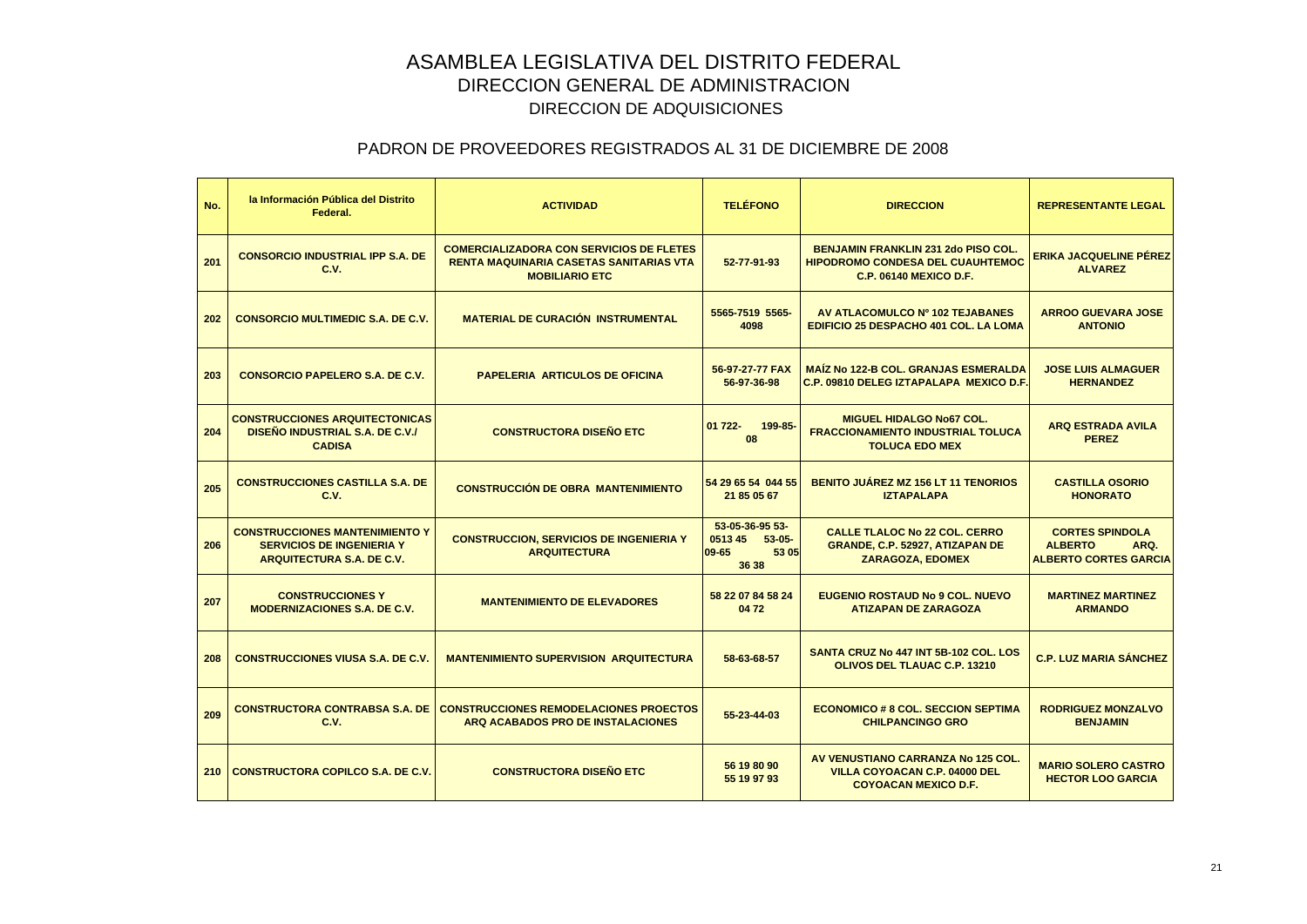| No. | la Información Pública del Distrito<br>Federal.                                         | <b>ACTIVIDAD</b>                                                                                   | <b>TELÉFONO</b>                   | <b>DIRECCION</b>                                                                                               | <b>REPRESENTANTE LEGAL</b>                          |
|-----|-----------------------------------------------------------------------------------------|----------------------------------------------------------------------------------------------------|-----------------------------------|----------------------------------------------------------------------------------------------------------------|-----------------------------------------------------|
| 211 | <b>CONSTRUCTORA EDIFICADORA</b><br>LAUCUÑA S.A. DE C.V.                                 | <b>MECÁNICA DE SUELO</b>                                                                           | 55 44 60 17 55 44<br>40 16 EXT130 | <b>CRUZ DEL CAMPO SANTO No 60 COL.</b><br><b>SANTA CRUZ DEL MONTE</b>                                          | <b>ACUÑA TINOCO LAURA</b><br><b>LETICIA</b>         |
| 212 | <b>CONSTRUCTORA ORGANIZADORA DEL</b><br>SURESTE S.A. DE C.V.                            | <b>MATERIALES PARA CONSTRUCCIÓN PROECTOS</b><br><b>ARQ E ING ETC</b>                               | 56-03-33-98                       | AV LA HUERTA EDIF FORTIN 95-F DEPTO 212<br><b>COL. VILLACOAPA DEL TLALPAN C.P. 14390</b><br><b>MEXICO D.F.</b> |                                                     |
| 213 | <b>CONSULTORES EN SERVICIOS</b><br><b>AUTOMOTRICES S.A. DE C.V.</b>                     | <b>MANTENIMIENTO AUTOMOVILES</b>                                                                   | 55 87 10 43 55 87<br>08 15        | CALZCOL.TONGO No 155-6 COL.<br><b>TRABAJADORES DEL HIERRO</b>                                                  | <b>HERNANDEZ NAVARRO</b><br><b>FRANCISCO JAVIER</b> |
| 214 | <b>CONSULTORES EN SISTEMAS</b><br><b>ADMINISTRATIVOS S.A. DE C.V.</b>                   | <b>IMPLEMENTACIÓN DE SISTEMAS MANTENIMIENTO</b><br><b>SERVICIO</b>                                 | 53 39 96 63                       | <b>CALENDULA 103 COL. XOTEPINGO</b><br><b>COYOACAN</b>                                                         | <b>ELVIRA SANDOVAL MARIA</b><br><b>ANTONIETA</b>    |
| 215 | <b>CONSULTORES ESPECIALIZADO EN</b><br><b>TECNOLOGÍA DE INFORMÁTICA S.A. DE</b><br>C.V. | <b>MANTENIMIENTO EQUIPO INFORMÁTICO</b><br><b>CABLEADO ESTRUCTURADO</b>                            | 53 78 25 22 56 68<br>4080         | <b>BLVD MANUEL AVILA CAMACHO COL.</b><br><b>PIRULES</b>                                                        | <b>RENOSO ORTEGA JUAN</b><br><b>GABRIEL</b>         |
| 216 | <b>CONSULTORES PRODUCTOS</b><br><b>INFORMÁTICOS S.A. DE C.V.</b>                        | EQUIPO DE COMPUTO IMPRESIÓN REPRODUCCIÓN 5425-20-43 15-20-<br>SOFTWARE CONSUMIBLES SOPORTE TÉCNICO | 36-82                             | DEL RIO NÚM 5 COL. LA ANGOSTURA DEL<br>ALVARO OBREG.ON C.P. 01770 MEXICO D.F.                                  | <b>ALVARO HERNÁNDEZ</b><br><b>ESTRADA</b>           |
| 217 | <b>CONSULTORES VALUADORES DE</b><br><b>EMPRESAS SC</b>                                  | <b>CONSULTORES VALUADORES</b>                                                                      | 52 72 20 22 FAX<br>52 71 02 70    | AV CONSTITUENTES No 345-410                                                                                    | <b>ARIAS ROMÁN JAVIER</b>                           |
|     | <b>CONSULTORIA INTEGRAL PARA LA</b><br>218 EXCELENCIA EN LOS NEGOCIOS S.A. DE<br>C.V.   | <b>BANQUETES ALQUILER DE EQUIPO</b>                                                                | 53 36 57 81 FAX<br>53 36 57 82    | AV TASQUEÑA 1333 PH COL. CAMPESTRE<br><b>CHURUBUSCO</b>                                                        | <b>ECHEVERRÍA LÓPEZ</b><br><b>ERNESTO FABIAN</b>    |
| 219 | <b>CONSUTEC S.A. DE C.V.</b>                                                            | <b>CONSTRUCCIÓN REMODELACIÓN INSTALACIÓN</b><br>REESTRUCTURACIÓN ETC                               | 56-19-08-16                       | <b>TOTONACAS MZ 51 LOTE 9 COL.AJUSCO</b><br>C.P. 04300 DEL COYOACAN MEXICO D.F.                                | <b>SARA ROJO GONZALEZ</b>                           |
| 220 | <b>CONTACTO BRAILLE AC</b>                                                              | Enseñanza del Braille Curoso Seminiarios material<br>didactico mat lectura de enseñanza etc        | 52-77-46-56                       | <b>LAURO AGUIRRE 212 COL. AGRICULTURA</b><br><b>C.P. 11360 DELEGACIÓN MIGUEL HIDALGO</b><br><b>MÉXICO DF</b>   | <b>PULIDO VAZQUEZ JORGE</b><br><b>JESUS</b>         |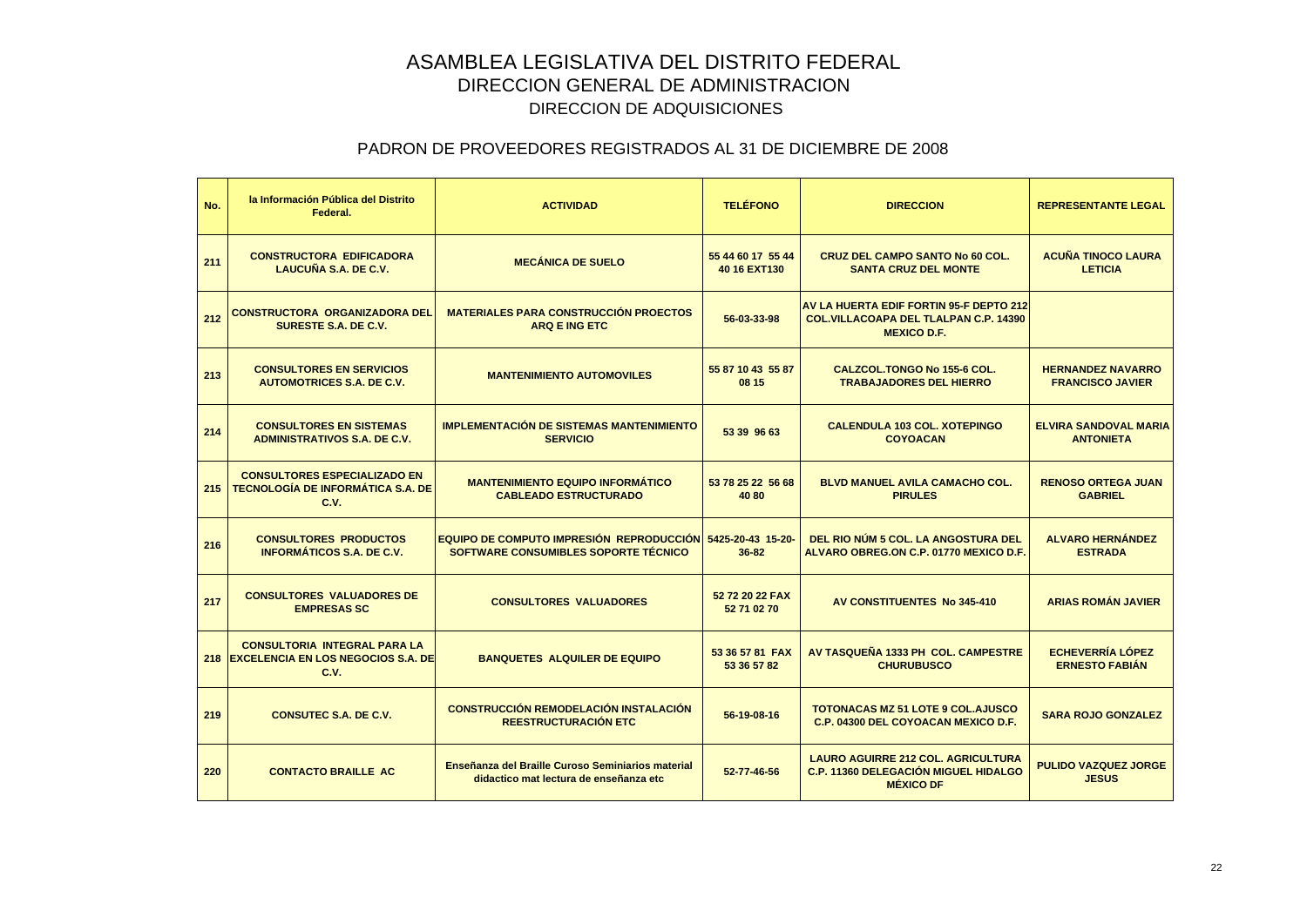| No. | la Información Pública del Distrito<br>Federal.                        | <b>ACTIVIDAD</b>                               | <b>TELÉFONO</b>                                  | <b>DIRECCION</b>                                                                                        | <b>REPRESENTANTE LEGAL</b>                              |
|-----|------------------------------------------------------------------------|------------------------------------------------|--------------------------------------------------|---------------------------------------------------------------------------------------------------------|---------------------------------------------------------|
| 221 | <b>CONTADORES PUBLICOS HERNÁNDEZ</b><br><b>IRIGOEN COHEN AMELIO SC</b> | <b>AUDITORES</b>                               | 5575-0781 FAX<br>5577-7533                       | AV INSURGENTES SUR NO 1188 PISO 9 COL.<br>DEL VALLE C.P. 03100 DEL BENITO JUAREZ<br><b>MEXICO D.F.</b>  | <b>HERNÁNDEZ IRIGOEN</b><br><b>CESAR RAMON</b>          |
| 222 | <b>CONTINENTAL PAPELERA DE MEXICO</b><br><b>S.A. DE C.V.</b>           | <b>PAPELERÍA ARTÍCULOS DE OFICINA</b>          | 54 42 18 81 FAX<br>54 42 18 82                   | <b>SAN ANDRÉS ATOTO COL. INDUSTRIAL</b><br><b>ATOTO</b>                                                 | <b>GARCÍA SALAZAR RAÚL</b><br><b>ADELFO</b>             |
| 223 | <b>CONTRERAS ESPINOSA MARIA BERTA</b><br><b>PATRICIA</b>               | <b>CAFÉ</b>                                    | 56-72-11-69<br>55 32-54-79 044 55<br>54 00 25 50 | <b>CONCEPCION BEISTEGUI 1745 503</b><br>NARVARTE DEL BENITO JUÁREZ C.P. 03020                           | <b>CONTRERAS ESPINOSA</b><br><b>MARIA BERTA</b>         |
| 224 | <b>CONTRERAS HERNÁNDEZ VERÓNICA</b><br><b>ALEJANDRA</b>                | <b>IMPRESOS</b>                                | 56 14 86 16                                      | EVA SAMANO DE LÓPEZ MATEOS MZ 1 LT 2<br><b>COL. ALBARRADA DE IXTAPALAPA MÉXICO</b><br><b>DF</b>         | <b>CONTRERAS HERNÁNDEZ</b><br><b>VERONICA ALEJANDRA</b> |
| 225 | <b>CONTROLSEC S.A. DE C.V.</b>                                         | <b>MANTTO RAYOS X</b>                          | 53 82 06 64 FAX<br>53 83 16 13                   | AV SAN PABLO No 79-B COL. RENOSA<br><b>TAMAULIPAS C.P. 02200 DEL</b><br><b>AZCAPOTZALCO MEXICO D.F.</b> | <b>HUANTE PEREZ JESUS</b>                               |
| 226 | <b>CONVERSIONES ESPECIALES S.A. DE</b><br><b>C.V.</b>                  | <b>FABRICACIÓN DISTRIBUCIÓN DE AMBULANCIAS</b> | 55-43-22-12 55-43-<br>$14 - 14$                  | AV INSURGENTES SUR N 686 DEP 303 COL.<br>DEL VALLE DEL B JUÁREZ MEXICO D.F. C.P.<br>03100               | <b>HERNÁNDEZ OJESTO</b><br><b>MARTÍNEZ LUIS ALBERTO</b> |
| 227 | <b>COORDINACIÓN DE SERVICIOS EN</b><br><b>INFORMÁTICA S.A. DE C.V.</b> | <b>COMPUTO CONSUMIBLES</b>                     | 56 33 82 82 56 34<br>01 77                       | <b>LABORATORISTAS No 10 COL. EL SIFON</b><br><b>IZTAPALAPA</b>                                          | <b>HÉCTOR ANTONIO RINCÓN</b><br><b>MEZA</b>             |
| 228 | <b>COORDINADORA MEXICANA DE</b><br><b>RESTAURANTES S.A. DE C.V.</b>    | <b>FRUTAS RESTAURANTE</b>                      | 55 12 73 60 55 21<br>22 34                       | AV 5 DE MAO No 10 A COL. CENTRO                                                                         | <b>AGUIRRE RIESTRA JUAN</b><br><b>CARLOS</b>            |
| 229 | <b>CORPOANTAR S.A. DE C.V.</b>                                         | <b>UNIFORMES</b>                               | 56 87 72 16 56 87<br>7579                        | REPUBLICA DE CHILE No 13 INT 205 COL.<br><b>CENTRO C.P. 06010 DEL CUAUHTEMOC</b><br><b>MEXICO D.F.</b>  | <b>LÓPEZ BELTRÁN JOVANI</b>                             |
| 230 | <b>CORPORACIÓN DE NOTICIAS E</b><br><b>INFORMACIÓN S.A. DE C.V.</b>    | <b>TELEVISIÓN CNI CANAL 40</b>                 | 54 88 24 40                                      | <b>WTC MONTECITO No 38 PISO 40 COL.</b><br><b>NÁPOLES</b>                                               | <b>RAMUNDO NÚÑEZ</b><br><b>ALEJANDRO MARGARITO</b>      |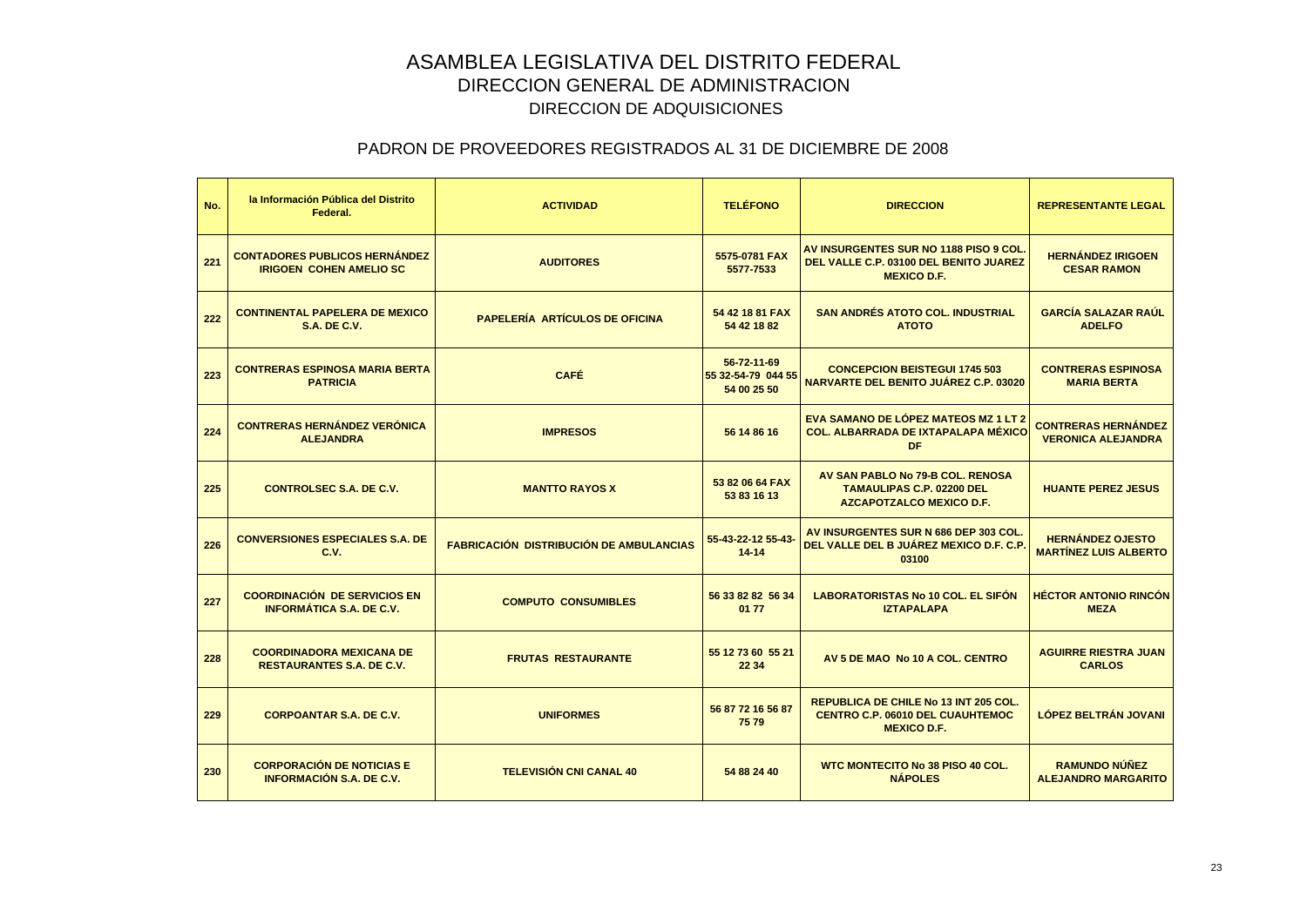| No. | la Información Pública del Distrito<br>Federal.                                              | <b>ACTIVIDAD</b>                                                                                                           | <b>TELÉFONO</b>             | <b>DIRECCION</b>                                                                                                                                | <b>REPRESENTANTE LEGAL</b>                       |
|-----|----------------------------------------------------------------------------------------------|----------------------------------------------------------------------------------------------------------------------------|-----------------------------|-------------------------------------------------------------------------------------------------------------------------------------------------|--------------------------------------------------|
| 231 | <b>CORPORACION DE SERVICIOS</b><br><b>NACIONALES S.A. DE C.V.</b>                            | <b>COMERCIALIZADORA</b>                                                                                                    | 5564 6532                   | <b>TENANGO No 16 COL, ROMA SUR</b>                                                                                                              | <b>ROMERO TORRES MARIA</b><br><b>DEL REFUGIO</b> |
| 232 | <b>CORPORACIÓN NOVA VISIÓN S DE SL</b><br>DE CV                                              | <b>TELE COMUNICACIONES SK TV</b>                                                                                           | 54 48 40 00 EXT.<br>6501    | <b>INSURGENTES SUR 694 COL. DEL VALLE</b>                                                                                                       | <b>PÉREZ PRIETO LUÍS</b><br><b>ALBERTO</b>       |
| 233 | <b>CORPORACIÓN PAPELERA EL SÓTANO</b><br><b>S.A. DE C.V.</b>                                 | ARTÍCULOS DE PAPELERÍA PARA OFICINA                                                                                        | 55465451<br>55661240        | <b>GOMEZ FARIAS No 67 COL, SAN RAFAEL</b>                                                                                                       | <b>VILLANUEVA ALBARAN</b><br><b>ARTURO FDO</b>   |
| 234 | <b>CORPORACIÓN SICMA S.A. DE C.V.</b>                                                        | <b>TELEFONÍA COMUNICACIONES INTER</b><br><b>COMUNICACIÓN</b>                                                               | 52 08 08 77 52 07<br>40 17  | <b>CHAPULTEPEC 239 COL. JUÁREZ</b>                                                                                                              | <b>MARTINEZ MOLINA JOSÉ</b><br><b>ANTONIO</b>    |
| 235 | <b>CORPORACIÓN TÉCNICA EN</b><br>SEGURIDAD CONSTRUCCIÓN S.A. DE<br>C.V.                      | <b>SEGURIDAD INDUSTRIAL</b>                                                                                                | 85 90 12 16 56 14<br>94 08  | <b>MOAHUA NO 24 COL. EL RODEO</b><br><b>IZTAPALAPA</b>                                                                                          | <b>JALPA RODRÍGUEZ</b><br><b>CARLOS</b>          |
| 236 | <b>CORPORATIVO AUGE S.A. DE C.V.</b>                                                         | <b>CARPAS LONAS MAMPARAS TODO LO</b><br><b>RELACIONADO A EVENTOS</b>                                                       | 56-85-09-87 56-85-<br>06-50 | <b>CALLE DIBUJANTES NÚM 35 COL. SIFÓN</b><br>IZTAPALAPA C.P. 09400                                                                              | <b>HECTOR JIMENEZ VENTAS</b>                     |
| 237 | <b>CORPORATIVO BDG SA DE CV/</b><br><b>COFFEE SOLUTIONS</b>                                  | <b>MAQUINAS DE CAFÉ SERVICIO REPARACIONES</b>                                                                              | 55-12-02-70 55-12-<br>65-16 | DR VERTIZ NÚM 17 COL. DOCTORES DEL<br><b>CUAUHTEMOC MEXICO D.F. C.P. 06720</b>                                                                  |                                                  |
| 238 | <b>CORPORATIVO DE MUDANZAS</b><br><b>MUNDIALES SA DE CV</b>                                  | <b>MUDANZAS</b>                                                                                                            | 56 51 04 48 56 88<br>16 45  | <b>TIZIANO NO 77 COL. ALFONSO XIII</b>                                                                                                          | <b>ROJO LÓPEZ REINA</b>                          |
| 239 | <b>CORPORATIVO DE SERVICIOS</b><br><b>EMPRESARIALES GASTRONOMICOS</b><br><b>S.A. DE C.V.</b> | <b>BANQUETES EVENTOS</b>                                                                                                   | 55 83 23 97 55 97<br>93 93  | <b>SHUBERT NO 165 COL. EXHIPODROMO DE</b><br><b>PERALVILLO</b>                                                                                  | <b>MONRO VELAZQUEZ</b><br><b>ALEJANDRO</b>       |
| 240 | <b>CORPORATIVO DESCI S.A. DE C.V.</b>                                                        | <b>EQUIPOS DE SEGURIDAD CONTRA INCENDIO AIRE</b><br><b>ACONDICIONADO PLANTAS DE EMERGENCIA</b><br><b>MANTTO EN GENERAL</b> | 5770-41-20                  | MAR DE CORAL MZA 1 LOTE 15 NUM 14 COL<br><b>FUENTES DE ECATEPEC MUNICIPIO</b><br><b>ECATEPEC DE MORELOS ESTADO DE</b><br><b>MEXICO CO 55400</b> | <b>SONIA GUARDADO</b><br><b>ARMENDÁRIZ</b>       |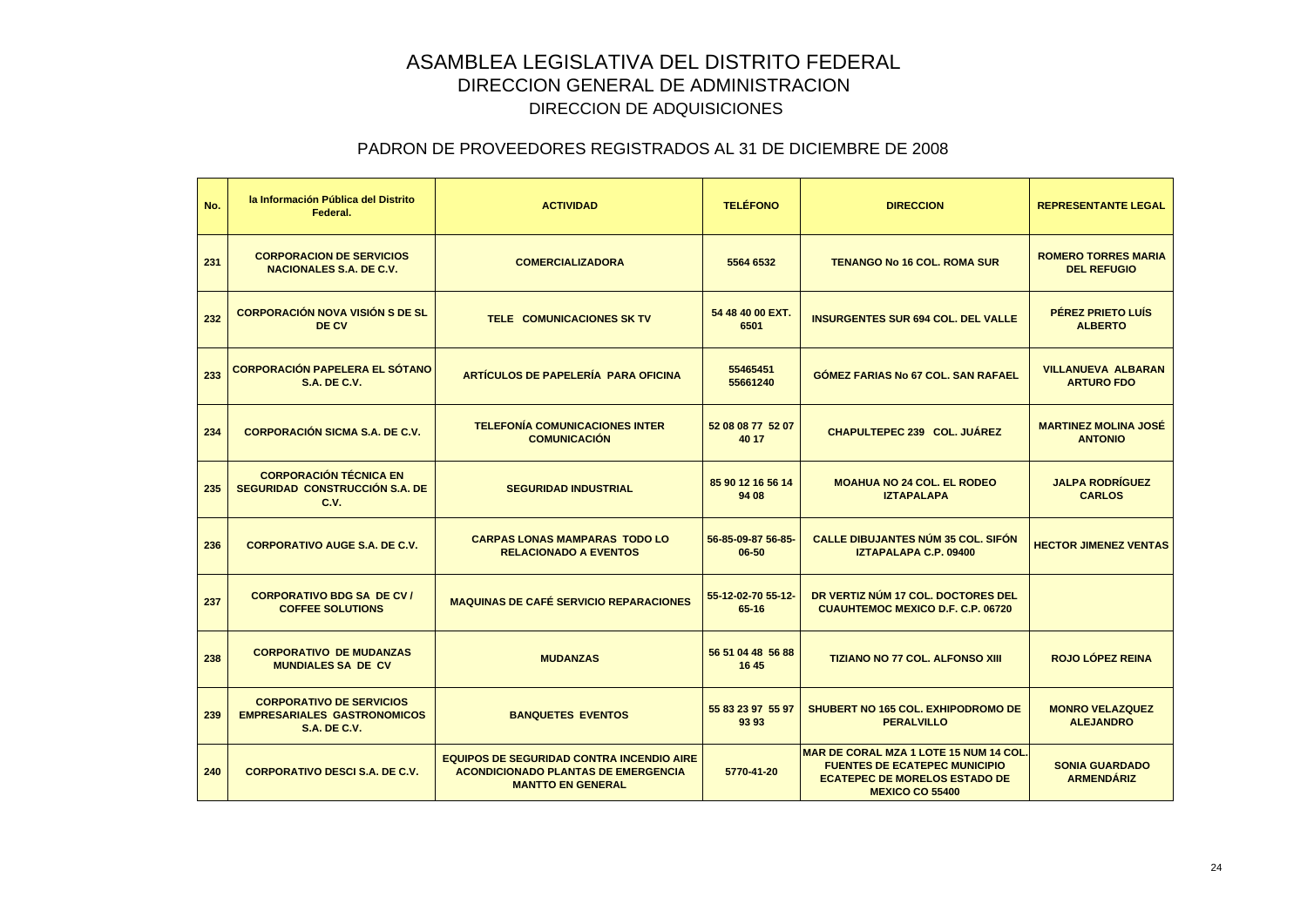| No. | la Información Pública del Distrito<br>Federal.                              | <b>ACTIVIDAD</b>                                              | <b>TELÉFONO</b>                                    | <b>DIRECCION</b>                                                                                                               | <b>REPRESENTANTE LEGAL</b>                                                                                      |
|-----|------------------------------------------------------------------------------|---------------------------------------------------------------|----------------------------------------------------|--------------------------------------------------------------------------------------------------------------------------------|-----------------------------------------------------------------------------------------------------------------|
| 241 | <b>CORPORATIVO FISCAL DÉCADA SC</b>                                          | <b>CURSOS</b>                                                 | 55 79 01 94 55 79<br>98 59                         | <b>MIGUEL LIRA NO 314 INT2 COL. VILLA DE</b><br><b>CORTES</b>                                                                  | <b>MÉNDEZ SAUCEDO ALICIA</b>                                                                                    |
| 242 | <b>CORPORATIVO WEVERLY S.A. DE C.V.</b>                                      | <b>AUDIO-SONIDO VIDEO</b>                                     | 57-57-07-71 57 57<br>0781                          | <b>GRAN CANAL 6841 COL. AMP CASAS</b><br><b>ALEMAN C.P. 07580</b>                                                              | <b>LECUONA ESTEVA JORGE</b><br><b>MIGUEL E</b>                                                                  |
| 243 | <b>CORTES CHO JESÚS ISRAEL /O</b><br><b>COMERCIALIZADORA GUZMÁN</b>          | <b>COMERCIALIZADORA DE CAJAS DE CARTON</b>                    | 51 48 39 02 58 30<br>16 66                         | J LUÍS SOLÓRZANO MZ110 LT-15 COL.<br><b>GRANJAS VALLE DE GUADALUPE</b>                                                         | <b>CORTES CHO JESÚS</b><br><b>ISRAEL</b>                                                                        |
| 244 | <b>CORTES GONZÁLEZ ELIZABETH</b><br><b>BERENICE</b>                          | <b>RESTAURACIÓN DE BIENES CULTURALES</b>                      | 55-10-12-38 56-59-<br>64-85 044-55-<br>28-95-13-60 | <b>MADERO NÚM 32 3ER PISO DESPACHO 315</b><br><b>COL. CENTRO HISTÓRICO DEL</b><br><b>CUAUHTEMOC</b>                            | <b>ELIZABETH BERENICE</b><br><b>CORTÉS GONZÁLEZ</b>                                                             |
| 245 | <b>CORTES SANDOVAL RUBÉN /O EL</b><br><b>HALCÓN</b>                          | <b>BANDERAS</b>                                               | 57 40 43 96 57 40<br>94 61                         | <b>SAN ANTONIO ABAD 214 LOCAL C COL.</b><br><b>CUAUHTEMOC</b>                                                                  | <b>CORTES SANDOVAL</b><br><b>RUBÉN</b>                                                                          |
| 246 | <b>CORTES SALDIVAR MARÍA DE LOS</b><br><b>ANGELES / SERVICIOS DE OFICINA</b> | <b>MANTENIMIENTO A EQUIPO DE OFICINA EN</b><br><b>GENERAL</b> | 56-41-21-12 044-55-<br>31-18-56-23                 | <b>PROL TAMARINDOS NÚM 10-2 BARRIO SAN</b><br><b>MARCOS NORTE C.P. 16038 XOCHIMILCO</b><br><b>MÉXICO DF</b>                    | <b>CORTES SALDIVAR MARIA</b><br><b>DE LOS ANGELES</b>                                                           |
| 247 | <b>COTA DE LA VEGA JAVIER /O AGENCIA</b><br>DE COMUNICACIÓN ON-LINE          | <b>PUBLICIDAD</b>                                             | 52 72 33 41                                        | <b>CDA DE ANTONIO MACEO No 39 COL.</b><br><b>ESCANDON</b>                                                                      | <b>COTA DE LA VEGA JAVIER</b>                                                                                   |
| 248 | <b>CRACKS S.A. DE C.V.</b>                                                   | <b>COMERCIALIZADORA</b>                                       | 52-60-74-17 52 60<br>23 39                         | <b>BAHIA DE TODOS LOS SANTOS No 119 1ER</b><br>PISO B COL. VERONICA ANZURES C.P. 1130<br><b>MEXICO D.F. DEL MIGUEL HIDALGO</b> | <b>RAQUEL SACAL GALANTE</b><br><b>DAVID VIGUERAS JIMENEZ</b><br><b>MARIO ALBERTO BAEZ DE</b><br><b>LOS RIOS</b> |
| 249 | <b>CREACIONES ARQUITECTÓNICAS</b><br><b>DESARROLLO DE OBRA S.A. DE C.V.</b>  | <b>MANTENIMIENTO DE INMUEBLES</b>                             | 5386 0186                                          | <b>ERNE 75 EDIFICIO B-808 COL. PENSIL</b>                                                                                      | <b>LÓPEZ VARGAS IGNACIO</b>                                                                                     |
| 250 | <b>CREACIONES RED S.A. DE C.V.</b>                                           | <b>UNIFORMES</b>                                              | 55 80 57 67 10 84<br>33 55                         | <b>PRESA TEPUXTEPEC No 32 DES 302 COL.</b><br><b>LOMA HERMOSA</b>                                                              | RICO GONZÁLEZ PATRICIA                                                                                          |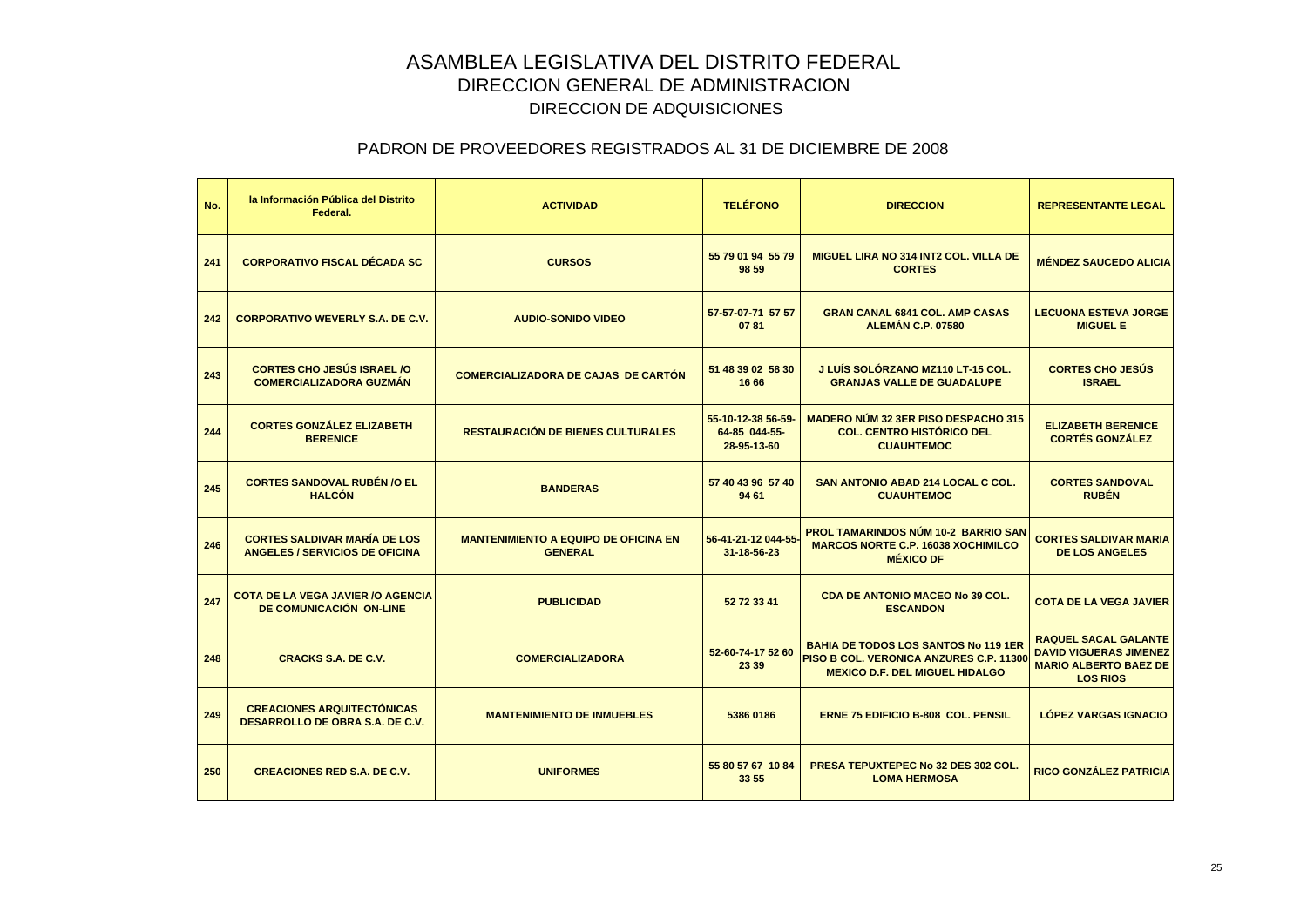| No. | la Información Pública del Distrito<br>Federal.                                       | <b>ACTIVIDAD</b>                                                                                            | <b>TELÉFONO</b>                        | <b>DIRECCION</b>                                                                                                      | <b>REPRESENTANTE LEGAL</b>                        |
|-----|---------------------------------------------------------------------------------------|-------------------------------------------------------------------------------------------------------------|----------------------------------------|-----------------------------------------------------------------------------------------------------------------------|---------------------------------------------------|
| 251 | <b>CREA-LO PRODUCCIONES S.A. DE C.V.</b>                                              | <b>PRODUCCIÓN DE SPOTS PROGRAMAS DE RADIO TVI 56-88-63-96 56-05</b><br><b>CAMPAÑAS DE PUBLICIDAD ETC</b>    | $98 - 61$                              | SANCHEZ AZCONA 1603 DESPACHO 303<br><b>PISO 3 COL. DEL VALLE DEL BENITO</b><br>JUÁREZ C.P. 03100 MEXICO D.F.          | <b>MARIA DE JESUS LIVERA</b><br><b>CORONA</b>     |
| 252 | <b>CRÚZ ANAA FRANCISCA / FRIVMA</b>                                                   | <b>TRANSPORTISTA VTA DE MATERIAL DE</b><br><b>CONSTRUCCIÓN</b>                                              | (599)<br>998-<br>38-24                 | <b>CALLE SOL NUM 16 COL. CENTRO</b><br><b>MUNICIPIO DE APAXCO ESTADO DE MÉXICO</b><br>C.P. 55660                      | <b>FRANCISCA CRÚZ ANAA</b>                        |
| 253 | <b>CRUZ AVENDAÑO HÉCTOR /O</b><br><b>KALEIDOSCOPIO</b>                                | <b>AUDIO</b>                                                                                                | 5711 90 18                             | <b>DURANGO No 105 COL. PROVIDENCIA</b>                                                                                | <b>CRUZ AVENDAÑO HÉCTOR</b>                       |
| 254 | <b>CRUZ ZAPATA RAÚL</b>                                                               | <b>REVISTAS PERIÓDICOS</b>                                                                                  | 50 33 18 85 53 36<br>2574              | <b>DIVISIÓN DEL NORTE No 2863 TORRE C</b><br><b>DEPTO 301 COL. DEL PARQUE SAN ANDRES</b>                              | <b>CRUZ ZAPATA RAÚL</b>                           |
| 255 | <b>CSGB INSURANCE AGENTE DE</b><br><b>SEGUROS FIANZAS S.A. DE C.V.</b>                | <b>ASESOR DE SEGUROS FIANZAS</b>                                                                            | 55 75 38 53 55 75<br>38 90             | AVE INSURGENTES SUR No 1228 COL. DEL<br><b>VALLE</b>                                                                  | <b>BORJA URGELL MARIA</b><br><b>EUGENIA</b>       |
| 256 | <b>CUAHUTLE VAZQUEZ JORGE JESUS</b>                                                   | <b>ARQUITECTURA RESTAURACIÓN</b>                                                                            | 22 91 12 51 55 12<br>22 69 54 29 15 85 | <b>GERMANIO No 104 EDIF 2 DEPTO 503 COL.</b><br>PARAJE SAN JUAN CERRO C.P. 09830 DEL<br><b>IZTAPALAPA MEXICO D.F.</b> | <b>CUAHUTLE VAZQUEZ</b><br><b>JORGE JESUS</b>     |
| 257 | <b>CUAAHUITL ZURITA JOSÉ ANTONIO</b>                                                  | <b>ALQUILER DE SILLAS MESAS LONAS CARPAS</b><br><b>TODO LO RELACIONADO PARA FIESTAS</b><br><b>BANQUETES</b> | 56-56-09-23 044 55<br>17 03 58 72      | SAN FELIPE MZ 531 LT 9 COL. PEDREG.AL<br>DE SANTA URSULA DEL COYOACAN C.P.<br>04600 MEXICO D.F.                       | <b>CUAAHUITL ZURITA JOSÉ</b><br><b>ANTONIO</b>    |
| 258 | <b>CUENTA CON TU CASA S.A. DE C.V.</b>                                                | <b>FUMIGACIÓN SERVICIOS DE MANTENIMIENTO DE</b><br><b>INMUEBLES</b>                                         | 56-16-77-15                            | AVE REVOLUCIÓN 1625 PISO 2 COL. SAN<br>ANGEL C.P. 01000 MEXICO D.F.                                                   | <b>SEGOVIANO PÉREZ</b><br><b>RAMUNDO</b>          |
| 259 | <b>CUEVAS JIMENEZ FRANCISCO</b><br><b>RAMUNDO FUMI-RA CONTROL DE</b><br><b>PLAGAS</b> | <b>FUMIGACIÓN CONTROL DE PLAGAS</b>                                                                         | 57-59-82-37                            | CALLE NORTE 50 NÚM 5134-2 COL. LA JOITA<br><b>C.P. 07860 MEXICO D.F.</b>                                              | <b>FRANCISCO RAMUNDO</b><br><b>CUEVAS JIMENEZ</b> |
| 260 | <b>CULTURAL MEXICANA DE EDICIONES</b><br><b>S.A. DE C.V.</b>                          | <b>ELABORACIÓN DE LIBROS</b>                                                                                | 8590 8375 8590<br>8378                 | AV EUGENIA 1658 ALTOS COL. NARVARTE<br>C.P.03020                                                                      | <b>MARTÍNEZ CRUZ ALBERTO</b>                      |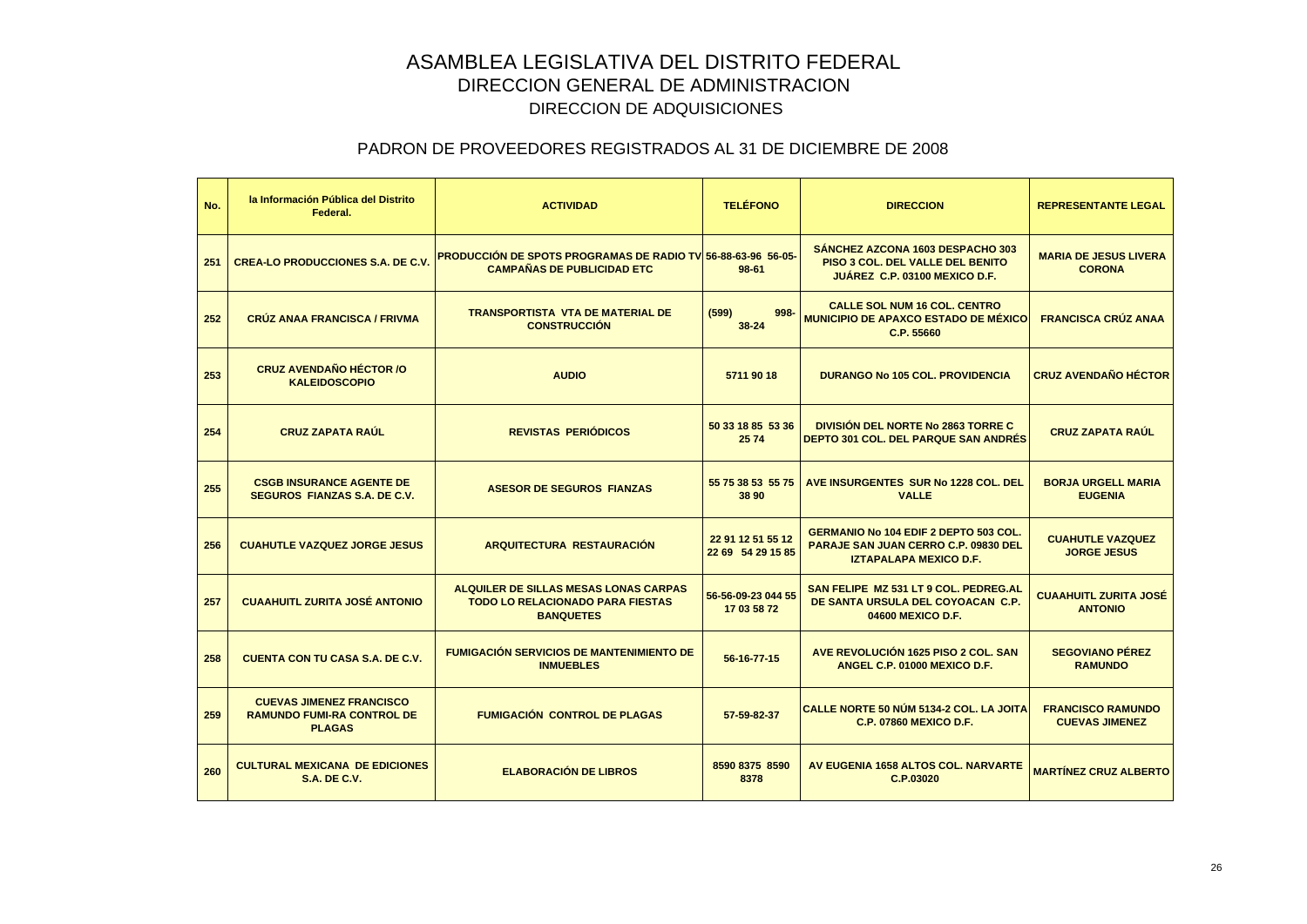| No. | la Información Pública del Distrito<br>Federal. | <b>ACTIVIDAD</b>                                                                                                          | <b>TELÉFONO</b>                               | <b>DIRECCION</b>                                                                                                     | <b>REPRESENTANTE LEGAL</b>                           |
|-----|-------------------------------------------------|---------------------------------------------------------------------------------------------------------------------------|-----------------------------------------------|----------------------------------------------------------------------------------------------------------------------|------------------------------------------------------|
| 261 | CYMA RED S.A. DE C.V.                           | <b>IMPLEMENTACIÓN DE SISTEMAS</b><br><b>COMPUTACIONALES EQUIPO DE SEÑALES</b><br><b>TRANSMISIÓN DE DATOS ANTENAS ETC.</b> | 52<br>55-18-53-03<br>73 59 02                 | AV ANTIGÜA VÍA A LA VENTA No 5 COL.<br><b>ISIDRO FABELA C.P. 01160 DEL ALVARO</b><br>OBREG.ON C.P. 01160 MEXICO D.F. | <b>SABAS ROBERTO</b><br><b>SANDOVAL HERNÁNDEZ</b>    |
| 262 | DR SAGITARIO S.A. DE C.V.                       | <b>PAPELERIA EN GENERAL</b>                                                                                               | 55-97-98-68 55-83-<br>67-52                   | <b>ERNESTO ELORDU # 61 COL. PERALVILLO</b><br><b>C.P. 06220 DEL CUAUHTEMOC MEXICO D.F.</b>                           | <b>DAVID MARTINEZ REES</b>                           |
| 263 | <b>D`LANDGRAVE MULTIDISEÑOS S.A. DE</b><br>C.V. | <b>MUEBLES ACCESORIOS P/OFICINA ESCUELAS</b><br><b>COMERCIOS SU MANTENIMIENTO</b>                                         | 85-90-82-48 85-90-<br>82-49                   | <b>CALLE CASTILLA 262 COL. ALAMOS C.P.</b><br>03400 DELEGACIÓN BENITO JUÁREZ<br><b>MÉXICO DF</b>                     | <b>VANESSA GEORGINA</b><br><b>GONZALEZ LANDGRAVE</b> |
| 264 | DAHFSA S.A. DE C.V.                             | <b>EQUIPO DE SEGURIDAD</b>                                                                                                | 56 45 11 51 56 45<br>53 48                    | AKIL LOTE 1 MANZ319 COL. HÉROES DE<br><b>PADIERNA C.P. 14200 DEL</b>                                                 | <b>HOPPENSTEDT SALCEDO</b><br><b>GERMAN</b>          |
| 265 | DATACROM S.A. DE C.V.                           | <b>AUDIO VIDEO</b>                                                                                                        | 5520-0680                                     | <b>TECAMACHALCO No 16 1ER PISO LOMAS DE</b><br><b>CHAPULTEPEC</b>                                                    | <b>JULIO COPO SANMARTIN</b>                          |
| 266 | <b>DAVILA GUZMAN CARLOS GUSTAVO</b>             |                                                                                                                           |                                               |                                                                                                                      |                                                      |
| 267 | <b>DE LA CRUZ HINOJOSA SEVERINO</b>             | <b>IMPRESIÓN ENCUADERNADOS</b>                                                                                            | 55-88-90-02 57-61-<br>57-08                   | PLAZA SAN SALVADOR EL SECO N 14-21<br><b>COL. CENTRO DEL CUAUHTEMOC C.P. 06080</b><br><b>MÉXICO DF</b>               | <b>SIBERIANO DE LA CRUZ</b><br><b>HINOJOSA</b>       |
| 268 | <b>DE LA PAZCOSTEMALLE - DFK SC</b>             | <b>AUDITOR</b>                                                                                                            | 52 11 14 15 52 11<br>14 15 EXT. 1313          | <b>TAMPICO No 42 TERCER PISO COL. ROMA</b>                                                                           | <b>COSTEMALLE BOTELLO</b><br><b>JOSE E</b>           |
| 269 | <b>DELGADO LAMAS RAUL</b>                       | <b>CONSTRUCCIÓN DISEÑO ARQUITECTURA</b>                                                                                   | 56-81-86-79 56-68-<br>33-00 55<br>51 02-45-48 | <b>BALCON NÚM 18 COL. TETELPAN MÉXICO</b><br><b>DF C.P. 01700</b>                                                    | <b>ARQ RAUL DELGADO</b><br><b>LAMAS</b>              |
| 270 | <b>DEMOS DESARROLLO MEDIOS S.A. DE</b><br>C.V.  | <b>REVISTAS PERIÓDICOS</b>                                                                                                | 56 88 58 10 56 88<br>57 16                    | AV CUAUHTEMOC NO 1236 COL. SANTA<br><b>CRUZ ATOAC</b>                                                                | <b>HINOJOSA MARCO</b><br><b>ANTONIO</b>              |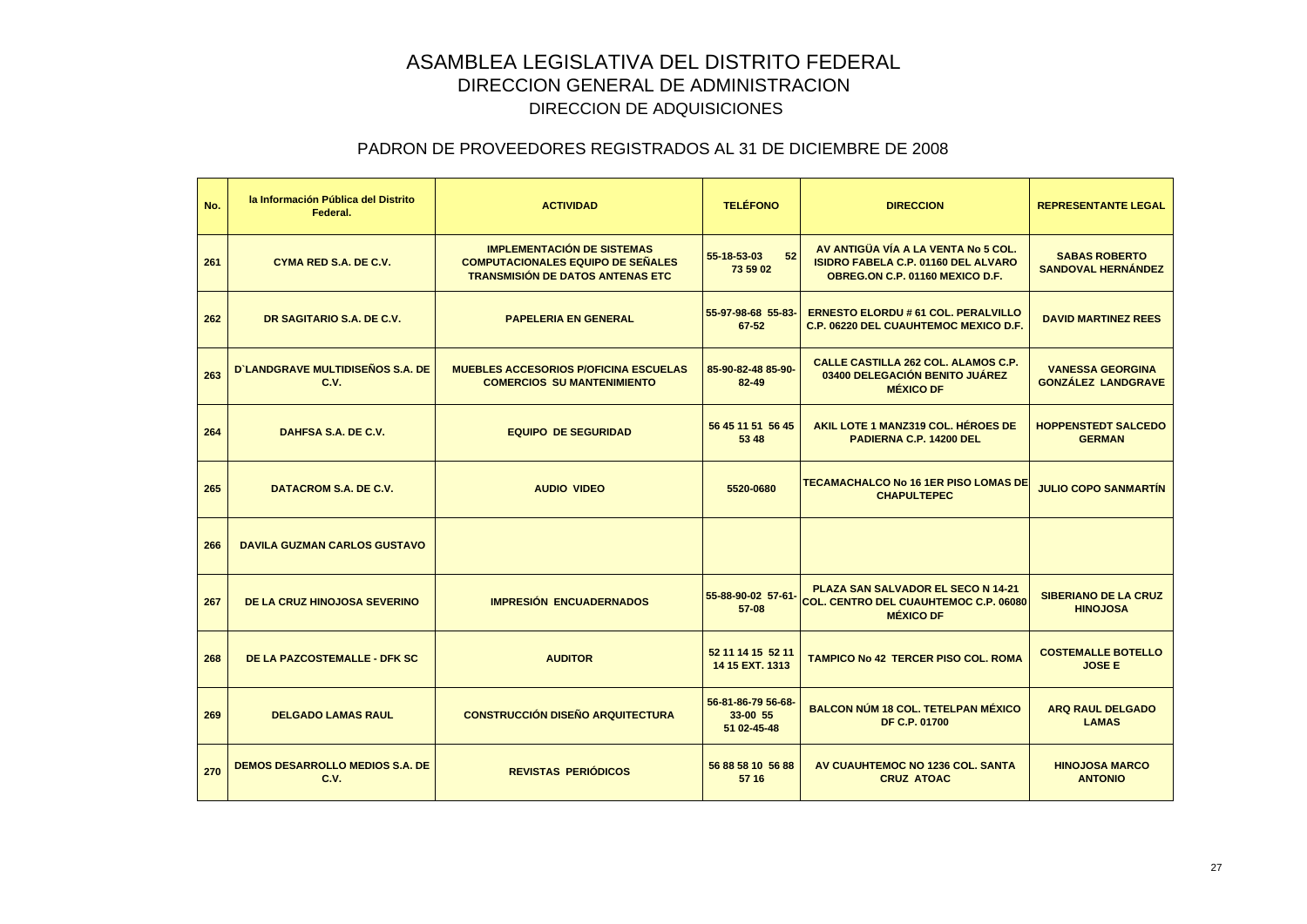| No. | la Información Pública del Distrito<br>Federal.                                     | <b>ACTIVIDAD</b>                       | <b>TELÉFONO</b>                                  | <b>DIRECCION</b>                                                                                                                          | <b>REPRESENTANTE LEGAL</b>                            |
|-----|-------------------------------------------------------------------------------------|----------------------------------------|--------------------------------------------------|-------------------------------------------------------------------------------------------------------------------------------------------|-------------------------------------------------------|
| 271 | DEPORTES MORALES S.A. DE C.V.                                                       | <b>ART DEPORTIVOS</b>                  | 56-85-49-61 56-85-<br>60-86                      | <b>CALZ ERMITA IZTAPALAPA No 1378 BARRIO</b><br>SAN PABLO C.P. 09000 DEL IZTAPALAPA<br><b>MEXICO D.F.</b>                                 | <b>LIC JOSE MORALES</b><br><b>HUERTA</b>              |
|     | <b>DESARROLLADORA DE</b><br>272 ESTACIONAMIENTOS PRIVADOS S.A. DE<br>C.V. (DEPRISA) | <b>ESTACIONAMIENTOS</b>                | 57-72-12-35                                      | <b>PROLONGACIÓN PASEO DE LA REFORMA</b><br>NÚM 61 INT 5-A COL. PASEO DE LAS LOMAS<br><b>C.P. 01330 DEL ALVARO OBREG.ON MEXICO</b><br>D.F. | <b>LUIS MANUEL MORA</b><br><b>MEDRANO</b>             |
| 273 | <b>DESARROLLO DE PROECTOS</b><br><b>ESPECIALIZADOS S.A. DE C.V.</b>                 | <b>COMERCIALIZADORA</b>                | 55 64 63 61                                      | <b>OVIEDO 32-3 COL. JOSEFA ORTIZ</b><br><b>DOMÍNGUEZ</b>                                                                                  | <b>BOUCHOT FRAIRE</b><br><b>GABRIEL</b>               |
| 274 | <b>DESARROLLO TECNOLOGÍA</b><br><b>EMPRESARIAL S.A. DE C.V.</b>                     | <b>MEDICAMENTOS</b>                    | 5485-3921 AL 23                                  | <b>HUEXOTITLA No 123 COL. SAN PEDRO</b><br><b>MÁRTIR</b>                                                                                  | <b>CESAR ESPINOSA DE LOS</b><br><b>MONTEROSF</b>      |
| 275 | <b>DESARROLLOS INTEGRALES DE</b><br><b>INGENIERÍA S.A. DE C.V.</b>                  | <b>MECÁNICA DE SUELO</b>               | 5752 3174 5586<br>2658                           | AV ACUEDUCTO No 584-7 COL. ZACATENCOL GONZALO GARCÍA ROCHA                                                                                |                                                       |
| 276 | <b>DESCO DE MEXICO S.A.</b>                                                         | <b>FUMIGACIÓN DESINFECTACIÓN</b>       | 52-35-60-61 55 90<br>00 00                       | <b>JORGE WASHINGTON N 46 COL. MODERNA</b><br>C.P. 03510 DEL IZTAPALAPA MEXICO D.F.                                                        | <b>SALVADOR FIGUEROA</b><br><b>BARRIOS</b>            |
| 277 | <b>DESPACHO SIXTO AGRAMONTE Y</b><br><b>ASOCIADOS SC</b>                            | <b>AUDITORES</b>                       | 5564 0812                                        | <b>HUATAMBO No 38</b>                                                                                                                     | <b>NORVERTO AGRAMONTE</b><br><b>RIVERA</b>            |
| 278 | <b>DESPACHO BONILLA MADRIGAL SC</b>                                                 | <b>AUDITORES</b>                       | 5611 - 0300 5611 -<br>0301                       | <b>BALTIMORE No 82-3 COL. NOCHE BUENA</b>                                                                                                 | <b>MANUEL BONILLA</b><br><b>VALENCIA</b>              |
| 279 | <b>DESPACHO FRESSINIER MORIN SC</b>                                                 | <b>AUDITORES</b>                       | 52 03 21 24 5254-<br>7143 EXT. 133<br>52 5470 28 | <b>MELCHOR OCAMPO No 469-401 COL.</b><br><b>ANZURES C.P. 11590 DEL BENITO JUAREZ</b><br><b>MEXICO D.F.</b>                                | <b>C.P. JUAN ALFREDO</b><br><b>ÁLVAREZ CEBER BORG</b> |
|     | 280 DESPACHO VÁZQUEZ Y ASOCIADOS SC                                                 | <b>CONTADORES ESPECIALISTAS FISCAL</b> | 55 21 25 49                                      | ISABEL LA CATÓLICA NO 13 DESPACHO 401<br><b>402 COL. CENTRO</b>                                                                           | <b>VICENTE VELÁZQUEZ</b><br><b>MELÉNDEZ</b>           |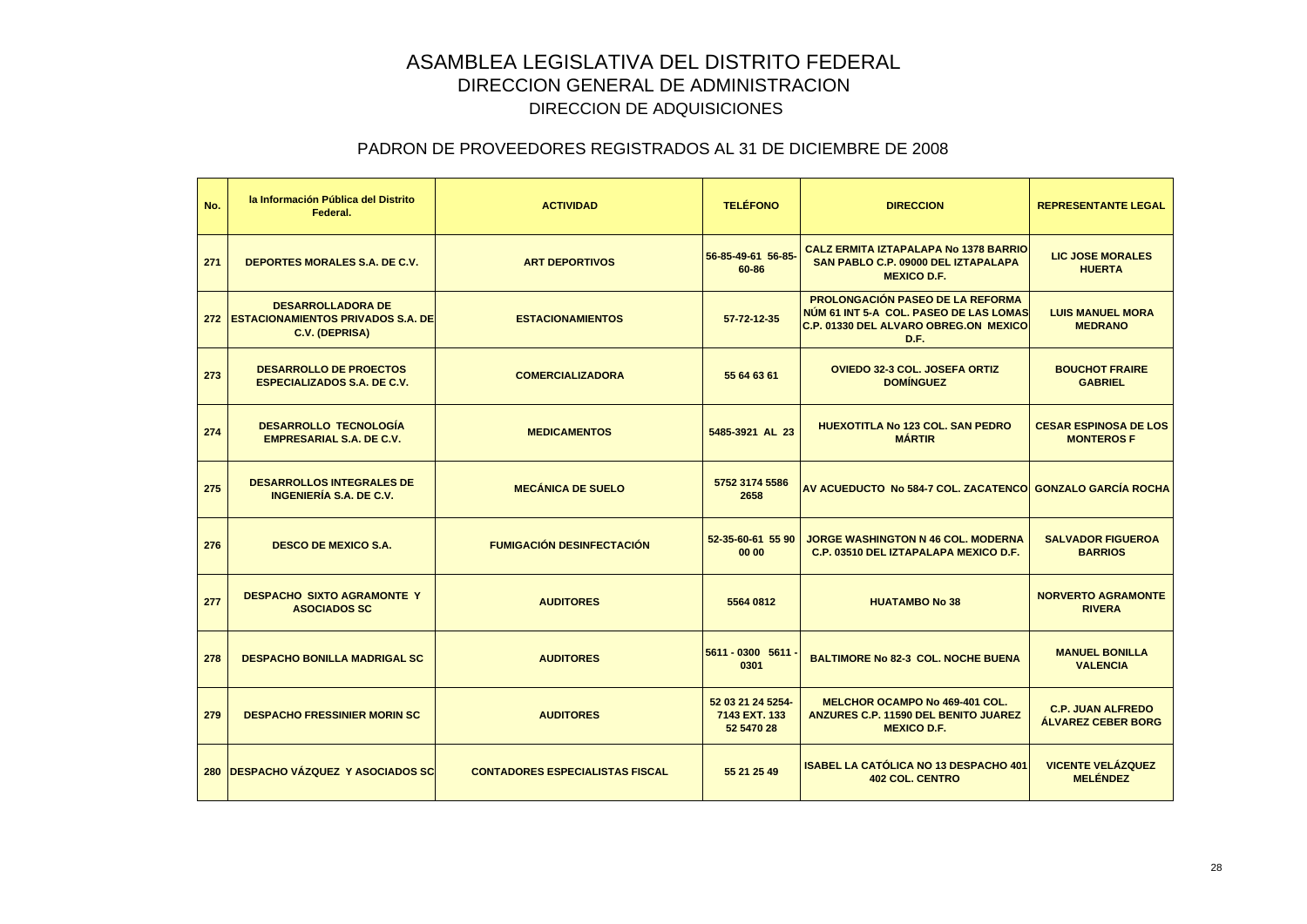| No. | la Información Pública del Distrito<br>Federal.                                 | <b>ACTIVIDAD</b>                                                      | <b>TELÉFONO</b>                                        | <b>DIRECCION</b>                                                                                                      | <b>REPRESENTANTE LEGAL</b>                                                     |
|-----|---------------------------------------------------------------------------------|-----------------------------------------------------------------------|--------------------------------------------------------|-----------------------------------------------------------------------------------------------------------------------|--------------------------------------------------------------------------------|
| 281 | <b>DESPERDICIO RECUPERACIONES</b><br><b>INDUSTRIALES DE MEXICO S.A. DE C.V.</b> | <b>DESTRUCCIÓN DE MUEBLES ARCHIVO</b>                                 | 5389-7738                                              | <b>CARRETERA TENAUCA TLALNEPANTLA No</b><br><b>157 COL. AHUEHUETES</b>                                                | <b>ANTONIO MURAT</b><br><b>VAQUERO</b>                                         |
| 282 | <b>DIAGNODISTRIBUTIONS S.A. DE C.V.</b>                                         | <b>COMERCIALIZADORA</b>                                               | 56-61-86-57                                            | LERDO DE TEJADA NÚM 4 COL. GUADALUPE<br>INN C.P. 01020 DEL ALVARO OBREG.ON<br><b>MEXICO D.F.</b>                      | <b>MARTÍNEZ MARTÍNEZ</b><br><b>RUFINA ROBERTO</b><br><b>GUTIÉRREZ MARTÍNEZ</b> |
| 283 | <b>DÍAZ BERNAL RAFAEL</b>                                                       | <b>ASESOR CONSULTOR EN IMPUESTOS</b>                                  | 56-76-73-36                                            | <b>RINCON DEL CONVENTO NÚM 48 COL.</b><br><b>BOSQUES RESIDENCIAL DEL SUR C.P. 16010</b><br>DEL XOCHIMILCO MEXICO D.F. | <b>RAFAEL DÍAZ BERNAL</b>                                                      |
| 284 | DÍAZ ESCOBAR GARCÍA ALIDA /O CDDE                                               | <b>COMERCIALIZADORA</b>                                               | 56-77-53-17                                            | <b>BENITO JUÁREZ No101 GARDENIAS 1</b><br><b>COL.ONIA LOS ROBLES DELEGACIÓN</b><br>COYOACAN C.P. 04870 MEXICO D.F.    | <b>ALIDA DÍAZ ESCOBAR</b><br><b>GARCÍA</b>                                     |
| 285 | DÍAZ GONZÁLEZ HIRAM /O FLOR IDEAL                                               | <b>FRUTA FLORES</b>                                                   | 10 55 59 24                                            | <b>ETEN No 628 COL, LINDAVISTA</b>                                                                                    | DÍAZ GONZÁLEZ HIRAM                                                            |
| 286 | DICIMEX S.A. DE C.V.                                                            | EQUIPO DE AUDIO SONIDO ILUMINACIÓN<br><b>COMUNICACIÓN COMPUTACIÓN</b> | 56-04-61-03 56-05-<br>58-78 56-04-42-65<br>56-05-76-16 | ÁNGEL URRAZA NÚM 1520 COL. LETRÁN<br>VALLE C.P. 03650 MEXICO D.F.                                                     | <b>REP LEGAL APODERADO:</b><br><b>MARIO ISSE ALMAZÁN</b>                       |
| 287 | DIFAC S.A. DEC.V.                                                               | <b>COMERCIALIZADORA PERFUMES BISUTERIA ART</b><br><b>DE REG.ALO</b>   | 85 96 90 25                                            | <b>CALLE VICENTE SUAREZ No 123 COL.</b><br><b>CONDESA C.P. 06140 DEL CUAUHTEMOC</b><br><b>MEXICO D.F.</b>             | <b>DIAZ SALVANERA JUAN</b><br><b>FERNANDO</b>                                  |
| 288 | DIMEXPRO S.A. DE C.V.                                                           | <b>COMERCIALIZADORA</b>                                               | 55 45 77 70 85 89 84<br>44                             | <b>MARIANO ESCOBEDO No 396-204 COL.</b><br><b>ANZURES</b>                                                             | <b>ALEJANDRA FLORES</b><br><b>GARCÍA</b>                                       |
| 289 | DIMUFO S.A. DE C.V.                                                             | <b>MUEBLES EQUIPO DE OFICINA</b>                                      | 57-03-24-25 57-03-<br>$24 - 61$                        | AV INSURGENTES CENTRO N 129 COL, SAN<br><b>RAFAEL DEL CUAUHTEMOC MEXICO D.F.</b>                                      | <b>MA DE JESÚS RAMÍREZ</b><br><b>GALLARDO</b>                                  |
| 290 | DINASTIA JOERA S.A. DE C.V.                                                     | <b>ART DE JOERIA</b>                                                  | 55211785                                               | BOLIVAR # 21 INT 718 COL. CENTRO C.P.<br>06000                                                                        | <b>NAJERA FLORES LIA</b>                                                       |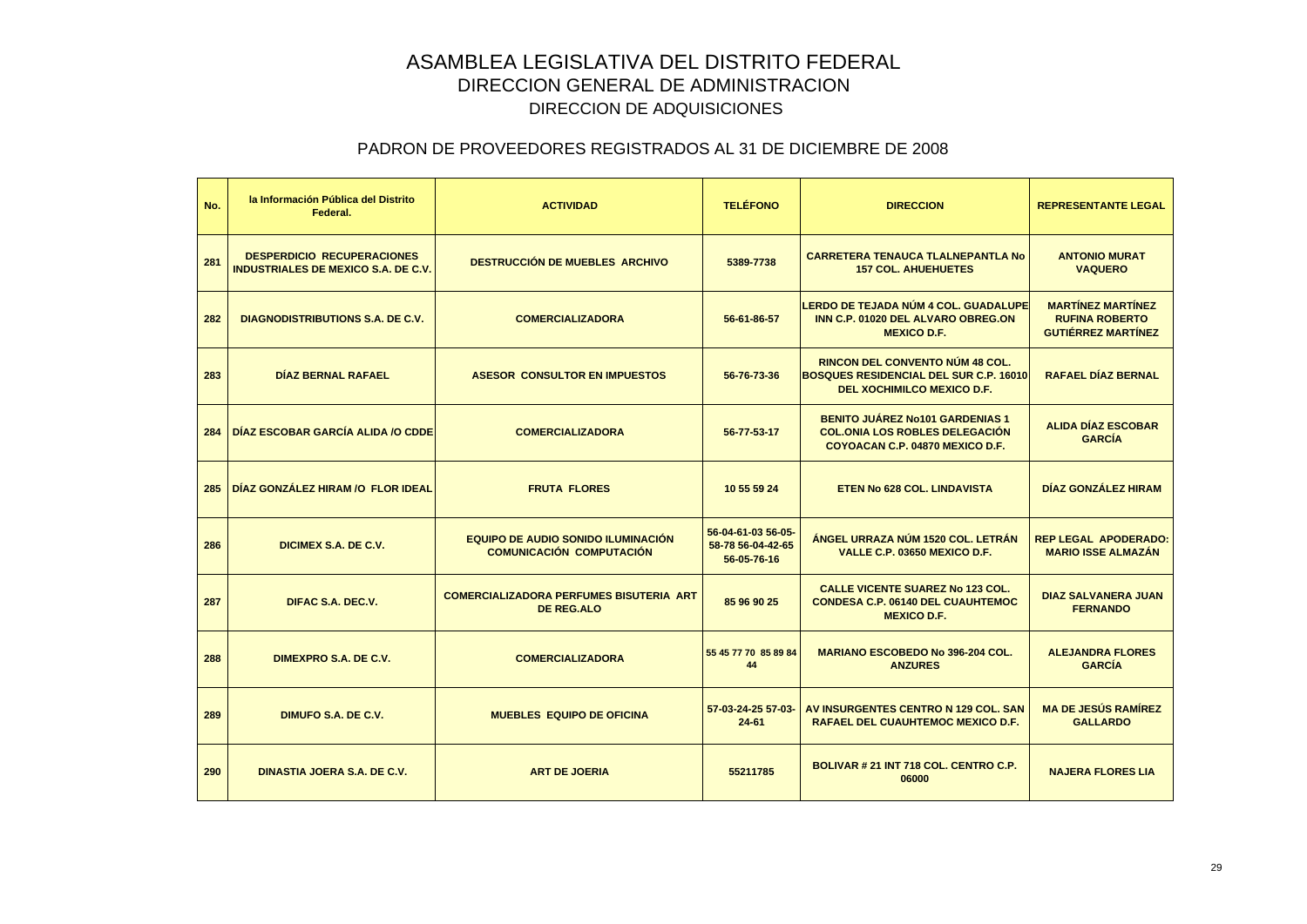| No. | la Información Pública del Distrito<br>Federal.                      | <b>ACTIVIDAD</b>                                                | <b>TELÉFONO</b>                                       | <b>DIRECCION</b>                                                                                                      | <b>REPRESENTANTE LEGAL</b>                            |
|-----|----------------------------------------------------------------------|-----------------------------------------------------------------|-------------------------------------------------------|-----------------------------------------------------------------------------------------------------------------------|-------------------------------------------------------|
| 291 | <b>DIRECCION RESPONSABLE</b><br><b>CONSULTORIA S.A.</b>              | <b>CONSTRUCTORA (CONSTRUCCION DE</b><br><b>INFRAESTRUCTURA)</b> | 53 43 82 31<br>53 44 83 13                            | <b>CAMINO A SAN MATEO No 11 COL.</b><br>SANTIAGO OCCIPACO C.P. 53250<br><b>NAUCALPAN DE JUAREZ EDOMEX</b>             | <b>HUMBERTO GONZALEZ</b><br><b>ORTIZ</b>              |
| 292 | DIRECCION SPORT S.A. DE C.V.                                         | <b>COMERCIALIZADORA</b>                                         | 57 62 76 36 57-85-<br>77-87 55-71-98-15               | <b>ORIENTE 158 N 309-3 COL. MOCTEZUMA</b><br>SEGUNDA SECCIÓN C.P. 15500 DEL<br><b>VENUSTIANO CARRANZA MEXICO D.F.</b> | <b>ISABEL CLOTILDE</b><br><b>MONTERO AÑORVE</b>       |
| 293 | <b>DISEÑO CONSTRUCCIÓN</b><br><b>MANTENIMIENTO S.A. DE C.V.</b>      | <b>CONSTRUCCIÓN PROECTOS</b>                                    | 5530-4903 5740-<br>4336 044 55<br>24 17 61 31         | <b>EMILIO CARRANZA No46 COL. STA ANITA</b>                                                                            | <b>RODRIGO MORALES ZAFRA</b>                          |
| 294 | DISEÑO PARTICULAR DE LIMPIEZA S.A.<br>DE C.V.                        | <b>LIMPIEZA MANTENIMIENTO</b>                                   | 53-55-14-59                                           | <b>CALLE "E" No 4 COL. POTRERO DEL LLANO</b><br>C P 02680 DEL AZCAPOTZALCO MEXICO D.F.                                | <b>FRANCISCO DÍAZ</b><br><b>SANDOVAL</b>              |
| 295 | <b>DISTRIBUIDORA ARMANDO ANTONIO</b><br><b>ENRIQUE S.A. DE C.V.</b>  | <b>VENTA DE REVISTAS PERIODICOS</b>                             | 55 36 62 62                                           | <b>INSURGENTES SUR No 662 COL. DEL VALLE</b>                                                                          | <b>ANDRADE AGUILAR LUIS</b><br><b>ANTONIO</b>         |
| 296 | <b>DISTRIBUIDORA CAMPERO S.A. DE C.V.</b>                            | <b>COMERCIALIZADORA</b>                                         | 56-33-78-67 56-34-<br>46-74                           | <b>FARMACEUTICOS NUM 19 COL. ACULCO</b><br>DEL IZTAPALAPA MEXICO D.F. C.P. 09410                                      |                                                       |
| 297 | <b>DISTRIBUIDORA DE FONDOS</b><br><b>EDITORIALES S.A. DE C.V.</b>    | <b>DISTRIBUIDORA DE LIBROS PERIODICOS REVISTAS</b>              | 57-84-61-10 57-84-<br>89-12 57-84-66-96               | AMADO PANIAGUA NÚM 47 BIS COL.<br>MOCTEZUMA 1a SECC C.P. 15500 MÉXICO<br><b>DF</b>                                    | <b>FRANCISCO JAVIER</b><br><b>RODRIGUEZ CERVANTES</b> |
| 298 | <b>DISTRIBUIDORA DE OFICINAS</b><br><b>INDUSTRIALES S.A. DE C.V.</b> | <b>PAPELERÍA</b>                                                | 53045679<br>53046533<br>53046402<br>53046541          | <b>CARR A HUIXQUILUCAN MZ 12 LTE5 COL. EL</b><br>PEDREG.AL C.P.52774                                                  | <b>GABRIEL MIRANDA MORA</b>                           |
| 299 | <b>DISTRIBUIDORA DE PINTURAS DE</b><br><b>CALIDAD S.A. DE C.V.</b>   | <b>PINTURAS ESMALTES RESINAS ETC</b>                            | 57-41-27-35 57-41-<br>$22 - 60$                       | <b>BOLIVAR NÚM 457 ACCESORIA B COL.</b><br><b>OBRERA DEL CUAUHTEMOC C.P. 06800</b><br><b>MEXICO D.F.</b>              | <b>JACOBO DOWEK DAAN</b>                              |
| 300 | <b>DISTRIBUIDORA GARDI S.A. DE C.V.</b>                              | PAPELERIA ARTS ESCOL.ARES DE DIBUJO                             | 56-57-57-01 5657-<br>09-08 56 57-56-88<br>56 49 43 04 | <b>CENTENO No 978 ESQ AÑIIL COL. GRANJAS</b><br><b>MEXICO DELEG IZTACALCO C.P. 08400</b><br><b>MEXICO D.F.</b>        | <b>GERARDO GARZA</b><br><b>MARTINEZ</b>               |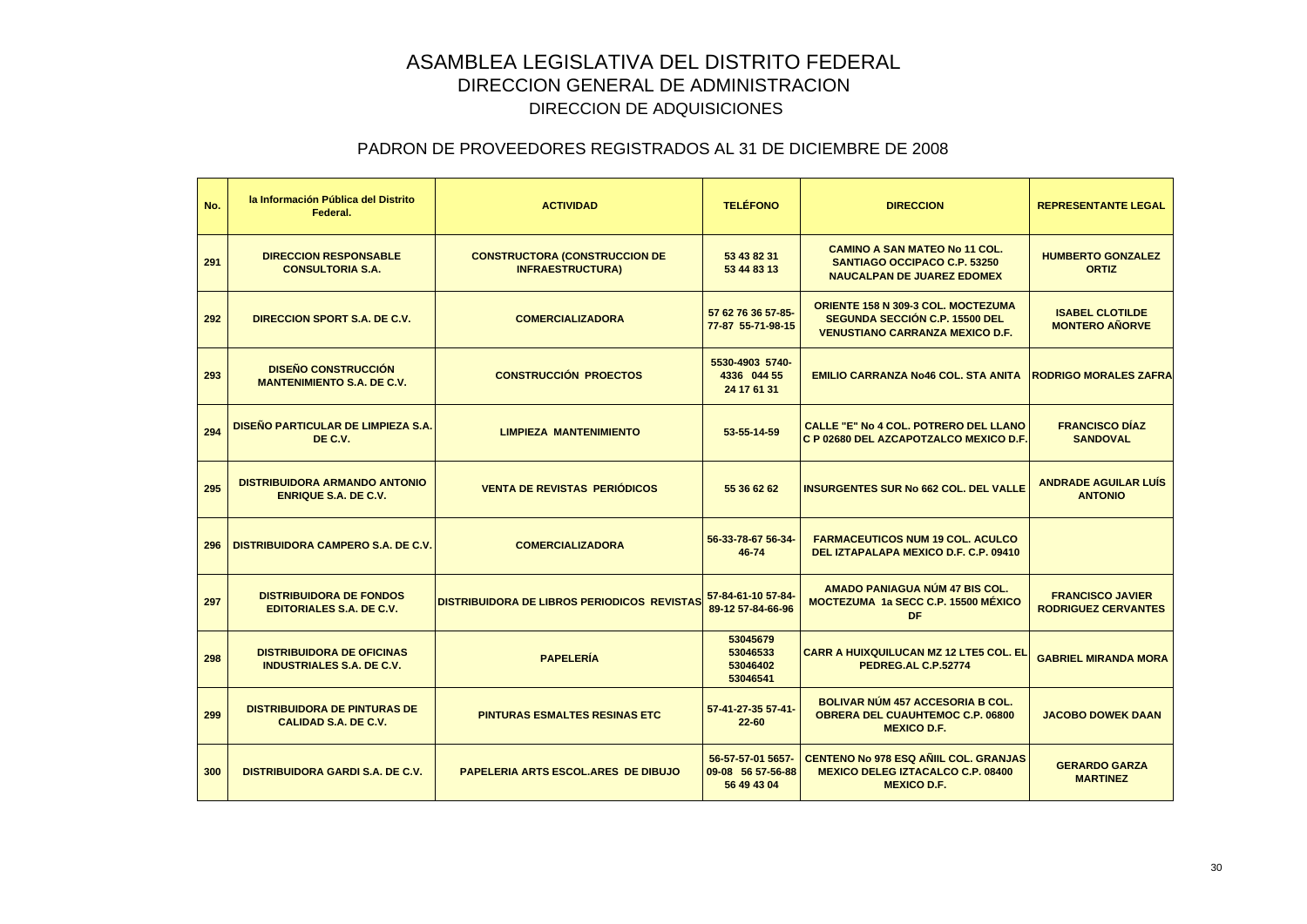| No. | la Información Pública del Distrito<br>Federal.                              | <b>ACTIVIDAD</b>                                                                                                                                                       | <b>TELÉFONO</b>                                       | <b>DIRECCION</b>                                                                                              | <b>REPRESENTANTE LEGAL</b>                          |
|-----|------------------------------------------------------------------------------|------------------------------------------------------------------------------------------------------------------------------------------------------------------------|-------------------------------------------------------|---------------------------------------------------------------------------------------------------------------|-----------------------------------------------------|
| 301 | <b>DISTRIBUIDORA HUDSON S.A. DE C.V.</b>                                     | <b>COMERCIALIZADORA</b>                                                                                                                                                | 55-12-79-40 55-21-<br>$32 - 18$                       | <b>DELICIAS NUM 14 DESPACHO 206 COL.</b><br><b>CENTRO C.P. 06070 MÉXICO DF</b>                                | <b>J RAMON F CEDEÑO</b><br><b>RODRIGUEZ</b>         |
| 302 | <b>DISTRIBUIDORA MARIN S.A. DE C.V.</b>                                      | <b>COMPRA-VTA ARTS DE ESCRITORIO PAPELERIA</b><br><b>LIBROS REVISTAS EQUIPO DE OFICINA ARTS DE</b><br><b>ILUMINACIÓN DE OPTICA FOTOGRAFIA</b><br><b>PRINCIPALMENTE</b> | 56-04-42-07 56-04-<br>36-12 56-04-36-72               | <b>ANAXAGORAS 1400 COL. STA CRUZ ATOAC</b><br><b>MEXICO D.F. 03310</b>                                        | <b>ARNULFO CASTRO</b><br><b>GUTIERREZ</b>           |
| 303 | DISTRIBUIDORA OJUSAMI S.A. DE C.V.                                           | <b>COMERCIALIZADORA</b>                                                                                                                                                | 53 52 17 78                                           | <b>FRANCISCO SARABIA 289 COL.</b><br><b>PROVIDENCIA AZCAPOTZALCO</b>                                          | <b>MELO ESPINOSA CLAUDIA</b>                        |
| 304 | <b>DISTRIBUIDORA PERMO S.A. DE C.V.</b>                                      | <b>FABRICA DE MUEBLES</b>                                                                                                                                              | 57-81-24-35<br>57-81-20-68                            | FAUSTO ROMERO Nº 44 COL. ARAGÓN VILLA<br><b>C.P. 07000 DEL GUSTAVO A MADERO</b><br><b>MEXICO D.F.</b>         | <b>GONZÁLEZ LARA AAX</b>                            |
| 305 | <b>DISTRIBUIDORA RALIX DE ORIENTE S.A.</b><br>DE C.V.                        | <b>COMERCIALIZADORA</b>                                                                                                                                                | 22-35-20-19                                           | <b>ORIENTE 245 D NUM 227 COL. AGRICOL.A</b><br><b>ORIENTAL DEL IZTACALCO C.P. 08500</b><br><b>MEXICO D.F.</b> | <b>RAFAEL GILBARDO</b><br><b>MALDONADO GONZÁLEZ</b> |
| 306 | <b>DISTRIBUIDORA SUIZA S.A. DE C.V.</b>                                      | <b>MATERIAL ELECTRICO FERRETERIA EN GRAL</b>                                                                                                                           | 55-39-36-62                                           | <b>MONTES HIMALAA # 910 LOMAS DE</b><br><b>CHAPULTEPEC C.P. 11000</b>                                         | LIC FERNANDO VILLA DEL<br><b>CASTILLO</b>           |
| 307 | <b>DISTRIBUIDORA COMERCIALIZADORA</b><br><b>INTEGRA EXPRESS S.A. DE C.V.</b> | <b>COMERCIALIZADORA</b>                                                                                                                                                | 52-34-23-93 52-34-<br>$23 - 92$                       | <b>HORTENCIA N 23 COL. JARDINES DEL</b><br><b>MOLINITO NAUCALPAN EDO DE MEXICO C P</b><br>53530               | <b>VÁZQUEZ CANCHOLA</b><br><b>OSCAR</b>             |
| 308 | <b>DIVISION INTEGRAL DE TELEFONIA S.A.</b><br>DE C.V.                        | <b>VOZ DATOS</b>                                                                                                                                                       | 80 00 70 20 80 00<br>70 49                            | <b>ESCORIAL 30 LOC 6 COL. LOS CEDROS C.P.</b><br>04800 DEL COYOACAN MEXICO D.F.                               | <b>UGALDE VAZQUEZ</b><br><b>NESTOR</b>              |
| 309 | <b>DIANA MONTES GARCIA /O DMG</b><br><b>INTERIORES</b>                       | <b>DECORACION DE INTERIORES VENTA</b><br><b>COL.OCACION DE ALFOMBRAS</b>                                                                                               | 56 71 60 20<br>55<br>15<br>10 27 90<br>35<br>41 61 06 | <b>CAFETALES No 43 COL. CTM CULHUACAN</b><br>C.P. 04480 DEL COYOACAN MEXICO D.F.                              | <b>DIANA MONTES GARCIA</b>                          |
| 310 | DOMINGUEZ CARBAJAL MIRIAM /<br><b>COMERCIALIZADORA INTEGRAL</b>              | <b>COMERCIALIZADORA</b>                                                                                                                                                | 24-55-08-02                                           | <b>TRINIDAD GUERRERO 54 COL. PARAJE SAN</b><br><b>JUAN DEL IZTAPALAPA C.P. 09830</b>                          | <b>MIRIAM DOMINGUEZ</b><br><b>CARBAJAL</b>          |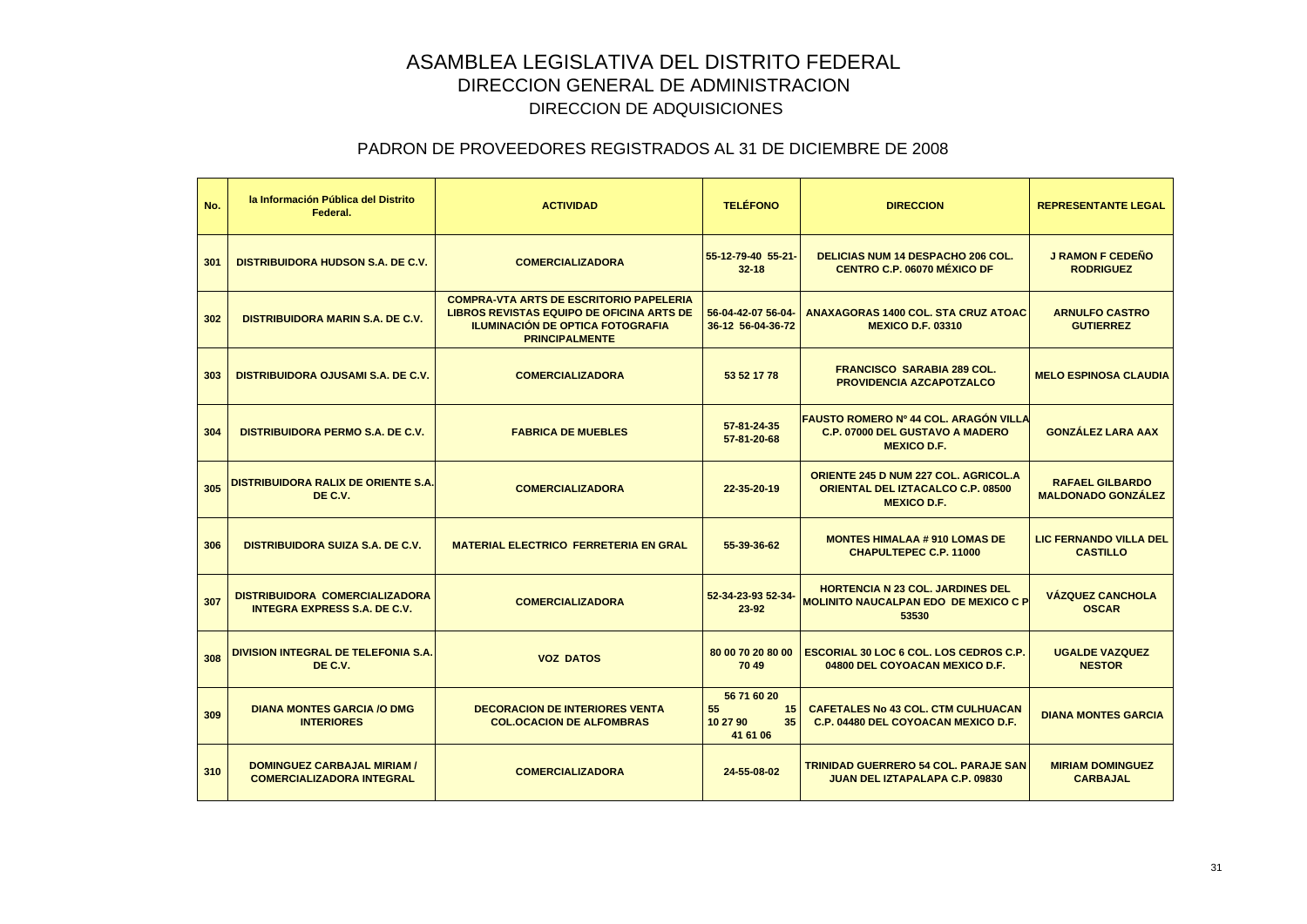| No. | la Información Pública del Distrito<br>Federal. | <b>ACTIVIDAD</b>                                                               | <b>TELÉFONO</b>                                        | <b>DIRECCION</b>                                                                                                                       | <b>REPRESENTANTE LEGAL</b>                                                                                |
|-----|-------------------------------------------------|--------------------------------------------------------------------------------|--------------------------------------------------------|----------------------------------------------------------------------------------------------------------------------------------------|-----------------------------------------------------------------------------------------------------------|
| 311 | <b>DUANA CRUCES RENATO</b>                      | <b>COMERCIALIZADORA</b>                                                        | 13 46 82 92 13 46<br>82 91 044 55<br>54 57 54 82       | CHIMALPOPOCA N 6 COL. SAN CRISTÓBAL<br>NEXQUIPAAC ATENCO EDO DE MEXICO                                                                 | <b>RENATO DUANA CRUCES</b>                                                                                |
| 312 | <b>DURAN AGUIRRE MARIA ISABEL</b>               | <b>FERRETERIA ARTS DE LIMPIEZA ABARROTES ARTS</b><br><b>OFICINA EN GENERAL</b> | 53 09-41-89                                            | <b>CARRETERA TENAO TLANEPANTLA No 54</b><br>EDIF A1-2 DEP 202 UNIDAD TENAO<br><b>TLANEPANTLA DE BAZ ESTADO DE MEXICO</b><br>C.P. 54150 | <b>DURAN AGUIRRE MARIA</b><br><b>ISABEL</b>                                                               |
| 313 | DURO DE MEXICO S.A. DE C.V.                     | <b>FOCOS</b>                                                                   | 55 92 14 77 58 88<br>14 53                             | AV UNO NO 498 PARQUE INDUSTRIAL<br><b>CARTAGENA TULTITLAN EDO DE MEXICO</b>                                                            | <b>MARIA ESTHER ORTIZ</b>                                                                                 |
|     | 314 DUST CONTROL DE MEXICO S.A. DE C.V          | <b>TAPETES ANTIDERRAPANTES ART DE LIMPIEZA</b>                                 | 50-91-45-78 50-91-<br>45-81 53 99 41 89<br>53 86 37 14 | LAGO WAN #11 COL. PENSIL C.P. 11320<br><b>MEXICO D.F.</b>                                                                              | <b>JACQUES DIHARCE</b><br><b>ANTONIO</b>                                                                  |
| 315 | DYNAMINS, S.A. DE C.V.                          | <b>COMERCIALIZADORA</b>                                                        | 53 65 05 95 53 65<br>36 30                             | <b>CALLE BOSQUES DE CHIHUAHUA No. 27</b><br>COL. SANTA MÓNICA, C.P. 54050,<br><b>TLALNEPANTLA, EDOMEX.</b>                             | <b>RAUL CAMACHO ERAZO</b>                                                                                 |
| 316 | <b>ECOFICINA S.A. DE C.V.</b>                   | <b>EQUIPOS CONSUMIBLES PARA OFICINA</b>                                        | 53229900                                               | RIÓ MIXCOAC 97 COL. CRÉDITO<br><b>CONSTRUCTOR C.P.03940</b>                                                                            | <b>IRMA GARCÍA VEGA</b>                                                                                   |
| 317 | ECZCAFE FINO S.A. DE C.V.                       | <b>CAFÉ CAFETERAS SUMINISTROS DE CAFETERIA</b>                                 | 19-99-56-47                                            | ORIENTE 239 NÚM 135 COL. AGRICOL.A<br>ORIENTAL IZTACALCO C.P. 08500 MEXICO<br>D.F.                                                     | <b>MARIA LUISA DEL CARMEN</b><br><b>ZAVALETA ROJAS</b><br><b>EMMANUEL MARTIN</b><br><b>ZAVALETA ROJAS</b> |
| 318 | <b>EDICIONES DEL NORTE S.A. DE C.V.</b>         | <b>REVISTAS PERIÓDICOS</b>                                                     | 56 28 74 34                                            | AV MEXICO COYOACAN No 40 COL. STA<br><b>CRUZ ATOAC / ZARAGOZA 245 SUR COL.</b><br><b>CENTRO MONTERRE NL</b>                            | <b>EUGENIO HERRERA</b><br><b>TERRAZAS</b>                                                                 |
| 319 | <b>EDICRISIS S.A. DE C.V.</b>                   | <b>REVISTAS PERIÓDICOS</b>                                                     | 52 08 87 36                                            | <b>DURANGO No 223 PISO 2 COL. ROMA</b>                                                                                                 | <b>BLANCA LOZANO</b><br><b>ESTRELLA</b>                                                                   |
| 320 | EDIT VUELTA S.A. DE C.V.                        | <b>REVISTAS PERIÓDICOS</b>                                                     | 55 54 88 10 56 58<br>0074                              | <b>MIGUEL ÁNGEL DE QUEVEDO No 783 COL.</b><br><b>BARRIO DEL NIÑO JESÚS</b>                                                             | <b>VICTORIA FERNÁNDEZ</b><br><b>CRISTIAN</b>                                                              |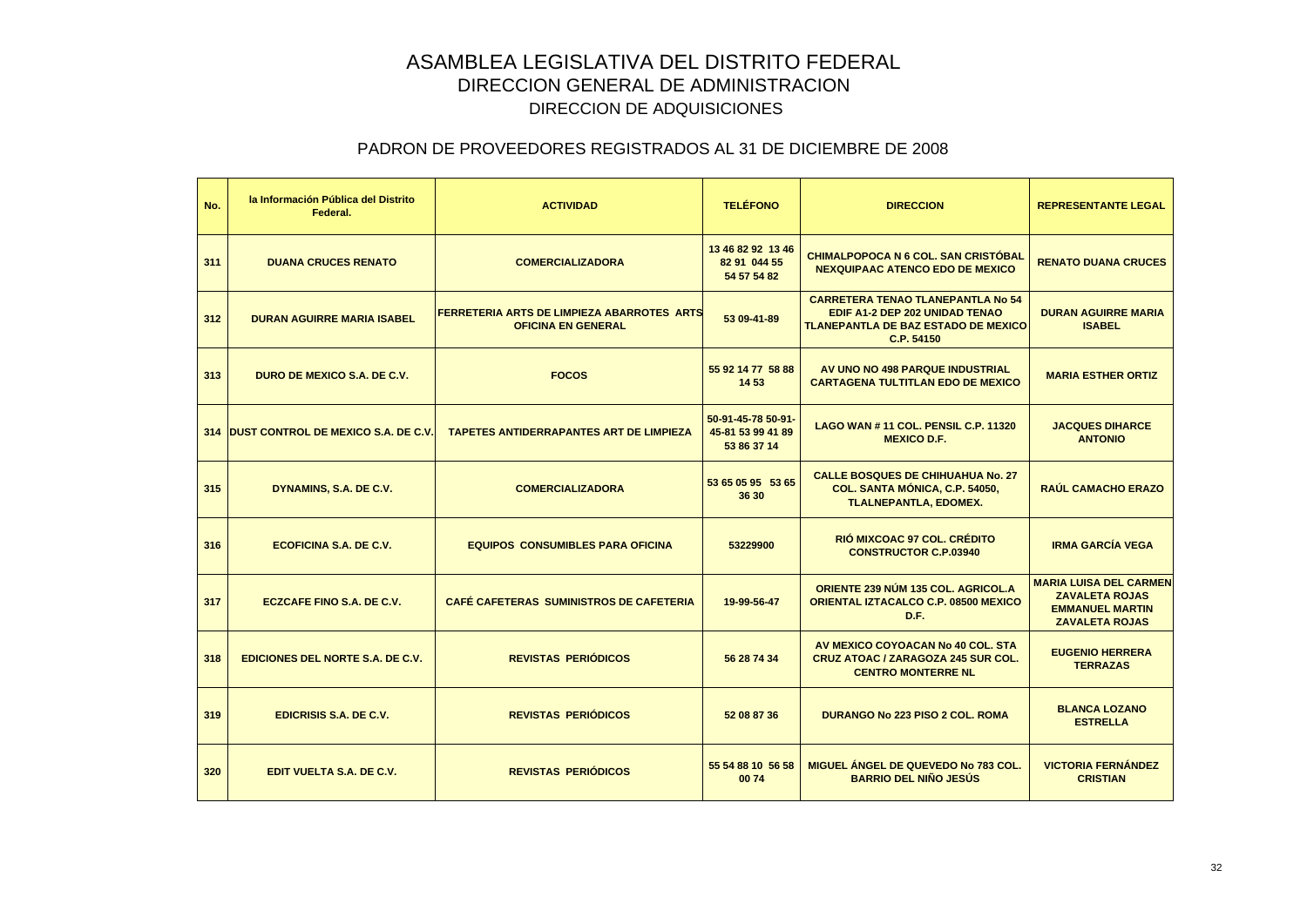| No. | la Información Pública del Distrito<br>Federal.                                | <b>ACTIVIDAD</b>                                                                                                    | <b>TELÉFONO</b>                                  | <b>DIRECCION</b>                                                                                                   | <b>REPRESENTANTE LEGAL</b>                          |
|-----|--------------------------------------------------------------------------------|---------------------------------------------------------------------------------------------------------------------|--------------------------------------------------|--------------------------------------------------------------------------------------------------------------------|-----------------------------------------------------|
| 321 | EDITORA LA PRENSA S.A. DE C.V.                                                 | <b>PERIÓDICOS PUBLICACIONES</b>                                                                                     | 52 28 99 77 52 28<br>89 25                       | <b>BASILIO VADILLO No 40 COL. TABACALERA</b>                                                                       | <b>IBARRA PESCADOR</b><br><b>IGNACIO</b>            |
| 322 | <b>EDITORIAL PERSPECTIVA 2020 S.A. DE</b><br>C.V.                              | <b>REVISTAS PERIÓDICOS</b>                                                                                          | 55 47 29 27 55 47<br>7597                        | DR ATL 100 COL, SANTA MARIA LA RIVERA                                                                              | <b>TORRES ROJANO GERMAN</b><br><b>MANUEL</b>        |
| 323 | EDITORIAL COL.OR S.A. DE C.V.                                                  | <b>IMPRESIÓN ENCUADERNACION</b>                                                                                     | 55-47-15-42 55-47-<br>35-40 55 47 72 21          | NARANJO 96 bis PB COL. STA MA LA RIBERA<br>06400 MEX DF DELEGACIÓN CUAUHTEMOC                                      | <b>ERNESTO BARROS MEJIA</b>                         |
| 324 | <b>EDITORIAL MEXICO INTERACTIVOS.A.</b><br>DE C.V.                             | <b>IMPRESIÓN DISTRIBUCION</b><br><b>IMPORTACIONEXPORTACION COMERCILIZACION</b><br>DE LIBROS FOLLETOS REVISTAS OTROS | 5211 4713                                        | <b>CALLE SALTILLO Nº 73 COL. CONDESA</b><br><b>DELCUAUHTEMOC MEXICODF C.P. 06140</b>                               | <b>FRANCISCO JAVIER</b><br><b>GONZALEZ MARTINEZ</b> |
| 325 | <b>EDUCACIÓN INTEGRAL EMPRESARIAL</b><br><b>S.A. DE C.V.</b>                   | <b>COMERCIALIZACIÓN DE EQUIPO DE COMPUTO</b>                                                                        | 55 23 28 67 55 23<br>29 04                       | AV COL.ONIA DEL VALLE 724 COL. DEL<br><b>VALLE</b>                                                                 | <b>RICARDO PÉREZ URBAN</b>                          |
| 326 | <b>EFICOMER S.A. DE C.V. LA EMPRESA A</b><br><b>NO EXISTE DADA DE BAJA</b>     | <b>FERRETERIA EPO DE COMPUTO CONSUMIBLES</b><br><b>COMERCIALIZADORA EN GENERAL</b>                                  | 55-64-65-79 044-55-<br>40-83-29-92               | ZACATECAS No 35-703 COL. ROMA DELEG<br><b>CUAUHTEMOC MEXICO D.F. C.P. 06700</b>                                    | <b>JAIME J HERNANDEZ TAPIA</b>                      |
| 327 | <b>EFRAIN MONDRAGON DE LA TORRE /</b><br><b>INSECTS SOLUTIONS "FUMIGACIÓN"</b> | <b>FUMIGACIÓN CONTROL DE PLAGAS</b>                                                                                 | 58 35 33 73 21 59<br>39 02 044 55<br>22 40 47 86 | <b>BOSQUE DE CHICLES NÚM 29 COL. BOSQUE</b><br>DEL VALLE 1A SECCIÓN C.P. 05517<br><b>COACALCO ESTADO DE MEXICO</b> | <b>EFRAIN MONDRAGON DE</b><br><b>LA TORRE</b>       |
| 328 | EGO NET S.A. DE C.V.                                                           | <b>RENTA DE INTERNET</b>                                                                                            | 50620100                                         | PERIFERICO SUR 5000 PISO 7 COL.<br><b>INSURGENTES C.P. 04530</b>                                                   | <b>HERRERA FLORES JESUS</b><br><b>EDUARDO</b>       |
| 329 | EL FACTOR NADA MAS S.A. DE C.V.                                                | <b>COMERCIALIZADORA EQUIPO MATERIALES PARA</b><br><b>EL COMERCIO SERVICIO</b>                                       | 51 14 15 47                                      | <b>CALLE CERRO DE LOS REYES MZ 11 LT21</b><br><b>SAGITARIO</b>                                                     | <b>GONZALES CASTRO</b><br><b>GUILLERMO</b>          |
| 330 | EL HERALDO MÉX S.A. DE C.V.                                                    | <b>REVISTAS PERIÓDICOS</b>                                                                                          | 55 78 70 22 EXT.<br>187                          | DR CARMONA VALLE No 150 COL.<br><b>DOCTORES</b>                                                                    | <b>ALVARADO EDGAR</b>                               |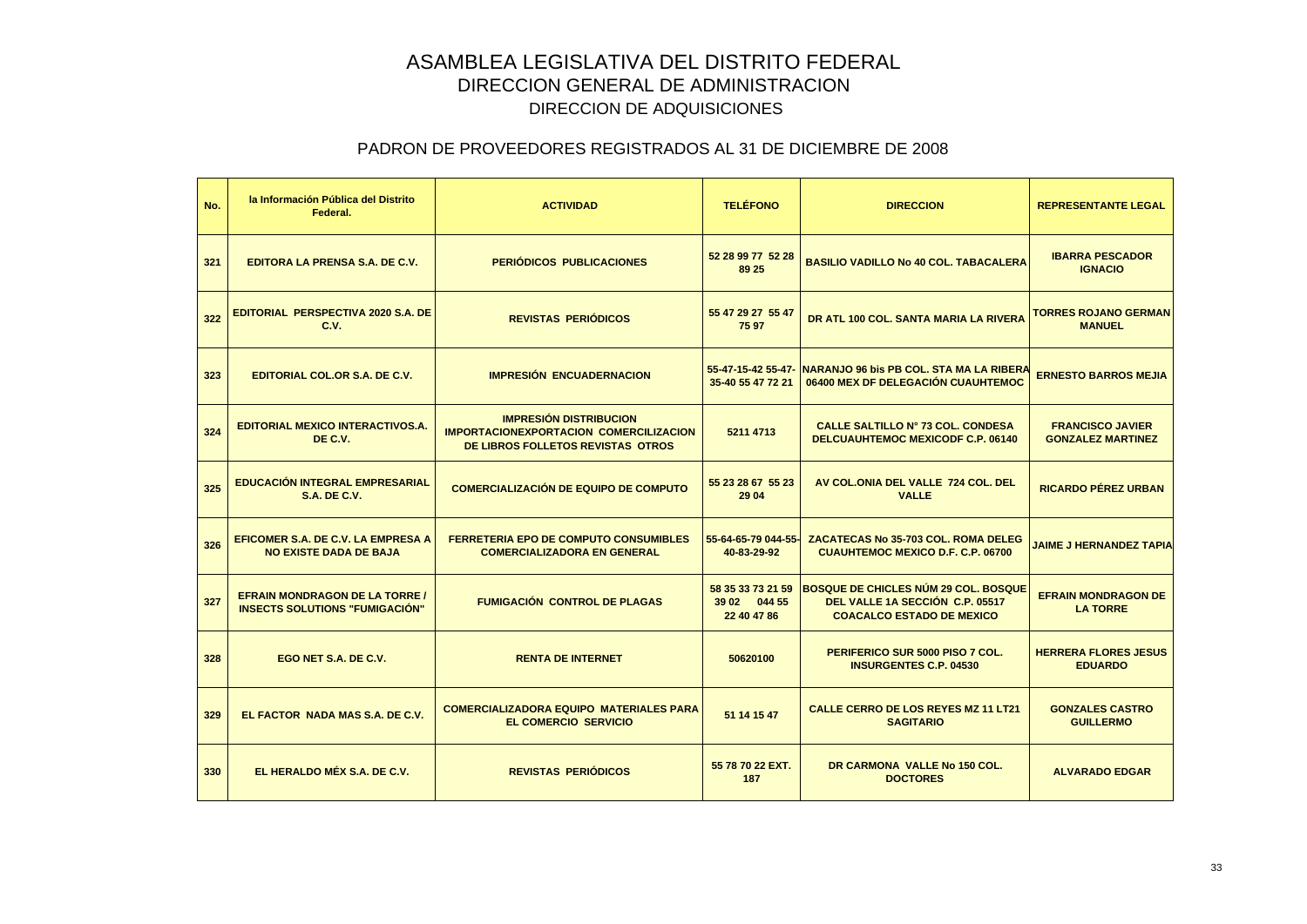| No. | la Información Pública del Distrito<br>Federal.                    | <b>ACTIVIDAD</b>                                                                 | <b>TELÉFONO</b>                                             | <b>DIRECCION</b>                                                                                                                             | <b>REPRESENTANTE LEGAL</b>                              |
|-----|--------------------------------------------------------------------|----------------------------------------------------------------------------------|-------------------------------------------------------------|----------------------------------------------------------------------------------------------------------------------------------------------|---------------------------------------------------------|
| 331 | EL UNIVERSAL CIA PERIODÍSTICA<br><b>NACIONAL S.A. DE C.V.</b>      | <b>PUBLICACIONES</b>                                                             | 57 09 13 13                                                 | <b>BUCARELI No 8 PISO 2 COL. CENTRO</b>                                                                                                      | <b>ORTIZ DE LA BORBOLLA</b><br><b>MATILDE</b>           |
| 332 | EL UNIVERSAL COMPAÑÍA<br><b>PERIODISTICA NACIONAL S.A. DE C.V.</b> | <b>PUBLICACIONES</b>                                                             | 57 09 13 13                                                 | <b>BUCARELI No 8 PISO 2 COL. CENTRO</b>                                                                                                      | <b>ORTIZ DE LA BORBOLLA</b><br><b>MATILDE</b>           |
| 333 | <b>ELECTRONICA MECANICA ACUSTICA</b><br><b>SA</b>                  | <b>COMPRA VENTA PROECTO ASESORÍA E</b><br>INSTALACIÓN DE TODO TIPO DE EQUIPO     | 55-39-05-88                                                 | <b>CANARIAS NÚM 55 COL. PORTALES C.P.</b><br>03300 MEXICO D.F.                                                                               | <b>LUIS GERARDO FEIJOO</b><br><b>BEJARANO</b>           |
| 334 | ELEVADORES OTIS S.A. DE C.V.                                       | <b>ELEVADORES MANTENIMIENTO REPARACIÓN</b>                                       | 26-36-30-00                                                 | CALLE 10 NÚM 145 2do PISO COL. SAN<br>PEDRO DE LOS PINOS, C.P. 01180, DEL.<br><b>ALVARO OBREGON, MEXICO D.F.</b>                             | <b>APODERADA: LILIANA</b><br><b>GABRIELA MATUS LARA</b> |
| 335 | ELEVADORES SCHINDLER S.A. DE C.V.                                  | <b>FABRICACION VENTA DE ELEVADORES</b><br><b>REFACCIONES INST</b>                | 50-80-14-00 50-80-<br>$14 - 16$                             | <b>TORRE ANGEL PASEO DE LA RFORMA N°</b><br>350 PISO N° 8 COL. JUAREZ C.P. 06600<br><b>MEXICO D.F.</b>                                       | <b>DAVALOS SALAZAR JESUS</b><br><b>EDUARDO</b>          |
| 336 | <b>EMBOTELLADORA CLARIT S.A. DE C.V.</b>                           | <b>AGUA PURIFICADA HIELO AGUA EMBOTELLADA</b><br><b>TODAS LAS PRESENTACIONES</b> | 326-22-95-65<br>36 22 95 71<br>044 55<br>27 23<br>$25 - 31$ | <b>KM 195 CARRETERA FEDERAL MEXICO-</b><br><u>PUEBLA COL. LOS REES LA PAZ ESTADO DE LUIS M VILLICAÑA HIGUERA</u><br><b>MEXICO C.P. 56400</b> |                                                         |
| 337 | <b>EMPRESARIOS AL SERVICIO DE MEXICO</b><br><b>S.A. DE C.V.</b>    | <b>BANDERAS</b>                                                                  | 52 39 01 01                                                 | AV TOCHTLI No 318 COL. FRACC<br><b>INDUSTRIAL SAN ANTONIO</b>                                                                                | <b>FIGUEROA GARCÍA JOSÉ</b><br><b>OCTAVIO</b>           |
| 338 | <b>ENLACE INTERCONTINENTAL DE</b><br><b>NEGOCIOS S.A. DE C.V.</b>  | <b>MUEBLES ALFOMBRAS</b>                                                         | 53-48-61-46                                                 | <b>CESDRAL145 MITRA MONTERRE NL</b>                                                                                                          | <b>ROMÁN GERARDO</b><br><b>GUERRA VILLAREAL</b>         |
| 339 | <b>ENRIQUE RODRIGUEZ MUEDRA /</b><br><b>COMERCIALIZADORA GER</b>   | <b>COMERCIALIZADORA</b>                                                          | 58-63-85-24 044-55<br>14-49-02-20                           | <b>BOSQUES DE BOHEMIA 16 CASA 15 COL.</b><br><b>BOSQUES DEL LAGO C.P. 54766 CUATITLAN</b><br><b>IZCALLI EDO DE MEXICO</b>                    | <b>ENRIQUE RODRIGUEZ</b><br><b>MUEDRA</b>               |
| 340 | <b>EPAV 1214 S.A. DE C.V.</b>                                      | <b>AUDIO VIDEO CONSUMIBLES DE COMPUTO</b>                                        | 26-36-82-86 26-36-<br>$77-27$<br>26-36-82-<br>98            | <b>2DA CERRADA DE CORNELIO HISPANO MZ</b><br>40 LE 10 COL. ZAPOTITLA C.P. 13310 DEL<br><b>TLAHUAC MEXICO D.F.</b>                            | <b>MOSTIELES LOPEZ</b><br><b>SANCHEZ</b>                |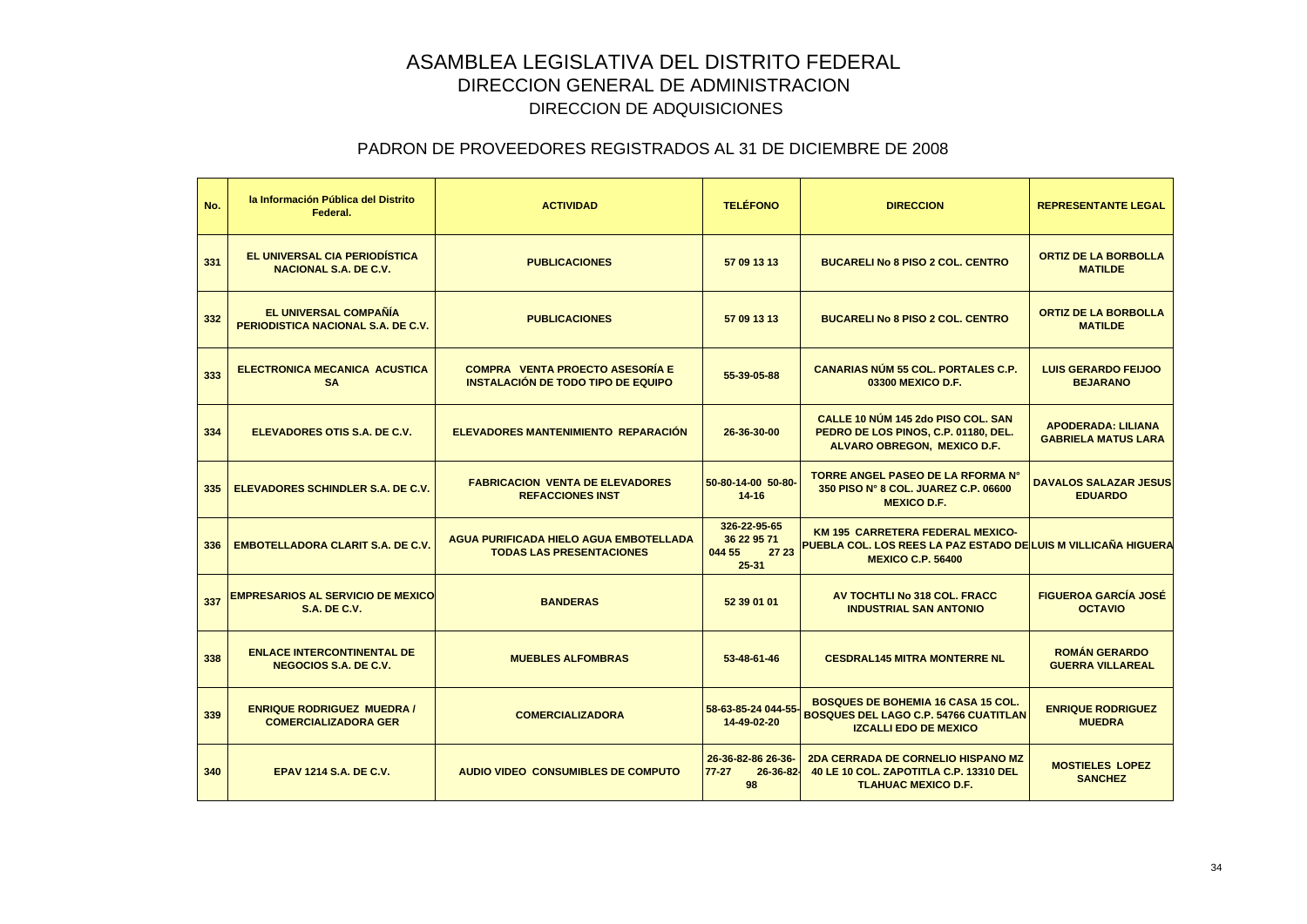| No. | la Información Pública del Distrito<br>Federal.                                               | <b>ACTIVIDAD</b>                                                                                           | <b>TELÉFONO</b>            | <b>DIRECCION</b>                                                                                                                  | <b>REPRESENTANTE LEGAL</b>                                                  |
|-----|-----------------------------------------------------------------------------------------------|------------------------------------------------------------------------------------------------------------|----------------------------|-----------------------------------------------------------------------------------------------------------------------------------|-----------------------------------------------------------------------------|
| 341 | <b>ESCAPE AUDIO S.A. DE C.V.</b>                                                              | AUDIO VIDEO FOTOGRAFÍA                                                                                     | 5539 7630<br>52435869      | <b>FILIPINAS 1218 COL. PORTALES</b>                                                                                               | <b>EDUARDO HINOJOSA</b><br><b>LÓPEZ</b>                                     |
| 342 | <b>ESCOBAR GARCIA JESÚS</b>                                                                   | <b>ASESOR</b>                                                                                              | 5119-3020                  | AV INSTITUTO POLITECNICO NACIONAL NO<br><b>1815-2 COL. LINDAVISTA C.P. 07300</b>                                                  | <b>ESCOBAR GARCIA JEÚS</b>                                                  |
| 343 | <b>ESPAÑA VARGAS HÉCTOR ROMEO /O</b><br><b>SERV PROFESIONALES EN COMPUTO</b><br><b>ESPAÑA</b> | SOFTWARE ASESORIA CONSULTORIA<br><b>ACCESORIOS DE EQUIPO DE COMPUTO</b>                                    | 57-73-93-99                | AV EXPLORADORES MZ 28 CASA 21 COL.<br><b>EJERCITO DE ORIENTE VECINAL 1 DEL</b><br><b>IZTAPALAPA MÉXICO DF</b>                     | <b>HECTOR ROMERO ESPAÑA</b><br><b>VARGAS</b>                                |
| 344 | <b>ESPARZA HURTADO MARIA LUISA</b>                                                            | <b>COMERCIALIZADORA</b>                                                                                    | 5779-6265 5776-<br>5117    | IZTACCIHUATL MZ 137 LT52 No 225 COL. LA<br><b>FLORIDA ECATEPEC</b>                                                                | <b>ESPARZA HUERTA MARIA</b><br><b>LUISA</b>                                 |
| 345 | <b>ESPECIA S.A. DE C.V.</b>                                                                   | ALIMENTOS BEBIDAS VINOS LICORES EMBUTIDOS<br><b>EMPAQUES DE CARTON</b>                                     | 52-39-90-00                | AVE INGENIEROS MILITARES NÚMERO 70<br><b>BODEGA 4 COL. ARGENTINA PONIENTE DEL</b><br><b>MIGUEL HIDALDO C.P. 11230 MEXICO D.F.</b> | <b>ARMANDO GÓMEZ</b><br><b>RAMÍREZ SALOMON</b><br><b>MOISES DUEK BETESH</b> |
|     | 346 ESPECIALISTAS EN MEDIOS S.A. DE C.V.                                                      | <b>MEDIOS</b>                                                                                              | 55 75 95 95 55 75<br>8870  | <b>GONZÁLEZ DE COSSIO N 843 COL. DEL</b><br>VALLE C.P. 03100 DEL BENITO JUÁREZ<br><b>MEXICO D.F.</b>                              | <b>CARLOS AMADOR</b><br><b>VELASCO OLIVA</b>                                |
| 347 | <b>ESPECTRO ESTUDIO S.A. DE C.V.</b>                                                          | <b>PRODUCCIÓN MULTIMEDIA RADIO TELEVISIÓN</b>                                                              | 55-45-63-43                | <b>FLAMMARION NÚM 28-B COL. ANZURES</b><br><b>MEXICO D.F. C.P. 11590</b>                                                          | <b>PADILLA PÉREZ MARCO</b><br><b>CRHISTIAN</b>                              |
| 348 | <b>ESPINOSA FASSEL RAUL ERNESTO /O</b><br><b>MASCARAS SOMBRAS</b>                             | <b>DISEÑO INDUSTRIAL</b>                                                                                   | 56 39 26 61                | <b>BUCARELI 128 INTERIOR 21 COL. CENTRO</b>                                                                                       | <b>ESPINOSA FASSEL RAUL</b><br><b>ERNESTO</b>                               |
| 349 | <b>ESPINOSA PEREZ SALVADOR /</b><br><b>SERIVICIOS DINAMICOS</b>                               | <b>MEDIOS IMPRESOS COMERCIALIZADORA</b><br><b>MOBILIARIO EQUIPO DE OFICINA INSUMOS</b><br><b>PAPELERIA</b> | 58 59 49 17 56 08<br>38 45 | ATZALA MZ 2 LOTE 6 COL. LOMAS DE SAN<br>LORENZO C.P. 09780 DEL BENITO JUAREZ<br><b>MEXICO D.F.</b>                                | <b>ESPINOSA PEREZ</b><br><b>SALVADOR</b>                                    |
| 350 | <b>ESTACIONAMIENTOS DE LA CIUDAD</b><br><b>S.A. DE C.V.</b>                                   | <b>ESTACIONAMIENTOS</b>                                                                                    | 55 33 14 55 52 07<br>54 19 | <b>HAMBURGO 70-105 COL. JUÁREZ</b>                                                                                                | <b>IRABIEN VELAZQUEZ</b><br><b>VICTOR</b>                                   |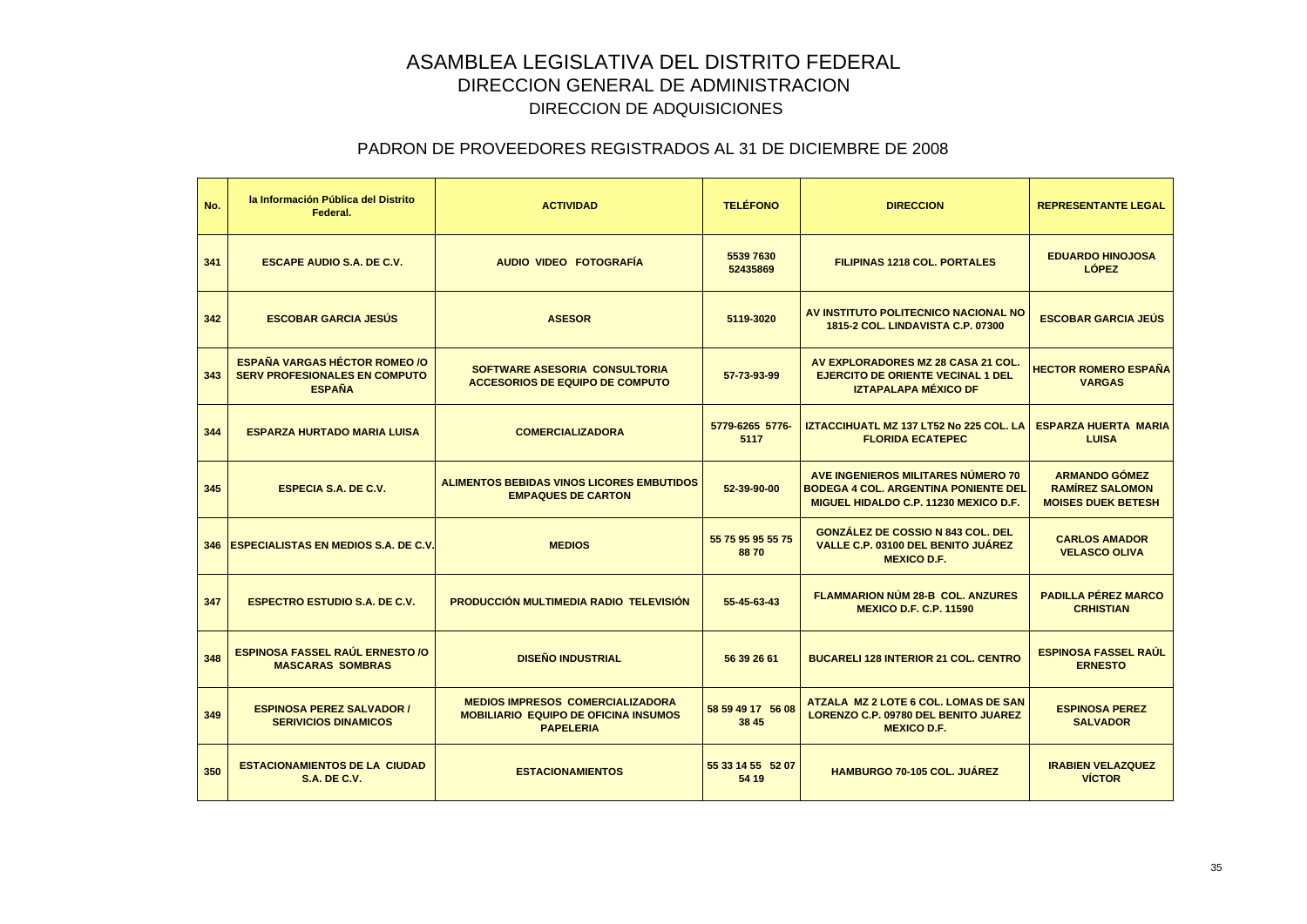| No. | la Información Pública del Distrito<br>Federal.                               | <b>ACTIVIDAD</b>                             | <b>TELÉFONO</b>                        | <b>DIRECCION</b>                                                                             | <b>REPRESENTANTE LEGAL</b>                     |
|-----|-------------------------------------------------------------------------------|----------------------------------------------|----------------------------------------|----------------------------------------------------------------------------------------------|------------------------------------------------|
| 351 | <b>ESTACIONAMIENTOS</b><br><b>METROPOLITANOS DE LA CIUDAD S.A.</b><br>DE C.V. | <b>ESTACIONAMIENTOS</b>                      | 55 11 05 32                            | RIÓ NILO No 32 COL. CUAUHTEMOC                                                               | <b>MARIA DE LA LUZ VALDEZ</b><br><b>BRAVO</b>  |
| 352 | <b>ESTRATEGIA FUNCIONAL S.A. DE C.V.</b>                                      | <b>MUEBLES DE OFICINA</b>                    | 5517 1632<br>55379889                  | <b>ORIENTE 91 No 2706 COL. EMILIANO</b><br><b>ZAPATA</b>                                     | <b>FERNANDO GUTIÉRREZ</b><br><b>GUTIÉRREZ</b>  |
| 353 | <b>ESTRUCTURAS DIGITALES DE MEXICO</b><br><b>S.A. DE C.V.</b>                 | <b>MANTTO DE COMPUTADORAS</b>                | 52 72 39 22                            | <b>EJE CENTRAL LÁZARO CÁRDENAS No 677 -3</b><br><b>COL. NARVARTE</b>                         | <b>LUÍS B AGUILERA</b><br><b>PALOMINO</b>      |
| 354 | ETHERNET DE MEXICO SA DE CV                                                   | <b>COMPUTO</b>                               | 55 57 61 75<br>55 57 63<br>fax<br>67   | <b>PRESA PABELLÓN 34 COL. IRRIGACIÓN</b>                                                     | <b>FELIPE EVARISTO MONJE</b><br><b>MORAN</b>   |
| 355 | ETNO CONSTRUCCIÓN S.A. DE C.V.                                                | <b>CONSTRUCCIÓN PROECTOS</b>                 | 55 88 66 09 044<br>55<br>13 69 86 53   | DR BALMIS 216 COL. DOCTORES                                                                  | <b>ÁNGEL CARMONA</b><br><b>RODRIGO</b>         |
| 356 | EUROELECTRICA S.A. DE C.V.                                                    | <b>ART ELECTRICOS</b>                        | 56-97-02-50 55 81<br>75 62             | AV AÑO DE JUAREZ # 253 COL. GRANJAS<br>SAN ANTONIO DEL IZTAPALAPA C.P. 09070                 | <b>JOSE GUSTAVO SANCHEZ</b><br><b>ORTEGA</b>   |
| 357 | <b>EVENTOS MONTAJES ESPECIALES/O</b><br><b>PORFIRIO RAMIREZ VEGA</b>          | <b>EVENTOS MONTAJES ESPECIALES BANQUETES</b> | 56-00-12-29 19-99-<br>$13 - 26$        | CALLE 27 # 21 COL. LEES DE REFORMA 2DA<br><b>SECCION IZTAPALAPA</b>                          | <b>RAMIREZ VEGA PORFIRIO</b>                   |
| 358 | <b>EXCELENCIA MEDICA S.A. DE C.V.</b>                                         | <b>MEDICAMENTOS</b>                          | 5547 5570 5516<br>4096                 | AV BAJA CALIFORNIA No 5-B COL. ROMA<br><b>SUR</b>                                            | <b>BECERRA OROPEZA</b><br><b>ARTURO</b>        |
| 359 | <b>EXCELETEC S.A. DE C.V.</b>                                                 | <b>COMPUTO CONSUMIBLES</b>                   | 50 96 09 90 50 96<br>09 99 53 58 65 56 | <b>IMETEPEC No 117 COL. SAN ANDRÉS ATOTO</b><br><b>NAUCALPAN</b>                             | <b>GAMEZ LARA MARCELA</b><br><b>DEL CARMEN</b> |
| 360 | <b>EXCELSIOR S.A. DE C.V.</b>                                                 | <b>REVISTAS PERIÓDICOS</b>                   | 51 28 30 00 EXT<br>4243                | <b>PASEO DE LA REFORMA No 18 COL. JUÁREZ</b><br><b>C.P. 06000 DEL CUAUHTEMOC MEXICO D.F.</b> | <b>ROGELIO RUIZ LUGO</b>                       |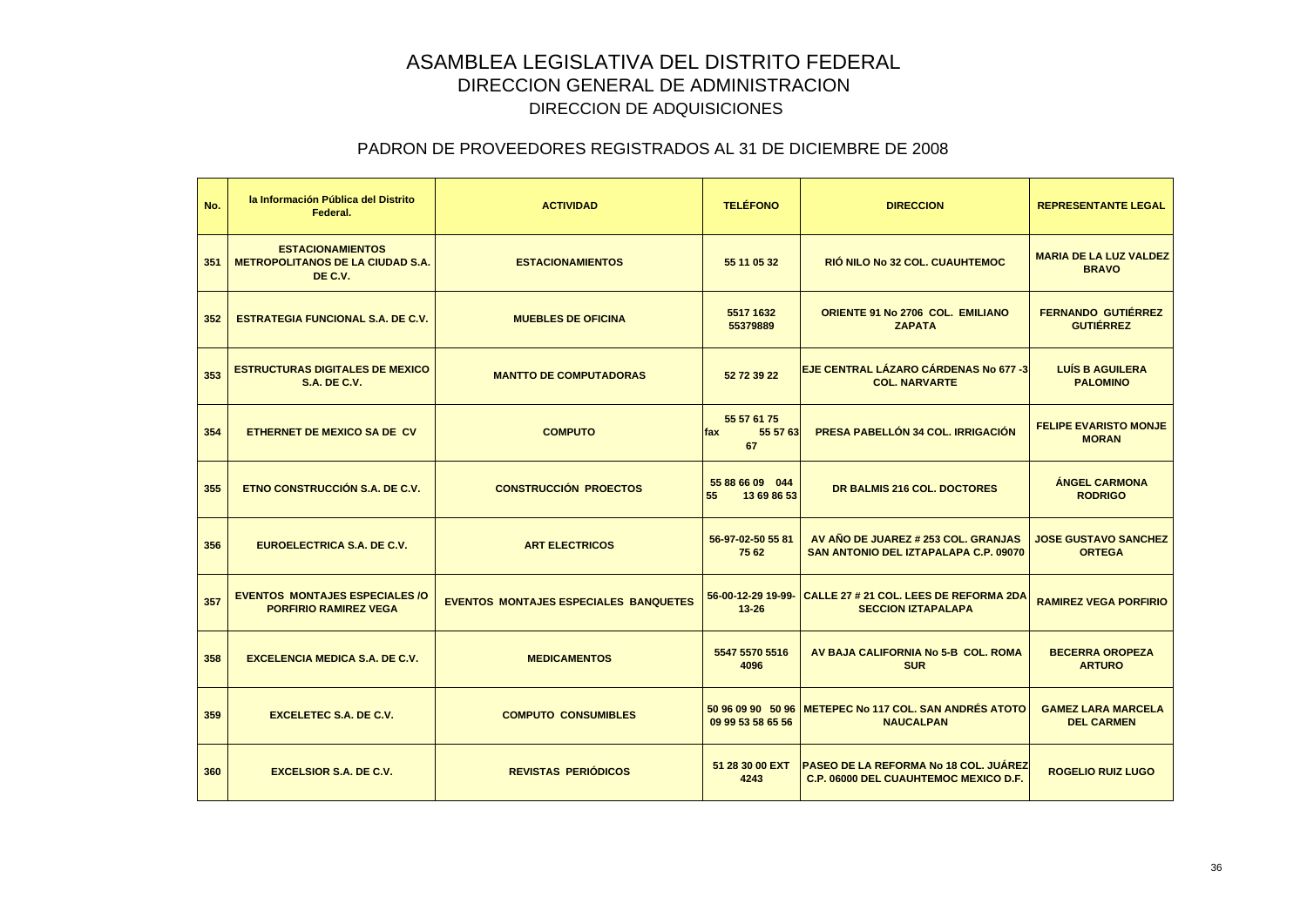| No. | la Información Pública del Distrito<br>Federal.                                            | <b>ACTIVIDAD</b>                                                                    | <b>TELÉFONO</b>                         | <b>DIRECCION</b>                                                                                                     | <b>REPRESENTANTE LEGAL</b>                                                          |
|-----|--------------------------------------------------------------------------------------------|-------------------------------------------------------------------------------------|-----------------------------------------|----------------------------------------------------------------------------------------------------------------------|-------------------------------------------------------------------------------------|
| 361 | <b>EXXITOS SC</b>                                                                          | <b>CONSULTORIA ASESORIA TODA CLASE DE</b><br><b>SERVICIOS</b>                       | 5543 8926                               | MILWAUKEE N42 COL. NÁPOLES C.P.03810                                                                                 | <b>TEODORO ÁNGEL</b><br><b>GONZÁLEZ ESTEBAN</b>                                     |
| 362 | F ARMIDA CIA SUCS S.A. DE C.V.                                                             | <b>RELOJES MARCADORES DE PERSONAL</b>                                               | 56-98-01-99 FAX:<br>56-98-01-99         | AV NIÑOS HÉROES DE CHAPULTEPEC N 110<br><b>COL. NIÑOS HÉROES DE CHAPULTEPEC</b><br><b>DEL B JUÁREZ</b>               | <b>FRANCISCO JAVIER</b><br><b>ARMIDA GRAHAM</b>                                     |
| 363 | <b>FACULTAD LATINOAMERICANA DE</b><br><b>CIENCIAS SOCIALES AC</b><br><b>FLACSO)</b>        | <b>CURSOS</b>                                                                       | 30 00 02 00                             | <b>CARRETERA AL AJUSCO No 377 COL.</b><br><b>HÉROES DE PADIERNA</b>                                                  |                                                                                     |
| 364 | <b>FARMACIA SALLENT S.A. DE C.V.</b>                                                       | <b>MEDICAMENTOS</b>                                                                 | 5554-5250 5554-<br>7238                 | <b>LONDRES No 77 COL. DEL CARMEN</b><br>COYOACAN C.P. 04100 DEL COYOACAN<br><b>MEXICO D.F.</b>                       | <b>VARGAS GARCIA LUIS</b><br><b>BENJAMIN MARIA DE</b><br><b>LOURDES GÓMEZ ARNAU</b> |
| 365 | <b>FARMACIAS PADRI RAMÓN S.A. DE C.V.</b>                                                  | <b>MEDICAMENTOS EN GENERAL</b>                                                      | 55-54-52-50                             | <b>LONDRES 77 COL. DEL CARMEN COYOACAN</b><br>DF                                                                     | <b>MA DE LOURDES GÓMEZ</b>                                                          |
| 366 | <b>FEDERACIÓN DE SINDICATOS DE</b><br><b>TRABAJADORES AL SERVICIO DEL</b><br><b>ESTADO</b> | <b>SALÓN BANQUETES</b>                                                              | 55 66 30 79 55 66<br>82 16 55 35 54 62  | <b>GOMEZ FARIAS No 40 7 PISO COL. SAN</b><br><b>RAFAEL</b>                                                           | <b>SENADOR JOEL AALA</b><br><b>ALMEIDA PRESIDENTE</b>                               |
|     | <b>367 FERNÁNDEZ FUENTES CARLOS FABIAN</b>                                                 | <b>JARDINERIA PLANTAS DISEÑO</b>                                                    | 58-76-01-11 044-55-<br>13-20-92-88      | <b>MARIANO GALVAN RIVERA NUM 34 COL.</b><br><b>BARRIO TLACATECO TEPOZOTLAN ESTADO</b><br><b>DE MEXICO C.P. 54605</b> | <b>CARLOS FABIAN</b><br><b>FERNANDEZ FUENTES</b>                                    |
| 368 | FERRE 3 S.A. DE C.V.                                                                       | <b>FERRETERIA HERRAMIENTAS MANUALES</b><br><b>INDUSTRIALES AUTOMOTRICES EN GRAL</b> | 5559-42-76 5575-<br>$31 - 86$           | AV COOACÁN 729 COL. DEL VALLE DEL<br>BENITO JUÁREZ C.P. 03100 MÉXICO DF                                              | <b>MA DEL PILAR CHACON</b><br><b>PEREZ</b>                                          |
| 369 | <b>FERRETERA DEL NORTE S.A. DE C.V.</b>                                                    | <b>FERRETERIA</b>                                                                   | 55-80-51-05 55-57-<br>20-39 53 95 30 99 | <b>MIGUEL DE CERVANTES SAAVEDRA No 470</b><br><b>COL. IRRIGACIÓN DELEGACIÓN MIGUEL</b><br>HIDALGO C.P. 11500 MEX DF  | <b>REP LEGAL AUSENCIA</b><br><b>LOBATO LUNA</b>                                     |
| 370 | <b>FERRETERÍA CENTRAL DE ABASTOS</b><br><b>S.A. DE C.V.</b>                                | <b>FERRETERÍA EN GENERAL</b>                                                        | 5686-9077-5685-<br>2248                 | <b>CALZADA JAVIER ROJO GÓMEZ No 542 COL</b><br><b>EJIDOS DEL MORAL IZTAPALAPA</b>                                    | <b>ARMADO DÁVILA MACEDA</b>                                                         |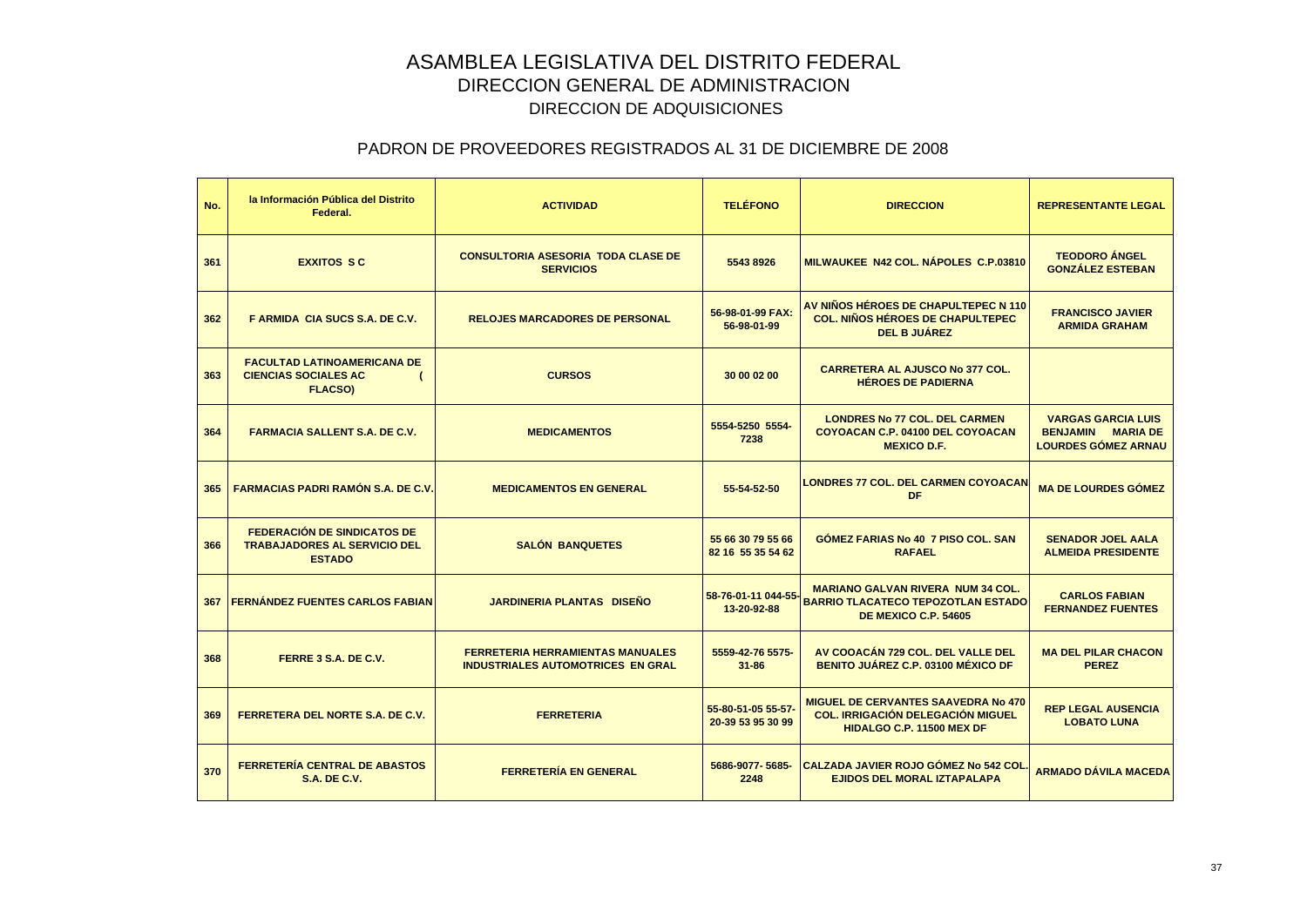| No. | la Información Pública del Distrito<br>Federal.                                           | <b>ACTIVIDAD</b>                                                                                                                                                    | <b>TELÉFONO</b>                            | <b>DIRECCION</b>                                                                                                 | <b>REPRESENTANTE LEGAL</b>                                                                                 |
|-----|-------------------------------------------------------------------------------------------|---------------------------------------------------------------------------------------------------------------------------------------------------------------------|--------------------------------------------|------------------------------------------------------------------------------------------------------------------|------------------------------------------------------------------------------------------------------------|
| 371 | FERRETERÍA MIXCOAC S.A. DE C.V.                                                           | <b>FERRETERÍA EN GENERAL</b>                                                                                                                                        | 55 63 32 47 55 63<br>58 89                 | AV REVOLUCIÓN No 723-L COL. MIXCOAC                                                                              | <b>ARRÍAS CARRILLO ADRIÁN</b>                                                                              |
| 372 | FERRETERÍA MODELO S.A. DE C.V.                                                            | <b>FERRETERÍA EN GENERAL</b>                                                                                                                                        | 50 91 6161 53 90<br>31 60                  | <b>VÍA GUSTAVO BAZ No401</b><br><b>FRACCIONAMIENTO INDUSTRIAL</b>                                                | <b>GONZÁLEZ AGUILAR DAVID</b>                                                                              |
| 373 | FERRETERÍA PORTALES S.A. DE C.V.                                                          | <b>FERRETERÍA</b>                                                                                                                                                   | 55 82 45 26 56 70<br>18 18 56 70 28 28     | EJE 3 OTE (AV5) No 19 COL. GRANJAS SAN<br><b>ANTONIO C.P. 09070 DEL IZTAPALAPA</b><br><b>MEXICO D.F.</b>         | <b>GALICIA CRUZ INDALECIO</b><br><b>ROGELIO</b>                                                            |
| 374 | FERRETERÍA XALOSTOC S.A. DE C.V.                                                          | <b>FERRETERÍA EN GENERAL</b>                                                                                                                                        | 59-99-99-93; FAX:<br>57-55-20-35           | <b>VÍA MORELOS N 422 COL. CUAUHTEMOC</b><br>XALOSTOC EDO DE MEXICO C P 55450                                     | <b>MARIA DEL CARMEN</b><br><b>MONTE ABASCAL</b>                                                            |
| 375 | FERRETERIA PINTURAS LA FLORIDA<br><b>S.A. DE C.V.</b>                                     | <b>FERRETERIA PINTURAS IMPERMEBILIZANTES ART</b><br>DE LIMPIEZA PISOS LOZETAS MAQUINARIA<br>PLOMERIA ART OFICINA COMPUTADORAS MAT DE<br><b>CURACIÓN LABORATORIO</b> | 57-02-22-32                                | PEÑA PEÑA NUM 13 COL. CENTRO DEL<br><b>CUAUHTEMOC C.P. 06200 MEXICO D.F.</b>                                     | <b>ANGEL LUIS ALVAREZ CUE</b><br><b>ADMINISTRADOR UNICO</b><br><b>LUIS PONCE NIETO</b><br><b>APODERADO</b> |
| 376 | <b>FERRETEROS UNIDOS S.A. DE C.V.</b>                                                     | <b>FERRETERIA</b>                                                                                                                                                   | 55-27-41-82 5386-<br>33-39 5386-32-15      | <b>MAR TIRRENO No 200 COL. TACUBA MEXICO</b><br>D.F.                                                             | <b>DAVID CHARLES ROJAS</b>                                                                                 |
| 377 | <b>FERRETETODO MEXICO S.A. DE C.V.</b>                                                    | <b>FERRETERIA</b>                                                                                                                                                   | 57 76 63 63 59 99<br>99 09                 | <b>VIA MORELOS No 302 TULPETLAC</b><br><b>ECATEPEC DE MORELOS</b>                                                | <b>MARTINEZ GUERRA</b><br><b>ERASMO</b>                                                                    |
| 378 | <b>FLORES CALDERÓN JOSE DANIEL /O</b><br><b>FUMIECATEPEC</b>                              | <b>FUMIGACIÓN MANTENIMIENTO</b>                                                                                                                                     | 57 76 23 33 57 75<br>03 37 57 74 36 26     | AV ÁGUILA S/N MZ6 # 16 TULPETLAC EDO<br><b>DE MEXICO</b>                                                         | <b>JOSÉ DANIEL FLORES</b><br><b>CALDERÓN</b>                                                               |
| 379 | <b>FLORES FUERTES PEDRO ALONSO /</b><br><b>FUMIGACIONES PROFESIONALES</b><br><b>FUPRO</b> | <b>FUMIGACIÓN</b>                                                                                                                                                   | 56-44-65-51 044-55<br>41-45-09-24          | CALLE OCHO MZ 24 LT 28 COL. AMPLIACIÓN<br>MIGUEL HIDALGO 4A SECC C.P. 14250 DEL<br><b>TLALPAN</b>                | <b>PEDRO ALONSO FLORES</b><br><b>FUERTES</b>                                                               |
| 380 | <b>FLORES PONCE ARTURO</b>                                                                | <b>INSTALACIONES ELECTRICAS</b>                                                                                                                                     | 55-77-54-66<br>044-55- 13-69-<br>$37 - 51$ | <b>CHICONAUTLA SN MZ 13 LT 2 COL, SANTA</b><br><b>ISABEL TOLA DEL GUSTAVO A MADERO C.P.</b><br>07010 MEXICO D.F. | <b>FLORES PONCE ARTURO</b>                                                                                 |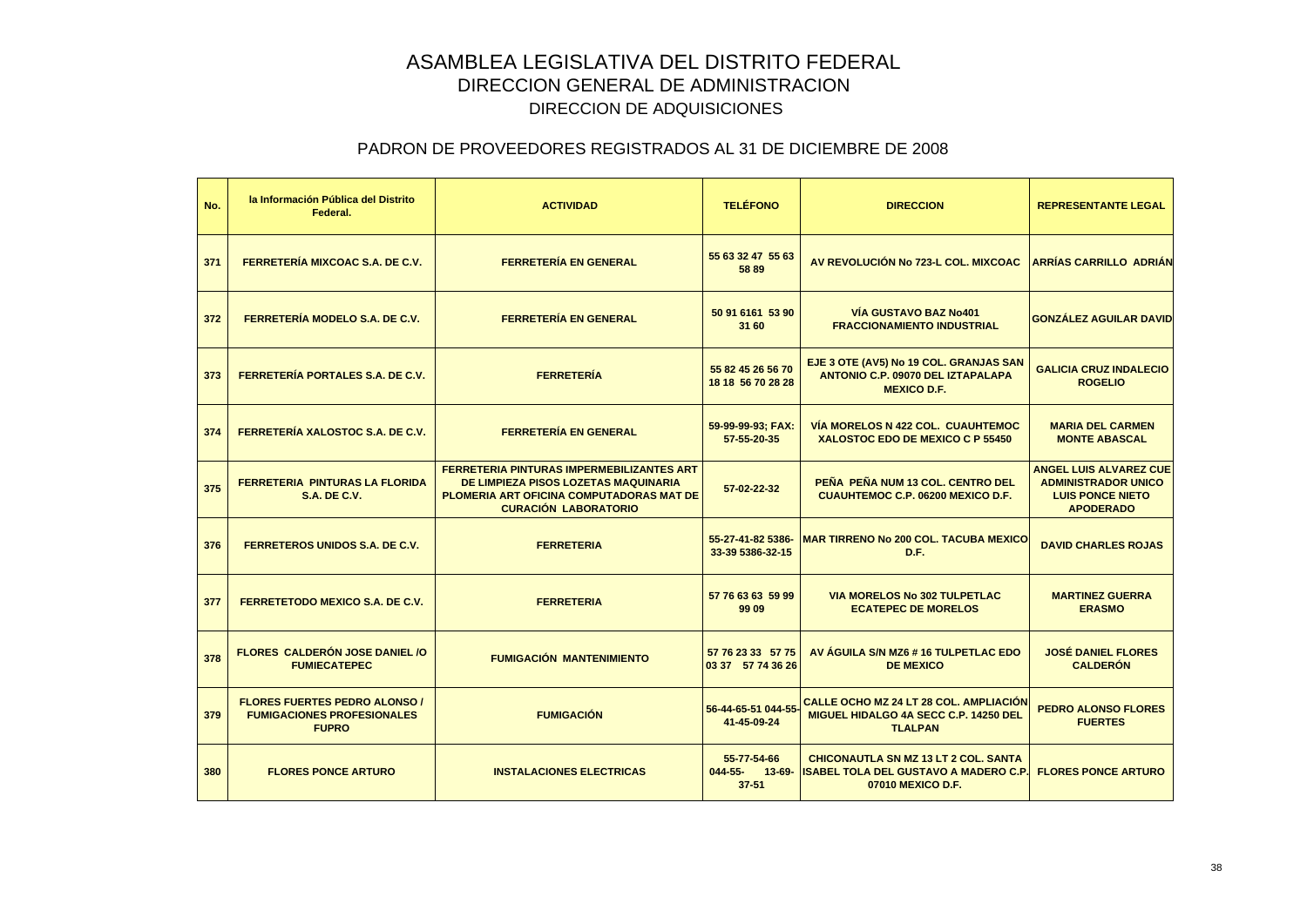| No. | la Información Pública del Distrito<br>Federal.                                                         | <b>ACTIVIDAD</b>                                                                                                                      | <b>TELÉFONO</b>                 | <b>DIRECCION</b>                                                                                                                               | <b>REPRESENTANTE LEGAL</b>                                                                                                                 |
|-----|---------------------------------------------------------------------------------------------------------|---------------------------------------------------------------------------------------------------------------------------------------|---------------------------------|------------------------------------------------------------------------------------------------------------------------------------------------|--------------------------------------------------------------------------------------------------------------------------------------------|
| 381 | <b>FLORES RAMÍREZ JÓSE HUMBERTO</b>                                                                     | <b>JARCIERIA ARTICULOS DE LIMPIEZA</b>                                                                                                |                                 | ANDADOR ORIENTE 112-A NÚM 1305 COL.<br>JUVENTINO ROSAS DEL IZTACALCO C.P.<br>08700 MEXICO D.F.                                                 | <b>FLORES RAMÍREZ JÓSE</b><br><b>HUMBERTO</b>                                                                                              |
| 382 | <b>FLORESTA EDICIONES S.A. DE C.V.</b>                                                                  | <b>ARTES GRÁFICAS FOTOGRAFIA PUBLICIDAD</b>                                                                                           | 52-86-45-43                     | TENANCINGO NÚM 26 COL. CONDESA C.P.<br>06140 MÉXICO DF                                                                                         | <b>JORGE ALBERTO</b><br><b>SANDOVAL ROMERO</b>                                                                                             |
| 383 | <b>FORMAS SISTEMAS MEXICANOS S.A.</b><br>DE C.V.                                                        | <b>IMPRESOS</b>                                                                                                                       | 53 68-12 13 53 68-<br>1293      | <b>PONIENTE 150 No 932 COL. INDUSTRIAL</b><br><b>VALLEJO</b>                                                                                   | <b>HUMBERTO DELGADO</b><br><b>CEVALLOS</b>                                                                                                 |
| 384 | <b>FOTOGENIA S.A. DE C.V.</b>                                                                           | <b>CAMARAS PROECTORES PRODUCTOS</b><br><b>FOTOGRÁFICOS PELICULAS EQUIPO DE REVELADO</b><br><b>MANTENIMIENTO DE EQUIPO FOTOGRAFICO</b> | 56-72-63-62                     | <b>BRETAÑA 43 INTERIOR 102 COL.</b><br>ZACAHUIZCO DEL BENITO JUÁREZ C.P.<br>03550 MÉXICO DF                                                    | <b>ANGEL CABRERA MANON</b><br><b>EMILIO ROBERTO LUNA</b><br><b>RUBIO RICARDO GERMAN</b><br><b>PACHUCA ORTEGA</b><br><b>CRISTIAN OROZCO</b> |
| 385 | <b>FOTOLITOGRÁFICA ARGO SA DE CV</b>                                                                    | <b>IMPRESOS EDICIÓN ENCUARDERNACIÓN ETC</b>                                                                                           | 55-79-01-95                     | BOLIVAR NÚM 838 PB COL. MIGUEL ALEMAN<br>C.P. 03410 DEL BENITO JUÁREZ MEXICO D.F.                                                              | <b>ARAGON BARRERA JUAN</b><br><b>MANUEL</b>                                                                                                |
| 386 | <b>FRAGOSO ZARAZUA MARIO ENRIQUE /O</b><br><b>RAN CRIS DISEÑO GRAFICO E</b><br><b>IMPRESIÓN DIGITAL</b> | <b>IMPRESOS</b>                                                                                                                       | 56 07 20 73                     | <b>CALLE 11 N62 CONJUNTO VECINAL 12 CASA</b><br>55 COL. GRANJAS ESTRELLA DEL<br><b>AZTAPALAPA</b>                                              | <b>MARIO ENRIQUE FRAGOSO</b><br><b>ZARAZUA</b>                                                                                             |
| 387 | <b>FRANCISCO CARDENAS MARTINEZ</b>                                                                      | <b>ARTISTAS TECNICOS INDEPENDIENTES</b>                                                                                               |                                 | 3ra CDA DEL CARRIL LT 19 B MZ 02 SAN<br><b>MIGUEL</b><br><b>COL. AMPLIACION</b><br><b>DISTRITO FEDERAL C.P. 09360 DEL</b><br><b>IZTAPALAPA</b> | <b>FRANCISCO CARDENAS</b><br><b>MARTINEZ</b>                                                                                               |
| 388 | <b>FRANCISCO MORGA CISNEROS</b>                                                                         | <b>CONSTRUCCIÓN REMODELACIÓN</b>                                                                                                      | 5642-30-48 044-<br>55-2300-7233 | SUR 131 No 2316 COL. GABRIEL RAMOS<br>MILLAN C.P. 08730 IZTACALCO MEXICO D.F.                                                                  | <b>FRANCISCO MORGA</b><br><b>CISNEROS</b>                                                                                                  |
| 389 | <b>FRIDMA S.A. DE C.V.</b>                                                                              | <b>COMERCIALIZADORA</b>                                                                                                               | 52-19-17-77                     | UNIVERSIDAD Núm 461-102 COL, NARVARTE<br><b>MEXICO D.F. DELEGACIÓN BENITO JUÁREZ</b>                                                           | <b>BERNARDO GALLARDO</b><br><b>ORTIZ ERICK AGUSTO</b><br><b>TORRES LÓPEZ</b>                                                               |
| 390 | <b>FUEGOFIN S.A. DE C.V.</b>                                                                            | <b>EQUIPO DE SEGURIDAD</b>                                                                                                            | 2628 32 69 FAX<br>53 61 41 91   | <b>CESAR A RUIZ No 4 COL. FRACC</b><br><b>MAGISTERIAL VISTA BELLA</b>                                                                          | <b>ALFONSO OCHOA MADRID</b>                                                                                                                |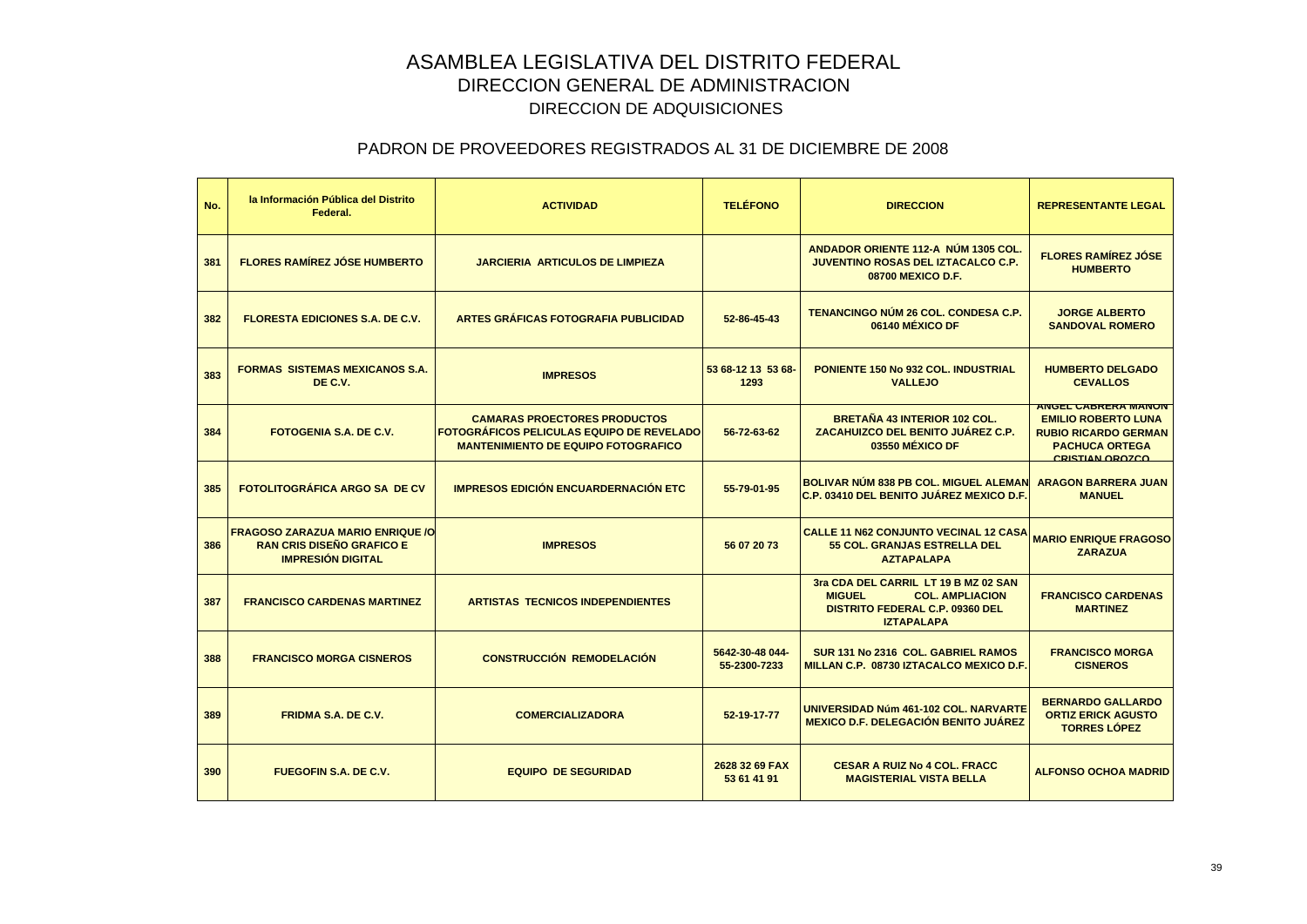| No. | la Información Pública del Distrito<br>Federal.                                    | <b>ACTIVIDAD</b>                                                                                                  | <b>TELÉFONO</b>                                        | <b>DIRECCION</b>                                                                                              | <b>REPRESENTANTE LEGAL</b>                                                  |
|-----|------------------------------------------------------------------------------------|-------------------------------------------------------------------------------------------------------------------|--------------------------------------------------------|---------------------------------------------------------------------------------------------------------------|-----------------------------------------------------------------------------|
| 391 | <b>FUERTE TRILLO BLANCA HILDA</b>                                                  | JOYERÍA ARTÍCULOS DE PIEL                                                                                         | 54 21 30 05                                            | PALMA No 30 LOCAL 11-2 COL. CENTRO                                                                            | <b>FUERTE TRILLO BLANCA</b><br><b>HILDA</b>                                 |
| 392 | <b>FUJI AUTOMOTRIZ S.A. DE C.V.</b>                                                | <b>COMPRA-VTA AUTOMOVILES REFACCIONES</b><br><b>ACCESORIOS CAMIONES TRACTOCAMIONES</b><br><b>MOTOCICLETAS ETC</b> | 58-04-44-00 58 04<br>44 09                             | <b>CALZ ERMITA IZTAPALAPA 848 COL.</b><br>MINERVA C.P. 09810 DEL IZTAPALAPA<br><b>MEXICO D.F.</b>             | <b>JUAN ANTONIO CABELLO</b><br><b>VEGA</b>                                  |
| 393 | <b>FUNDACIÓN INVESTIGACIÓN</b><br><b>DESARROLLO PROFESIONAL SC</b>                 | <b>CURSOS</b>                                                                                                     | 55 25 63 03                                            | PASEO DE LA REFORMA No 403 -206 COL.<br><b>CUAHUTEMOC</b>                                                     | <b>PULIDO RECIBE MARIAM</b>                                                 |
| 394 | <b>FUNDACIÓN DE INVESTIGACIÓN PARA</b><br>EL DESARROLLO PROFESIONAL SC<br>(FINDES) | <b>PROGRAMAS EDUCATIVOS CURSOS SEMINARIOS</b><br><b>CAPACITACIÓN</b>                                              |                                                        | PASEO DE LA REFORMA NÚM 403 DEP 206<br><b>DEL CUAUHTEMOC MEXICO D.F. C.P. 06500</b>                           | <b>VILLALOBOS AGUAO</b><br><b>EMIGDIO VILLAR BLANCO</b><br><b>MANUEL</b>    |
| 395 | <b>FUNDACIÓN DE INVESTIGACIÓN PARA</b><br>EL DESARROLLO PROFESIONAL SC<br>(FINDES) | <b>PROGRAMAS EDUCATIVOS CURSOS SEMINARIOS</b><br><b>CAPACITACIÓN</b>                                              | 55 25 63 03                                            | PASEO DE LA REFORMA NÚM 403 DEP 206<br><b>DEL CUAUHTEMOC MEXICO D.F. C.P. 06500</b>                           | <b>VILLALOBOS AGUAO</b><br><b>EMIGDIO VILLAR BLANCO</b><br><b>MANUEL</b>    |
| 396 | <b>GAALHER ARTE PUBLICITARIOS.A. DE</b><br>C.V.                                    | <b>IMPRESOS EDICIÓN ENCUARDERNACIÓN ETC</b>                                                                       | 5654 7849                                              | <b>VAINILLA Nº 701 COL. GRANJAS MEXICO</b><br><b>MEXICODF C.P. 08400</b>                                      | <b>HECTOR RODRIGUEZ</b><br><b>AGUILAR</b>                                   |
| 397 | <b>GAENZA BONILLA ASOCIADOS SC</b>                                                 | <b>AUDITORES</b>                                                                                                  | 55 46 39 66 55 35<br>2074                              | AV DE LA REPUBLICA 127 BIS DESPACHO<br><b>405 COL. TABACALERA</b>                                             | <b>GAENZA BONILLA JOSÉ</b><br><b>ÁNGEL</b>                                  |
| 398 | <b>GALERIAS MUEBLES S.A. DE C.V.</b>                                               | <b>MUEBLES</b>                                                                                                    | 57-53-09-05 10-55-<br>86-28 57-53-15-90<br>10-55-86-29 | AVE MARTIN CARRERA NÚM 304 INT B COL.<br><b>MARTIN CARRERA DEL GUSTAVO A</b><br>MADERO C.P. 07070 MEXICO D.F. | <b>JOSE FRANCISCO</b><br><b>SALVADOR HUERTA HUGO</b><br><b>GUERRA BRAVO</b> |
| 399 | <b>GAMBORINO ESPINOSA GONZALO</b>                                                  | <b>EXPOSITOR</b>                                                                                                  |                                                        | <b>NOGAL No 68 COL, SANTA CRUZ ACALPIZCA</b>                                                                  | <b>GAMBORINO ESPINOSA</b><br><b>GONZALO</b>                                 |
| 400 | <b>GAMEROS ESPONDA MANUEL EMILIO</b>                                               | <b>EXPOSITOR</b>                                                                                                  |                                                        | AVE JOSÉ MARTÍ NÚM 84 DESP 502 COL.<br><b>ESCANDON DEL MIGUEL HIDALDO C.P.</b><br><b>11800 MEXICO D.F.</b>    |                                                                             |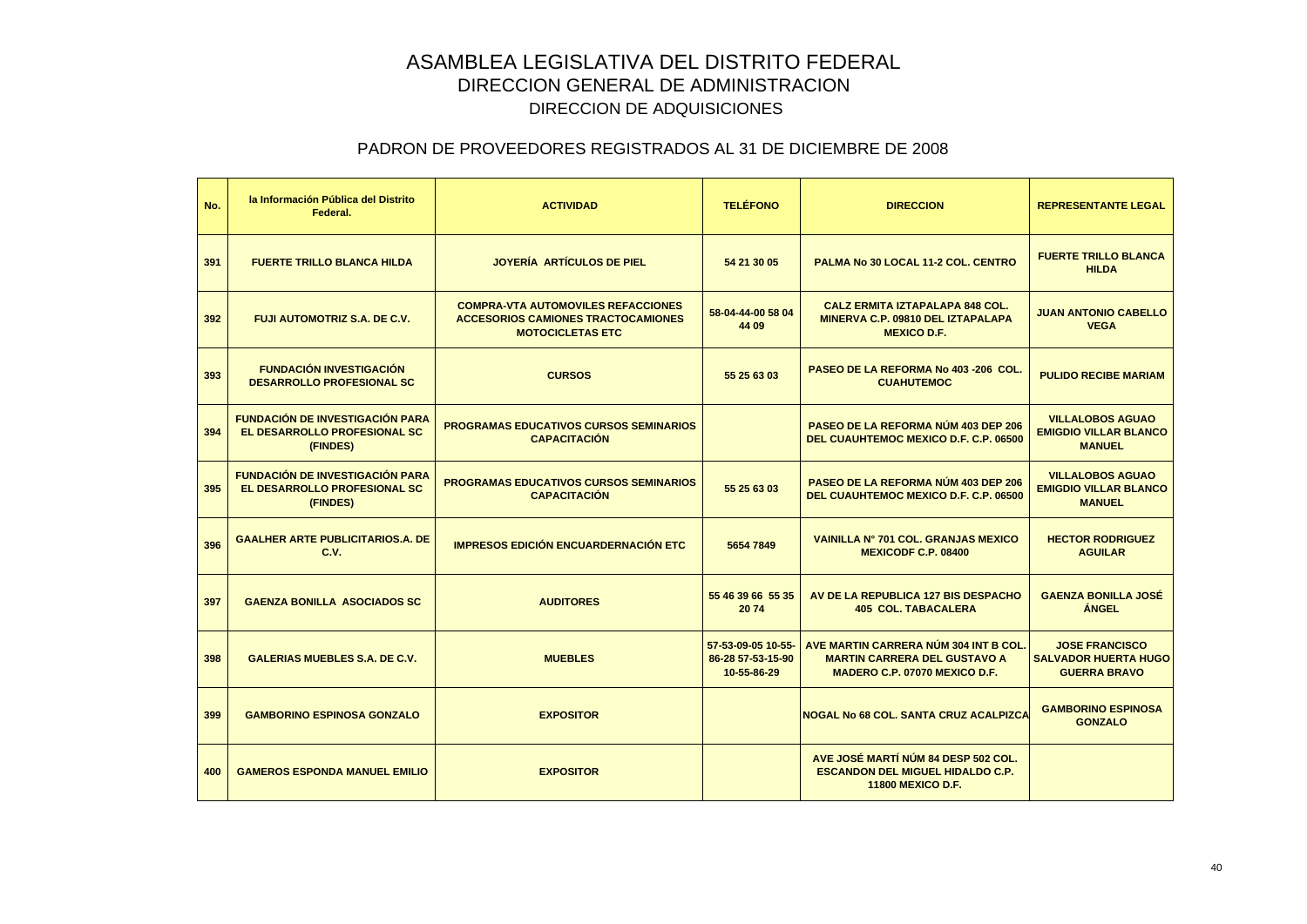| No. | la Información Pública del Distrito<br>Federal.                       | <b>ACTIVIDAD</b>                         | <b>TELÉFONO</b>                    | <b>DIRECCION</b>                                                                                                           | <b>REPRESENTANTE LEGAL</b>                             |
|-----|-----------------------------------------------------------------------|------------------------------------------|------------------------------------|----------------------------------------------------------------------------------------------------------------------------|--------------------------------------------------------|
| 401 | <b>GARCÍA ARELLANO MANUEL</b>                                         | <b>EXPOSITOR CAPACITACIÓN</b>            | 58-45-08-88 044-55-<br>91-98-48-70 | <b>CAMINO A SANTA CRÚZ NÚM 53 COL.</b><br><b>LOMAS DE SAN LORENZO C.P. 09780 DEL</b><br><b>IZTAPALAPA MEXICO D.F.</b>      | <b>MAUEL GARCÍA ARELLANO</b>                           |
| 402 | <b>GARCÍA ÁVILA MANUEL</b>                                            | <b>EXPOSITOR</b>                         | 56 93 87 06                        | <b>AGUA PRIETA MZ-1 LT5 COL. FRANCISCO</b><br><b>VILLA</b>                                                                 |                                                        |
| 403 | <b>GARCÍA CORTES ALICIA GPE</b>                                       | <b>PRODUCCIÓN DE TV</b>                  | 56 06 35 65                        | PERIFÉRICO ORIENTE No 2642 COL.<br><b>RINCONADA COAPA</b>                                                                  | <b>GARCÍA CORTES ALICIA</b><br><b>GPE</b>              |
| 404 | <b>GARCÍA GARCÍA JOSE LUIS /O</b><br><b>BANQUETES ROXX</b>            | <b>SALÓN BANQUETES</b>                   | 14090472                           | 57 03 00 60 044 55 ENRIQUE GONZÁLEZ MARTÍNEZ No 7-1 COL<br><b>SANTA MARIA LA RIVERA</b>                                    | <b>JOSÉ LUÍS GARCÍA GARCÍA</b>                         |
| 405 | <b>GARCÍA JUÁREZ ROMUALDO</b>                                         | <b>MECANICO MANTENIMIENTO AUTOMOTRIZ</b> | 56-30-84-05 044-55-<br>24-27-85-17 | <b>CERRADA VICENTE HEREDIA MZ 52 LOTE 6</b><br><b>COL. AMPLIACIÓN MIGUEL HIDALGO DEL</b><br>TLALPAN C.P. 14250 MEXICO D.F. | <b>ROMUALDO GARCÍA</b><br><b>JUÁREZ</b>                |
| 406 | <b>GARCÍA LUGO MARCOL.INO /O</b><br><b>TRANSPORTES TURTLE'S TOURS</b> | <b>TRANSPORTE DE PERSONAL</b>            | 53 65 76 70<br>53 65 85 61         | TULE Nº 24 COL. BELLAVISTA<br><b>TLALNEPANTLA EDO DE MÉX</b>                                                               | <b>GARCÍA LUGO</b><br><b>MARCOL.INO</b>                |
| 407 | <b>GARCIA MEDINA MARTIN /O PRO-</b><br><b>CREATIVA</b>                | <b>AUDIO VIDEO E IMPRENTA</b>            | 24 88 37 23 57 10<br>12 16         | <b>SALTILLO 30 COL. JARDIN DE GPE</b>                                                                                      | <b>GARCIA MEDINA MARTIN / Q</b><br><b>PRO-CREATIVA</b> |
| 408 | <b>GARCÍA MONTES DE OCA MARÍA DEL</b><br><b>CARMEN</b>                | <b>COMERCIALIZADORA</b>                  | 56-74-29-64 044-55-<br>62-48-37    | <b>ELISA NUM 219 INT 3 COL. NATIVITAS DEL</b><br>BENITO JUÁREZ C.P. 03500                                                  | <b>MARIA DEL CARMEN</b><br><b>GARCÍA MONTES DE OCA</b> |
| 409 | <b>GARCÍA SÁNCHEZ ALFREDO /O</b><br><b>FLORERIA JATZIR</b>            | <b>FLORERÍA REG.ALOS</b>                 | 55 25 39 12 52 19<br>28 62         | COL.IMA 107-B COL. ROMA C.P. 06700 DEL<br><b>CUAUHTEMOC MEXICO D.F.</b>                                                    | <b>GARCÍA SÁNCHEZ</b><br><b>ALFREDO</b>                |
| 410 | <b>GARDUÑO ARTEAGA VIRGINIA /O</b><br><b>DICOREMASU</b>               | <b>DECORACIÓN</b>                        | 57-99-07-01                        | <b>VIRGEN DE TALPA LOTE 1-A FRACC LA</b><br><b>GUADALUPANA ECATEPEC</b>                                                    | <b>GARDUÑO ARTEAGA</b><br><b>VIRGINIA</b>              |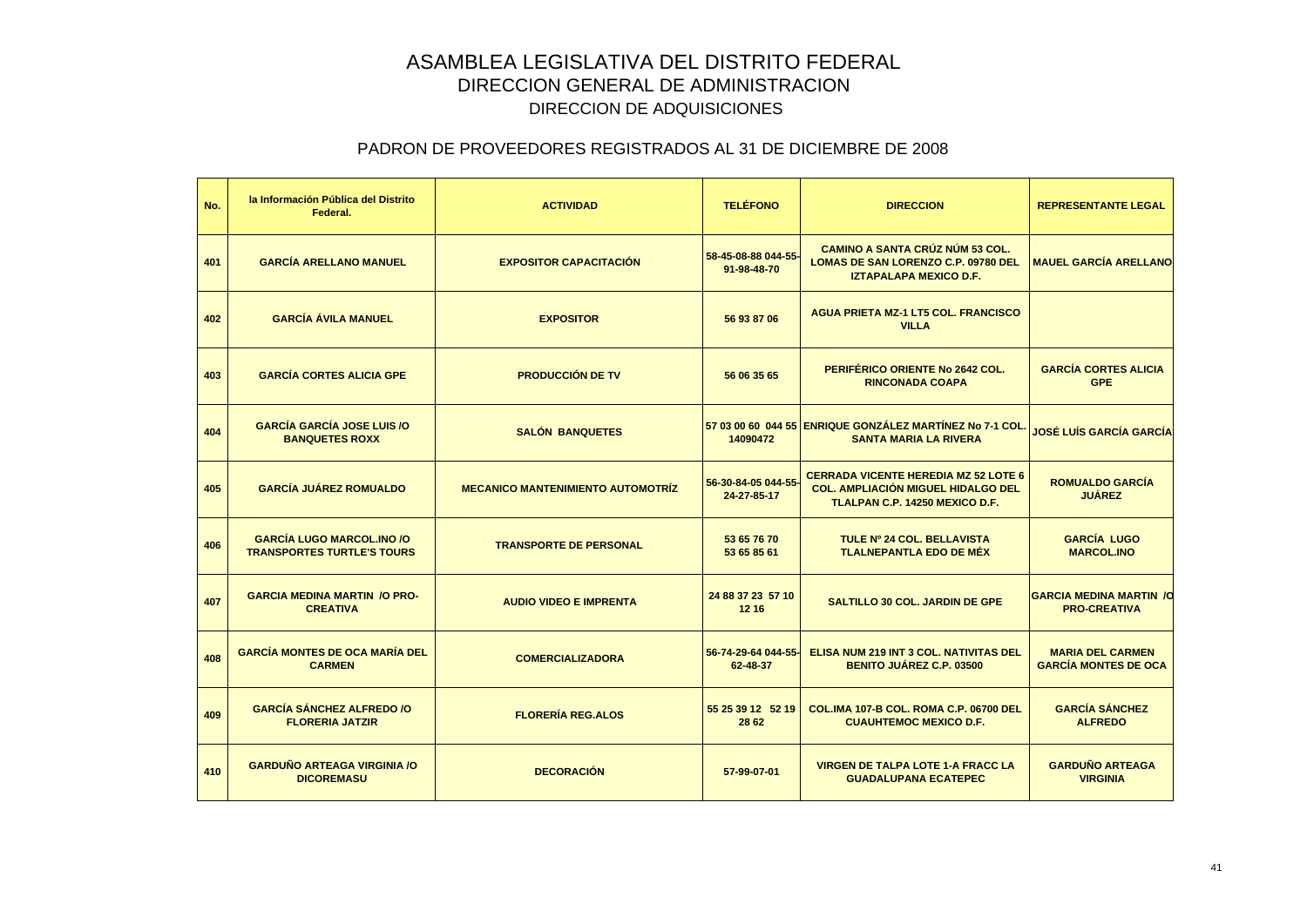| No. | la Información Pública del Distrito<br>Federal.                             | <b>ACTIVIDAD</b>                                                                    | <b>TELÉFONO</b>                                    | <b>DIRECCION</b>                                                                                                          | <b>REPRESENTANTE LEGAL</b>                                                |
|-----|-----------------------------------------------------------------------------|-------------------------------------------------------------------------------------|----------------------------------------------------|---------------------------------------------------------------------------------------------------------------------------|---------------------------------------------------------------------------|
| 411 | <b>GARRIDO DUEÑAS EDUARDO</b>                                               | <b>MANTO EQUIPO DE OFICINA</b>                                                      | 52 43 79 78                                        | <b>ALAMBRA 1119 COL. PORTALES</b>                                                                                         | <b>GARRIDO DUEÑAS</b><br><b>EDUARDO</b>                                   |
| 412 | <b>GASTRONÓMICA EL RESCATE S.A. DE</b><br>C.V.                              | <b>RESTAURANTE</b>                                                                  | 55-21-02-90                                        | <b>MOTOLINIA 18 PISO 1 CENTRO DE LA</b><br><b>CIUDAD DE MEXICO AREA 1 DEL</b><br><b>CUAUHTEMOC MEXICO D.F. C.P. 06000</b> |                                                                           |
| 413 | <b>GASTRONOMICA EVENTOS SELECTOS</b><br><b>/O RAMIREZ VEGA OFELIA LUCIA</b> | <b>BANQUETES EVENTOS</b>                                                            | 20-99-08-57                                        | <b>RIO FRIO COND 2 ED D 471 404 GUADALUPE</b><br>DEL MORAL OTE 247 A 249 IZTPALAPA C.P<br>09300                           | <b>RAMIREZ VEGA OFELIA</b><br><b>LUCIA</b>                                |
| 414 | <b>GC GEOCONSTRUCCION S.A. DE C.V.</b>                                      | <b>CONSTRUCCIÓN PROECTOS</b>                                                        | 55-59-01-60                                        | <b>ROBERTO GAOL N 1255 4 PISO DESP 402</b><br>COL. DEL VALLE DEL B JUÁREZ C.P. 03100                                      | <b>PRÁXEDES DE LA CRUZ</b><br><b>OLVERA</b>                               |
| 415 | <b>GENIS GÓMEZ RUBEN DARIO / GRUPO</b><br><b>GEMINIS</b>                    | <b>MANTENIMIENTO DE AUTOMOVILES CAMIONES</b><br><b>HOJALTERIA PINTURA</b>           | 56-00-68-35 56-94-<br>$01 - 99$                    | CALLE 24 DE ABRIL DE 1860 NUM 65 COL.<br>LEES DE REFORMA IZTAPALAPA C.P. 09310<br><b>MEXICO D.F.</b>                      | <b>RUBEN DARIO GENIS</b><br><b>GÓMEZ</b>                                  |
| 416 | <b>GERARDO DIAZ CERVANTES</b>                                               | UNIFORMES ARTICULOS DEPORTIVOSACCSPARA<br><b>EXCURSIONISMO PESCA CAZA DEPORTIVA</b> | 19-99-51-26<br>19-99-51-25                         | JOSE RIVERA Nº 139 COL.MOCTEZUMA 1a<br><b>SECCION</b><br><b>DEL VENUSTIANO</b><br>CARRANZA C.P. 15500                     | <b>GERARDO DIAZ</b><br><b>CERVANTES</b>                                   |
| 417 | <b>GERSALVA COMERCIAL S.A. DE C.V.</b>                                      | <b>COMERCIALIZADORA</b>                                                             | 59-42-42-24 36-24-<br>61-20 044-55-<br>12-95-84-01 | <b>JOSE PEON DEL VALLE NUM 157 COL.</b><br>SANTA MARTHA ACATITLA DEL IZTAPALAPA<br><b>C.P. 09510 MEXICO D.F.</b>          | <b>RICARDO SALCEDO MUÑOZ</b><br><b>GABRIELA ESQUIVEL</b><br><b>RIVERA</b> |
| 418 | <b>GLOBAL IT SOLUTIONS SA DE C V</b>                                        | <b>INFORMÁTICA TELECOMUNICACIONES</b>                                               | 91-71-11-30; 56-78-<br>36-33                       | <b>SAMUEL CROMTON LOTE 8 MZA 29 CO</b><br>NUEVO DEL IZTAPALAPA C P 0980 MÉXICO<br><b>DF</b>                               | <b>CESAR SSAUTTO JUÁREZ</b>                                               |
| 419 | <b>GLOBAL TECNOLOGÍA INFORMÁTICA</b><br><b>S.A. DE C.V.</b>                 | <b>RECARGA DE CARTUCHOS PARA IMPRESORAS</b>                                         | 54-45-69-10 AL 13                                  | 1a CERRADA CALLE 8 N 163 COL. GRANJAS<br><b>SAN ANTONIO DEL IZTAPALALPA C P 09070</b><br><b>MEXICO D.F.</b>               | <b>ENRIQUE BUENDÍA</b><br><b>GONZÁLEZ</b>                                 |
| 420 | <b>GOBIERNO DEL DISTRITO FEDERAL</b>                                        | <b>SALONES CURSOS RENTAS</b>                                                        | 55 42 00 83 55 22<br>99 36                         | PLAZA DE LA CONSTITUCIÓN S/N COL.<br><b>CENTRO</b>                                                                        | <b>ALEJANDRO ENCINAS</b>                                                  |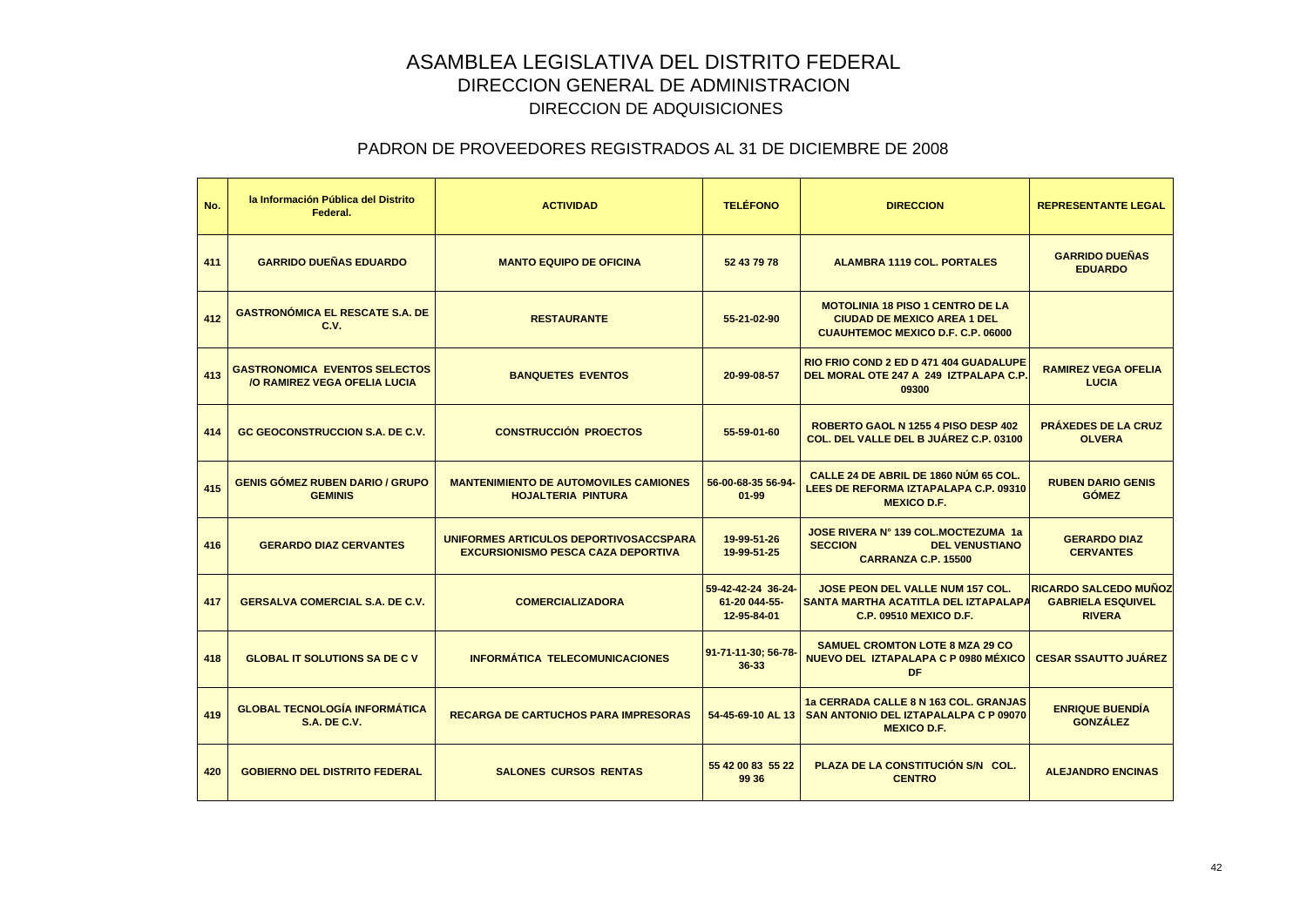| No. | la Información Pública del Distrito<br>Federal.                     | <b>ACTIVIDAD</b>                                                                                                                                  | <b>TELÉFONO</b>            | <b>DIRECCION</b>                                                                                                                                              | <b>REPRESENTANTE LEGAL</b>                       |
|-----|---------------------------------------------------------------------|---------------------------------------------------------------------------------------------------------------------------------------------------|----------------------------|---------------------------------------------------------------------------------------------------------------------------------------------------------------|--------------------------------------------------|
| 421 | <b>GOITIA GONZALEZ JUAN CARLOS /O</b><br><b>KRE-ARTE</b>            | <b>DISEÑO E IMPRESIÓN PUBLICITARIA</b>                                                                                                            | 5393-84-02                 | <b>TASMANIA 308 PLANTA ALTA COL.</b><br><b>COSMOPOLITA MEX DF CO 02670</b>                                                                                    | <b>GOITIA GONZALEZ JUAN</b><br><b>CARLOS</b>     |
| 422 | <b>GÓMEZ CARANCO JOSÉ FERNANDO</b>                                  | <b>CAFÉ</b>                                                                                                                                       | 5683-14063                 | AV HIDALGO No302 COL. CENTRO CHOLULA<br><b>PUEBLA</b>                                                                                                         | <b>JOSÉ F GÓMEZ CARRANCO</b>                     |
| 423 | <b>GÓMEZ GÓMEZ AARON MIRZA</b>                                      | <b>CONSULTORIA EN SERVICIOS EQUIPO DE</b><br><b>COMPUTO CONSUMIBLES DISEÑO PAG WEB ETC</b>                                                        | 58-16-98-72                | AVE PRESIDENTE ADOLFO LÓPEZ MATEOS<br>NUM 25-10 COL. MÉXICO NUEVO FRACC<br><b>INDUSTRIAL EL PEDREG.AL ATIZAPÁN DE</b><br>ZARAGOZA C.P. 52986 ESTADO DE MÉXICO | <b>AARON MIRZA GÓMEZ</b><br><b>GÓMEZ</b>         |
| 424 | <b>GOMEZ LEON HUMBERTO / HG OOO</b><br><b>OUTSORCING SERVICE</b>    | <b>ARTICULOS DE OFICINA DE LIMPIEZA EQUIPO DE</b><br><b>COMPUTO EN ACCESORIOS REFACCIONES</b><br><b>CONSUMIBLES PARA IMPRESORAS /O COPIADORAS</b> | 36-40-93-98                | <b>CALZ SAN SEBASTIAN NÚM 120 COL. SAN</b><br>SEBASTIAN DEL AZCAPOTZALCO C.P. 02040<br><b>MEXICO D.F.</b>                                                     | <b>HUMBERTO GÓMEZ LEÓN</b>                       |
| 425 | <b>GONARO S.A. DE C.V.</b>                                          | <b>ARRENDAMIENTO DE TRANSPORTE</b>                                                                                                                | 56-95-69-42                | <b>LESINA #71 COL. LOMAS ESTRELLA DEL</b><br><b>IZTAPALAPA C.P. 09880</b>                                                                                     | <b>FLORES POLANCO</b><br><b>HORTENCIA</b>        |
| 426 | <b>GONSERV S.A. DE C.V.</b>                                         | <b>COMERCIALIZADORA ARRENDADORA DE EQUIPO</b><br><b>DE TRANSPORTE</b>                                                                             | 55-95-69-42                | <b>CIRCUITO BAHAMAS 146 COL. LOMAS</b><br><b>ESTRELLA C.P.09870</b>                                                                                           | <b>ENRIQUE OLVERA</b><br><b>LANDAVERDE</b>       |
| 427 | <b>GONZÁLEZ CHÁVEZ DANIEL</b>                                       | <b>MUDANZAS</b>                                                                                                                                   | 56 10 49 26                | <b>CALLE SAN RICARDO MZ816 LT10 COL.</b><br><b>PEDREG.AL DE SANTA URSULA</b>                                                                                  | <b>GONZÁLEZ CHÁVEZ</b><br><b>DANIEL</b>          |
| 428 | <b>GONZALEZ CRAULES HELENA</b>                                      | <b>PRODUCCIÓN DIFUSIÓN DE PROGRAMAS DE RADIO</b><br><b>SPOTS COMERCIALES ETC</b>                                                                  |                            | FELIX DIEZ CABEZA NUM 112 MANZANA J<br><b>LOTE 7 COL. LOS CIPRESES FRACC</b><br><b>MINERAL DE LA REFORMA C.P. 42083</b><br><b>PACHUCA HIDALGO</b>             | <b>GONZALEZ CRAULES</b><br><b>HELENA</b>         |
| 429 | <b>GONZÁLEZ JIMÉNEZ HÉCTOR ANTONIO</b><br>/O (REVISTA BAJO PALABRA) | <b>REVISTAS PERIÓDICOS</b>                                                                                                                        | 24 54 23 04 52 64<br>01 32 | <b>TEPIC 108 COL. ROMA</b>                                                                                                                                    | <b>GONZÁLEZ JIMÉNEZ</b><br><b>HÉCTOR ANTONIO</b> |
| 430 | <b>GONZÁLEZ MARTÍNEZ MARIA</b>                                      | <b>UNIFORMES DE DEPORTE</b>                                                                                                                       | 57 11 09 25 91 12<br>04 34 | <b>HACIENDA DE MAORAZGO No 122-5 COL.</b><br><b>IMPULSORA POPULAR</b>                                                                                         | <b>GONZÁLEZ MARTÍNEZ</b><br><b>MARIA</b>         |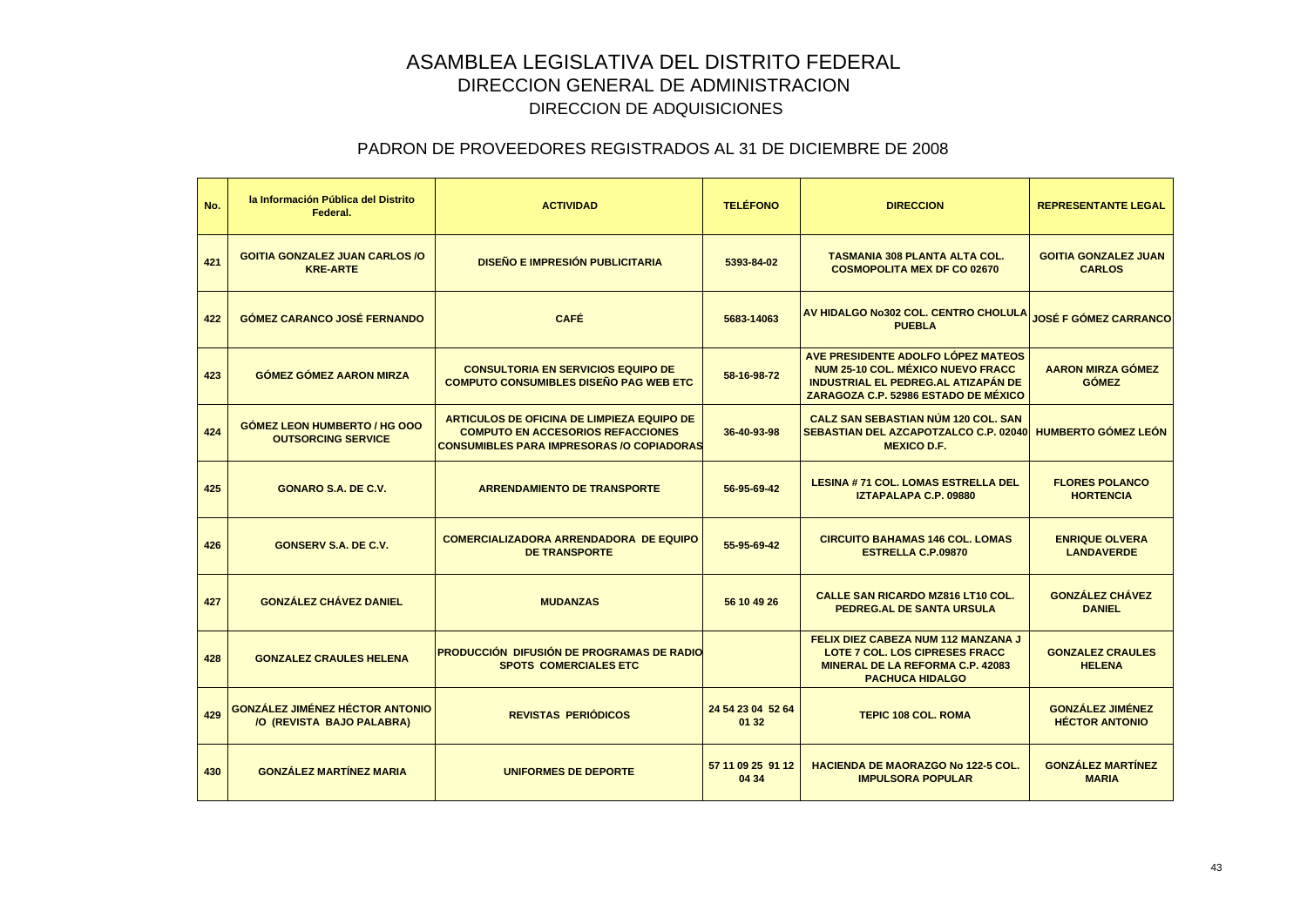| No. | la Información Pública del Distrito<br>Federal.                                             | <b>ACTIVIDAD</b>                                               | <b>TELÉFONO</b>                         | <b>DIRECCION</b>                                                                                             | <b>REPRESENTANTE LEGAL</b>                                                                                      |
|-----|---------------------------------------------------------------------------------------------|----------------------------------------------------------------|-----------------------------------------|--------------------------------------------------------------------------------------------------------------|-----------------------------------------------------------------------------------------------------------------|
| 431 | <b>GONZÁLEZ NÚÑEZ SC</b>                                                                    | <b>AUDITORES</b>                                               | 5534-9022                               | <b>MANUEL LÓPEZ COTILLA No 1536 COL. DEL</b><br><b>VALLE</b>                                                 | <b>GONZÁLEZ ARRIAZA LUÍS</b><br><b>SEVERO</b>                                                                   |
| 432 | <b>GONZÁLEZ OLMEDO MERCEDES</b>                                                             | <b>EXPOSITOR</b>                                               |                                         | PROVIDENCIA NÚM 1039 CASA 1 COL. DEL<br>VALLE DEL BENITO JUÁREZ C.P. 03100<br><b>MEXICO D.F.</b>             |                                                                                                                 |
| 433 | <b>GOSSLER SC</b>                                                                           | <b>AUDITORES</b>                                               | 53 44 54 13 53 43<br>11 23 53 43 00 60  | ÁLAMO PLATEADO No 1 PISO 7 ESQUINA A<br><b>LOMAS VERDES FRACC LOS ALAMOS C.P.</b><br>053230 NAUCALPAN EDOMEX | <b>RUBÉN RÍOS ASTORGA</b>                                                                                       |
| 434 | <b>GP CONSTRUCCIONES CONSULTORIA</b><br>SUPERVISIÓN S.A. DE C.V.                            | <b>PROECTOS AQUITECTÓNICOS OBRAS</b><br><b>SUPERVISIÓN ETC</b> | 55-16-53-33 52-73-<br>42-29 52-73-40-91 | AVE 10 DE MAO NÚM 18 COL. TACUBAA C.P.<br><b>11870 MEXICO D.F.</b>                                           | <b>PEDRO SARMIENTO</b><br><b>BARRIOS</b>                                                                        |
| 435 | <b>GRAN OPERADORA POSADAS S.A. DE</b><br><b>C.V. (FIESTA AMERICANA REFORMA)</b>             | HOTEL RESTAURANTE SALÓN                                        | 51 40 41 00                             | <b>PASEO DE LA REFORMA No 80 COL. JUÁREZ</b>                                                                 | <b>FRANCISCO JAVIER LÓPEZ</b><br><b>SEGURA /O OLANDA</b><br><b>MORENO</b>                                       |
| 436 | <b>GRANADO ESCAMILLA CLARA IVETH</b>                                                        |                                                                |                                         |                                                                                                              |                                                                                                                 |
| 437 | GRC GRUPO PUBLICIDAD S.A. DE C.V.                                                           | <b>RADIOCOMUNICACIÓN</b>                                       | 57284800                                | AV CONTITUENTES NO 1154 6TO PISO COL.<br><b>LOMAS ALTA</b>                                                   | <b>AGURRE GOMEZ</b><br><b>FRANCISCO</b>                                                                         |
| 438 | <b>GREG.ORIO OJEDA HERNÁNDEZ /</b><br><b>COMERCIALIZADORA DE PRODUCTOS</b><br><b>LEOGRE</b> | <b>COMERCIALIZADORA</b>                                        | 56-75-60-81                             | <b>EMILIANO ZAPATA No 3 LOCAL 2 COL.</b><br>ARENAL TEPEPAN DELEG TLALPAN C.P.<br><b>14610 MEXICO D.F.</b>    | <b>GREG.ORIO OJEDA</b><br><b>HERNÁNDEZ</b>                                                                      |
| 439 | <b>GREPA CONSTRUCCIONES S.A. DE C.V.</b>                                                    | <b>CONSTRUCCIÓN DE OBRA</b>                                    | 5832 6852 5832<br>7186                  | <b>AVENLLANO No Z-02 360 LT18 COL. MIGUEL</b><br><b>DE LA MADRID</b>                                         | <b>PATRICIA LÓPEZ JUÁREZ</b>                                                                                    |
| 440 | <b>GRUPO ABC GRAFICS S.A. DE C.V.</b>                                                       | EDITORIAL IMPRENTA ENCUADERANCIÓN                              | 53-99-77-55                             | AVE AZCAPOTZALCO NUM 224 COL. ANGEL<br>ZIMBRON C.P. 02099 DEL AZCAPOTZALCO<br><b>MEXICO D.F.</b>             | <b>MANUEL GUILLEN CAMPOS</b><br><b>JOSE LUIS MARTÍNEZ</b><br><b>MARTÍNEZ JOSÉ LUIS</b><br><b>CAGIGAS GARCIA</b> |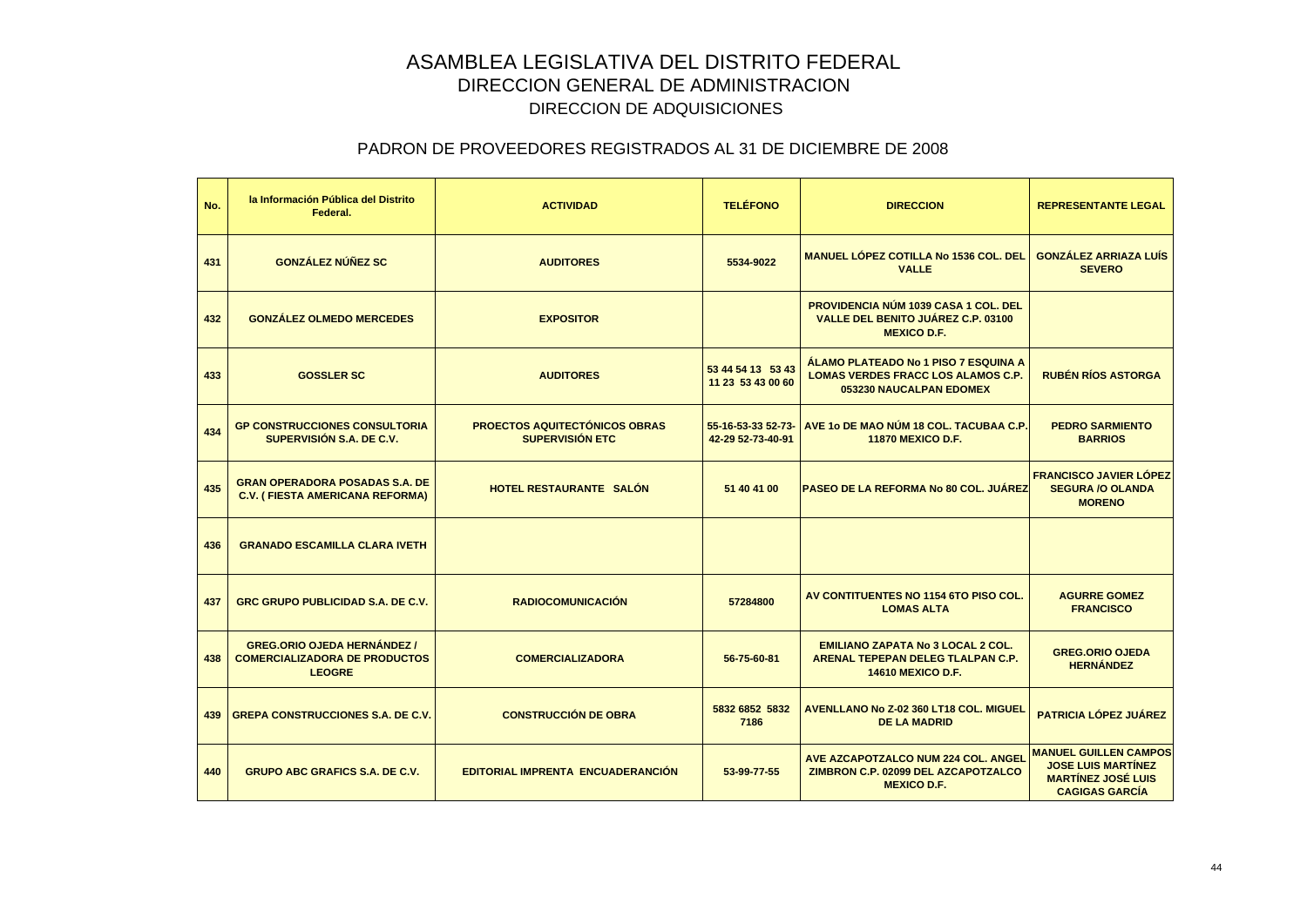| No. | la Información Pública del Distrito<br>Federal.                                               | <b>ACTIVIDAD</b>                                                                                                                                                                              | <b>TELÉFONO</b>                           | <b>DIRECCION</b>                                                                                                         | <b>REPRESENTANTE LEGAL</b>                    |
|-----|-----------------------------------------------------------------------------------------------|-----------------------------------------------------------------------------------------------------------------------------------------------------------------------------------------------|-------------------------------------------|--------------------------------------------------------------------------------------------------------------------------|-----------------------------------------------|
| 441 | <b>GRUPO ALARIFE ASOCIADOS S.A. DE</b><br>C.V.                                                | ARQUITECTURA Y RESTAURACIÓN                                                                                                                                                                   | 5 286 77 58 5256<br>44 32 52 56 40 12     | <b>PACHUCA NO 135 INT2 COL. CONDESA</b>                                                                                  | <b>MARCO AURELIO MAZA</b><br><b>HERNÁNDEZ</b> |
| 442 | <b>GRUPO ARQDYC, S.A. DE C.V.</b>                                                             | <b>ARQUITECTURA, DISEÑO Y CONSTRUCCION</b>                                                                                                                                                    | 57 31 26 38<br>55<br>22<br>72 63 79<br>62 | CALLE 29 MZ. 234 LOTE 19 COL. VALLE DE<br>LOS REYES, C.P. 56430, LA PAZ, EDOMEX                                          | <b>ING. JOSE LUIS CHAPARRO</b><br><b>CRUZ</b> |
|     | 443 GRUPO COMERCIAL DAMAG S.A. DE C.V                                                         | <b>COMERCIALIZADORA PRINCIPALMENTE PAPELERIA</b><br>ARTS OFICINA COCINA ASEO LIMPIEZA EQUIPO DE<br><b>COMPUTO PERIFERICOS INCLUENDO SOFTWARE</b><br><b>HARDWARE MAT DIDACTICO MUEBLES ETC</b> | 56-56-09-60                               | <b>SAN FRANCISCO CULHUACAN NÚM 271 COL.</b><br><b>PRESIDENTES EJIDALES C.P. 04470 DEL</b><br><b>COYOACAN MEXICO D.F.</b> | <b>DAVID VAZQUEZ ERIES</b>                    |
| 444 | <b>GRUPO COMERCIAL ENLACES S.A. DE</b><br>C.V.                                                | <b>COMERCIALIZADORA</b>                                                                                                                                                                       | 56-00-48-77                               | <b>CALLE 17 N 23 COL. IGNACIO ZARAGOZA</b><br>DEL V CARRANZA C.P. 15000 MEXICO D.F.                                      | <b>JUAN MOA NOBLE</b>                         |
| 445 | <b>GRUPO COMERCIAL MONTER S.A. DE</b><br><b>C.V. /O ANGEL ERNESTO MORENO</b><br><b>MONTER</b> | <b>COMERCIALIZADORA</b>                                                                                                                                                                       | 56-72-53-03                               | AV CONGRESO DE LA UNION #353 COL.<br>AARON SAENZ DEL V CARRANZA C.P. 15870<br><b>MEXICO D.F.</b>                         | <b>ANGEL E MORENO</b><br><b>MONTER</b>        |
| 446 | <b>GRUPO DE CONSULTORIA</b><br><b>CONSTRUCCION HOLISTIC S.A. DE C.V.</b>                      | <b>CONTRUCCION REMODELACION EN GENERAL</b>                                                                                                                                                    | 57 57 57 79 53 36<br>33 25                | <b>CALLE CABO VERDE No 07080 COL.</b><br><b>GABRIEL HERNANDEZ</b>                                                        | <b>HERNANDEZ RANGEL</b><br><b>MARTIN</b>      |
| 447 | <b>GRUPO DE PROFESIONALES EN</b><br><b>MANTENIMIENTO S.A. DE C.V.</b>                         | <b>MANTENIMIENTO EQUIPO COMPUTO</b>                                                                                                                                                           | 5672-3281 5243-<br>5099                   | <b>ALHAMBRA No 504-6 COL. PORTALES</b>                                                                                   | <b>SUSANA MARTÍNEZ</b><br><b>ZEPEDA</b>       |
| 448 | <b>GRUPO DIMERSI S.A. DE C.V.</b>                                                             | <b>COMPUTO CONSUMIBLES</b>                                                                                                                                                                    | 5766-3433 2158-<br>5123                   | <b>BOSQUES DE CHANA #5A COL. BOSQUES</b><br>DE ARAGÓN NEZAHUALCOOTL                                                      | <b>ANA OLANDA REES</b><br><b>HERNÁNDEZ</b>    |
| 449 | <b>GRUPO DOLPHIN</b><br>TELECOMUNICACIONES S.A. DE C.V.                                       | <b>TELECOMUNICACIONES</b>                                                                                                                                                                     | 56 88 50 11                               | HERIBERTO FRÍAS N1527 5° 6° PISO COL.<br>DEL VALLE C.P.03100                                                             | <b>MARITZA ROSALES CORIA</b>                  |
| 450 | <b>GRUPO EDITORIAL MIGUEL ÁNGEL</b><br>PORRUA S.A. DE C.V.                                    | <b>EDICIÓN DE LIBROS REVISTAS</b>                                                                                                                                                             | 55 50 41 94; FAX:<br>56-16-31-03          | CHIHUAHUA N 23 COL. TIZAPAN SAN ÁNGEL<br><b>DEL ALVARO OBREG.ON</b>                                                      | <b>RAÚL GUERRERO</b><br><b>SÁNCHEZ</b>        |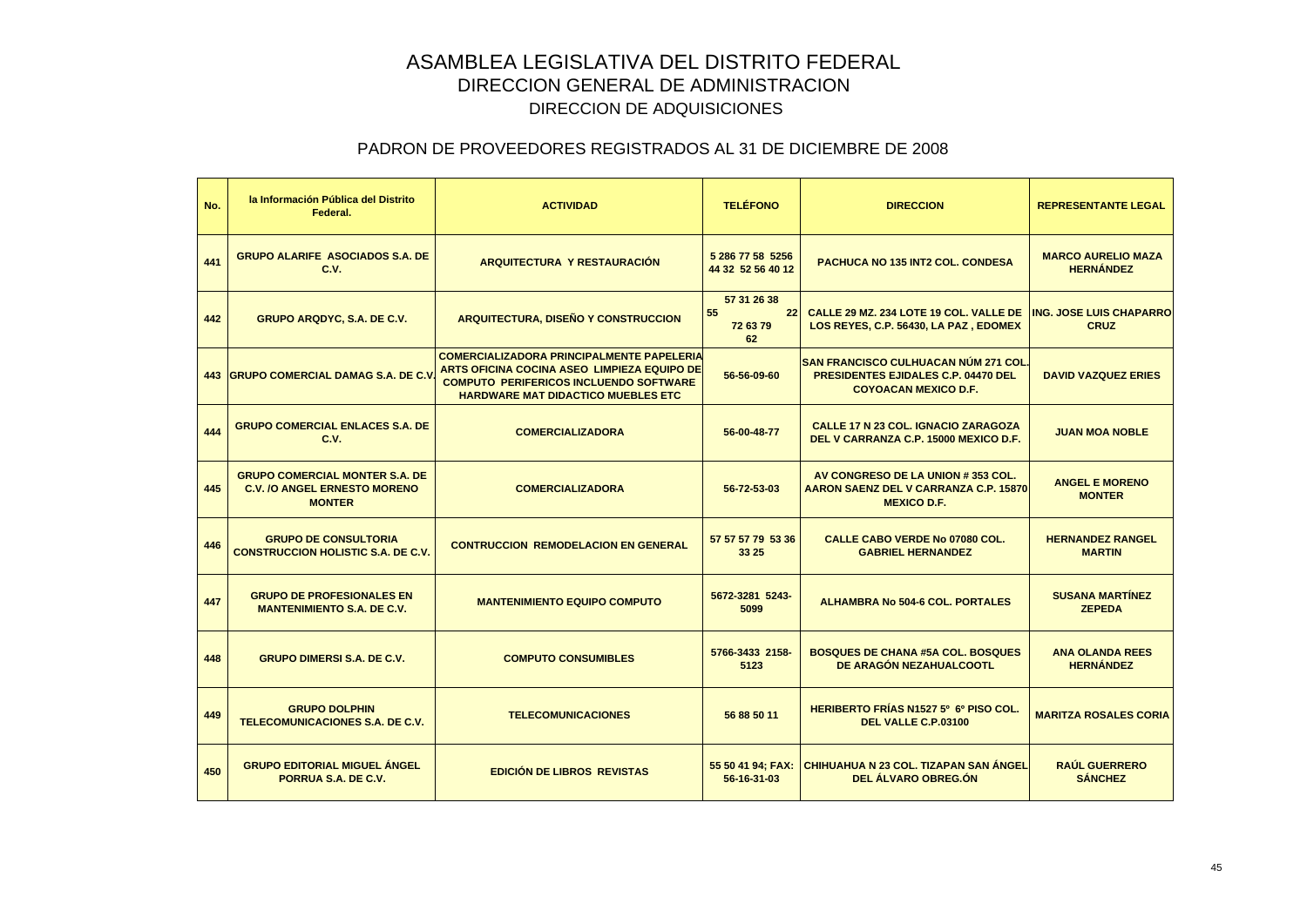| No. | la Información Pública del Distrito<br>Federal.              | <b>ACTIVIDAD</b>                                             | <b>TELÉFONO</b>                          | <b>DIRECCION</b>                                                                                                         | <b>REPRESENTANTE LEGAL</b>                              |
|-----|--------------------------------------------------------------|--------------------------------------------------------------|------------------------------------------|--------------------------------------------------------------------------------------------------------------------------|---------------------------------------------------------|
| 451 | <b>GRUPO EDITORIAL ZEURY S.A. DE C.V.</b>                    | <b>IMPRESIÓN ENCUADERNACIÓN ETC</b>                          | 5595-30-42 5595-<br>$87 - 61$            | <b>BELICE 15 COL. OLIVAR DE LOS PADRES</b><br><b>C.P. 01080 DEL ALVARO OBREG.ON MEXICO</b><br>D.F.                       | <b>FELIX ZEPEDA ESCUDERO</b>                            |
|     | 452 GRUPO ELECTRICO LARIOS S.A. DE C.V.                      | <b>COMERCIALIZADORA</b>                                      | 5763-34-99 5763-34<br>89                 | <b>PROL PLUTARCO ELIAS CALLES No 2551</b><br><b>COL. ALFONSO ORTIZ TIRADO DEL</b><br><b>IZTAPALAPA C.P. 09020</b>        | <b>SALVADOR LARIOS</b><br><b>SEGURA</b>                 |
| 453 | <b>GRUPO EMPRESARIAL DZMUND S.A. DE</b><br>C.V.              | <b>UNIFORMES VESTUARIO</b>                                   | 55-39-72-95 55-39-<br>$73 - 24$          | 1a PRIVADA DE LA LUZ NÚM 10 COL. SAN<br>SIMON TICUMAC C.P. 03660 DEL BENITO<br><b>JUÁREZ MEXICO D.F.</b>                 | <b>EDGAR O REES CARRASCO</b><br><b>DIRECTOR GENERAL</b> |
| 454 | GRUPO EMPRESARIAL PERFILESS.A. DE<br>C.V.                    | <b>OTROS SERVICIOS DE PUBLICIDAD</b>                         | 5575 7589                                | <b>MATIAS ROMERO N° 1004 8 COL. DEL VALLE</b><br><b>MEXICODF C.P. 03100</b>                                              | <b>FRANCISCO JAVIER</b><br><b>CORNEJO ROLDAN</b>        |
| 455 | <b>GRUPO EMPRESARIAL PERIODÍSTICO</b><br><b>S.A. DE C.V.</b> | <b>REVISTAS PERIÓDICOS</b>                                   | 91 48 18 78 91 48<br>1883                | AZCAPOTZALCO LA VILLA No 160 COL. SAN<br><b>MARCOS</b>                                                                   | <b>BRAVO MÓNICA ELBA</b>                                |
| 456 | GRUPO EMPRESARIAL VISIÓN 21 SA DE<br><b>CV</b>               | <b>COMPUTO</b>                                               | 55-18--55-41 55-21-<br>$47 - 11$         | AV INDEPENDENCIA N 46 1er PISO COL.<br><b>CENTRO DEL CUAUHTEMOC C P 06050</b><br><b>MEXICO D.F.</b>                      | <b>ERNESTO ÁNGEL</b><br><b>HERNÁNDEZ</b>                |
| 457 | <b>GRUPO FRASE S.A. DE C.V.</b>                              | PROECTOS ARQUITECTONICOS SUPERVISIÓN DE<br><b>OBRAS</b>      | 56-80-63-29                              | <b>CALLE ESCOL.LO NUM-15-A COL. 1ER</b><br><b>PARQUE LAS AGUILASC.P. 01710 DEL</b><br><b>ALVARO OBREG.ON MEXICO D.F.</b> | <b>RAMIRO ORTÍZ TREVIÑO</b>                             |
| 458 | <b>GRUPO GRÁFICO EDITORIAL S.A. DE</b><br>C.V.               | EDITORIAL ENCUADERNACIÓN EMPASTADO<br><b>IMPRENTA</b>        | 282-63-57 282-63-<br>59<br>282-63-<br>56 | <b>CALLE "B" NUM 8 PARQUE INDUSTRIAL</b><br><b>PUEBLA 2000 PUEBLA PUE</b>                                                | <b>CARLOS RICARDO</b><br><b>CALDERON DE LA BARCA</b>    |
| 459 | <b>GRUPO HOTELERO EMPRESARIAL S.A.</b><br>DE C.V.            | <b>HOTEL RESTAURANTE SALON</b>                               | 55 18 54 60 55 21<br>92 40               | <b>PASEO DE LA REFORMA No 24 COL.</b><br><b>CENTRO</b>                                                                   | <b>MANUEL ALONSO VICTOR</b>                             |
| 460 | <b>GRUPO INDUSTRIAL ANFE S.A. DE C.V.</b>                    | <b>COMERCIALIZADORA EN GRAL DE MATERIAS</b><br><b>PRIMAS</b> | 26-12-33-55                              | AV DEL TALLER # 202 1ER PISO COL.<br>LORENZO, C.P. 15280, DEL. VENUSTIANO<br><b>CARRANZA C.P. 15280</b>                  | <b>JUAN PONCE NIETO</b>                                 |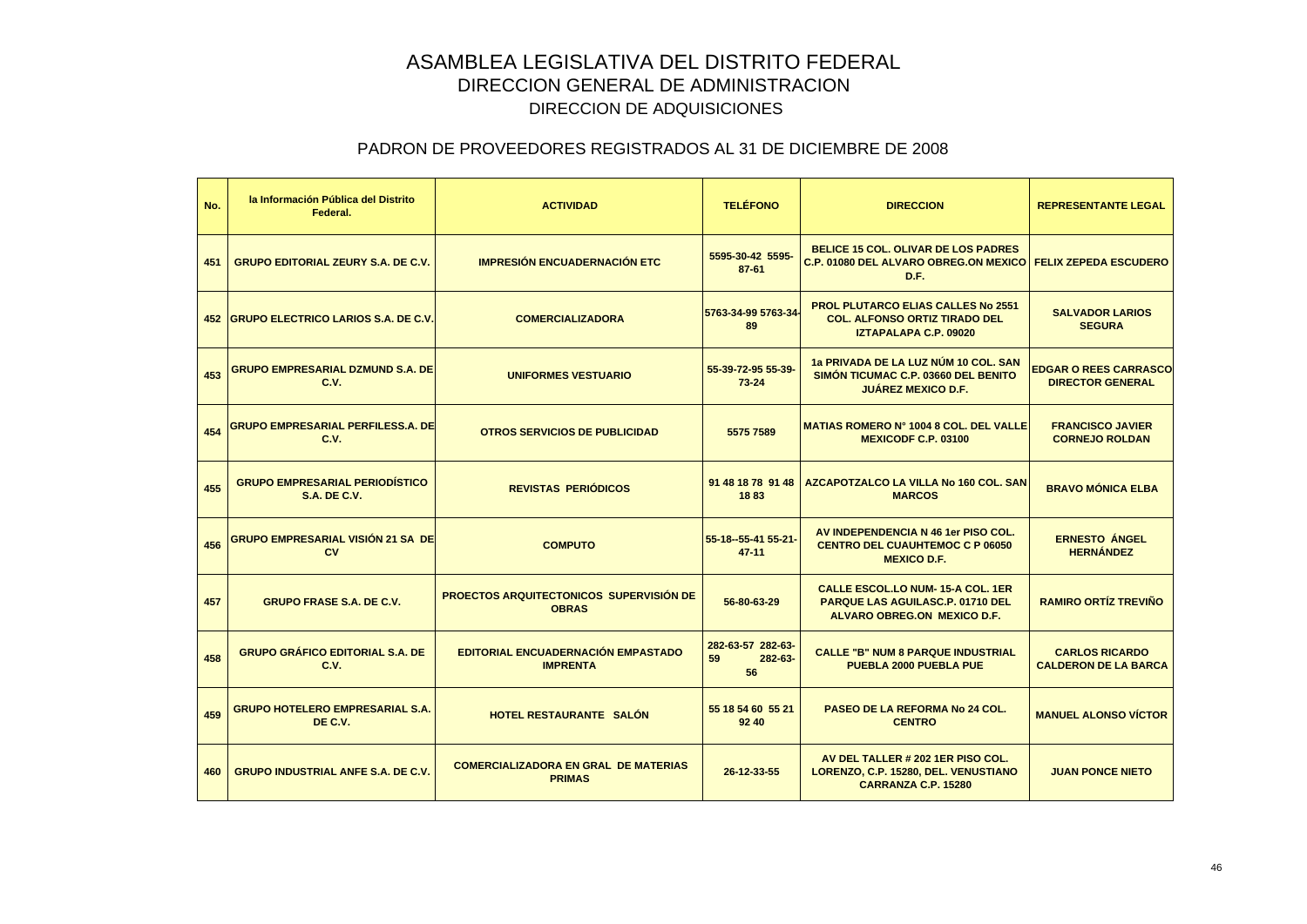| No. | la Información Pública del Distrito<br>Federal.            | <b>ACTIVIDAD</b>                                                                                                           | <b>TELÉFONO</b>                                | <b>DIRECCION</b>                                                                                                                | <b>REPRESENTANTE LEGAL</b>                                                                                                                     |
|-----|------------------------------------------------------------|----------------------------------------------------------------------------------------------------------------------------|------------------------------------------------|---------------------------------------------------------------------------------------------------------------------------------|------------------------------------------------------------------------------------------------------------------------------------------------|
| 461 | <b>GRUPO INDUSTRIAL CONDESA S.A. DE</b><br>C.V.            | <b>ARRENDAMIENTO MAQUINARIA EQIPO DE</b><br><b>TRANSPORTE VTA DE EPOS DE COMPUTO DE</b><br><b>OFICINA COMERCIALIZADORA</b> | 56-05-92-88                                    | SUR 121 A MANZANA 18 COL. JUVENTINO<br><b>ROSAS DEL IZTACALCO C.P. 08700 MEXICO</b><br>D.F.                                     | <b>TEODORO ZAMORA</b><br><b>VILLANUEVA</b>                                                                                                     |
| 462 | <b>GRUPO INDUSTRIAL DE INGENIERIA</b><br>TERM S.A. DE C.V. | <b>CONSTRUCTORA DISEÑO ETC</b>                                                                                             |                                                |                                                                                                                                 |                                                                                                                                                |
| 463 | <b>GRUPO INDUSTRIAL POLMATT S.A. DE</b><br>C.V.            | <b>VESTUARIO</b>                                                                                                           | 5580-5767                                      | PRESA TEPUXTEPEC No 32 DES 302 COL.<br><b>LOMA HERMOSA</b>                                                                      | <b>SARA HABER NACACH</b>                                                                                                                       |
| 464 | <b>GRUPO INDUSTRIAL VISMAR S.A. DE</b><br>C.V.             | <b>FABRICACIÓN INTERMEDIACIÓN</b><br><b>COMERCIALIZACIÓN DE BIENES SERVICIOS</b>                                           | 55-92-00-30 55-92-<br>25-25 55-29-26-63        | LUCERNA 47 COL. JUÁREZ MÉXICO DF<br>06600 DEL CUAUHTEMOC                                                                        | <b>REP LEGAL FERNANDO</b><br><b>EDUARDO SAN MARTIN</b><br><b>CAMPOS APODERADOS</b><br><b>ERNESTO QUIROZ CHAVEZ</b><br><b>REATRIS GUADALUPE</b> |
| 465 | <b>GRUPO INTEGRAL PEÑA POBRE S.A. DE</b><br>C.V.           | <b>DISEÑOINSTALACIÓN EJECUCIONMANTTO DE</b><br><b>OBRAS DE ARQ E INGENIERIA</b>                                            | 58-81-06-37 044-55<br>11-27-89-99              | <b>HDA DE CHINAMECA No 14 COL. PLAN DE</b><br><b>AYALA NAUCALPAN EDO MEXICO C.P. 53710</b>                                      | <b>ELIZALDE DOMINGUEZ</b><br><b>EDGAR</b>                                                                                                      |
| 466 | <b>GRUPO LAFI SA DE C V</b>                                | <b>VESTUARIO TEXTILES</b>                                                                                                  | 21-22-63-40 55 76<br>33 34 55 76 36 53         | <b>ISABEL LA CATOLICA NUM 24 INT103 COL.</b><br><b>CENTRO DEL CUAUHTEMOC MEXICO D.F.</b><br>C.P. 06000                          | <b>ABRAHAM PORTEN</b><br><b>BRUCHETEN</b>                                                                                                      |
| 467 | <b>GRUPO LARONT S.A. DE C.V.</b>                           | UNIFORMES VESTUARIOS EQUIPO DE SEGURIDAD<br><b>INDUSTRIAL</b>                                                              | 55 71 57 55 55<br>51 03 84 51                  | <b>CECILIO ROBELO RETORNO 45 NÚM 41</b><br><b>COL. JARDIN BALBUENA C.P. 15900 DEL</b><br><b>VENUSTIANO CARRANZA MEXICO D.F.</b> | <b>RODOLFO LARA AVILA</b>                                                                                                                      |
| 468 | <b>GRUPO LIZMANT S.A. DE C.V.</b>                          | <b>MATERIAL PARA OFICINA</b>                                                                                               | 30 96 5746<br>/47/48/49                        | <b>GONZALEZ COSSIO No 124-202 COL. DEL</b><br><b>VALLE</b>                                                                      | <b>GONZALEZ GARCIA</b><br><b>MIGUEL ANGEL</b>                                                                                                  |
| 469 | <b>GRUPO LOGISA S.A. DE C.V.</b>                           | <b>COMERCIALIZADORA PRINCIPALMENTE EQUIPOS</b><br><b>DE OFICINA</b>                                                        | 56-74-29-77 55-39-<br>85-72 FAX<br>55-32-53-06 | <b>MATIAS ROMERO Num 232-A COL. LETRAN</b><br>VALLE 03650 MEXICO D.F.                                                           | <b>ISRAEL GALAVIZ DIAZ</b>                                                                                                                     |
| 470 | <b>GRUPO MAROVAM S.A. DE C.V.</b>                          | <b>REMODEALCIONES INSTALACIONES ETC</b>                                                                                    | 53-36-21-33 53-36<br>$21 - 34$                 | <b>RETORNO 29 ENTRE SANTANA CERRADA</b><br><b>RETORNO 29 COL. AVANTE C.P. 04460 DEL</b><br><b>COYOACAN MEXICO D.F.</b>          | <b>VASNI MORALES RUIZ</b>                                                                                                                      |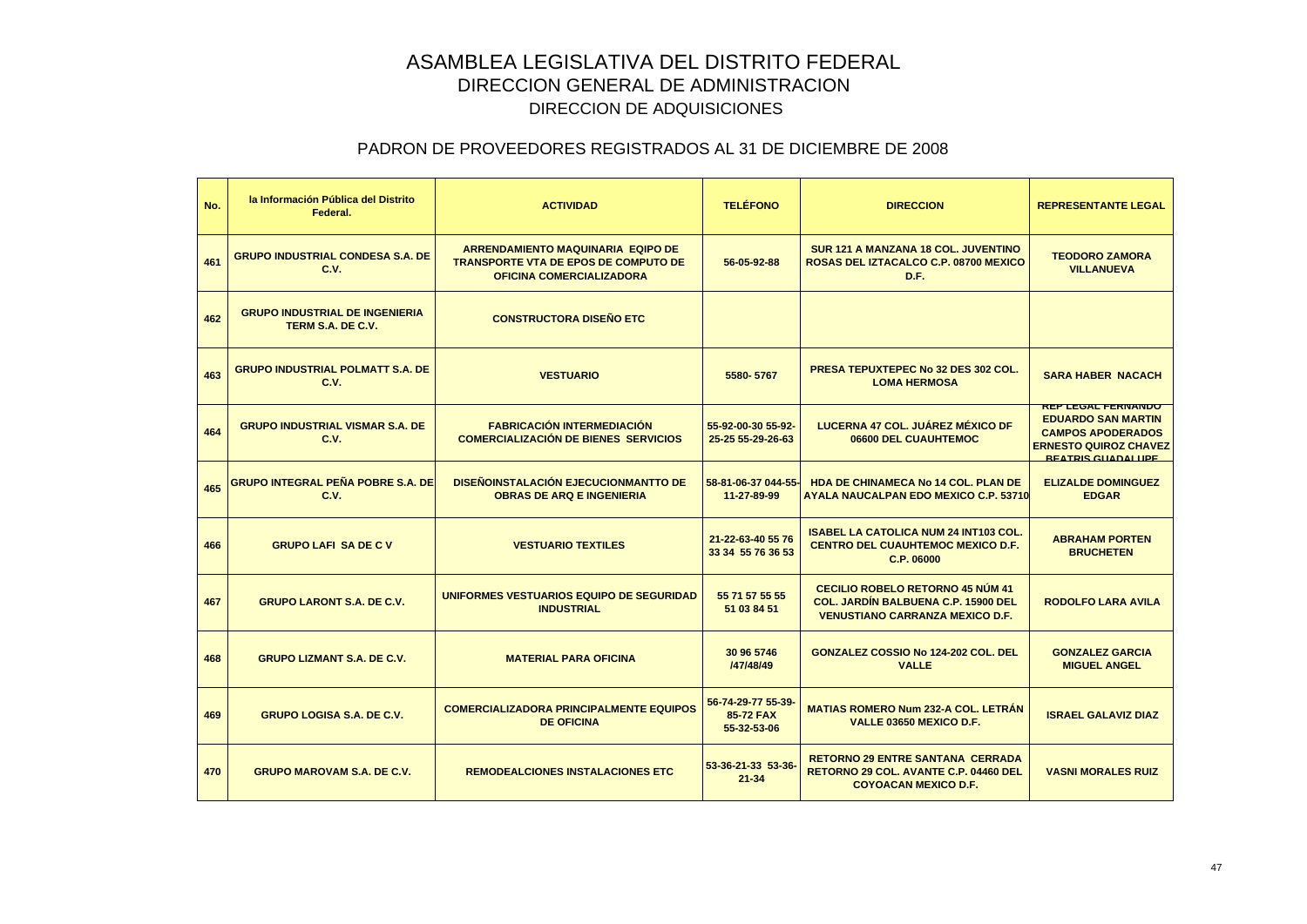| No. | la Información Pública del Distrito<br>Federal.                               | <b>ACTIVIDAD</b>                                                                                                                                        | <b>TELÉFONO</b>                 | <b>DIRECCION</b>                                                                                                                                                   | <b>REPRESENTANTE LEGAL</b>                                                                                                           |
|-----|-------------------------------------------------------------------------------|---------------------------------------------------------------------------------------------------------------------------------------------------------|---------------------------------|--------------------------------------------------------------------------------------------------------------------------------------------------------------------|--------------------------------------------------------------------------------------------------------------------------------------|
| 471 | <b>GRUPO NACIONAL PROVINCIAL SAB</b>                                          | <b>SEGUROS</b>                                                                                                                                          | 52-27-39-99                     | AV CERRO DE LAS TORRES 395 COL.<br><b>CAMPESTRE CHURUBUSCO C.P. 04200 DEL</b><br><b>COYOACAN MEXICO D.F.</b>                                                       | <b>JUAN OSORIO GRANADOS</b>                                                                                                          |
| 472 | <b>GRUPO NIÑOS POBRES S.A. DE C.V.</b>                                        | <b>COMERCIALIZADORA PRINCIPALMENTE ALIMENTOS</b><br><b>ABARROTES FRUTAS</b>                                                                             | 51-15-41-50                     | <b>CALLE CINCO PRIV DE ZINC MZA 4 LOTE 21</b><br><b>FRACC 10 COL. CUCHILLA PANTITLAN C.P.</b><br><b>15610 DEL VENUSTIANO CARRANZA</b>                              | <b>PATROCINIO GONZÁLEZ</b><br><b>TAPIA</b>                                                                                           |
| 473 | <b>GRUPO PAPELERO GABOR S.A. DE C.V.</b>                                      | <b>PAPELERIA CONSUMIBLES</b>                                                                                                                            | 56-97-38-01 FAX<br>5582-31-31   | <b>GANADEROS 136 EDIF B DESPACHO 4 COL.</b><br><b>GRANJAS ESMERALDA DEL IZTAPALAPA</b><br>C.P. 09810                                                               | <b>VICTOR MANUEL</b><br><b>BALDERAS GONZALEZ</b>                                                                                     |
| 474 | <b>GRUPO PAPELERO GUTIÉRREZ S.A. DE</b><br>C.V.                               | <b>PAPELERÍA CONSUMIBLES DE COMPUTO</b>                                                                                                                 | 57 40-10-93 57 40-<br>11 90     | JOSÉ Ma ROA BARCENAS No 105-B COL.<br><b>OBRERA CUAUHTEMOC</b>                                                                                                     | <b>SALVADOR ARREG.UIN</b><br><b>ROJAS</b>                                                                                            |
| 475 | <b>GRUPO PROFESIONAL EN EQUIPOS DE</b><br><b>COMPUTOS.A. DE C.V. (GRUPEC)</b> | <b>VTA EQUIPOS DE COMPUTO ELABORACIÓN DE</b><br><b>PROGRAMAS MANTENIMIENTO DE BIENES</b><br><b>INFORMATICOS</b>                                         | 52-64-58-39                     | <b>CERRADA DE ORIZABA NÚM 2 COL. ROMA</b><br>SUR C.P. 06700 MEXICO D.F.                                                                                            | <b>ALFONSO HERNÁNDEZ</b><br><b>HERNÁNDEZ</b>                                                                                         |
| 476 | <b>GRUPO PROMOTOR DE TECNOLOGIA</b><br>SERVICIOS S.A. DE C.V.                 | <b>I PRODUCTOS FOTOGRÁFICOS EQUIPOS DE OFICINA</b><br>PELICULAS R-X EQUIPOS DE OFICINA DE<br><b>COMPUTO ELECTRICIDAD EQUIPOS</b><br><b>ELECTRONICOS</b> | 55-46-81-32 57-05-<br>$23 - 20$ | <b>LIVERPOOL NUM 26 PLANTA BAJA COL.</b><br><b>JUÁREZ DEL CUAUHTEMOC MEXICO D.F.</b><br>C.P. 06600 / GUILLERMO PRIETO 69 COL.<br>SAN RAFAEL C.P. 06470 MEXICO D.F. | <b>RAMUNDO TAMAO AVILA</b><br><b>ELIA DEL CARMEN</b><br><b>GUERRERO HERNÁNDEZ</b><br><b>FERNANDO VALENTIN</b><br>CUTIEDDEZ NAVADDETE |
| 477 | <b>GRUPO RODHAN S.A. DE C.V.</b>                                              | <b>COMERCIALIZADORA</b>                                                                                                                                 | 55 86 07 44 FAX<br>55 86 13 67  | <b>SANTURCE No 1039 COL. RESIDENCIAL</b><br><b>ZACATENCO</b>                                                                                                       | <b>RODRÍGUEZ HANESSIAN</b><br><b>RICARDO</b>                                                                                         |
| 478 | <b>GRUPO TÉCNICO AUTOMOTRIZ S.A. DE</b><br>C.V.                               | <b>MANTENIMIENTO DE AUTOMÓVILES</b>                                                                                                                     | 5610 22 36 56 19<br>1472        | SN FEDERICO MZ-1 LTE14 COL. PEDREG.AL<br><b>DE STA URSULA</b>                                                                                                      | <b>JUAN ALCÁNTARA</b><br><b>CABALLERO</b>                                                                                            |
| 479 | <b>GRUPO MEELDA'S S.A. DE C.V.</b>                                            | <b>VESTUARIO</b>                                                                                                                                        | 5701-6932 5758-<br>0129         | SUR 8 No 240 COL. AGRÍCOL.A ORIENTAL                                                                                                                               | PÉREZ DUARTE IMELDA                                                                                                                  |
| 480 | <b>GRUPO SISTEMAS LOGICOS, S.A. DE</b><br>C.V.                                | <b>DESARROLLO DE SISTEMAS Y PROGRAMACION</b>                                                                                                            | 52 54 50 52<br>52 55 47 73      | <b>FRANCISCO PETRARCA No. 133 P.H. COL.</b><br>POLANCO, C.P. 11570, DEL. MIGUEL<br><b>HIDALGO, MEXICO D.F.</b>                                                     | <b>LINDA SAMETZ REMBA</b>                                                                                                            |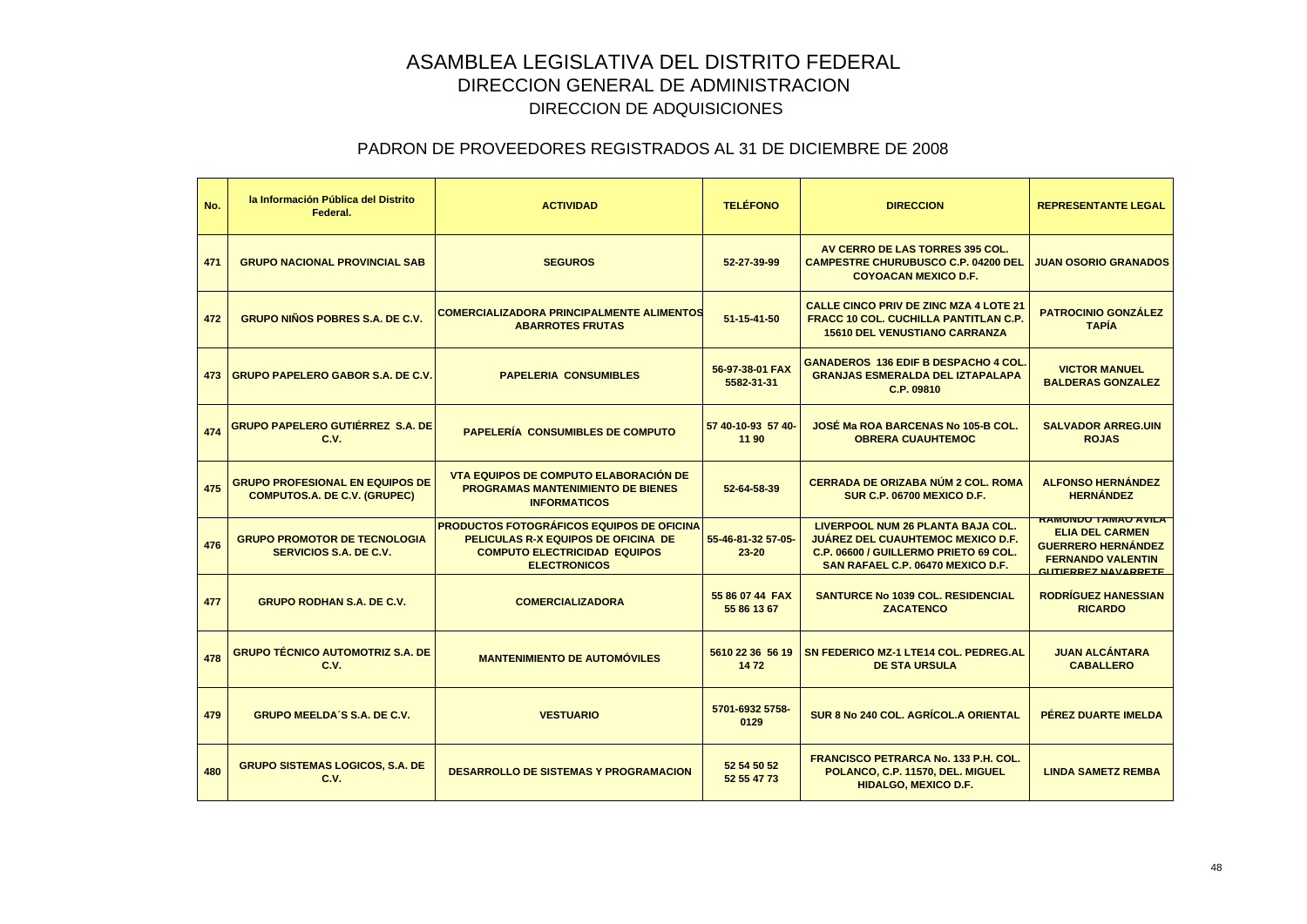| No. | la Información Pública del Distrito<br>Federal.                    | <b>ACTIVIDAD</b>                                                              | <b>TELÉFONO</b>                        | <b>DIRECCION</b>                                                                                            | <b>REPRESENTANTE LEGAL</b>                  |
|-----|--------------------------------------------------------------------|-------------------------------------------------------------------------------|----------------------------------------|-------------------------------------------------------------------------------------------------------------|---------------------------------------------|
| 481 | <b>GRUSOLMEX S.A. DE C.V.</b>                                      | <b>COMERCIALIZADORA</b>                                                       | 56-73-56-33                            | <b>MIMOSAS N 43 COL. LOMAS DE SAN MATEO</b><br>EDO DE MEXICO C.P. 53200                                     | <b>ANTONIO LOZOA DEL ANO</b>                |
| 482 | <b>GUERRERO SOLORIO ALEJANDRO</b>                                  | <b>PROECTOS ARQUITECTONICOS SUPERVISIÓN DE</b><br><b>OBRAS</b>                | 52-44 22 45-12-43<br>(442)             | <b>BLVD BERNARDO QUINTANA NUM 40</b><br><b>INTERIOR 8 QUERETARO QRO C.P. 76020</b>                          | <b>ALEJANDRO GUERRERO</b><br><b>SOLORIO</b> |
| 483 | <b>GUZMAN JUÁREZ JOSE JAIME / TANE</b><br><b>INGENIERIA</b>        | <b>MANTENIMIENTO DE INSTALACIONES ELECTRICAS</b>                              | 56-85-75-91                            | <b>IGNACIO ALDAMA NUM 1 COL. BARRIO SAN</b><br>PABLO DEL IZTAPALAPA C.P. 09000 MEXICO<br>D.F.               | <b>JOSE JAIME GUZMAN</b><br><b>JUÁREZ</b>   |
| 484 | <b>GVG GRUPO GRAFICO S.A. DE C.V.</b>                              | <b>IMPRENTA LITOGRAFÍA DIBUJO FOTOGRAFÍA TODO</b><br><b>DE ARTES GRÁFICAS</b> | 55 26 35 92 55 79<br>08 65 56 96 70 79 | LEANDRO VALLE No 14-C COL. CENTRO C.P. VERA GALLARDO CLAUDIO<br>06010 DEL CUAUTEMOC MÉXICO DF               | <b>GERARDO</b>                              |
| 485 | <b>HDG COMERCIALIZADORA S.A. DE C.V.</b>                           | <b>COMERCIALIZADORA PAPELERÍA</b>                                             | 41 96 03 76 41 96<br>0377              | <b>ZACAHUITZCO No 98 COL. MARIA DEL</b><br><b>CARMEN C.P. 03540 DEL BENITO JUAREZ</b><br><b>MEXICO D.F.</b> | <b>MARIA LUISA ALARCON R</b>                |
| 486 | <b>HDS ASESORIA E IMPRESOS</b><br><b>CONTINUOS S.A. DE C.V.</b>    | <b>IMPRENTA ART PROMOCIÓNALES</b>                                             | 54 40 07 01 55 19<br>90 49             | TAJIN 183-A COL. NARVARTE C.P. 03020                                                                        | <b>HUMBERTO DEVIANA</b><br><b>SÁNCHEZ</b>   |
| 487 | HELO S.A. DE C.V.                                                  | <b>COMERCIALIZADORA PAPELERÍA</b>                                             | 55 74 18 96                            | <b>INSURGENTES SUR No421 B-10 COL.</b><br><b>HIPODROMO CONDESA C.P. 06100</b>                               | <b>PATRICIA PÉREZ ARREOLA</b>               |
| 488 | <b>HERNANDEZ ALVAREZ MARISOL</b>                                   | <b>IMPRESOS PUBLICIDAD</b>                                                    | 52-11-59-39 FAX<br>52-86-37-45         | TORRE DE NEW ORK MZ 27 LT 29 COL.<br><b>BUENAVISTA DEL IZTAPALAPA 09700</b>                                 | <b>MARISOL HERNANDEZ</b><br><b>ALVAREZ</b>  |
| 489 | <b>HERNÁNDEZ CESAR ANTONIO</b>                                     | <b>ASESOR AGENTE DE SEGUROS FIANZAS</b>                                       |                                        | AVE CIRCUNVALACIÓN PTE 110 CIUDAD<br><b>BRISA C.P. 53280 NAUCALPAN DE JUÁREZ</b><br><b>ESTADO DE MEXICO</b> | <b>ANTONIO HERNÁNDEZ</b><br><b>CESAR</b>    |
| 490 | <b>HERNÁNDEZ HERNÁNDEZ DAVID /</b><br><b>MANTELERÍA DECORATIVA</b> | <b>MANTELERÍA</b>                                                             | 54-40-44-87 54-40-<br>$45 - 86$        | AV JOSE MA VERTIZ NÚM 546 COL. PIEDAD<br><b>NARVARTE DEL BENITO JUÁREZ C.P. 03020</b><br><b>MEXICO D.F.</b> | <b>DAVID HERNÁNDEZ</b><br><b>HERNÁNDEZ</b>  |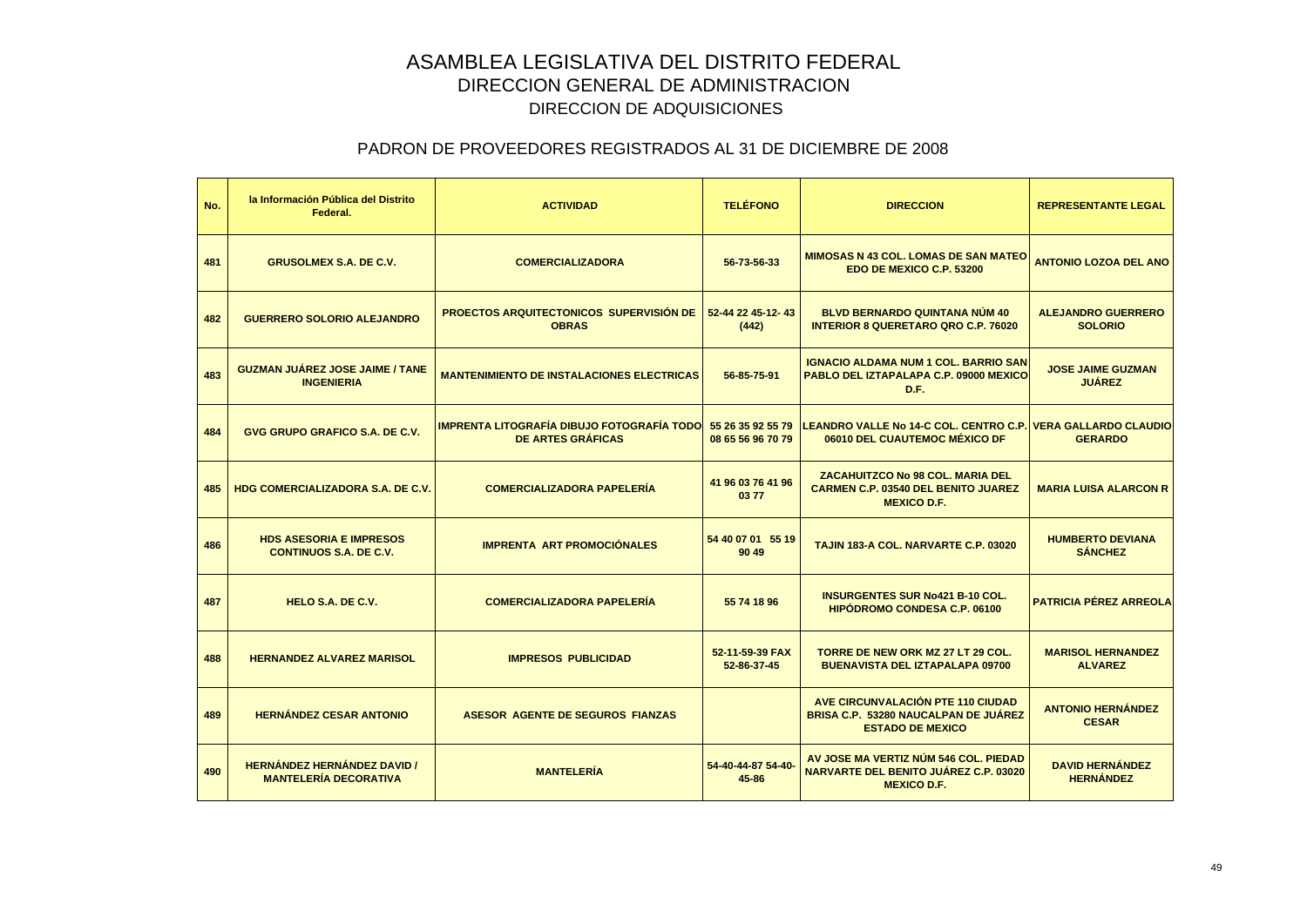| No. | la Información Pública del Distrito<br>Federal.                   | <b>ACTIVIDAD</b>                                                                     | <b>TELÉFONO</b>                                | <b>DIRECCION</b>                                                                                                                                        | <b>REPRESENTANTE LEGAL</b>                                                             |
|-----|-------------------------------------------------------------------|--------------------------------------------------------------------------------------|------------------------------------------------|---------------------------------------------------------------------------------------------------------------------------------------------------------|----------------------------------------------------------------------------------------|
| 491 | <b>HERNANDEZ PONCE STEPHANE ITZEL</b>                             | <b>COMERCIALIZADORA</b>                                                              | 56708127                                       | PASEO DE LOS LAURELES # 161 IN205<br><b>COL.PASEO TEXQUEÑ</b>                                                                                           | <b>HERNANDEZ PONCE</b><br><b>STEPHANIE</b>                                             |
| 492 | <b>HERNÁNDEZ SORIA ELIZABETH / LA</b><br><b>COCHERA DE LINCON</b> | <b>MANTENIMIENTO DE AUTOMOVILES CAMIONES</b><br><b>HOJALTERIA PINTURA</b>            | 55-32-09-53 56-72-<br>62-57                    | AV ANDRES MOLINA ENRIQUEZ NÚM 1086<br><b>COL. SAN ANDRES TETEPILCO C.P. 09440</b>                                                                       | <b>HERNÁNDEZ SORIA</b><br><b>ELIZABETH</b>                                             |
|     | 493 HERRERA OJEDA DIEGO / O AREAINDIGO                            | <b>DISEÑO DE PAGINAS WEB</b>                                                         | 56 54 39 25                                    | 25 DE ENERO No 67 COL. BENITO JUAREZ                                                                                                                    | <b>HERRERA OJEDA DIEGO /O</b><br><b>AREAINDIGO</b>                                     |
| 494 | HESSESSO S.A. DE C.V.                                             | <b>CONST REMOD PAVIMENTOS ALUMINIO EST</b><br><b>METALICAS</b>                       | 56-68-54-61 56 63-<br>48 85                    | <b>JUVENTINO ROSAS NUM 69 COL.</b><br><b>GUADALUPE INN C.P. 01020 MÉXICO DF</b>                                                                         | <b>BASURTO PELAEZ LUIS</b><br><b>ADRIAN</b>                                            |
| 495 | <b>HEURISTICA AVANZADA S.A. DE C.V.</b>                           | <b>SOFTWARE ANTIVIRUS</b>                                                            | 51-47-59-83                                    | RIO BALSAS NÚM 127 1ER PISO COL.<br><b>CUAUHTEMOC DEL CUAUHTEMOC C.P. 6500</b><br><b>MEXICO D.F.</b>                                                    | <b>UBALDO DÍAZ SANCHEZ</b><br><b>ERNESTO DIAZ SÁNCHEZ</b><br><b>CESAR DÍAZ SÁNCHEZ</b> |
| 496 | <b>HIGH ADVERTISING ESPECTACULARES</b><br><b>S.A. DE C.V.</b>     | CREACIÓN DISEÑO PROMOCIÓN DIFUSIÓN TODO<br>TIPO DE PUBLICIDAD CAMPAÑAS PUBLICITARIAS | 56-64-90-07 56-49-<br>89-38                    | RIO CHURUBUSCO 1611 EDIF 6-402 COL.<br><b>GABRIEL RAMOS MILLAN C.P. 08730 MEXICO</b><br>D.F.                                                            | <b>JUAN CARLOS RAMÍREZ</b><br><b>RODRÍGUEZ</b>                                         |
| 497 | <b>HQ SISTEMS / HIGH QUALITY SYSTEMS</b>                          | <b>MATERIALY EQUIPO DE COMPUTO ACCESORIOS Y</b><br><b>CONSUMIBLES</b>                | 58-08-11-29 52-64-<br>30-16 FAX<br>58-08 27-49 | <b>CASTILLO DE NOTTINGHAM NÚM 46</b><br><b>CONDADO DE SAAVEDRA, C.P. 52938,</b><br><b>ATIZAPÁN DE ZARAGOZA MUNICIPIO DE</b><br><b>ATIZAPAN, EDOMEX.</b> | <b>RENE GUERRERO</b>                                                                   |
| 498 | <b>HOLZERG CIA S.A. DE C.V.</b>                                   | JOYERÍA ARTÍCULOS DE PIEL                                                            | 52 79 60 00 52 79<br>60 03                     | <b>CAMPO ELISEOS 345 POLANCO C.P. 11560</b>                                                                                                             | <b>HOLZER NEUMAN LUÍS</b><br><b>ANDRÉS</b>                                             |
| 499 | <b>HOTEL MONTE REAL SA</b>                                        | <b>BANQUETES</b>                                                                     | 55 18 11 49 AL 49                              | <b>REVILLAGIGEDO No 23 COL. CENTRO C.P.</b><br>06050                                                                                                    | <b>ACOSTA ROMERO MA</b><br><b>CISTINA</b>                                              |
| 500 | HOTELERIA CENTRO HISTÓRICO S.A. DE<br>C.V.                        | <b>RESTAURANTE</b>                                                                   | 55 18 13 40 52<br>55 18 34 66                  | AV FRANCISCO I MADERO No 30 COL.<br><b>CENTRO DEL CUAUHTEMOC</b>                                                                                        | JOSÉ PAOLI MONTESINOS                                                                  |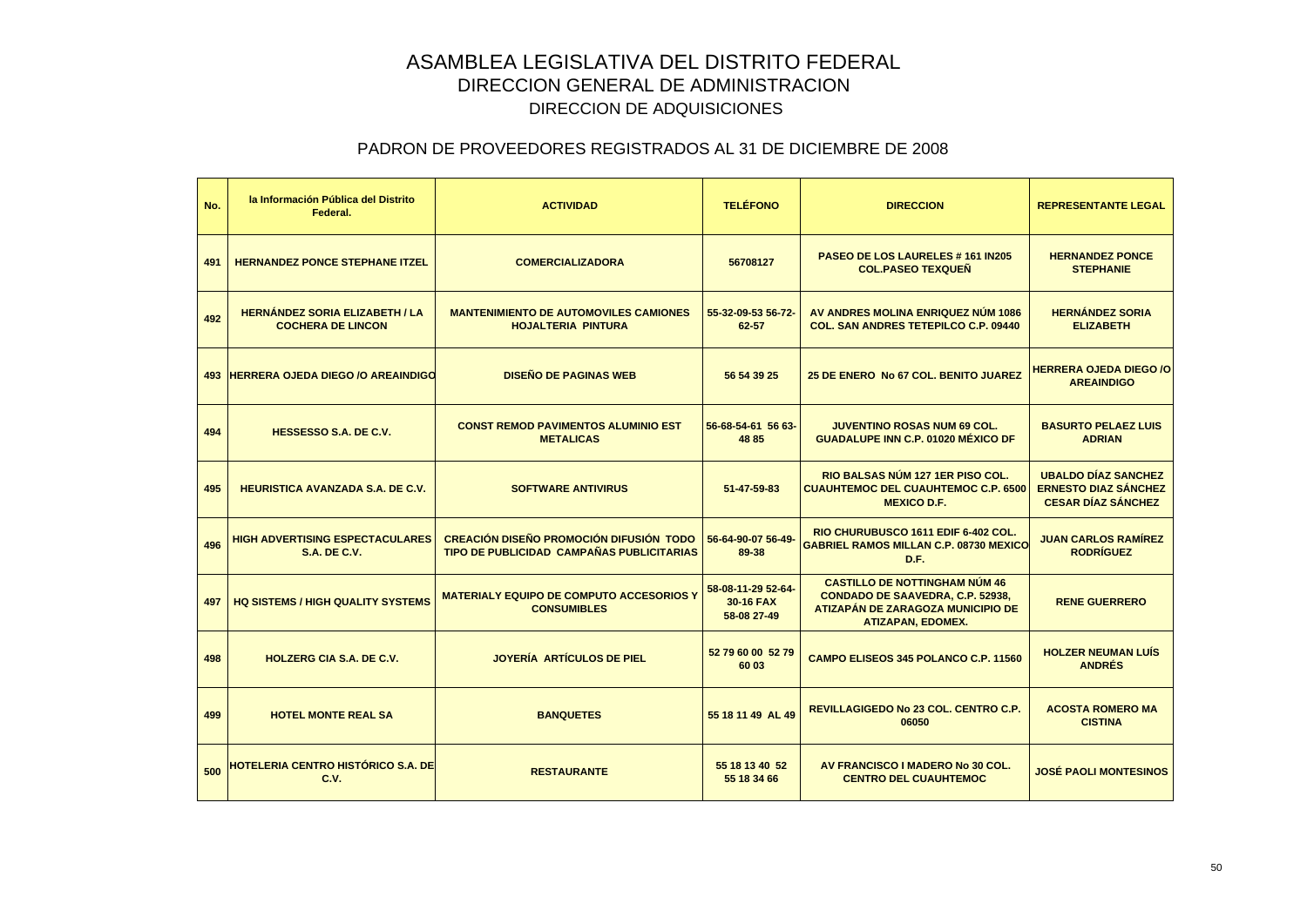| No. | la Información Pública del Distrito<br>Federal.                                                     | <b>ACTIVIDAD</b>                                                                                                  | <b>TELÉFONO</b>                    | <b>DIRECCION</b>                                                                                              | <b>REPRESENTANTE LEGAL</b>                     |
|-----|-----------------------------------------------------------------------------------------------------|-------------------------------------------------------------------------------------------------------------------|------------------------------------|---------------------------------------------------------------------------------------------------------------|------------------------------------------------|
| 501 | <b>HUELLA LITOGRÁFICA SA DE CV</b>                                                                  | <b>IMPRESOS</b>                                                                                                   | 57 81 41 09<br>57 81 72 51         | <b>CUITLAHUAC No 94 COL. ARAGÓN</b>                                                                           | <b>ALFONSO ABAD LAMAS</b>                      |
| 502 | <b>HUERTA CRUZ MA CRISTINA</b>                                                                      | <b>EXPOSITOR</b>                                                                                                  | 53 12 28 79                        | <b>C MARIO RUIZ DE CHÁVEZ No 9 COL.</b><br><b>CAPULÍN SOLEDAD</b>                                             |                                                |
| 503 | <b>HUERTA MORRO GUSTAVO</b>                                                                         | <b>SERVICIOS DE COMUNICACIÓN AUDIO</b>                                                                            | 53 92 35 08                        | <b>JAZMÍN No FRACCIONAMIENTO MIRA</b><br><b>FLORES EN TLALNEPANTLA</b>                                        | <b>HUERTA MONRO GUSTAVO</b>                    |
| 504 | <b>HURTADO GUTIERREZ RAUL /O</b><br><b>COMERCIALIZADORA DE BIENES</b><br><b>PRODUCTOS SERVICIOS</b> | <b>COMERCIALIZACION DE PRODUCTOS SERVICIOS</b>                                                                    | 32 26 9461                         | 53-58-35-86 044 55 EMILIANO ZAPATA Nº 38 LOCAL - A COL. SAN<br><b>FRANCISCO CUAUTLALPAN NAUCALPAN</b>         | <b>HURTADO GUTIERREZ</b><br><b>RAUL</b>        |
| 505 | <b>IBARRA ALVARADO ANTONIO ISSAC</b>                                                                | REPARACIÓN DE REFRIGERACIÓN AIRE<br><b>ACONDICIONADO</b>                                                          | 56 42 07 33                        | <b>ABRAHAM GONZALEZ MZ 38 LOT 416 COL.</b><br>SANTA MARIA AZTAHUACAN C.P. 09500                               | <b>ANTONIO ISAAC IBARRA</b><br><b>ALVARADO</b> |
| 506 | <b>IMAGEN DE INMUEBLES S.A. DE C.V.</b>                                                             | <b>MANTENIMIENTO A INMUEBLES</b>                                                                                  | 56 75 95 52 5675<br>94 59          | <b>PROLONGACIÓN DIVISIÓN DEL NORTE NO</b><br>4945 1er PISO COL. LOS CEBADA                                    | <b>JOSÉ LUÍS GÓMEZ</b><br><b>MORENO</b>        |
| 507 | <b>IMMCOP SC</b>                                                                                    | <b>MERCADOTECNIA ESTUDIOS POLÍTICOS</b>                                                                           | 56 61 02 99 56 63<br>5479          | <b>MINERVA No 77 COL. CRÉDITO</b>                                                                             | <b>LIC LOURDES BOSCH</b><br><b>MUÑOZ</b>       |
| 508 | <b>IMPERIO AUTOMOTRIZ DE ORIENTE S.A.</b><br>DE C.V.                                                | <b>COMPRA-VTA AUTOMOVILES REFACCIONES</b><br><b>ACCESORIOS CAMIONES TRACTOCAMIONES</b><br><b>MOTOCICLETAS ETC</b> | 57 45 13 80 57 45<br>1385          | <b>CALZ IGNACIO ZARAGOZA 1927 COL. UH</b><br>CABEZA DE JUÁREZ C.P. 09277 DEL<br><b>IZTAPALAPA MEXICO D.F.</b> | <b>PABLO MARIANO PIROLO</b><br><b>CHEMES</b>   |
| 509 | <b>IMPERIO AUTOMOTRIZ DEL NORTE S.A.</b><br>DE C.V.                                                 | <b>AUTOS VENTA SERVICIOS PINTURA REFACCIONES 55</b>                                                               | 5547-7500 AL 044<br>47 55 96<br>99 | AV INSURGENTES NORTE No 260 COL.<br><b>SANTA MARIA LA RIBERA</b>                                              | <b>OCTAVIO GARCÍA</b><br><b>HERRERA</b>        |
| 510 | <b>IMPLEMENTOS FOTOGRÁFICOS S.A. DE</b><br>C.V.                                                     | <b>COMERCIALIZADORA</b>                                                                                           | 55 77 85 00 57 81<br>2798          | <b>TENAO No 33 COL. TEPEAC INSURGENTES</b><br><b>C.P. 07020 DEL GUSTAVO A MADERO</b><br><b>MEXICO D.F.</b>    | <b>MELENDEZ BRINGAS RAUL</b>                   |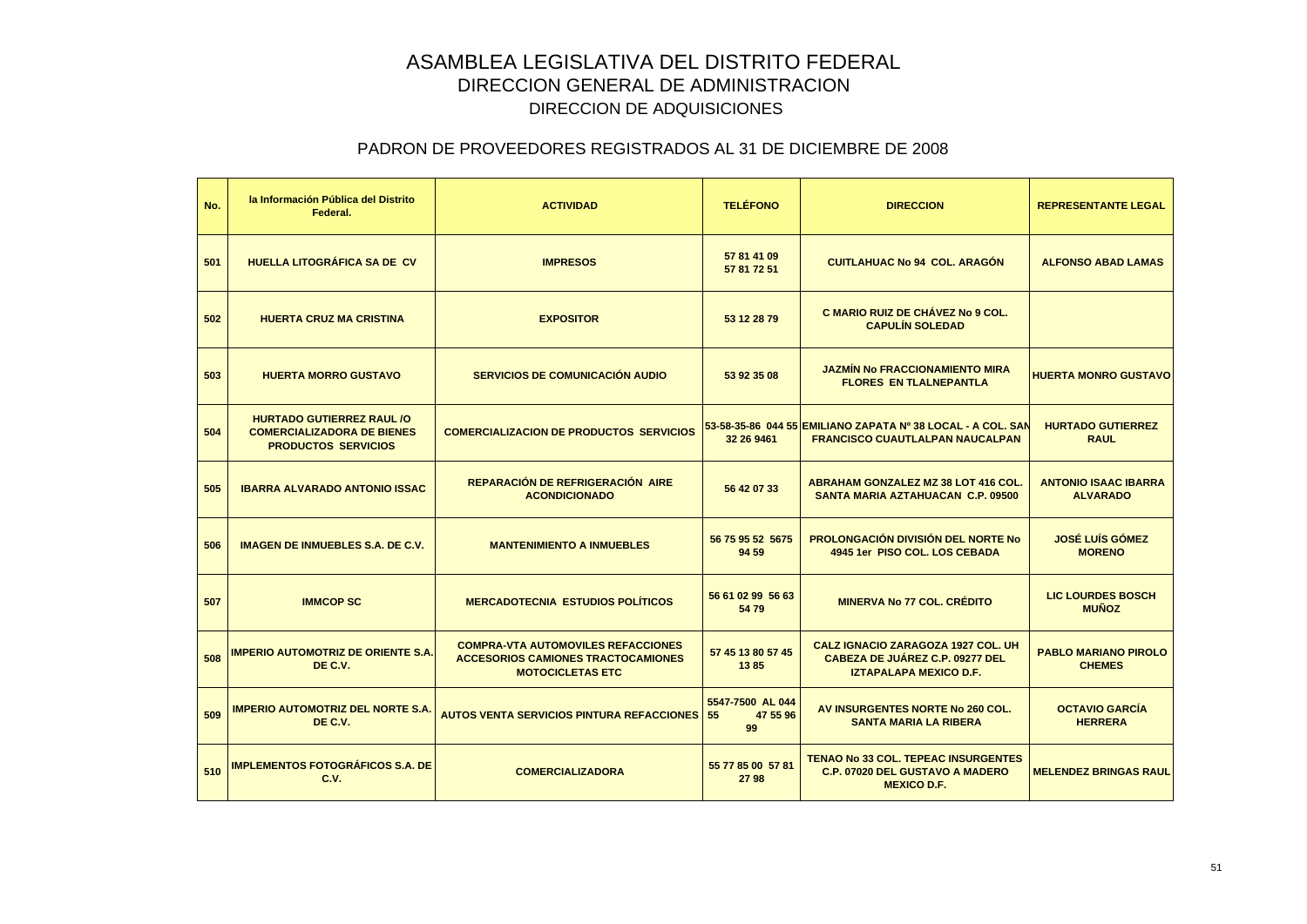| No. | la Información Pública del Distrito<br>Federal.                 | <b>ACTIVIDAD</b>                                                                   | <b>TELÉFONO</b>                             | <b>DIRECCION</b>                                                                                                        | <b>REPRESENTANTE LEGAL</b>                                                                                                   |
|-----|-----------------------------------------------------------------|------------------------------------------------------------------------------------|---------------------------------------------|-------------------------------------------------------------------------------------------------------------------------|------------------------------------------------------------------------------------------------------------------------------|
| 511 | <b>IMPRENTAMEX SA</b>                                           | <b>IMPRESIÓN</b>                                                                   | 52-50-56-08                                 | LAGO WETTER N 146 COL. ANAHUAC C.P.<br>11320 MÉXICO DF                                                                  | <b>ABEL ÁNGELES ROBLES</b>                                                                                                   |
| 512 | <b>IMPRESIONES PRECISAS ALFER S.A. DE</b><br>C.V.               | <b>EDITORIAL IMPRENTA ENCUADERANCIÓN</b>                                           | 58-40-20-20 58-40-<br>$12 - 00$             | <b>NAUTLA 161 BODEGA 8 COL. SAN JUAN</b><br>XALPA DE IZTAPALAPA MEXICO D.F. C.P.<br>09850                               | <b>GUILLERMO LEZAMA</b><br><b>ESPINOZA DE LOS</b><br><b>MONTEROS GUILLERMO</b><br><b>LEZAMA BARREDA</b><br>ALE IANDRO LEZAMA |
| 513 | <b>IMPRESORA ALBERTHSA</b>                                      | <b>IMPRESOS</b>                                                                    | 55454127<br>52242023                        | <b>LOGO ISEO N 192 COL. ANAHUAC</b>                                                                                     | <b>RAÚL GALICIA MACIAS</b>                                                                                                   |
| 514 | <b>IMPRESORA EDITORA MEXICANA S.A.</b><br>DE C.V.               | <b>IMPRESOS</b>                                                                    | 54-87-10-00                                 | <b>CARRETERA AL LAGO DE GUADALUPE KM</b><br><b>15 COL. SQAN MIGUEL XOCHIMANGA</b><br><b>ESTADO DE MEXICO C.P. 52920</b> | <b>OFARRIL AVILA JOSE</b><br><b>ANTONIO</b>                                                                                  |
| 515 | <b>IMPRESORES EN OFFSET SERIGRAFIA</b><br><b>SC DE RL DE CV</b> | <b>IMPRESIÓN ENCUADERNACIÓN</b>                                                    | 10-49-16-62                                 | <b>PASCUAL OROZCO NUM 53 COL. SAN</b><br><b>MIGUEL IZTACALCO DEL ALVARO</b><br>OBREG.ON MEXICO D.F. C.P. 08650          | <b>MONDRAGON DE LA</b><br><b>GARZA CARLOS JAVIER</b>                                                                         |
| 516 | <b>IMPRESOS CESAR S.A. DE C.V.</b>                              | <b>IMPRESIÓN</b>                                                                   | 55 10 29 09<br><b>FAX</b><br>55 18<br>06 98 | <b>PALMA NTE 518-115 COL. CENTRO DEL</b><br><b>CUAUHTEMOC 06010 MEXICO D.F.</b>                                         | <b>CESAR MORA CAZARES</b>                                                                                                    |
| 517 | <b>IMPRESOS CHAVEZ DE LA CRUZ S.A. DE</b><br>C.V.               | <b>IMPRENTA</b>                                                                    | 55 39 51 08 56 72<br>01 19                  | <b>VALDIVIA 31 COL. MARIA DEL CARMEN</b><br><b>DELG BENITO JUÁREZ</b>                                                   | <b>ANTONIO CHAVEZ DE LA</b><br><b>CRUZ</b>                                                                                   |
| 518 | <b>IMPRESOS CHÁVEZ S.A. DE C.V.</b>                             | <b>IMPRENTA</b>                                                                    | 55 39 51 08 56 72<br>01 19                  | VALDIVIA 31 COL. MARIA DEL CARMEN C.P.<br>03540 DEL BENITO JUÁREZ                                                       | <b>ÁNGEL ASTRID CHÁVEZ</b><br><b>ENCIZO</b>                                                                                  |
| 519 | <b>IMPRESOS FLORENCIA S.A. DE C.V.</b>                          | <b>EDICIÓN IMPRESIÓN PUBLICACIÓN ETC</b>                                           | 57-56-16-57 044-55-<br>10-62-92-18          | <b>CALLE ORIENTE 253 B NÚM 41 COL.</b><br><b>AGRICOL.A ORIENTAL C.P. 08500 DEL</b><br><b>IZTACALCO MEXICO D.F.</b>      | <b>MARÍA VICTORIA ARENAS</b><br><b>ESPARZA</b>                                                                               |
| 520 | <b>IMPRESOS SANTIAGO S.A. DE C.V.</b>                           | <b>IMPRESOS EN GENERAL DISEÑO FOLLETOS</b><br><b>TIPOGRAFÍA MARCOS GRABADO ETC</b> | 56-46-24-01 56-46-<br>24-02                 | <b>TRIGO NUM 80-B COL. GRANJAS</b><br>ESMERALDA DEL IZTAPALAPA C.P. 09810<br><b>MEXICO D.F.</b>                         | <b>SOCORRO SANTIAGO</b><br><b>FLORES</b>                                                                                     |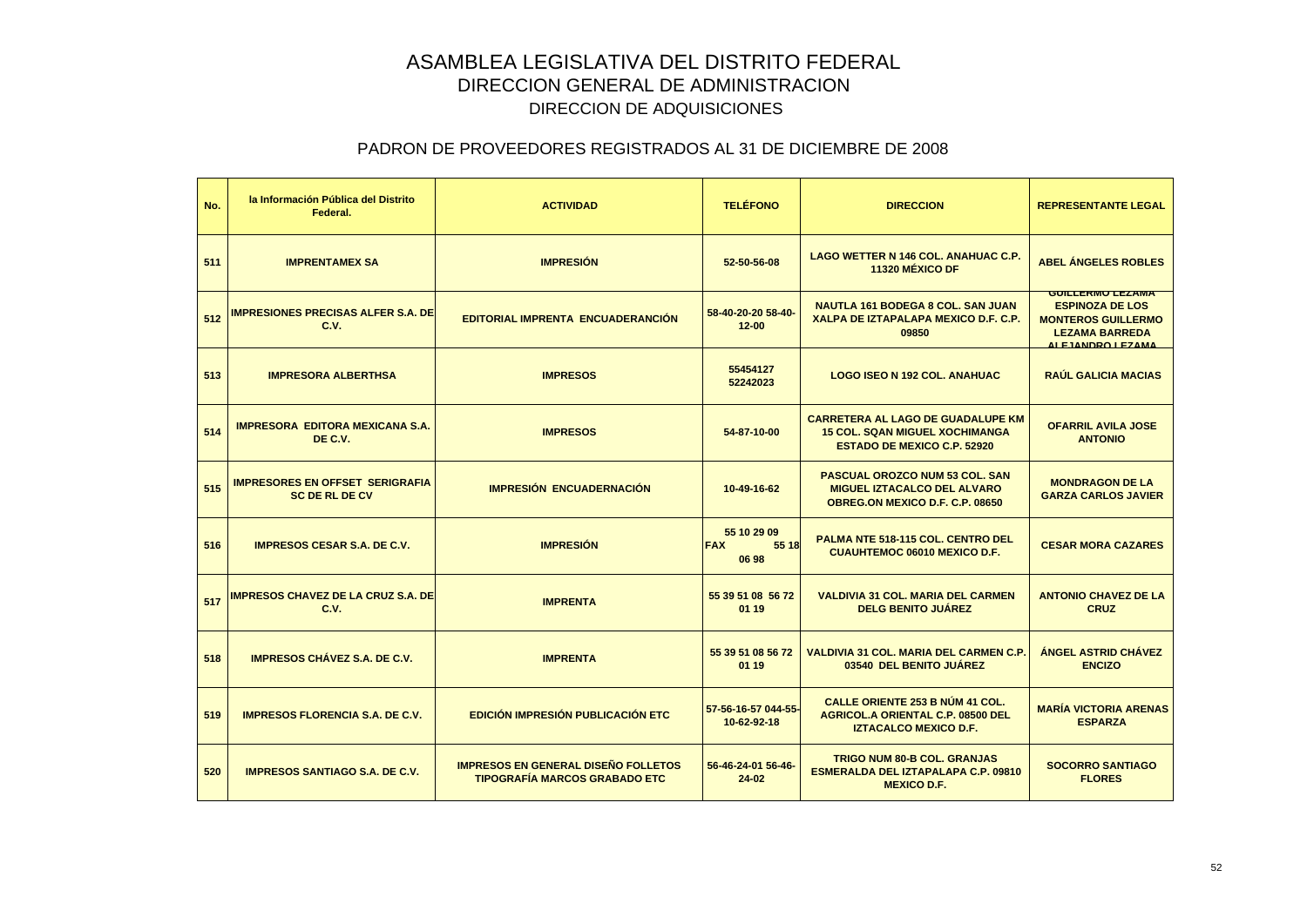| No. | la Información Pública del Distrito<br>Federal.                       | <b>ACTIVIDAD</b>                                                                                                                                    | <b>TELÉFONO</b>                                       | <b>DIRECCION</b>                                                                                                | <b>REPRESENTANTE LEGAL</b>                                                                                                            |
|-----|-----------------------------------------------------------------------|-----------------------------------------------------------------------------------------------------------------------------------------------------|-------------------------------------------------------|-----------------------------------------------------------------------------------------------------------------|---------------------------------------------------------------------------------------------------------------------------------------|
| 521 | <b>IMPULSORA DE TELECOMUNICACIONES</b><br><b>S.A. DE C.V.</b>         | <b>COMPRA-VENTA DE EPOS DE</b><br>RADIOCOMUNICACIÓN CELULAR RADIO<br><b>LOCALIZADORES EPO ELÉCTRICO DE SEGURIDAD</b><br><b>ARCOS DETECTORES ETC</b> | 56 72 33 04 55 39<br>61 38                            | <b>FERNANDO MONTES DE OCA No 195-A COL</b><br><b>INDEPENDENCIA C.P. DEL BENITO JUAREZ</b><br><b>MEXICO D.F.</b> | <b>CASTAÑEDA ALARCON</b><br><b>MANUEL</b>                                                                                             |
| 522 | <b>INDUSTRIA AZUL S.A. DE C.V.</b>                                    | <b>COMERCIALIZADORA</b>                                                                                                                             | 58 10 09 49<br>58 10 71 65                            | <b>VICENTE GUERRERO No 7 COL, SAN</b><br><b>BARTOLO AMEALCO</b>                                                 | <b>RAMOS SALMONTE</b><br><b>ENRIQUE</b>                                                                                               |
| 523 | <b>INDUSTRIAL DE PINTURAS VOLTON S.A.</b><br>DE C.V.                  | <b>PINTURAS ESMALTES RESINAS ETC</b>                                                                                                                | 55-64-57-01                                           | <b>INSURGENTES SUR 408-D COL. ROMA SUR</b><br><b>MEXICO D.F. C.P. 06760</b>                                     | <b>RAQUEL PEREZ</b><br><b>HERNÁNDEZ JAVIER</b><br><b>ZAVALA APARICIO DIANA</b><br><b>EDITH FLORES HERRERA</b><br>CONZALO MORENO SOLÍS |
| 524 | <b>INDUSTRIAL FERRETERA GALA S.A. DE</b><br>C.V.                      | <b>FERRETERIA</b>                                                                                                                                   | 55 16 13 91 55 16<br>01 94 52 77 10 88<br>52 72 56 74 | AV 3 No 118 COL. SAN PEDRO DE LOS PINOS<br>C.P. 03800 DEL BENITO JUAREZ MEXICO D.F.                             | <b>CLAUDIA MARIA</b><br><b>GUADALUPE MIJANGOS</b><br><b>ARREG.UI</b>                                                                  |
| 525 | <b>INDUSTRIAL OBRERO S.A. DE C.V.</b>                                 | <b>VESTUARIO DE UNIFORMES</b>                                                                                                                       | 55-90-30-32 55-79-<br>46-55                           | ALICANTE N 99 COL. ÁLAMOS DEL B<br><b>JUAREZ C.P. 03400 MEXICO D.F.</b>                                         | <b>CESAR ENRIQUE</b><br><b>ARAMBULA ALVAREZ</b>                                                                                       |
| 526 | <b>INDUSTRIAL WEAR S.A. DE C.V.</b>                                   | <b>VESTUARIO DE UNIFORMES</b>                                                                                                                       | 55 74 22 00                                           | ÁLVARO OBREG.ÓN No 154 INT 1 COL.<br><b>ROMA</b>                                                                | <b>HERNÁNDEZ PALACIOS</b><br><b>DANIEL</b>                                                                                            |
| 527 | <b>INDUSTRIAS DARL S.A. DE C.V.</b>                                   | <b>UNIFORMES</b>                                                                                                                                    | 15 46 23 50                                           | JOSÉ BERNAL COUTO NO 13 COL. MEXICO<br><b>1er SECC CD NEZAHUALCOOTL</b>                                         | <b>RODRÍGUEZ MORALES</b><br><b>PEDRO</b>                                                                                              |
| 528 | <b>INDUSTRIAS DE PINTURAS</b><br><b>INTERNACIONAL JC S.A. DE C.V.</b> | <b>PINTURAS ESMALTES RESINAS ETC</b>                                                                                                                | 10-55-12-90 10-55-<br>12-91 53-84-92-30               | AVE MORELOS PTE 158-C SAN CRISTOBAL<br><b>ECATEPEC ESTADO DE MEXICO C.P. 55000</b>                              |                                                                                                                                       |
| 529 | <b>INDUSTRIAS GOMEDI S.A. DE C.V.</b>                                 | <b>MUEBLES DE OFICINA</b>                                                                                                                           | 55 81 30 21 55 81<br>02 97 55 81 26 57                | <b>PROL SILOS No 187 COL. LOS REES</b><br>IZTAPALAPA C.P. 09840 DEL IZTAPALAPA<br><b>MEXICO D.F.</b>            | <b>GOMEZ VALENCIA JOSE</b><br>LUIS                                                                                                    |
| 530 | <b>INDUSTRIAS HABER'S SA CV</b>                                       | <b>VESTUARIO BLANCOS</b>                                                                                                                            | 53 58 52 64 53 58<br>52 43 55 76 11 68                | <b>ESFUERZO 2-A COL. LÁZARO CÁRDENAS</b>                                                                        | <b>ALBERTO HABER JASSAN</b>                                                                                                           |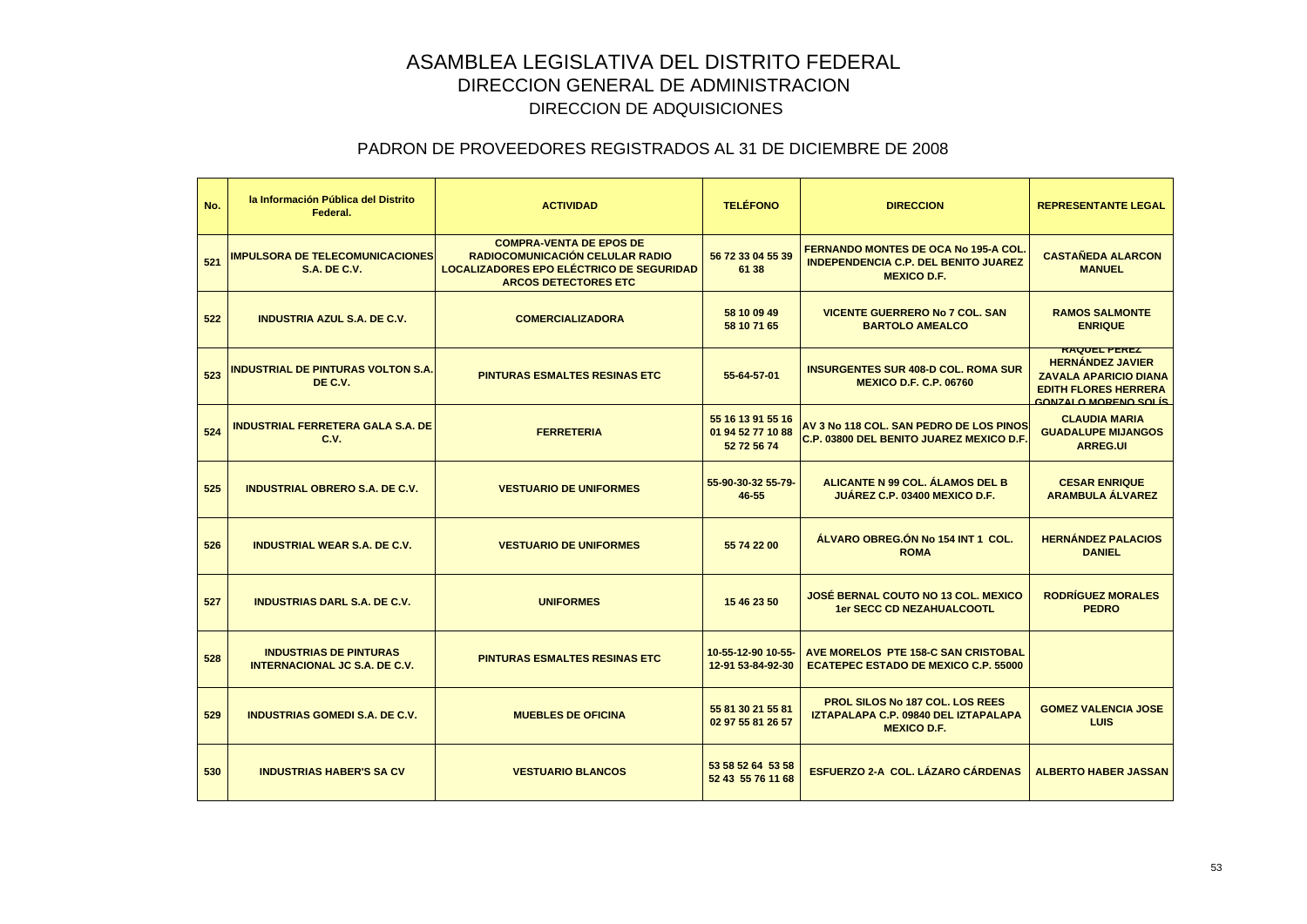| No. | la Información Pública del Distrito<br>Federal.                                      | <b>ACTIVIDAD</b>                                                                                                               | <b>TELÉFONO</b>                                | <b>DIRECCION</b>                                                                                                             | <b>REPRESENTANTE LEGAL</b>                                                                       |
|-----|--------------------------------------------------------------------------------------|--------------------------------------------------------------------------------------------------------------------------------|------------------------------------------------|------------------------------------------------------------------------------------------------------------------------------|--------------------------------------------------------------------------------------------------|
| 531 | <b>INDUSTRIAS IDEAL, S.A. DE C.V.</b>                                                | <b>MANUFACTURA DE MUEBLES Y BUTACAS</b>                                                                                        | 53 87 99 27 31 86<br>38 97<br>52<br>55 99 27   | AV. 16 DE SEPTIEMBRE No. 50 COL. ALCE<br><b>BLANCO, C.P. 53370</b>                                                           | <b>ALEJANDRO AVILA RIVERA</b>                                                                    |
| 532 | <b>INDUSTRIAS PIKAJE S.A. DE C.V.</b>                                                | REFRIGERACIÓN AIRE ACONDICIONADO PLANTAS<br>DE EMERGENCIA PREVENCIÓN DE INCENDIOS<br><b>MANTENIMIENTO EQUIPOS DE SEGURIDAD</b> | 55-86-47-56                                    | <b>CALZADA SANTA ANA NORTE NUM 67 COL</b><br><b>TORRRES LINDAVISTA DEL GUSTAVO A</b><br><b>MADERO C.P. 07208 MEXICO D.F.</b> | <b>MARIA DEL PILAR JIMENEZ</b><br><b>SALDAÑA</b>                                                 |
| 533 | <b>INDUSTRIAS RIVIERAS.A. DE C.V.</b>                                                | <b>FABRICACION REPARACION DE MUEBLES</b><br><b>METALICOS ACCESORIOS</b>                                                        | 5804 3600                                      | AV JAVIER ROJO GOMEZ N° 386 DEL<br>IZTAPALAPA MEXICODF C.P. 09300                                                            | <b>C SERGIO GONZALEZ</b><br><b>CORONA</b>                                                        |
| 534 | <b>INDUSTRIAS SANDOVAL S.A. DE C.V.</b>                                              | <b>EQUIPO DE COMPUTO FOTOCOPIADO PAPELERIA</b><br><b>CONSUMIBLES PRINCIPALMENTE</b>                                            | 26-24-25-79 52-64-<br>55-08                    | <b>MARIANO ESCOBEDO NÚM 543 DEP 104</b><br>PISO 1 COL. RINCON DEL BOSQUE C.P.<br><b>11580 MEXICO D.F.</b>                    | <b>ANTONIO LOZOA DEL</b><br><b>LLANO MARCO ANTONIO</b><br><b>GARCÍA HERNÁNDEZ</b><br>(APODERADO) |
| 535 | <b>INFANTE ALVARADO DAVID</b>                                                        | <b>SERVICIOS DE CONSULTORIA</b>                                                                                                | 56-55-73-89                                    | <b>RINCONADA LAGOS EDIF MARACAIBO 402</b><br>PEDREG.AL DE CARRASCO C.P. 04700<br><b>MEXICO D.F.</b>                          | <b>DAVID INFANTE ALVARADO</b>                                                                    |
| 536 | <b>INFANTE POSADAS ALFONSO /</b><br><b>CONSORCIO DE</b><br><b>TELECOMUNICACIONES</b> | <b>TELECOMUNICACIONES INTALACIÓN</b><br><b>MANTENIMIENTO DE EQUIPO TELEFONICO</b>                                              | 26-44-61-21 35-38-<br>15-98                    | <b>MARIQUITA LINDA NÚM 377 COL. BENITO</b><br><b>JUÁREZ NEZAHUALCOOTL ESTADO DE</b><br><b>MÉXICO C.P. 57000</b>              | <b>ALFONSO INFANTE</b><br><b>POSADAS</b>                                                         |
| 537 | <b>INFORED COMERCIAL S.A. DE C.V.</b>                                                | <b>TRANSMISIÓN DE SPOTS</b>                                                                                                    | 53 29 11 82 53 29<br>11 22                     | <b>LA PRESA No 212 SAN JERONIMO</b>                                                                                          | <b>ALONSO FRANCISCO</b>                                                                          |
| 538 | <b>INFORMATICA INTEGRAL</b><br><b>ADMINISTRATIVA S.A. DE C.V.</b>                    | <b>EQUIPO DE COMPUTO</b>                                                                                                       | 56 82 87 14 55 43<br>38 23 91 73               | <b>DIVISION DEL NORTE No 525 DES 301 COL.</b><br><b>DEL VALLE</b>                                                            | <b>JIMENEZ LOPEZ JAIR</b><br><b>FERNANDO</b>                                                     |
| 539 | <b>INFORMÁTICA DISEÑO CORPORATIVO</b><br><b>S.A. DE C.V.</b>                         | <b>COMPUTO CONSUMIBLES</b>                                                                                                     | 56 58 46 23                                    | <b>COPILCO No 102-1 COL. COPILCO</b><br><b>UNIVERSIDAD</b>                                                                   | <b>VARELA SEGOVIANO</b><br><b>ANTONIO MIGUEL ÁNGEL</b>                                           |
| 540 | ING MIGUEL MONTES DE OCA<br>ASOCIADOS S.A. DE C.V.                                   | <b>ESTUDIOS PROECTOS DIRECCIÓN SUPERVISIÓN</b><br><b>DE TODA CLASE DE OBRAS</b>                                                | 55-76-08-37 53-58-<br>13-09 FAX<br>53-59-30-38 | <b>AVE PARQUE CHAPULTEPEC NUM 101</b><br><b>PRIMER PISO COL. DEL PARQUE C.P. 53390</b><br><b>NAUCALPAN ESTADO DE MEXICO</b>  | <b>JUAN MONTES DE OCA</b><br><b>CORNEJO</b>                                                      |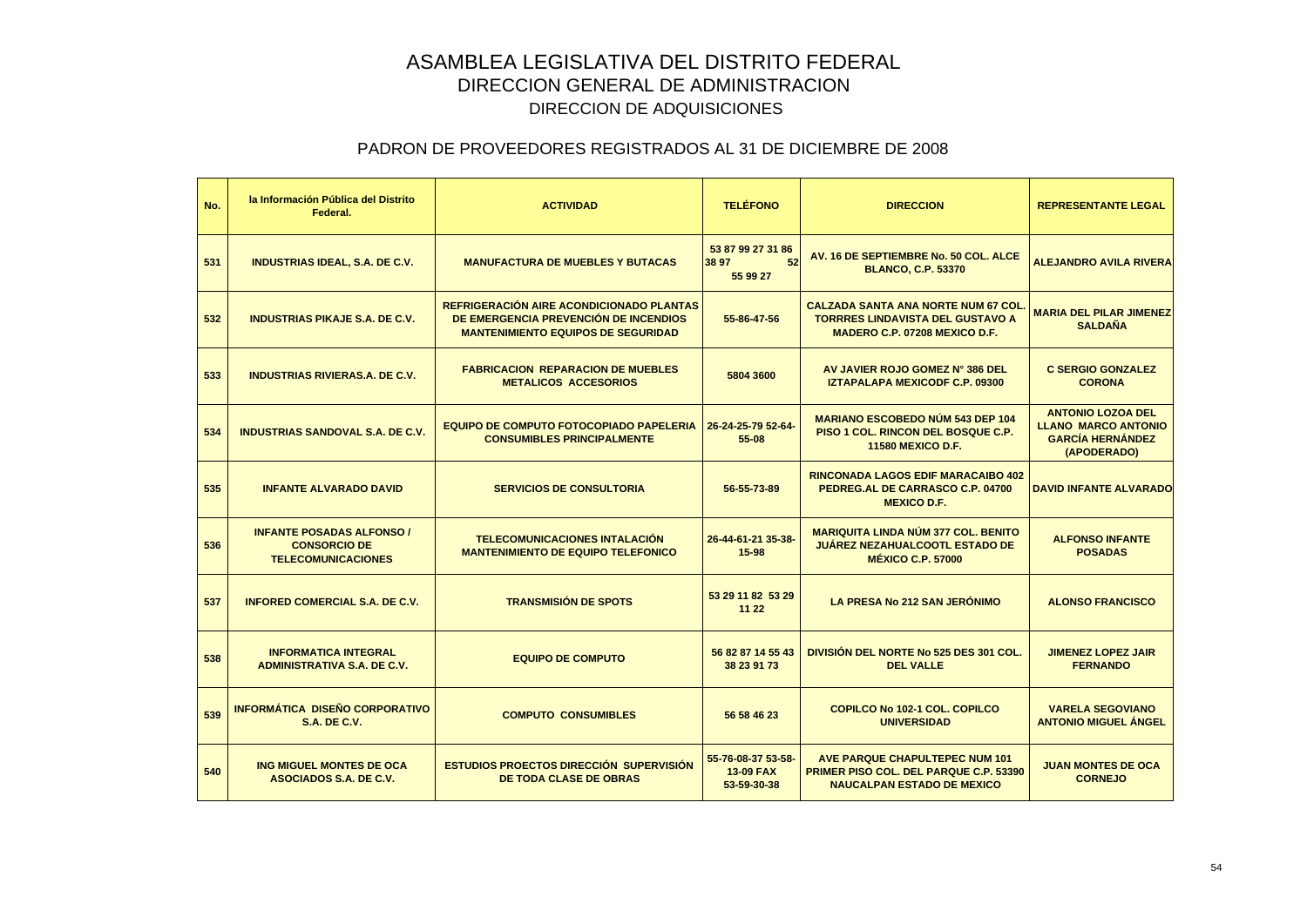| No. | la Información Pública del Distrito<br>Federal.                                        | <b>ACTIVIDAD</b>                                                                                             | <b>TELÉFONO</b>                                 | <b>DIRECCION</b>                                                                                               | <b>REPRESENTANTE LEGAL</b>                                                 |
|-----|----------------------------------------------------------------------------------------|--------------------------------------------------------------------------------------------------------------|-------------------------------------------------|----------------------------------------------------------------------------------------------------------------|----------------------------------------------------------------------------|
| 541 | <b>ING RAON JEREZ FERNANDO</b>                                                         | <b>MAD ASERRADA MATS DE CONTRUCCION NO MET</b>                                                               | 55 46 07 63                                     | PASEO DE LA REFORMA Nº 195 5 TO PISO<br><b>502 COL. CUAHUTEMOC</b>                                             | <b>RAON JEREZ FERDANDO</b>                                                 |
| 542 | <b>INGENIERIA ELECTROMECANICA</b><br><b>PROECTO CONSTRUCCIÓN S.A. DE C.V.</b>          | <b>SERVS DE MANTTO PROECTOS CONSTRUCCIÓN</b><br><b>ARQUITECTURA</b>                                          | 55-39-22-44                                     | <b>CARLOS DAZA NÚM 119 COL. GUADALUPE</b><br><b>INSURGENTES C.P. 07870 MÉXICO DF</b>                           | <b>LUIS FRIAS MEZA</b>                                                     |
| 543 | <b>INGENIERIA EN SISTEMAS DE ALTA</b><br><b>TECNOLOGIA EN SISTEMAS S.A. DE</b><br>C.V. | <b>COMERCIALIZADORA</b>                                                                                      | 044 55 25 63 84 92                              | BELLAS ARTES # 312 COL. FEDERAL C.P.<br>15700                                                                  | <b>CORDERO MARTINEZ</b><br><b>MAETZIN</b>                                  |
| 544 | <b>INGENIERIA EN TELEFONICA</b><br><b>CONSTRUCCION S.A. DE C.V. (INTELCO)</b>          | <b>MANTENIMIENTO E INSTALACIONES</b>                                                                         | 56-95-48-45                                     | <b>CARLOTA ARMERO Nº 288 UNIDAD CTM V</b><br><b>CULHUACAN C.P. 04480</b>                                       |                                                                            |
| 545 | <b>INGENIERÍA ARQUITECTURA</b><br><b>EMPRESARIAL S.A. DE C.V.</b>                      | <b>INGENIERÍA ARQUITECTURA EN GENERAL</b>                                                                    | 59 86 50 67<br>56 08 78 98                      | <b>CALLE JOSÉ MARIA VELASCO MZA 2 LTE 4</b><br><b>NUM31FRACC VILLAS DE AOTLA</b><br><b>IXTAPALUCA</b>          | <b>ALFREDO CÁRDENAS</b><br><b>VILLADA</b>                                  |
| 546 | <b>INGENIERIA COMERCIALIZADORA</b><br>TERFS.A. DE C.V.                                 | <b>EQUIPO MATERIALES PARA EL COMERCIO</b><br><b>SERVICIOS</b>                                                | 7282810716                                      | <b>AVENIDA PERALTA Nº 12 COL.STA CRUZ</b><br><b>CHINAHUAPA C.P. 52050 MEXICODF</b>                             | <b>JESUS FERNANDEZ ROJAS</b><br><b>JOSE LUIS FERNANDEZ</b><br><b>ROJAS</b> |
| 547 | <b>INGENIERÍA MAQUINARIA</b><br>ELECTROMECÁNICA S.A. DE C.V.                           | <b>PLANTA DE LUZ</b>                                                                                         | 58 67 04 22 58 67<br>04 33 58 67 19 87          | VÍA JOSÉ LÓPEZ PORTILLO KM 215 COL.<br><b>LÁZARO CÁRDENAS</b>                                                  | <b>GAMA RAMÍREZ JUAN</b><br><b>CARLOS</b>                                  |
| 548 | <b>INGENIERIA SISTEMAS DE COMPUTO</b><br><b>EMPRESARIAL S.A. DE C.V.</b>               | <b>DISEÑO IMPLANTACIÓN DESARROLLO DE</b><br>SISTEMAS DE PROGRAMAS DE INFORMÁTICA<br><b>EQUIPO DE COMPUTO</b> | 31-54-59-88                                     | URUGUA NÚM 15 INT LC 2 1er PISO COL.<br><b>CENTRO DEL CUAUTEMOC C.P. 06000</b><br><b>MEXICO D.F.</b>           | <b>ROMERO ESPINOZA</b><br><b>LUCIANO</b>                                   |
| 549 | <b>INGENIEROS ASOCIADOS PARA</b><br>PROECTOS SERVICIOS S.A. DE C.V.                    | <b>MANTTO ELÉCTRICO MECÁNICO EQUIPO DE</b><br><b>COMPUTO</b>                                                 | 19-97-51-32; FAX:<br>19-97-51-30 85 89<br>96 53 | <b>CALLE BUENAVISTA N 76-4 COL. LINDA</b><br><b>VISTA DEL GUSTAVO A MADERO C P 07300</b><br><b>MEXICO D.F.</b> | <b>ALFREDO HUERTA</b><br><b>GUERRA</b>                                     |
| 550 | <b>INGENIEROS ESPECIALISTAS EN</b><br><b>CIMENTACIÓN SC</b>                            | <b>MECÁNICA DE SUELO</b>                                                                                     | 56 79-97 85 56 79<br>91 00 56 77 89 03          | <b>CALLE TRES No 4 COL. ESPARTACO</b>                                                                          | <b>HÉCTOR VALVERDE</b><br><b>LANDEROS</b>                                  |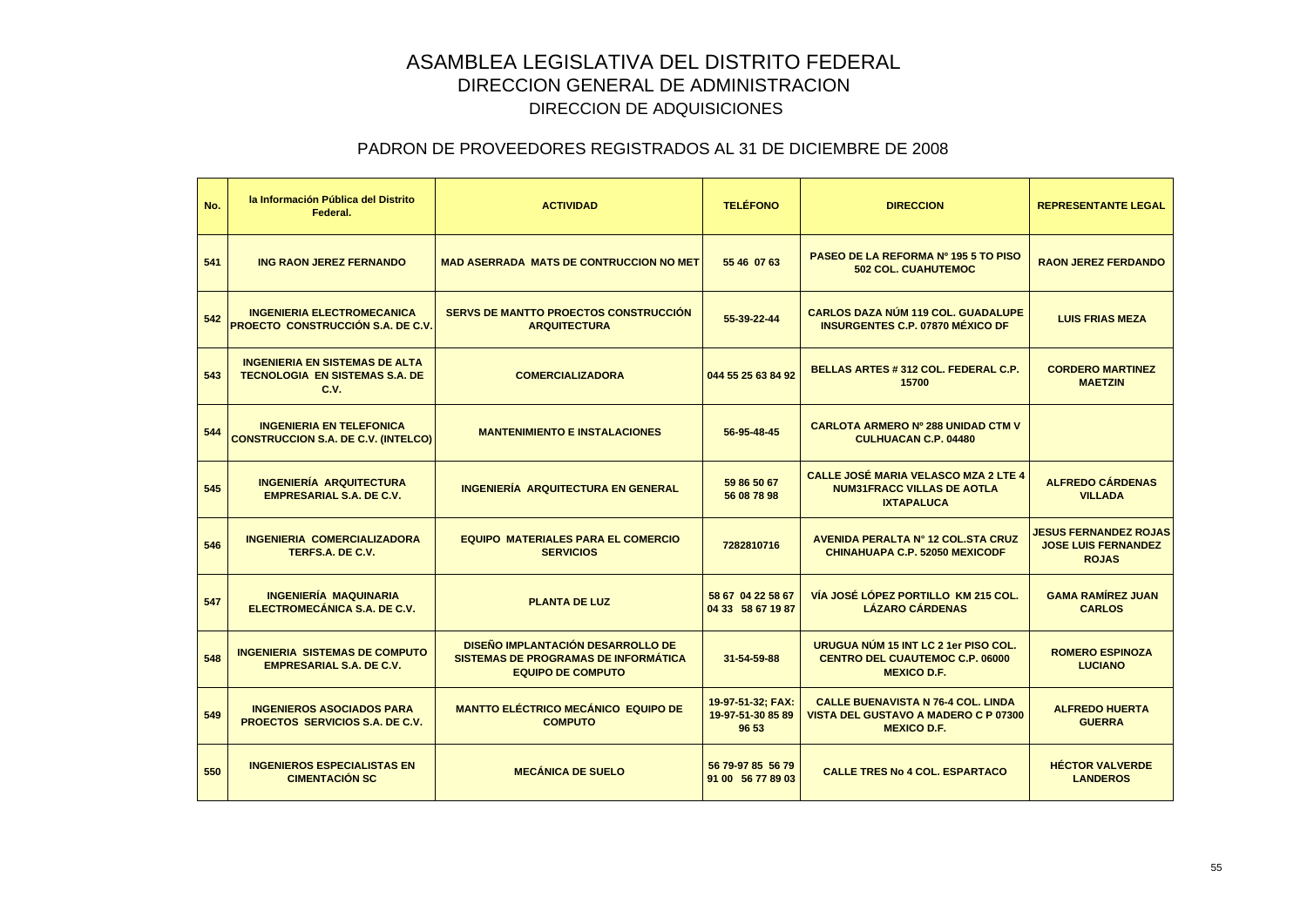| No. | la Información Pública del Distrito<br>Federal.                                                 | <b>ACTIVIDAD</b>                                                                                     | <b>TELÉFONO</b>                              | <b>DIRECCION</b>                                                                                                                                                                               | <b>REPRESENTANTE LEGAL</b>                  |
|-----|-------------------------------------------------------------------------------------------------|------------------------------------------------------------------------------------------------------|----------------------------------------------|------------------------------------------------------------------------------------------------------------------------------------------------------------------------------------------------|---------------------------------------------|
| 551 | <b>INMOBILIARIA DEL NORTE SA</b>                                                                | <b>ESTACIONAMIENTOS</b>                                                                              | 52 86 16 04                                  | <b>HAMBURGO No 70-105 COL. JUÁREZ</b>                                                                                                                                                          | <b>MILÁN HADDAD DIVO</b>                    |
| 552 | <b>INMUEBLES STOR, S.A. DE.C.V.</b>                                                             | <b>ESTACIONAMIENTOS</b>                                                                              | 52 08 28 86<br>55 63 83 00<br>19 94 48 03 55 | <u>GUTA NO. 13 CUL. INSURGENTES MIACUAC,</u><br>C.P. 03920, DEL. BENITO JUAREZ, MEXICO<br>D.F.<br><b>ALABAMA No. 77</b><br>COL. NAPOLES, C.P. 03810, DEL. BENITO<br><b>ILIAREZ MEXICO D.E.</b> | <b>SARA DJAMUS MOISES</b>                   |
| 553 | <b>INNOVACION GRAFICA</b>                                                                       | <b>IMPRESOS EN GENERAL DISEÑO FOLLETOS</b><br><b>TIPOGRAFÍA ETC</b>                                  |                                              | AV FERROCARRIL DE RIO #2 COL. EL<br>RODEO MEXICODF DEL IZTACALCO C.P.<br>08510                                                                                                                 |                                             |
| 554 | <b>INNOVACIÓN MILENIUM S.A. DE C.V.</b>                                                         |                                                                                                      | 20-88-72-60                                  | 55-64-45-25 044-55- ANAHUAC NÚM 92 COL, ROMA SUR MEXICO<br>D.F.                                                                                                                                |                                             |
| 555 | <b>INSCOM S.A. DE C.V.</b>                                                                      | <b>SERVICIO DE MANTENIMIENTO PREV CORRECTIVO</b><br>A LOS CONMUTADORES SISTEMAS<br><b>MULTILINEA</b> | 5264 3732                                    | <b>MONTERRE Nº 150 3er PISO COL.ROMA SUR</b><br><b>MEXICODF C.P. 06700</b>                                                                                                                     | <b>LICLUIS MARIO LOPEZ</b><br><b>BURGOS</b> |
| 556 | <b>INSELEC S.A. DE C.V.</b>                                                                     | <b>MANTENIMIENTO DE AIRE ACONDICIONADO</b>                                                           | 53 88 74 86 53 88<br>76 11 53 92 73 43       | AV PARLILLAR No 10 ESQ VALLEJO COL.<br><b>PROGRESO NACIONAL C.P. 07600 DEL</b><br><b>GUSTAVO A MADERO MEXICO D.F.</b>                                                                          | <b>GRISELDA DÍAZ GÓMEZ</b>                  |
| 557 | <b>INST IBEROAMERICANO PARA EL</b><br><b>FORTALECIMIENTO DEL PODER</b><br><b>LEGISLATIVO AC</b> | <b>CURSOS</b>                                                                                        | 55757332                                     | <b>CLL MANZANAS 56 DEP 203 PISO 2 COL.</b><br><b>TLACOQUEMECATL DEL VALLE C.P. 03100</b>                                                                                                       | <b>NAVA GOMAR SALVADOR</b><br><b>OLIMPO</b> |
| 558 | <b>INSTITUTO ESTUDIOS FISCALES</b><br><b>ADMÓN AC</b>                                           | <b>CURSOS</b>                                                                                        | 55 14 35 26 55 14<br>82 43 52 08 02 71       | <b>VALLADOLID NO 37 PB PB COL. ROMA</b>                                                                                                                                                        | <b>PATIÑO SOTO JESÚS</b>                    |
| 559 | <b>INSTITUTO MEXICANO DE LA RADIO</b>                                                           | <b>TRANSMISIÓN DE SPOTS</b>                                                                          | 56 28 17 00 56 28<br>17 31 56 04 67 53       | <b>MAORAZGO No 83 COL. XOCO</b>                                                                                                                                                                | <b>RUBIO ÁLVAREZ</b><br><b>LEONARDO</b>     |
| 560 | <b>INSTITUTO NACIONAL DE</b><br><b>ADMINISTRACIÓN PUBLICA AC</b>                                | <b>SEMINARIOS ESTUDIOS</b>                                                                           | 50 81 26 00 55 70<br>05 32                   | <b>PROLONGACIÓN PASEO DE LA REFORMA</b><br>2151 COL. PALO ALTO                                                                                                                                 | <b>LIC JOSE RAFAEL</b><br><b>CASTELAR</b>   |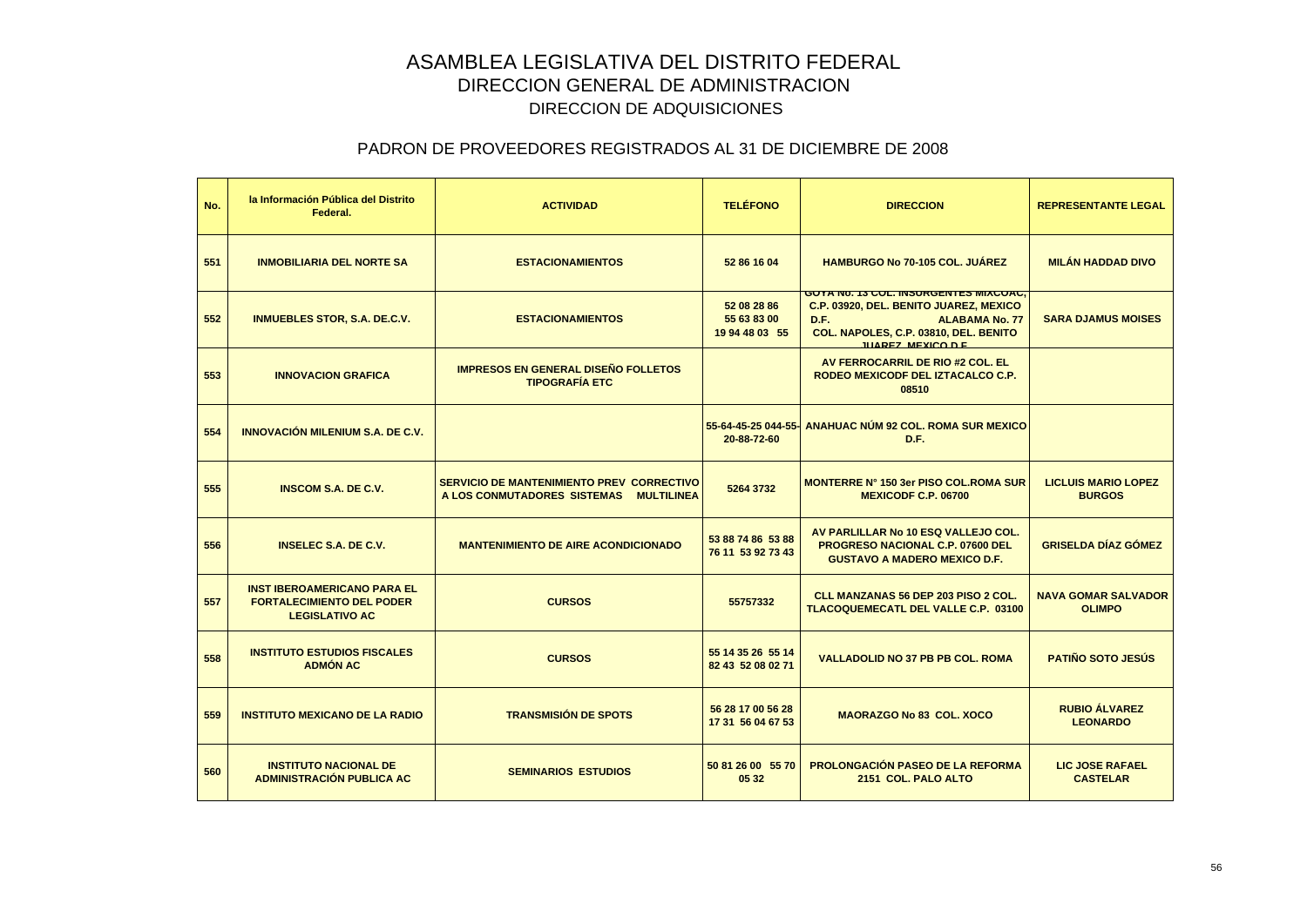| No. | la Información Pública del Distrito<br>Federal.                                                         | <b>ACTIVIDAD</b>                                                                                                       | <b>TELÉFONO</b>                           | <b>DIRECCION</b>                                                                                     | <b>REPRESENTANTE LEGAL</b>                                                                                            |
|-----|---------------------------------------------------------------------------------------------------------|------------------------------------------------------------------------------------------------------------------------|-------------------------------------------|------------------------------------------------------------------------------------------------------|-----------------------------------------------------------------------------------------------------------------------|
| 561 | <b>INSTITUTO NACIONAL PARA EL</b><br><b>DESARROLLO ARCHIVISTICO AC</b>                                  | <b>CURSOS ARCHIVO</b>                                                                                                  | 57 09 70 71 EXT.<br>4008                  | AV JOSÉ MARIA IZAZAGA No 89 COL.<br><b>CENTRO</b>                                                    | <b>SALAZAR DORANTES</b><br><b>LAURA GABRIELA</b>                                                                      |
| 562 | <b>INSTITUTO POLITECNICO NACIONAL /</b><br><b>CENTRO DE EDUCACIÓN CONTINUA</b><br><b>UNIDAD ALLENDE</b> | <b>CAPACITACIÓN CURSOS ETC</b>                                                                                         | 57 29-63-00<br>EXT.<br>64639              | ALLENDE No. 38 COL. CENTRO, C.P. 06010,<br>DEL. CUAUHTEMOC, MEXICO D.F.                              | <b>MENC SILVERIO</b><br><b>GONZALEZ LIZARRAGA</b>                                                                     |
| 563 | <b>INTEGRACIÓN DE SISTEMAS</b><br><b>COMPLEJOS S.A. DE C.V.</b>                                         | SOFTWARE ASESORIA CONSULTORIA<br><b>ACCESORIOS DE EQUIPO DE COMPUTO</b>                                                | 59-09-17-00                               | <b>GUILLERMO GONZÁLEZ CAMARENA NUM</b><br>1450 PISO 1-C COL. SANTA FE C.P. 01210<br><b>MÉXICO DF</b> | <b>JORGE LUIS RODRIGUEZ</b><br><b>MARTÍNEZ</b>                                                                        |
| 564 | <b>INTELIGENCIA EN NEGOCIOS</b><br><b>CORPORATIVOS S.A. DE C.V.</b>                                     | <b>IMPLEMENTACIÓN DE SISTEMAS MANTENIMIENTO</b><br><b>SERVICIO</b>                                                     | 01 800 759 INCO<br>01 449<br>978<br>14 08 | AV AGUASCALIENTES SUR 2625 1ER PISO<br><b>JARDINES DE LAS FUENTES</b><br><b>AGUASCALIENTES AGS</b>   | <b>HERMOSILLO RODRÍGUEZ</b><br><b>ALFONSO</b>                                                                         |
| 565 | <b>INTELIGENCIA TECNOLOGÍA</b><br><b>INFORMÁTICA S.A. DE C.V.</b>                                       | <b>EQUIPOS SISTEMAS PARA EL PROCESAMIENTO DE</b><br><b>DATOS PARTES TERMINALES PERIFÉRICOS SUS</b><br><b>PROGRAMAS</b> | 52-03-93-92                               | LOPE DE VEGA 111 PISO 6 COL.<br><b>CHAPULTEPEC MORALES C.P. 11560</b><br><b>MEXICO D.F.</b>          | <b>REP LEGAL</b><br><b>RAUL</b><br><b>VAZQUEZ RODRIGUEZ</b><br><b>APODERADO: RAMIRO</b><br><b>ALVIZOURI CONTRERAS</b> |
| 566 | <b>INTELIGLOBE S.A. DE C.V.</b>                                                                         | <b>TRAMITES REG.ISTROS ANTE COMUNICACIONES</b><br><b>TRANSPORTES REDES DE TELECOMUNICACIONES</b>                       | 55-88-63-52                               | DR J VELASCO NÚM 156 - B -101 COL.<br>DOCTORES DEL CUAUHTEMOC MEXICO D.F.<br>C.P. 06720              | <b>JUAN MANUEL GONZALEZ</b><br><b>MARTINEZ</b>                                                                        |
| 567 | <b>INTERNACIONAL MUDANCERA</b><br><b>MEXICANA S.A. DE C.V.</b>                                          | <b>FLETES MUDANZAS</b>                                                                                                 | 55 93 94 88 52 29<br>11 99                | ALLORI No 34 COL. ALFONSO XIII DEL<br>ÁLVARO OBREG.ÓN                                                | <b>JOSÉ GERARDO ROJO</b><br><b>LÓPEZ</b>                                                                              |
| 568 | <b>INTERNACIONAL SEWING COMPAN S.A.</b><br>DE C.V.                                                      | <b>VESTUARIO TEXTIL</b>                                                                                                | 56 74 93 69                               | ELISA 34-A COL. NATIVITAS                                                                            | <b>JORGE ALBERTO LÓPEZ</b><br><b>PERERA</b>                                                                           |
| 569 | <b>INTRAGOB SC</b>                                                                                      | <b>CONSULTORIA ASESORIA TODA CLASE DE</b><br><b>SERVICIOS</b>                                                          | 34 05                                     | 5543 89 26 55 38 5 DE FEBRERO No 609-1 ÁLAMOS SEGOVIA<br>CÁDIZ BENITO JUÁREZ C.P. 03400              | <b>ARTURO BUSTO</b><br><b>HERREJON</b>                                                                                |
| 570 | <b>INIGUEZ OCHOA CLAUDIA GABRIELA</b>                                                                   | <b>COMERCIALIZADORA MATERIAL ELÉCTRICO</b>                                                                             | 5341-9578<br>56101637                     | <b>MAR MEDITERRÁNEO No 231-8 COL.</b><br>POPOTLA MEXICO D.F.                                         | <b>DAMIÁN QUINTANA RUIZ</b>                                                                                           |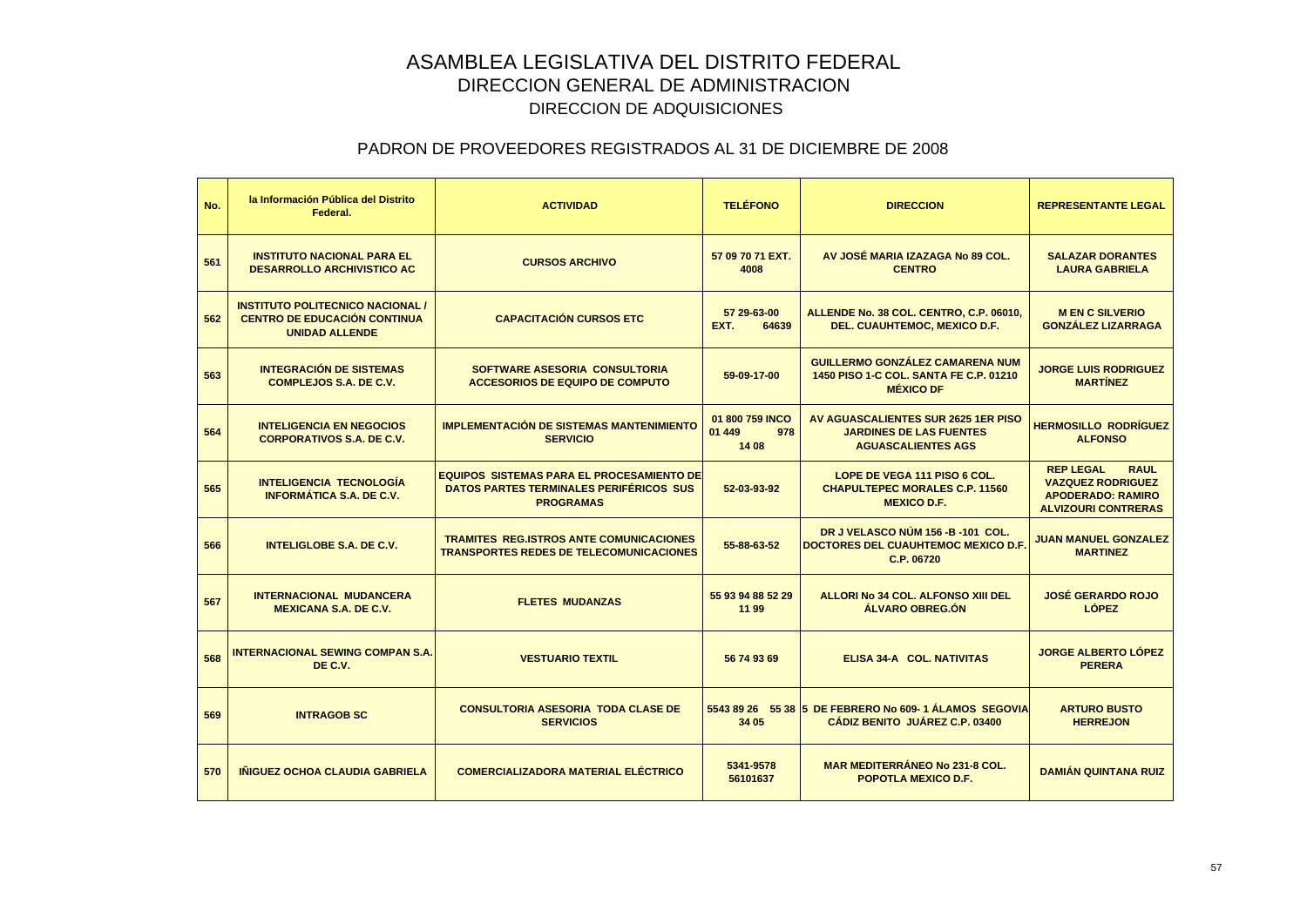| No. | la Información Pública del Distrito<br>Federal.                                                   | <b>ACTIVIDAD</b>                                                                                                                      | <b>TELÉFONO</b>                              | <b>DIRECCION</b>                                                                                                | <b>REPRESENTANTE LEGAL</b>                          |
|-----|---------------------------------------------------------------------------------------------------|---------------------------------------------------------------------------------------------------------------------------------------|----------------------------------------------|-----------------------------------------------------------------------------------------------------------------|-----------------------------------------------------|
| 571 | <b>ISA CORPORATIVO S.A. DE C.V.</b>                                                               | <b>PUBLICIDAD IMPRESA</b>                                                                                                             | 17-19-00-00 56 97<br>60 56 55 81 38 83       | <b>CULTURAS PREHISPÁNICAS NO 12 COL.</b><br><b>GRANJAS SAN ANTONIO C.P. 09070 DEL</b><br><b>IZTAPALAPA</b>      | <b>RAÚL CAMOU RODRÍGUEZ</b>                         |
| 572 | <b>ISAAC SANCHEZ HNOS</b>                                                                         | <b>ALMACENAJES MUDANZAS</b>                                                                                                           | 55-30-12-34 55-38-<br>34-57                  | <b>MORENA #1309-C COL. NARVARTE C.P.</b><br>03020                                                               | <b>SANCHEZ RESENDIS</b><br><b>EUSTORGIO</b>         |
| 573 | <b>IXAN CONSTRUCCIONES S.A. DE C.V.</b>                                                           | <b>CONSTRUCCIÓN DISEÑO ARQUITECTURA</b>                                                                                               | 30-93-39-48 57-05-<br>$37 - 80$              | <b>INSURGENTES CENTRO NÚM 125-202 COL.</b><br><b>SAN RAFAEL C.P. 06470 DEL CUAUHTEMOC</b><br><b>MEXICO D.F.</b> | <b>ELIAS FERNÁNDEZ JUAN</b><br><b>CARLOS</b>        |
| 574 | <b>IZAGUIRRE PLACEN CÍA JESÚS</b><br><b>ANTONIO /O SISTEMAS INTEGRALES</b><br><b>AUTOMOTRICES</b> | <b>TÁLLER MECÁNICO</b>                                                                                                                | 56 70 07 74 55 23<br>38 56 23                | CALZ DE LA VIGA 1702-A COL. HÉROES DE<br><b>CHURRUBUSCO</b>                                                     | <b>IZAGUIRRE PLACEN CÍA</b><br><b>JESÚS ANTONIO</b> |
| 575 | J. NEERHMESH S.A. DE C.V.                                                                         | <b>FABRICACION DE MUEBLES DE OFICINA, SILLAS Y</b><br><b>SALAS ETC.</b>                                                               | 53-00-14-65<br>53-00-25-21                   | <b>PRIMAVER No 19 COL. LOMA LINDA</b><br><b>NAUCALPAN ESTADO DE MEXICO</b>                                      | <b>HORACIO FALCON</b><br><b>BECERRIL</b>            |
| 576 | <b>J. MANZO IMPRESIONES DISEÑO S.A.</b><br>DE C.V.                                                | <b>IMPRESOS</b>                                                                                                                       | 55 88 24 09                                  | <b>SAN ANTONIO ABAD 39 LOC 3 COL.</b><br><b>OBRERA</b>                                                          | <b>MANZO ÉPEZ JAVIER</b>                            |
| 577 | <b>JAIME LOBATO GONZALEZ /</b><br><b>SONORIZACIONES JAR</b>                                       | <b>SERVICIOS DE AUDIO SONORIZACIÓN</b><br><b>PROECTORES ETC</b>                                                                       | 53-52-93-50 57 45<br>68 22                   | AV DE LAS GRANJAS No 221 INT 102 COL.<br><b>JARDÍN AZPEITIA C.P. 02530</b>                                      | <b>JAIME LOBATO GONZALEZ</b>                        |
| 578 | JAIME LÓPEZ JESSICA/O DISEÑO<br><b>SERIGRAF</b>                                                   | <b>DISEÑO GRAFICO</b>                                                                                                                 | 5239-1210 5239-<br>1211                      | CALZ REAL DE SAN MARTÍN No 166 COL.<br><b>SANTA INÉS</b>                                                        | <b>JESSICA JAIME LÓPEZ</b>                          |
| 579 | JANO S.A. DE C.V.                                                                                 | <b>PUBLICACIÓN DE PERIODICOS LIBROS REVISTAS</b><br>TODO TIPO DE IMPRESIÓN PRESTACIÓN DE<br>SERVICIOS PARA LA COMUNICACIÓN EN GENERAL | $2 - 14 - 54 - 63$ 2-14-<br>54-77 2-14-82-67 | <b>LERDO PONIENTE No 864 COL.</b><br><b>ELECTRICISTAS LOCALES TOLUCA DE</b><br>LERDO MÉXICO C.P. 50040          | <b>ALEJANDRO XAVIER</b><br><b>ESTRADA GONZÁLEZ</b>  |
| 580 | JAPA S.A. DE C.V.                                                                                 | <b>TARJETEROS METALICOS RELOJ CHECADOR</b>                                                                                            | 01-800-01-52729<br>56 51 24 85               | AVE REVOLUCIÓN NÚM 1209 COL. ALPES<br>DEL ALVARO OBREG.ON C.P. 01010 MÉXICO<br>DF                               |                                                     |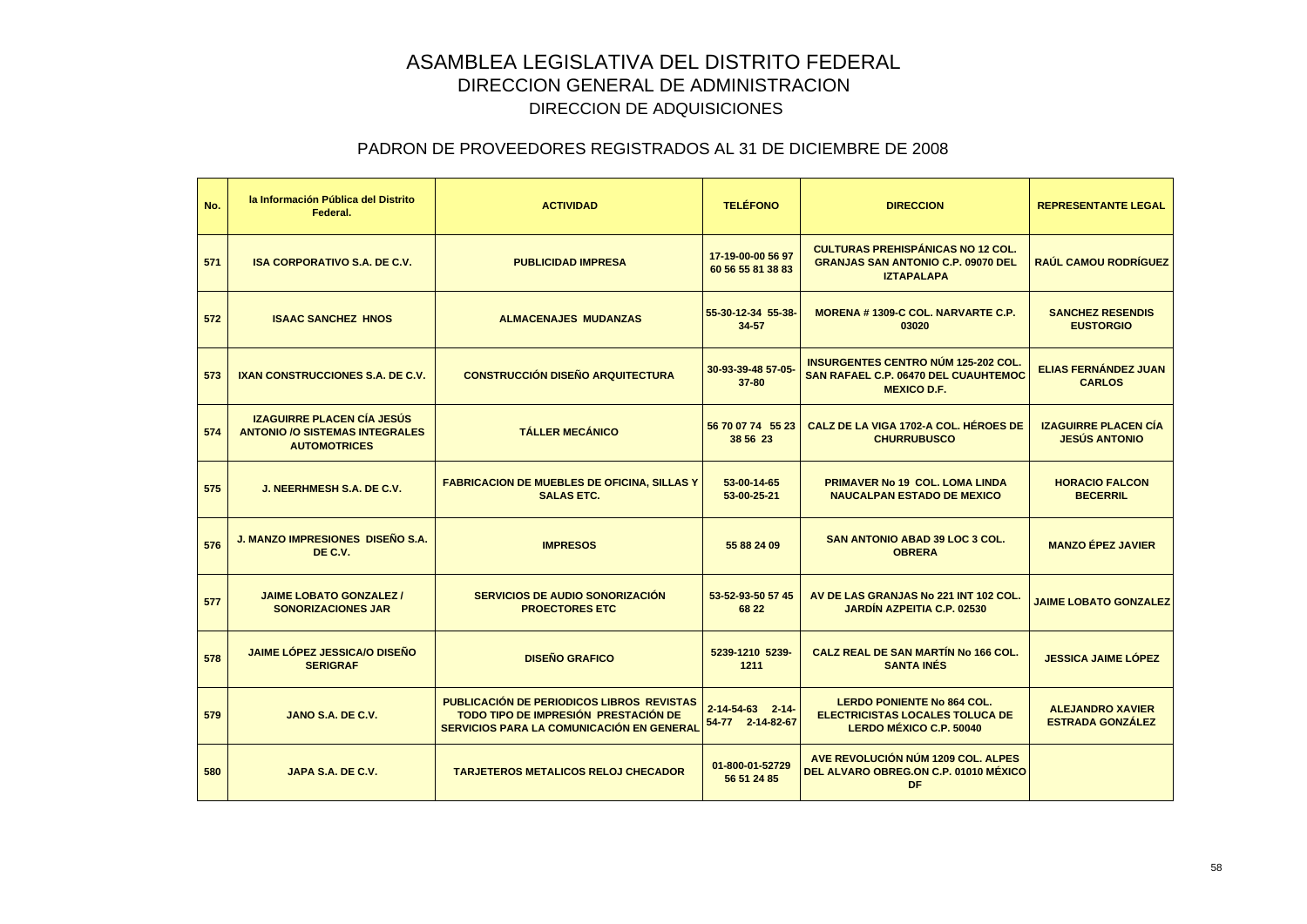| No. | la Información Pública del Distrito<br>Federal.                   | <b>ACTIVIDAD</b>                                                                                                           | <b>TELÉFONO</b>                         | <b>DIRECCION</b>                                                                                             | <b>REPRESENTANTE LEGAL</b>                                                                                                  |
|-----|-------------------------------------------------------------------|----------------------------------------------------------------------------------------------------------------------------|-----------------------------------------|--------------------------------------------------------------------------------------------------------------|-----------------------------------------------------------------------------------------------------------------------------|
| 581 | <b>JAPIRO HERMANOS S.A. DE C.V.</b>                               | <b>COMPRA VTA DE EQ DE OFICINA MOBILIARIO EPO</b><br>DE MEDICIÓN PLOMERIA ASEOTELAS MAT<br><b>DIDACTICO ART ESCOL.ARES</b> | 56-07-50-72                             | <b>PASEO DEL RIO #381 COL. PASEOS DE</b><br><b>TAXQUEÑA DEL COYOACAN C.P. 04250</b><br><b>MEXICO D.F.</b>    | <b>PRESIDENTE DEL</b><br><b>CONSEJO JOSE ALBERTO</b><br><b>MARTINEZ VAZQUEZ</b><br><b>APODERADOS LUIS</b><br><b>RODRIGO</b> |
| 582 | <b>JIMÉNEZ GUADALUPE</b>                                          | <b>VESTUARIO TRAJES</b>                                                                                                    | 55 10 17 02                             | URUGUA 73 BIS - 601 COL. CENTRO DEL<br><b>CUAUHTEMOC C.P. 06090</b>                                          | <b>JIMENEZ GUADALUPE</b>                                                                                                    |
| 583 | <b>JJJ PROECTO CONSTRUCCIÓN</b><br>SUPERVISIÓN S.A. DE C.V.       | <b>CONSTRUCCIÓN PROECTOS ESTUDIOS</b><br><b>MANTENIMIENTO</b>                                                              | 5536-4945                               | <b>INSURGENTES SUR No 953-118 COL.</b><br><b>NÁPOLES</b>                                                     | <b>ARTURO ENRIQUE</b><br><b>EGUIARTE TERREROS</b>                                                                           |
| 584 | <b>JORGE MATEOS LOPEZ</b>                                         | <b>SERVICIOS INTEGRALES PLANTAS DE AGUA</b><br><b>LAVADO DE CISTERNAS MANTENIMIENTO</b><br><b>ELECTRICO</b>                | 443-93-13-38-09<br>15-62-669            | <b>CALLE MANUEL DIEGO SOLORZANO NÚM 92</b><br><b>COL. BARRIO ALTO C.P. 58118 MORELIA</b><br><b>MICHOACAN</b> | <b>JORGE MATEOS LÓPEZ</b><br><b>APODERARO DAVID</b><br><b>BOBADILLA MEJIA</b>                                               |
| 585 | <b>JOSE ANTONIO VIDAL INDUSTRIAL S.A.</b><br>DE C.V.              | <b>FERRETERIA MADERAS ARTICULOS DE LIMPIEZA</b><br><b>MATERIAL DE CONSTRUCCIÓN EQUIPO DE</b><br><b>SEGURIDAD</b>           | 53-56-01-99 FAX<br>53-55-20 03          | <b>ARTEMISAS No 166 COL. NUEVA SANTA</b><br><b>MARIA MEXICO D.F. C.P. 02800</b>                              | <b>CATARINO DELGADO</b><br><b>MENDEZ</b>                                                                                    |
| 586 | JOSGAR S.A. DE C.V.                                               | <b>EQUIPO DE COMPUTO SOFTWARE CONSUMIBLES</b><br><b>MOBILIARIO DE OFICINA ETC</b>                                          | 55-57-53-68 55-80-<br>69-32 52 77 91 93 | 3er ANILLO DE CIRCUNVALACIÓN EDIF 33 C-<br>405 COL. LOMAS DE SOTELO C.P. 11200<br><b>MEXICO D.F.</b>         | <b>JOSE FILIBERTO GARCIA</b><br><b>MUÑOZ</b>                                                                                |
| 587 | JOERÍA AZTECA S.A. DE C.V.                                        | <b>JOYERIA</b>                                                                                                             | 55217621<br>55184353                    | AV 16 DE SEPTIEMBRE NO 82 PB                                                                                 | <b>GREEN LEWENTAL MIGUEL</b>                                                                                                |
| 588 | JP MACRO S.A. DE C.V.                                             | <b>RESTAURADORES</b>                                                                                                       | 56 62 07 54 91 49<br>07 77 56 62 04 41  | <b>HORTENCIA 201 COL. LA FLORIDA 201 C.P.</b><br>01030 DEL                                                   | <b>ORDAX AVENCILLA</b><br><b>GONZALEZ MA DEL</b><br><b>CARMEN</b>                                                           |
| 589 | <b>JR INTERCONTROL S.A. DE C.V.</b>                               | <b>FOTOCOPIADORA ARRENDAMIENTO</b>                                                                                         | 5359 0223 5576 68<br>72                 | SAN JOSÉ DE LOS LEONES No7 COL. SAN<br><b>FRANCISCO CUAUTLALPAN NAUCALPAN</b>                                | <b>LUÍS MARIANO ESPINOSA</b><br><b>GUERRERO</b>                                                                             |
| 590 | <b>JUAREZ BARCENAS SANTA /O</b><br><b>COMERCIALIZADORA LILIAN</b> | <b>COMERCIALIZADORA</b>                                                                                                    | 56 13 82 44                             | 2A CALLE DE JESÚS RODRÍGUEZ No 33 SM<br><b>MZ5 UNIDAD HABITACIONAL VICENTE</b><br><b>GUERRERO</b>            | <b>JUÁREZ BARCENAS SANTA</b>                                                                                                |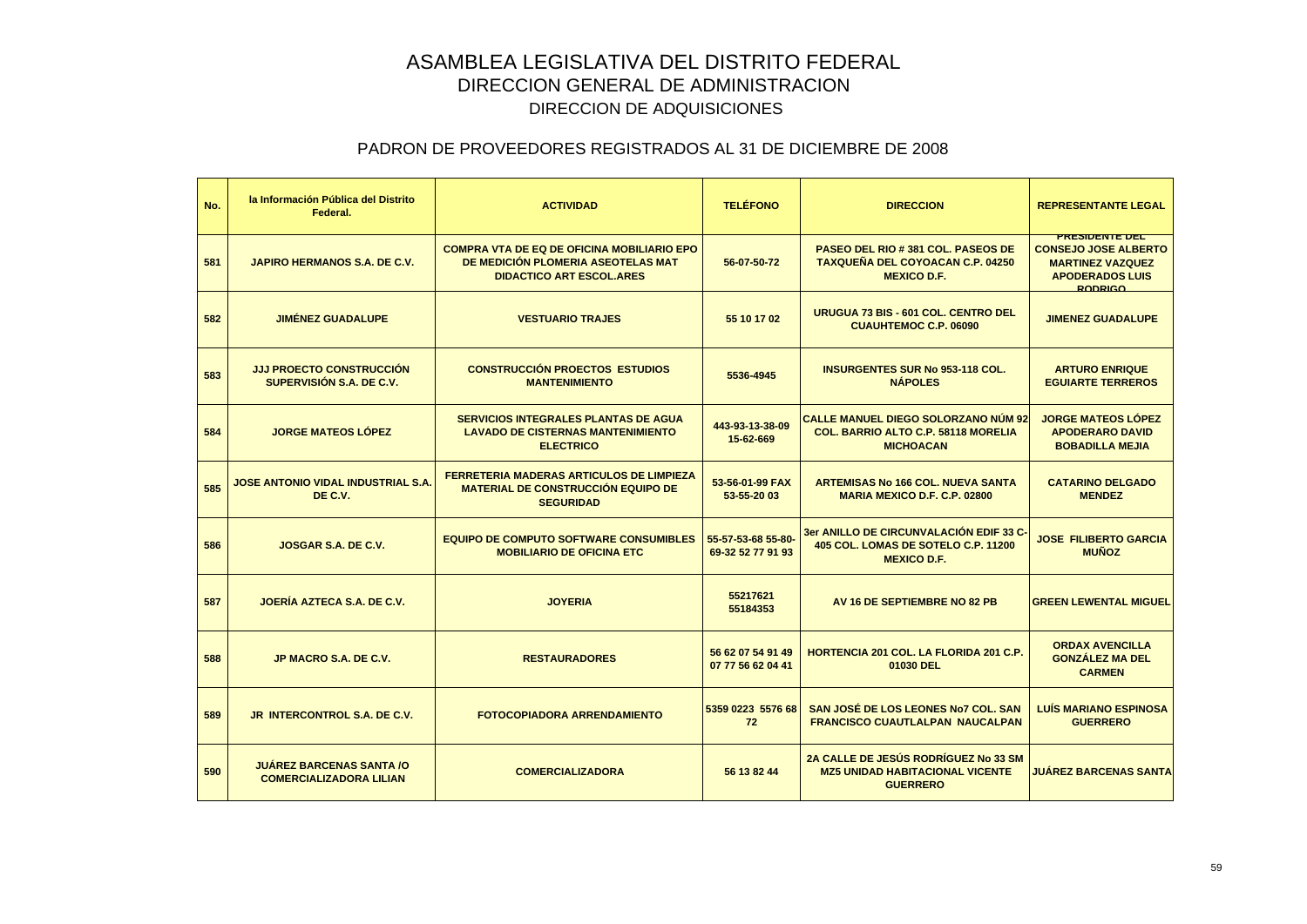| No. | la Información Pública del Distrito<br>Federal.                       | <b>ACTIVIDAD</b>                                                                                                                   | <b>TELÉFONO</b>                  | <b>DIRECCION</b>                                                                                                        | <b>REPRESENTANTE LEGAL</b>                   |
|-----|-----------------------------------------------------------------------|------------------------------------------------------------------------------------------------------------------------------------|----------------------------------|-------------------------------------------------------------------------------------------------------------------------|----------------------------------------------|
| 591 | JUÁREZ SANTOO HUINI /O AZÚL<br><b>GRÁFICOS CREATIVOS</b>              | <b>DISEÑO GRÁFICO IMPRESIONES DE GRAN</b><br><b>FORMATO P/INTERIORES EXTERIORES SIST DE</b><br><b>EXPOSICIÓN ACABADOS MONTAJES</b> | 52-73-19-51                      | CALLE 7 NUM 81 COL. SAN PEDRO DE LOS<br>PINOS DEL BENITO JUÁREZ DF C.P. 03800                                           | <b>HUINI JUÁREZ SANTOO</b>                   |
| 592 | <b>JULIO CESAR UTRILLA FARRERA /O</b><br><b>EXCEL MULTI SERVICIOS</b> | <b>COMERCIALIZADORA</b>                                                                                                            | 55 77 04 22                      | <b>TEPALCATZIN No 32 COL, STA ISABEL TOLA</b>                                                                           | <b>JULIO CESAR UTRILLA</b><br><b>FARRERA</b> |
| 593 | <b>KABUBI PRINTERS S.A. DE C.V.</b>                                   | <b>ARTES GRAFICAS E IMPRESIONES</b>                                                                                                | 56-72-88-46                      | <b>ANTONIO RODRIGUEZ #137 COL. SAN</b><br><b>SIMON C.P. 03660</b>                                                       | <b>JOSE MANZUR ABRAHAM</b>                   |
| 594 | <b>KADENSA INTERNACIONAL S.A. DE C.V.</b>                             | <b>MUEBLES SILLAS SILLONES PARA OFICINA</b>                                                                                        | 52-80-04-05; FAX:<br>52-80-01-20 | <b>PRESIDENTE MASARIK N 360 - A DESP 102</b><br><b>COL. POLANCO DEL MIGUEL HIDALGO C.P.</b><br><b>11560 MEXICO D.F.</b> | <b>NUR ESTRADA</b><br><b>VALLADOLID</b>      |
| 595 | KING MAR MEXICANA S.A. DE C.V.                                        | <b>FUMIGACIÓN MANTENIMIENTO</b>                                                                                                    | 55 14 21 58 55 14<br>81 05       | <b>HAMBURGO 112 5 PISO COL. JUAREZ</b>                                                                                  | <b>MARTHA ALICIA REES</b><br><b>ARVIZU</b>   |
| 596 | <b>KRISOTT AUTOMOTRIZ S.A. DE C.V.</b>                                | <b>MANTENIMIENTO DE AUTOMÓVILES</b>                                                                                                | 5631-7540                        | <b>CARR PICACHO No 100 COL. AMPLIACIÓN</b><br><b>MIGUEL HIDALGO</b>                                                     | <b>SALVADOR TOVAR</b><br><b>SÁNCHEZ</b>      |
| 597 | <b>KRONOS DIGITAL S.A. DE C.V.</b>                                    | <b>IMPRENTA</b>                                                                                                                    | 52 19 56 38 66 98                | <b>HERNÁNDEZ DÁVALOS COL. ALGORÍN</b>                                                                                   | <b>TRUJILLO TRUJILLO</b><br><b>ISMAEL</b>    |
| 598 | <b>KRUEGER INTERNATIONAL DE MEXICO</b><br><b>S.A. DE C.V.</b>         |                                                                                                                                    |                                  |                                                                                                                         |                                              |
| 599 | <b>KVR GRUPO CONSTRUCTOR</b><br><b>INMOBILIARIO S.A. DE C.V.</b>      | <b>CONSTRUCTORA DISEÑO ETC</b>                                                                                                     | 30-89-10-16                      | TEA NÚM 340 COL. JARDINES DEL AJUSCO<br><b>C.P. 14200 DEL COYOACAN MEXICO D.F.</b>                                      |                                              |
| 600 | <b>LA BUENA ESTRELLA EDICIONES S.A.</b><br>DE C.V.                    | <b>EDICION DE LIBROS E IMPRESIONES</b>                                                                                             | 56-96-36-10                      | AMADO NERVO Nº 53 COL. MODERNA                                                                                          | <b>ANTONIO HERNNANDEZ</b><br><b>ESTRELLA</b> |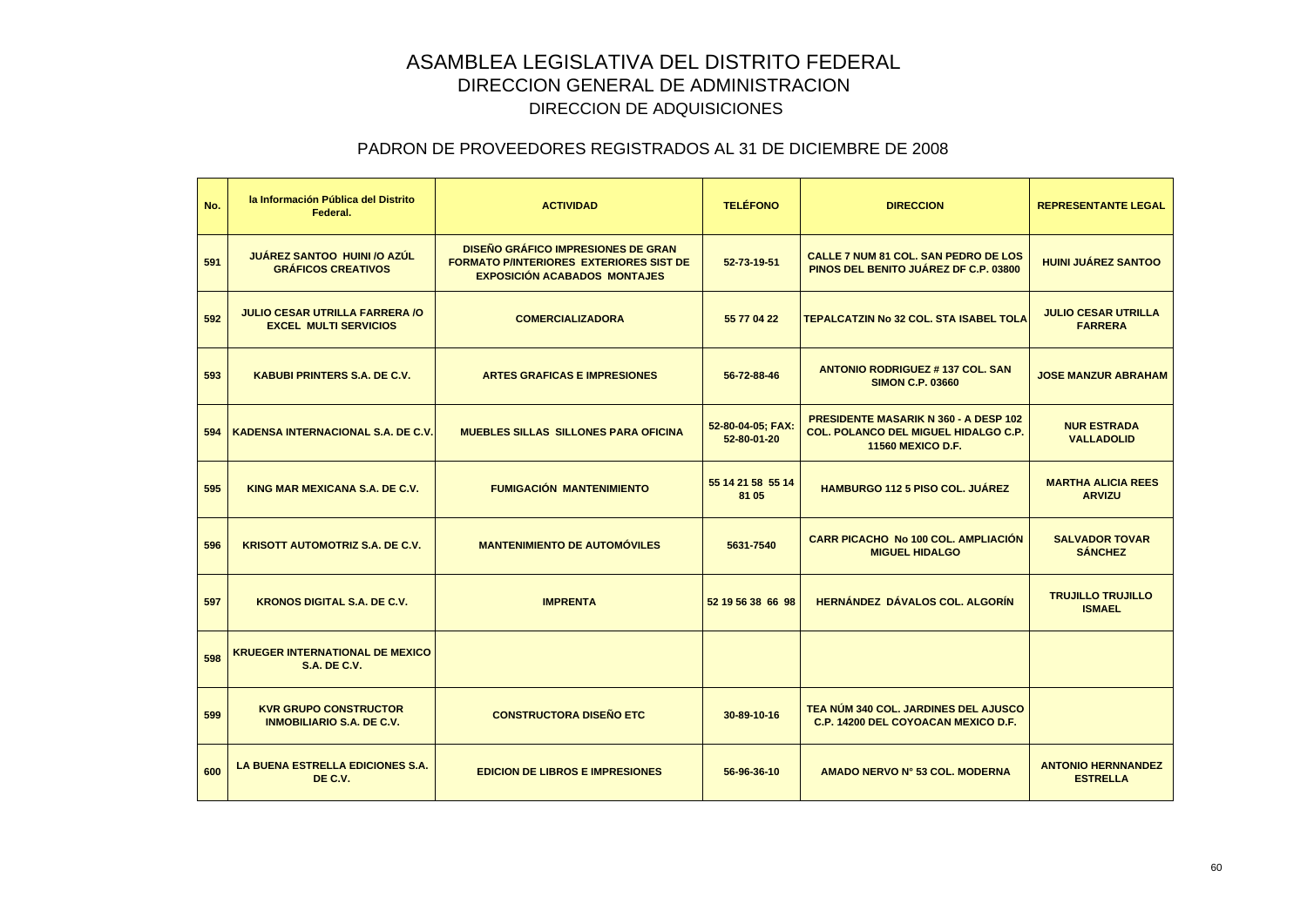| No. | la Información Pública del Distrito<br>Federal.                          | <b>ACTIVIDAD</b>                                                                                                                                          | <b>TELÉFONO</b>                              | <b>DIRECCION</b>                                                                                   | <b>REPRESENTANTE LEGAL</b>                       |
|-----|--------------------------------------------------------------------------|-----------------------------------------------------------------------------------------------------------------------------------------------------------|----------------------------------------------|----------------------------------------------------------------------------------------------------|--------------------------------------------------|
| 601 | LA CRONICA DIARIA S.A. DE C.V.                                           | <b>PERIODICOS REVISTAS</b>                                                                                                                                | 10-84-58-00 10-84-<br>58-50 10-84-58-48      | AZCAPOTZALCO LA VILLA NÚM 160 COL.<br><b>SAN MARCOS DEL AZCAPOTZALCO C.P.</b><br>02020 MEXICO D.F. | <b>RIVERA HEMMELER</b><br><b>GUILLERMO</b>       |
| 602 | LA MALA ESCUELA S.A. DE C.V.                                             | <b>MEDIOS DE COMUNICACIÓN MULTIMEDIA</b><br><b>PRODUCCIÓN DE IMÁGENES AUDIO SONIDO ETC.</b>                                                               | 33-30-43-71 33-30-<br>43-72                  | <b>XICOTENCATL NÚM 16 COL. DEL CARMEN</b><br>C.P. 04100 DEL COYOACAN MEXICO D.F.                   | <b>HECTOR ABRAHAM</b><br><b>RAMIREZ GUERRERO</b> |
| 603 | LA MARQUESITA S.A. DE C.V.                                               | <b>ELÉCTRICO</b>                                                                                                                                          | 55 12-11 03 55 12-<br>16 48 55 18 21 47      | <b>DONCELES No 46 COL. CENTRO</b>                                                                  | <b>OSORIO HERNÁNDEZ</b><br><b>ANDRES</b>         |
| 604 | <b>LA PRINCIPAL SA</b>                                                   | <b>BANDERAS</b>                                                                                                                                           | 55 21 0311 55 21<br>97 07 55 12 00 89        | <b>TACUBA 12 COL. CENTRO</b>                                                                       | <b>CASTAÑEDA RODRÍGUEZ</b><br><b>EDUARDO</b>     |
| 605 | <b>LANCE CREATIVIDAD CORPORATIVA /</b><br><b>CARLOS E CARRANZA LANCE</b> | RENTA EQUIPO AUDIOVISUAL INTERPRETACIÓN<br>SIMULTÁNEA EDECANES ARTÍCULOS<br>PROMOCIONALES TELEMARKETING INSTALACIÓN<br><b>DE STANDS ALIMENTOS BEBIDAS</b> | 38-69-74-73                                  | ANTIGUA TAXQUEÑA NÚM 70-PH4 COL.<br><b>PARQUE SAN ANDRÉS C.P. 04040 MÉXICO</b><br>DF               | <b>CARLOS E CARRANZA</b><br><b>LANCE</b>         |
| 606 | LÁSER INDUSTRIAL S.A. DE C.V.                                            | <b>MATERIAL ELÉCTRICO ILUMINACIÓN</b>                                                                                                                     | 53 59 40 98 53<br>59 1355 FAX<br>55 76 27 59 | CALZ DE LAS ARMAS N697 COL. SAN PEDRO<br>XALPA C.P. 02710 DELG AZCAPOTZALCO                        | <b>MARIO ENRÍQUEZ</b><br><b>ENRÍQUEZ</b>         |
| 607 | <b>LEGATEK S.A. DE C.V.</b>                                              | <b>PUBLICACIONES</b>                                                                                                                                      | 55 24 36 12 55 24<br>36 67                   | <b>BARTOLOCHE No 1777 COL. DEL VALLE</b>                                                           | <b>LEVIN JOLO BENJAMIN</b>                       |
| 608 | <b>LERMA HERNANDEZ EDUARDO DEMIAN</b><br><b>/O SENSORAMA</b>             | <b>DESARROLLAR LA CONCIENCIA</b>                                                                                                                          | 19 98 25 86                                  | <b>SAN LUIS POTOSI 196 PISO 5 DESPACHO C</b><br><b>COL. ROMA</b>                                   | <b>LERMA HERNANDEZ</b><br><b>EDUARDO DEMIAN</b>  |
| 609 | LIMPIATEC S.A. DE C.V.                                                   | <b>MANTENIMIENTO DE INMUEBLES LIMPIEZA</b><br><b>RESGUARDO</b>                                                                                            | 57-62-88-37 26-43-<br>$06 - 02$              | GUERRA MARINA NÚM 7 COL. FEDERAL DEL<br><b>VENUSTIANO CARRANZA C.P. 15700 MEXICO</b><br>D.F.       | <b>FELIPE MARTÍNEZ MEJIA</b>                     |
| 610 | LINVIC S.A. DE C.V.                                                      | <b>ESTACIONAMIENTOS</b>                                                                                                                                   | 52 86 16 04                                  | <b>HAMBURGO No 70-105 COL. JUÁREZ</b>                                                              | <b>ELEVE CHEREM MARCOS</b>                       |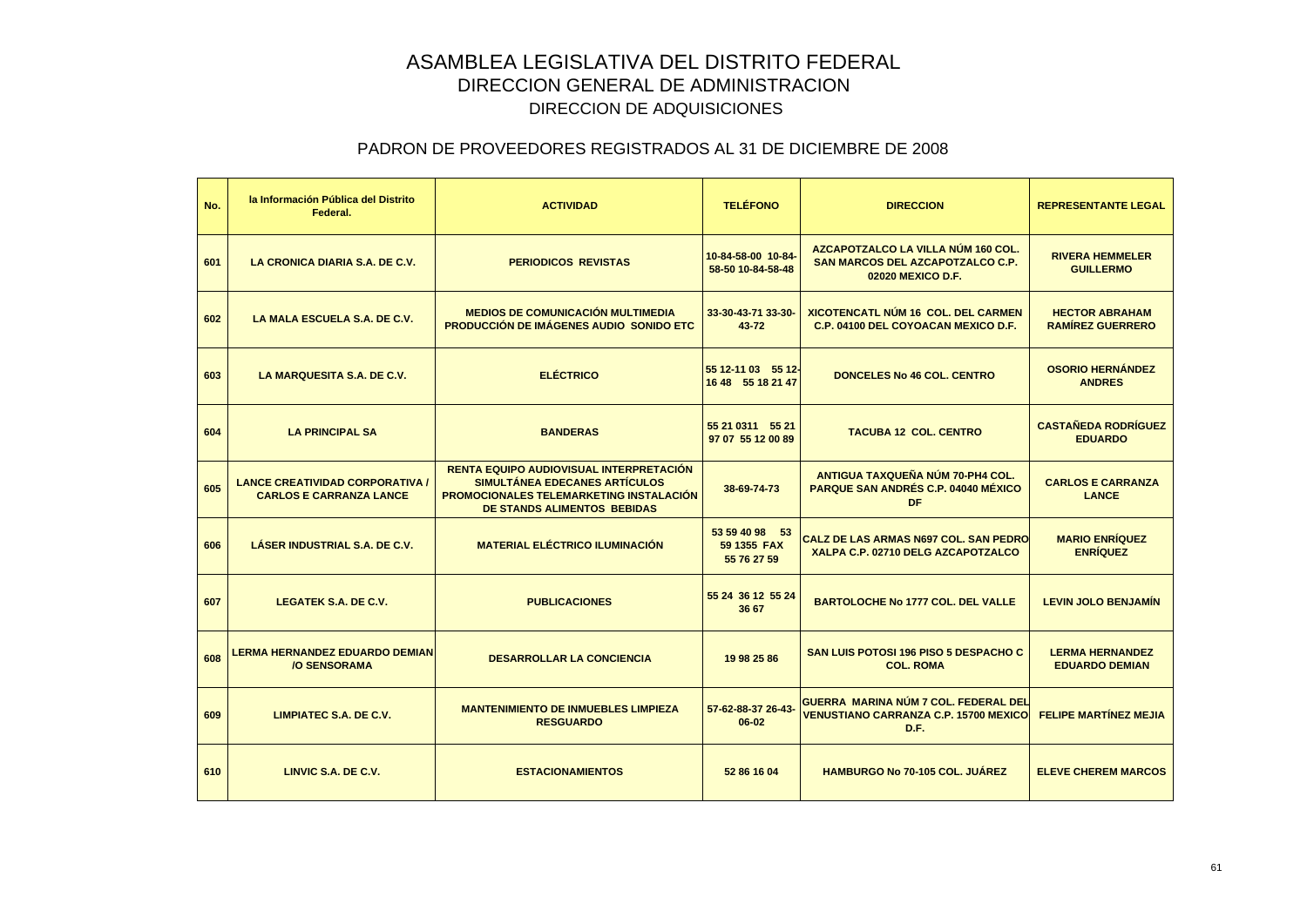| No. | la Información Pública del Distrito<br>Federal.                   | <b>ACTIVIDAD</b>                                                             | <b>TELÉFONO</b>                                | <b>DIRECCION</b>                                                                                                    | <b>REPRESENTANTE LEGAL</b>                                                           |
|-----|-------------------------------------------------------------------|------------------------------------------------------------------------------|------------------------------------------------|---------------------------------------------------------------------------------------------------------------------|--------------------------------------------------------------------------------------|
| 611 | LITHO FORMAS S.A. DE C.V.                                         | <b>IMPRESOS</b>                                                              | 53 21 15 00 53 90<br>54 00 53 90 46 82         | <b>FILIBERTO GÓMEZ N15 FRACC INDUSTRIAL</b><br>TLALNEPANTLA C.P. 54030 TLALNEPANTLA<br><b>EDOMEX</b>                | <b>LAZCANO ALMARAZ</b><br><b>SIMON</b><br><b>RICARDO</b><br><b>GALINDO FRANCISCO</b> |
| 612 | LITOGRÁFICA DELTA S.A. DE C.V.                                    | <b>IMPRENTA</b>                                                              | 55 90 53 99 55 90<br>25 03                     | PASCUAL OROZCO N47 COL. SAN MIGUEL<br><b>IZTACALCO C.P. 08640</b>                                                   | <b>JOSÉ ENRIQUE MARTÍNEZ</b><br>DE PINILLOS GONZÁLEZ<br><b>PACHECO</b>               |
| 613 | LITOSANCA S.A. DE C.V.                                            | <b>DISEÑO GRÁFICO PROMOCIÓN PAQUETES</b><br><b>PUBLCITARIOS IMPRESOS ETC</b> | 55-32-91-39 55-32-<br>14-37                    | <b>AMACUZAZ NUM 20 INTERIOR 1 COL. EL</b><br>RETOÑO DEL IZTAPALAPA MEXICO D.F. C.P.<br>09440                        | <b>ALEJANDRO SANDOVAL</b><br><b>CARREON GEORGINA</b><br><b>SANDOVAL CARREON</b>      |
| 614 | LLANTERA SAN ANTONIO S.A. DE C.V.                                 | <b>LLANTAS CÁMARAS</b>                                                       | 55431235<br>55361771                           | LUZ SAVIÑON 820 COL. DEL VALLE C.P.<br>03100                                                                        | <b>ROBERTO ALMADA</b><br><b>JIMÉNEZ</b>                                              |
| 615 | LM COMPUTACIÓN S.A. DE C.V.                                       | <b>CURSOS DE CAPACITACIÓN EN COMPUTACIÓN</b>                                 | 55-25-82-23 53-73-<br>$33 - 84$                | NÁPOLES N 49 TERCER PISO COL. JUÁREZ<br>DEL CUAUHTEMOC C P 06600 MÉXICO DF                                          | <b>LUÍS MORALES FLORES</b>                                                           |
| 616 | <b>LOAIZA RANGEL JOSE LUIS /</b><br><b>COMERCIALIZADORA LAZLO</b> | <b>COMERCIALIZADORA</b>                                                      | 26-15-44-02 (442)<br>12-47-530                 | <b>CARRETERA PICACHO AJUSCO NUM 660</b><br><b>LOCAL D COL. HEROES DE PADIERNA DEL</b><br>TLALPAN CO 14200           | <b>LOAIZA RANGEL JOSE LUIS</b>                                                       |
| 617 | LOGIC SUPPL S.A. DE C.V.                                          | <b>COMPUTO</b>                                                               | 55-55-18-23                                    | <b>AZALEA N 3 SANTA CRUZ XOCHITEPEC DEL</b><br><b>XOCHIMILCO MEXICO D.F.</b>                                        | <b>ALICIA LÓPEZ FLORES</b>                                                           |
| 618 | LÓGICA APLICACIONES SOPORTE<br>SERVICIO S.A. DE C.V.              | <b>COMPUTO ELÉCTRICOS</b>                                                    | 55 62 54 58                                    | <b>ENRIQUE SADA 3-9 CD SATÉLITE</b>                                                                                 | <b>LEOPOLDO ROSAS RUIZ</b>                                                           |
| 619 | <b>LOLM SERVICIOS INDUSTRIALES S.A.</b><br>DE C.V.                | <b>MATERIALES EQUIPOS PARA CONSTRUCCIÓN</b>                                  | 50 19 51 87 53 52<br>69 06<br>044<br>255 88 03 | <b>PLUTARCO ELIAS CALLES No 9 COL. LAS</b><br><b>AGUILAS C.P. 57900 MUNICIPIO DE</b><br><b>NEZAHUALCOOTL MEXICO</b> | <b>HERNANDEZ GARCIA</b><br><b>LORENA</b>                                             |
| 620 | <b>LÓPEZ CAÑAS RICARDO</b>                                        | <b>FUMIGACIÓN CONTROL DE PLAGAS</b>                                          | 53-96-71-01 53-41-<br>$22 - 57$                | <b>MÁXIMO ROJAS N 24 - 3 COL. PLUTARCO</b><br>ELÍAS CALLES DEL MIGUEL HIDALGO C.P.<br><b>11420 MEXICO D.F.</b>      | RICARDO LÓPEZ CAÑAS                                                                  |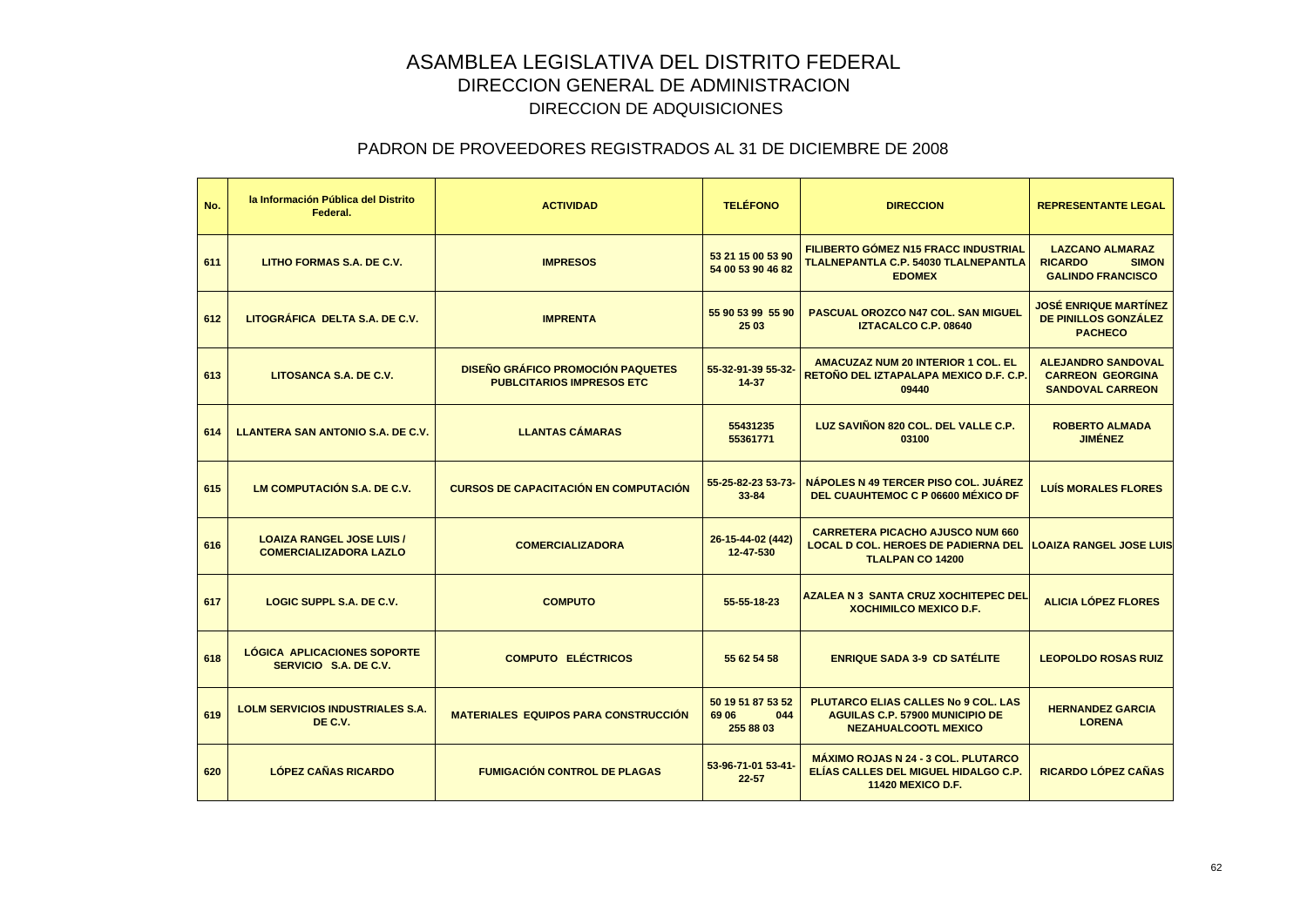| No. | la Información Pública del Distrito<br>Federal.                                                   | <b>ACTIVIDAD</b>                                                                            | <b>TELÉFONO</b>                                | <b>DIRECCION</b>                                                                                          | <b>REPRESENTANTE LEGAL</b>                          |
|-----|---------------------------------------------------------------------------------------------------|---------------------------------------------------------------------------------------------|------------------------------------------------|-----------------------------------------------------------------------------------------------------------|-----------------------------------------------------|
| 621 | LÓPEZ FLORES CLAUDIA ANGÉLICA /O<br><b>SERVICIOS PROMOCIONALES</b>                                | <b>IMPRENTA</b>                                                                             | 55 88 79 95 57 41<br>1863<br>55<br>26 76 31 53 | ALFREDO CHAVERO No 90 COL, OBRERA                                                                         | <b>LÓPEZ FLORES CLAUDIA</b><br><b>ANGÉLICA</b>      |
| 622 | LÓPEZ MARTÍNEZ AHITOFEL / O EPAV                                                                  | <b>AUDIO VIDEO</b>                                                                          | 26 36 82 86                                    | <b>2 CERRADA DE CORNELIO HISPANO</b><br><b>MANZANA 40 LOTE 10 COL. ZAPOTITLAN</b>                         | <b>LÓPEZ MARTÍNEZ</b><br><b>AHITOFEL</b>            |
| 623 | <b>LÓPEZ MONTENEGRO MARIA DEL</b><br><b>SOCORRO</b>                                               | <b>MANTENIMIENTO DE EQUIPOS DE REFRIGERACIÓN</b><br>AIRE ACONDICIONADO EQUIPOS DE SEGURIDAD |                                                | PONIENTE 48 NÚMERO 3409 EDIF N - 6 COL.<br><b>OBRERO POPULAR</b>                                          | <b>MARIA DEL SOCORRO</b><br><b>LÓPEZ MONTENEGRO</b> |
| 624 | <b>LOPEZ ROBLES JOSE MANUEL /</b><br><b>SISTEMAS INTERNET</b>                                     | <b>SISTEMAS DE INTERNET</b>                                                                 | 57-93-18-15 044-55<br>34-31-24-39              | <b>CALLE ALGEBRA NÚM 79 COL. LAS PALMAS</b><br><b>C.P. 57440 NEZAHUALCOOTL ESTADO DE</b><br><b>MEXICO</b> | <b>JOSE MANUEL LÓPEZ</b><br><b>ROBLES</b>           |
| 625 | <b>LUCIO ROSAS EDITH /O EDICIONES</b><br><b>AMÉRICA</b>                                           | <b>VENTA DE ENCICLOPEDIAS LIBROS</b>                                                        | 58 56 57 51                                    | <b>JUAN DE BARRARA No30 ANT81 COL.</b><br>LOMAS DE ZARAGOZA DELEG IZTAPALAPA<br>C.P.09620                 | <b>EDITH LUCIO ROJAS</b>                            |
| 626 | <b>LUÍS BALLINA JAVIER</b>                                                                        | <b>EXPOSITOR</b>                                                                            | 044 55<br>17<br>29 66 22                       | ANILLO PERIFÉRICO AGRUPAMIENTO 20<br><b>SMZ6 ENTRADA 1 DEPTO 41 COL. VICENTE</b><br><b>GUERRERO</b>       | <b>LUÍS BALLINA JAVIER</b>                          |
| 627 | <b>LUNA CHRZANOWSKI RALPH</b>                                                                     |                                                                                             |                                                |                                                                                                           |                                                     |
| 628 | <b>LUNA CORREA ZUEM KAREN / O</b><br><b>IMAGEN CORPORATIVA</b>                                    | <b>IMPRENTA</b>                                                                             | 57 41 28 68 044 55<br>17 48 19 60              | PONIENTE 116 No 32 COL. PANAMERICANA                                                                      | <b>LUNA CORREA ZUEM</b><br><b>KAREN</b>             |
| 629 | <b>MA DE LOS ANGELES MORALES ROSAS/</b><br><b>FUMIGACIÓN CONTROL DE PLAGAS</b><br><b>ESCORPIO</b> | <b>FUMIGACIÓN CONTROL DE PLAGAS</b>                                                         | 24-75-02-59<br><b>NEXTEL 5712-13-</b><br>48    | <b>VALLE DE CHACALA 27 INT 4 VALLE DE</b><br>ARAGON 1RA SECCIÓN NEZAHUALCOOTL<br><b>MEXICO C.P. 57100</b> | <b>ANGELES MORENO ROSAS</b>                         |
| 630 | <b>MAC EDICIONES PUBLICACIONES S.A.</b><br>DE C.V.                                                | <b>REVISTAS PERIÓDICOS</b>                                                                  | 52 02 79 70 30 99<br>30 00 52 82 56 48         | <b>MONTES URALES No 425 COL. LOMAS DE</b><br><b>CHAPULTEPEC</b>                                           | <b>DÍAZ MARU MAC</b>                                |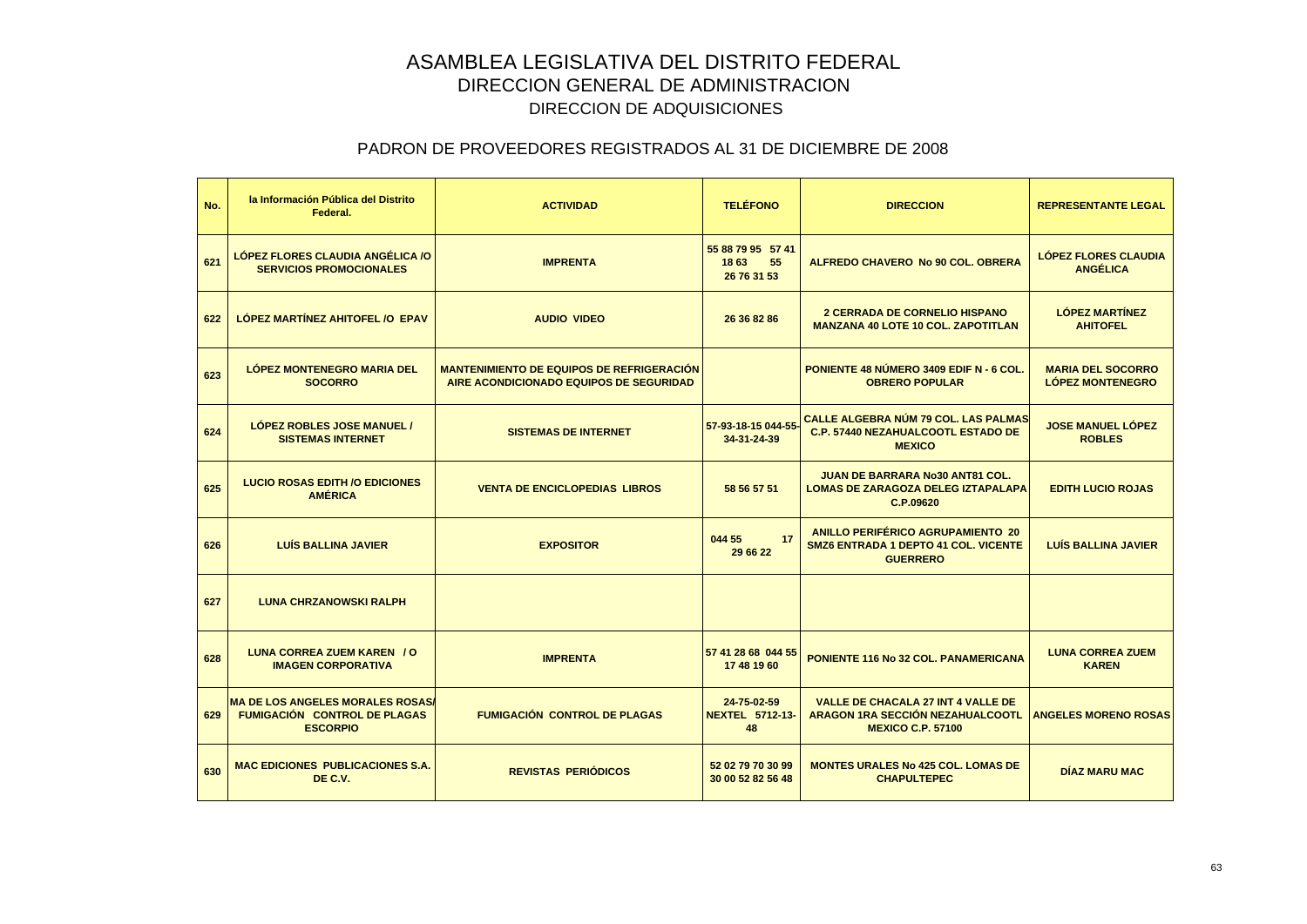| No. | la Información Pública del Distrito<br>Federal.                  | <b>ACTIVIDAD</b>                                                                                          | <b>TELÉFONO</b>                            | <b>DIRECCION</b>                                                                                                                    | <b>REPRESENTANTE LEGAL</b>                                                                       |
|-----|------------------------------------------------------------------|-----------------------------------------------------------------------------------------------------------|--------------------------------------------|-------------------------------------------------------------------------------------------------------------------------------------|--------------------------------------------------------------------------------------------------|
|     | 631   MAC TONER AUDIO VIDEO S.A. DE C.V.                         | <b>EPO COMPUTO AUDIO VIDEO CONSUMIBLES</b><br>PAPELERIA ACCS REFACCIONES SERV TÉCNICO<br><b>SOPORTE</b>   | 30-95-35-61 72                             | AV CUAUHTEMOC No 932-B COL. NARVARTE<br>C.P. 03020 DEL BENITO JUAREZ MEXICO D.F.                                                    | <b>LORENA PALACIOS VEGA</b>                                                                      |
| 632 | <b>MACRO CLIM S.A. DE C.V.</b>                                   | <b>LIMPIEZA MANTENIMIENTO DE INMUEBLES</b>                                                                | 56-75-94-59 FAX<br>56-75-95-52             | <b>PROLONGACIÓN DIVISIÓN DEL NORTE N</b><br>4945 1er PISO COL. LA CEBADA C.P. 16010<br>DEL XOCHIMILCO MEXICO D.F.                   | <b>ARROO VALLADARES</b><br><b>MARIA DE JESUS JOSÉ</b><br><b>GUADALUPE GOMEZ</b><br><b>MORENO</b> |
| 633 | <b>MADCOM S.A. DE C.V.</b>                                       | <b>TELECOMUNICACIONES INTALACIÓN</b><br><b>MANTENIMIENTO DE EQUIPO TELEFONICO VOZ</b><br><b>DATOS</b>     | 5740-02-75 5740-02<br>71 57-40-02-74       | <b>RAMON FABIE NÚM 30 COL. VISTA ALEGRE</b><br><b>C.P. 06860 MEXICO D.F.</b>                                                        | <b>OSCAR PÉREZ RODRÍGUEZ</b>                                                                     |
| 634 | <b>MADRID RICO VICENTE ALBERTO</b>                               | <b>EXPOSITOR CAPACITACIÓN</b>                                                                             | 26-14-26-46                                | SINDICALISMO NÚM 121 EDIFICIO TORRE B<br>DEP 301 COL. ESCANDON MEXICO D.F. C.P.<br>11800                                            | <b>ALBERTO MADRID</b><br><b>ALBERTO</b>                                                          |
| 635 | <b>MAG INGENIEROS CIVILES S.A. DE C.V.</b>                       | <b>CONSTRUCCION DE PROECTOS SUPERVISION</b>                                                               | 55 44 28 05<br>55 44 32 64                 | <b>KRAMER No 33 COL. ATLANTIDA COYOACAN</b><br><b>C.P. 04370 DEL COYOACAN MEXICO D.F.</b>                                           | <b>MAGALLON PIÑA MIGUEL</b><br><b>ANGEL</b>                                                      |
| 636 | <b>MAINBIT S.A. DE C.V.</b>                                      | <b>MANTTO DE COMPUTADORAS</b>                                                                             | 56 39 17 16 56 39<br>17 11                 | <b>ROMERO DE TERREROS NO 804 ESQ</b><br><b>AMORES COL. DEL VALLE</b>                                                                | <b>JOSÉ HORACIO PÉREZ</b><br><b>RUIZ</b>                                                         |
| 637 | MAKE PRO S.A. DE C.V. (CIE.<br><b>EMPRESARIAL)</b>               | <b>EVENTOS</b>                                                                                            | 55<br>25 81 37 00 53 87<br>06 00 EXT. 3942 | LAGO ALBERTO No. 366, COL., ANAHUAC,<br>C.P. 11320, DEL. MIGUEL HIDALGO, MEXICO<br>D.F.                                             | <b>SANCHEZ LAURIA MARIA</b><br><b>DEL ROCIO</b><br><b>ANTONIO SEGURA ORTEGA</b>                  |
| 638 | <b>MANSUPARQ S.A. DE C.V.</b>                                    | <b>MANTENIMIENTO SUPERVISION ARQUITECTURA</b>                                                             | $319 -$<br>$(01 - 722)$<br>$16 - 29$       | 16 DE SEPTIEMBRE Nº 151 CASA 29 COL.<br><b>SAN JERONIMO CHICAHUALCO METEPEC</b><br><b>EDO DE MEXICO</b>                             |                                                                                                  |
| 639 | <b>MAP PRODUCCIONES AUDIO &amp; VIDEO</b><br><b>S.A. DE C.V.</b> | <b>PRODUCCIÓN DE SPOTS PROGRAMAS DE RADIO TVI 55-74-68-50 55-64-</b><br><b>CAMPAÑAS DE PUBLICIDAD ETC</b> | $26 - 09$                                  | TONALA NUM 101 DEP 301 TERCER PISO<br><b>COL. ROMA NORTE DEL CUAUHTEMOC C.P.</b><br>06700 MEXICO D.F.                               | <b>JOSE MARIO ALBERTO</b><br>PÉREZ HERNÁNDEZ                                                     |
|     | 640 MAQUILA DE SMALLWARES S.A. DE C.V.                           | <b>EQUIPOS PARA IMPRESIÓN REPRODUCCIÓN</b><br><b>EQUIPO DE COMPUTO SOFTWARE HARDWARE</b>                  | 26-20-22-23                                | <b>SAUCES NUM 77 COL. BOSQUES DE XHALA</b><br><b>C.P. 54712 CUAUTITLAN IZCALLI ESTADO DEI BONILLA JOSÉ EDUARDO</b><br><b>MEXICO</b> | <b>LUIS EDUARDO CELIS</b><br><b>CARRANZA HERNÁNDEZ</b>                                           |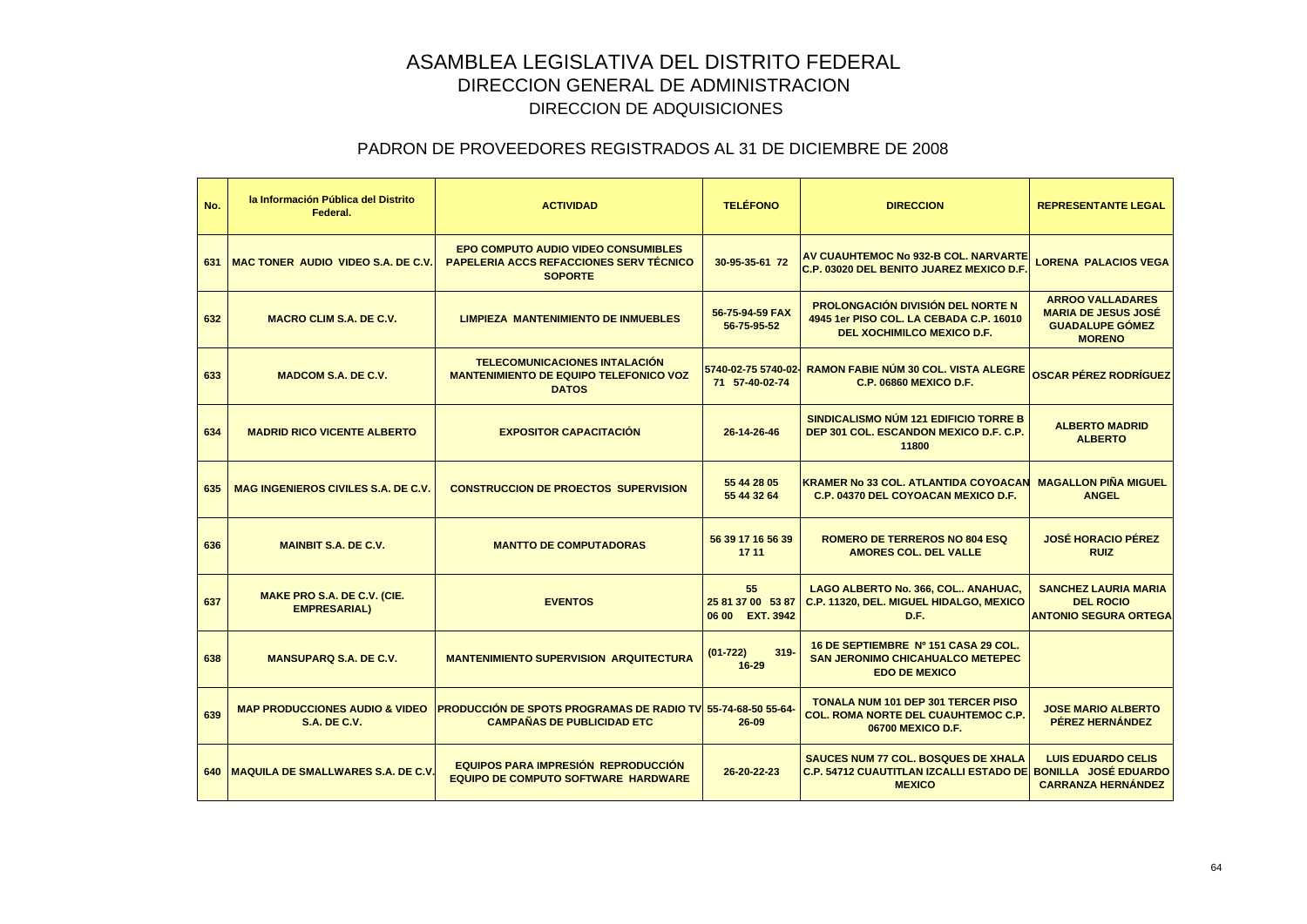| No. | la Información Pública del Distrito<br>Federal.                                                         | <b>ACTIVIDAD</b>                                                                        | <b>TELÉFONO</b>                                        | <b>DIRECCION</b>                                                                                                                       | <b>REPRESENTANTE LEGAL</b>                                                                             |
|-----|---------------------------------------------------------------------------------------------------------|-----------------------------------------------------------------------------------------|--------------------------------------------------------|----------------------------------------------------------------------------------------------------------------------------------------|--------------------------------------------------------------------------------------------------------|
| 641 | <b>MARCAS PRESTIGIOS S.A. DE C.V.</b>                                                                   | <b>COMERCIALIZADORA ARTS DE OFICINA</b><br><b>FERRETERIA HERRAMIENTAS ARTS LIMPIEZA</b> | 56-42-23-60                                            | <b>ABRAHAM GONZÁLEZ MZ 4 LT 5 COL. SANTA</b><br><b>MARIA AZTAHUACAN DEL IZTAPALAPA</b><br><b>NEXICO DF C.P. 09500</b>                  | <b>NICOL.AS REES BRITO</b><br><b>LEANDRO CASIQUE</b><br><b>RASGADO ALVARO VERA</b><br><b>HERNÁNDEZ</b> |
| 642 | <b>MARDAM S.A. DE C.V.</b>                                                                              | <b>CONSTRUCCIÓN SUPERVISIÓN DE OBRA</b>                                                 | 56 68 50 02 56 81<br>2781                              | <u>JALAPA No 6 COL. SAN JERÓNIMO ACULCO  ROBLEDO GÓMEZ DAMIAN </u>                                                                     |                                                                                                        |
| 643 | <b>MARIA LILIA MARTINEZ MEDRANO</b>                                                                     | <b>ARTICULOS DE PAPELERIA</b><br><b>INGENIERIACOMPUTACION OBJETOS EN GENERAL</b>        | 5709 1641                                              | CALLE 5 DE FEBRERO N° 106 PISO N° 1 COL<br><b>CENTRO C.P. 06090 DEL CUAUHTEMOC</b><br><b>MEXICODF</b>                                  | <b>MARIA LILIA MARTINEZ</b><br><b>MEDRANO</b>                                                          |
| 644 | <b>MARSEILLE ZIZOU S.A. DE C.V.</b>                                                                     | <b>COMERCIALIZADORA</b>                                                                 | 24-58-30-74                                            | <b>SOJA NUM 125 DEPTO B COL. GRANJAS</b><br>ESMERALDA C.P. 09810 DEL IZTAPALAPA<br><b>MEXICO D.F.</b>                                  | <b>CESAR SOTO HERNÁNDEZ</b>                                                                            |
| 645 | <b>MARTIN MEJIA LUIS /O CONSTRUCTORA</b><br><b>MARGONS</b>                                              | <b>CONSTRUCTORA COMERCIALIZADORA</b>                                                    | 42 02 10 87                                            | <b>AVENIDA MEXICO 1070 LOCAL C COL.</b><br><b>SANTA TERESA C.P. 10710 DEL.</b><br><b>MAGDALENA CONTRERAS MEXICO D.F.</b>               | <b>MARTIN MEJIA LUIS</b>                                                                               |
| 646 | <b>MARTÍNEZ CONTRERAS RICARDO /</b><br><b>DISTRIBUIDORA DE PRODUCTOS</b><br><b>SERVICIOS EN GENERAL</b> | PAPELERIA COMERCIALIZADORA ETC.                                                         | 59 83 60 64 044 55<br>18 16 13 85                      | <b>HERMENEGILDO GALEANA MZ 7 LOTE 8</b><br>COL. LOS HEROES C.P. 056530 IXTAPALUCA<br><b>ESTADO DE MEXICO</b>                           | <b>RICARDO MARTÍNEZ</b><br><b>CONTRERAS</b>                                                            |
| 647 | <b>MARTINEZ BARRANCO S.A. DE C.V.</b>                                                                   | <b>FERRETERIA</b>                                                                       | 56-60-57-77 56-60-<br>16-03 56 80 34 51<br>56 80 67 28 | <b>CALLE 11 No 97 COL. OLIVAR DEL CONDE 1a</b><br>SECC C.P. 01400 DEL ALVARO OBREG.ON<br><b>MEXICO D.F.</b>                            | <b>ARMANDO MARTINEZ</b><br><b>BARRANCO DE PALACIO</b>                                                  |
| 648 | <b>MARTÍNEZ FUNES ADRIÁN RICARDO /O</b><br><b>NETWORK CABLING SSTEMS</b>                                | <b>VOZ DATOS</b>                                                                        | 52 71 84 97                                            | <b>CALLE GARDENIA 335 COL. EL TORO C.P.</b><br><b>10610 DEL MAGDALENA CONTRERAS</b><br><b>MEXICO D.F.</b>                              | <b>MARTÍNEZ FUNES ADRIÁN</b><br><b>RICARDO</b>                                                         |
| 649 | <b>MARTÍNEZ MEDRANO MARIA LILIA</b>                                                                     | <b>COMERCIALIZADORA</b>                                                                 | 57-09-16-41                                            | 5 DE FEBRERO NÚM 106 INT 210 COL.<br><b>CENTRO DEL CUAUHTEMOC MEXICO D.F.</b><br>C.P. 06080                                            | <b>MARTÍNEZ MEDRANO</b><br><b>MARIA LILIA</b>                                                          |
| 650 | <b>MARTÍNEZ NUÑEZ ALEJANDRA /</b><br><b>FUMINOVA DE MEXICO</b>                                          | <b>FUMIGACIÓN</b>                                                                       | 36-11-20-27 36-11-<br>$20 - 28$                        | <b>CIRCUITO HACIENDA REAL DE TULTEPEC 45</b><br><b>LOTE B COL. HACIENDA REAL DE</b><br><b>TULTEPEC TULTEPEC EDO DE MEXICO</b><br>54930 | <b>ALEJANDRA MARTINEZ</b><br><b>NUÑEZ</b>                                                              |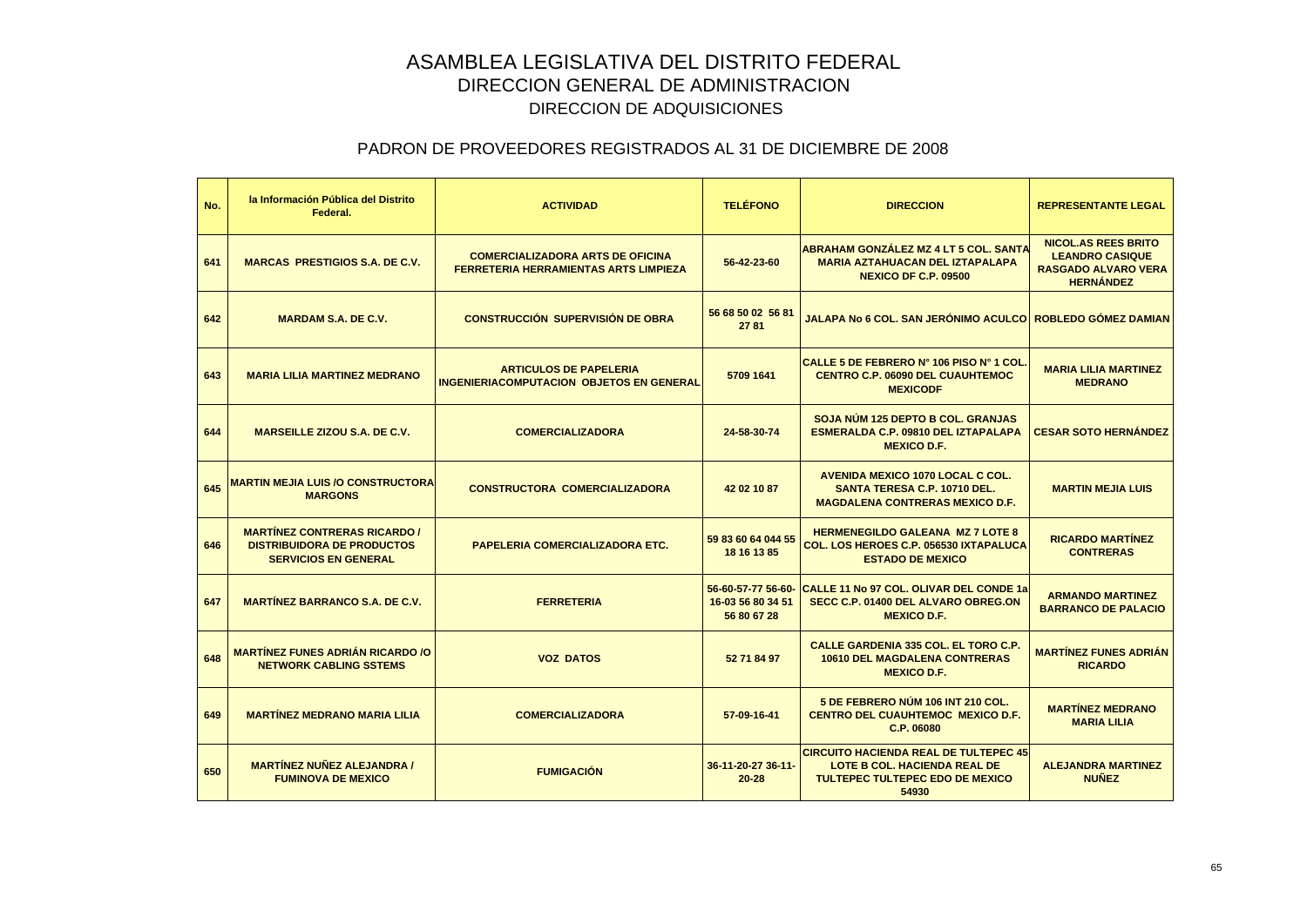| No. | la Información Pública del Distrito<br>Federal.                         | <b>ACTIVIDAD</b>                                                               | <b>TELÉFONO</b>                                   | <b>DIRECCION</b>                                                                                                                                  | <b>REPRESENTANTE LEGAL</b>                                                             |
|-----|-------------------------------------------------------------------------|--------------------------------------------------------------------------------|---------------------------------------------------|---------------------------------------------------------------------------------------------------------------------------------------------------|----------------------------------------------------------------------------------------|
| 651 | <b>MARTINEZ ORTIZ FRANCISCA / LONAS</b><br><b>DEL PACIFICO</b>          | <b>LONAS MAMPARAS EVENTOS</b>                                                  | 52-20 2192 5220<br>1003                           | CALLE ENRIQUE AÑORVE Nº 171 LOCAL 5<br><b>COL. AMPLIACION SAN PEDRO XALPA</b><br>AZCAPOTZALCODF C.P. 02710                                        | <b>MARTINEZ ORTIZ</b><br><b>FRANCISCA</b>                                              |
| 652 | <b>MARTINEZ RODRIGUEZ CLAUDIA</b>                                       | <b>MATERIAL ELECTRICO ILUMINACIÓN</b>                                          | 53-69-70-94 53-67-<br>$03 - 01$                   | CALLE 32 NÚM 58 COL, SANTA ROSA C.P.<br>07620 MEXICO D.F. DEL GUSTAVO A<br><b>MADERO</b>                                                          | <b>CLAUDIA MARTINEZ</b><br><b>RODRIGUEZ</b>                                            |
| 653 | <b>MATUS ALMEIDA CONSTRUCCIONES</b><br><b>S.A. DE C.V.</b>              | <b>MANTENIMIENTO REMODELACIÓN DE INMUEBLES</b>                                 | 56 44 06 85                                       | <b>CALLE OBAIN 249 LOTE 9 S/N ENTRE</b><br><b>HOMUN TENOSIQUE COL. LAS TORRES DE</b><br>PADIERNA C.P. 14200 DEL TLALPAN MEXICO<br>D.F.            | <b>MATUS FUENTES MAXIMO</b><br><b>DANIEL HUMBERTO</b><br><b>HERNANDEZ CASTAÑEDA</b>    |
| 654 | <b>MAXCOM TELECOMUNICACIONES S.A.</b><br>DE C.V.                        | <b>TELECOMUNICACIONES</b>                                                      | 5147 1111                                         | <b>GUILLERMO GONZALES CAMARENA No 2000</b><br><b>COL. CENTRO EN SANTA FE</b>                                                                      | <b>LOPEZ AGUADO</b><br><b>JIMENOJORGE ANTONIO</b>                                      |
| 655 | <b>MAYA TECNOLOGÍAS INFORMACIÓN S.A.</b><br>DE C.V.                     | <b>COMPUTADORAS REFACCIONES</b>                                                | 53 36 32 39                                       | AV CANAL DE MIRAMONTES No 1477 COL.<br><b>CONTR CLUB COYOACAN</b>                                                                                 | <b>MAGAÑA CISNEROS</b><br><b>ADRIÁN FERNANDO</b>                                       |
| 656 | <b>MEDINA MARTINEZ ROBERTO /O ABZ</b><br><b>MEXICO</b>                  | <b>STENOGRAPH EQUIPO CONSUMIBLE</b>                                            | 13-12-64-87 24 76<br>81 20 044-55-<br>33-34-14-48 | <b>BUENA SUERTE 228 EDIF K DEPTO 201</b><br>UNIDAD HABITACIONAL METROPOLITANO<br><b>BUENA SUERTE DEL TLAHUAC C.P. 13210</b><br><b>MEXICO D.F.</b> | <b>MEDINA MARTÍNEZ</b><br><b>ROBERTO</b>                                               |
| 657 | <b>MEDIOS PROECTOS CIUDADANOS S.A.</b><br>DE C.V.                       | <b>PUBLICIDAD</b>                                                              | 24 55 98 62 55 59<br>9873                         | PESTALOZZI 1125 COL. DEL VALLE                                                                                                                    | <b>RODRÍGUEZ RENA JOSÉ</b><br><b>IGNACIO</b>                                           |
| 658 | <b>MELÉNDREZ BAARDO JUDITH</b>                                          | <b>DISEÑADOR</b>                                                               | 56 17 24 95                                       | <b>HIDALGO 80 COL, SANTA URSULA COAPA</b>                                                                                                         | <b>MELÉNDREZ BAARDO</b><br><b>JUDITH</b>                                               |
| 659 | <b>MENCHACA RODRIGUEZ VERONICA /</b><br><b>IMAGEN FUTURA PUBLICIDAD</b> | DISEÑO DESARROLLO ELABORACIÓN DE PROD<br><b>GRAFICOS PUBLICIDAD EN GENERAL</b> | 56-13-10-76                                       | AV BELLAVISTA 661 INT 303-C COL. SAN<br>NICOL.AS TOLENTINO C.P. 09850 DEL<br><b>IZTAPALAPA MEXICO D.F.</b>                                        | <b>VERONICA MENCHACA</b><br><b>RODRIGUEZ</b><br><b>CERON HERNANDEZ</b><br><b>SANTA</b> |
| 660 | <b>MENDEZ CARMONA JUAN CARLOS</b>                                       | <b>INGENIERIA ARQUITECTURA CONEXOS</b>                                         | 59-86-17-98                                       | <b>GARDENIAS 20 MZ 33 LOTE 10 COL. IZCALLI</b><br>IXTAPALUCA C.P. 56560 AOTLA ESTADO DE<br><b>MEXICO</b>                                          | <b>JUAN CARLOS MENDEZ</b><br><b>CARMONA</b>                                            |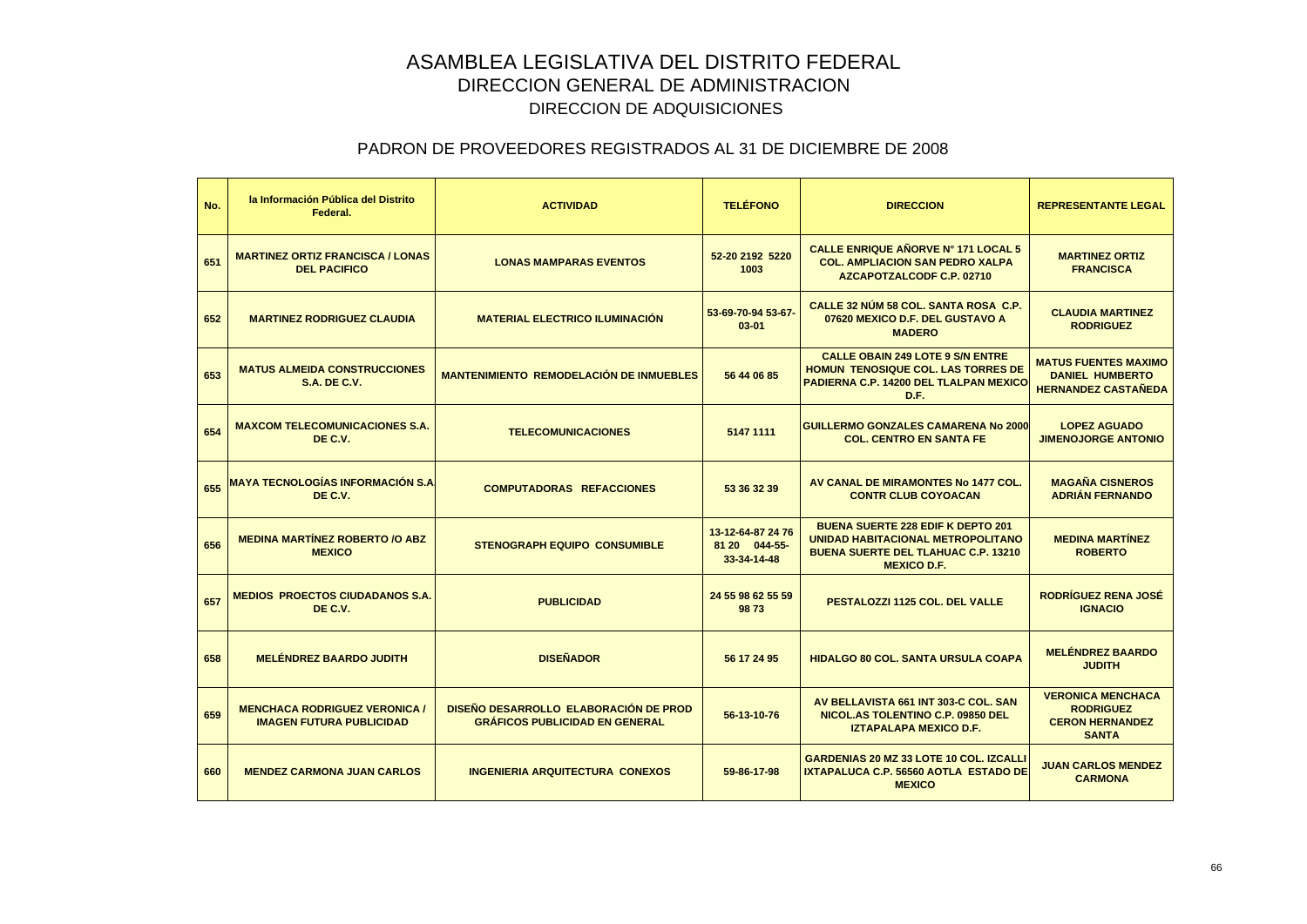| No. | la Información Pública del Distrito<br>Federal.                          | <b>ACTIVIDAD</b>                                                           | <b>TELÉFONO</b>                        | <b>DIRECCION</b>                                                                                      | <b>REPRESENTANTE LEGAL</b>                              |
|-----|--------------------------------------------------------------------------|----------------------------------------------------------------------------|----------------------------------------|-------------------------------------------------------------------------------------------------------|---------------------------------------------------------|
| 661 | <b>MENDOZA MAA MARTIN</b>                                                | <b>ESCULTOR</b>                                                            | 57-00-48-30                            | <b>CALLE 6 NÚM 148 COL. PANTITLAN C.P.</b><br>08100 DEL IZTACALCO MEXICO D.F.                         | <b>MARTIN MENDOZA MAA</b>                               |
| 662 | <b>MENDOZA SÁNCHEZ EDITH /O</b><br><b>PAPELERIA EL FENIZ</b>             | PAPELERIA ARTS ESCOL.ARES DE DIBUJO                                        | 57-41-21-43 5741-<br>48-57             | <b>FERNANDO RAMIREZ Núm 163 COL.</b><br><b>OBRERA C.P. 06800 DEL CUAUHTEMOC</b><br><b>MEXICO D.F.</b> | <b>EDITH MENDOZA SÁNCHEZ</b><br><b>GUILLERMINA RUIZ</b> |
| 663 | <b>MENTADO CONTRERAS PEDRO</b>                                           | <b>REVISTAS PERIÓDICOS</b>                                                 | 10 55 88 15 10 55<br>88 16             | <b>BOLÍVAR 31 INT 110 COL. CENTRO</b>                                                                 | <b>MENTADO CONTRERAS</b><br><b>PEDRO</b>                |
| 664 | <b>MERIDIAN PROAUDIO S.A. DE C.V.</b>                                    | <b>EQUIPO DE AUDIO SONIDO ILUMINACIÓN SERVICIO</b><br><b>E INSTALACIÓN</b> | 55-81-90-17 5581-<br>86-17 3624-67-48  | <b>MAIZ No 89-3 COL. GRANJAS ESMERALDA</b><br>DEL IZTAPALAPA 09810 MEXICO D.F.                        | <b>OLIVA GONZALEZ BAÑOS</b><br><b>REP VENTAS</b>        |
| 665 | <b>MÉXICO RADIO S.A. DE C.V.</b>                                         | <b>SPOTS</b>                                                               | 53 35 02 95                            | <b>GOMEZ FARIAS N 51 COL. SAN RAFAEL DEL</b><br><b>CUAUHTEMOC C P 06470 MEXICO D.F.</b>               | <b>HERNÁNDEZ CARLOS</b>                                 |
| 666 | <b>MICROSOFT MEXICO S DE RL DE CV (</b><br><b>MICROSOFT LICENSING GP</b> | <b>SOFTWARE</b>                                                            | 52 46 06 07 5246<br>06 44              | <b>PASEO DE LOS TAMARINDOS 60 BOSQUES</b><br><b>DE LAS LOMAS</b>                                      | <b>RODRÍGUEZ VIGIL CARLOS</b><br><b>MUGGENBURG</b>      |
| 667 | <b>MICROVAR S.A. DE C.V.</b>                                             | <b>FOTOCOPIADORA ARRENDAMIENTO</b>                                         | 52 60 07 06 52 60<br>55 90 59 85 82 00 | <b>BAHÍA DE ESPÍRITU SANTO 1252 COL.</b><br><b>VERÓNICA ANZURES</b>                                   | <b>ALVA ARC HUNDÍA JORGE</b><br><b>GODOFREDO</b>        |
| 668 | <b>MIGUEL ANGEL DISTRIBUIDORA S.A. DE</b><br>C.V.                        | <b>COMERCIALIZADORA</b>                                                    | 55101312                               | 5 DE MAO # 29 LOC H COL. CENTRO C.P.<br>06000                                                         | <b>RODRIGUEZ VILLANUEVA</b><br><b>FRANCISCO JOSE</b>    |
| 669 | <b>MILÁN HADDAD DIVO</b>                                                 | <b>ESTACIONAMIENTOS</b>                                                    | 52 86 16 04                            | HAMBURGO No 70-105 COL. JUÁREZ                                                                        | <b>MILÁN HADDAD DIVO</b>                                |
| 670 | <b>MILENIO DIARIO S.A. DE C.V.</b>                                       | <b>PERIODICO</b>                                                           | 51-40-29-79 51-40-<br>$29 - 64$        | <b>MORELOS NÚM 16 COL. CENTRO DEL</b><br><b>CUAUHTEMOC C.P. 06040 MEXICO D.F.</b>                     | <b>CHAPA CANTU JAVIER</b>                               |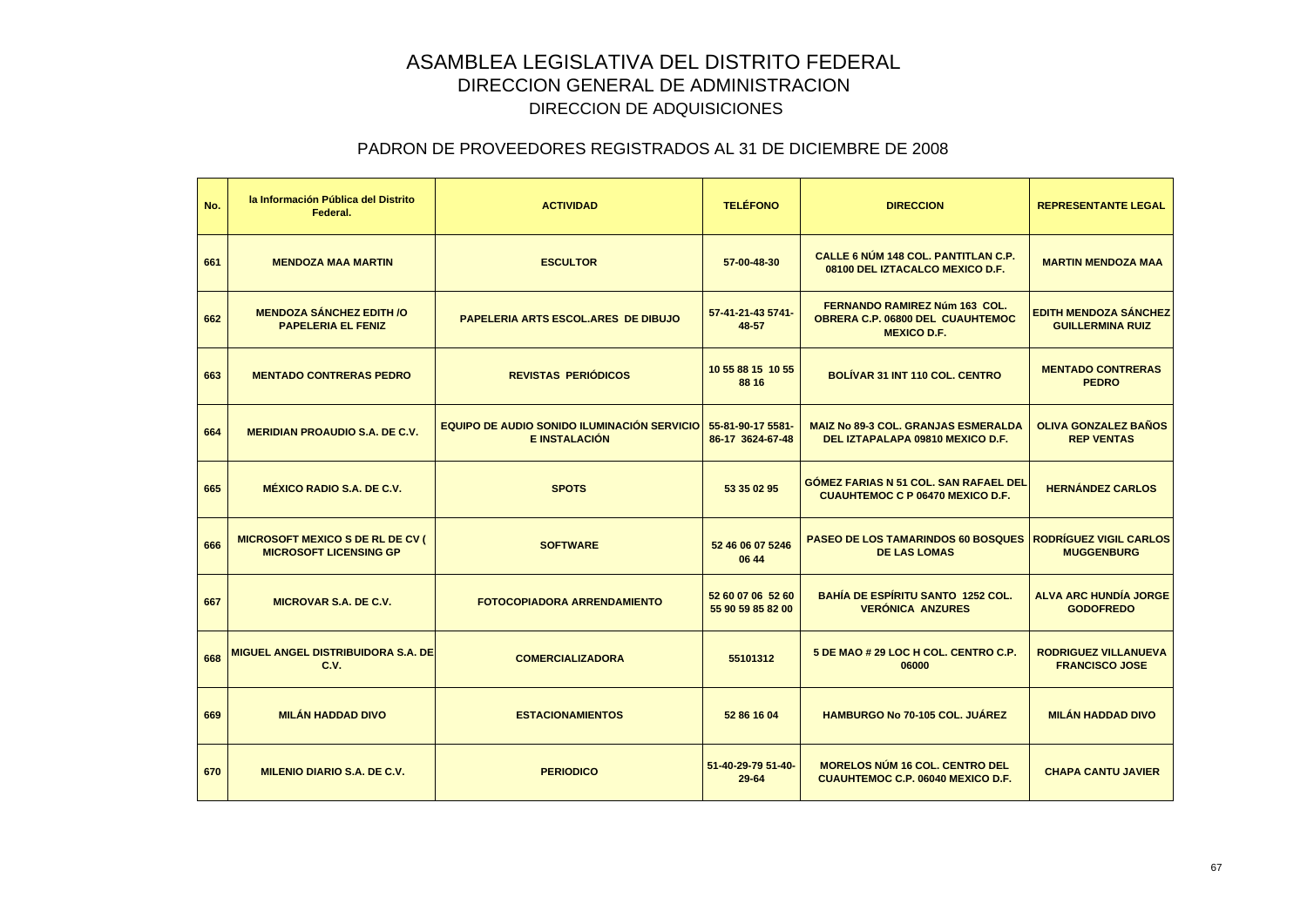| No. | la Información Pública del Distrito<br>Federal.                                    | <b>ACTIVIDAD</b>                                                                                 | <b>TELÉFONO</b>                        | <b>DIRECCION</b>                                                                                                 | <b>REPRESENTANTE LEGAL</b>                                             |
|-----|------------------------------------------------------------------------------------|--------------------------------------------------------------------------------------------------|----------------------------------------|------------------------------------------------------------------------------------------------------------------|------------------------------------------------------------------------|
| 671 | <b>MIRÓN REES ANTONIO /O INSTITUTO</b><br><b>JURÍDICO DE POSTRADO</b>              | <b>ASESOR DE SEGUROS FIANZAS</b>                                                                 | 5277-8325                              | <b>BENJAMIN FRANKLIN 166 2do PISO COL.</b><br><b>ESCANDON</b>                                                    | <b>MOLINA MEDELLÍN JOSE</b><br><b>LUIS</b>                             |
| 672 | <b>MOBEL INTERNACIONAL S.A. DE C.V.</b>                                            | <b>MOBILIARIO PARA OFICINAS FABRICAS CASA</b><br><b>HABITACIÓN ETC</b>                           | 55-60-22-33 52-81-<br>48-87            | <b>NEGRA MODELO NÚM 4-A FRACC</b><br><b>INDUSTRIAL ALCE BLANCO NAUCALPAN DE</b><br><b>JUÁREZ ESTDO DE MÉXICO</b> | <b>PEDRO CORSI CABRERA</b><br><b>ANA INGRID KELLER</b><br><b>WURTZ</b> |
| 673 | <b>MOLINA MEDELLÍN JOSÉ LUÍS</b>                                                   |                                                                                                  |                                        |                                                                                                                  |                                                                        |
| 674 | <b>MOLINA SÁNCHEZ LUIS ALBERTO</b>                                                 | <b>EDECANES ARTÍCULOS PROMOCIONALES</b><br>ORGANIZACIÓN DE EVENTOS RELACIONES<br><b>PUBLICAS</b> | 55-59-74-82 85-00-<br>$56 - 61$        | <b>PARICIO SANZ NÚM 1517 ALTOS COL. DEL</b><br>VALLE C.P. 03100 DEL BENITO JUAREZ<br><b>MEXICO D.F.</b>          | <b>LUIS ERNESTO MOLINA</b><br><b>SÁNCHEZ</b>                           |
| 675 | <b>MONASTERIOS RÍOS ROLANDO</b>                                                    | <b>ASESOR DE SEGUROS FIANZAS</b>                                                                 | 5514-3380 5514-<br>5408 55 25 67 23    | <b>RIÓ BALSAS No 127 PB COL. CUAUHTEMOC</b>                                                                      | <b>MONASTERIOS RÍOS</b><br><b>ROLANDO</b>                              |
| 676 | <b>MONRO ASOCIADOS AGENTE DE</b><br><b>SEGUROS FINANZAS S.A. DE C.V.</b>           | <b>ASESOR DE SEGUROS FIANZAS</b>                                                                 | 5660-8088 5680-<br>6127                | JUAN TINOCO 115 COL. MERCED GÓMEZ<br><b>MIXCOAC</b>                                                              | <b>MONRO SALAZAR</b><br><b>LEOPOLDO</b>                                |
| 677 | <b>MORA PÉREZ KENIA LIZBETE</b>                                                    | <b>BANQUETES ALQUILER DE EQUIPO</b>                                                              | 56-48-40-95 56-48-<br>40-56            | <b>SUR 107 - A N 2120 COL. JUVENTINO ROSAS</b><br>DEL IZTACALCO C.P. 08700 MEXICO D.F.                           | <b>MORA PÉREZ KENIA</b><br><b>LIZBETE</b>                              |
| 678 | <b>MORAN SOTO ROBERTHA / ROMOSSO</b>                                               | <b>IMPRENTA</b>                                                                                  | 54 21 52 07                            | ZIHUATLAN No 23 COL. SANTO DOMINGO<br>DEL COYOACAN C.P. 04369 MEXICO D.F.                                        | <b>MORAN SOTO ROBERTHA</b>                                             |
| 679 | <b>MORGA MARTINEZ RENE /</b><br><b>COMERCIALIZADORA UNIDAD DEL</b><br><b>NORTE</b> | <b>COMERCIALIZADORA</b>                                                                          | 53-61-74-67 044-55-<br>39-69-03-30     | SAN LUIS POTOSI MZA 59 LT F COL.<br><b>AMPLIACIÓN BUENAVISTA C.P. 54955</b><br><b>TULTITLAN ESTADO DE MEXICO</b> | <b>RENE MORGA MARTÍNEZ</b>                                             |
| 680 | <b>MOROEMPAQUES S.A. DE C.V.</b>                                                   | <b>PRODUCTOS PARA EMPAQUE CINTAS ADHESIVAS</b><br><b>FLEJES PLASTICOS CORRUGADOS ETC</b>         | 5601-72-28 56-88-<br>12-10 56-88-11-52 | <b>CARRILLO PUERTO NUM 342 INTERIOR 3</b><br>COL. GENERAL ANAA C.P. 03340 DELBENITO<br><b>JUAREZ MEXICO D.F.</b> | <b>ROBERTO CARLOS PEÑA</b><br><b>CARRERA</b>                           |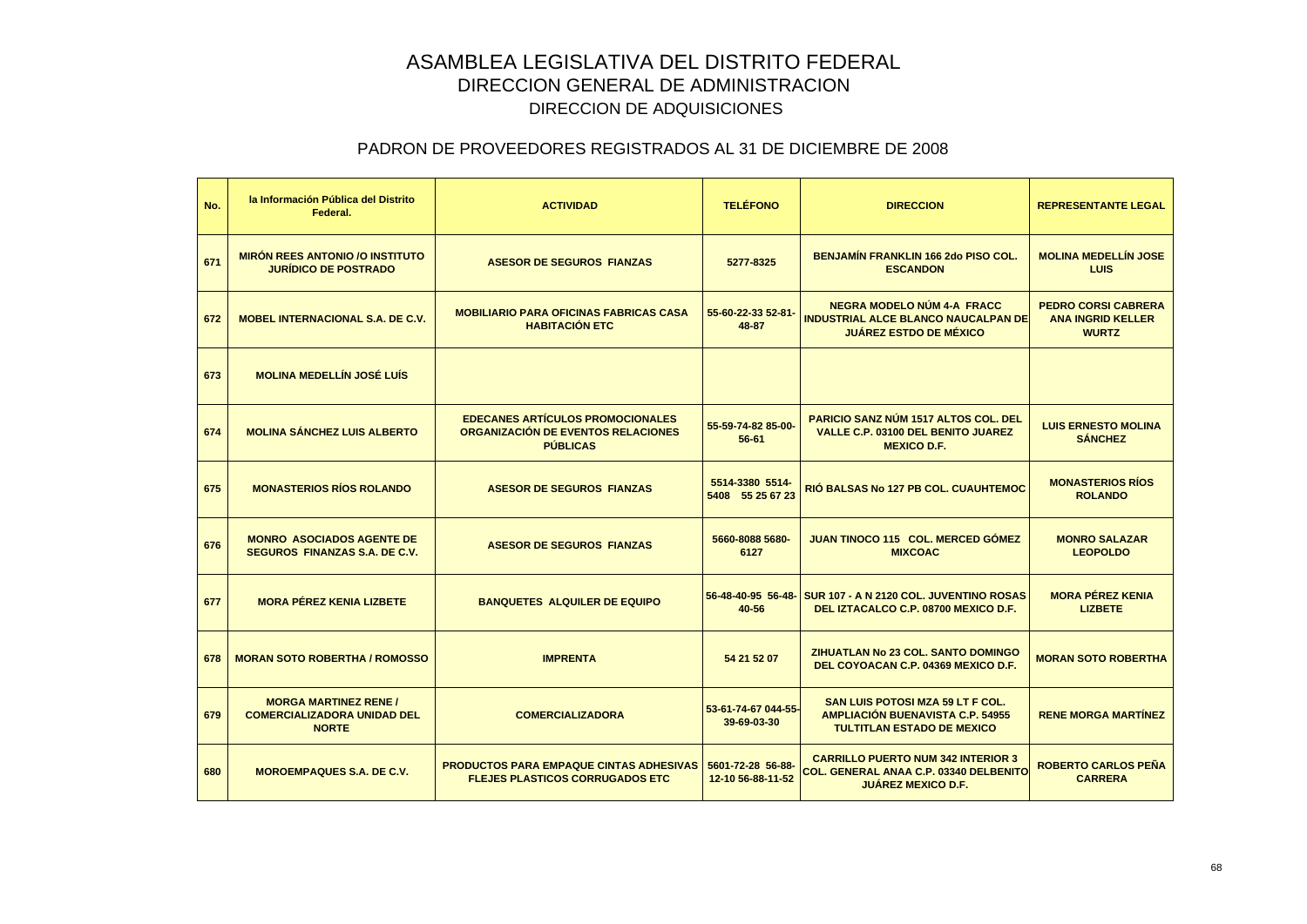| No. | la Información Pública del Distrito<br>Federal.                       | <b>ACTIVIDAD</b>                                                                         | <b>TELÉFONO</b>                           | <b>DIRECCION</b>                                                                                           | <b>REPRESENTANTE LEGAL</b>                          |
|-----|-----------------------------------------------------------------------|------------------------------------------------------------------------------------------|-------------------------------------------|------------------------------------------------------------------------------------------------------------|-----------------------------------------------------|
| 681 | <b>MOTE CHÁVEZ LEÓN DIONISIO</b>                                      | <b>AGUA</b>                                                                              | 57 19 23 72                               | <b>NORTE 1-E No 4511 COL. GUADALUPE</b><br>VICTORIA MEXICO D.F. C.P. 07780                                 | <b>MOTE CHÁVEZ LEÓN</b><br><b>DIONISIO</b>          |
| 682 | <b>MOTO PRODUCTOS LETRÁN VALLE S.A.</b><br>DE C.V.                    | <b>AUTOMÓVILES</b>                                                                       | 56 18 19 91                               | <b>EMPERADOR NO 86 COL. PORTALES</b>                                                                       | <b>GARCÍA RAMÍREZ VÍCTOR</b>                        |
| 683 | <b>MOTOSACS ENTREG.AS S.A. DE C.V.</b>                                | <b>MOTOS</b>                                                                             | 24 54 43 79 24 54                         | <b>CHIAPAS No 184 COL. ROMA</b>                                                                            | <b>CRUZ SERVIN SERGIO</b><br><b>ADRIAN</b>          |
| 684 | <b>MTTO REF ACC FORMAS IMPRESAS</b><br>PARA COMPUTADORAS S.A. DE C.V. | <b>COMPUTO OFFSET</b>                                                                    | 55-71-33-54 57-84-<br>$32 - 15$           | <b>ORIENTE 172 N 110 COL. MOCTEZUMA</b><br>SEGUNDA SECCIÓN C.P. 15530 DEL V<br><b>CARRANZA MEXICO D.F.</b> | <b>RAMOS SALDAÑA</b><br><b>ROBERTO</b>              |
| 685 | <b>MUEBLES DISPLAN S.A. DE C.V.</b>                                   | <b>MUEBLES DE OFICINA</b>                                                                | 55 11 99 05 55 11<br>99 06                | OAXACA No 112 PLANTA BAJA COL. ROMA<br><b>C.P. 06700 DEL CUAUHTEMOC MEXICO D.F.</b>                        | <b>DANNA G SANDOVAL ORTIZ</b>                       |
| 686 | <b>MUEBLES METALICOS DE MADERA</b><br>ATEMAJAC S.A. DE C.V.           | <b>MUBLERIA EN GENERAL</b>                                                               | 55 12 48 75 55 12<br>69 42 55 12 48<br>75 | AV MORELOS 21 - L-A COL. CENTRO C.P.<br>06040 DEL CUAUHTEMOC MEXICO D.F.                                   | <b>FUENTES MENDOZA JAIME</b>                        |
| 687 | <b>MULTI ACCESS COMPUTER SEO S.A.</b><br>DE C.V.                      | <b>DISTRIBUCIÓN DE EQUIPO DE OFICINA</b>                                                 | 21563604<br>21563608                      | <b>CAMINO ANTIGUO A SAN ANDRÉS N333 SAN</b><br><b>MATEO XALPA DELEG XOCHIMILCO</b>                         | <b>VÁZQUEZ PÉREZ RENA</b>                           |
| 688 | <b>MULTI SISTEMAS TECNOLOGIA S.A. DE</b><br>C.V.                      | <b>MANTENIMIENTO PREVENTIVO CORRECTIVO A</b><br><b>EQUIPOS DE OFICINA E INDUSTRIALES</b> | 55-49-47-90                               | AVE PACIFICO NUM 270-302 COL. EL<br>ROSEDAL DEL COYOACAN MEXICO D.F. C.P.<br>04330                         | <b>LAURA R DE LA MORA</b><br><b>GONZÁLEZ</b>        |
| 689 | <b>MULTICOMPUTADORAS S.A. DE C.V.</b>                                 | <b>COMPUTO CONSUMIBLES</b>                                                               | 55 92 51 28                               | <b>INSURGENTES CENTRO No 86-p COL.</b><br><b>TABACALERA C.P. 06030</b>                                     | <b>MARTÍNEZ VARGAS JOSE</b><br><b>ALEJANDRO</b>     |
| 690 | <b>MULTIEQUIPOS CONSUMIBLES S.A. DE</b><br>C.V.                       | <b>VENTA DE EQUIPOS ACCESORIOS PARA COMPUTO</b>                                          | 54 85 59 69 13 15<br>01 44                | VIADUCTO TLALPAN 1007 COL. LA JOA                                                                          | <b>GONZALEZ GUZMAN</b><br><b>PAULITA DEL CARMEN</b> |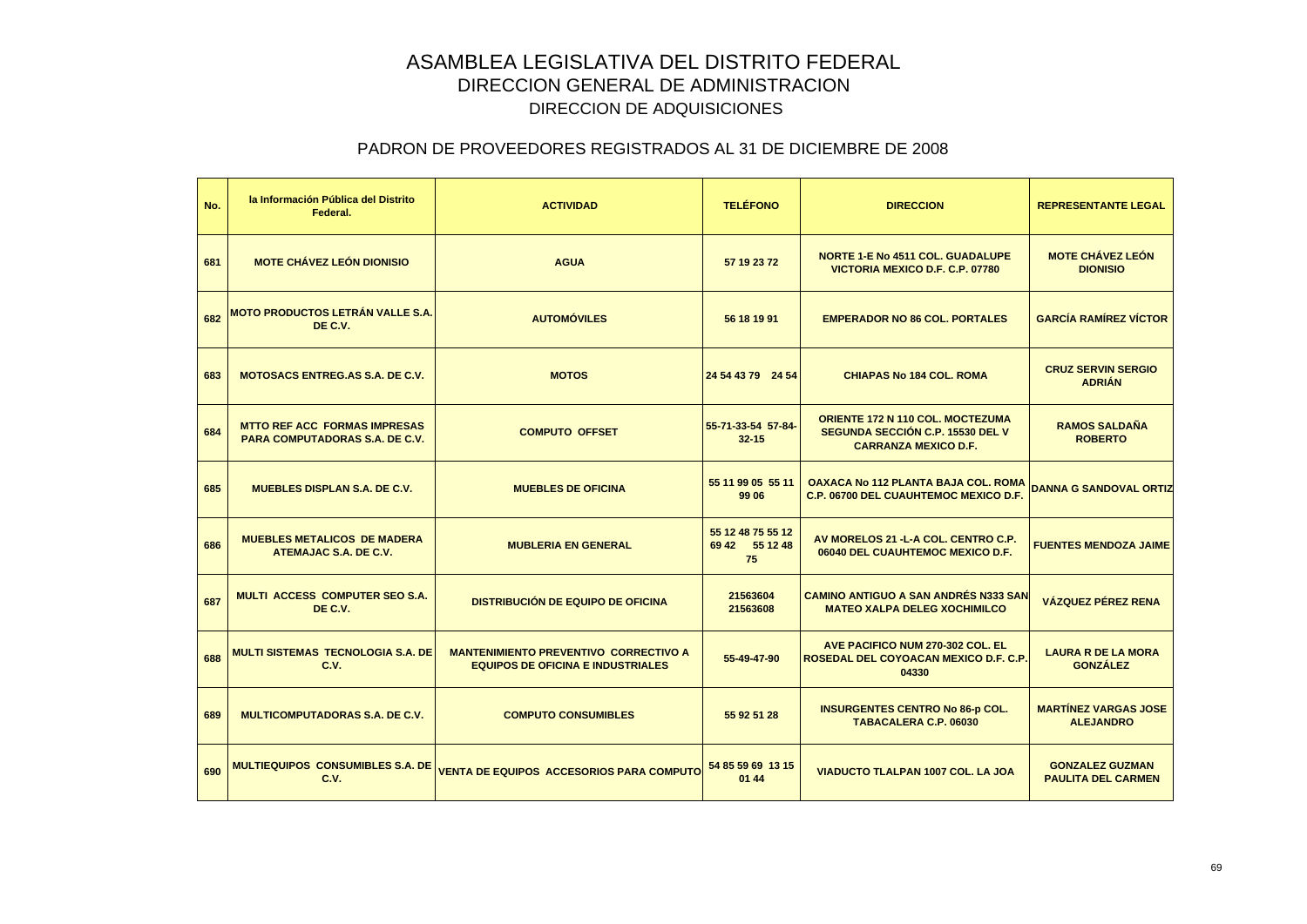| No. | la Información Pública del Distrito<br>Federal.                     | <b>ACTIVIDAD</b>                                                                                                | <b>TELÉFONO</b>             | <b>DIRECCION</b>                                                                                            | <b>REPRESENTANTE LEGAL</b>                                                                      |
|-----|---------------------------------------------------------------------|-----------------------------------------------------------------------------------------------------------------|-----------------------------|-------------------------------------------------------------------------------------------------------------|-------------------------------------------------------------------------------------------------|
| 691 | <b>MUÑOS HERRANZ ALFREDO</b>                                        | AUDIO VIDEO FIBRA ÓPTICA                                                                                        | 26142126                    | AJAX No 32 INT1 COL. ARBOLEDAS DEL SUR<br><b>TLALPAN</b>                                                    | <b>MUÑOS HERRANZ</b><br><b>ALFREDO</b>                                                          |
| 692 | <b>MUÑOZ BECERRIL SERGIO ENRIQUE</b>                                | <b>FUMIGACIÓN MANTENIMIENTO</b>                                                                                 | 58 22 69 34                 | <b>PINZON No 45 FACC LAS ALAMEDAS</b><br><b>ATIZAPAN EDO DE MEXICO</b>                                      | <b>MUÑOZ BECERRIL SERGIO</b><br><b>ENRIQUE</b>                                                  |
| 693 | <b>MUÑOZ DIAZ DE LA VEGA JORGE</b><br><b>ALBERTO</b>                | <b>MANTTO REP DE EQUIPO ELECTRÓNICO</b><br><b>PROECTOS CONSTRUCCIÓN MANTTO DE OBRAS</b><br><b>DE INGENIERIA</b> | 53-57-14-38                 | MINA No 20 COL, SAN PEDRO XALPA DEL<br>AZCAPOTZALCO DF C.P. 02710                                           | <b>MUÑOZ DIAZ DE LA VEGA</b><br><b>JORGE ALBERTO</b>                                            |
| 694 | <b>MURRIETA MARTÍNEZ FELIPE</b>                                     | <b>ELÉCTRICO ILUMINACIÓN</b>                                                                                    | 55 24 95 95 55 24<br>78 49  | PROL LÓPEZ COTILLA No 1852-402 COL.<br>DEL VALLE C.P. 03100                                                 | <b>MURRIETA MARTÍNEZ</b><br><b>FELIPE</b>                                                       |
| 695 | <b>MX SERVICIOS INDUSTRIALES</b><br><b>COMERCIALES S.A. DE C.V.</b> | <b>COMERCIALIZADORA</b>                                                                                         | 56-61-56-82                 | AVE RIO MIXCOAC 25 DESPACHO 11-A COL<br><b>CRÉDITO CONSTRUCTOR C.P. 03940 DEL</b><br><b>ALVARO OBREG.ON</b> | <b>MIGUEL BONIFACIO</b><br><b>VILCHIS SALINAS</b>                                               |
| 696 | <b>NAUR CONSTRUCCIÓN SUPERVISIÓN</b><br><b>S.A. DE C.V.</b>         | <b>MATERIALES EQUIPOS PARA CONSTRUCCIÓN MAT</b><br><b>ELECTRICO</b>                                             | 52-73-07-34                 | BAJIO 374-B COL, ROMA SUR CO 06140<br><b>MEXICO D.F.</b>                                                    | <b>ROSA CARRILLO GARCIA</b><br><b>MARCO ANTONIO SNATOS</b><br><b>MUÑOZ</b>                      |
| 697 | <b>NEXTIRAONE DE MEXICO S.A. DE C.V.</b>                            | <b>TELECOMUNICACIONES SISTEMAS</b>                                                                              | 50 10 70 70 52 35<br>96 00  | AV REVOLUCIÓN N 639 COL. SAN PEDRO DE<br>LOS PINOS C.P. 03800 DEL BENITO JUÁREZ<br><b>MEXICO D.F.</b>       | <b>VELAZQUEZ BALCAZAR</b><br><b>JORGE</b>                                                       |
| 698 | <b>NEXWIN S.A. DE C.V.</b>                                          | <b>COMERCIALIZADORA UNIFORMES PAPELERIA</b><br><b>EQUIPO DE COMPUTO LIMPIEZA ELECTRONICOS</b>                   | 55-74-09-80 31-85-<br>84-65 | <b>TEHUANTEPEC NÚM 86 3ER PISO DEPTO 3</b><br><b>COL. ROMA SUR C.P. 06760 MEXICO D.F.</b>                   | <b>VERÓNICA ARACELI</b><br><b>RODRIGUEZ MARQUEZ</b><br><b>EVERARDO ROMERO</b><br><b>SÁNCHEZ</b> |
| 699 | <b>NOVAMEDIC SEGUROS SALUD S.A. DE</b><br>C.V.                      | <b>GASTOS MÉDICOS MAORES</b>                                                                                    | 50 95 33 00                 | ARQUIMEDES NO 130 3ER PISO COL.<br><b>POLANCO</b>                                                           | <b>DOMÍNGUEZ HERNÁNDEZ</b><br>JOSÉ                                                              |
| 700 | <b>NR CONSULTORES SC</b>                                            | <b>CAPACITACIÓN ASESORIA SELECCIÓN DE</b><br>PERSONAL CONSULTORIA EN PROCESOS<br><b>ADMINISTRATIVOS</b>         | 56-49-11-96                 | SUR 141 MZA 22 LOTE 19 COL. AMPLIACIÓN<br>RAMOS MILLAN C.P. 08020 DEL IZTACALCO<br><b>MEXICO D.F.</b>       | <b>MARÍA GUADALUPE MATA</b><br><b>ROMERO NICOL.AS MATA</b><br><b>ROMERO</b>                     |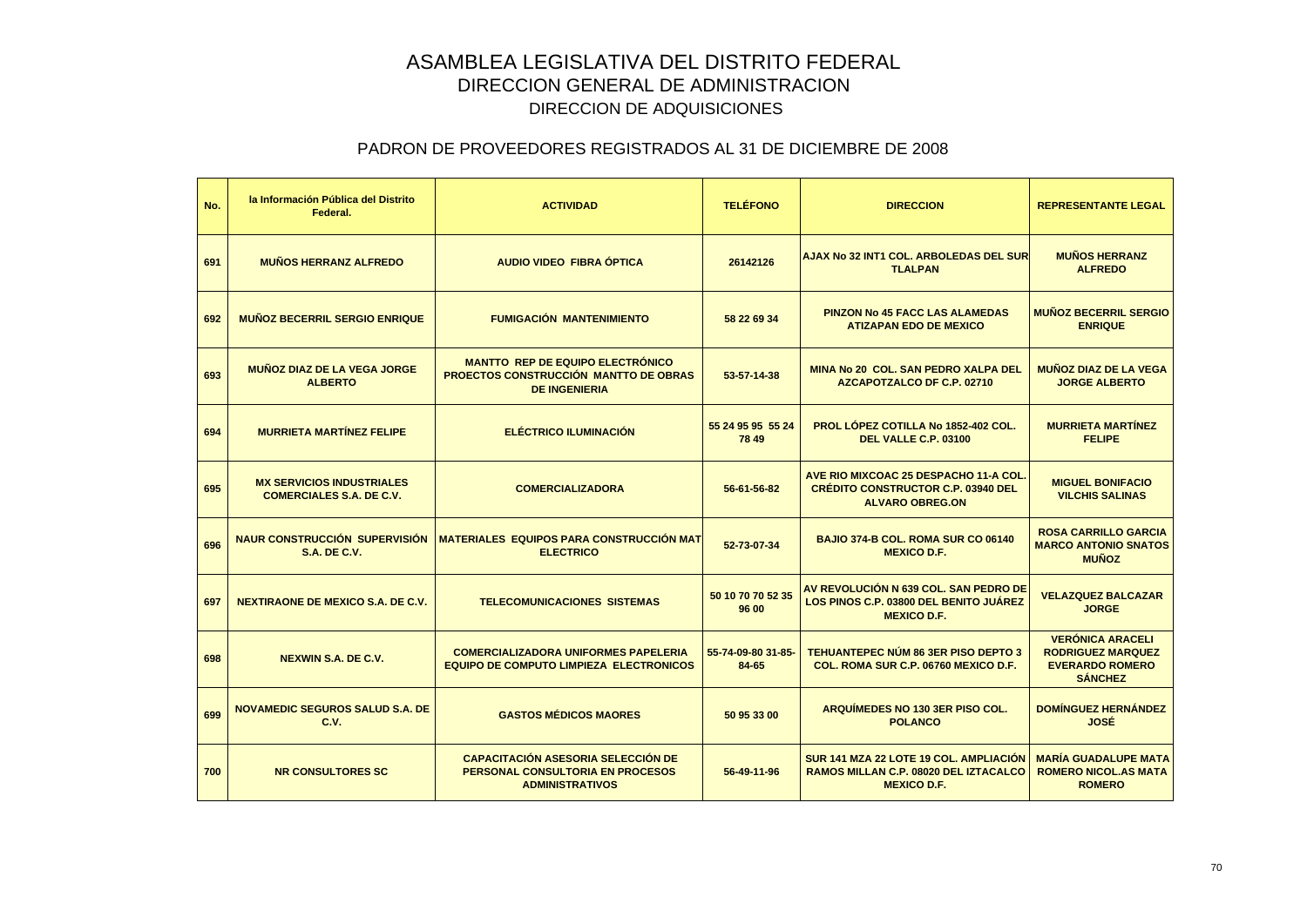| No. | la Información Pública del Distrito<br>Federal.                           | <b>ACTIVIDAD</b>                                                           | <b>TELÉFONO</b>                        | <b>DIRECCION</b>                                                                                                   | <b>REPRESENTANTE LEGAL</b>                       |
|-----|---------------------------------------------------------------------------|----------------------------------------------------------------------------|----------------------------------------|--------------------------------------------------------------------------------------------------------------------|--------------------------------------------------|
| 701 | <b>NUEVA IMPRESORA EDITORA S.A. DE</b><br>C.V.                            | <b>IMPRESOS</b>                                                            | 30 03 01 00 24 87<br>10 00             | <b>KM 15 CARRETERA LOGO DE GUADALUPE</b><br><b>SAN MIGUEL XOCHIMANGA</b>                                           | <b>MARTINEZ MENDEZ JOSE</b><br>LUIS              |
| 702 | <b>NUEVO HORIZONTE EDITORES S.A. DE</b><br>C.V.                           | <b>EDITORIAL IMPRESIÓN DE LIBROS REVISTAS ETC</b>                          | 55-24-55-88                            | <b>GABRIEL MANCERA NUM 1654 PLANTA ALTA</b><br><b>CASA 2 COL. DEL VALLE DEL BENITO</b><br><b>JUÁREZ C.P. 03100</b> | <b>MARTÍNEZ URIBE MARÍA</b><br><b>GUADALUPE</b>  |
| 703 | NUEVOS CAMINOS EDITORES S.A. DE<br>C.V.                                   | NUEVOS CAMINOS EDITORES S.A. DE C.V.                                       | 55-68-54-45                            | <b>FELIPE ANGELES No 9 COL, GUADALUPE</b><br><b>CONTRERAS MEXICO D.F. CO 10710</b>                                 | <b>AGUIRRE GONZALEZ</b><br><b>GUSTAVO</b>        |
| 704 | NÚÑEZ PATLAN JOSÉ ALFREDO                                                 | <b>ASESOR</b>                                                              | 56 82 78 78                            | ROBERTO GAOL No 1219 1ER PISO COL.<br><b>DEL VALLE</b>                                                             | NÚÑEZ PATLAN JOSÉ<br><b>ALFREDO</b>              |
| 705 | <b>OCAMPO ALTAMIRANO LIDIA /</b><br><b>INDUSTRIAS LOA</b>                 | <b>COMERCIALIZADORA</b>                                                    | 50-39-25-28                            | AV CHALMA LA VILLA NUM 50 EDIF 72 DEP<br>403 PISO 4 COL. EL ARBOLILLO 1 DEL<br><b>GUSTAVO A MADERO C.P. 07240</b>  | <b>LIDIA OCAMPO</b><br><b>ALTAMIRANO</b>         |
| 706 | OCVEL S.A. DE C.V.                                                        | <b>COMERCIALIZADORA</b>                                                    | 10-54-26-02 04 30-<br>96-34-18 19      | <b>CHILPANCINGO 133-1 COL, ROMA SUR DEL</b><br>CUAUHTÉMOC C.P. 06760 MEXICO D.F.                                   | <b>LUIS ALBERTO AGUILERA</b><br><b>PIÑON</b>     |
| 707 | OFH CONFORT DISEÑO EN MOBILIARIO<br><b>EQUIPO DE OFICINA S.A. DE C.V.</b> | <b>FABRICACION MANTENIMIENTO A MUEBLES DE</b><br><b>OFICINA EN GENERAL</b> | 55 52 91 25                            | <b>HUITZILIHUITL No 47 COL. LA PRECIOSA C.P</b><br>02460 DEL AZCAPOTZALCO MEXICO D.F.                              | <b>HERNANDEZ ARIAS JUAN</b><br><b>ANTONIO</b>    |
| 708 | OFFSET COL.ORS PUBLICIDAD S.A. DE<br>C.V.                                 | <b>IMPRENTA</b>                                                            | 57 40 86 91 57 40<br>41 97 57 41 03 82 | <b>FERNANDO RAMÍREZ 138 COL, OBRERA</b>                                                                            | <b>ERENA RANGEL MARIA</b><br><b>UDELIA</b>       |
| 709 | OFFSET DISEÑO PUBLICIDAD S.A. DE<br><b>C.V.</b>                           | <b>IMPRENTA</b>                                                            | 56 85 80 10 56 85<br>80 11 56 85 80 12 | <b>PROLONGACIÓN CIRCUNVALACIÓN 191-J</b><br><b>COL. GRANJAS SAN ANTONIO</b>                                        | <b>LÓPEZ MONRO JUAN</b><br><b>MANUEL</b>         |
| 710 | OFFSET MULTICOL.OR S.A. DE C.V.                                           | <b>IMPRENTA LIBROS</b>                                                     | 56 33 11 82 56 33<br>55 84 56 33 08 96 | CALZ DE LA VIGA 1332 09430 MEXICO D.F.                                                                             | <b>ARRIAGA GONZALEZ JOSE</b><br><b>GUADALUPE</b> |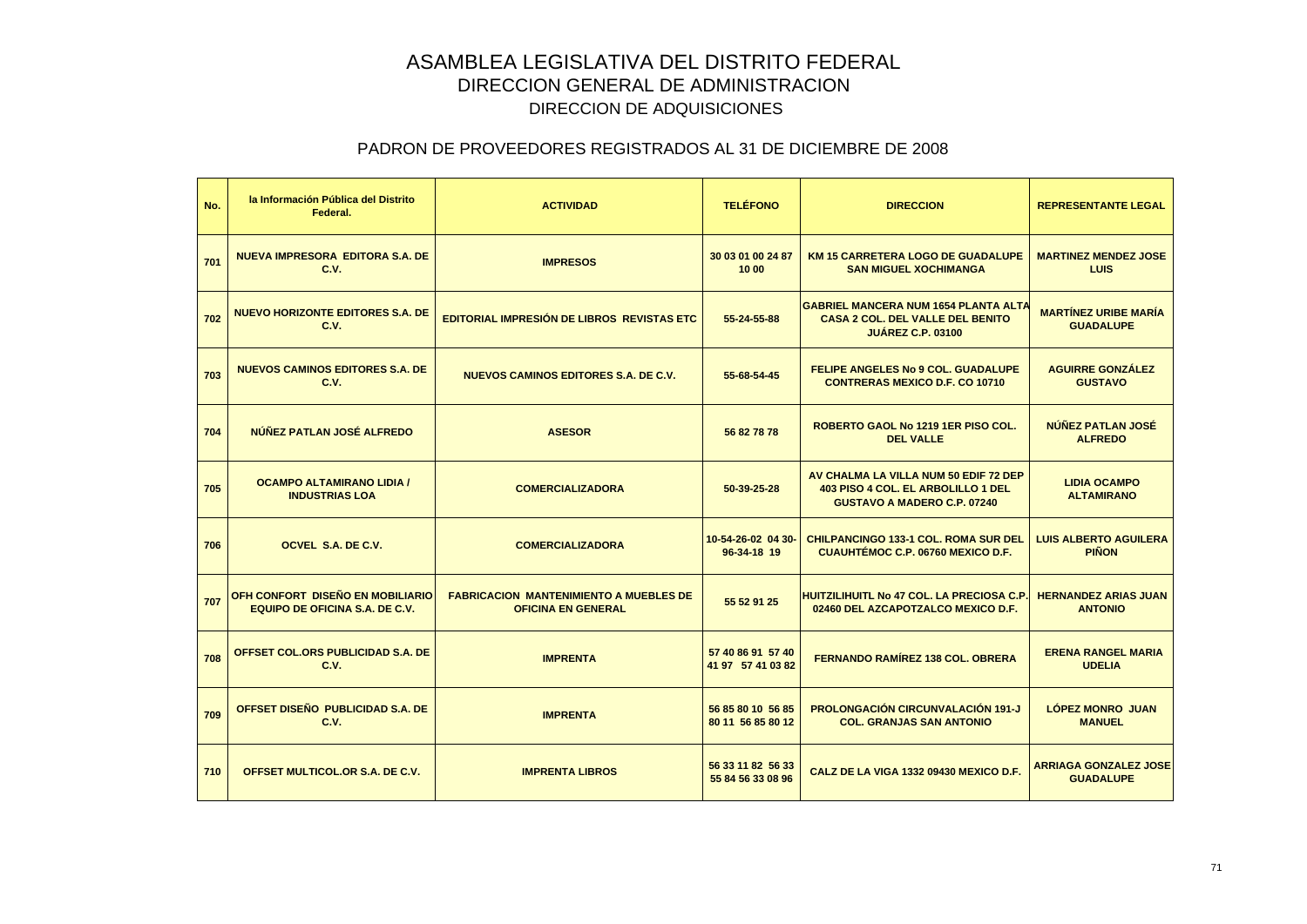| No. | la Información Pública del Distrito<br>Federal.                | <b>ACTIVIDAD</b>                                                                                                                   | <b>TELÉFONO</b>                         | <b>DIRECCION</b>                                                                                                    | <b>REPRESENTANTE LEGAL</b>                                              |
|-----|----------------------------------------------------------------|------------------------------------------------------------------------------------------------------------------------------------|-----------------------------------------|---------------------------------------------------------------------------------------------------------------------|-------------------------------------------------------------------------|
| 711 | <b>OFFSET UNIVERSAL SA</b>                                     | <b>IMPRESOS ENCUADERNACIÓN REVISTAS</b>                                                                                            | 5581 0890                               | <b>CALLE DOS No 113 COL. GRANJAS SAN</b><br><b>ANTONIO</b>                                                          | <b>CASTELLANOS ELÍAS</b><br><b>JULIO</b>                                |
| 712 | OFI STORE S.A. DE C.V.                                         | <b>EQUIPO DE COMPUTO SOFTWARE CONSUMIBLES</b><br><b>REDES MATERIAL ELECTRICO CONSUMIBLES</b><br><b>CAMARAS EQUIPO DE SEGURIDAD</b> | 50-00-66-66 52-76-<br>99-95 52-71-17-50 | <b>INSURGENTES SUR NÚM 527 INT 401 COL.</b><br><b>HIPODROMO CONDESA DEL BENITO</b><br>JUÁREZ C.P. 06170 MEXICO D.F. | <b>RICARDO GUERRERO</b><br><b>ARREDONDO</b>                             |
| 713 | OFICINAS MUEBLES EXCLUSIVOS S.A.<br>DE C.V.                    | <b>MUEBLES DE OFICINA</b>                                                                                                          | 55-14-55-89 55-25-<br>$00 - 42$         | <b>PUEBLA N 74 - B COL. ROMA DEL</b><br><b>CUAUHTEMOC C.P. 06700 MEXICO D.F.</b>                                    | <b>NAVA RAVELO ARACELI</b>                                              |
| 714 | OFIPRODUCTOS DE COMPUTACIÓN S.A.<br>DE C.V.                    | <b>SERVICIO MANTTO DE EQUIPOS PARTES</b><br><b>ACCESORIOS DE COMPUTO MUEBLES EQUIPOS</b><br><b>P/OFCICINA PAPELERIA ETC</b>        | 52-11-22-82                             | <b>CUERNAVACA 51 COL. CONDESA C.P. 06140</b><br><b>DEL CUAUHTEMOC MEXICO D.F.</b>                                   | <b>ROBERTO LOZANO PONCE</b><br><b>JUAN RAUL VARGAS</b><br><b>GARCIA</b> |
| 715 | OFITODO EXPRESS S.A. DE C.V.                                   | <b>MANTENIMIENTO EQUIPO INFORMÁTICO</b>                                                                                            | 56-57-89-64 56 57<br>86 87 56 50 29 03  | OTE 110 No 1506 COL. JUVENTINO ROSAS<br>C.P. 08700 DEL IZTAPALAPA MEXICO D.F.                                       | <b>GÓMEZ DE LA TORRE</b><br><b>ALEJANDRA</b>                            |
| 716 | <b>OMAR FRANCISCO HERNÁNDEZ CRÚZ</b>                           | <b>MANTENIMIENTO MECANICO INDUSTRIAL</b>                                                                                           | (599)<br>$998 - 12$<br>74               | <b>CALLE SOL NUM 8 COL. CENTRO APAXCO</b><br>EDO DE MEXICO C.P. 55660                                               | <b>OMAR FRANCISCO</b><br><b>HERNÁNDEZ CRÚZ</b>                          |
| 717 | <b>OMARA ADIRA CECILIANO HUARACHA /</b><br><b>MACRO-TECH</b>   | <b>RENTA DE EQUIPO DE AUDIO</b>                                                                                                    | 10-18-53-06                             | <b>COL.O COL.O NUM 13 COL. ARBOLEDAS</b><br>DEL SUR DEL TLALPAN C.P. 14370 MEXICO<br>D.F.                           | <b>OMARA ADIRA CECILIANO</b><br><b>HUARACHA</b>                         |
| 718 | <b>OMICRON SISTEMAS DE</b><br><b>COMUNICACIÓN S.A. DE C.V.</b> | PRODUCCIÓN DE VIDEOS AUDIOVISUALES                                                                                                 | 57 81 06 23 55 77<br>66 48              | <b>CALI 691 COL. LINDAVISTA</b>                                                                                     | <b>CARRILLO FABILA ARELI</b><br><b>SANDRA</b>                           |
| 719 | <b>OPERADORA DE EVENTOS SASA S.A.</b><br>DE C.V.               | <b>ALIMENTOS</b>                                                                                                                   | 10837700                                | AV PASEO DE LA REFORMA 215 PISO 2 COL.<br><b>LOMAS DE CHAPULTEPEC</b>                                               | <b>SABA ADES ALBERTO</b><br><b>ISAAC</b>                                |
| 720 | <b>OPERADORA DE MANTENIMIENTO</b><br>LIMPIEZA S.A. DE C.V.     | <b>MANTENIMIENTO LIMPIEZA</b>                                                                                                      | 57 85 13 56 58-65-<br>09-46             | <b>ORIENTE 172 No 73 COL. MOCTEZUMA 1RA</b><br>SECC C.P. 15500 DEL V CARRANZA MEXICO<br>D.F.                        | <b>GUEVARA PLASCENCIA</b><br><b>ALEJANDRO</b>                           |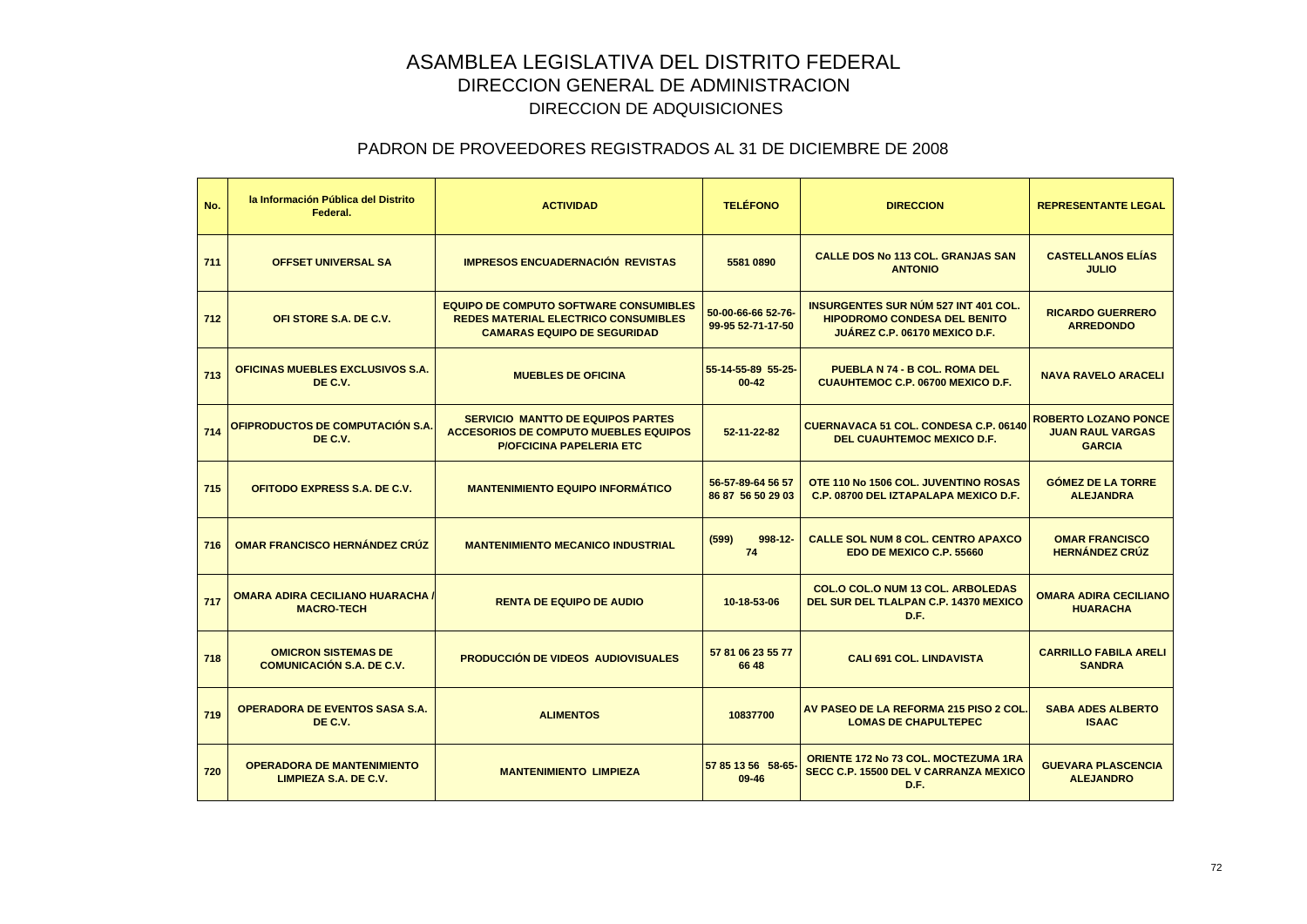| No. | la Información Pública del Distrito<br>Federal.                                            | <b>ACTIVIDAD</b>                                              | <b>TELÉFONO</b>                    | <b>DIRECCION</b>                                                                                                                          | <b>REPRESENTANTE LEGAL</b>                                                                              |
|-----|--------------------------------------------------------------------------------------------|---------------------------------------------------------------|------------------------------------|-------------------------------------------------------------------------------------------------------------------------------------------|---------------------------------------------------------------------------------------------------------|
| 721 | <b>OPERADORA DE RESTAURANTES</b><br><b>WESTERN S.A. DE C.V. (SALÓN</b><br><b>SEÑORIAL)</b> | <b>SALÓN BANQUETES</b>                                        | 55 11 97 70 55 33<br>45 35         | HAMBURGO 188 COL. JUAREZ C.P. 06600<br><b>DEL CUAUHTEMOC MEXICO D.F.</b>                                                                  | <b>VILLAREAL PATIÑO SERGIO</b>                                                                          |
| 722 | <b>OPERADORA NACIONAL HISPANA S.A.</b><br>DE C.V.                                          | <b>HOTELERIA</b>                                              | 51 30 18 50                        | <b>PALMAS No 40 CENTRO HISTÓRICO</b>                                                                                                      | <b>RÍOS PALACIOS GABRIELA</b><br><b>ALEJANDRA</b>                                                       |
| 723 | <b>OPTICAS DEVLN S.A. DE C.V.</b>                                                          | <b>OPTICA LENTES ARMAZONES ETC</b>                            | 52-62-41-00 EXT.<br>4128 4251 4104 | <b>MIGUEL DE CERVANTES SAAVEDRA No 31</b><br><b>COL. GRANADA DELEGACIÓN MIGUEL</b><br>HIDALGO C.P. 11520 MEX DF                           | <b>MICHAEL A DEVLN</b><br><b>JOANNIS JESSE W DEVLN</b><br><b>JOANNIS MELANIE DEVLIN</b><br><b>GÓMEZ</b> |
| 724 | <b>ORGANI-K SC</b>                                                                         | <b>PROTEGER EL AMBIENTE</b>                                   | 54 42 79 25                        | AV EUGENIA NO 115-1 COL. DEL VALLE                                                                                                        | <b>ZACARÍAS FARAH ABRAM</b><br><b>RAFUL</b>                                                             |
| 725 | ORGANIZACIÓN DE GRAN CARIBE PARA<br><b>LOS MONUMENTOS SITIOS</b>                           | <b>ARQUITECTURA RESTAURACIÓN</b>                              | 85 02 33 40 85 02<br>33 41         | <b>ARENAL No 9 COL. HUIPULCO</b>                                                                                                          | <b>FLORES MARINI CARLOS</b>                                                                             |
| 726 | <b>JOSÉ ANTONIO</b><br><b>ORTIZ HERRERA</b>                                                | <b>IMPRESOS SERIGRAFÍA</b>                                    | 56 02 17 48                        | CANAL DE CHALCO 5340 C 27 U H NVA<br><b>GENERACIÓN</b><br><b>PREDIO EL MOLINO</b>                                                         | <b>ORTIZ HERRERA JOSE</b><br><b>ANTONIO</b>                                                             |
| 727 | <b>OSCAR GUSTAVO SOTELO TAPIA</b>                                                          | <b>MANTTO EPO DE OFICINA MOB</b>                              | 53-67-19-00                        | AV PERLILLAR 33 COL. PROGRESO<br><b>NACIONAL COP 07600 MEX DF DEL</b><br><b>GUSTAVO A MADERO</b>                                          | <b>OSCAR GUSTAVO SOTELO</b><br><b>TAPIA</b>                                                             |
|     | 728 PACHECO GONZÁLEZ RAFAEL /O MINOS                                                       | <b>ARTÍCULOS DE PIEL</b>                                      | 55 51 4361                         | <b>HÉCTOR FIERRO NO 70 COL. SAN JUAN DE</b><br><b>ARAGÓN</b>                                                                              | <b>PACHECO GONZÁLEZ</b><br><b>RAFAEL</b>                                                                |
| 729 | <b>PALAFOX MONRO ALFREDO /</b><br><b>LITOGRAFICA ESTRELLA</b>                              | <b>LITOGRÁFICA IMPRESIONES ETC</b>                            | 56-85-28-73                        | <b>CALLEJON DE PALACIO No 27 COL. SAN</b><br><b>IGNACIO C.P. 09000 DEL IZTAPALAPA</b><br><b>MEXICO D.F.</b>                               | <b>ALFREDO PALAFOX</b><br><b>MONRO</b>                                                                  |
| 730 | PAPELERA BJ S.A. DE C.V.                                                                   | <b>PAPELERA ARTS DE OFICINA COMPUTO</b><br><b>CONSUMIBLES</b> | 56-08-07-31                        | EJIDO SAN LORENZO TEZONCO NUM 28<br><b>COL. EJIDO DE SAN FRANCISCO</b><br><b>CULHUACAN C.P. 04420 DEL. COYOACAN</b><br><b>MEXICO D.F.</b> | <b>DAANA CORINA ESPINOSA</b><br><b>DELGADO OLGUIN NIVIOS</b><br><b>GUADALUPE</b>                        |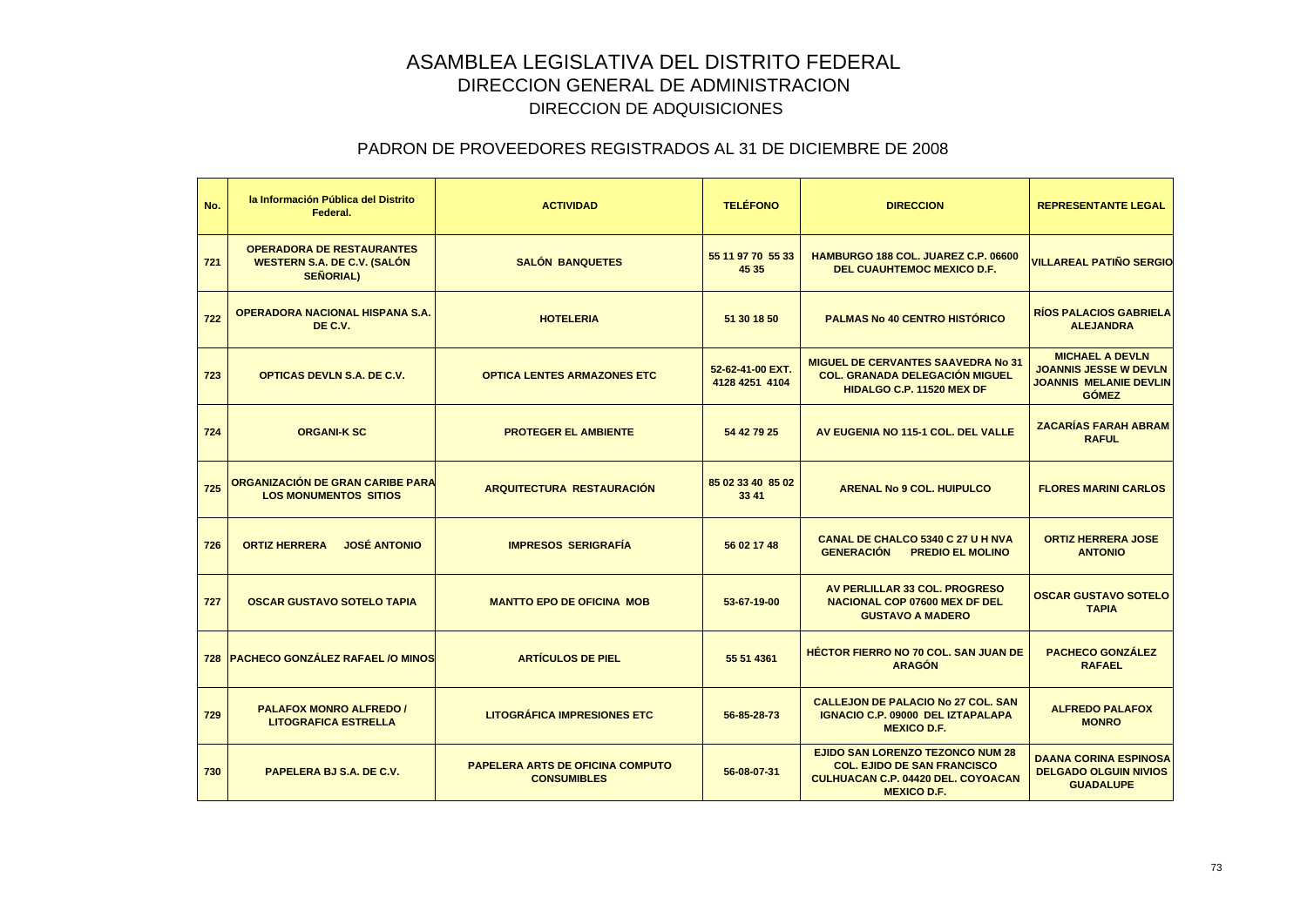| No. | la Información Pública del Distrito<br>Federal.                          | <b>ACTIVIDAD</b>                                                                                         | <b>TELÉFONO</b>                               | <b>DIRECCION</b>                                                                                                                                      | <b>REPRESENTANTE LEGAL</b>                    |
|-----|--------------------------------------------------------------------------|----------------------------------------------------------------------------------------------------------|-----------------------------------------------|-------------------------------------------------------------------------------------------------------------------------------------------------------|-----------------------------------------------|
| 731 | <b>PAPELERA SARI S.A. DE C.V.</b>                                        | <b>PAPELERÍA EQUIPO DE COMPUTO</b>                                                                       | 55-79-78-84 55-79-<br>$64 - 41$               | <b>EMPERADORES AZTECAS N176 COL. SAN</b><br>PEDRO IZTACALCO DEL IZTACALCO<br><b>C.P.08220 MEXICO D.F.</b>                                             | <b>SÁNCHEZ GUDIÑO MIGUEL</b>                  |
| 732 | <b>PAPELERÍA ANZURES S.A. DE C.V.</b>                                    | <b>PAPELERÍA CONSUMIBLES DE COMPUTO</b>                                                                  | 5545-0782 5545-<br>0608                       | CANTU No 9 PISO 8 COL. AZURES C.P. 11590<br>DEL MIGUEL HIDALGO MEXICO D.F.                                                                            | <b>JUAN CARLOS PINTO</b><br><b>BUGARIN</b>    |
| 733 | <b>PAPELERÍA PRINCIPADO S.A. DE C.V.</b>                                 | <b>PAPELERÍA EQUIPO DE OFICINA</b>                                                                       | 55 82 77 39                                   | <b>AV TLAHUAC 84-A SANTA ISABEL</b><br><b>INDUSTRIAL</b>                                                                                              | <b>MARTÍNEZ CORTES JUAN</b><br><b>GONZALO</b> |
| 734 | <b>PAPELES E IMPRESOS DE CALIDAD S.A.</b><br>DE C.V.                     | <b>PAPELERÍA EN GENERAL</b>                                                                              | 11 07 79 89 56 34<br>34 08                    | <b>JUAN SÁNCHEZ AZCONA No 539-5 COL. DEL</b><br><b>VALLE</b>                                                                                          | <b>IBARRA MORA JORGE</b><br><b>ANTONIO</b>    |
| 735 | <b>PARGROUP AGENCIA DE SEGUROS DE</b><br>FIANZAS S.A. DE C.V.            | <b>ASESOR DE SEGUROS FIANZAS</b>                                                                         | 56 58 49 49 044<br>54 13 77<br>55<br>61       | <b>BELISARIO DOMÍNGUEZ NO 40 COL. DEL</b><br><b>CARMEN COYOACAN</b>                                                                                   | <b>LIC SAMI IBRAHIM HAKIN</b>                 |
| 736 | <b>PASCUAL ESTEBAN MIGUEL</b>                                            |                                                                                                          | 56 13 10 76                                   | AV. BRLLAVISTA No. 661 CONJUNTO 2 EDIF.<br><b>C DEPARTAMENTO 303 COL. SAN NICOLAS</b><br>TOLENTINO, C.P. 09850, DEL IZTAPALAPA,<br><b>MEXICO D.F.</b> |                                               |
| 737 | <b>PATIÑO PASTRANA JOSÉ ANTONIO / TL</b><br><b>COMUNICATION SERVICES</b> | <b>PROECTOS DE COMUNICACIÓN DISEÑO GRÁFICO</b><br>DISEÑO WEB MULTIMEDIA PUBLICIDAD E<br><b>IMPRESIÓN</b> | 56-71-86-55 01-800-<br>581-06-96              | <b>CALZADA TENORIOS NUM 222 EDIF 26</b><br><b>DEPTO 8 COL. EX HACIENDA COAPA DEL</b><br><b>TLALPAN C.P. 14300</b>                                     | <b>JOSE ATONIO PATIÑO</b><br><b>PASTRANA</b>  |
| 738 | PC SOPORTE S.A. DE C.V.                                                  | <b>MANTTO EQUIPO DE COMPUTO</b>                                                                          | 55 23 28 05<br>55 43 17 94<br>57 77 52 49     | DIVISIÓN DEL NORTE 24 INT 11 COL. DEL<br><b>VALLE</b>                                                                                                 | <b>BONILLA FABRE MANUEL</b>                   |
| 739 | PEÑA HERNÁNDEZ MARIA SUSANA                                              | <b>IMPRESOS</b>                                                                                          | 56-13-22-33 044 55<br>01 86 40 57<br>40 86 14 | SUR 27 MZ2 LT9 COL. LEES DE REFORMA<br>PRIMERA SECCIÓN DEL IXTAPALAPA<br>C.P.09310 MÉXICO DF                                                          | PEÑA HERNÁNDEZ MARIA<br><b>SUSANA</b>         |
| 740 | PEREDO VILLA GÓMEZ MARIA SILVIA /O<br><b>CRECO</b>                       | <b>IMPRENTA</b>                                                                                          | 5219 5503                                     | <b>NORTE 94A No 5014 COL. MAGDALENA DE</b><br><b>LAS SALINAS</b>                                                                                      | PEREDO VILLA GÓMEZ<br><b>MARIA SILVIA</b>     |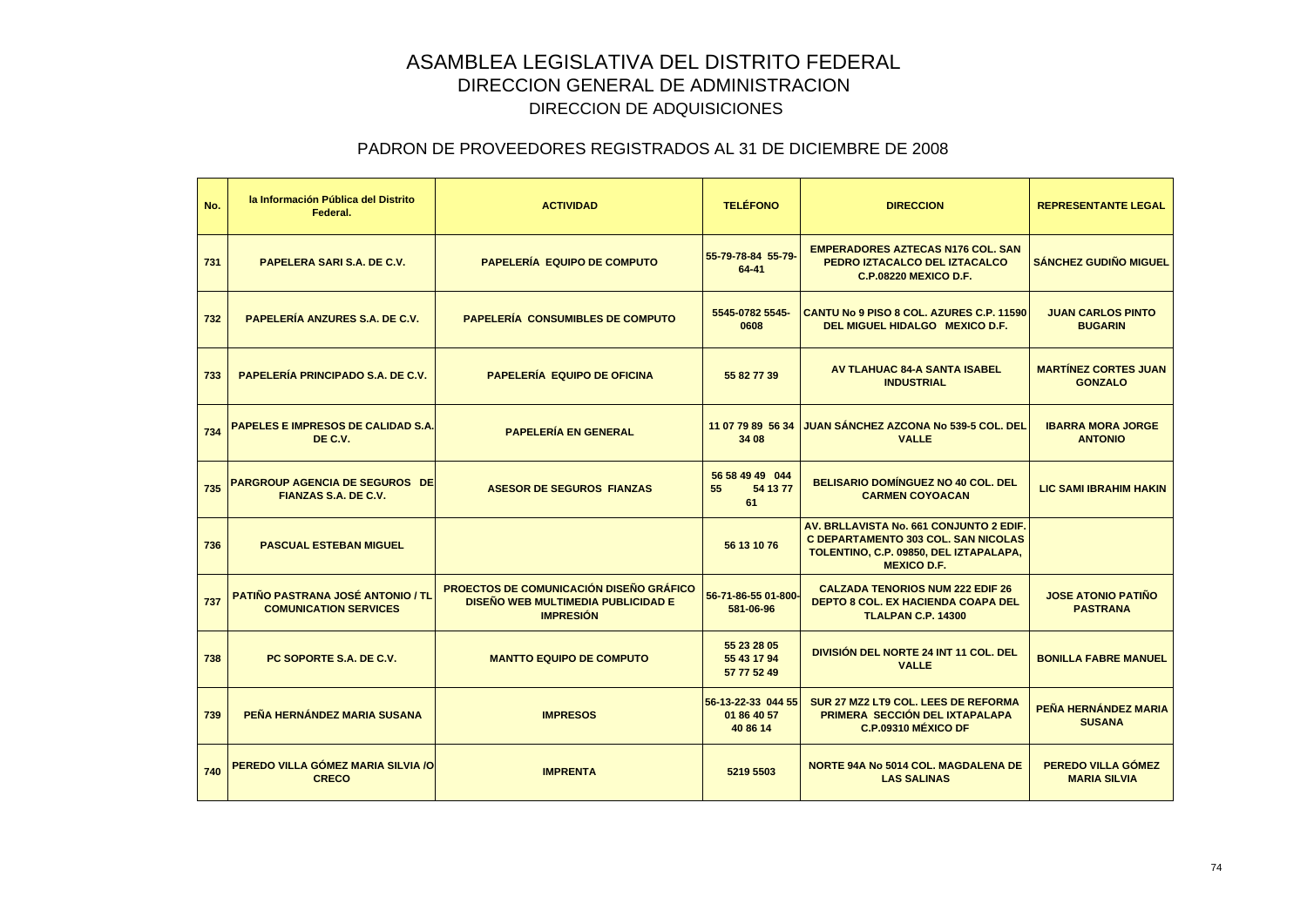| No. | la Información Pública del Distrito<br>Federal.                     | <b>ACTIVIDAD</b>                                                                       | <b>TELÉFONO</b>                               | <b>DIRECCION</b>                                                                                                  | <b>REPRESENTANTE LEGAL</b>                 |
|-----|---------------------------------------------------------------------|----------------------------------------------------------------------------------------|-----------------------------------------------|-------------------------------------------------------------------------------------------------------------------|--------------------------------------------|
| 741 | PÉREZ ARREOLA PATRICIA                                              | <b>COMERCIALIZADORA</b>                                                                | 57-15-89-08                                   | <b>INDEPENDENCIA M-11 L-95 A COL. 256 DE</b><br><b>JULIO DEL G A MADERO MEXICO D.F.</b>                           | <b>TOVAR LÓPEZ FRANCISCO</b>               |
| 742 | PÉREZ CATALÁN RENALDO                                               | <b>MANTENIMIENTO A INMUEBLES</b>                                                       | 57 42 83 07                                   | CALLE CONDESA No 368 COL. AMP VICENTE <sub>PÉREZ</sub> CATALÁN RENALDO<br><b>VILLADA</b>                          |                                            |
| 743 | PÉREZ CUELLAR ANTONIO /O GRABADO<br><b>EN ACERO PÉREZ</b>           | <b>IMPRESOS</b>                                                                        | 5795 1930                                     | <b>MARMOLERÍA 63-C COL.20 DE NOVIEMBRE</b><br><b>C.P.15300 DEL V CARRANZA</b>                                     | PÉREZ CUELLAR ANTONIO                      |
| 744 | PEREZ MORA JOSE LUIS /O ADS                                         | <b>ASESORIA AN COMPUTO</b>                                                             | 58 83 39 07                                   | <b>MZ H EDIF 3 B DEPTO 104 UND ALBORADA II</b><br><b>VILLA DE LAS FLORES</b>                                      | <b>PEREZ MORA JOSE LUIS</b><br>/O ADS      |
| 745 | PÉREZ ROSAS JORGE DANIEL /O BOLT<br><b>SUMINISTROS INDUSTRIALES</b> | <b>COMERCIALIZADORA</b>                                                                | 24-74-49-91 30 93<br>74 55                    | DR GUSTAVO BAZ No 32 COL. BARRIO SAN<br><b>BARTOLO TULTITLAN ESTADO DE MEXICO</b><br>C.P. 54900                   | <b>PÉREZ ROSAS JUAN</b><br><b>DANIEL</b>   |
| 746 | <b>PERIODICO EL ECONOMISTA S.A. DE</b><br>C.V.                      | <b>PERIDODICO PUBLICACIONES</b>                                                        | 53-26-54-54 FAX<br>56-82-93-69                | AVE COYOACAN NÚM 515 COL. DEL VALLE<br>C.P. 03100 DEL BENITO JUÁREZ MEXICO<br>D.F.                                | <b>EDUARDO DOMINGUEZ</b><br><b>MENESES</b> |
| 747 | PINSURGENTES S.A. DE C.V.                                           | <b>PINTURA</b>                                                                         | 5592 3380<br>55358996                         | <b>INSURGENTES CENTRO No 5 A COL. SAN</b><br><b>RAFAEL</b>                                                        | <b>LEÓN ECHAR ABOUTBOUL</b>                |
| 748 | <b>PINTURAS DIAMEX S.A. DE C.V.</b>                                 | <b>PINTURAS ESMALTES RESINAS ETC</b>                                                   | 56-50-30-33 56-50-<br>31-44 56-57-30-38       | AÑIL NUM 146 COL. GRANJAS MEXICO C.P.<br>08400 MEXICO D.F.                                                        | <b>ISAAC MUSSALI MUSSALI</b>               |
| 749 | <b>PIÑON SOSA MARTIN / IMPRESOS DEL</b><br><b>SUR</b>               | <b>IMPRESOS</b>                                                                        | 57-71-47-00 11-14-<br>98-32<br>26 03 46<br>42 | <b>NORTE 178 No 558 COL. PENSADOR</b><br><b>MEXICANO C.P. 15510 DEL VENUSTIANO</b><br><b>CARRANZA MEXICO D.F.</b> | <b>PIÑON SOSA MARTIN</b>                   |
| 750 | <b>PIOMEH COMUNICACIÓN GRÁFICA S.A.</b><br>DE C.V.                  | <b>IMPRESIÓN DE REVISTAS FOLLETOS VOLANTE</b><br><b>AGENDAS CALENDARIOS LIBROS ETC</b> | 5318-55-56 53-18-<br>22-20 5318-77-91         | <b>FRESNOS No 139 INT 10 COL. PASTEROS</b><br><b>DELEG AZCAPOTZALCO</b>                                           | <b>GUILLERMO PACHECO</b><br><b>NAVARRO</b> |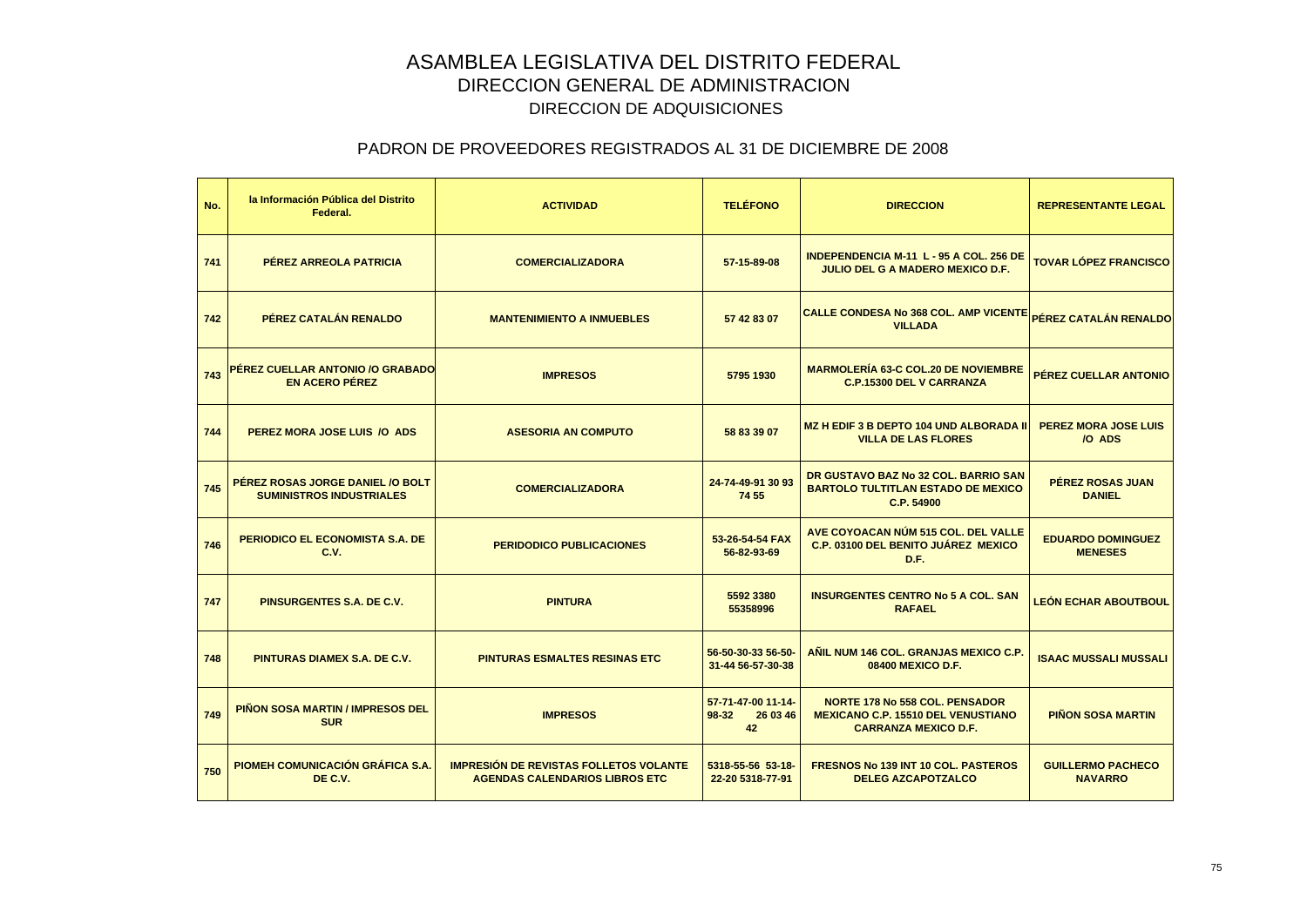| No. | la Información Pública del Distrito<br>Federal.                | <b>ACTIVIDAD</b>                            | <b>TELÉFONO</b>           | <b>DIRECCION</b>                                                                                                              | <b>REPRESENTANTE LEGAL</b>                                                 |
|-----|----------------------------------------------------------------|---------------------------------------------|---------------------------|-------------------------------------------------------------------------------------------------------------------------------|----------------------------------------------------------------------------|
| 751 | PLACENCIA MAGAÑA MINERVA /O<br><b>CREATIVIDAD DISENO</b>       | <b>IMPRENTA</b>                             | 55 26 84 63               | <b>BELISARIO DOMÍNGUEZ No 58 INT 2 COL.</b><br><b>CENTRO C.P. 06010 DEL CUAUHTEMOC</b><br><b>MEXICO D.F.</b>                  | <b>PLACENCIA MAGAÑA</b><br><b>MINERVA</b>                                  |
| 752 | PLATA MONDRAGÓN EUSEBIO ADRIÁN                                 | <b>COMERCIALIZADORA</b>                     | 55 22 84 10               | <b>CALZADA LA VIGA No 5 COL. ESPERANZA</b>                                                                                    | <b>PLATA MONDRAGÓN</b><br><b>EUSEBIO ADRIAN</b>                            |
| 753 | PLAZA VALDÉS S.A. DE C.V.                                      | <b>VENTA DE ENCICLOPEDIAS LIBROS</b>        | 50 97 20 70 AL 99         | <b>MANUEL MA CONTRERAS N73 COL. SAN</b><br><b>RAFAEL C.P. 06470</b>                                                           | <b>JIMÉNEZ HIGUERA</b><br><b>ARABELLA DE LOURDES</b>                       |
| 754 | PODERNET S.A. DE C.V.                                          | <b>SERVICIOS DE INTERNET</b>                | 52 57 07 30               | <b>LOMA BONITA NUM 10 COL. LOMAS ALTAS</b><br><b>C.P. 11950 MEXICO D.F.</b>                                                   | <b>FRANCISCO GARDUÑO</b><br><b>LOMELIN</b>                                 |
| 755 | <b>PONCE CRUZ BEATRIZ</b><br><b>/OCOMERCIALIZADORA BET</b>     | <b>COMERCIALIZADORA</b>                     | 55-76-44-81               | EMILIANO ZAPATA Nº 38-23 COL. SAN<br><b>FRANCISCO CUAUTLALPAN NAUCALPAN</b>                                                   | <b>PONCE CRUZ BEATRIZ</b>                                                  |
| 756 | <b>PONCE RAMÍREZ NORMA AURORA</b>                              | <b>COMERCIALIZADORA</b>                     | 53-92-39-59               | 16 DE SEPTIEMBRE N 34 - B COL.<br><b>AMPLIACIÓN NORTE IZTACALA</b><br><b>TLALNEPANTLA EDO DE MEXICO</b>                       | <b>PONCE RAMÍREZ NORMA</b><br><b>AURORA</b>                                |
| 757 | POOL PLUS S.A. DE C.V.                                         | PAPELERÍA CONSUMIBLES DE COMPUTO            |                           | <b>GEMELOS No 112 COL. PRADO</b>                                                                                              | <b>CERVANTES SÁNCHEZ</b><br><b>CESAR A</b>                                 |
| 758 | PRENSA LATINA AGENCIA INFORMATIVA<br><b>LATINOAMERICANA SA</b> | <b>REVISTAS PERIÓDICOS</b>                  | 55 46 60 15 55 92<br>0570 | AV INSURGENTES CENTRO N 125 P 5<br>EDIFICIO B DESPACHO 504 COL. SAN<br>RAFAEL C.P. 06470 DEL CUAUHTEMOC<br><b>MEXICO D.F.</b> | <b>JORGE MARTINEZ JIMENEZ</b><br><b>FELIX MANUEL ALBISU</b><br><b>CRUZ</b> |
| 759 | <b>PRESENCIA CIUDADANA MEXICANA AC</b>                         | <b>OBSERVADOR</b>                           | 55 84 25 79               | <b>ZACATECAS NO 206 PENTHUSE COL. ROMA</b>                                                                                    | PEREZ LINARES ROSALÍA                                                      |
| 760 | <b>PRESENTATION SERVICES S.A. DE C.V.</b>                      | <b>RENTA VENTA DE EQUIPO DE AUDIOVISUAL</b> | 56-62-48-80               | <b>MARIANO ESCOBEDO NUM 748 - 501 COL.</b><br><b>ANZURES C.P.11590 DEL MIGUEL HIDALGO</b><br><b>MEXICO D.F.</b>               |                                                                            |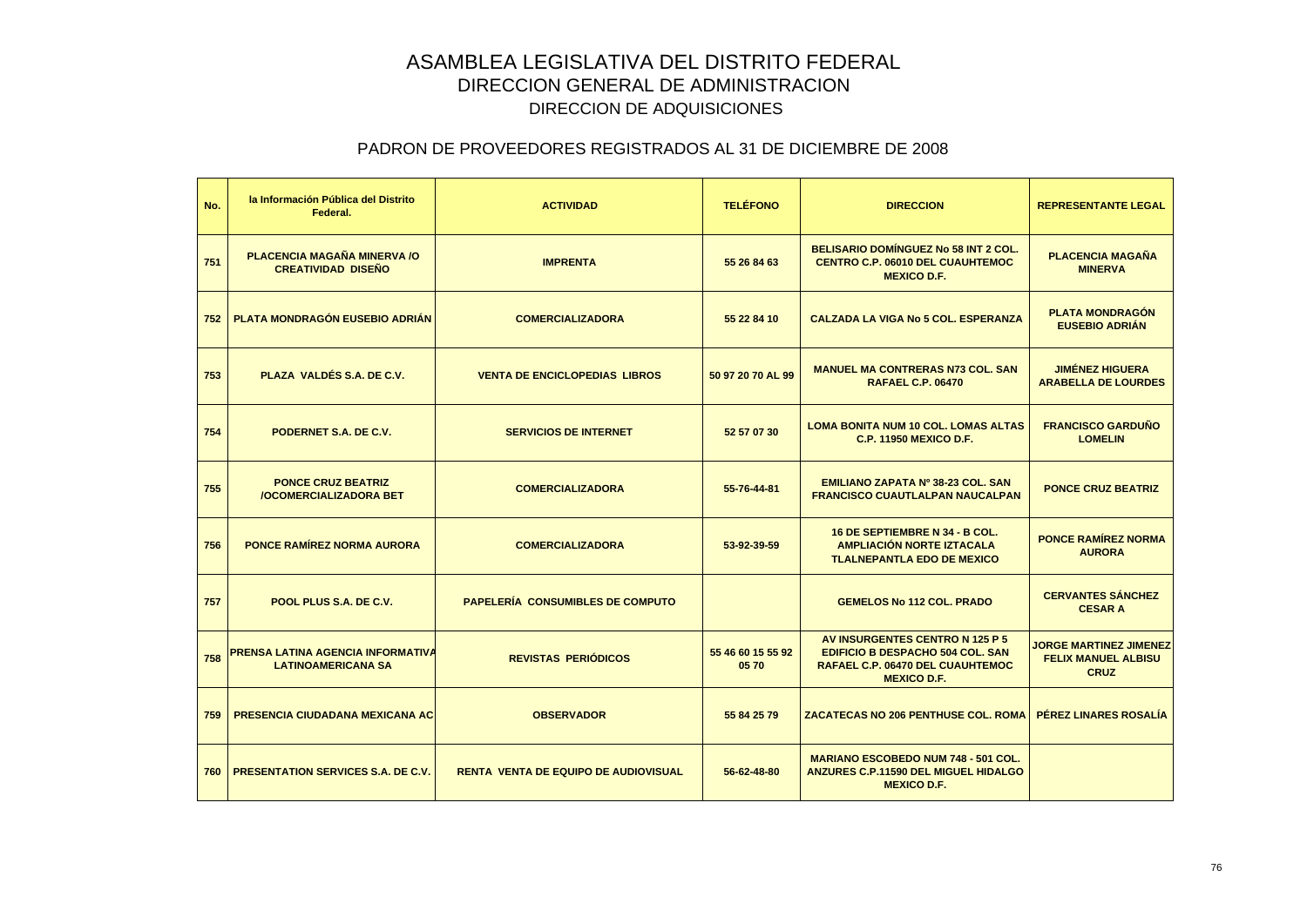| No. | la Información Pública del Distrito<br>Federal. | <b>ACTIVIDAD</b>                                                                                                     | <b>TELÉFONO</b>                 | <b>DIRECCION</b>                                                                                                       | <b>REPRESENTANTE LEGAL</b>                                                                                                       |
|-----|-------------------------------------------------|----------------------------------------------------------------------------------------------------------------------|---------------------------------|------------------------------------------------------------------------------------------------------------------------|----------------------------------------------------------------------------------------------------------------------------------|
| 761 | <b>PRESTACIONES MEXICANAS S.A. DE</b><br>C.V.   | <b>VALES</b>                                                                                                         | 5262-2900 FAX<br>52623014       | <b>SHAKESPEARE 30 COL. NUEVA ANZURES</b><br>C.P. 11590                                                                 | <b>BARRERA TREJO</b><br><b>GERARDO</b>                                                                                           |
| 762 | <b>PRESTIGIO EN MODA S.A. DE C.V.</b>           | <b>VESTUARIO</b>                                                                                                     | 56 77 56 68 56 79<br>56 31      | <b>CALLE 9 No 133 COL. ESPARTACO</b>                                                                                   | <b>DIAZ CASTRO PORFIRIO</b>                                                                                                      |
| 763 | <b>PRICE WATER HOUSE COOPERS SC</b>             | <b>AUDITORES</b>                                                                                                     | 5263-6000                       | <b>MARIANO ESCOBEDO No 573 COL. RINCON</b><br><b>DEL BOSQUE</b>                                                        | <b>C.P. MIGUEL A CASTRO</b><br><b>GONZÁLEZ</b>                                                                                   |
| 764 | PRIME INDUSTRIAL COMERCIAL S.A. DE<br>C.V.      | <b>UNIFORMES</b>                                                                                                     | 55 22 94 50                     | CALZ LA VIGA No 49 L-4 COL. TRANSITO DEL<br><b>CUAUHTEMOC MEXICODF</b>                                                 | <b>ZARATE VELAZQUEZ</b><br><b>ARTURO</b>                                                                                         |
| 765 | <b>PRIMERO COMPUTACIÓN S.A. DE C.V.</b>         | <b>COMPUTACIÓN EPOS ELECTRICOS</b><br><b>ELECTRONICOS</b>                                                            | 52-64-62-93 52-19-<br>64-87     | ZACATECAS NUM 36 DESPACHO 310 COL.<br>ROMA SUR C.P. 06700 MEXICO D.F.                                                  | <b>JESUS GERARDO LUGO</b><br><b>TELLEZ</b>                                                                                       |
| 766 | <b>PRINTING PRESS LOGICS S.A. DE C.V.</b>       | <b>IMPRENTA</b>                                                                                                      | 58 45 12 03 58 50<br>25 20      | URSULO GALVÁN No 35 COL. SANT<br><b>URSULA MEEHUALCO</b>                                                               | <b>ANGELES ROBERTO</b>                                                                                                           |
| 767 | <b>PRODUCCIONES VOLCAN S.A. DE C.V.</b>         | <b>PRODUCCIÓN DE PROGRAMAS DE TV VENTA</b><br>ALQUILER EQUIPOS DE RADIO CINE TV ETC                                  | 55-40-37-92 52-02-<br>$81 - 84$ | <b>MONTES URALES 765 COL. LOMAS DE</b><br><b>CHAPULTEPEC C.P. 11000 DEL MIGUEL</b><br><b>HIDALGO MEXICO D.F.</b>       | <b>JOKGE ARTURO PRIOR</b><br><b>TAPIA NADIA FLORISA</b><br><b>CALDERON MOLGORA</b><br><b>JUAN ROBERTO MORA</b><br><b>CATLETT</b> |
| 768 | <b>PRODUCTOS DE EXCELENCIA S.A. DE</b><br>C.V.  | <b>COMERCIALIZADORA PAPELERIA FERRETERIA TEL</b><br><b>CELULAR ABARROTES PINTURAS E</b><br><b>IMPERMEABILIZANTES</b> | 55 16 62 30 52 72<br>46 05      | CALLE BAJIO No 374-B COL, ROMA C.P.<br>06760 DEL GUSTAVO A MADERO MEXICO<br>D.F.                                       | <b>ADRIANA LOPEZ MATA</b>                                                                                                        |
| 769 | PRODUCTOS ESPECIALES LATINOS S.A.<br>DE C.V.    | <b>COMERCIALIZADORA PAPELERIA FERRETERIA TEL</b><br><b>CELULAR ABARROTES PINTURAS E</b><br><b>IMPERMEABILIZANTES</b> | 55-74-43-08                     | AV CONVENTO DE ACOL. MAN 43 COL.<br><b>JARDINES DE SANTA MONICA C.P. 54050</b><br><b>TLALNEPANTLA ESTADO DE MEXICO</b> | <b>MIGUEL ANGEL</b><br><b>GUADALUPE PRIETO</b><br><b>ZAVALA / ALICIA VEGA</b><br><b>TRUJILLO</b>                                 |
| 770 | <b>PRODUCTOS LT S.A. DE C.V.</b>                | <b>REG.ULADORES PARA COMPUTADORAS</b>                                                                                | 55 78 41 99                     | DOCTOR LICIAGA No 12-D COL. DOCTORES<br><b>C.P. 06720 DEL CUAUHTEMOC MEXICO D.F.</b>                                   | <b>LÓPEZ PORTILLO</b><br><b>VERDUGO JOSE DANIEL</b>                                                                              |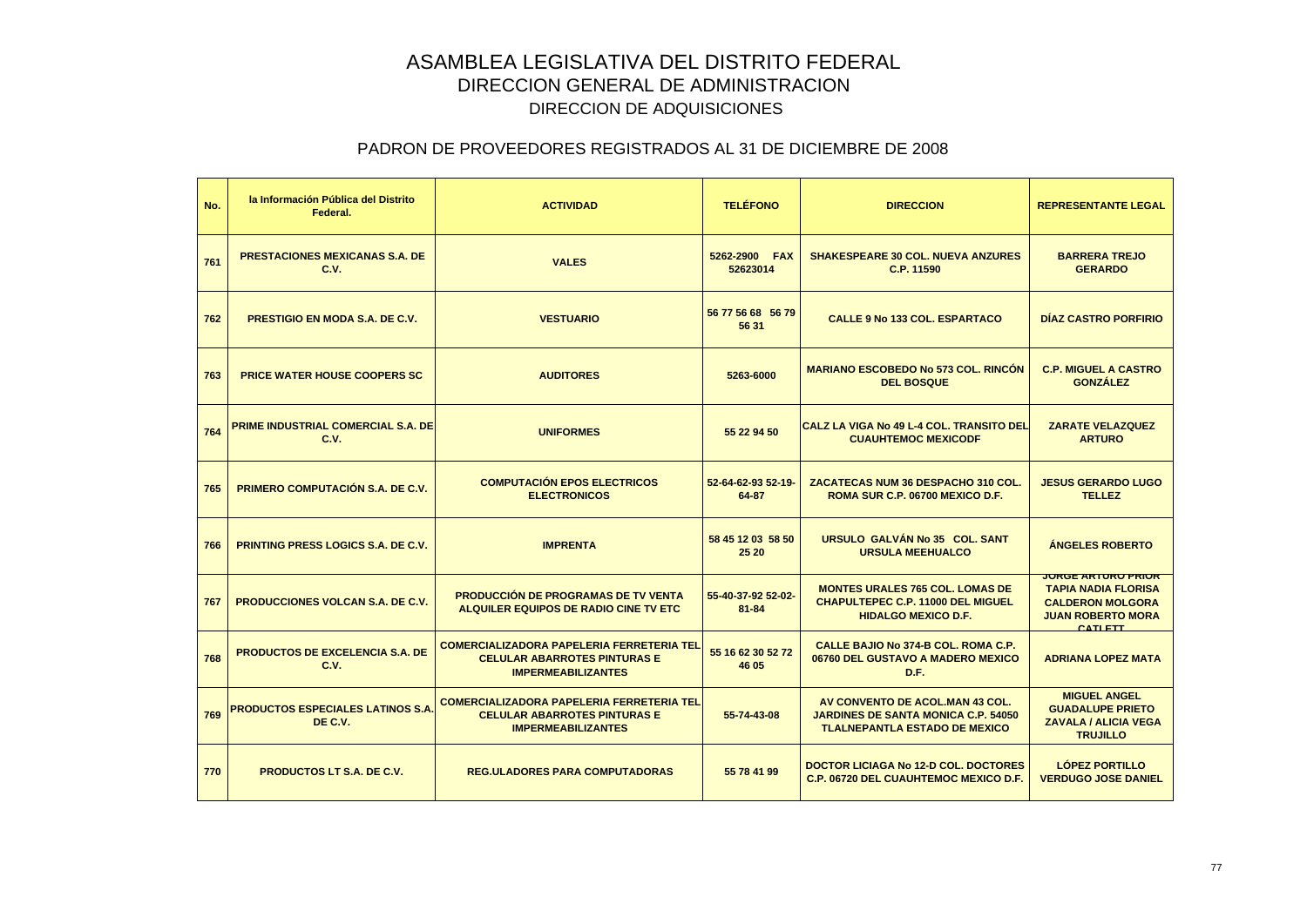| No. | la Información Pública del Distrito<br>Federal.   | <b>ACTIVIDAD</b>                                                       | <b>TELÉFONO</b>                                       | <b>DIRECCION</b>                                                                                                               | <b>REPRESENTANTE LEGAL</b>                   |
|-----|---------------------------------------------------|------------------------------------------------------------------------|-------------------------------------------------------|--------------------------------------------------------------------------------------------------------------------------------|----------------------------------------------|
| 771 | <b>PRODUCTOS METÁLICOS STEELE S.A.</b><br>DE C.V. | <b>MOBILIARIO PARA OFICINAS FABRICAS CASA</b><br><b>HABITACIÓN ETC</b> | 2581 6000                                             | <b>MARIANO ESCOBEDO ESQUINA LAGO</b><br><b>ALBERTO NO 282</b>                                                                  | <b>JIMÉNEZ MOJARDIN</b><br><b>CLAUDIA</b>    |
| 772 | <b>PROGRAME S.A. DE C.V.</b>                      | <b>IMPRESOS</b>                                                        | 53 55 75 57 53 55<br>76 33 55 56 27 87<br>55 56 25 86 | <b>CALLE UNIÓN No 25 BODEGA COL.</b><br><b>TLATILCO C.P. 02860 DEL AZCAPOTZALCO</b><br><b>MEXICO D.F.</b>                      | <b>ELVIA I TORRES</b><br><b>VILLANUEVA</b>   |
| 773 | <b>PROINDEQ S.A. DE C.V.</b>                      | <b>COMERCIALIZADORA</b>                                                | 55-98-77-78                                           | <b>FERROCARRIL DE CUERNAVACA 207 COL.</b><br><b>ALFONSO XIII DEL ALVARO OBREG.ON</b><br><b>MÉXICO DF</b>                       | <b>RAMON JIMENEZ AGUIRRE</b>                 |
| 774 | <b>PROMEX EXTINTORES S.A. DE C.V.</b>             | <b>MANTENIMIENTO EQUIPOS HIDRÁULICOS</b>                               | 51 20 03 24 51 20<br>52 03 57 10 90 71                | <b>SALTILLO No 29 COL. JARDINES DE</b><br><b>GUADALUPE</b>                                                                     | <b>JAIME SOLANO</b><br><b>HERNÁNDEZ</b>      |
| 775 | <b>PROMOTORA DE RADIO S.A. DE C.V.</b>            | <b>RADIOCOMUNICACIÓN</b>                                               | 52 58 12 00 52 58<br>12 14                            | AV INSURGENTES SUR 1870 COL. FLORIDA                                                                                           | <b>HUESCA PERROTIN</b><br><b>EDILBERTO</b>   |
| 776 | <b>PROPADI S.A. DE C.V.</b>                       | <b>CONTRUCCIÓN MEJORAS REMODELACIÓN</b>                                | 56-79-11-97                                           | <b>ANTONIO PLAZA NUM 12 EDIF 20-403 COL.</b><br>XALPA DEL IZTAPALAPA C.P. 09640 MEXICOI<br>D.F.                                | <b>GLORIA RODRÍGUEZ</b><br><b>PÉREZ</b>      |
| 777 | <b>PROTECTOLADA S.A. DE C.V.</b>                  | <b>TELEFONÍA</b>                                                       | 55-41-30-80 55-41-<br>23-42 91-71-83-09               | SALVADOR DÍAZ MIRÓN N 126 COL. STA MA<br>LA RIVERA DEL CUAUHTEMOC C.P. 06400<br><b>MÉXICO DF</b>                               | <b>MERIZALDE CORDERO</b><br><b>FLOR</b>      |
|     | 778 PROTECTORES PLÁSTICOS S.A. DE C.V.            | <b>VESTUARIO</b>                                                       | 55 21 95 01 55 21<br>98 57 55 10 96 00                | URUGUA 73 BIS - 1 PISO COL. CENTRO DEL<br><b>CUAUHTEMOC C.P. 06090</b>                                                         | <b>JESÚS RUBÉN LÓPEZ</b><br><b>GARCÍA</b>    |
| 779 | <b>PROTMAN S.A. DE C.V.</b>                       | SISTEMAS DE SEGURIDAD PROTECCIÓN<br><b>ELECTRONICA</b>                 | 58-25-21-70 58-16-<br>64-38                           | <b>CENTENARIO No 89 EDIF E INT 401 COL.</b><br><b>LOMAS DE ATIZAPAN C.P. 52977 ATIZAPAN</b><br>DE ZARAGOZA EDO DE MEXICO       | <b>CARLOS LENIN DIAZ</b><br><b>HERNÁNDEZ</b> |
| 780 | <b>PROVEEDORA BIOMEDICA S.A. DE C.V.</b>          | <b>PRODUCTOS MATERIAL MEDICO</b>                                       | 56-74-42-18 55 39<br>99 39                            | <b>LAGO PONIENTE No 16- EDIFICIO A</b><br><b>DESPACHO 102 COL. AMERICAS UNIDAS C.P.</b><br>03610 DEL BENITO JUAREZ MEXICO D.F. | <b>MIGUEL ANGEL FLORES</b><br><b>SANCHEZ</b> |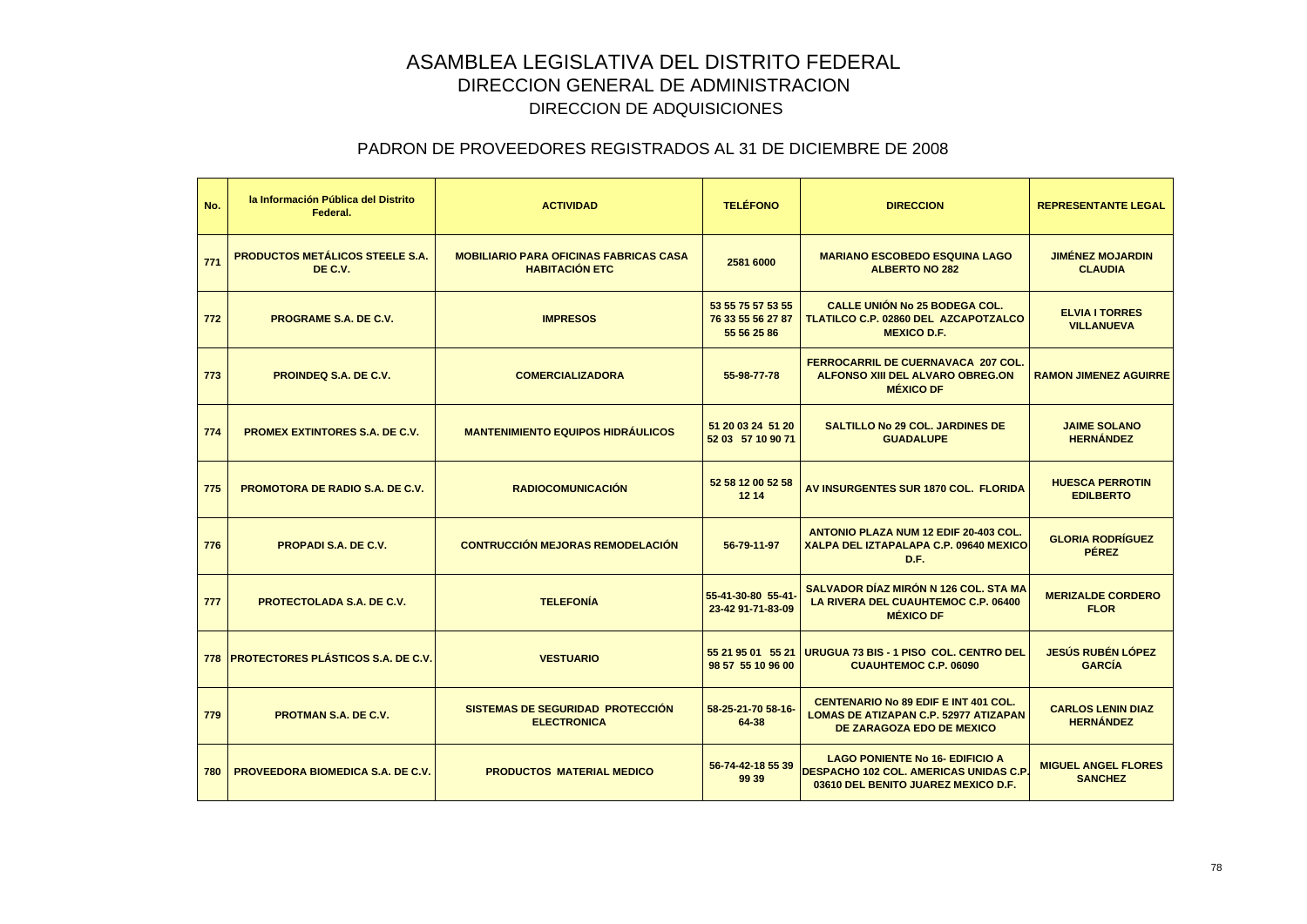| No. | la Información Pública del Distrito<br>Federal.                                                  | <b>ACTIVIDAD</b>                                                                                                                        | <b>TELÉFONO</b>                        | <b>DIRECCION</b>                                                                                                                                                   | <b>REPRESENTANTE LEGAL</b>                                                                |
|-----|--------------------------------------------------------------------------------------------------|-----------------------------------------------------------------------------------------------------------------------------------------|----------------------------------------|--------------------------------------------------------------------------------------------------------------------------------------------------------------------|-------------------------------------------------------------------------------------------|
| 781 | <b>PROVEEDORA DE PAPELERÍA S.A. DE</b><br>C.V.                                                   | <b>PAPELERÍA</b>                                                                                                                        |                                        | <b>JUAN ANTONIO DE LA FUENTE No 11</b>                                                                                                                             | <b>ROBERTO H MEDINA</b><br><b>FUENTES</b>                                                 |
| 782 | <b>PROVEEDORA MEXICANA DE</b><br><b>ARTICULOS DE CURACIÓN</b><br><b>LABORATORIO S.A. DE C.V.</b> | <b>DIST DE ART MEDICOS QUIMICOS DE</b><br><b>LABORATORIO</b>                                                                            | 5278-47-40                             | <b>CARLOS B ZETINA No 178-3 COL. TACUBAA</b><br><b>C.P. 11870 MEXICO D.F.</b>                                                                                      | <b>PEDRO SERGIO CORDOVA</b><br><b>SILVA</b>                                               |
| 783 | <b>PROVEEDORA NONOALCO SA DE CV</b>                                                              | PINTURAS ESMALTES IMPERMEABILIZANTES                                                                                                    |                                        | <b>FRESNO No 299 ESQ RICARDO FLORES</b><br><b>MAGON</b>                                                                                                            | <b>LEÓN ECHAR ABOUTBOUL</b>                                                               |
| 784 | <b>PROVETECNIA S.A. DE C.V.</b>                                                                  | <b>EQUIPO DE SEGURIDAD</b>                                                                                                              | 56-15-21-30                            | AV SAN ANTONIO No 200 PISO 5 COL.<br><b>CIUDAD DE LOS DEPORTES C.P. 03710 DEL</b><br><b>BENITO JUAREZ MEXICO D.F.</b>                                              | <b>JOSÉ MARIA SALAZAR</b><br><b>ESCALONA</b>                                              |
| 785 | <b>PROECCIÓN CREATIVIDAD</b><br><b>EMPRESARIAL S.A. DE C.V.</b>                                  | <b>AGENCIA DE PUBLICIDAD MARKETING</b><br><b>ORGANIZACIÓN DE EVENTOS</b>                                                                | 55-66-70-64                            | <b>BRUSELAS NÚM 6 COL. JUÁREZ DEL</b><br><b>CUAUHTÉMOC C.P. 06000 MÉXICO DF</b>                                                                                    | <b>HERNÁNDEZ MENDEZ</b><br><b>JOSE DE JESUS</b>                                           |
| 786 | <b>PROECTO DIA S.A. DE C.V.</b>                                                                  | <b>EQUIPOS DE COMPUTO ACCESORIOS PERIFERICOS</b><br>SISTEMAS ASESORÍA CAPACITACIÓN ETC                                                  | 53-42-00-84                            | <b>NORTE 87-B NUM 8 COL. CLAVERIA DEL</b><br>AZCAPOTZALCO C.P. 02080 MEXICO D.F.                                                                                   | <b>JOSE EMILIO DE LEON</b><br><b>DUARTE CORONA MIGUEL</b><br><b>ANGEL DUARTE CASTILLO</b> |
| 787 | <b>PROECTOS INFORMÁTICOS</b><br><b>DISTRIBUIDOS TELEMÁTICOS S.A. DE</b><br>C.V.                  | <b>COMPUTO COMUNICACIONES</b>                                                                                                           | 52-73-89-52                            | <b>ARQUITECTOS 28 COL. ESCANDON</b>                                                                                                                                | <b>BARRUETA RODRÍGUEZ</b><br><b>RAFAEL</b>                                                |
| 788 | <b>PROECTOS INSTALACIONES</b><br><b>MANTENIMIENTO ELECTRÓMECANICO</b><br><b>S.A. DE C.V.</b>     | <b>MANTENIMIENTO PREVENTIVO CORRECTIVO EN EL</b><br><b>AREA DE ELECTROMECANICA AIRE</b><br><b>ACONDICIONADO EQUIPOS HIDRONEUMATICOS</b> | 56 71 16 54                            | <b>BLVD ADOLFO RUIZ CORTINEZ 7680 EDIF 24</b><br><b>DEPTO 401 COL. UNIDAD HABITACIONAL</b><br><b>HUESO PERIFERICO C.P. 14330 DEL</b><br><b>TLALPAN MEXICO D.F.</b> | <b>MARQUEZ QUIROZ</b><br><b>SALVADOR</b>                                                  |
| 789 | <b>PSH INTERNACIONALS.A. DE C.V.</b>                                                             | <b>COMERCIALIZADORA</b>                                                                                                                 | 55-81-33-33                            | <b>ROA BARCENAS 98 ACCS C COL. OBRERA</b><br><b>MEXICODF</b><br><b>C.P. 06800 DEL</b><br><b>CUAHUTEMOC</b>                                                         | <b>MALUISA CARREON</b><br><b>HERRERA</b>                                                  |
| 790 | <b>PUBLICIDAD VIRTUAL S.A. DE C.V.</b>                                                           | <b>PUBLICIDAD</b>                                                                                                                       | 55 70 77 11 55 36<br>41 00 55 70 77 56 | <b>PROLONGACIÓN PASEO DE LOS LAURELES</b><br>No. 458 TORRE A PH1 COL. BOSQUES DE<br>LAS LOMAS C.P. 05120 DEL MIGUEL<br><b>HIDALGO MEXICO D.F.</b>                  | <b>SITT MORHAIM DAVID</b>                                                                 |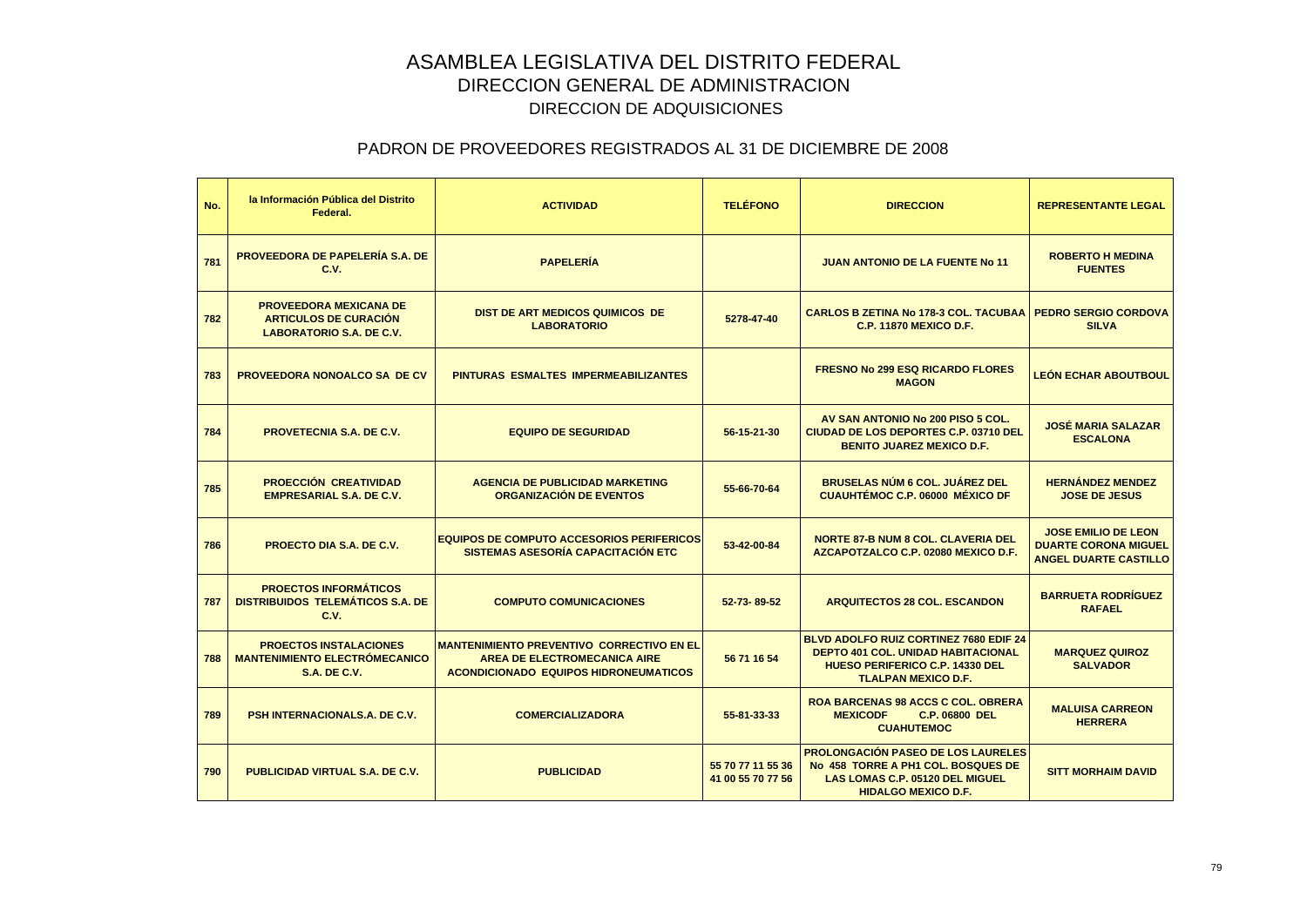| No. | la Información Pública del Distrito<br>Federal.                    | <b>ACTIVIDAD</b>                                  | <b>TELÉFONO</b>                                       | <b>DIRECCION</b>                                                                                              | <b>REPRESENTANTE LEGAL</b>                      |
|-----|--------------------------------------------------------------------|---------------------------------------------------|-------------------------------------------------------|---------------------------------------------------------------------------------------------------------------|-------------------------------------------------|
| 791 | QQP QUIEN QUITE PEGA S.A. DE C.V.                                  | <b>RADIOCOMUNICACIÓN</b>                          | 53431522                                              | <b>CAMINO ACCESO A PRADERA 49 A 103</b><br><b>LOMAS VERDES</b>                                                | <b>MEDINA ALBARRAN</b><br><b>VÍCTOR MANUEL</b>  |
| 792 | <b>QUALITA DE MEXICO S.A. DE C.V.</b>                              | <b>COMPUTO</b>                                    |                                                       | <b>CULIACÁN N 123 ESQ BAJÍO COL.</b><br>HIPÓDROMO C.P. 06100 MEXICO D.F.                                      | <b>HUERTA MERCADO</b><br><b>MERCEDES</b>        |
| 793 | QUINTA CATEDRAL S.A. DE C.V.<br>(RESTAURANTE MERCADERES)           | <b>RESTAURANTE</b>                                | 55-10-22-13 55-10-<br>36-87                           | AVE 5 DE MAO NÚM 57 COL. CENTRO DEL<br><b>CUAUHTEMOC C.P. 06000 MEXICO D.F.</b>                               |                                                 |
| 794 | <b>RC COMM S.A. DE C.V.</b>                                        | <b>UNIFORMES</b>                                  | 52-94-60-91                                           | AV 506 No 169 COL. UNIDAD SAN JUAN DE<br>ARAGON DEL GUSTAVO A MADERO C.P.<br>07920                            | <b>RAFAEL CHAILLO</b>                           |
| 795 | <b>RR DONNELLE DE MEXICO S DE RL DE</b><br>CV                      | <b>IMPRESIÓN GRABADO LITOGRAFÍA ARES GRÁFICAS</b> | 50-91-72-40                                           | <b>CERRADA DE GALEANA NÚM 26 FRACC</b><br><b>INDUSTRIAOL LA LOMA C.P. 54070 ESTADO</b><br><b>DE MEXICO</b>    | <b>CARLOS GUSTAVO RUBIO</b><br><b>HERNÁNDEZ</b> |
| 796 | R/E RACING S.A. DE C.V.                                            | <b>MECÁNICO</b>                                   | 57 4032 76 57 40<br>02 22                             | <b>JOSÉ A TORRES 716 COL. ASTURIAS</b>                                                                        | <b>DE LA VEGA MARTOS</b><br><b>ROBERTO</b>      |
| 797 | <b>RADIO COMUNICACIONES</b><br>UNIVERSALES S.A. DE C.V.            | <b>TELECOMUNICACIONES</b>                         | 5538 4800 55 30<br>95 11                              | <b>CASAS GRANDES N143 COL. NARVARTE</b><br>C.P. 03020                                                         | <b>GONZÁLEZ LEÓN ISRAEL</b>                     |
| 798 | RADIO NOTICIAS 1290 S.A. DE C.V.                                   | <b>RADIOCOMUNICACIÓN</b>                          | 52 62 13 00 52 62<br>13 22 EXT. 1546                  | JOSÉ ANTONIO TORRES Nº 539 COL. VISTA<br><b>ALEGRE</b>                                                        | <b>GÓMEZ LÓPEZ DIANA</b><br><b>CONCEPCIÓN</b>   |
| 799 | RADIOCOMUNICACIÓN MANTENIMIENTO<br><b>EQUIPO S.A. DE C.V.</b>      | <b>VENTA REPARACIÓN DE RADIOS</b>                 | 55 44 08 91 56 89<br>42 59 56 89 13 43<br>56 89 16 70 | <b>CERRO SAN FRANCISCO No 248 COL.</b><br><b>CAMPESTRE CHURRUBUSCO C.P. 04200</b><br>DEL COYOACAN MEXICO D.F. | <b>PARISSI OSORIO ANGEL</b><br><b>EDUARDO</b>   |
| 800 | <b>RADIOCOMUNICACIONES EQUIPO DE</b><br><b>MEXICO S.A. DE C.V.</b> | <b>VENTA REPARACIÓN DE RADIOS</b>                 | 55-43-29 68 48-88<br>56-69-39-11                      | <b>KANSAS No 18 COL. NÁPOLES</b>                                                                              | <b>PARISSI OSORIO JOSÉ</b><br>LUÍS              |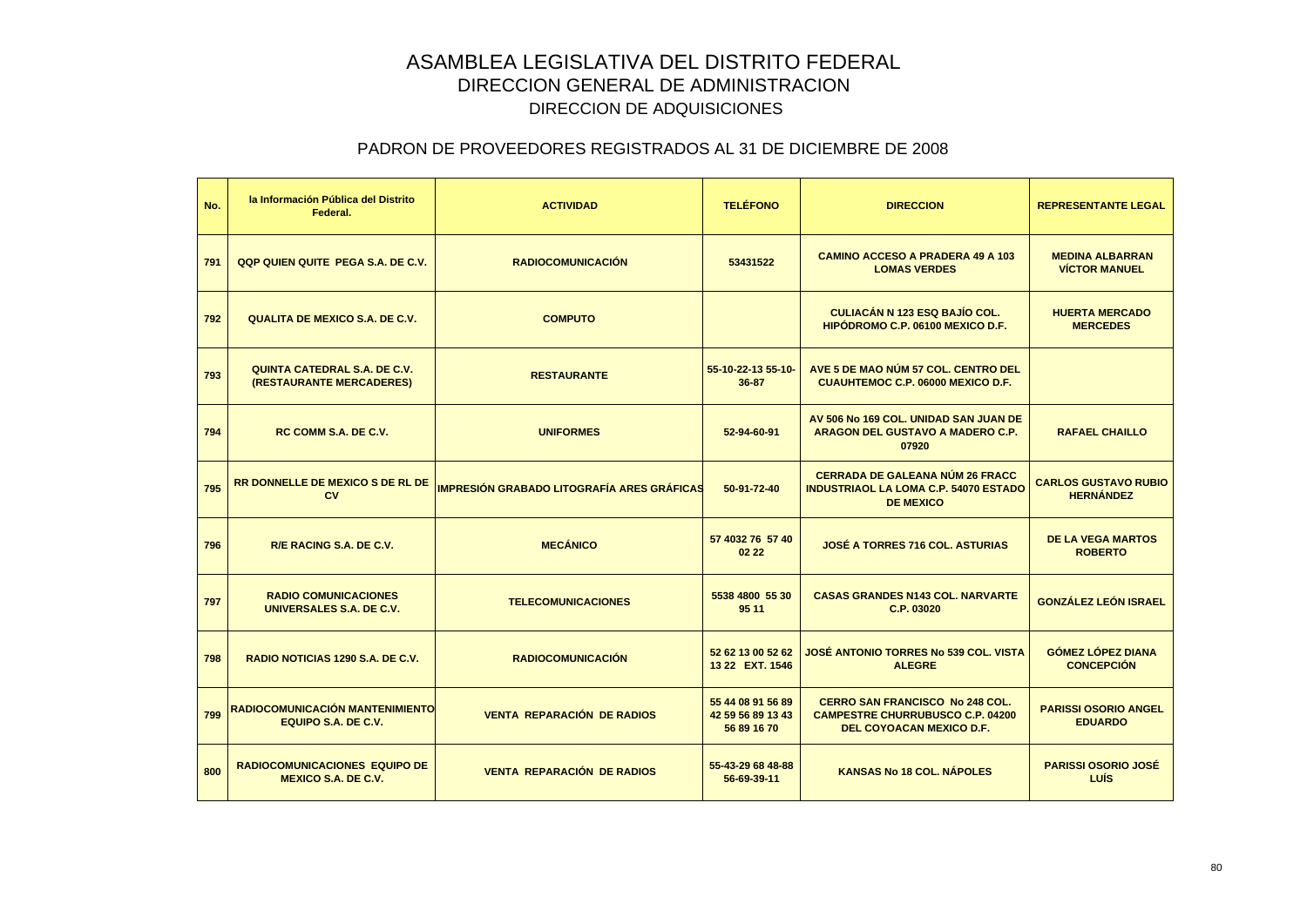| No. | la Información Pública del Distrito<br>Federal.   | <b>ACTIVIDAD</b>                                                                                            | <b>TELÉFONO</b>                              | <b>DIRECCION</b>                                                                                                    | <b>REPRESENTANTE LEGAL</b>                      |
|-----|---------------------------------------------------|-------------------------------------------------------------------------------------------------------------|----------------------------------------------|---------------------------------------------------------------------------------------------------------------------|-------------------------------------------------|
| 801 | <b>RAMIREZ ALVARADO CARLOS</b>                    | <b>EDITORIAL IMPRESOS PUBLICITARIOS REVISTAS</b><br><b>PERIODICOS ETC</b>                                   | 58-46-35-95                                  | <b>FRANCISCO DEL PASO TRONCOSO NÚM</b><br>510 COL. JARDÍN BALBUENA DEL<br><b>VENUSTIANO C.P. 15900</b>              | <b>CARLOS RAMIREZ</b><br><b>ALVARADO</b>        |
| 802 | <b>RAMÍREZ ARANDA MARIA SANDRA</b>                | <b>MANTENIMIENTO PROECTOS</b>                                                                               | 56-72-03-80 044<br>$55 -$<br>23-41-98-<br>58 | <b>ODESA No326 BIS CLO PORTALES DEL</b><br><b>BENITO JUAREZ</b>                                                     | <b>RAMÍREZ ARANDA MARIA</b><br><b>SANDRA</b>    |
| 803 | <b>RAMÍREZ MEMBRILLO LUCIANO</b>                  | <b>FLORES</b>                                                                                               | 56 17 43 13                                  | <b>NATENCO No 16 BIS COL. CANDELARIA</b><br><b>COYOACAN</b>                                                         | <b>RAMÍREZ MEMBRILLO</b><br><b>LUCIANO</b>      |
| 804 | <b>RAMÍREZ PATRACA MARIA DEL</b><br><b>CARMEN</b> | <b>IMPRENTA ARTES GRAFICAS TECNOLOGÍA</b>                                                                   | 58-59-49-17 56 08<br>38 45                   | <b>ATZALA N 6 COL. LOMAS DE SAN LORENZO   RAMÍREZ PATRACA MARIA</b><br>DEL IZTAPALAPA C.P. 09780                    | <b>DEL CARMEN</b>                               |
| 805 | <b>RAMÍREZ RAMÍREZ SÓCRATES FCO</b>               |                                                                                                             | 55-13-12-93 56-17-<br>$43 - 13$              |                                                                                                                     |                                                 |
| 806 | <b>RAMIREZ RAMOS HELADIO</b>                      | <b>ALQUILER DE SILLAS MESAS LONAS CARPAS</b><br><b>TODO LO RELACIONADO PARA FIESTAS</b><br><b>BANQUETES</b> | 56-00-12-19 57-63-<br>74-37                  | AV SUR 20 NUM 83 COL. AGRICOL.A<br><b>ORIENTAL C.P. 08500 DEL IZTACALCO</b>                                         | <b>RAMÍREZ VEGA HELADIO</b><br><b>APODERADO</b> |
| 807 | <b>RAMÍREZ VEGA ELIZABETH</b>                     | <b>CARPAS LONAS MAMPARAS TODO LO</b><br><b>RELACIONADO A EVENTOS</b>                                        | 56-00-12-31 56-00-<br>$12 - 29$              | <b>CALLE 27 NÚM 21 COL. REES DE REFORMA</b><br>2DA SECC IZTAPALAPA C.P. 09310 MEXICO ELIZABETH RAMÍREZ VEGA<br>D.F. |                                                 |
| 808 | <b>RANGEL CARMONA RODRIGO</b>                     | <b>MANTENIMIENTO INDUSTRIAL REMODELACIÓN</b>                                                                | 26-03-48-16 044-55-<br>16-95-66-48           | DR BALMIS NÚM 216 COL. DOCTORES C.P.<br>06720 DEL CUAUHTEMOC MEXICO D.F.                                            | <b>RODRIGO RANGEL</b><br><b>CARMONA</b>         |
| 809 | <b>RANGEL RANGEL NORBERTO</b>                     | <b>MANTENIMIENTO A INMUEBLES</b>                                                                            | 044 55 15 01 01 61                           | CALLE 18 No 36 COL. OLIVAR DEL CONDE<br>1ra SECCION DEL ALVARO OBREG.ON C.P.<br>02900                               |                                                 |
| 810 | <b>REDCO S.A. DE C.V.</b>                         | <b>CONSTRUCCIÓN INMOBILIARIA</b>                                                                            | 85 00 2043                                   | <b>GOBERNADORES 4092 C BURÓCRATAS</b><br><b>MONTERRE NL</b>                                                         | <b>ALMAGUER DÍAZ CARLOS</b><br><b>ADRIAN</b>    |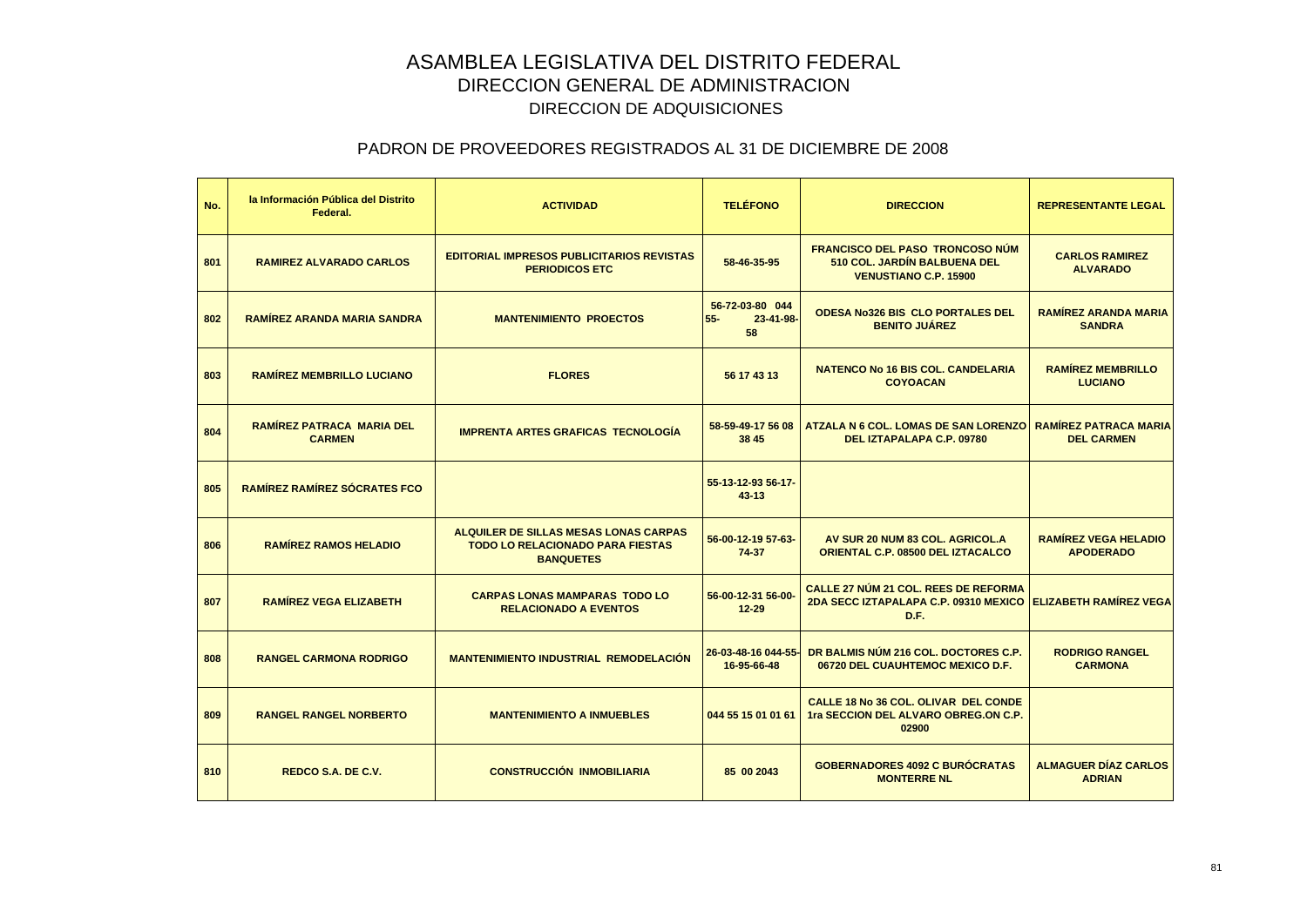| No. | la Información Pública del Distrito<br>Federal.                 | <b>ACTIVIDAD</b>                                                        | <b>TELÉFONO</b>                              | <b>DIRECCION</b>                                                                                                      | <b>REPRESENTANTE LEGAL</b>                    |
|-----|-----------------------------------------------------------------|-------------------------------------------------------------------------|----------------------------------------------|-----------------------------------------------------------------------------------------------------------------------|-----------------------------------------------|
| 811 | <b>REDES DE MICROS S.A. DE C.V.</b>                             | <b>ASESORIA EN COMPUTO PAQUETERÍA</b>                                   | 55382205<br>55382345                         | <b>SORIA 48 COL. ÁLAMOS</b>                                                                                           | <b>MIRANDA FERNÁNDEZ</b><br><b>PATRICIA</b>   |
| 812 | <b>REDES DE SERVICIOS</b><br><b>INALAMBRICOSS.A. DE C.V.</b>    | <b>SERVICIO DE INTERNET MANTENIMIENTO DE</b><br><b>REDES RADIOS ETC</b> |                                              | BELIVA 623 COL. ALAMOS DEL BENITO<br><b>JUAREZ</b>                                                                    |                                               |
| 813 | REDES SISTEMAS COMPUTACIÓN S.A.<br>DE C.V.                      | <b>COMPUTACIÓN</b>                                                      | 57-85-22-78 19-99-<br>$75 - 73$              | ORIENTE 184 N 269-4 COL. MOCTEZUMA<br>SEGUNDA SECCIÓN DEL V CARRANZA C.P. RAMÍREZ FUENTES ADRIAN<br>15530 MÉXICO DF   |                                               |
| 814 | <b>REFACCIONES LUCHICHI S.A. DE C.V.</b>                        | <b>MANTENIMIENTO DE AIRE ACONDICIONADO</b>                              | 55-10-09-09 55-12-<br>$71 - 22$              | <b>ARTICULO 123 N84-1 COL. CENTRO</b><br>C.P.06050                                                                    | <b>RUIZ REZA FRANCISCO</b><br><b>RICARDO</b>  |
| 815 | <b>REGIET DE MEXICO S.A. DE C.V.</b>                            | <b>PUBLICIDAD EN TRAJETAS LADATEL</b>                                   | 50 83 01 00<br>50 83 01 09<br>50 83 01 29    | LAGUNA DE MARAN 321 (ANTES 345) COL.<br><b>ANAHIAC C.P. 11320 DEL MIGUEL HIDALGO</b><br><b>MEXICO D.F.</b>            | <b>DENIS JEAN PHILIPPE</b><br><b>REBAULT</b>  |
| 816 | <b>RELOJERIA MILL S.A. DE C.V.</b>                              | <b>JOYERIA</b>                                                          | 10-54-37-80 55 21<br>6076                    | <b>MADERO 59 LOC 14-E COL. CENTRO</b>                                                                                 | <b>ESQUENAZI HANONO LEON</b>                  |
| 817 | <b>REMODELACIONES DECORACIONES</b><br><b>NUCAO S.A. DE C.V.</b> | <b>MANTENIMIENTO REMODELACIÓN DE INMUEBLES</b>                          | 55 35 09 83 57 03<br>3578                    | <b>QUETZALCOATL 1 LOTE B COL. TLAXPANA</b>                                                                            | <b>SANDOVAL BAUTISTA</b><br><b>IGNACIO</b>    |
| 818 | <b>RENE MARTINEZ REES</b>                                       | <b>CAPACITACIÓN ORGANIZACIÓN CURSOS</b>                                 | 55-99-52-42                                  | <b>RANCHO SAN LORENZO NUM 46 DESP B 301</b><br><b>COL. LOS GIRASOLES DEL COYOACAN</b><br><b>MEXICO D.F.</b>           | <b>RENE REES MARTÍNEZ</b>                     |
| 819 | <b>REPARTO OPORTUNO PUBLICACIONES</b><br><b>S.A. DE C.V.</b>    | <b>REVISTAS PERIÓDICOS</b>                                              |                                              | 50 02 16 00 55 50 MITLA 493 ESQ SAN BORJA COL. NARVARTE<br>02 16 50 02 16 15 C.P. 03630 DEL BENITO JUAREZ MEXICO D.F. | <b>MAORAL GARCIA OSCAR</b>                    |
| 820 | <b>REPRESENTACIONES ALVI S.A. DE C.V.</b>                       | <b>BANQUETES EVENTOS SOCIALES</b>                                       | 57 52 21 65<br>57<br>52 24 39 55 86 53<br>13 | AV IPN 25 23 COL. ZACATENCO                                                                                           | <b>GONZALEZ VARGAS ALMA</b><br><b>VIOLETA</b> |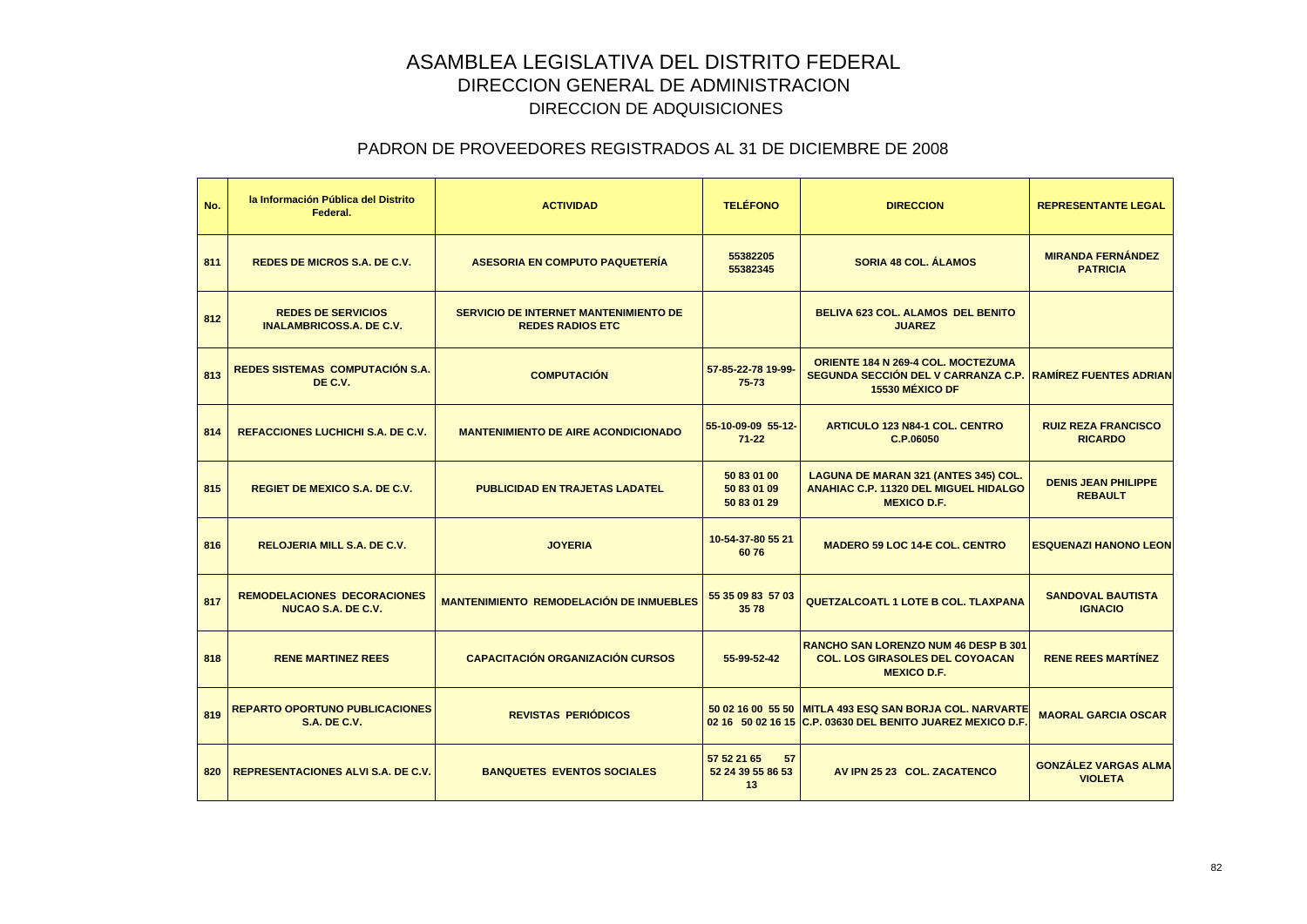| No. | la Información Pública del Distrito<br>Federal.                                   | <b>ACTIVIDAD</b>                           | <b>TELÉFONO</b>                                    | <b>DIRECCION</b>                                                                                        | <b>REPRESENTANTE LEGAL</b>                    |
|-----|-----------------------------------------------------------------------------------|--------------------------------------------|----------------------------------------------------|---------------------------------------------------------------------------------------------------------|-----------------------------------------------|
| 821 | <b>REPRESENTACIONES</b><br><b>FOTOMECÁNICAS S.A. DE C.V.</b>                      | <b>IMPRESOS ENCUADERNACIÓN REVISTAS</b>    | 53 58 10 55 53 54<br>0180                          | <b>DEMOCRACIAS 116 COL. SAN MIGUEL</b><br><b>AMANTLA EN NAUCALPAN</b>                                   | <b>RAFAEL RUEDA</b>                           |
| 822 | <b>REPRESENTACIONES GENERALES DE</b><br>ARTÍCULOS LÍNEAS DIVERSAS S.A. DE<br>C.V. | <b>COMERCIALIZADORA</b>                    | 57-59-60-23 57-59-<br>59-88 044-55-<br>13-84-31-58 | <b>ROBERTO SHUMANN No 124 BIS COL.</b><br><b>VALLEJO DEL GUSTAVO A MADERO C.P.</b><br>07870 MEXICO D.F. | <b>MILDRET GARCÍA FABELA</b>                  |
| 823 | <b>RESTAURACIÓN CONSTRUCCIÓN EN</b><br><b>GENERAL S.A. DE C.V.</b>                | <b>ARQUITECTURA RESTAURACIÓN</b>           | 53 43 58 45 53 43<br>37 14                         | AV TENORIO No 191 201 COL. HDA DE<br><b>COAPA</b>                                                       | <b>COL.ÍO OCHOA MA LAURA</b>                  |
| 824 | <b>RESTAURADORA CONSTRUCTORA</b><br>OLIVERA LEDESMA S.A. DE C.V.                  | <b>CONTRUCCION REMODELACION EN GENERAL</b> | 56 84 01 14 56 84<br>01 20 56 77 64 16             | <b>CLUD DEPORTIVO NECAXA No 27 COL.</b><br><b>LAZARO CARDENAS</b>                                       | <b>OLIVERA AÑEZ SAUL</b>                      |
| 825 | <b>RESTAURANTE OSASUNA SA</b>                                                     | <b>RESTAURANTE</b>                         | 55-18-29-08 55-18-<br>$30 - 51$                    | AV 16 DE SEPTIEMBRE NO 51 COL. CENTRO                                                                   | <b>SALVADOR TORRES</b>                        |
| 826 | <b>REYES CANO PUBLICIDAD S.A. DE C.V.</b>                                         | <b>PUBLICIDAD</b>                          | 55-66-71-71 116<br>55-46-49-89                     | <b>LAGUNA DE TÉRMINOS N 521 COL.</b><br><b>ANAHUAC DEL M HIDALGO C.P. 11320</b><br><b>MÉXICO DF</b>     | <b>REES CANO JULIO JESUS</b>                  |
| 827 | <b>REYES CORTES S.A. DE C.V. (HOTEL</b><br><b>HOLIDA INN)</b>                     | <b>HOTEL RESTAURANTE SALON</b>             | 51 30 51 30 55 21<br>21 22                         | <b>CINCO DE MAO 61 COL. CENTRO</b>                                                                      | <b>COTERA RODRÍGUEZ</b><br><b>JULIÁN</b>      |
| 828 | <b>REYES HERNÁNDEZ FELIPE GRUPO</b><br><b>FERGO MUEBLES SILLAS MAS</b>            | <b>MUEBLES</b>                             | 56-91-36-80 56-93-<br>$96 - 05$                    | <b>SANTA LUCIA MZ 17 LOTE 19 COL. HANK</b><br>GONZÁLEZ IZTAPALAPA MEXICO D.F. C.P.<br>09700             | <b>FELIPE REES HERNÁNDEZ</b>                  |
| 829 | <b>REYES PINZON JAIME AUGUSTO</b>                                                 | <b>ASESOR</b>                              | 044 55<br>99 87 80                                 | <b>26 AVENIDA INSURGENTES 216 SUR INT PISO 2</b><br><b>COL. ROMA</b>                                    | <b>REES PINZON JAIME</b><br><b>AUGUSTO</b>    |
| 830 | <b>REYES VILLASANA BLANCE ESTELA /O</b><br><b>SERVICIOS COMPUTACIONALES</b>       | <b>EQUIPO DE COMPUTO</b>                   | 53-18-22-77                                        | <b>AVE EJIDOS # 210 COL. LOS REES IXTACALA</b><br><b>TLALNEPANTLA ESTADO DE MEXICO</b><br>C.P.54090     | <b>BLANCA ESTELA REES</b><br><b>VILLASANA</b> |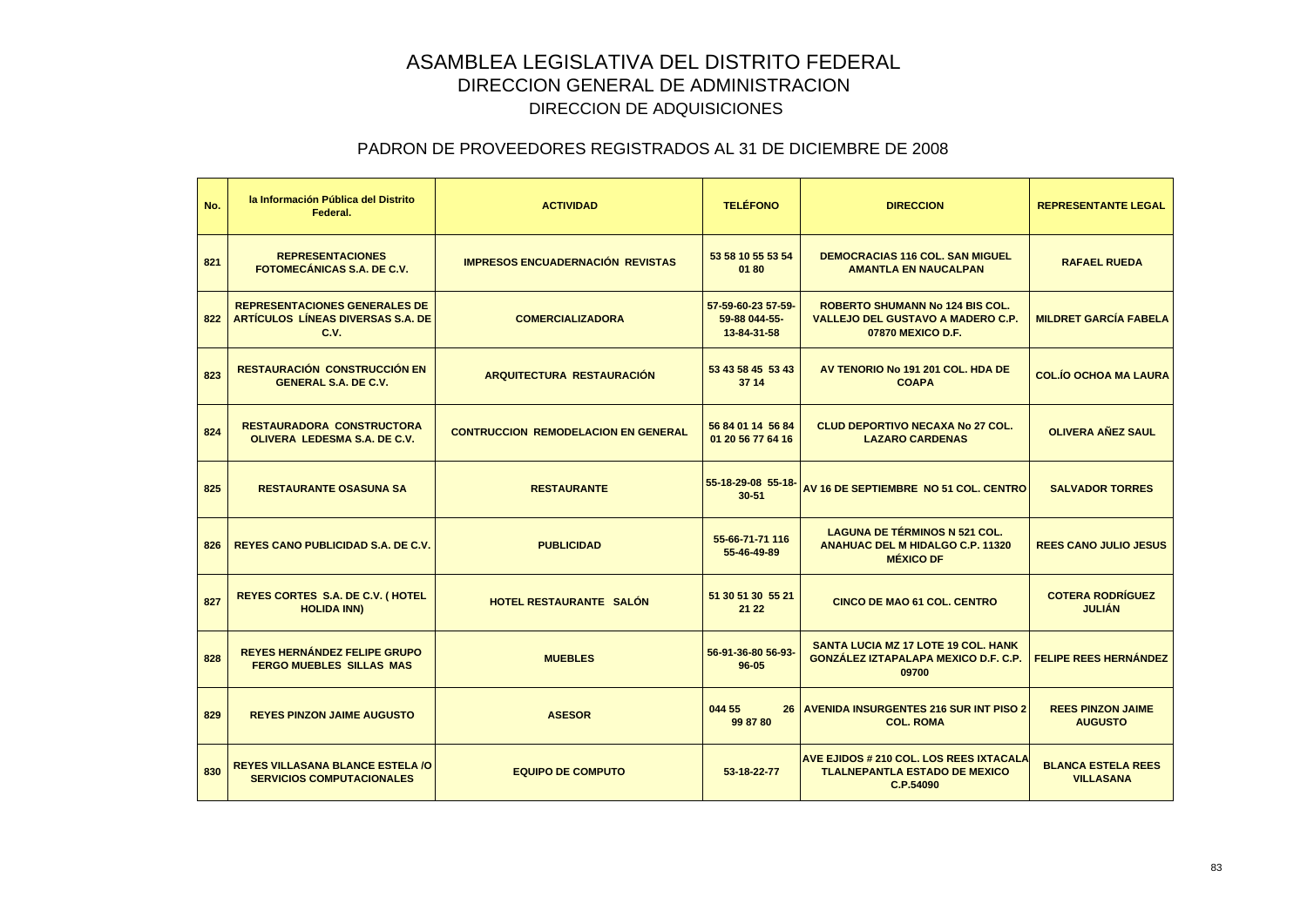| No. | la Información Pública del Distrito<br>Federal.                                                 | <b>ACTIVIDAD</b>                                                                           | <b>TELÉFONO</b>                                 | <b>DIRECCION</b>                                                                                                                  | <b>REPRESENTANTE LEGAL</b>                       |
|-----|-------------------------------------------------------------------------------------------------|--------------------------------------------------------------------------------------------|-------------------------------------------------|-----------------------------------------------------------------------------------------------------------------------------------|--------------------------------------------------|
| 831 | <b>RENARD MEXICO S.A. DE C.V.</b>                                                               | EQUIPO AUTOMOTRIZ DE CARGA ESPECIALIZADO<br><b>ETC</b>                                     | 52-73-81-56                                     | AVE REVOLUCIÓN 528 PISO 12 COL, SAN<br>PEDRO DE LOS PINOS DEL BENITO JUÁREZ<br><b>CO 03800 MEXICO D.F.</b>                        | <b>FELIPE DE JESUS</b><br><b>BUSTAMANTE ABED</b> |
| 832 | <b>RG SOLUCIONES INTEGRALES S.A. DE</b><br>C.V.                                                 | <b>COMERCIALIZADORA</b>                                                                    | 91 13 80 23                                     | <b>INGIEROS MILITARES 144 EDIF MONTEVIDEO</b><br><b>DEPTO 706 COL. SAAN JUAQUIN</b>                                               | <b>RODRIGUEZ ANTA</b><br><b>ROGELIO</b>          |
| 833 | <b>RÍOS GRANADOS MANUEL</b>                                                                     | <b>EXPOSITOR</b>                                                                           | 55 50 31 68                                     | <b>HUITZILIHUITL No 63 DESPACHO 202 STA</b><br><b>ISABEL TOLA</b>                                                                 |                                                  |
| 834 | <b>RIVERA ANDRADE LAURA JUDITH</b>                                                              | <b>REVISTAS PERIÓDICOS</b>                                                                 | 30 93 17 88 30 93<br>1789                       | REPUBLICA DE CHILE No 38 -110 COL.<br><b>CENTRO</b>                                                                               | <b>RIVERA ANDRADE LAURA</b><br><b>JUDITH</b>     |
| 835 | <b>RIVERA MARTINEZ CIPRIANA MIRNA /</b><br><b>COMERCIALIZADORA TEO</b>                          | <b>COMERCIALIZADORA</b>                                                                    | 50 37 39 32 56 13<br>78 04<br>55<br>13 79 82 81 | <b>MOMAX MANZANA 7 LOTE 5 COL. EL RODEO</b><br>C.P. 09860 DEL IZTAPALAPA MEXICO D.F.                                              | <b>CIPRIANA MIRNA RIVERA</b><br><b>MARTINEZ</b>  |
| 836 | <b>ROBLES TÉLLEZ GERARDO</b>                                                                    | <b>MANTENIMIENTO INSTALACIONES</b><br><b>ELECTROMÉCANICAS</b>                              | 57-45-34-01                                     | <b>MARTHA NÚM 12 COL. SAN LORENZO</b><br><b>XICOTENCATL C.P. 09130 DEL IZTAPALAPA GERARDO ROBLES TÉLLEZ</b><br><b>MEXICO D.F.</b> |                                                  |
| 837 | RODHERMUEBLEMEX S.A. DE C.V.                                                                    | <b>MUEBLES DE OFICINA</b>                                                                  | 52 08 47 84 52 08<br>4079                       | PUEBLA No 174 COL. ROMA                                                                                                           | <b>MENDOZA MALAGON</b><br><b>GLORIA SILVIA</b>   |
| 838 | <b>RODRIGUEZ DIAZ EDUARDO / SM</b><br><b>GLOBAL SERVICIO PARA MAQUINAS DE</b><br><b>OFICINA</b> | C/V SERVICIOS PARA EQ DE OFICINA COMPUTO<br><b>MUEBELS ENZERES PAPAELERIA PARA OFICINA</b> | 55-26-40-88 55-26-<br>$13 - 96$                 | LERDO 137-3 COL. GUERRERO C.P. 06300                                                                                              | <b>EDUARDO RODRIGUEZ</b><br><b>DIAZ</b>          |
| 839 | <b>RODRIGUEZ FARIAS GABRIELA</b>                                                                | <b>COMERCIALIZADORA</b>                                                                    | 20-76-00-75                                     | ORIENTE 38 MZ 29 LOTE 55 COL.<br><b>PROVIDENCIA C.P. 56616 VALLE DE CHALCO</b><br><b>ESTADO DE MEXICO</b>                         | <b>GABRIELA RODRÍGUEZ</b><br><b>FARIAS</b>       |
| 840 | RODRIGUEZ GALVAN ROSA MARÍA                                                                     | <b>JOYERIA</b>                                                                             | 36-16-63-74                                     | AMÉRICAS No 358 COL. LADRÓN DE<br>GUEVARA C.P. 44600 GUADALAJARA<br><b>JALISCO</b>                                                | <b>ROSA MARÍA RODRÍGUEZ</b><br><b>GALVAN</b>     |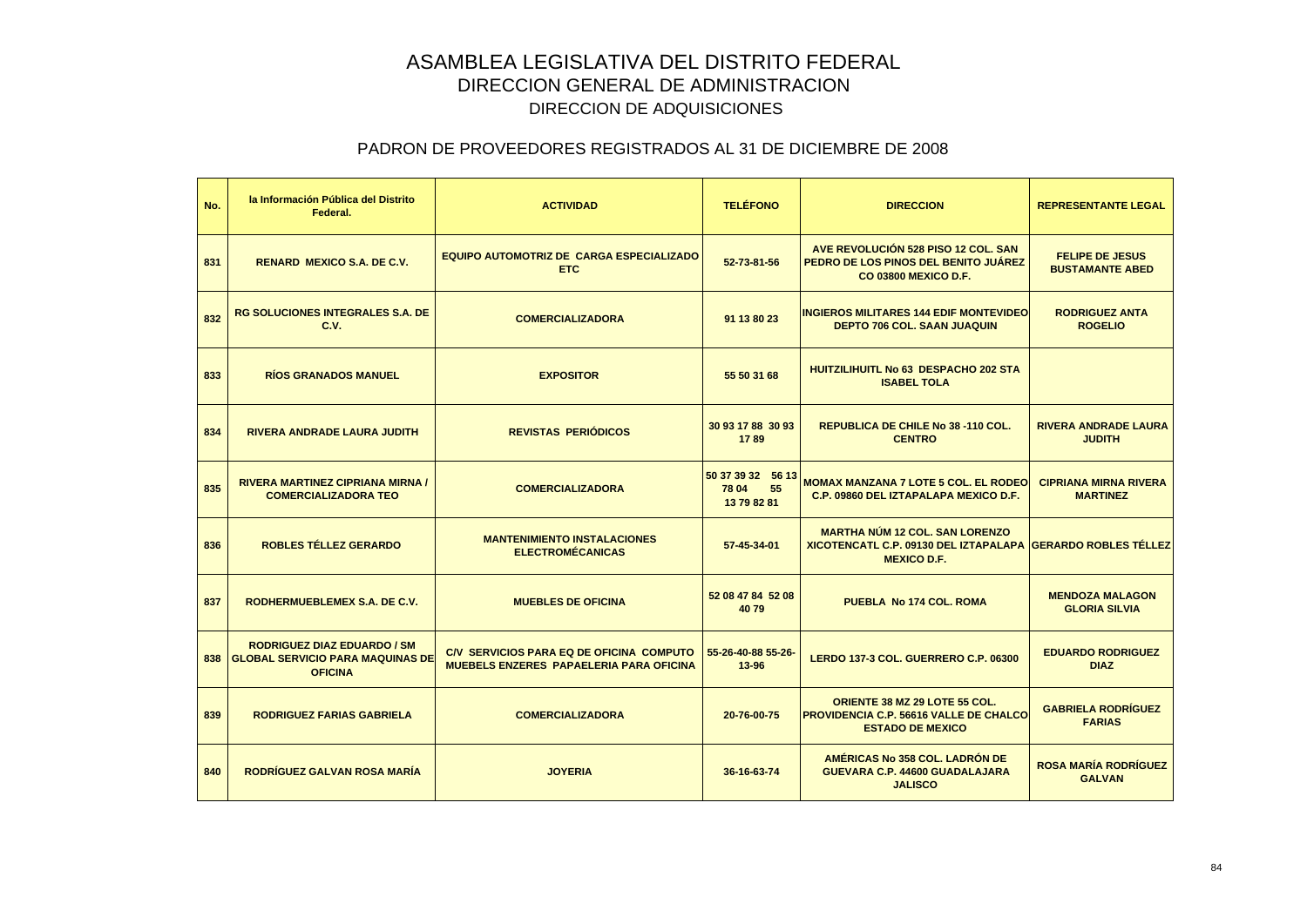| No. | la Información Pública del Distrito<br>Federal.                                                | <b>ACTIVIDAD</b>                           | <b>TELÉFONO</b>                                          | <b>DIRECCION</b>                                                                                                                              | <b>REPRESENTANTE LEGAL</b>                         |
|-----|------------------------------------------------------------------------------------------------|--------------------------------------------|----------------------------------------------------------|-----------------------------------------------------------------------------------------------------------------------------------------------|----------------------------------------------------|
| 841 | <b>RODRIGUEZ GARCIA PELAO JUAN</b><br><b>RAMON</b>                                             | <b>COMERCIALIZADORA</b>                    | 26 03 46 42                                              | <b>NORTE 178 No 536 COL. PENSADOR</b><br><b>MEXICANO C.P. 15510 DELEGACIÓN</b><br><b>VENUSTIANO CARRANZA</b>                                  | <b>JUAN RAMON RODRIGUEZ</b><br><b>GARCIA PELAO</b> |
| 842 | RODRÍGUEZ GONZÁLEZ OCTAVIO                                                                     | <b>EDECANES TODO PARA LOS EVENTOS</b>      | 52 33 24 60 61<br>54 85 16 46                            | AV CUITLAHUAC No 16 3er PISO DEL<br><b>AZCAPOTZALCO COL. PORVENIR</b>                                                                         | <b>RODRÍGUEZ GONZÁLEZ</b><br><b>OCTAVIO</b>        |
| 843 | <b>RODRIGUEZ GUTIERREZ RAUL</b>                                                                | <b>IMPRESIÓN DISEÑO</b>                    | 56-76-90-63 55-55-<br>$23 - 63$                          | <b>LIMONES 5 COL. SANTA CRUZ XOCHITEPEC</b><br><b>C.P. 16100 DEL XOCHIMILCO</b>                                                               | <b>ARTURO RODRIGUEZ</b><br><b>GUTIERREZ</b>        |
| 844 | <b>RODRIGUEZ MARTÍNEZ RICARDO</b>                                                              | <b>PROECTOS E INSTALACIONES ELÉCTRICAS</b> | 91-80-16-36 33-30-<br>$96 - 23$<br>044-55<br>27-55-00-25 | PLAA CALETA NÚM 544 COL. MILITAR<br><b>MARTE AND SUR PLAA ENCANTADA C.P.</b><br>08830 DEL IZTACALCO MEXICO D.F.                               | <b>RICARDO RODRIGUEZ</b><br><b>MARTÍNEZ</b>        |
| 845 | <b>RODRÍGUEZ MERLO JOSÉ /</b><br><b>MANTENIMIENTO INDUSTRIAL</b><br><b>RESIDENCIAL</b>         | <b>MANTENIMIENTO</b>                       | 56-65-98-11 044-55-<br>10-80-14-21                       | <b>PROLONGACIÓN CORREG.IDORA NUM 118</b><br><b>COL. MIGUEL HIDALGO DEL TLALPAN</b><br><b>MEXICO D.F.</b>                                      | <b>JOSÉ RODRÍGUEZ MERLO</b>                        |
| 846 | <b>RODRIGUEZ OLVERA OSCAR</b>                                                                  | <b>EXPOSITOR</b>                           |                                                          | <b>CHIHUAHUA NÚM 131 INT 1 COL. ROMA DEL</b><br><b>CUAUHTEMOC C.P. 06700 MEXICO D.F.</b>                                                      |                                                    |
| 847 | RODRÍGUEZ RUIZ DAVID JUAN                                                                      | <b>MANTENIMIENTO A INMUEBLES</b>           | 56 60 84 54                                              | <b>CÓNDOR No 40 COL.ONIA LAS ÁGUILAS</b>                                                                                                      | <b>RODRÍGUEZ RUIZ DAVID</b><br><b>JUAN</b>         |
|     | 848 RODRÍGUEZ SÁNCHEZ MARIO ALBERTO                                                            | <b>IMPRENTA</b>                            | 044 55 30 87                                             | <b>CALLE 55 No 58 COL. PUEBLA</b>                                                                                                             | <b>RODRÍGUEZ SÁNCHEZ</b><br><b>MARIO ALBERTO</b>   |
|     | <b>RODULFO DEL PINO BARRIENTOS /</b><br>849 CAFÉ TETE / REP MARIA ELENA OLVERA<br><b>BRAVO</b> | VTA CAFÉ ART CAFETERIA SERVICIOS DE CAFÉ   | 56-99-62-37 55-69-<br>84-99 55<br>33-58-33-56            | CALLE SUR 92 NUM 177 MZ 8 LOTE 18 COL.<br><b>NUEVO PASEO DE SAN AGUSTIN 3RA</b><br>SECCIÓN "B" ECATEPEC ESTADO DE<br><b>MEXICO C.P. 55130</b> | <b>MARIA ELENA OLVERA</b><br><b>BRAVO</b>          |
| 850 | <b>ROJAS JIMÉNEZ SELENE</b>                                                                    | <b>CURSOS PRIMARIA SECUNDARIA</b>          | 5783 0986                                                | <b>CALLE TEPIC No 76 COL. EL VEGEL</b>                                                                                                        | <b>ROJAS JIMÉNEZ SELENE</b>                        |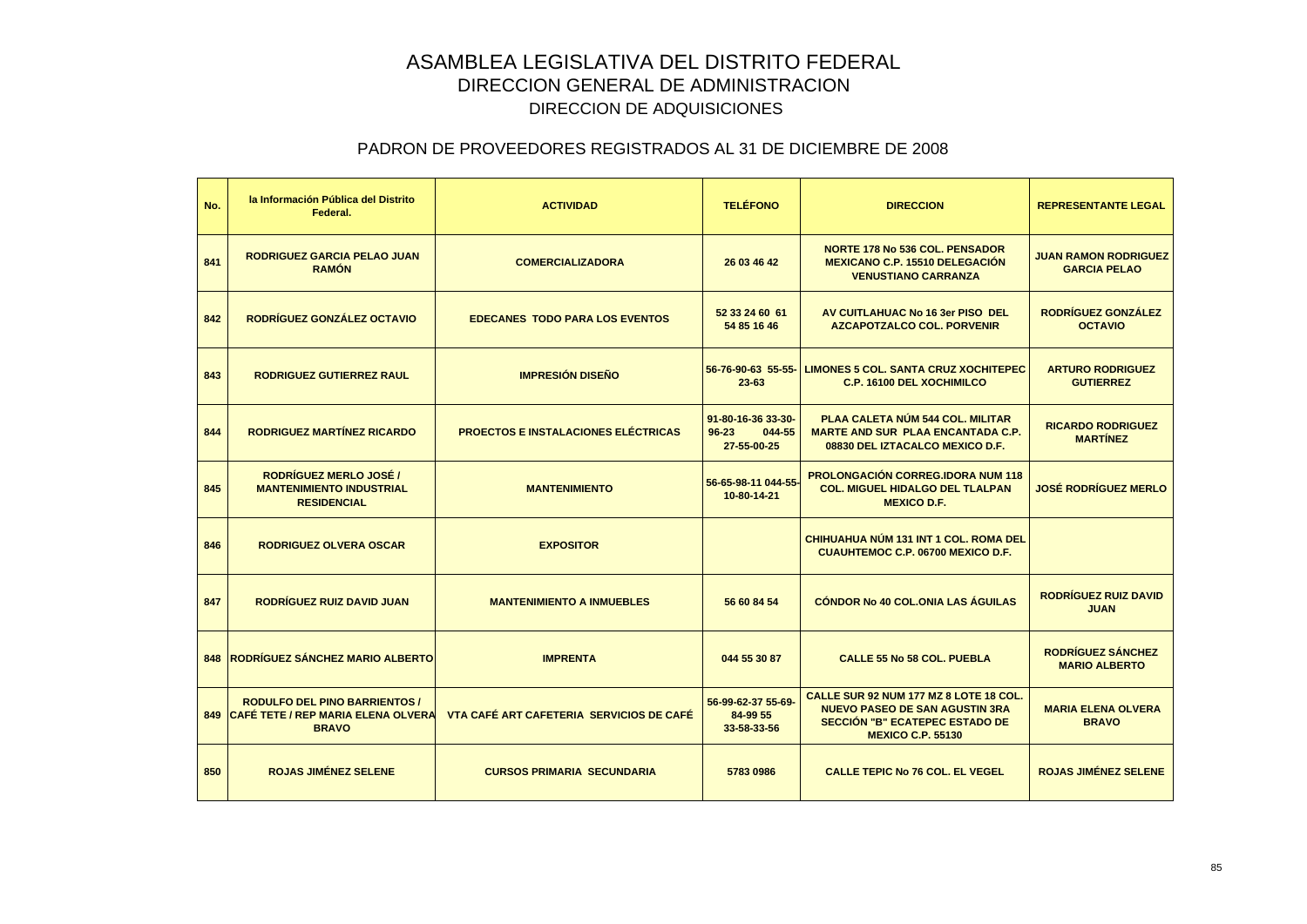| No. | la Información Pública del Distrito<br>Federal.                        | <b>ACTIVIDAD</b>                            | <b>TELÉFONO</b>                    | <b>DIRECCION</b>                                                                                                               | <b>REPRESENTANTE LEGAL</b>                          |
|-----|------------------------------------------------------------------------|---------------------------------------------|------------------------------------|--------------------------------------------------------------------------------------------------------------------------------|-----------------------------------------------------|
| 851 | <b>ROLDAN GONZALEZ VICTOR HUGO</b>                                     | <b>ARQUITECTURA Y RESTAURACIÓN</b>          | 56 06 69 91                        | <b>CIRCUITO TESOREROS No 89 LOTE 66 COL.</b><br><b>TORIELO GUERRA C.P. 14050 DEL TLALPAN</b><br><b>MEXICO D.F.</b>             | <b>ROLDAN GONZALEZ</b><br><b>VICTOR HUGO</b>        |
| 852 | <b>ROMÁN VISTRAIN FRANCISCO</b>                                        | <b>ASESOR</b>                               | 58 65 52 09 26 00<br>22 97         | <b>ALONDRAS 102 PARQUE RESIDENCIAL</b><br><b>VILLA DE LAS FLORES COACALCO</b>                                                  | <b>ROMÁN VISTRAIN</b><br><b>FRANCISCO</b>           |
| 853 | <b>ROMERO ALDAMA JORGE / CONSORCIO</b><br><b>DE OBSEQUIOS REG.ALOS</b> | <b>OBSEQUIOS REG.ALOS</b>                   | 55-12-13-83                        | TACUBA NÚM 74 ALTOS LOCAL D COL.<br><b>CENTRO DEL CUAUHTEMOC C.P. 0610</b><br><b>MEXICO D.F.</b>                               | <b>JORGE ROMERO ALDAMA</b>                          |
| 854 | <b>ROMERO ARAUJO ERNESTO MANUEL /O</b><br><b>PLAMEX</b>                | <b>PLACAS DE BRONCE</b>                     | 55 12 03 32 55 18<br>45 42         | <b>XICOTENCATL No 5 COL. CENTRO</b>                                                                                            | <b>ROMERO ARAUJO</b><br><b>ERNESTO MANUEL</b>       |
| 855 | <b>ROMERO ARTEAGA ADOLFO</b>                                           | <b>FUMIGACIÓN</b>                           | 56-50-27-91 56 48<br>56 66         | AV RIÓ CHURUBUSCO 1177 COL. SAN JOSÉ<br><b>ACULCO DEL IZTAPALAPA C.P. 09410</b><br><b>MEXICO D.F.</b>                          | <b>ROMERO ARTEAGA</b><br><b>ADOLFO</b>              |
| 856 | <b>ROMERO QUINTANA GERARDO</b>                                         | <b>PAPELERIA CONSUMIBLES</b>                | 36-21-26-22 53-12-<br>19-46        | <b>CAMINO A CALACOAA No 10-A COL.</b><br><b>COFRADIA SAN MIGUEL III CO 54715</b><br><b>CUAUTITLAN IZCALLI ESTADO DE MEXICO</b> | <b>GERARDO ROMERO</b><br><b>QUINTANA</b>            |
| 857 | <b>ROOST CONTROL DE PLAGAS</b><br><b>SERVICIOS S.A. DE C.V.</b>        | <b>FUMIGACIÓN JARDINES</b>                  | 58 22 69 34 58 16<br>50 62         | <b>HALCONES No 11K FACC ALAMEDAS</b><br><b>ATIZAPAN EDO DE MEXICO</b>                                                          | <b>MUÑOZ BECERRIL SERGIO</b><br><b>ENRIQUE</b>      |
| 858 | <b>RUBEN TAPIA MARTÍNEZ</b>                                            | <b>MERCADOTECNIA CAPACITACIÓN CONSULTOR</b> | 55-85-29-82 044-55-<br>39-93-05-81 | PRIVADA DE LOS CEDROS No 82-B COL.<br><b>LOMAS DE TETELPAN MÉXICO 01720</b>                                                    | <b>RUBEN TAPIA MARTÍNEZ</b>                         |
| 859 | <b>RUIZ LUVIANO GUILLERMINA /</b><br><b>PAPELERIA EL FENIX</b>         | <b>PAPELERIA ARTS ESCOL.ARES DE DIBUJO</b>  | 57-41-21-43 57-41-<br>48-57        | FERNANDO RAMÍREZ NÚM 163 ESQ<br><b>CALZADA DE TLALPAN COL. OBRERA C.P.</b><br>06800 DEL CUAUHTEMOC MEXICO D.F.                 | <b>GUILLERMINA RUIZ</b><br><b>LUVIANO</b>           |
| 860 | <b>SAAC'S DISTRIBUIDORA S.A. DE C.V.</b>                               | <b>COMERCIALIZADORA</b>                     | 38-71-51-56                        | <b>CUAUHTEMOC NUM 55 COL. MAGDALENA</b><br>CULHUACÁN C.P. 04260 MEXICO D.F.                                                    | <b>CASTRO REBOLLO</b><br><b>MARGARITA MONSERRAT</b> |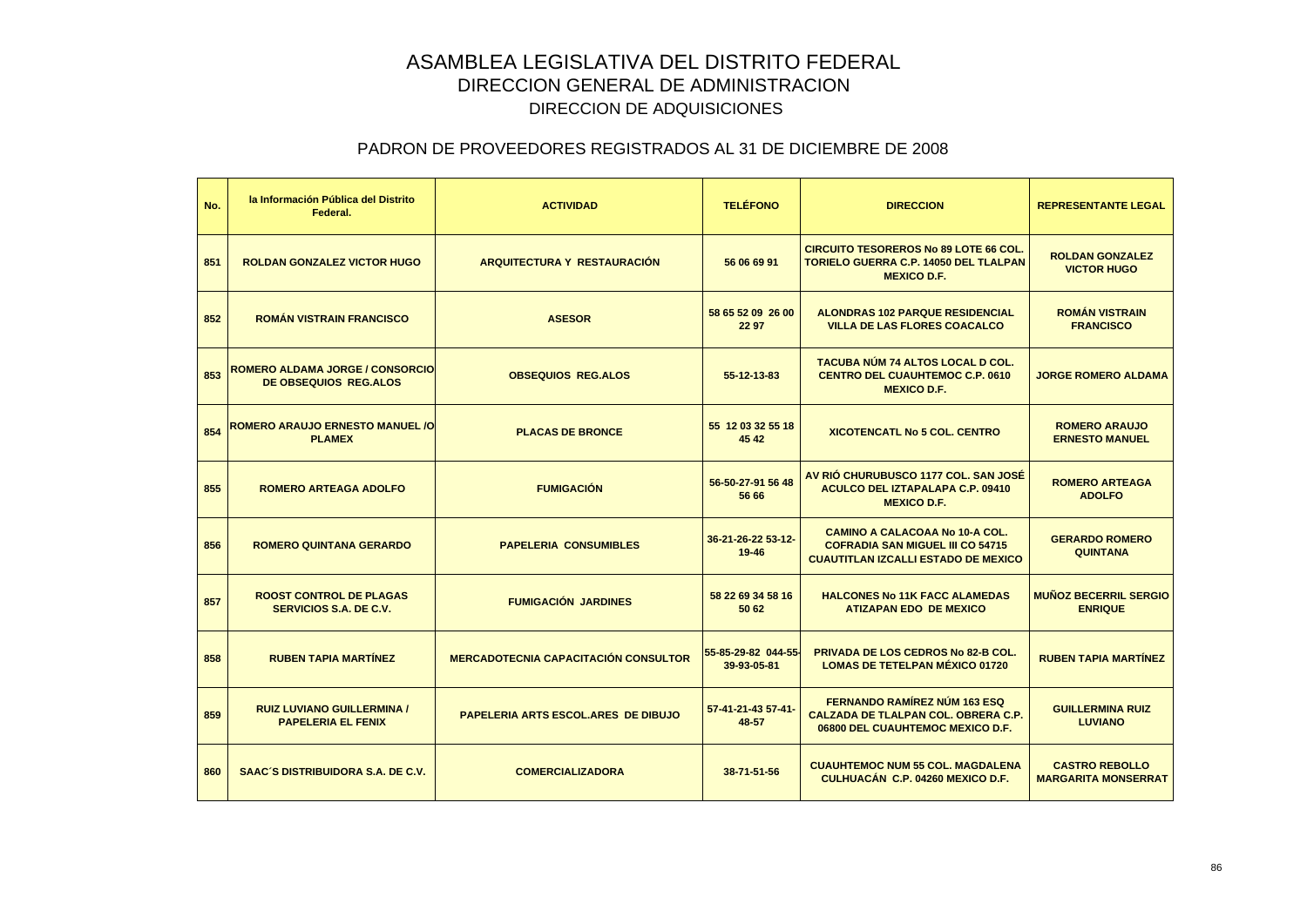| No. | la Información Pública del Distrito<br>Federal.                 | <b>ACTIVIDAD</b>                                                                   | <b>TELÉFONO</b>                                    | <b>DIRECCION</b>                                                                                                                                             | <b>REPRESENTANTE LEGAL</b>                         |
|-----|-----------------------------------------------------------------|------------------------------------------------------------------------------------|----------------------------------------------------|--------------------------------------------------------------------------------------------------------------------------------------------------------------|----------------------------------------------------|
|     | <b>861 SAGO MAQUINAS DE OFICINA S A DE CV</b>                   | <b>MATTO Y REPARACIÓN DE EQUIPO DE OFICINA</b>                                     | 55-63-63-53                                        | <b>MOLINOS N 54 SEGUNDO PISO COL.</b><br><b>MIXCOAC C.P. 03910 DEL B JUÁREZ</b>                                                                              | <b>SAÑUDO MENOCAL</b><br><b>ROBERTO</b>            |
|     | <b>862 I SALAS DE LA CRUZ FRANCISCO JAVIER</b>                  | <b>EQUIPO DE COMPUTO</b>                                                           | 22 35 59 96<br>22 35 59 97                         | AV CARLOS HANK GONZÁLEZ MZ 29 LT 926<br><b>INT. A COL. VALLE DE ARAGON 3ra</b><br>SECCIÓN, C.P. 55280 ECATEPEC, ESTADO<br><b>DE MEXICO</b>                   | <b>SALAS DE LA CRUZ</b><br><b>FRANCISCO JAVIER</b> |
| 863 | <b>SALGADO LÓPEZ MARIA GEORGINA</b>                             | PUBLICIDAD DISEÑO GRÁFICO ARTES VISUALES                                           | 56-55-83-35                                        | EDIF 1 DEPTO 404 UNIDAD SAN PEDRO<br><b>MARTIR FOVISSSTE C.P. 14650 MEXICO D.F.</b>                                                                          | <b>SALGADO LÓPEZ MARIA</b><br><b>GEORGINA</b>      |
| 864 | <b>SALINAS GUZMAN ROSA EUGENIA</b>                              | <b>COMERCIALIZADORA</b>                                                            | 85021219                                           | AV DE LAS TORRES 200-65 COL.<br><b>ARBOLEDAS DEL SUR</b>                                                                                                     | <b>SALINAS GUZMAN ROSA</b><br><b>EUGENIA</b>       |
| 865 | <b>SANCHEZ AGUILAR MARIA FABIOLA /</b><br><b>FASA COMERCIAL</b> | <b>SERVICIO DE BANQUETES ALQUILER DE</b><br><b>MOBILIARIO LONAS TRASNPORTE ETC</b> | 19-42-66-44 52 77<br>91 93 93 73                   | RIO DE JANEIRO MANZANA 100 LOTE 6 COL.<br><b>VALLE DE SAN LORENZO TEZONCO</b><br>IZTAPALAPA C.P. 09970 MEXICO D.F.                                           | <b>FABIOLA SANCHEZ</b><br><b>AGUILAR</b>           |
| 866 | <b>SANCHEZ LUANDO ARMANDO VICTOR</b>                            | <b>FLORERIA</b>                                                                    | 53-36-51-72 57-40-<br>33-42 044-55-<br>32-76-45-21 | <b>CALLE PACIFICO 326 EDIF 3D -201 COL.</b><br><b>ROSEDAL MEXICODF C.P. 14330</b>                                                                            | <b>ARMANDO VICTOR</b><br><b>SANCHEZ LUANDO</b>     |
| 867 | <b>SÁNCHEZ MORENO MA EUGENIA/</b><br><b>VIVEROS MARU</b>        | <b>VENTA DE PLANTAS ARBOLES FRUTALES DE</b><br><b>ORNATO ETC</b>                   | 54-89-66-75                                        | DOM VIVERO: CALLEJÓN ALCATRAZ S/N<br><b>BARRIO CALTONGO XOCHIMILCO 16090</b><br><b>DOM FISCAL: AVE ACOXPA AND 9 CASA 18</b><br><b>UNID VILLA COAPA 14390</b> | <b>MA EUGENIA SÁNCHEZ</b><br><b>ROMERO</b>         |
| 868 | <b>SÁNCHEZ NÚÑEZ LETICIA</b>                                    | <b>FOTÓGRAFO</b>                                                                   | 53 70 28 76                                        | <b>PROLONGACIÓN PARQUE DE LOS PÁJAROS</b><br><b>No 31</b>                                                                                                    | <b>SÁNCHEZ NÚÑEZ LETICIA</b>                       |
| 869 | <b>SÁNCHEZ SOTO DAMIÁN ALEJANDRO</b>                            | <b>PAPELERÍA EQUIPO DE COMPUTO</b>                                                 | 26-07-19-54 26-07-<br>$19 - 33$                    | <b>IGNACIO ZARAGOZA N 15-A COL. SAN</b><br><b>BARTOLO ACOL.MAN EDO DE MEXICO</b>                                                                             | <b>SÁNCHEZ SOTO DAMIAN</b><br><b>ALEJANDRO</b>     |
| 870 | <b>SANCHEZ VALDEZ MARTIN</b>                                    | <b>MANTTO PREVENTIVO CORRECTIVO A EQUPOS DE</b><br><b>OFICINA</b>                  | 55-33-14-48 59-37<br>11-60 044-55-<br>28-60-21-66  | <b>CALMECATL MZA O LT 11 CD CUAUHTEMOC</b><br><b>ECATEPEC EDO DE MEXICO C.P. 55067</b>                                                                       | <b>MARTIN SANCHEZ VALDEZ</b>                       |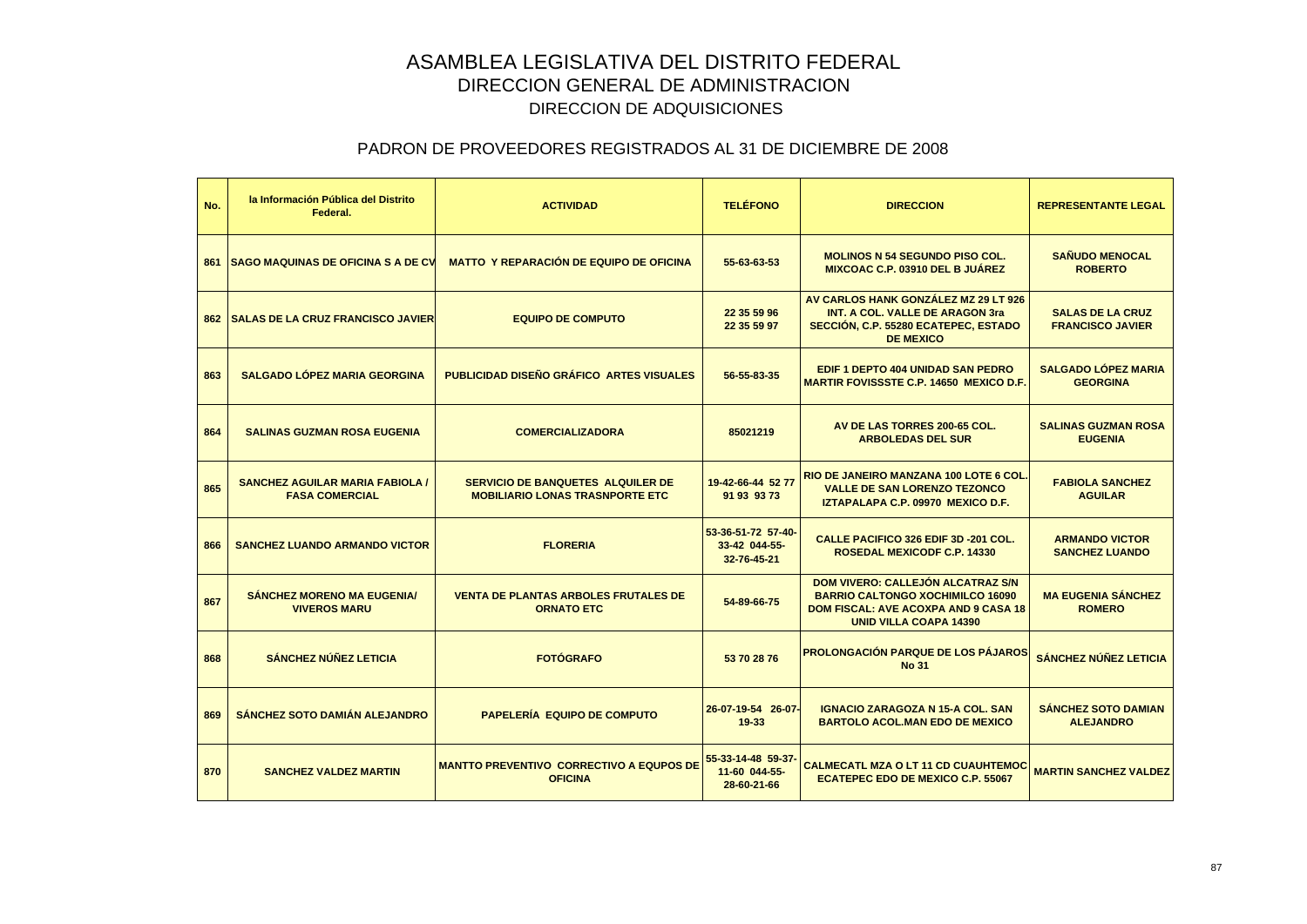| No. | la Información Pública del Distrito<br>Federal.                     | <b>ACTIVIDAD</b>                                                                 | <b>TELÉFONO</b>                         | <b>DIRECCION</b>                                                                                                  | <b>REPRESENTANTE LEGAL</b>                           |
|-----|---------------------------------------------------------------------|----------------------------------------------------------------------------------|-----------------------------------------|-------------------------------------------------------------------------------------------------------------------|------------------------------------------------------|
| 871 | <b>SANDOVAL ARROO JAVIER</b>                                        | <b>TRANSPORTE DE PASAJE TURISMO</b>                                              | 57 92 37 90 26 19<br>17 83 57 93 21 50  | AV LAGO XOCHIMILCO N321 COL. AMP<br><b>VICENTE VILLADA C.P. 57710 CD</b><br><b>NEZAHUALCOOTL EDO DE MEXICO</b>    | <b>SANDOVAL ARROO JAVIER</b>                         |
| 872 | <b>SANDOVAL NEMESIO</b>                                             | <b>CONSTRUCCIONES E INST</b>                                                     | 55574370                                | <b>PRESA TESOO Nº 133 COL. IRRIGACION C.P.</b><br>11500                                                           | <b>SANDOVAL NEMESIO</b>                              |
| 873 | SANIPAP S.A. DE C.V.                                                | <b>COMERCIALIZADORA</b>                                                          | 55 82 01 96                             | <b>CAMPESINOS No 201 COL. GRANJAS</b><br><b>ESMERALDA</b>                                                         | <b>FUENTES RONQUILLO</b><br><b>GERARDO</b>           |
| 874 | <b>SANIRET DE MEXICO S.A. DE C.V.</b>                               | <b>SANITARIOS PORTATILES</b>                                                     | 53 41 44 54                             | <b>NORTE 79-A NO 235-E COL. CLAVERIA</b>                                                                          | <b>GARCIA CADENA JOSE</b><br><b>ANTONIO</b>          |
| 875 | <b>SANROMÁN CASTILLO MARLEN</b>                                     | <b>PAPELERÍA ARTÍCULOS DE OFICINA</b>                                            | 55-46-54-51 55-66-<br>12-40 55-92-33-42 | <b>GÓMEZ FARIAS N 67 COL. SAN RAFAEL DEL</b><br><b>CUAUHTEMOC C P 06470 MEXICO D.F.</b>                           | <b>VILLANUEVA ALBARRAN</b><br><b>ARTURO FERNANDO</b> |
| 876 | <b>SAVEPRINT S.A. DE C.V.</b>                                       | <b>COMPRA-VTA REPARACIÓN DE EQUIPO DE</b><br><b>COMPUTO CONSUMIBLES SOFTWARE</b> | 10-55-87-17 10-55-<br>87-13             | <b>AHUEHUETES No 102-204 COL, SAN</b><br><b>BARTOLO ATEPEHUACAN (LINDAVISTA)</b><br><b>MEXICO D.F. C.P. 07730</b> | <b>LOBO ROMAN FRANCISCO</b><br><b>HERMILIO</b>       |
| 877 | <b>SCARLET MODA EUROPEA</b><br><b>COMERCIALIZACIÓN S.A. DE C.V.</b> | <b>UNIFORMES VESTUARIOS</b>                                                      | 21-22-12-00                             | PLASTICOS No 21-D COL. SAN FRANCISCO<br><b>CUAUTLALPAN C.P. 53569 NAUCALPAN</b><br><b>ESTADO DE MEXICO</b>        | <b>MARCO ANTONIO ROMERO</b><br><b>GARCIA</b>         |
| 878 | <b>SEARCH SOLUTIONS CENTERS.A. DE</b><br>C.V.                       | <b>EQUIPO MATERIALES PARA EL COMERCIO</b><br><b>SERVICIOS</b>                    | 56 58 08 53                             | <b>LONDRES Nº 334 DEL CRMEN AVENIDA</b><br><b>MEXICO GUERRERO COOCAN DISTRITO</b><br>FEDERAL C.P. 04100           | <b>GILBERTO HERNANDEZ</b><br><b>RODRIGUEZ</b>        |
| 879 | SECRETARIA DE EDUCACIÓN PUBLICA<br>(IPN)                            | <b>CURSOS</b>                                                                    | 5729 63 00 EXT.<br>64639                | <b>GRAL IGNACIO ALLENDE 38 COL. CENTRO</b><br>C.P.06010                                                           | <b>GONZÁLEZ LIZÁRRAGA</b><br><b>SILVERIO</b>         |
| 880 | SEDELEC S.A. DE C.V.                                                | <b>MANTTO DE COMPUTADORAS</b>                                                    | 40 41                                   | 55 86 34 44 55 86 CHOSICA No 639 INT 1 COL. LINDAVISTA DEL<br><b>GUSTAVO A MADERO</b>                             | <b>GARRIDO CIERRA JOSE</b><br><b>ARTURO</b>          |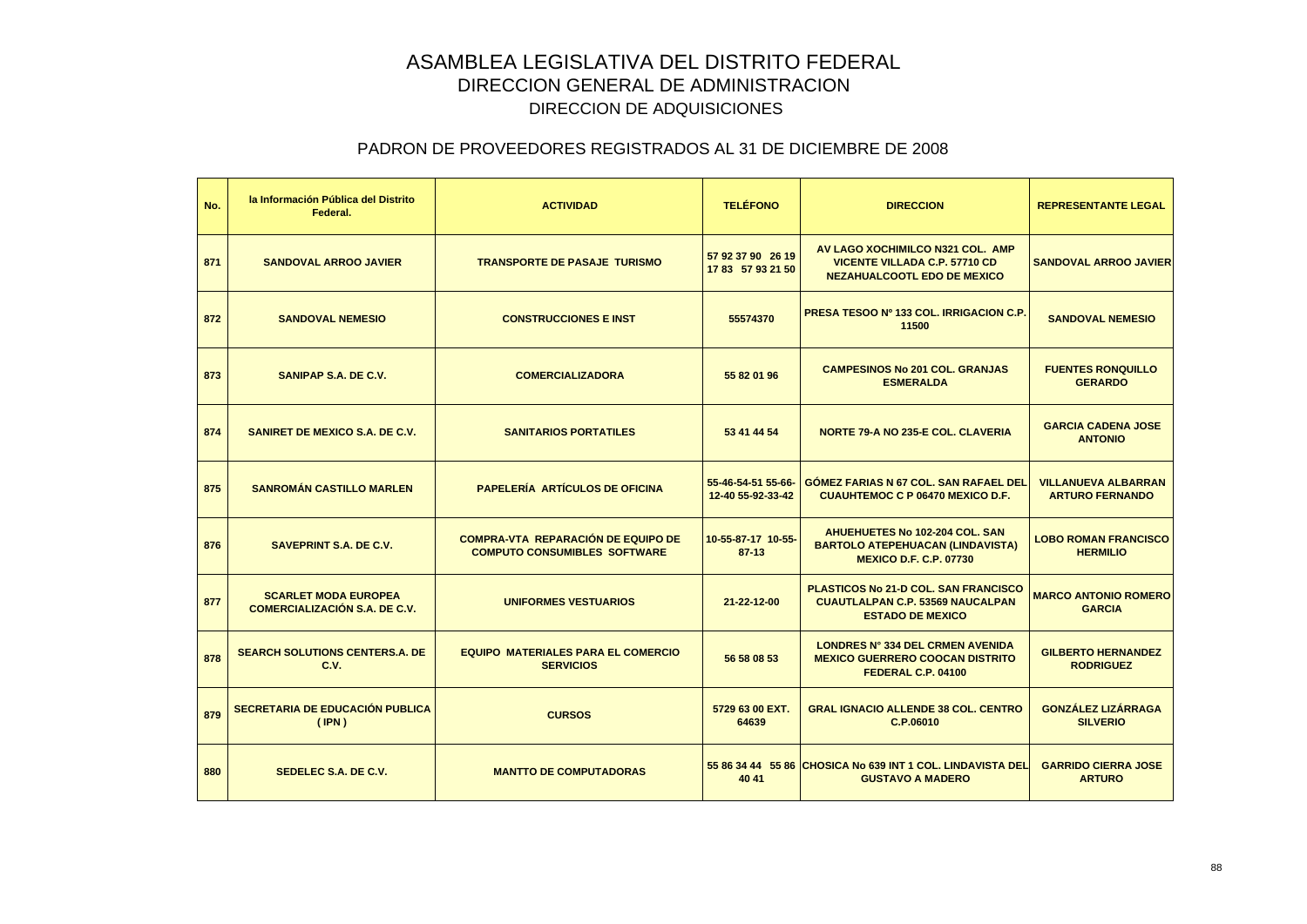| No. | la Información Pública del Distrito<br>Federal.                     | <b>ACTIVIDAD</b>                                                      | <b>TELÉFONO</b>                               | <b>DIRECCION</b>                                                                                                                                                   | <b>REPRESENTANTE LEGAL</b>                          |
|-----|---------------------------------------------------------------------|-----------------------------------------------------------------------|-----------------------------------------------|--------------------------------------------------------------------------------------------------------------------------------------------------------------------|-----------------------------------------------------|
| 881 | <b>SEGMAN S.A. DE C.V.</b>                                          | <b>EQUIPOS DE SEGURIDAD ARCOS DETECTORES</b><br><b>ETC</b>            | 57-41-05-75 57-41-<br>$11 - 24$               | <b>RANCHO DE LA CRUZ NUM 53 COL. JAMAICA</b><br><b>C.P. 15800 DEL VENUSTIANO CARRANZA</b><br><b>MEXICO D.F.</b>                                                    | <b>MANUEL MALDONADO</b><br><b>LÓPEZ</b>             |
| 882 | <b>SEGUROS COMERCIAL AMÉRICA S.A. DE</b><br>C.V.                    | <b>SEGUROS</b>                                                        | 51-69-10-00                                   | AV PERIFÉRICO SUR No3325 PISO 11 SAN<br><b>JERÓNIMO ACULCO</b>                                                                                                     | <b>CRUZ HIPÓLITO CORINA</b><br><b>GUADALUPE</b>     |
| 883 | <b>SELL AND SERVICE SA DE CV</b>                                    | <b>COMPUTO CONSUMIBLES</b>                                            | 56-74-82-82 FAX<br>56-74 52 43<br>33 30 69 99 | SUR 77 A No 231 -4 COL. SINATEL                                                                                                                                    | <b>VALLE PRECIADO</b><br><b>CONCEPCIÓN</b>          |
| 884 | <b>SERGIO MORENO SANCHEZ</b>                                        | <b>REPARACIÓN MANTTO DE MOTOCICLETAS</b>                              | 56-54-26-67                                   | <b>AZAFRAN # 62-C COL, GRANJAS MEXICO</b><br>C.P. 08400                                                                                                            | <b>RODRIGO MANUEL</b><br><b>HEREDIA MALDONADO</b>   |
| 885 | <b>SERRANO ANGUIANO JORGE LUIS</b>                                  | INSTALACIÓN DE EQUIPOS DE ILUMINACIÓN AUDIO<br><b>VIDEO VOZ DATOS</b> | 998-122-14-94 11-<br>110-30                   | <b>CALLE PORTO VENTO NÚM 8 MZ 1 LOTE 5</b><br>Sm 501 FRACC PORTO ALEGRE CANCUN Q<br>ROO (PASEO MAAB MZA 8 LOTE 21 COL.<br><b>REG. 514 PASEOS DEL CARIBE CANCUN</b> | <b>JORGE LUIS SERRANO</b><br><b>ANGUIANO</b>        |
| 886 | <b>SERROTECNO S.A. DE C.V.</b>                                      | <b>INGENIERIA EN MAQUINARIA</b>                                       | 53 90 25 27 53 90<br>25 67 53 90 01 36        | RIVA PALCIO No 86 TLALNEPANTLA                                                                                                                                     | <b>SERRET MILLAN ENRIQUE</b>                        |
| 887 | SERVICIO AUTOMOTRIZ RODRÍGUEZ SA<br><b>DECV</b>                     | <b>MANTENIMIENTO DE AUTOMÓVILES</b>                                   | 55 47 50 42 AL 46                             | DR ENRIQUE GONZÁLEZ MARTÍNEZ No 244<br><b>COL. STA MARIA LA RIVERA</b>                                                                                             | <b>CASTILLO FRANCO MIGUEL</b><br><b>ANGEL</b>       |
| 888 | <b>SERVICIOS BIOMEDICOS</b><br><b>TECNOLOGICOS S.A. DE C.V.</b>     | <b>MEDICAMENTOS</b>                                                   | 55-64-81-00                                   | <b>FRONTERA #166 INT A COL. ROMA C.P.</b><br>06700                                                                                                                 | <b>ESCOBEDO GONZALEZ</b><br><b>JULIO</b>            |
| 889 | <b>SERVICIOS DE COMUNICACIÓN</b><br><b>EMPRESARIAL S.A. DE C.V.</b> | <b>COMERCIALIZADORA</b>                                               | 01 972<br>722<br>2474                         | <b>INDUSTRIA DEL ZINC No 210-A MATIAS</b><br><b>ROMERO CENTRO OAXACA</b>                                                                                           | <b>JIMENEZ RICARDEZ RUBEN</b>                       |
| 890 | <b>SERVICIOS DE INGENIERÍA DE COSTOS</b><br><b>S.A. DE C.V.</b>     | <b>CONSTRUCCIÓN SUPERVISIÓN COSTOS DE OBRA</b>                        | 52-72-73-91                                   | AV REVOLUCIÓN N 240-113 COL. TACUBAA<br>DEL MIGUEL HIDALGO C.P. 11870                                                                                              | <b>ÁLVAREZ CASTILLO</b><br><b>HUMBERTO SALVADOR</b> |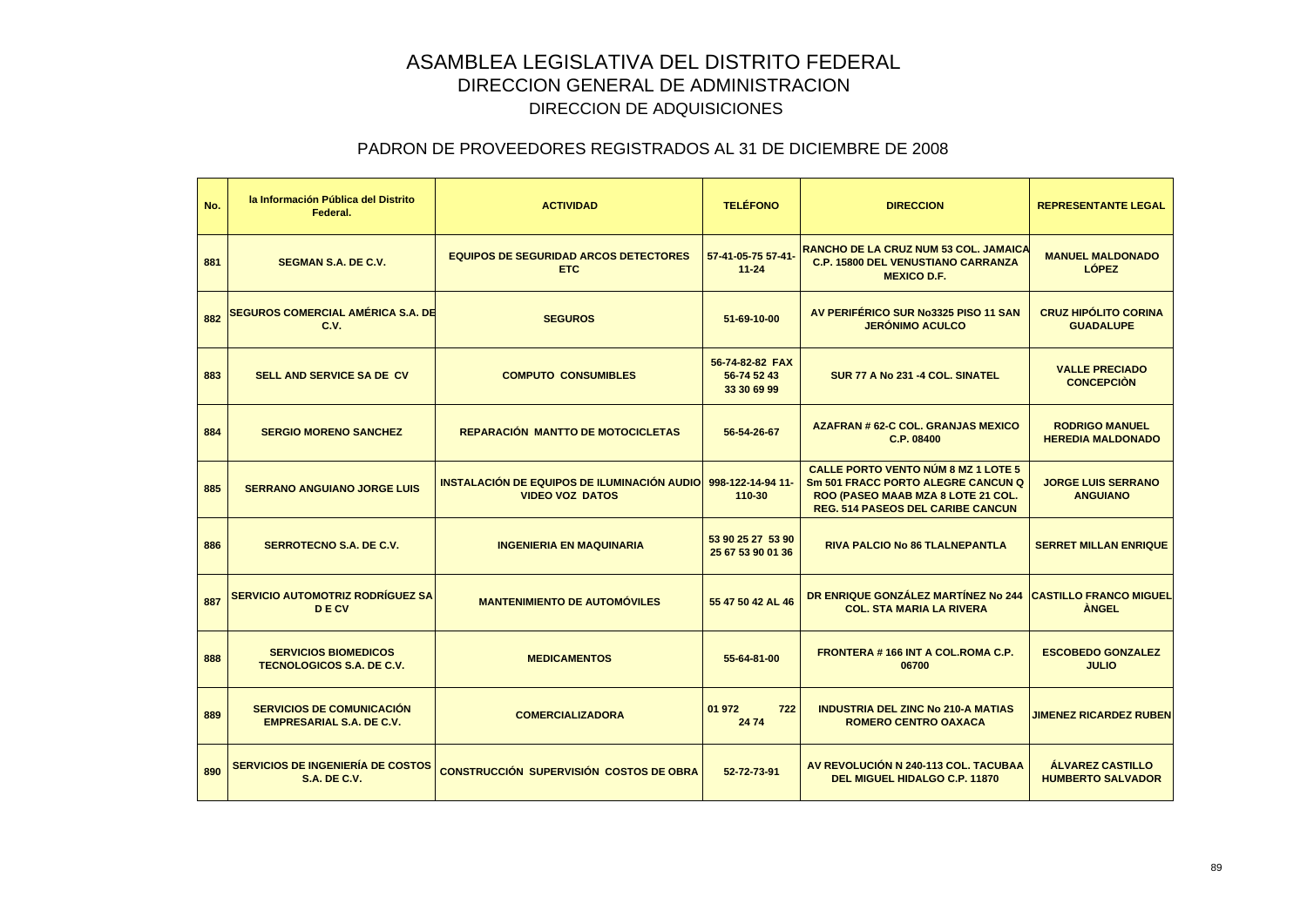| No. | la Información Pública del Distrito<br>Federal.                                     | <b>ACTIVIDAD</b>                                                                                                   | <b>TELÉFONO</b>                                        | <b>DIRECCION</b>                                                                                           | <b>REPRESENTANTE LEGAL</b>                        |
|-----|-------------------------------------------------------------------------------------|--------------------------------------------------------------------------------------------------------------------|--------------------------------------------------------|------------------------------------------------------------------------------------------------------------|---------------------------------------------------|
| 891 | <b>SERVICIOS DE OFICINA G &amp; A S.A. DE</b><br>C.V.                               | <b>COMPUTO EQUIPO DE OFICINA</b>                                                                                   | 91 16 00 16 91 16<br>00 23 56 98 74 96                 | <b>EMPERADORES AZTECAS No 176 COL. SAN</b><br><b>PEDRO IZTACALCO</b>                                       | <b>ORTIZ ORTIZ HÈCTOR</b>                         |
| 892 | <b>SERVICIOS DE SALUD INTEGRAL S.A.</b><br>DE C.V.                                  | <b>MEDICAMENTOS</b>                                                                                                | 5521-7215 5211-<br>4723                                | <b>JOJUTLA No 53-B COL. CONDESA</b>                                                                        | <b>GUADARAMA GARCÍA</b><br><b>MARIA GUADALUPE</b> |
| 893 | <b>SERVICIOS EMPRESARIALES EN</b><br><b>INFORMATICA S.A. DE C.V.</b>                | <b>COMPRA-VENTA MANTENIMIENTO PREVENTIVO</b><br><b>CORRECTIVO DE EQUIPO DE COMPUTO DE</b><br><b>COMUNICACIONES</b> | 56-86-47-70 56-86-<br>69-23 56 70 31 92<br>56 46 84 88 | AV TOLTECAS No 12 COL, SANTA BARBARA<br><b>C.P. 09000 DELEGACIÓN IZTAPALAPA</b><br><b>MEXICO D.F.</b>      | <b>ING GREG.ORIO ACOSTA</b><br><b>VELASCO</b>     |
| 894 | <b>SERVICIOS ESPECIALIZADOS DEL</b><br><b>VALLE DE MEXICO S.A. DE C.V.</b>          | <b>LIMPIEZA MANTENIMIENTO FUMIGACIÓN</b>                                                                           | 53-97-57-19                                            | <b>GOOD EAR OXO N 58 COL. VISTA HERMOSA</b><br><b>C P 54080 TLALNEPANTLA EDO DE MEXICO</b>                 | <b>ÁVILA OBREG.ÓN JORGE</b><br><b>PABLO</b>       |
| 895 | <b>SERVICIOS ESPECIALIZADOS PARA EL</b><br><b>CONTROL DE PLAGAS S.A. DE C.V.</b>    | <b>FUMIGACIÓN LIMPIEZA EN GENERAL</b>                                                                              | 53-52-14-42 52-36-<br>56-20                            | AV SAN ISIDRO N 456 DEP 401 - C COL, SAN<br>PEDRO XALPA DEL AZCAPOTZALCO C P<br>02710 MEXICO D.F.          | <b>TUREG.ANO REES CESAR</b><br><b>JESUS</b>       |
| 896 | <b>SERVICIOS UNIVERSALES DE LA</b><br><b>CONSTRUCCIÓN ASOCIADOS S.A. DE</b><br>C.V. | <b>MANTENIMIENTO CONSTRUCCIÓN</b>                                                                                  | 57-41-66-30 57-41-<br>$57 - 88$                        | <b>CALLE GUMERSINDO ESQUER No 30 COL.</b><br><b>AMPLIACIÓN ASTURIAS</b>                                    | <b>GÓMEZ GARCÍA RICARDO</b>                       |
| 897 | <b>SERVICIOS SOLUCIONES PARA</b><br><b>EXPOSICIONES EVENTOS S.A. DE C.V.</b>        | ORGANIZACIÓN DE EVENTOS EDICIÓN DE<br><b>REVISTAS</b>                                                              | 56-01-77-73                                            | ANICETO ORTEGA NÚM 1009 COL. DEL<br>VALLE C.P. 03100 MEXICO D.F.                                           | <b>ALEJANDRO BORJA</b><br><b>MARQUEZ</b>          |
| 898 | <b>SERVINCO S.A. DE C.V.</b>                                                        | <b>PROECTOS AQUITECTÓNICOS OBRAS</b><br><b>SUPERVISIÓN ETC</b>                                                     | 55-24-61-06 55-24-<br>62-97 55-24-61-44                | ANICETO ORTEGA NÚM 1320 COL. DEL<br><b>VALLE CENTRO DEL BENITO JUAREZ</b><br><b>MEXICO D.F. C.P. 03100</b> | <b>ARTURO FELIPE ARROO</b><br><b>MALDONADO</b>    |
| 899 | SERVÍ-OFFICE EXPREES S.A. DE C.V.                                                   | <b>COMPUTO AUDIOVISUAL</b>                                                                                         | 56-74-67-30                                            | <b>BULGARIA N 93 BISCOL, PORTALES</b>                                                                      | <b>FONSECA CORTÉS LETICIA</b>                     |
| 900 | <b>SERVÍ-TECH /O NÚÑEZ ASOCIADOS</b><br><b>S.A. DE C.V.</b>                         | <b>MANTENIMIENTO DE AUTOMÓVILES</b>                                                                                | 5386-7142                                              | AV FERROCARRILES NACIONALES No 263<br><b>COL. ANGEL ZIMBRON</b>                                            | <b>NÚÑEZ RUIZ CESAR</b>                           |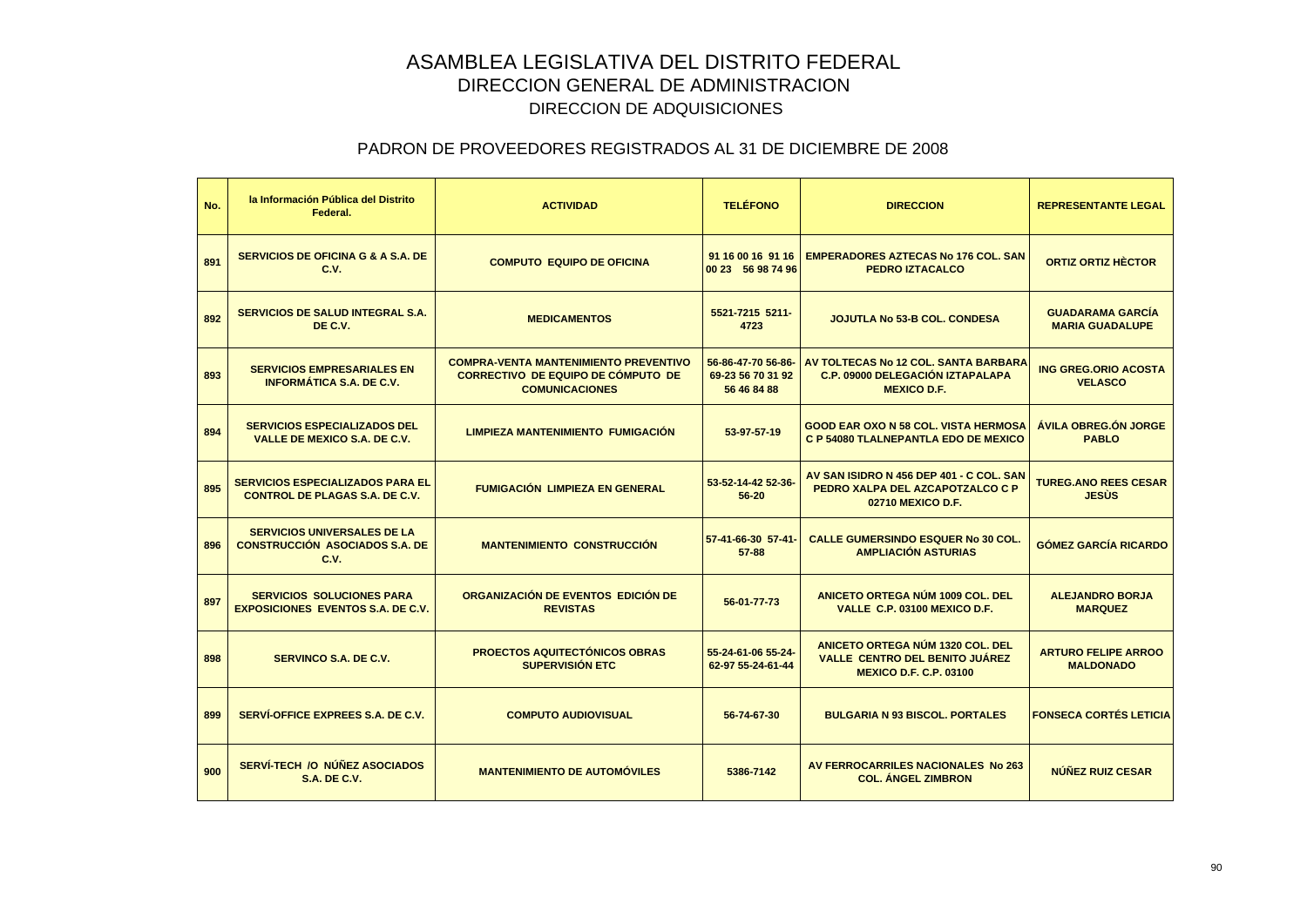| No. | la Información Pública del Distrito<br>Federal.                  | <b>ACTIVIDAD</b>                                                                                                | <b>TELÉFONO</b>                               | <b>DIRECCION</b>                                                                                                                                                             | <b>REPRESENTANTE LEGAL</b>                       |
|-----|------------------------------------------------------------------|-----------------------------------------------------------------------------------------------------------------|-----------------------------------------------|------------------------------------------------------------------------------------------------------------------------------------------------------------------------------|--------------------------------------------------|
| 901 | <b>SINDICATO ÚNICO TRABAJADORES</b><br><b>GOBIERNO DF</b>        | <b>ARRENDAMIENTO</b>                                                                                            | 55 66 32 33                                   | <b>MAESTRO ANTONIO CASO No 48 SEXTO</b><br><b>PISO COL. TABACALERA</b>                                                                                                       | <b>HANFF VÁZQUEZ ENRIQUE</b>                     |
| 902 | <b>SINERG SERVICIOS CORPORATIVOS</b><br><b>S.A. DE C.V.</b>      | <b>DISEÑO GRÁFICO</b>                                                                                           |                                               | <b>CALLE SIETE Num 125 COL. JUÁREZ</b><br>PANTITLAN C.P. 57460 CD NEZAHUALCOOTL<br><b>ESTADO DE MEXICO</b>                                                                   |                                                  |
| 903 | SINTEG EN MEXICO S.A. DE C.V.                                    | <b>MANTENIMIENTO COMPUTADORAS</b>                                                                               | 52 64 74 78                                   | TUXPAN No 96 COL, ROMA C.P. 06760 DEL<br><b>CUAUHTEMOC MEXICO D.F.</b>                                                                                                       | <b>TOMAS ACEVES JAIME</b>                        |
| 904 | <b>SISTEMA RADIOPOLIS S.A. DE C.V.</b>                           | <b>RADIOCOMUNICACIÓN</b>                                                                                        | 53 27 21 26                                   | <b>CALZ TLALPAN No 3000 COL. ESPARTACO</b>                                                                                                                                   | <b>BARCELO AZURDIA</b><br><b>JONATHAN ALEXIS</b> |
| 905 | <b>SISTEMAS DE VIDEOCOMUNICACIÓN</b><br><b>S.A. DE C.V.</b>      | <b>ELÉCTRICO ILUMINACIÓN</b>                                                                                    | 53 63 66 59                                   | AV DEL BOSQUE 125 COL. LOS PASTORES<br><b>NAUCALPAN MÉX</b>                                                                                                                  | <b>MARTA ELBA SÁNCHEZ</b><br><b>REBOLLO</b>      |
| 906 | <b>SISTEMAS EMPRESARIALES DABO S.A.</b><br>DE C.V.               | <b>SISTEMAS EQUIPOS DE COMPUTO</b><br><b>CALCULADORAS MAQUINAS DE OFC EQUIPO</b><br><b>ELÉCTRICO EN GENERAL</b> | 50-95-42-42 50-95-<br>40-40 55-39-12-14       | CALZADA DE TLAPAN 1260 PISO 6 COL.<br>ALBERT PORTALES DEL BENITO JUÁREZ<br><b>C.P. 03560 MEXICO D.F.</b>                                                                     | <b>OTHONIEL ROMO</b><br><b>MENDOZA</b>           |
| 907 | <b>SISTEMAS OPERATIVOS EN</b><br>TELECOMUNICACIONES S.A. DE C.V. | SERVICIO DE MANTENIMIENTO PREV CORRECTIVO<br>A LOS CONMUTADORES TELEFONICOS EQUIPOS<br><b>MULTILINEA</b>        | 5519 9890                                     | BERNARDO COUTO Nº 12 COL. ALGARIN<br><b>MEXICODF</b><br>C.P. 06880                                                                                                           | <b>LIC MARGARITA BALNCO</b><br><b>ESPINOSA</b>   |
| 908 | SISTEMAS QED S.A. DE C.V.                                        | <b>COMPUTO SOLUCIONES</b>                                                                                       | 55 24 35 11 55<br>24 72 93                    | <b>MURAS N 633-B GUL, DEL VALLE G.P. USTUU</b><br>DEL COYOACAN MEXICO D.F.<br>AV RIO CHURUBUSCO 362 COL. EL CARMEN<br>COYOACAN C.P. 04100 DEL COYOACAN<br><b>MEXICO D.E.</b> | <b>DIAZ DE DIEGO ELISA</b><br><b>MARIA</b>       |
| 909 | <b>SISTEMAS COMPUTADORES DE</b><br><b>GESTION S.A. DE C.V.</b>   | <b>COMPUTADORAS</b>                                                                                             | 51 48 3737 55 50<br>4163                      | AV REVOLUCIÓN No 2042-8 COL. SAN<br><b>ÁNGEL</b>                                                                                                                             | <b>ALFONSO VALDELAMAR</b><br><b>VÁZQUEZ</b>      |
| 910 | <b>SISTEMA DE RADIO Y TELEVISION</b><br><b>MEXIQUENSE</b>        | <b>TELECOMUNICACIONES</b>                                                                                       | 01 722<br>27 55 62 4<br>27<br>54 79 2<br>1613 | <b>AVENIDA ESTADO DE MEXICO KM 1.5</b><br>FRACC. LA VIRGEN, C.P. 52140, METEPEC,<br><b>ESTADO DE MEXICO</b>                                                                  | <b>MONROY DEL MAZO</b><br><b>CAROLINA</b>        |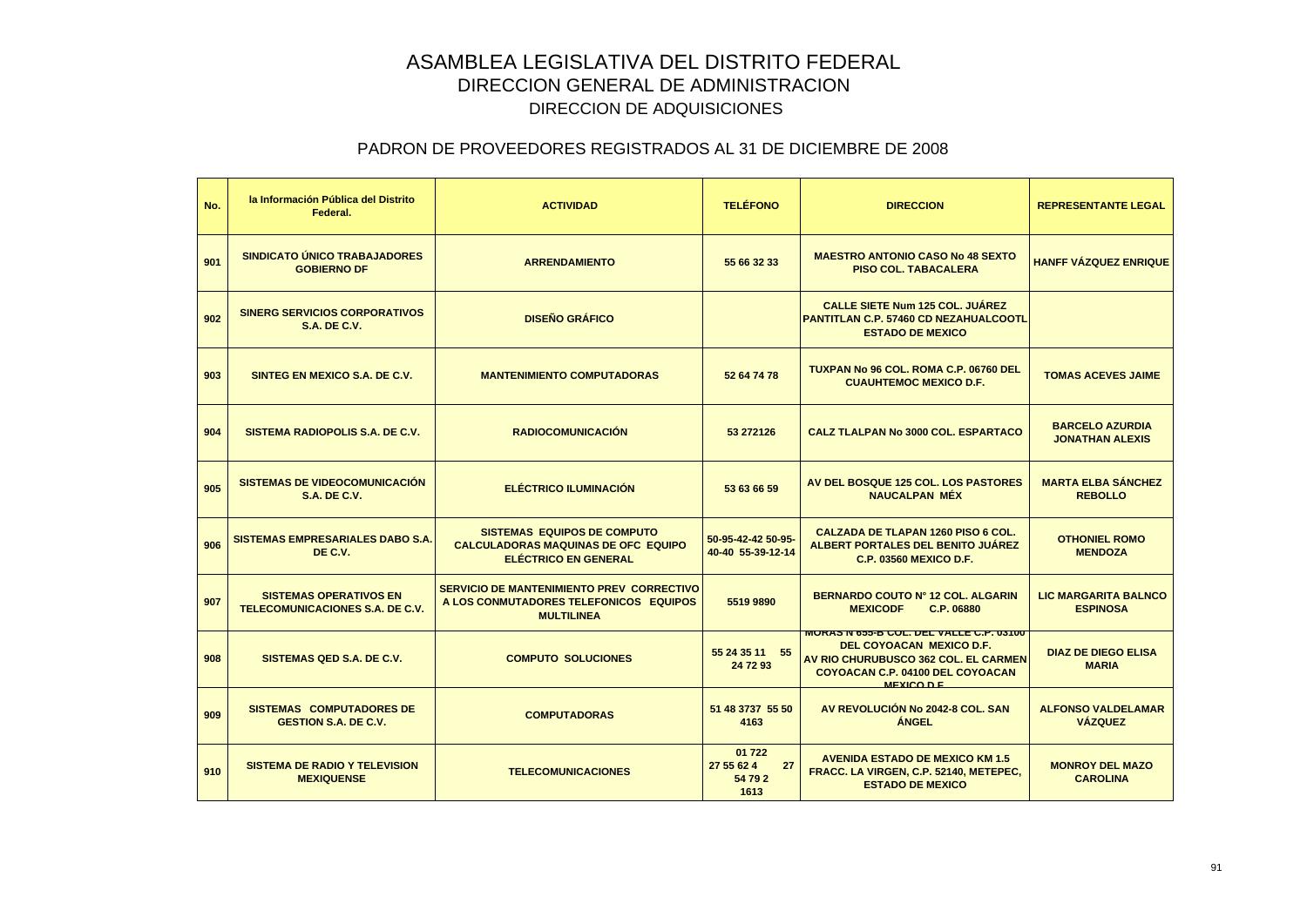| No. | la Información Pública del Distrito<br>Federal.                                       | <b>ACTIVIDAD</b>                                                                                                                                                   | <b>TELÉFONO</b>                            | <b>DIRECCION</b>                                                                                                                                   | <b>REPRESENTANTE LEGAL</b>                        |
|-----|---------------------------------------------------------------------------------------|--------------------------------------------------------------------------------------------------------------------------------------------------------------------|--------------------------------------------|----------------------------------------------------------------------------------------------------------------------------------------------------|---------------------------------------------------|
| 911 | SM MECÁNICA ELECTRÓNICA S.A. DE<br>C.V.                                               | <b>MATTO REPARACIÓN DE EQUIPO DE OFICINA</b>                                                                                                                       | 5607 0853                                  | <b>ESCUELA NAVAL MILITAR ESQ MARGARITO</b><br><b>H SALAMANCA MZ 15 LOTE 39 COL.</b><br><b>PRESIDENTE EJIDAL DEL COYOACAN</b><br><b>MEXICO D.F.</b> | <b>GAMBOA ROSSELL EDGAR</b><br><b>DANIEL</b>      |
| 912 | <b>SM SERVICIOS INDUSTRIALES</b><br><b>EMPRESARIALES S.A. DE C.V.</b>                 | <b>MANTENIMIENTO REMODELACIÓN DE BIENES</b><br><b>MUEBLES E INMUEBLES AUTOMOVILES</b><br><b>FUMIGACIÓN SERV DE LIMPIEZA OTROS</b>                                  | 85-02-23-65 044-55-<br>16-85-14-78 044-55- | <b>HACIENDA SANTO TOMAS NÚM 159-B</b><br>SECCIÓN X COL. CULHUACAN CTM C.P.<br>04480 DEL COYOACAN MEXICO D.F.                                       | <b>GAMBOA ROSSELL EDGAR</b><br><b>DANIEL</b>      |
|     | 913 SOARBI CONSTRUCCIONES S.A. DE C.V.                                                | <b>CONSTRUCCIÓN SUPERVISIÓN DE OBRA</b>                                                                                                                            | 53 34 98 14                                | AV 16 DE SEPTIEMBRE No 38 TEPEPAN<br><b>XOCHIMILCO</b>                                                                                             | <b>GASTÓN RAÚL MAUBERT</b><br><b>VIVEROS</b>      |
| 914 | <b>SOCIEDAD COOPERATIVA</b><br><b>TRABAJADORES DE PASCUAL SCL</b>                     | <b>AGUAS REFRESCOS ENVASADOS</b>                                                                                                                                   | 57-41-07-49; 57-41-<br>08-59               | <b>CLAVIJERO N 75 COL. TRANSITO DEL</b><br><b>CUAUHTEMOC C P 06820 MEXICO D.F.</b>                                                                 | <b>PORFIRIO ROJAS</b><br><b>GONZÁLEZ</b>          |
| 915 | <b>SOCIEDAD PARA EL DESARROLLO</b><br><b>CIENTÍFICO DE LA ARCHIVISTICA SC</b>         | <b>CURSOS SEMINARIOS</b>                                                                                                                                           | 55 18 47 85                                | BOLÍVAR No 31 DESPACHO 104 COL.<br><b>CENTRO</b>                                                                                                   | <b>SALDAÑA HERNÁNDEZ</b><br><b>BRENDA FABIOLA</b> |
| 916 | <b>SOLUCION CIBERNETICA CORPORATIVA</b><br><b>S.A. DE C.V.</b>                        | DISEÑO DESARROLLO INSTALACIÓN COMPRA-VTA<br>DE SISTEMAS DE COMPUTO PARA LA ADMON<br><b>GESTION DE LA INFRAESTRUCTURA INFORMÁTICA</b><br><b>DE TELECOMUNICACIÓN</b> | 50-89-05-10 50-89-<br>$05 - 20$            | <b>INSURGENTES SUR 1605-9 MODULO J PISO</b><br>9 COL. SAN JÓSE INSURGENTES C.P. 03900<br>DEL BENITO JUÁREZ MEXICO D.F.                             | <b>LEONOR ESTEBAN</b><br><b>GONZÁLEZ</b>          |
| 917 | SOLUCIÓN SISTEMAS PARA NEGOCIOS<br><b>S.A. DE C.V.</b>                                | <b>MATERIAL DE CURACIÓN INSTRUMENTAL</b>                                                                                                                           | 56 76 17 52 56 75<br>24 30                 | <b>MATAMOROS NO 12 INT 3 COL. TEPEPAN</b><br><b>XOCHIMILCO</b>                                                                                     | <b>ELSA BOHÓRQUEZ PÉREZ</b>                       |
| 918 | <b>SOLUCIONES EFICIENTES DE</b><br><b>MARQUETING S.A. DE C.V.</b>                     | <b>COMPUTO CONSUMIBLES</b>                                                                                                                                         | 25 95 64 26                                | <b>ZEMPOALA 505 COL. VERTIZ NARVARTE</b>                                                                                                           | ROCIÓ JURADO CASTRO                               |
| 919 | <b>SOLUCIONES INTEGRALES PARA</b><br><b>REDES SISTEMAS DE COMPUTO S.A.</b><br>DE C.V. | <b>EQUIPO DE COMPUTO SOFTWARE CONSUMIBLES</b><br><b>REDES MATERIAL ELECTRICO CONSUMIBLES</b>                                                                       | 56-15-28-20                                | <b>AVE PATRIOTISMO 497 PISO 5 DESPACHO 5</b><br><b>COL. SAN PEDRO DE LOS PINOS DEL</b><br>BENITO JUÁREZ MEXICO D.F. C.P. 03901                     | <b>ARTURO HERNÁNDEZ</b><br><b>MENA</b>            |
| 920 | <b>SOLUCIONES TECNOLOGICAS</b><br><b>ESPECIALIZADAS S.A. DE C.V.</b>                  | <b>SISTEMAS DE CIRCUITO CERRADO CONTROL DE</b><br><b>ACCESO ALARMAS EQUIPO DE COMPUTO ETC</b>                                                                      | 50 00 66 66                                | AJUSCO NÚM 119 COL. PORTALES C.P.<br>03300 MEXICO D.F.                                                                                             | <b>MARIA FERNANDA RINCON</b><br><b>PÉREZ</b>      |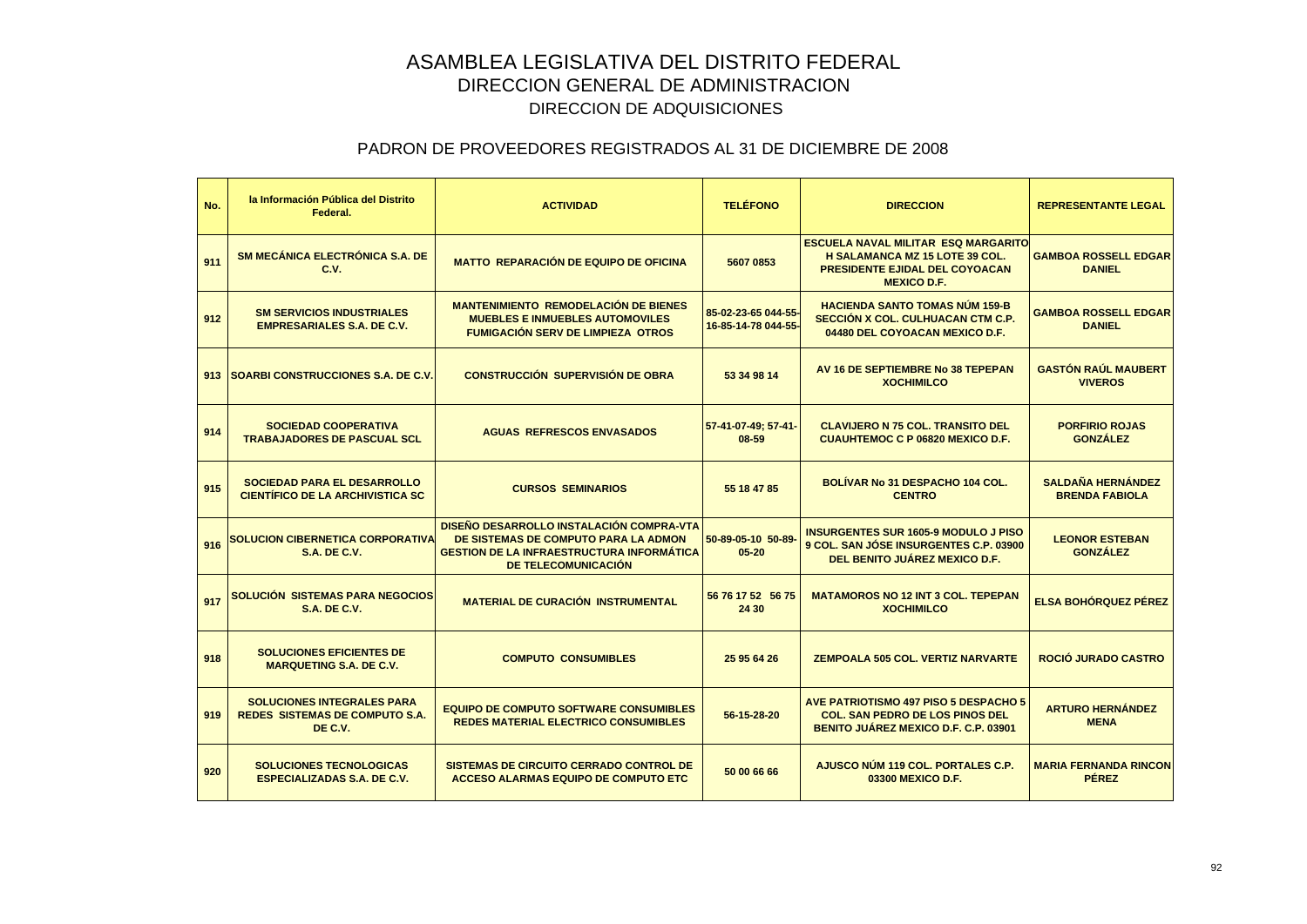| No. | la Información Pública del Distrito<br>Federal.             | <b>ACTIVIDAD</b>                                                       | <b>TELÉFONO</b>                                          | <b>DIRECCION</b>                                                                                                        | <b>REPRESENTANTE LEGAL</b>                                                                                                                |
|-----|-------------------------------------------------------------|------------------------------------------------------------------------|----------------------------------------------------------|-------------------------------------------------------------------------------------------------------------------------|-------------------------------------------------------------------------------------------------------------------------------------------|
| 921 | <b>SOLUFAM S.A. DE C.V.</b>                                 | <b>MEDICAMENTOS ARTICULOS DE CURACIÓN</b>                              | 55-24-97-97 55-24-<br>$11 - 62$                          | <b>MORAS NUM 829 COL. ACACIAS DEL</b><br><b>BENITO JUAREZ C.P. 03320 MEXICO D.F.</b>                                    | <b>RUSA MARIA NAVARRU</b><br><b>RODRIGUEZ JOSE</b><br><b>RODOLFO RAMIREZ SOSA</b><br><b>HUMBERTO FRANCISCO</b><br><b>HROHIDEZ DAVIL A</b> |
| 922 | SOPORTE CAPACITACIÓN S.A. DE C.V.                           | <b>COMERCIALIZADORA</b>                                                | 5534 4690                                                | <b>PROLONGACIÓN PASEOS DE LA REFORMA</b><br>1725 LOCAL B31 COL. LOMAS DE PALO<br><b>ALTO CUIJIMALPA</b>                 | <b>JULIO EDUARDO BACA</b><br><b>MERINO</b>                                                                                                |
| 923 | SOQUI MICHELENA ABIGAIL /O OLLIN<br><b>CUICA</b>            | <b>DANZA OBRAS</b>                                                     | 58 49 57 40                                              | <b>PRV 2DA ESTHER ZUNO DE ECHEVERRI</b>                                                                                 | <b>SOQUI MICHELENA ABIGAIL</b>                                                                                                            |
| 924 | <b>SOSA ALONSO JORGE</b>                                    | <b>ARQUITECTO CONTRATISTA</b>                                          | 56-60-36-91                                              | BIOLOGOS # 38 EDIF 13 COL. EL RETOÑO<br>DEL IZTAPALAPA C.P. 09440                                                       | <b>SOSA ALONSO JORGE</b>                                                                                                                  |
| 925 | ST SOLUCIONES EMPRESARIALES S.A.<br>DE C.V.                 | <b>COMERCIALIZADORA</b>                                                | 10 54 67 81 52 19<br>58 35                               | <b>TUXPAN No 89 COL. ROMA</b>                                                                                           | <b>SÁNCHEZ GAMBOA JORGE</b><br><b>ARTURO</b>                                                                                              |
| 926 | <b>STORE INFORMATICA EMPRESARIAL</b><br><b>S.A. DE C.V.</b> | <b>COMPUTO CONSUMIBLES</b>                                             | 30 96-24 76 55 84<br>1277                                | <b>LEON DE LOS ALDAMAS NO 26 BIS COL.</b><br>ROMA MEXICO C.P. 06700                                                     | <b>GARCIA OSORIO</b><br><b>GUILLERMO</b>                                                                                                  |
| 927 | <b>SUAZTE GONZÁLEZ ROGELIO</b>                              | <b>IMPRENTA ART PROMOCIÓNALES</b>                                      | 53-94-54-08 26 26<br>03                                  | PERCEO N64-2 U H EL ROSARIO DEL<br>AZCAPOTZALCO C.P. 02430 MÉXICO DF                                                    | <b>ROGELIO SUAZTE</b><br><b>GONZÁLEZ</b>                                                                                                  |
| 928 | <b>SUPERCON S.A. DE C.V.</b>                                | <b>OBRAS CONSTRUCCION</b>                                              | 56 16 52 10<br>56 16 28 76<br>56 16 58 12<br>56 16 86 10 | AAV SAN JERONIMO No 240-10 COL.<br>JARDINEZ DEL PEDREG.AL C.P. 01090 DEL<br><b>ALVARO OBREG.ON MEXICO D.F.</b>          | <b>C.P. FELIPE LOPEZ</b><br><b>CASTILLO PLASCENCIA</b><br><b>GONZALEZ OTONIEL</b>                                                         |
| 929 | <b>SUMINISTROS ESPARTA S.A. DE C.V.</b>                     | <b>TONER CONSUMIBLES DE EQUIPO DE COMPUTO</b>                          | 55-21-14-74                                              | EJE CENTRAL LAZARO CARDENAS NÚM 55<br>INT 205 206 COL. CENTRO HISTÓRICO DEL<br><b>CUAUHTEMOC C.P. 06080 MEXICO D.F.</b> |                                                                                                                                           |
| 930 | <b>SUMINISTROS INDUSTRIALES ARO S.A.</b><br>DE C.V.         | <b>MAT ELECTRICO ELECTRONICO FERRETERIA</b><br><b>COMERCIALIZADORA</b> | $51 - 21 - 21 - 15$                                      | <b>VALLE DEL CARMEN No 106 COL. VALLE DE</b><br><b>ARAGON 1ra SECCIÓN NEZAHUALCOOTL</b><br>EDO DE MEXICO C.P. 57100     | <b>MA ELENA SÁNCHEZ</b><br><b>MARTÍNEZ</b>                                                                                                |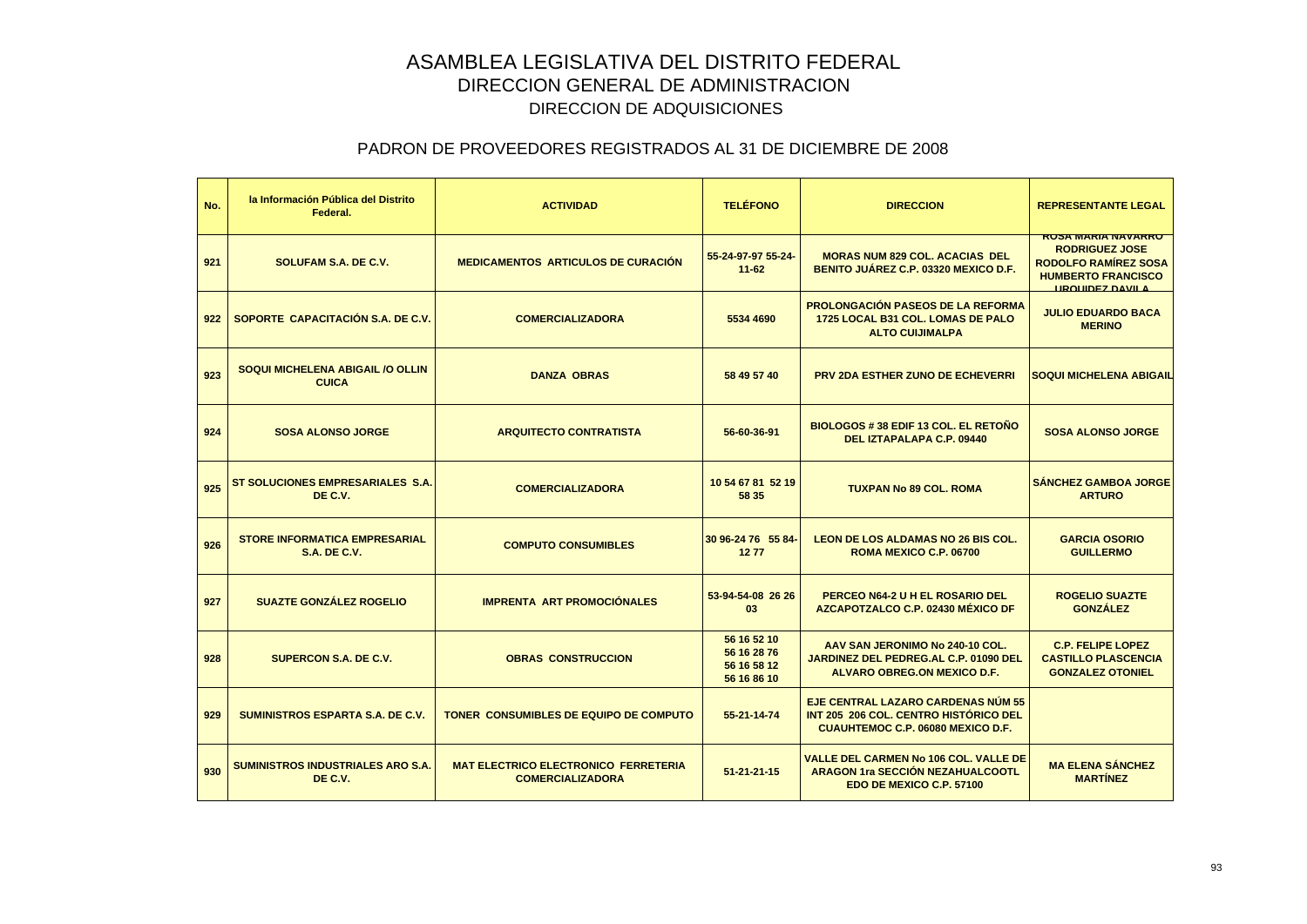| No. | la Información Pública del Distrito<br>Federal.                       | <b>ACTIVIDAD</b>                                                                 | <b>TELÉFONO</b>                                        | <b>DIRECCION</b>                                                                                                   | <b>REPRESENTANTE LEGAL</b>                                                           |
|-----|-----------------------------------------------------------------------|----------------------------------------------------------------------------------|--------------------------------------------------------|--------------------------------------------------------------------------------------------------------------------|--------------------------------------------------------------------------------------|
| 931 | SUPERVISIÓN AUDITORIA DE OBRAS<br><b>S.A. DE C.V.</b>                 | <b>PROECTOS AQUITECTÓNICOS OBRAS</b><br><b>SUPERVISIÓN ETC</b>                   | 53-47-35-07 17-42-<br>16-59                            | <b>HEROES DE PADIERNA NUM 76 COL.</b><br>TACUBAA C.P. 11870 DEL MIGUEL HIDALGO<br><b>MÉXICO DF</b>                 | <b>JUAN JOSÉ GÓMEZ</b><br><b>FERNÁNDEZ</b>                                           |
| 932 | <b>SUXEL SA</b>                                                       | <b>TELEFONÍA</b>                                                                 | 55 47 97 44 55 41<br>30 80                             | <b>SALVADOR DÍAZ MIRÓN N 126 COL. STA</b><br><b>MARIA LA RIBERA C.P. 06400 DEL</b><br><b>CUAUHTEMOC MÉXICO DF</b>  | <b>RAMOS HERNANDEZ</b><br><b>GERARDO</b><br><b>JACQUEZ ELNECAVE</b><br><b>KORISH</b> |
| 933 | <b>SZOSTAK GRUPO EMPRESARIAL S.A.</b><br>DE C.V.                      | <b>UNIFORMES VESTUARIOS</b>                                                      | 52-56-03-80 52-56-<br>$14 - 88$                        | ZAMORA #169 B-1 COL, CONDESA C.P. 06140<br><b>MEXICO D.F.</b>                                                      | <b>MARIA TERESA OLVERA</b><br><b>MARTINEZ</b>                                        |
| 934 | TV BODEGA QUERÉTARO S.A. DE C.V.                                      |                                                                                  |                                                        |                                                                                                                    |                                                                                      |
| 935 | TVO INGENIERÍA INTEGRAL S.A. DE C.V.                                  | ASESORIAS GESTORIAS EN INGENIERÍA CIVIL<br><b>ARQUITECTURA</b>                   | 5368 6744                                              | <b>CALLE LA VOZ NUM464 COL. PRENSA</b><br><b>NACIONAL TLALNEPANTLA C.P.54170</b>                                   | <b>OLEA RAMÍREZ JOSÈ</b><br><b>IRENE</b>                                             |
| 936 | <b>TACTICA CREATIVA S.A. DE C.V.</b>                                  | <b>COMSUMIBLES COMPUTO</b>                                                       | 56 61 11 00 5662<br>1606                               | UNIVERSIDAD NO 1903-402 COL.<br><b>OXTOPULCO</b>                                                                   | <b>MAGALLAN DIAZ JOSE</b><br><b>JAVIER</b>                                           |
| 937 | <b>TAWIL ABADI ISAAC / ECONOMEX</b>                                   | <b>PINTURAS ESMALTES</b>                                                         | 57-60-52-03 26-03-<br>03-56 52 07 64 64<br>52 07 55 08 | <b>CONGRESO DE LA UNIÓN N 3731 COL. RIÓ</b><br><b>BLANCO C.P. 07880 DEL GUSTAVO A</b><br><b>MADERO MEXICO D.F.</b> | <b>TAWIL ABADI ISAAC</b><br><b>GONZALEZ GARCIA M</b><br><b>ARACELI</b>               |
| 938 | <b>TECNOLOGIA DIGITAL Y7O JUAN</b><br><b>MANUEL HERNANDEZ</b>         | <b>VENTA, REPARACION Y MANTNIMIENTO A EQUIPO</b><br><b>DE OFICINA EN GENERAL</b> | 55 55 44 13<br>56 41 33 99<br>55<br>23<br>02 97 79     | PLAN DE TUXTEPEC MZ. 52 LOTE 10 COL. LA<br>CEBADA SAN LORENZO, C.P. 16018, DEL.<br><b>XOCHIMILCO, MEXICO D.F.</b>  | <b>JUAN MANUEL</b><br><b>HERNANDEZ Y MANUEL</b><br><b>ZAMORA FUENTES</b>             |
| 939 | <b>TECNOLOGIA EDD S.A. DE C.V.</b>                                    | <b>CONSTRUCCIÓN REMODELACIÓN INSTALACIÓN</b><br>REESTRUCTURACIÓN ETC             | 50-00-94-70 50-00-<br>$94-02$<br>56 38<br>09 96        | PITAGORAS NUM 514 COL. NARVARTE, C.P.<br>03020, DEL BENITO JUÁREZ, MEXICO D.F.                                     | <b>ENRIQUE LASK</b><br><b>MARCOSCHAMER</b>                                           |
| 940 | <b>TECNOLOGIA EUROPEA EN ACABADOS</b><br><b>AUTOMOTRICES " TEAA "</b> | <b>TALLER AUTOMOTRIZ MULTIMARCAS</b>                                             | 5667 3756                                              | NOGAL Nº 11 COL. PUEBLO NUEVO BAJO<br><b>DEL MAGDALENA CONTRERAS C.P. 10640</b>                                    | <b>RODRIGO MORALES</b><br><b>QUIROZ</b>                                              |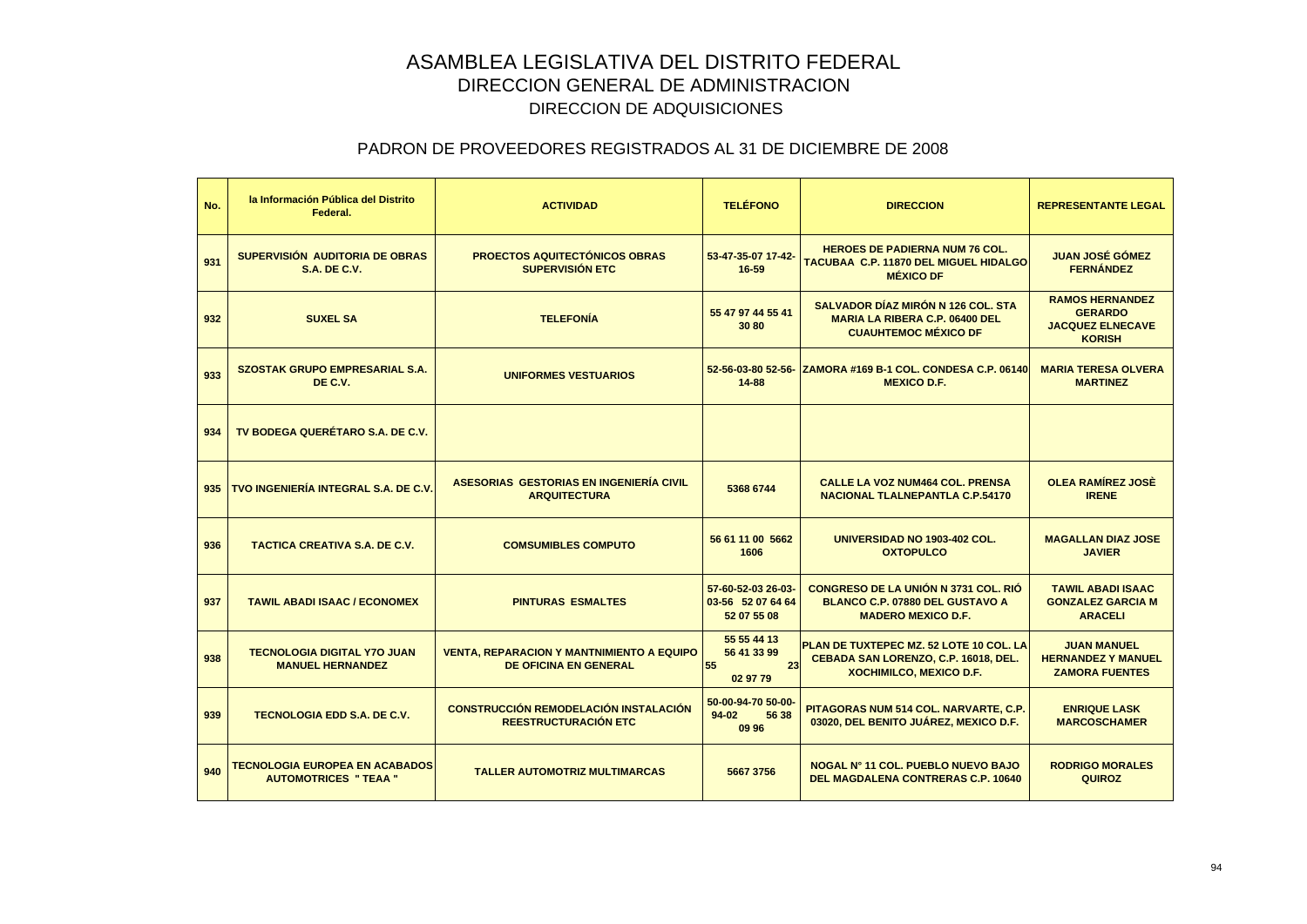| No. | la Información Pública del Distrito<br>Federal.                                                  | <b>ACTIVIDAD</b>                                                                                                                                                                          | <b>TELÉFONO</b>             | <b>DIRECCION</b>                                                                                                                  | <b>REPRESENTANTE LEGAL</b>                                                        |
|-----|--------------------------------------------------------------------------------------------------|-------------------------------------------------------------------------------------------------------------------------------------------------------------------------------------------|-----------------------------|-----------------------------------------------------------------------------------------------------------------------------------|-----------------------------------------------------------------------------------|
| 941 | <b>TECNOLOGIA GLOBAL EN</b><br><b>COMUNICACIÓN S.A. DE C.V.</b>                                  | <b>SERVICIOS DE COMUNICACIÓN ELECTRONICA</b><br><b>MEDIOS MASIVOS STANDS ESCENOGRAFIA PROD</b><br>DE RADIO TV AGENCIA DE PUBLICIDAD                                                       | 52-07-77-01 52-07-<br>80-92 | 2DA CERRADA LUZ SAVIÑON NUM 5 COL.<br>DEL VALLE DEL BENITO JUÁREZ C.P. 03100<br><b>MEXICO D.F.</b>                                | <b>ALFREDO BAILLET</b><br><b>ESQUIVEL</b>                                         |
| 942 | <b>TECNOLOGÍA INFORMÁTICA DE PUNTA</b><br><b>S.A. DE C.V.</b>                                    | <b>COMPUTO EQUIPO</b>                                                                                                                                                                     | 55-80-19-30                 | <b>PRESA DE LAS VÍRGENES 115-6COL.</b><br><b>IRRIGACIÓN DEL MIGUEL HIDALGO DF C.P.</b><br>1150                                    | <b>BARCELO AZURDIA</b><br><b>JONATHAN ALEXIS</b>                                  |
| 943 | <b>TECNOLOGIAS EN CONECTIVIDAD S.A.</b><br>DE C.V.                                               | <b>EQUIPOS ARTS ELECTRICOS ELECTRONICOS</b><br><b>MECÁNICOS PRINCIPALMENTE</b>                                                                                                            | 55-98-36-48 55 98<br>33 37  | <b>ANDREA DEL CASTAGNO NUM 51 COL.</b><br>MIXCOAC C.P. 03910 DEL BENITO JUÁREZ<br><b>MEXICO D.F.</b>                              | <b>PATRICIA MIRANDA</b><br><b>FERNANDEZ</b>                                       |
| 944 | <b>TECNOPROGRAMACIÓN HUMANA</b><br><b>ESPECIALIZADA EN SISTEMAS</b><br><b>OPERATIVOS SA DECV</b> | <b>COMERCIALIZADORA DE ARTELECTRICOS</b><br>ELECTRONICOS DE COMPUTO COMUNICACIÓN<br>SONIDO VIDEO DE CALCULO FOTOGRAFICOS DE<br><b>FOTOCOPIADO ASI COMO SU MANTTO</b><br><b>REPARACIÓN</b> | 30 67 06 70<br>52-59 65 68  | <b>PROL PASEO DE LA REFORMA No 1725</b><br><b>LOCAL B-25 COL. LOMAS DE PALO ALTO</b><br><b>C.P. 05110 DELEG CUAJIMALPA MEX DF</b> | <b>RAMUNDO JÓSE</b><br><b>CASTREJON PRADO</b>                                     |
| 945 | <b>TECODESA S.A. DE C.V.</b>                                                                     | <b>DESTRUCCIÓN DE MOBILIARIO EQUIPO</b>                                                                                                                                                   | 5661 8971 5661 92<br>35     | <b>MINERVA No 72 COL. CRÉDITO</b>                                                                                                 | <b>LARA OSORNO CARLOS</b>                                                         |
| 946 | <b>TELECOMUNICACIÓN SISTEMATIZADA</b><br><b>S.A. DE C.V.</b>                                     | <b>REDES VOZ DATOS EQUIPO DE COMUNICACIÓN</b>                                                                                                                                             | 55-35-43-43 55-46-<br>73-76 | <b>CALZADA MELCHOR OCAMPO NÚM 104</b><br><b>INTERIORES 11 12 COL. SAN RAFAEL DEL</b><br><b>CUAUHTEMOC C.P. 06470 MEXICO D.F.</b>  | <b>CARLOS GONZÁLEZ</b><br><b>CERVANTES CESAR</b><br><b>MARTÍNEZ GONZÁLEZ</b>      |
| 947 | <b>TELECOMUNICACIONES ABIERTAS DE</b><br><b>MEXICO S.A. DE C.V.</b>                              | <b>INFORMATICA SOFTWARE HARDWARE</b><br><b>COMPUTACIÓN SISTEMAS REDES ETC</b>                                                                                                             | 91 16 91 61 55 98<br>36 21  | <b>SANTANDER NUM 15 DESPACHO 104 COL.</b><br><b>INSURGENTES MIXCOAC C.P. 03920 MEXICO</b><br>D.F.                                 | <b>CARLOS CHAVEZ PRATS</b>                                                        |
| 948 | TELÉFONOS DE MEXICO S.A. DE C.V.                                                                 | <b>TELEFONÍA</b>                                                                                                                                                                          | 53 28 85 63                 | <b>PARQUE VÍA No 198 COL. CUAHUTEMOC</b>                                                                                          | <b>PARQUE VÍA No 198 COL.</b><br><b>CUAHUTEMOC</b>                                |
| 949 | <b>TELEVISA S.A. DE C.V.</b>                                                                     | <b>TELEVISIÓN</b>                                                                                                                                                                         | 52 61 32 82                 | AV VASCO DE QUIROGA NO 2000 EDIFICIO D<br><b>3ER PISO COL. SANTA FE</b>                                                           | <b>AV VASCO DE QUIROGA NO</b><br>2000 EDIFICIO D 3ER PISO<br><b>COL. SANTA FE</b> |
| 950 | <b>TELEVISIÓN METROPOLITANA S.A. DE</b><br>C.V.                                                  | <b>TELEVISIÓN</b>                                                                                                                                                                         | 55 38 35 35                 | <b>ATLETAS No 2 EDIFICIO PEDRO INFANTE</b><br><b>COL. COUNTR CLUB</b>                                                             | <b>ATLETAS No 2 EDIFICIO</b><br><b>PEDRO INFANTE COL.</b><br><b>COUNTR CLUB</b>   |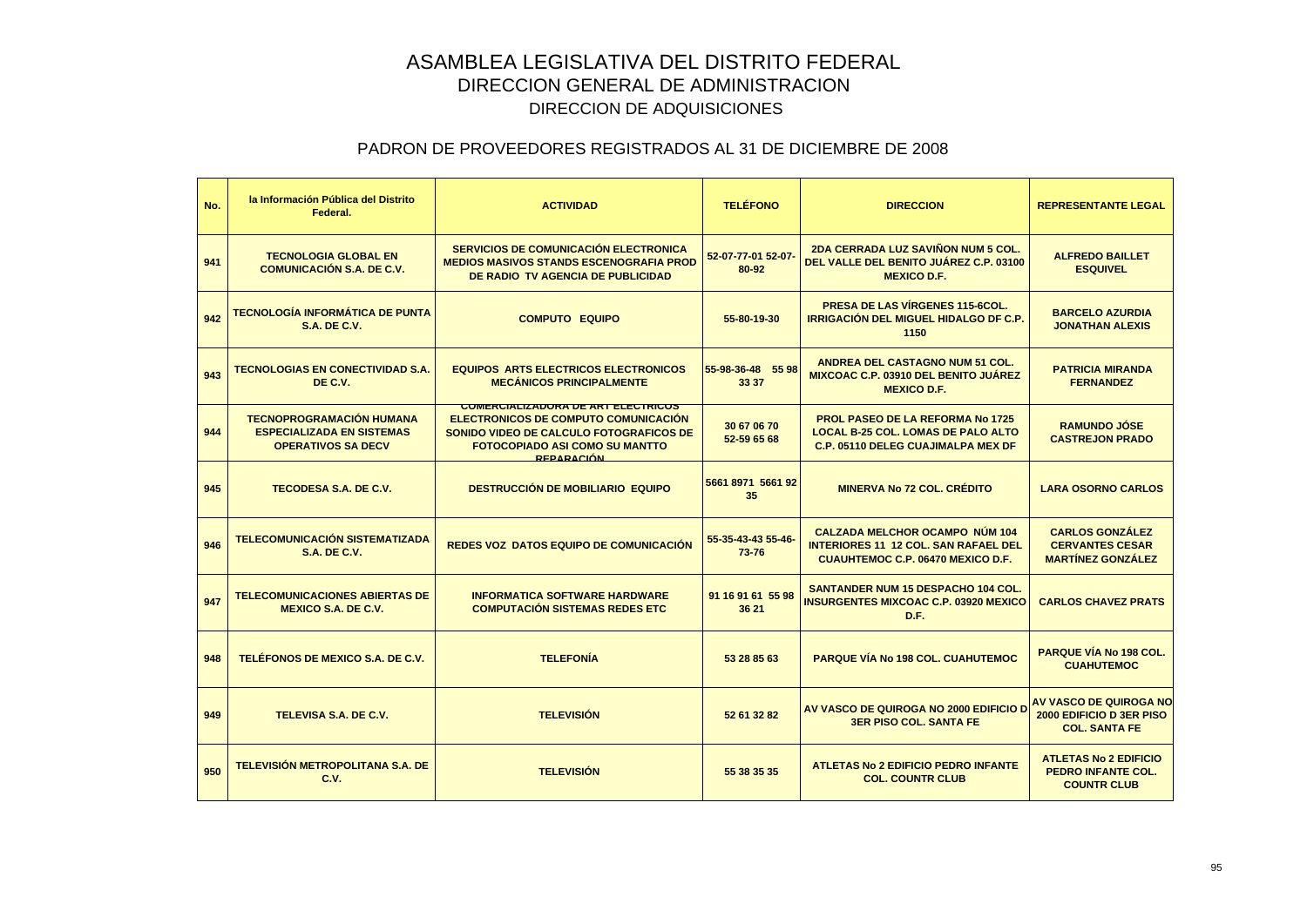| No. | la Información Pública del Distrito<br>Federal.       | <b>ACTIVIDAD</b>                                                      | <b>TELÉFONO</b>                         | <b>DIRECCION</b>                                                                                                 | <b>REPRESENTANTE LEGAL</b>                                                                                                           |
|-----|-------------------------------------------------------|-----------------------------------------------------------------------|-----------------------------------------|------------------------------------------------------------------------------------------------------------------|--------------------------------------------------------------------------------------------------------------------------------------|
| 951 | <b>TÉLLEZ ROBLES GERARDO /O</b><br><b>GERHARORT</b>   | <b>TECNICO SUPERVISOR DE INSTALACIONES</b><br><b>ELECTROMECANICAS</b> | 57 45 34 01<br>54 65 01 41              | <b>MARTHA 12 SAN LORENZO XICOTENCATL</b><br><b>DISTRITO FEDERAL C.P. 09130</b>                                   | <b>TELLEZ ROBLES</b><br><b>GERARDO</b>                                                                                               |
|     | 952 TELLUS CONSTRUCCIONES S.A. DE C.V.                | <b>CONSTRUCCIÓN PROECTOS ESTUDIOS</b>                                 | 56-84-95-97                             | <b>CALLE T N 17 DESP 312 COL. ALIANZA</b><br><b>POPULAR REVOLUCIONARIA DEL</b><br>COYOACAN C P 04800 MEXICO D.F. | <b>CALLE TIN 17 DESP 312</b><br><b>COL. ALIANZA POPULAR</b><br><b>REVOLUCIONARIA DEL</b><br><b>COYOACAN C P 04800</b><br>MEXICO D.E. |
| 953 | <b>TEMALUGA S.A. DE C.V.</b>                          | <b>ARRENDAMIENTO</b>                                                  | 52 08 53 52                             | PERIFÉRICO SUR 4349 DESPACHO 20 COL.<br><b>JARDINES DE LA MONTAÑA</b>                                            |                                                                                                                                      |
| 954 | <b>TERRA NET WORKS MÉX S.A. DE C.V.</b>               | <b>INTERNET</b>                                                       | 30 67 50 00                             | <b>EDIF REFORMA PLUS AV PASEO DE LA</b><br><b>REFORMA No 2621 COL. LOMAS ALTAS</b>                               |                                                                                                                                      |
| 955 | TETRA ILUMINACIÓN S.A. DE C.V.                        | <b>ELÉCTRICO E ILUMINACIÓN</b>                                        | 53 93-79 69 55 62-<br>38 71 53 93 83 89 | <b>CRUZ DEL VALLE VERDE No 12 SANTA</b><br><b>CRUZ DEL MONTE NAUCALPAN</b>                                       |                                                                                                                                      |
| 956 | <b>TIPOGRAFÍA CÓNDOR S DE RL</b>                      | <b>IMPRENTA ENCUADERNADORA</b>                                        | 26 03 46 42                             | <b>CALLE NORTE 178 538 TRANSVAL SIERRA</b><br><b>COL. PENSADOR MEXICANA</b>                                      |                                                                                                                                      |
| 957 | <b>TOLEDO ZAVALA ENRIQUE</b>                          | <b>ASESORIA EN MANTENIMIENTOS</b>                                     | 56-03-28-57                             | <b>HUIXTLA NUM 38 COL. RESIDENCIAL</b><br><b>CAFETALES DEL COYOACAN C.P. 04918</b><br><b>MEXICO D.F.</b>         | <b>ENRIQUE TOLEDO ZAVALA</b>                                                                                                         |
| 958 | TOMA DE PROTESTA S.A. DE C.V.                         | <b>DISEÑO PRODUCCIÓN</b>                                              | 52 84 28 62 52 84<br>28 63              | <b>MONTE PELVOUX S.A. DE C.V.</b>                                                                                | <b>VÁZQUEZ COL.MENARES</b><br><b>ANA</b>                                                                                             |
| 959 | <b>TOP IMAGEN SA</b>                                  | <b>PUBLICISTA DISEÑO DE ANUNCIOS</b>                                  | 55-53-05-19                             | <b>ZAMORA 69-1 COL. CONDESA DEL</b><br><b>CUAUHTEMOC DF C.P. 06140</b>                                           | <b>ROMERO MORALES</b><br><b>RODRIGO</b>                                                                                              |
| 960 | <b>TOVAR LÓPEZ FRANCISCO /O</b><br><b>MILENIUM 21</b> | <b>COMERCIALIZADORA PAPELERÍA FOTOGRAFÍA ETC</b>                      | 56 80 27 69                             | CALLE 18 No 36 COL. OLIVAR DEL CONDE                                                                             | <b>TOVAR LÓPEZ FRANCISCO</b>                                                                                                         |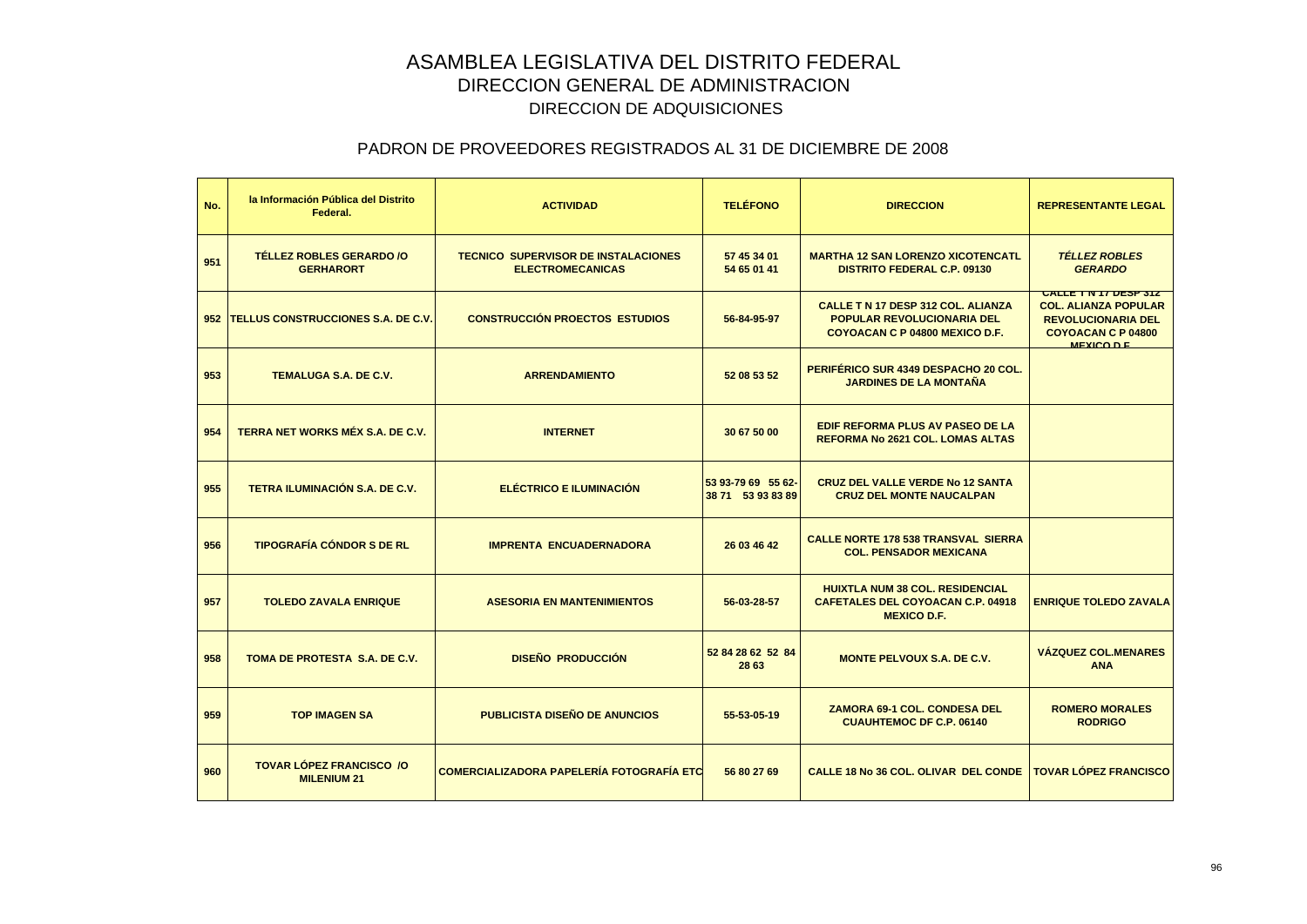| No. | la Información Pública del Distrito<br>Federal.                 | <b>ACTIVIDAD</b>                                                                                             | <b>TELÉFONO</b>                                        | <b>DIRECCION</b>                                                                                                                                                                                     | <b>REPRESENTANTE LEGAL</b>                                                                              |
|-----|-----------------------------------------------------------------|--------------------------------------------------------------------------------------------------------------|--------------------------------------------------------|------------------------------------------------------------------------------------------------------------------------------------------------------------------------------------------------------|---------------------------------------------------------------------------------------------------------|
| 961 | <b>TRADE COMERCIALIZADORA</b><br><b>SERVICIOS S.A. DE C.V.</b>  | <b>COMERCIALIZADORA</b>                                                                                      | 36-23-40-67                                            | <b>ENSENADA NUM 144 COL. HIPODROMO</b><br><b>CONDESA C.P. 06170 DEL CUAUHTEMOC</b><br><b>MEXICO D.F.</b>                                                                                             | <b>MENDOZA PENSADO MARIA</b><br><b>BELEM</b>                                                            |
| 962 | <b>TRANSMISIONES SEGURIDAD S.A. DE</b><br>C.V.                  | <b>AMBULANCIAS SIRENAS RADIOCOMUNICACIÓN</b><br><b>EQUIPO REFACCIONES ACCESORIOS</b><br><b>MANTENIMIENTO</b> | 26-43-12-28 26-43-<br>12-71 26-43-12-79<br>26-43-23-38 | <b>MATRIZ: RUBLE NUM 1232 COL. DEL</b><br><b>FRESNO C.P. 44900 GUADALAJARA JAL MEX</b><br>SUCURSAL: NORTE 180 NÚM 445-B COL.<br>PEÑON DE LOS BAÑOS C.P. 15530 DEL<br>VENUSTIANO CARRANZA MEXICO D.E. | <b>OCTAVIO FLORES</b><br><b>ALCANTARA</b>                                                               |
| 963 | <b>TRANSPARENCIA MEXICANA AC</b>                                | <b>COMBATIR LA CORRUPCIÓN</b>                                                                                | 56 59 99 96                                            | DULCE OLIVIA 73 COL. VILLA COYOACAN EN RAMÍREZ QUIJANO MÓNICA<br><b>COYOACAN</b>                                                                                                                     | <b>GABRIELA</b>                                                                                         |
| 964 | <b>TRANSPORTADORA GERMAN S.A. DE</b><br>C.V.                    | <b>TRANSPORTES LOCALES FORÁNEOS</b>                                                                          | 55-19-08-36 55-19-<br>09-85 FAX:<br>55-30-69-91        | <b>ISABEL LA CATÓLICA 714 COL. ÁLAMOS</b><br>DEL BENITO JUÁREZ C.P.03400 MEXICO D.F.                                                                                                                 | <b>SÁNCHEZ RESENDIS</b><br><b>GERMAN</b>                                                                |
| 965 | <b>TRANSPORTES ESCOL.ARES</b><br>TURISTICOS, S.A. DE C.V.       | <b>TRANSPORTE</b>                                                                                            | 57 56 00 34                                            | <b>ORIENTE 253 No. 42 COL. AGRÍCOL.A</b><br>ORIENTAL, C.P. 08500, DEL. IZTACALCO,<br><b>MEXICO D.F.</b>                                                                                              | <b>MARIO ALONSO</b><br><b>GUTIÉRREZ</b>                                                                 |
| 966 | TRANSPORTES MUDANZAS AAF S.A. DE<br>C.V.                        | <b>FLETES MUDANZAS</b>                                                                                       | 26 15 17 11 56 45<br>1309                              | <b>HUEHUETAN No 348 COL. HÉROES DE</b><br><b>PADIERNA</b>                                                                                                                                            | <b>BLANCA ESTELA GARCIA</b><br><b>ONGA</b>                                                              |
| 967 | <b>TRAZO BINARIO S.A. DE C.V.</b>                               | <b>IMPRENTA ENCUARDENACION</b>                                                                               | 54 45 62 07                                            | <b>CAMPESINOS No 223-E COL. GRANJAS</b><br><b>ESMERALDA</b>                                                                                                                                          | <b>MARIO ALBERTO NARRO</b><br><b>FLORES</b>                                                             |
| 968 | <b>TREBEX INTERNACIONAL S.A. DE C.V.</b>                        | <b>MOBILIARIO PARA OFICINAS FABRICAS CASA</b><br><b>HABITACIÓN ETC</b>                                       | 55-84-84-31 55-84-<br>$90 - 98$                        | SAN LUIS POTOSI NÚM 211 3ER PISO COL.<br>ROMA DEL CUAUHTEMOC C.P. 06700<br><b>MEXICO D.F.</b>                                                                                                        | <b>GILBERTO FAUSTINO</b><br><b>GALAVIS MANGAS</b>                                                       |
| 969 | <b>TREJO MALDONADO MARCO ANTONIO</b><br><b>/O DEPORTIVO FTM</b> | <b>UNIFORMES DEPORTIVOS</b>                                                                                  | 57 80 92 85 51-20-<br>68-90 044-55-<br>16-80-19-61     | 2A CERRADA DE PERA MZ 7 LOTE29 COL.<br><b>GRANJAS INDEPENDENCIA C.P. 55290</b><br><b>ECATEPEC EDOMEX</b>                                                                                             | <b>TREJO MALDONADO</b><br><b>MARCO ANTONIO</b>                                                          |
| 970 | <b>TRES D'ARQUITECTURA CREATIVA S.A.</b><br>DE C.V.             | <b>PROECTOS CONSTRUCCIONES MANTENIMIENTOS</b><br><b>E INSTALACIONES SUPERVICION</b>                          | 56-95-88-18 FAX<br>56-08-38-24                         | <b>13 ANDADOR DE DOLORES GUERRERO</b><br>EDIFICIO 27-A Nº 402 COL. CTM CULHUACAN<br><b>OCTAVA SECCION C.P. 04480 DELEGACION</b><br><b>COYOACAN MEXICO D.F.</b>                                       | <b>JUVENCIO VILCHIS</b><br><b>HURTADO</b><br><b>MUÑOS</b><br><b>FUENTES EDUARDO</b><br><b>ALEJANDRO</b> |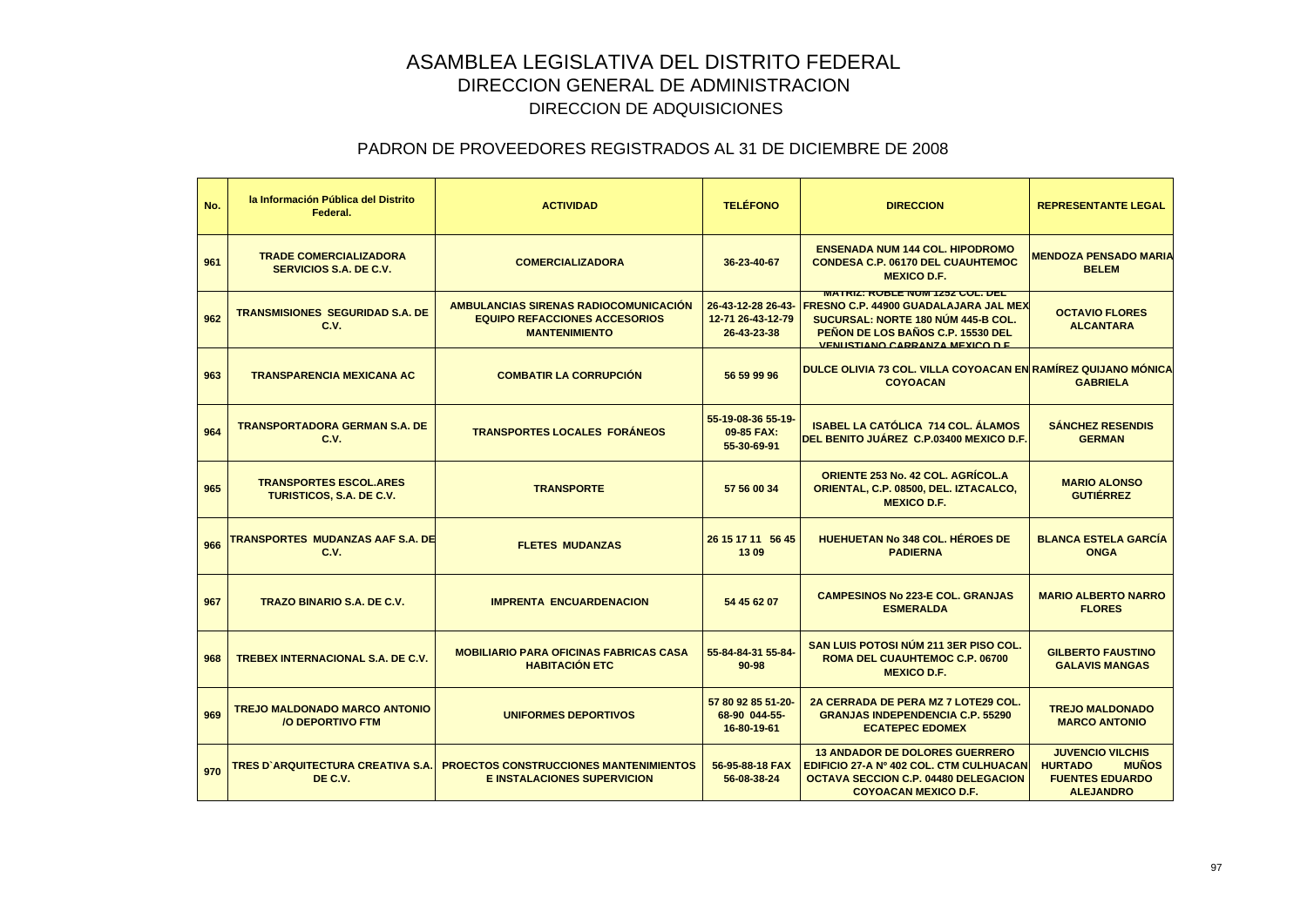| No. | la Información Pública del Distrito<br>Federal.       | <b>ACTIVIDAD</b>                     | <b>TELÉFONO</b>                                          | <b>DIRECCION</b>                                                                                      | <b>REPRESENTANTE LEGAL</b>                            |
|-----|-------------------------------------------------------|--------------------------------------|----------------------------------------------------------|-------------------------------------------------------------------------------------------------------|-------------------------------------------------------|
| 971 | <b>TRIONICA S.A. DE C.V.</b>                          | <b>MICROBÚS</b>                      | 01 42 13 70 11                                           | <b>COL. CALESA</b><br><b>B QUINTANA 24</b><br>QUERÉTARO QRO                                           | <b>SANTOS SANTOS MARTHA</b><br><b>ELBA</b>            |
| 972 | <b>TRUSTNET DE MEXICO S.A. DE C.V.</b>                | <b>COMPUTO CONSUMIBLES</b>           | 56-38-90-07                                              | <b>JUAN SÁNCHEZ AZCONA N 403 5 PISO COL</b><br>NARVARTE DEL B JUÁREZ C.P. 03020<br><b>MEXICO D.F.</b> | <b>ANA BERENICE FRAGOSO</b><br><b>ROMERO</b>          |
| 973 | <b>TURIPLUS S.A. DE C.V.</b>                          |                                      |                                                          |                                                                                                       |                                                       |
| 974 | TV AZTECA S.A. DE C.V.                                | <b>TELEVISIÓN T V AZTECA</b>         | 30 99 1313                                               | <b>PERFIRICI SUR 4121 COL. FUENTES DEL</b><br><b>PEDREG.AL</b>                                        | <b>MARIA DEL SAGRARIO</b><br><b>CLARA DEL PILAR S</b> |
| 975 | ULTRA PROCESOS EN CAFÉ S.A. DE<br>C.V.                | CAFÉ PRODUCTOS ALIMENTICIOS DERIVADO | 56-57-27-32                                              | <b>HIDALGO NUM 219 LOCAL 2 COL. LA CRUZ</b><br><b>C.P. 08320 MÉXICO DF</b>                            | <b>FERNANDO ISRAEL</b><br><b>URRUTIA JIMENEZ</b>      |
| 976 | UNIFORMES CARTER 2000 S.A. DE C.V.                    | <b>VESTUARIO</b>                     | 55 70-55 27                                              | <b>CABADA No 38 BIS COL. LA MEXICANA</b><br><b>SANTA FÉ</b>                                           | <b>CARLOS RENE VÁZQUEZ</b><br><b>RESENDIZ</b>         |
| 977 | UNIFORMES EXCLUSIVOS S.A. DE C.V.                     | <b>VESTUARIO</b>                     | 55 43 22 16 56 82<br>91 53                               | AV UNIVERSIDAD No 461 COL. NARVARTE                                                                   | <b>CIRERO BARRÓN ARTURO</b>                           |
| 978 | UNIFORMES INDUSTRIALES COMANDO<br><b>S.A. DE C.V.</b> | <b>VESTUARIO</b>                     | 52 77 72 99<br>52<br>72 98 07 52 72<br>96 52 52 73 69 24 | JOSÉ MARTI No 296 PISO 1 COL. ESCANDON<br><b>C.P. 11800 DEL MIGUEL HIDALGO MEXICO</b><br>D.F.         | <b>JESUS GRANADOS LOPEZ</b>                           |
| 979 | <b>UNIFORMES ITALIANOS</b><br>S.A. DE<br><b>C.V.</b>  | <b>VESTUARIO</b>                     | 57-09-00-14                                              | FR TERESA DE MIER 42-902 COL. CENTRO                                                                  | <b>LIC RUBÉN RAMÍREZ</b><br><b>BENÍTEZ</b>            |
| 980 | <b>UNIFORMES MONARCA S.A. DE C.V.</b>                 | <b>UNIFORMES VESTUARIO TELAS</b>     | 55-78-65-52 55-78-<br>63-47 55-78-65-37                  | DR LUCIO 103 EDIF ARIES B-124-1004 COL.<br>DOCTORES C.P. 06720 DEL CUAUHTEMOC<br><b>MEXICO D.F.</b>   | <b>VICTOR MANUEL GARCÍA</b><br><b>ÁVILA</b>           |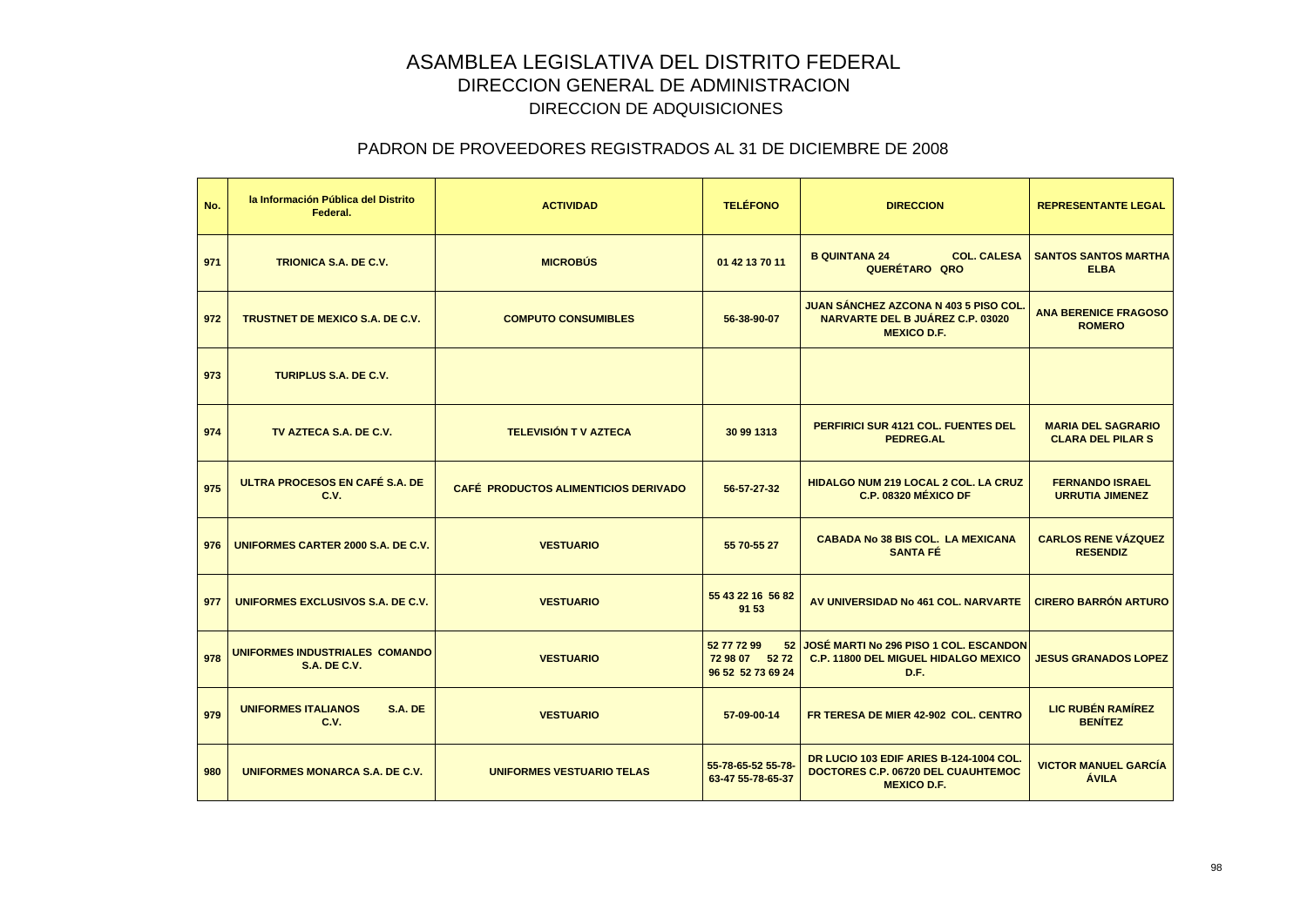| No. | la Información Pública del Distrito<br>Federal.   | <b>ACTIVIDAD</b>                                                                                                  | <b>TELÉFONO</b>                        | <b>DIRECCION</b>                                                                                     | <b>REPRESENTANTE LEGAL</b>                                                                                     |
|-----|---------------------------------------------------|-------------------------------------------------------------------------------------------------------------------|----------------------------------------|------------------------------------------------------------------------------------------------------|----------------------------------------------------------------------------------------------------------------|
| 981 | UNINET S.A. DE C.V.                               | <b>PUERTO EXTENDIDO PARA CAJERO</b>                                                                               | 56 24 42 00 56 24<br>42 63 54 90 72 91 | PERIFÉRICO SUR 3190 2 PISO COL.<br><b>JARDINES DEL PEDREG.AL</b>                                     | <b>BRAVO TRUJILLO ÁNGEL</b>                                                                                    |
| 982 | UNIVERSIDAD ANAHUAC DEL SUR AC                    | <b>SEMINARIOS ESTUDIOS</b>                                                                                        | 56 28 88 00                            | AV DE LAS TORRES 131 COL. OLIVAR DE<br>LOS PADRES C.P. 01780                                         | <b>ARIAS SÁNCHEZ ARMANDO</b>                                                                                   |
| 983 | UNIVERSIDAD NACIONAL AUTÓNOMA<br><b>DE MÉXICO</b> | <b>CAPACITACIÓN CURSOS</b>                                                                                        | 55 18 84 41<br>55<br>18 40 17          | <b>CIRCUITO CIUDAD UNIVERSITARIA</b>                                                                 | <b>GUTIÉRREZ MACIAS</b><br><b>SERGIO LUÍS</b>                                                                  |
| 984 | UPS SCS MEXICO S.A. DE C.V.                       | <b>MANTTO EQUIPO AVIÓN</b>                                                                                        | 56 40 15 68 58 04<br>62 85 56 40 15 10 | EJE 5 SUR B No 12 PASEOS DE<br><b>CHURUBUSCO IZTAPALAPA</b>                                          | PÉREZ FALCÓN RAFAEL                                                                                            |
| 985 | <b>VMC DE MEXICO SA DE C V</b>                    | AUDIO VIDEO FIBRA ÓPTICA                                                                                          | 5609 0860 EXT.<br>109 5609 1920        | <b>EDZNA No 71 COL. INDEPENDENCIA</b>                                                                | <b>ESPINOZA PERALTA</b><br><b>EDUARDO</b>                                                                      |
| 986 | VAGON S.A. DE C.V.                                | <b>COMERCIALIZADORA</b>                                                                                           | 5489-21-73                             | <b>CERRO DEL CUBILETE 133-5 COL.</b><br><b>CAMPESTRE CHURUBUSCO C.P. 04200</b><br><b>MEXICO D.F.</b> | <b>GABRIEL CORDOBA</b><br><b>TORRES</b>                                                                        |
| 987 | <b>VALDES BRAVO FEDERICO /O D'POLO</b>            | <b>UNIFORMES</b>                                                                                                  | 10-54-31-47                            | DR CARMONA VALLE No5 COL. DOCTORES FEDERICO VALDES BRAVO                                             |                                                                                                                |
| 988 | <b>VALDEZ CHAVEZ PERLA</b>                        | <b>MANTENIMIENTO A EQUIPO DE OFICINA EN</b><br><b>GENERAL</b>                                                     | 55-17-07-72                            | AVE SARA NÚM 4422 PLANTA BAJA COL.<br><b>GUADALUPE TEPEAC C.P. 07840 MEXICO</b><br>D.F.              | PERLA VALDEZ CHAVEZ                                                                                            |
| 989 | <b>VALIENTE GÓMEZ URI ANTONIO</b>                 | <b>PUBLICIDAD</b>                                                                                                 | 55-15-30-51                            | <b>IRAPUATO No 23 COL. HIPÓDROMO</b><br><b>CONDESA</b>                                               | <b>VALIENTE GÓMEZ URI</b><br><b>ANTONIO</b>                                                                    |
| 990 | VAMSA NIÑOS HEROES S.A. DE C.V.                   | <b>COMPRA-VTA AUTOMOVILES REFACCIONES</b><br><b>ACCESORIOS CAMIONES TRACTOCAMIONES</b><br><b>MOTOCICLETAS ETC</b> | 26-43-20-29 AL 33                      | AV NIÑOS HEROES 963 COL. MODERNA<br><b>GUADALAJARA JAL</b>                                           | <b>APODERADOS: REES</b><br><b>SERGIO APANCO OLVERA</b><br><b>MA DE LOURDES AUREA</b><br><b>TAPIA HERNÁNDEZ</b> |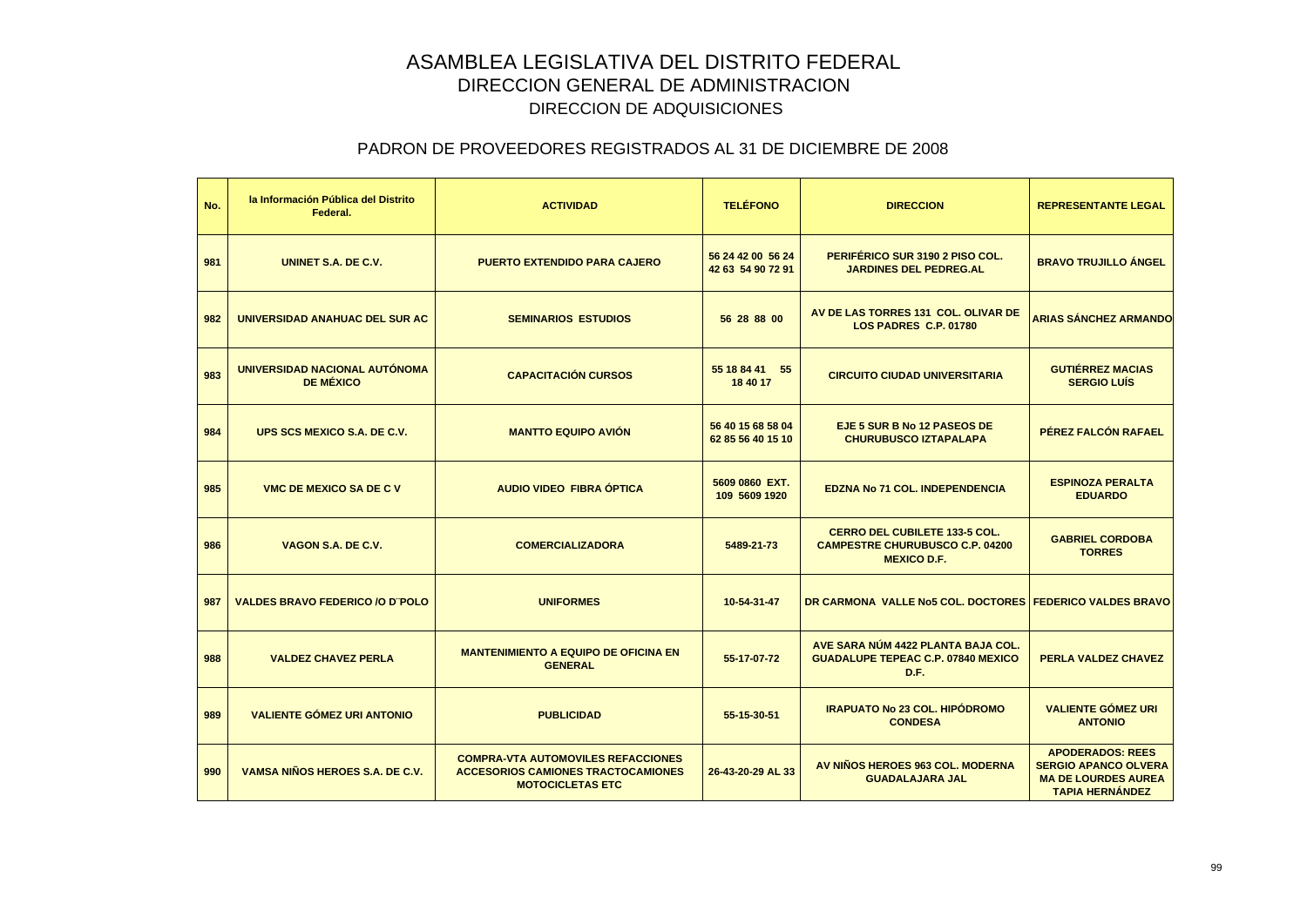| No.  | la Información Pública del Distrito<br>Federal.                                    | <b>ACTIVIDAD</b>                                                                                           | <b>TELÉFONO</b>                             | <b>DIRECCION</b>                                                                                                                               | <b>REPRESENTANTE LEGAL</b>                     |
|------|------------------------------------------------------------------------------------|------------------------------------------------------------------------------------------------------------|---------------------------------------------|------------------------------------------------------------------------------------------------------------------------------------------------|------------------------------------------------|
| 991  | <b>VARAS SALETE LAURA</b>                                                          | <b>ASESORA</b>                                                                                             | 56-63-00-51                                 | <b>MINERVA No 55 COL. CRÉDITO</b><br><b>CONSTRUCTOR</b>                                                                                        | <b>VARAS SALETE LAURA</b>                      |
| 992  | <b>VARELA BECERRA MARIA ISABEL /O</b><br><b>IMPRESOS IZTAC</b>                     | <b>IMPRENTA</b>                                                                                            | 53-38-32-62                                 | <b>16 DE SEPTIEMBRE No 9 COL. DOCTOR</b><br><b>JIMÉNEZ CANTU TLALNEPANTLA</b>                                                                  | <b>VARELA BECERRA MARIA</b><br><b>ISABEL</b>   |
| 993  | <b>VÁZQUEZ CANCHOLA OSCAR</b>                                                      | <b>PAPELERÍA EQUIPO DE OFICINA</b>                                                                         | 52-39-26-86 FAX<br>52-39-26-85              | <b>HORTENCIA N 23 COL. JARDINES DEL</b><br><b>MOLINITO NAUCALPAN EDO DE MEXICO</b>                                                             | <b>OSCAR VÁSQUEZ</b><br><b>CANCHOLA</b>        |
| 994  | <b>VAZQUEZ TORRES SUSANA /</b><br><b>PROVEEDORA SANTA CRÚZ</b>                     | ALQUILER DE SILLAS MESAS LONAS CARPAS TODO 58-63-64-46 044 55<br><b>LO REL CON FIESTAS BANQUETES</b>       | 34-56-78-67                                 | SANTA CRUZ No 447- CD-B EDIF 6-302 COL.<br>LOS OLIVOS DEL TLAUAC C.P. 13219<br><b>MEXICO D.F.</b>                                              | <b>SUSANA VAZQUEZ TORRES</b>                   |
| 995  | <b>VEGA ESQUEDA MANUEL</b>                                                         | <b>BANQUETES ALQUILER DE EQUIPO</b>                                                                        | 55-83-09-23 55-83-<br>07-83 77 01           | <b>JUVENTINO ROSAS N 162 COL. EX</b><br><b>HIPODROMO DE PERALVILLO DEL</b><br><b>CUAUHTEMOC C.P. 06250 MEXICO D.F.</b>                         | <b>JOSÉ GUADALUPE VEGA</b><br><b>MORALES</b>   |
| 996  | <b>VEGA HERNÁNDEZ ILA GUADALUPE /</b><br><b>COMERCIALIZADORA GALIS</b>             | <b>IMPRESOS SERIGRAFIA GRABADO EN ACERO</b><br><b>AGENDAS REG.ALOS EJECUTIVOS SELLOS</b><br><b>EVENTOS</b> | 044 55-<br>13-50-52-93 01-800-<br>83-10-032 | <b>JUVENTINO ROSAS S/N ENTRE AVE JUÁREZ</b><br><b>E INSURGENTES COL. CENTRO SAN</b><br>FRANCISCO ZACALCO C.P. 55680 ESTADO<br><b>DE MEXICO</b> |                                                |
| 997  | <b>VELA ROJAS RAÚL /O INTER CASA</b>                                               | <b>REMODELACIÓN</b>                                                                                        | 55 27 69 13 39<br>30 95 30 07               | <b>CALZ DE LAS ÁGUILAS No 980-A COL.</b><br><b>AMPLIACIÓN ÁGUILAS</b>                                                                          | <b>VELA ROJAS RAÚL</b>                         |
| 998  | <b>VELA MÉNDEZ MARTÍN FRANCISCO</b>                                                | <b>AUDIO VIDEO</b>                                                                                         | 5536-2568                                   | AV COL. DEL VALLE 137 INT 3 COL. DEL<br><b>VALLE</b>                                                                                           | <b>VELA MÉNDEZ MARTÍN</b><br><b>FRANCISCO</b>  |
| 999  | <b>VELAZQUEZ FOCOS S.A. DE C.V.</b>                                                | <b>MATERIAL ELÉCTRICO ILUMINACIÓN</b>                                                                      | 57 02 08 43 57 02<br>08 32                  | REPÚBLICA DE COL.OMBIA No 54 A COL.<br><b>CENTRO</b>                                                                                           | <b>HERNÁNDEZ PAZ</b><br><b>GREG.ORIO</b>       |
| 1000 | <b>VELAZQUEZ RODRIGUEZ JOSE LUIS /O</b><br><b>SUMINISTROS SERVICIOS INTEGRADOS</b> | <b>EQUIPOS DE ILUMINIACIÓN AUDIO TEMPLETES</b><br><b>SANITARIOS PORTATILES LONAS SERV CAFÉ</b>             | 58-03-82-50 36-25-<br>78-79                 | <b>AGUAMIEL EDIF 29 DEPTO 101 DELEGACIÓN</b><br>IZTACALCO C.P. 08900 MÉXICO DF                                                                 | <b>JOSE LUIS VELAZQUEZ</b><br><b>RODRIGUEZ</b> |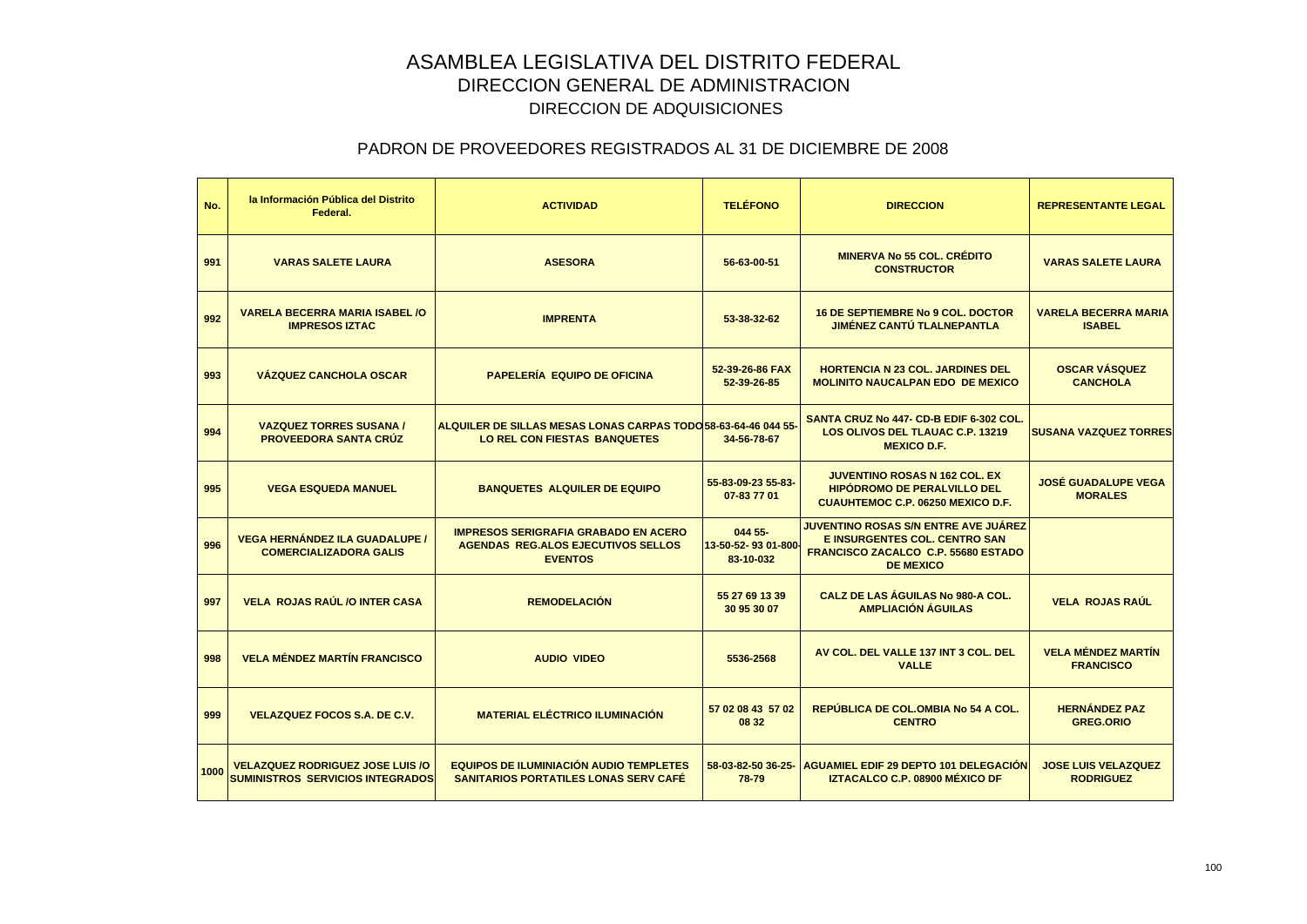| No.  | la Información Pública del Distrito<br>Federal.                          | <b>ACTIVIDAD</b>                                                                                                                          | <b>TELÉFONO</b>                                    | <b>DIRECCION</b>                                                                                               | <b>REPRESENTANTE LEGAL</b>                        |
|------|--------------------------------------------------------------------------|-------------------------------------------------------------------------------------------------------------------------------------------|----------------------------------------------------|----------------------------------------------------------------------------------------------------------------|---------------------------------------------------|
| 1001 | <b>VERA RODRÍGUEZJOSE RAUL /O</b><br><b>REVISTA TECNOLOGIA AMBIENTAL</b> |                                                                                                                                           |                                                    |                                                                                                                |                                                   |
| 1002 | <b>VICA INGENIERIA S.A. DE C.V.</b>                                      | <b>INGENIERIA ARQUITECTURA CONEXOS</b>                                                                                                    | 56-78-01-79 56-78-<br>01-99 044-55-<br>26-71-93-23 | <b>ESPERANZA LOTE 242-1 MANZANA 23 COL.</b><br><b>LA NOPALERA DEL TLAHUAC C.P. 13220</b><br><b>MEXICO D.F.</b> | <b>VICTOR MANUEL RUÍZ</b><br><b>GALICIA</b>       |
| 1003 | <b>VIDEO OMEGA S.A. DE C.V.</b>                                          | <b>PROD REALIZACIÓN DIST DE PROGRAMAS EDUC</b><br>DE CAPACITACIÓN COMERCIALES DE RADIO TV<br><b>EPOS DE TV DE AUDIO VIDEO DOBLAJE ETC</b> | 13-23-10-00 13-23-<br>$10 - 19$                    | <b>ANATOLE FRANCE 310 COL. POLANCO C.P.</b><br>11560 DEL MIGUEL HIDALGO MEXICO D.F.                            | <b>DELFINO CASILLAS GODO</b>                      |
| 1004 | VIGOMARQ S.A. DE C.V.                                                    | <b>ARQUITECTURA RESTAURACIÓN</b>                                                                                                          | 56 59 70 08 56 59<br>81 58                         | CALLEJÓN DEL HORNO No 29 COYOACAN                                                                              | <b>BRAULIO J VILLALOBOS</b><br><b>JARAMILLO</b>   |
|      | 1005   VILLALOBOS MORENO MARIA EUGENIA                                   | <b>DISTRIBUCION DE MATERIA PUBLICITARIO</b>                                                                                               | (442)<br>220 89 11<br>044 44<br>22<br>26 42 10     | AVENIDA PEÑUELAS No 99 CASA 73-B COL.<br><b>VILLAS DEL PARQUE C.P. 76146</b><br><b>QUERETARO QUERETARO</b>     | <b>VILLALOBOS MORENO</b><br><b>MARIA EUGENIA</b>  |
| 1006 | <b>VILLALOBOS MORENO RICARDO</b>                                         | <b>ARQUITECTO DISEÑOS PROECTOS</b>                                                                                                        | 044 55<br>44 22 26<br>42                           | AV EPIGMENIO GONZÁLEZ NÚM 425 COL.<br><b>TECNOLOGICO SANTIAGO DE QUERETARO</b><br>QUERETARO C.P. 76158         | <b>RICARDO VILLALOBOS</b><br><b>MORENO</b>        |
| 1007 | <b>VILLAGRANA DAVILA VICTOR MANUEL</b>                                   | <b>CURSOS SEMINARIOS</b>                                                                                                                  | 56 74 81 72                                        | <b>SUIZA No 21 COL. PORTALES ORIENTE DEL</b><br><b>BENITO JUAREZ C.P. 03570</b>                                | <b>VILLA GRANA DAVILA</b><br><b>VICTOR MANUEL</b> |
| 1008 | <b>VILLANUEVA VILLANUEVA ERNESTO</b>                                     | <b>EXPOSITOR</b>                                                                                                                          |                                                    | <b>MATIAS ROMERO NÚM 395 COL. DEL VALLE</b><br>DEL BENITO JUÁREZ C.P. 03100 MEXICO D.F.                        |                                                   |
| 1009 | <b>VIMINA EQUIPAMIENTO S.A. DE C.V.</b>                                  | FERRETERÍA COMERCIALIZADORA                                                                                                               | 55 58 00 63 57 00<br>24 44                         | <b>CALLE 6 NO 454 COL. AGRICOL.A</b><br><b>PANTITLAN</b>                                                       | <b>MARTÍN PULIDO VEGA</b>                         |
| 1010 | <b>VION COMUNICACIONES S.A. DE C.V.</b>                                  | <b>TELE COMUNICACIONES</b>                                                                                                                | 81 14 24 44<br>83<br>58 28 29                      | <b>ALFONSO REES 33 41 ALTAVISTA SUR</b><br><b>MONTERRE NL</b>                                                  | <b>RENALDO VILLAREAL</b><br><b>ESCAMILLA</b>      |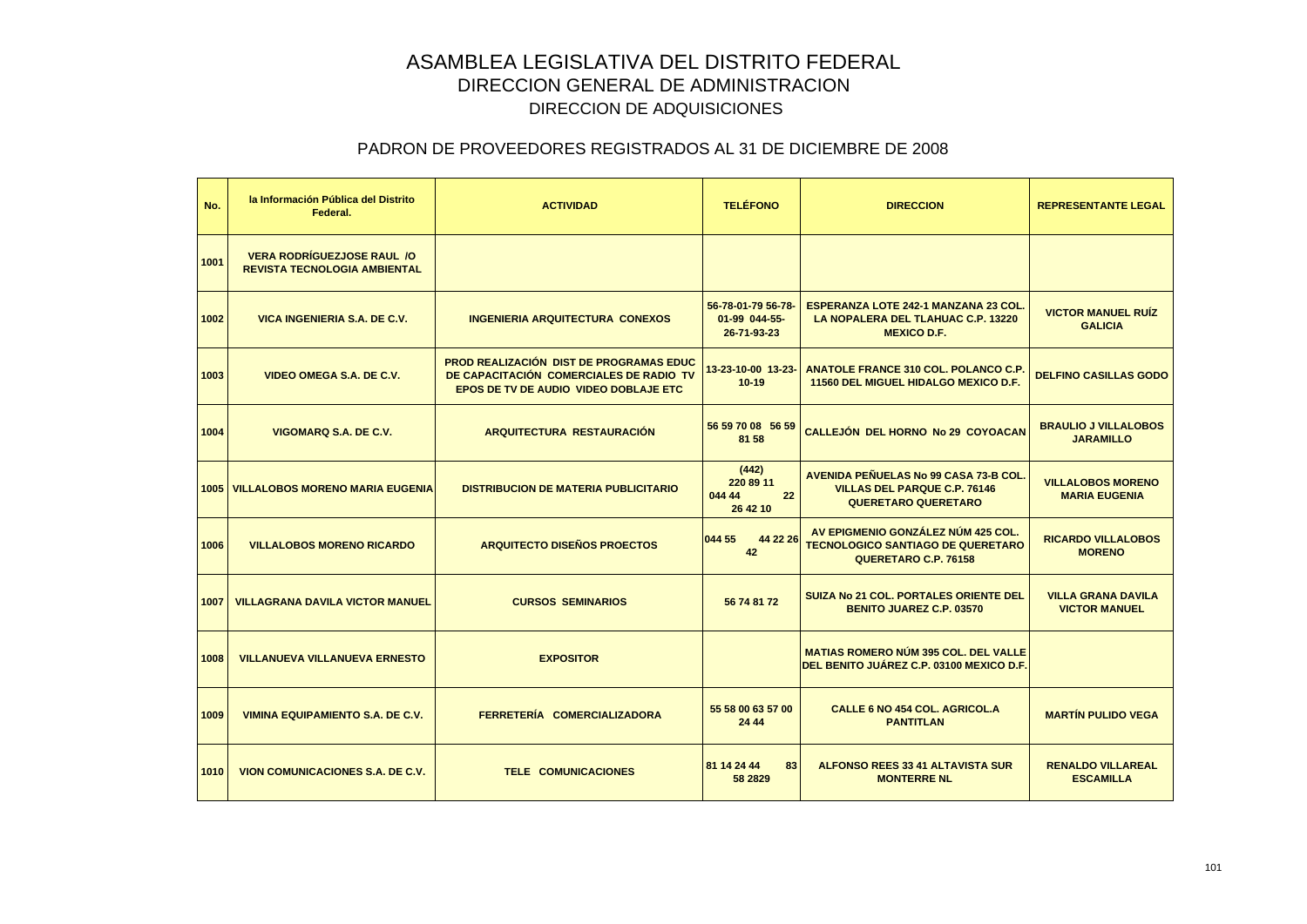| No.  | la Información Pública del Distrito<br>Federal. | <b>ACTIVIDAD</b>            | <b>TELÉFONO</b>                        | <b>DIRECCION</b>                                                                               | <b>REPRESENTANTE LEGAL</b>   |
|------|-------------------------------------------------|-----------------------------|----------------------------------------|------------------------------------------------------------------------------------------------|------------------------------|
| 1011 | <b>VIRCOS REPRESENTACIONES S.A. DE</b><br>C.V.  | <b>PAPELERÍA EN GENERAL</b> | 24 54 64 93 24 54<br>85 50 24 54 64 93 | <b>BOSQUES DE GUINEA No 77 BOSQUES DE</b><br><b>ARAGÓN</b>                                     | <b>ROMERO ARCOS VICTORIA</b> |
| 1012 | <b>VMR TECNO SISTEMAS S.A. DE C.V.</b>          | <b>COMPUTO SISTEMAS</b>     | 71-99-10-15                            | <b>PTO ACAPULCO No 896 COL, SAN</b><br><b>JERÓNIMO CHICAHUALCO METEPC MEXICO</b><br>C.P. 52140 | <b>ANTONIO MUGLIA NAVA</b>   |
| 1013 | <b>WALLACE MIRANDA HUGO ALBERTO</b>             | <b>COMERCIALIZADORA</b>     |                                        | <b>PROLONGACIÓN DIVISIÓN DEL NORTE 4366 WALLACE MIRANDA HUGO</b><br><b>COL. EX COAPA</b>       | <b>ALBERTO</b>               |